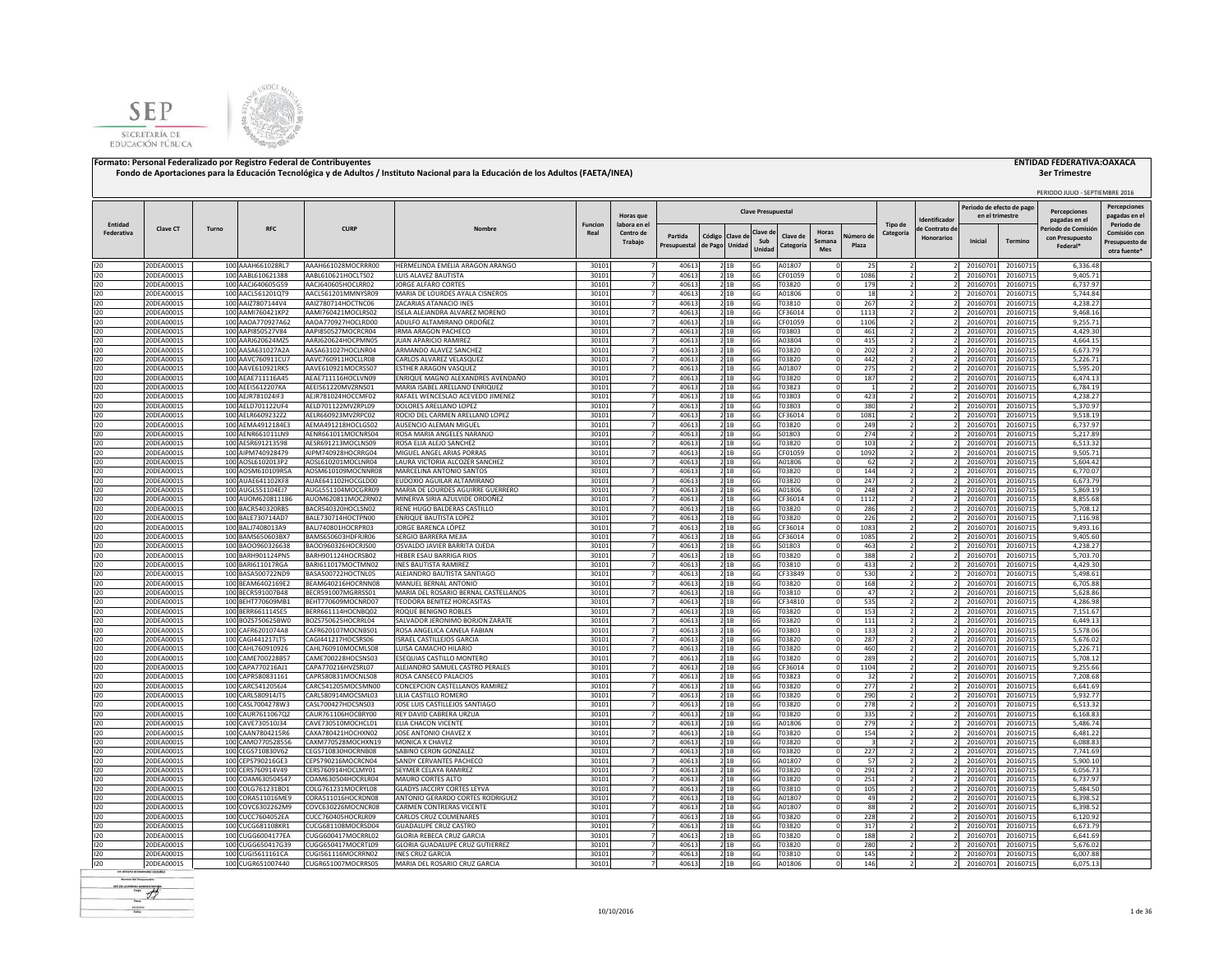



|                       |                          |       |                                        |                                          |                                                                |                        |                                  |                         |                                  |                           |                       |               |                    |                      |                   |                                             |                      | PERIODO JULIO - SEPTIEMBRE 2016      |                                            |
|-----------------------|--------------------------|-------|----------------------------------------|------------------------------------------|----------------------------------------------------------------|------------------------|----------------------------------|-------------------------|----------------------------------|---------------------------|-----------------------|---------------|--------------------|----------------------|-------------------|---------------------------------------------|----------------------|--------------------------------------|--------------------------------------------|
|                       |                          |       |                                        |                                          |                                                                |                        | Horas que                        |                         |                                  | <b>Clave Presupuestal</b> |                       |               |                    |                      | dentificado       | Periodo de efecto de pag<br>en el trimestre |                      | <b>Percenciones</b><br>pagadas en el | <b>Percepciones</b><br>pagadas en e        |
| Entidad<br>Federativa | Clave CT                 | Turno | <b>RFC</b>                             | <b>CURP</b>                              | Nombre                                                         | <b>Funcion</b><br>Real | labora en el<br>Centro de        |                         |                                  | Clave d                   |                       | Horas         |                    | Tipo de<br>Categoría | le Contrato de    |                                             |                      | Periodo de Comisió                   | Periodo de<br>Comisión cor                 |
|                       |                          |       |                                        |                                          |                                                                |                        | Trabajo                          | Partida<br>Presupuestal | Código Clave d<br>de Pago Unidad | Sub<br>Unidad             | Clave de<br>Categoría | Semana<br>Mes | Vúmero di<br>Plaza |                      | <b>Honorarios</b> | Inicial                                     | Termino              | con Presupuesto<br>Federal*          | Presupuesto de<br>otra fuente <sup>®</sup> |
| 120                   | 20DEA0001S               |       | 100 CUJT751221MS1                      | CUJT751221HOCRRM06                       | TOMAS PEDRO CRUZ JARQUIN                                       | 30101                  | $\overline{7}$                   | 40613                   | 2 1B                             | 6G                        | T03820                |               | 147                |                      |                   | 20160701                                    | 20160715             | 6,673.79                             |                                            |
| 120                   | 20DEA0001S               |       | 100 CUMA680109GU4                      | CUMA680109HOCRZN09                       | ANTONIO CRUZ MEZA                                              | 30101                  | $\overline{z}$                   | 40613                   | 21B                              | 6G                        | T03820                |               | 252                | $\overline{z}$       |                   | 20160701                                    | 20160715             | 6,605.41                             |                                            |
| 120<br>120            | 20DEA0001S<br>20DEA0001S |       | 100 CURY780320SK6<br>100 CUSC581128CS7 | CURY780320MOCRGD03<br>CUSC581128MOCRNB06 | YADIRA CRUZ REGINO<br>CIBELES CRUZ SANCHEZ                     | 30101<br>30101         |                                  | 40613<br>40613          | 21B                              | 6G<br>6G                  | A01807<br>A01807      |               | 38<br>58           |                      |                   | 20160701<br>20160701                        | 20160715<br>20160715 | 5,964.19<br>6,398.52                 |                                            |
| 120                   | 20DEA0001S               |       | 100 CUSD661223SC1                      | CUSD661223HOCRLG00                       | DAGOBERTO CRUZ SALVATIERRA                                     | 30101                  |                                  | 40613                   | 21B<br>21B                       | 6G                        | T03820                |               | 169                |                      |                   | 20160701                                    | 20160715             | 6,577.50                             |                                            |
| 120                   | 20DEA0001S               |       | 100 CUNO641222214                      | CUXN641222MOCVXR07                       | NORMA EUNICE CUEVAS X                                          | 30101                  |                                  | 40613                   | 21B                              | 6G                        | T03820                |               | 134                |                      |                   | 20160701                                    | 20160715             | 5,708.12                             |                                            |
| 120                   | 20DEA0001S               |       | 100 DEGJ730102RL5                      | DEGJ730102HOCSRS04                       | JESUS RANGEL DESALES GUERACH                                   | 30101                  |                                  | 40613                   | 21B                              | 6G                        | T03820                |               | 318                |                      |                   | 20160701                                    | 20160715             | 6,481.22                             |                                            |
| 120                   | 20DEA0001S               |       | 100 DIMD700627M67                      | DIMD700627HOCZRR07                       | DARIO DIAZ MARTINEZ                                            | 30101                  |                                  | 40613                   | 21B                              | 6G                        | T03820                |               | 155                | $\overline{2}$       |                   | 20160701                                    | 20160715             | 6.605.41                             |                                            |
| 120                   | 20DEA0001S               |       | 100 DIMZ860407RY7                      | DIMZ860407HOCLJL04                       | <b>ZALATIFL DILLANES MIJANGOS</b>                              | 30101                  |                                  | 40613                   | 2 1 B                            | 6G                        | T03820                |               | 429                |                      |                   | 20160701                                    | 20160715             | 5,226.71                             |                                            |
| 120<br>120            | 20DEA0001S<br>20DEA0001S |       | 100 DOJA780111JF3<br>100 EUMR700919FU1 | DOJA780111HOCRML01<br>EUMR700919HOCSNC05 | ALAIN DORANTES JIMENEZ<br>RICARDO ESTUDILLO MONTALVO           | 30101<br>30101         | -7<br>7                          | 40613<br>40613          | 2 1 B<br>2 1 B                   | 6G<br>6G                  | T03820<br>T03820      |               | 336<br>170         | 2                    |                   | 20160701<br>20160701                        | 20160715<br>20160715 | 6.417.04<br>6,497.04                 |                                            |
| 120                   | 20DEA0001S               |       | 100 FAGS610530QG0                      | FAGS610530MDFRNL05                       | SOLEDAD FRANCO GONZALEZ                                        | 30101                  |                                  | 40613                   | 2 1 B                            | 6G                        | T06803                |               | 135                |                      |                   | 20160701                                    | 20160715             | 5,619.23                             |                                            |
| 120                   | 20DEA0001S               |       | 100 FEOR780413UD5                      | FEOR780413MDFRRC04                       | ROCIO FERIA ORTIZ                                              | 30101                  |                                  | 40613                   | 21B                              | 6G                        | T03820                |               | 196                |                      |                   | 20160701                                    | 20160715             | 6,221.07                             |                                            |
| 120                   | 20DEA0001S               |       | 100 FETP761101LQ1                      | FETP761101HOCLRR00                       | PERFECTO FELIPE TRAPAGA                                        | 30101                  |                                  | 40613                   | 2 1 B                            | 6G                        | T03820                |               | 254                |                      |                   | 2016070                                     | 20160715             | 6.627.80                             |                                            |
| 120                   | 20DEA0001S               |       | 100 FOGR7109293C0                      | FOGR710929HHGLNF05                       | RAFAEL FLORES GONZALEZ                                         | 30101                  | $\overline{7}$                   | 40613                   | 21B                              | 6G                        | T03820                |               | 230                |                      |                   | 20160701                                    | 20160715             | 6,785.88                             |                                            |
| 120                   | 20DEA0001S               |       | 100 FOIM631111SX9                      | FOIM631111HOCLGR06                       | MARTIN FLORES IGNACIO                                          | 30101                  | $\overline{7}$                   | 40613                   | 21B                              | 6G                        | CF36014               |               | 1058               | $\overline{2}$       |                   | 20160701                                    | 20160715             | 9,405.68                             |                                            |
| 120<br>120            | 20DEA0001S<br>20DEA0001S |       | 100 FOPE560130AZ7<br>100 FOZB740430RX0 | FOPE560130HOCLBP00<br>FOZB740430HOCLRN19 | EPIFANIO FLORES PUEBLITA<br>BENITO JAIME FLORES ZURITA         | 30101<br>30101         | $\overline{7}$<br>$\overline{7}$ | 40613<br>40613          | 21B<br>21B                       | 6G<br>6G                  | T03820<br>T03820      |               | 180                | ν                    |                   | 20160701<br>20160701                        | 20160715<br>20160715 | 6.641.69<br>6,625.41                 |                                            |
| 120                   | 20DEA0001S               |       | 100 FUSC7603059F9                      | FUSC760305MOCNLR09                       | MARIA DEL CARMEN FUENTES SOLAR                                 | 30101                  | 7                                | 40613                   | 21B                              | 6G                        | T03820                |               | 310<br>136         | $\overline{z}$       |                   | 20160701                                    | 20160715             | 6,513.32                             |                                            |
| 120                   | 20DEA0001S               |       | 100 GAAD7505058R2                      | GAAD750505HOCRNV03                       | DAVID GARCIA ANGEL                                             | 30101                  | $\overline{7}$                   | 40613                   | 2 1B                             | 6G                        | T03820                |               | 255                |                      |                   | 20160701                                    | 20160715             | 6,481.22                             |                                            |
| 120                   | 20DEA0001S               |       | 100 GAAF6806043C1                      | GAAF680604HOCLGR01                       | FRANCISCO GALLARDO AGUILAR                                     | 30101                  |                                  | 40613                   | 2 1 B                            | 6G                        | T03803                |               | 148                |                      |                   | 20160701                                    | 20160715             | 4,429.30                             |                                            |
| 120                   | 20DEA0001S               |       | 100 GACA720925CRA                      | GACA720925HDFSDL05                       | ALFREDO GASGA CID DEL PRADO                                    | 30101                  |                                  | 40613                   | 2 1 B                            | 6G                        | CF36014               |               | 1053               |                      |                   | 2016070                                     | 20160715             | 9,405.66                             |                                            |
| 120                   | 20DEA0001S               |       | 100 GAGA830814T26                      | GAGA830814MOCLLS02                       | ASUNCION NERY GALINDO GALINDO                                  | 30101                  |                                  | 40613                   | 2 1 B                            | 6G                        | A01807                |               | 467                |                      |                   | 2016070                                     | 20160715             | 4,482.62                             |                                            |
| 120                   | 20DEA0001S               |       | 100 GALF7301112S5                      | GALF730111MOCRPR03                       | FRANCISCA GUILLERMINA GARCIA LOPEZ                             | 30101                  |                                  | 40613                   | 2 1B                             | 6G                        | T03820                |               | 203                |                      |                   | 20160701                                    | 20160715             | 6,449.13                             |                                            |
| 120<br>120            | 20DEA0001S<br>20DEA0001S |       | 100 GALM6010238X3<br>100 GALR710301FK6 | GALM601023MOCRNR04<br>GALR710301MOCLBS04 | MARGARITA LETICIA GARCIA LUNA<br>ROSA MARIA GALLEGOS LABIAS    | 30101<br>30101         |                                  | 40613<br>40613          | 2 1 B<br>21B                     | 6G<br>6G                  | A01807<br>T03820      |               | 26<br>69           |                      |                   | 20160701<br>20160701                        | 20160715<br>20160715 | 6.367.50<br>6.673.79                 |                                            |
| 120                   | 20DEA0001S               |       | 100 GALS700622D4A                      | GALS700622MOCRPY07                       | SYLVIA MAGDALENA GARCIA LOPEZ                                  | 30101                  |                                  | 40613                   | 2 1 B                            | 6G                        | CF04807               |               | 532                |                      |                   | 20160701                                    | 20160715             | 4.755.18                             |                                            |
| 120                   | 20DEA0001S               |       | 100 GAME670305JJ4                      | GAME670305MOCRRL09                       | ELIZABETH GARCIA MARTINEZ                                      | 30101                  | $\overline{7}$                   | 40613                   | 21B                              | 6G                        | T03820                |               | 113                | $\overline{z}$       |                   | 20160701                                    | 20160715             | 6,577.50                             |                                            |
| 120                   | 20DEA0001S               |       | 100 GAMF891009AE3                      | GAMF891009MBCRNT06                       | FATIMA DEL ROSARIO GARCIA MENDOZA                              | 30101                  |                                  | 40613                   | 2 1 B                            | 6G                        | CF33849               |               | 528                |                      |                   | 20160701                                    | 20160715             | 5,398.61                             |                                            |
| 120                   | 20DEA0001S               |       | 100 GANT8105197E8                      | GANT810519HOCRXR00                       | TARCIS GARCIA NUÑEZ                                            | 30101                  |                                  | 40613                   | 21B                              | 6G                        | T03803                |               | 443                |                      |                   | 20160701                                    | 20160715             | 4,429.30                             |                                            |
| 120                   | 20DEA0001S               |       | 100 GATI700220R64                      | GATI700220MOCRMR07                       | <b>IRMA GARCIA TAMAYO</b>                                      | 30101                  | $\overline{7}$                   | 40613                   | 21B                              | 6G                        | T03820                |               | 243                |                      |                   | 20160701                                    | 20160715             | 6,785.88                             |                                            |
| 120                   | 20DEA0001S               |       | 100 GAVC800126EG4                      | GAVC800126MOCYLL08                       | CLAUDIA LILIANA GAY VALENCIA                                   | 30101                  | $\overline{7}$                   | 40613                   | 21B                              | 6G                        | A03804                |               | 20                 | $\overline{2}$       |                   | 20160701                                    | 20160715             | 4,410.20                             |                                            |
| 120<br>120            | 20DEA0001S<br>20DEA0001S |       | 100 GOCL5306113T1<br>100 GOFC5803062S4 | GOCL530611HOCMSS00<br>GOFC580306HOCNRR02 | LUIS RAFAEL GOMEZ CASTILLO<br>CIRO GONZALEZ FRANCO             | 30101<br>30101         | $\overline{7}$<br>$\overline{7}$ | 40613<br>40613          | 21B<br>21B                       | 6G<br>6G                  | T03820<br>T03810      |               | 256<br>89          | $\overline{2}$       |                   | 20160701<br>20160701                        | 20160715<br>20160715 | 6,481.22<br>5.600.20                 |                                            |
| 120                   | 20DEA0001S               |       | 100 GOMP8107018G7                      | GOMP810701HOCMRD00                       | PEDRO GOMEZ MARQUEZ                                            | 30101                  | $\overline{7}$                   | 40613                   | 21B                              | 6G                        | S01803                |               | 464                |                      |                   | 20160701                                    | 20160715             | 4,429.30                             |                                            |
| 120                   | 20DEA0001S               |       | 100 GOPE610511J59                      | GOPE610511HOCNRR06                       | ERNESTO GONZALEZ PERALTA                                       | 30101                  | $\overline{7}$                   | 40613                   | 21B                              | 6G                        | T03823                |               | 6                  | $\overline{z}$       |                   | 20160701                                    | 20160715             | 7,208.68                             |                                            |
| 120                   | 20DEA0001S               |       | 100 GORJ681203GH6                      | GORJ681203HOCNZV07                       | JAVIER GONZALEZ RUIZ                                           | 30101                  | $\overline{7}$                   | 40613                   | 21B                              | 6G                        | T03820                |               | 231                | $\overline{2}$       |                   | 20160701                                    | 20160715             | 6,762.21                             |                                            |
| 120                   | 20DEA0001S               |       | 100 GORS630531PT4                      | GORS630531MOCDSL00                       | SILVIA GODINEZ RASGADO                                         | 30101                  |                                  | 40613                   | 21B                              | 6G                        | T03820                |               | 171                |                      |                   | 20160701                                    | 20160715             | 6,513.32                             |                                            |
| 120                   | 20DEA0001S               |       | 100 GORS740318BX7                      | GORS740318MDFMYN03                       | SANDRA ANGELICA GOMEZ REYES                                    | 30101                  |                                  | 40613                   | 21B                              | 6G                        | A01807                |               | 70                 |                      |                   | 20160701                                    | 20160715             | 6,088.29                             |                                            |
| 120<br>120            | 20DEA0001S<br>20DEA0001S |       | 100 GUCF571020QL8<br>100 GUDH680108EC7 | GUCF571020HOCTNL07<br>GUDH680108HOCTZL01 | FELICIANO GUTIERREZ CONTRERAS<br>HELADIO GUTIERREZ DIAZ        | 30101<br>30101         |                                  | 40613<br>40613          | 21B<br>21B                       | 6G<br>6G                  | T03820<br>T03820      |               | 157<br>232         |                      |                   | 20160701<br>20160701                        | 20160715<br>20160715 | 7,255.75<br>7,290.44                 |                                            |
| 120                   | 20DEA0001S               |       | 100 GUMJ680814RK8                      | GUMJ680814MOCTRN02                       | JUANA BELEM GUTIERREZ MORALES                                  | 30101                  |                                  | 40613                   | 21B                              | 6G                        | T03820                |               | 114                |                      |                   | 20160701                                    | 20160715             | 6.417.04                             |                                            |
| 120                   | 20DEA0001S               |       | 100 GUSR6510162R4                      | GUSR651016MOCZLC03                       | ROCIO IUI IA GUZMAN SOLANA                                     | 30101                  |                                  | 40613                   | 21B                              | 6G                        | T03820                |               | 319                |                      |                   | 20160701                                    | 20160715             | 6.593.32                             |                                            |
| 120                   | 20DEA0001S               |       | 100 HEBV650315UQ8                      | HEBV650315HOCRRD09                       | VIDAL EDMUNDO HERNANDEZ BARRIENTOS                             | 30101                  |                                  | 40613                   | 2 1 B                            | 6G                        | T03820                |               | 198                |                      |                   | 20160701                                    | 20160715             | 6,249.30                             |                                            |
| 120                   | 20DEA0001S               |       | 100 HECF510117120                      | HECF510117HOCRRL04                       | FLORENTINO NATALIO HERNANDEZ CERVANTES                         | 30101                  | $\overline{7}$                   | 40613                   | 2 1 B                            | 6G                        | CF36014               |               | 1037               | $\overline{z}$       |                   | 20160701                                    | 20160715             | 9,518.21                             |                                            |
| 120                   | 20DEA0001S               |       | 100 HECM781122PA4                      | HECM781122HOCRNR02                       | MAURO HERNANDEZ CANSECO                                        | 30101                  |                                  | 40613                   | 2 1 B                            | 6G                        | T03820                |               | 233                | 2                    |                   | 20160701                                    | 20160715             | 7,012.91                             |                                            |
| 120<br>120            | 20DEA0001S<br>20DEA0001S |       | 100 HECR740928IY6<br>100 HEDG730227D28 | HECR740928MOCRCQ01                       | RAQUEL HERNANDEZ COCA<br><b>GILBERTO HERNANDEZ DIAZ</b>        | 30101                  |                                  | 40613<br>40613          | 2 1 B                            | 6G<br>6G                  | A01807                |               | 51<br>189          |                      |                   | 20160701<br>20160701                        | 20160715             | 6,057.26<br>6.481.22                 |                                            |
| 120                   | 20DEA0001S               |       | 100 HEFR791029JG0                      | HEDG730227HOCRZL06<br>HEFR791029HOCRRY08 | REYNALDO HERNANDEZ FRANCO                                      | 30101<br>30101         | $\overline{7}$                   | 40613                   | 21B<br>21B                       | 6G                        | T03820<br>CF36014     |               | 1102               |                      |                   | 20160701                                    | 20160715<br>20160715 | 9,405.66                             |                                            |
| 120                   | 20DEA0001S               |       | 100 HEHC720327BD1                      | HEHC720327MOCRRL06                       | CELSA HERNANDEZ HERNANDEZ                                      | 30101                  | $\overline{7}$                   | 40613                   | 2 1 B                            | 6G                        | A01807                |               | 106                | $\overline{z}$       |                   | 20160701                                    | 20160715             | 6,150.34                             |                                            |
| 120                   | 20DEA0001S               |       | 100 HEHI660424P63                      | HEHI660424MOCRRR03                       | <b>IRMA HERNANDEZ HERNANDEZ</b>                                | 30101                  | 7                                | 40613                   | 2 1 B                            | 6G                        | A01807                |               | 84                 | $\overline{2}$       |                   | 20160701                                    | 20160715             | 6.398.52                             |                                            |
| 120                   | 20DEA0001S               |       | 100 HELA6405036E1                      | HELA640503HOCRPN06                       | ANDRES HERNANDEZ LOPEZ                                         | 30101                  | $\overline{7}$                   | 40613                   | 21B                              | 6G                        | T03820                |               | 311                | $\overline{2}$       |                   | 20160701                                    | 20160715             | 6,153.01                             |                                            |
| 120                   | 20DEA0001S               |       | 100 HELA680221DQ0                      | HELA680221HOCRZN05                       | ANTONIO HERNANDEZ LOAEZA                                       | 30101                  | $\overline{7}$                   | 40613                   | 2 1B                             | 6G                        | T03820                |               | 340                | $\overline{2}$       |                   | 20160701                                    | 20160715             | 6,673.79                             |                                            |
| 120                   | 20DEA0001S               |       | 100 HELA731206AL2                      | HELA731206HOCRPR04                       | AURELIO JESUS HERNANDEZ LOPEZ                                  | 30101                  | $\overline{7}$                   | 40613                   | 21B                              | 6G                        | T03820                |               | 459                | $\overline{2}$       |                   | 20160701                                    | 20160715             | 5,226.71                             |                                            |
| 120<br>120            | 20DEA0001S<br>20DEA0001S |       | 100 HEMF741112KP9<br>100 HERH580904K48 | HEMF741112MOCRRD04<br>HERH580904HGRRZC08 | FIDELINA HERNANDEZ MERINO<br>HECTOR JAVIER HERNANDEZ RUIZ      | 30101<br>30101         |                                  | 40613<br>40613          | 21B<br>2 1 B                     | 6G<br>6G                  | T03820<br>A01807      |               | 214<br>63          |                      |                   | 20160701<br>2016070                         | 20160715<br>20160715 | 6,417.04<br>6,398.52                 |                                            |
| 120                   | 20DEA0001S               |       | 100 HERJ721022QP9                      | HERJ721022HOCRYN07                       | JUAN SANTIAGO HERNANDEZ REYES                                  | 30101                  |                                  | 40613                   | 2 1B                             | 6G                        | T03820                |               | 213                |                      |                   | 2016070                                     | 20160715             | 6.705.88                             |                                            |
| 120                   | 20DEA0001S               |       | 100 HESA750112H92                      | HESA750112HOCRNL02                       | ALFREDO HERNANDEZ SANTIBAÑEZ                                   | 30101                  |                                  | 40613                   | 2 1B                             | 6G                        | CF33849               |               | 554                |                      |                   | 20160701                                    | 20160715             | 5,398.61                             |                                            |
| 120                   | 20DEA0001S               |       | 100 HESD620525LU7                      | HESD620525MOCRNM06                       | DOMITILA HERNANDEZ SANCHEZ                                     | 30101                  |                                  | 40613                   | 21B                              | 6G                        | T03820                |               | 282                |                      |                   | 20160701                                    | 20160715             | 6,345.58                             |                                            |
| 120                   | 20DEA0001S               |       | 100 HESN780925235                      | HESN780925MBCRLR16                       | NORMA HERNANDEZ SOLIS                                          | 30101                  |                                  | 40613                   | 21B                              | 6G                        | A03804                |               | 390                | $\overline{2}$       |                   | 20160701                                    | 20160715             | 5.314.20                             |                                            |
| 120                   | 20DEA0001S               |       | 100 HETC620302EK6                      | HETC620302HOCRLR04                       | CRISTOBAL HERNANDEZ TOLEDO                                     | 30101                  |                                  | 40613                   | 2 1 B                            | 6G                        | A01805                |               | 64                 |                      |                   | 20160701                                    | 20160715             | 5,463.44                             |                                            |
| 120                   | 20DEA0001S               |       | 100 HEZF670206C56                      | HEZF670206HOCRRL06                       | FFLIPE DE JESUS HEREDIA ZARATE                                 | 30101                  |                                  | 40613                   | 2 1 B                            | 6G                        | T03820                |               | 320                | $\overline{z}$       |                   | 20160701                                    | 20160715             | 6.349.52                             |                                            |
| 120<br>120            | 20DEA0001S<br>20DEA0001S |       | 100 HISI6105248J6<br>100 IURJ811203V25 | HISI610524MOCPND02<br>IURJ811203HOCTYV01 | IDALIA SONIA OLIVIA HIPOLITO SANTIAGO<br>JAVIER ITURBIDE REYES | 3010<br>30101          |                                  | 40613<br>40613          | 2 1 B<br>21B                     | 6G<br>6G                  | T03810<br>CF33849     |               | 137<br>555         |                      |                   | 20160701<br>20160701                        | 20160715<br>20160715 | 5,628.86<br>5,398.61                 |                                            |
| 120                   | 20DEA0001S               |       | 100 JAOE570420U37                      | JAOE570420MOCRRL05                       | ELIA JARQUIN ORTIZ                                             | 30101                  | $\overline{7}$                   | 40613                   | 2 1 B                            | 6G                        | T03803                |               | 258                |                      |                   | 20160701                                    | 20160715             | 5,088.37                             |                                            |
|                       |                          |       |                                        |                                          |                                                                |                        |                                  |                         |                                  |                           |                       |               |                    |                      |                   |                                             |                      |                                      |                                            |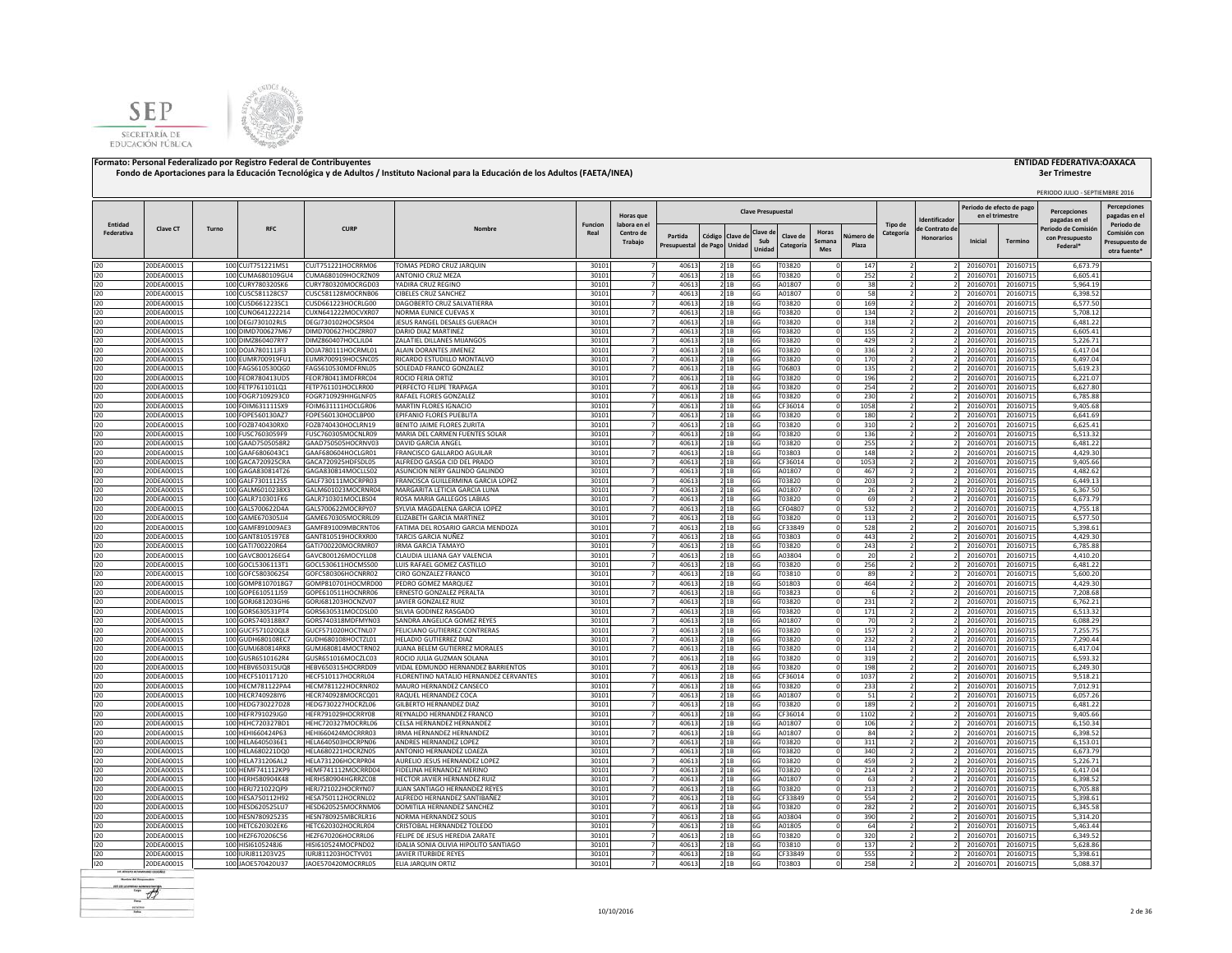



|                       |                          |       |                                        |                                          |                                                                |                        |                                  |                |                 |                |                           |                  |                      |            |                      |                                     | Periodo de efecto de pag |                      | PERIODO JULIO - SEPTIEMBRE 2016       |                                     |
|-----------------------|--------------------------|-------|----------------------------------------|------------------------------------------|----------------------------------------------------------------|------------------------|----------------------------------|----------------|-----------------|----------------|---------------------------|------------------|----------------------|------------|----------------------|-------------------------------------|--------------------------|----------------------|---------------------------------------|-------------------------------------|
|                       |                          |       |                                        |                                          |                                                                |                        | Horas que                        |                |                 |                | <b>Clave Presupuestal</b> |                  |                      |            |                      | dentificado                         | en el trimestre          |                      | <b>Percenciones</b><br>pagadas en el  | <b>Percepciones</b><br>pagadas en e |
| Entidad<br>Federativa | Clave CT                 | Turno | RFC                                    | <b>CURP</b>                              | Nombre                                                         | <b>Funcion</b><br>Real | labora en el<br>Centro de        | Partida        | Código Clave de |                | Clave d                   | Clave de         | Horas                | Vúmero de  | Tipo de<br>Categoría | le Contrato de<br><b>Honorarios</b> |                          |                      | 'eriodo de Comisió<br>con Presupuesto | Periodo de<br>Comisión cor          |
|                       |                          |       |                                        |                                          |                                                                |                        | Trabajo                          | Presupuestal   | de Pago         | Unidad         | Sub<br>Unidad             | Categoría        | Semana<br><b>Mes</b> | Plaza      |                      |                                     | Inicial                  | Termino              | Federal*                              | Presupuesto de<br>otra fuente'      |
| 120                   | 20DEA0001S               |       | 100 JASA531102HS5                      | JASA531102MOCCNN00                       | MARIA DE LOS ANGELES JACINTO SANTOS                            | 30101                  | $\overline{7}$                   | 40613          |                 | 2 1 B          | 6G                        | T03823           |                      | 75         |                      |                                     | 20160701                 | 20160715             | 7,208.68                              |                                     |
| 120                   | 20DEA0001S               |       | 100 JEMM770413CW5                      | JEMM770413HOCSJR00                       | MARGARITO DE JESUS MEJIA                                       | 30101                  | $\overline{7}$                   | 40613          |                 | 21B            | 6G                        | T03820           |                      | 229        |                      |                                     | 20160701                 | 20160715             | 7,092.91                              |                                     |
| 120                   | 20DEA0001S               |       | 100 JICE590225TP9                      | JICE590225MOCMBL06                       | LVIRA CECILIA JIMENEZ CABALLERO                                | 30101                  | $\overline{7}$                   | 40613          |                 | 2 1B           | 6G                        | S01803           |                      | 199        |                      |                                     | 20160701                 | 20160715             | 4,438.86                              |                                     |
| 120<br>120            | 20DEA0001S<br>20DEA0001S |       | 100 JIME5207231N4<br>100 JIPE670915E29 | JIME520723MOCMRL02<br>JIPE670915MOCMCV00 | ELDA JIMENEZ MORGAN<br>VA MIRTHALA JIMENEZ PACHECO             | 30101<br>30101         | $\overline{7}$                   | 40613<br>40613 |                 | 21B<br>21B     | 6G<br>6G                  | A01806<br>T03823 |                      | 172<br>107 |                      |                                     | 20160701<br>20160701     | 20160715<br>20160715 | 6,133.97<br>6,545.41                  |                                     |
| 120                   | 20DEA0001S               |       | 100 JIPR770214DV3                      | JIPR770214HOCMXB07                       | ROBERTO JIMENEZ PIÑON                                          | 30101                  |                                  | 40613          |                 | 2 1B           | 6G                        | CF36014          |                      | 1107       |                      |                                     | 20160701                 | 20160715             | 9,293.16                              |                                     |
| 120                   | 20DEA0001S               |       | 100 JOSE770124SA1                      | JOSE770124MOCSNL00                       | MARIA ELVIRA JOSE SANTIAGO                                     | 30101                  |                                  | 40613          |                 | 21B            | 6G                        | T03810           |                      | 356        |                      |                                     | 20160701                 | 20160715             | 5,729.30                              |                                     |
| 120                   | 20DEA0001S               |       | 100 JUAJ450414JC1                      | JUAJ450414HOCRRS03                       | JUSTINO JUAREZ ARAGON                                          | 30101                  |                                  | 40613          |                 | 21B            | 6G                        | T03820           |                      | 126        |                      |                                     | 20160701                 | 20160715             | 5.932.77                              |                                     |
| 120                   | 20DEA0001S               |       | 100 JULI8503299J6                      | JULJ850329HOCRLS05                       | JOSE JUAREZ LLAMAS                                             | 30101                  |                                  | 40613          |                 | 2 1 B          | 6G                        | CF36014          |                      | 1098       |                      |                                     | 20160701                 | 20160715             | 9,405.66                              |                                     |
| 120<br>120            | 20DEA0001S<br>20DEA0001S |       | 100 JUPO750613A1A<br>100 KAGX620119557 | IUPO750613HOCRCS06<br>KXGA620119HYNNNL05 | OSVALDO ANTONIO JUAREZ PICHARDO<br>ALBERTO KANTUN GONZALEZ     | 30101<br>30101         | $\overline{7}$<br>7              | 40613<br>40613 |                 | 2 1 B<br>21B   | 6G<br>6G                  | T03820<br>T03820 |                      | 432<br>200 | $\overline{2}$       |                                     | 20160701<br>20160701     | 20160715<br>20160715 | 5,226.71<br>6,994.72                  |                                     |
| 120                   | 20DEA0001S               |       | 100 LECE540605AN2                      | LECE540605MOCNRL06                       | ELOISA JOSEFINA LEON CRUZ                                      | 30101                  | $\overline{7}$                   | 40613          |                 | 2 1 B          | 6G                        | T03803           |                      | 397        |                      |                                     | 20160701                 | 20160715             | 4,324.24                              |                                     |
| 120                   | 20DEA0001S               |       | 100 LIEN6509218R7                      | LIEN650921HOCBSX04                       | NOE LIBORIO ESCAMILLA                                          | 30101                  | $\overline{7}$                   | 40613          |                 | 21B            | 6G                        | T03820           |                      | 322        |                      |                                     | 20160701                 | 20160715             | 6,609.60                              |                                     |
| 120                   | 20DEA0001S               |       | 100 LIMC740127RW4                      | LIMC740127MOCNTC06                       | CICLALI LINARES MATUS                                          | 30101                  | $\overline{7}$                   | 40613          |                 | 21B            | 6G                        | T03820           |                      | 115        |                      |                                     | 2016070                  | 20160715             | 6.449.13                              |                                     |
| 120                   | 20DEA0001S               |       | 100 LOAH641025SN2                      | LOAH641025HOCPNC08                       | <b>HECTOR LOPEZ ANTONIO</b>                                    | 30101                  | 7                                | 40613          |                 | 21B            | 6G                        | T03820           |                      | 269        |                      |                                     | 20160701                 | 20160715             | 6,673.79                              |                                     |
| 120                   | 20DEA0001S               |       | 100 LOAR670604CT0                      | LOAR670604MOCPNT05                       | RUTILIA LOPEZ ANTONIO                                          | 30101                  | 7                                | 40613          |                 | 21B            | 6G                        | T03810           |                      | 268        | $\overline{2}$       |                                     | 20160701                 | 20160715             | 5,921.92                              |                                     |
| 120<br>120            | 20DEA0001S<br>20DEA0001S |       | 100 LOCG650407U15<br>100 LOCH780529JC7 | LOCG650407MOCPRD05<br>LOCH780529HOCPRR03 | GUADALUPE LOPEZ CARRASCO<br><b>HIRAM LOPEZ CARRASCO</b>        | 30101<br>30101         | 7<br>7                           | 40613<br>40613 |                 | 21B<br>21B     | 6G<br>6G                  | T03820<br>T03820 |                      | 159<br>323 | $\overline{2}$       |                                     | 20160701<br>20160701     | 20160715<br>20160715 | 7,151.67<br>6,529.13                  |                                     |
| 120                   | 20DEA0001S               |       | 100 LOGA6810026G2                      | LOGA681002HOCPRN09                       | ANDRES LOPEZ GARCIA                                            | 30101                  | $\overline{7}$                   | 40613          |                 | 21B            | 6G                        | CF36014          |                      | 1108       |                      |                                     | 20160701                 | 20160715             | 9,318.16                              |                                     |
| 120                   | 20DEA0001S               | 100   | LOGJ5909045I0                          | LOGJ590904HOCPMM07                       | JAIME LOPEZ GOMEZ                                              | 30101                  |                                  | 40613          |                 | 21B            | 6G                        | T03820           |                      | 293        |                      |                                     | 20160701                 | 20160715             | 6,701.69                              |                                     |
| 120                   | 20DEA0001S               |       | 100 LOGJ6502272F3                      | LOGJ650227HOCPLL02                       | JULIO CESAR LOPEZ GALVEZ                                       | 30101                  |                                  | 40613          |                 | 2 1B           | 6G                        | T03820           |                      | 205        |                      |                                     | 20160701                 | 20160715             | 5,992.55                              |                                     |
| 120                   | 20DEA0001S               | 100   | LOGJ680624MYA                          | LOGJ680624HOCPNN02                       | IUAN CARLOS LOPEZ GONZALEZ                                     | 30101                  |                                  | 40613          |                 | 21B            | 6G                        | T03820           |                      | 52         |                      |                                     | 2016070                  | 20160715             | 6.770.07                              |                                     |
| 120                   | 20DEA0001S               | 100   | LOGV710228FJA                          | LOGV710228HOCPNC05                       | <b>ICTOR LOPEZ GUENDOLAIN</b>                                  | 30101                  |                                  | 40613          |                 | 2 1 B          | 6G                        | T03820           |                      | 294        |                      |                                     | 2016070                  | 20160715             | 6.056.73                              |                                     |
| 120                   | 20DEA0001S               |       | 100 LOHT671003KL7                      | LOHT671003MOCPRR02                       | <b>FERESITA DE JESUS LOPEZ HERNANDEZ</b>                       | 30101                  |                                  | 40613          |                 | 21B            | 6G                        | A01807           |                      | 27         |                      |                                     | 20160701                 | 20160715             | 6,305.46                              |                                     |
| 120<br>120            | 20DEA0001S<br>20DEA0001S |       | 100 LOLA700424Q88<br>100 LOLR711207D61 | LOLA700424HOCPPL03<br>LOLR711207MOCPSC08 | ALEJANDRO LOPEZ LOPEZ<br>ROCELIA LOPEZ LUIS                    | 30101<br>30101         |                                  | 40613<br>40613 |                 | 2 1 B          | 6G<br>6G                  | T03820<br>T03820 |                      | 191<br>138 |                      |                                     | 20160701<br>20160701     | 20160715<br>20160715 | 6.770.07<br>6,217.20                  |                                     |
| 120                   | 20DEA0001S               |       | 100 LOLT6312289C4                      | LOLT631228MOCPSF08                       | <b>TEOFILA LOPEZ LUIS</b>                                      | 30101                  |                                  | 40613          |                 | 2 1 B<br>2 1 B | 6G                        | T03820           |                      | 324        | $\mathcal{L}$        |                                     | 2016070                  | 20160715             | 6.802.16                              |                                     |
| 120                   | 20DEA0001S               |       | 100 LOMF6504039G1                      | LOMF650403MOCPJR07                       | FRANCISCA OFELIA LOPEZ MEJIA                                   | 30101                  |                                  | 40613          |                 | 21B            | 6G                        | T03820           |                      | 216        |                      |                                     | 2016070                  | 20160715             | 6,545.41                              |                                     |
| 120                   | 20DEA0001S               |       | 100 LOOC700725679                      | LOOC700725MOCPRL09                       | CLAUDIA DEL CARMEN LOPEZ OROZCO                                | 30101                  |                                  | 40613          |                 | 2 1 B          | 6G                        | A01807           |                      | 342        |                      |                                     | 20160701                 | 20160715             | 5,819.41                              |                                     |
| 120                   | 20DEA0001S               |       | 100 LOOE720214DS2                      | LOOE720214MOCPRR06                       | ERIKA PATRICIA LOPEZ OROZCO                                    | 30101                  | $\overline{7}$                   | 40613          |                 | 21B            | 6G                        | T03820           |                      | 338        |                      |                                     | 20160701                 | 20160715             | 6,116.73                              |                                     |
| 120                   | 20DEA0001S               |       | 100 LOPY800507GD6                      | LOPY800507MOCPND02                       | ADIRA LOPEZ PINEDA                                             | 30101                  | $\overline{7}$                   | 40613          |                 | 21B            | 6G                        | T03803           |                      | 448        |                      |                                     | 2016070                  | 20160715             | 4,238.27                              |                                     |
| 120                   | 20DEA0001S               |       | 100 LORG610918UD7                      | LORG610918HOCPDN07                       | <b>GENARO LOPEZ RODRIGUEZ</b>                                  | 30101                  | $\overline{7}$                   | 40613          |                 | 21B            | 6G                        | T03820           |                      | 325        |                      |                                     | 20160701                 | 20160715             | 7,105.05                              |                                     |
| 120<br>120            | 20DEA0001S<br>20DEA0001S |       | 100 LOSE641115LZ7<br>100 LOST640114FJ9 | LOSE641115MOCPNL01<br>LOST640114MOCPRR01 | LPIDIA LOPEZ SANTIAGO<br>MARIA TERESA LOPEZ SORIANO            | 30101<br>30101         | 7 <sup>1</sup><br>7              | 40613<br>40613 |                 | 21B<br>21B     | 6G<br>6G                  | A01807<br>A03804 |                      | 108<br>78  |                      |                                     | 20160701<br>20160701     | 20160715<br>20160715 | 6,305.46<br>5,428.28                  |                                     |
| 120                   | 20DEA0001S               |       | 100 LOVE741027LG9                      | LOVE741027HOCPLD04                       | EDUARDO REY LOPEZ VILLAVICENCIO                                | 30101                  | 7                                | 40613          |                 | 21B            | 6G                        | T03810           |                      | 53         | $\overline{2}$       |                                     | 20160701                 | 20160715             | 4,429.30                              |                                     |
| 120                   | 20DEA0001S               |       | 100 LOVJ640412H41                      | LOVJ640412MOCPSL00                       | JULIA LOPEZ VASQUEZ                                            | 30101                  | $\overline{7}$                   | 40613          |                 | 21B            | 6G                        | A01806           |                      | 270        |                      |                                     | 20160701                 | 20160715             | 6,045.71                              |                                     |
| 120                   | 20DEA0001S               |       | 100 LUGA5910015F6                      | LUGA591001HOCNRN02                       | ANGEL LUNA GARCIA                                              | 30101                  | 7                                | 40613          |                 | 2 1B           | 6G                        | T03820           |                      | 40         |                      |                                     | 20160701                 | 20160715             | 6,641.69                              |                                     |
| 120                   | 20DEA0001S               |       | 100 LUSS681111QD6                      | LUSS681111MOCSNY01                       | SYLVIA VICTORIA LUIS SANTOS                                    | 30101                  | $\overline{7}$                   | 40613          |                 | 21B            | 6G                        | A01807           |                      | 22         |                      |                                     | 20160701                 | 20160715             | 6,212.38                              |                                     |
| 120                   | 20DEA0001S               |       | 100 LOCA681026FT9                      | LXCA681026HOCPSL06                       | ALFREDO CARLOS LOPEZ CASTRO                                    | 30101                  |                                  | 40613          |                 | 21B            | 6G                        | T03820           |                      | 190        |                      |                                     | 20160701                 | 20160715             | 6,513.32                              |                                     |
| 120<br>120            | 20DEA0001S               |       | 100 MACE610812JD7                      | MACE610812MOCTRL01                       | <b>IFNA MATUS CRUZ</b>                                         | 30101                  |                                  | 40613          |                 | 21B            | 6G                        | T03810           |                      | 160        |                      |                                     | 20160701                 | 20160715             | 6.511.95                              |                                     |
| 120                   | 20DEA0001S<br>20DEA0001S |       | 100 MACU540516K44<br>100 MAGD530225JB0 | MACU540516HOCTYB00<br>MAGD530225MOCNLL02 | <b>UBALDO MATIAS CAYETANO</b><br>DALIA VICTORIA MANZANARES GIL | 30101<br>30101         |                                  | 40613<br>40613 |                 | 21B<br>21B     | 6G<br>6G                  | T03820<br>T03810 |                      | 45<br>234  |                      |                                     | 20160701<br>20160701     | 20160715<br>20160715 | 6,770.07<br>6.092.50                  |                                     |
| 120                   | 20DEA0001S               |       | 100 MAGP710531ST2                      | MAGP710531MOCRRT08                       | PETRONILA MARTINEZ GARCIA                                      | 30101                  | $\overline{7}$                   | 40613          |                 | 21B            | 6G                        | T03820           |                      | 127        |                      |                                     | 20160701                 | 20160715             | 6,545.41                              |                                     |
| 120                   | 20DEA0001S               |       | 100 MALD570609T63                      | MALD570609MOCRPL05                       | DALILA MARTINEZ LOPEZ                                          | 30101                  | 7                                | 40613          |                 | 2 1B           | 6G                        | A03804           |                      | 283        |                      |                                     | 20160701                 | 20160715             | 5,514.24                              |                                     |
| 120                   | 20DEA0001S               |       | 100 MAMA6501036V4                      | MAMA650103HCSRNB06                       | ABEL MARTINEZ MUNDO                                            | 30101                  | 7                                | 40613          |                 | 21B            | 6G                        | T03820           |                      | 117        |                      |                                     | 20160701                 | 20160715             | 6,345.58                              |                                     |
| 120                   | 20DEA0001S               |       | 100 MAMC6609242V3                      | MAMC660924MOCRRR06                       | MARIA DEL CARMEN MARTINEZ MARTINEZ                             | 30101                  | 7                                | 40613          |                 | 21B            | 6G                        | T03803           |                      | 206        |                      |                                     | 20160701                 | 20160715             | 5,721.33                              |                                     |
| 120                   | 20DEA0001S               |       | 100 MAPC700724R58                      | MAPC700724MOCRRR08                       | MARIA CRISTINA MARTINEZ PEREZ                                  | 30101                  | $\overline{7}$                   | 40613          |                 | 21B            | 6G                        | T03820           |                      | 261        |                      |                                     | 20160701                 | 20160715             | 6,817.97                              |                                     |
| 120<br>120            | 20DEA0001S<br>20DEA0001S |       | 100 MAPF580215Q33<br>100 MAPR7503245K3 | MAPF580215HOCRRS00<br>MAPR750324HOCRNB08 | FAUSTINO MARTINEZ PEREZ<br>ROBERTO CARLOS MARTINEZ PINACHO     | 30101<br>30101         | $\overline{7}$<br>$\overline{7}$ | 40613<br>40613 |                 | 21B<br>21B     | 6G<br>6G                  | T03820<br>A01807 |                      | 118<br>465 |                      |                                     | 2016070<br>20160701      | 20160715<br>20160715 | 6.770.07<br>4,482.62                  |                                     |
| 120                   | 20DEA0001S               |       | 100 MAPT670924LK2                      | MAPT670924MOCRRR09                       | TEREZA MARTINEZ PEREZ                                          | 30101                  | 7 <sup>1</sup>                   | 40613          |                 | 21B            | 6G                        | T03820           |                      | 128        |                      |                                     | 20160701                 | 20160715             | 6,641.69                              |                                     |
| 120                   | 20DEA0001S               |       | 100 MAQL560814GK3                      | MAQL560814HOCRRS03                       | JOSE LUIS MARTINEZ QUIROZ                                      | 30101                  | 7                                | 40613          |                 | 21B            | 6G                        | A01807           |                      | 91         | $\overline{2}$       |                                     | 20160701                 | 20160715             | 5.413.33                              |                                     |
| 120                   | 20DEA0001S               |       | 100 MARI780504T25                      | MARI780504HOCRSV08                       | <b>IVAN MARTINEZ RIOS</b>                                      | 30101                  | 7                                | 40613          |                 | 21B            | 6G                        | T03820           |                      | 207        | $\overline{2}$       |                                     | 20160701                 | 20160715             | 6,513.32                              |                                     |
| 120                   | 20DEA0001S               |       | 100 MARS730806MF6                      | MARS730806HOCTDL04                       | SALVADOR ANGEL MATA RODRIGUEZ                                  | 30101                  | $\overline{7}$                   | 40613          |                 | 21B            | 6G                        | T03820           |                      | 182        |                      |                                     | 20160701                 | 20160715             | 6,641.69                              |                                     |
| 120                   | 20DEA0001S               |       | 100 MART680521QJ3                      | MART680521MOCRJR01                       | TRINIDAD VALENTINA MARTINEZ ROJAS                              | 30101                  | $\overline{7}$                   | 40613          |                 | 2 1B           | 6G                        | A01806           |                      | 374        |                      |                                     | 20160701                 | 20160715             | 6,669.06                              |                                     |
| 120                   | 20DEA0001S               |       | 100 MASA8211255H7                      | MASA821125HOCRLB04                       | ABEL MARTINEZ SALINAS                                          | 30101                  | $\overline{7}$                   | 40613          |                 | 21B            | 6G                        | T03820           |                      | 399        |                      |                                     | 20160701                 | 20160715             | 6,128.19                              |                                     |
| 120<br>120            | 20DEA0001S<br>20DEA0001S |       | 100 MASV6410089C0<br>100 MAPE6206013R5 | MASV641008HOCRYC01<br>MAXP620601HOCRXD07 | VICENTE MARTINEZ SAYNES<br><b>FDRO MARTINEZ X</b>              | 30101<br>30101         |                                  | 40613<br>40613 |                 | 21B<br>2 1 B   | 6G<br>6G                  | T03820<br>T03820 |                      | 173<br>149 |                      |                                     | 20160701<br>2016070      | 20160715<br>20160715 | 6,481.22<br>6.281.39                  |                                     |
| 120                   | 20DEA0001S               |       | 100 MEDJ630930RG6                      | MEDJ630930HOCRZR00                       | ERONIMO MANUEL MERINO DIAZ                                     | 30101                  |                                  | 40613          |                 | 21B            | 6G                        | T03820           |                      | 139        |                      |                                     | 20160701                 | 20160715             | 6,528.48                              |                                     |
| 120                   | 20DEA0001S               |       | 100 MEFR840505JP4                      | MEFR840505MOCNNF07                       | RAFAELA MENDOZA FUENTES                                        | 30101                  |                                  | 40613          |                 | 21B            | 6G                        | T03820           |                      | 431        |                      |                                     | 20160701                 | 20160715             | 5,226.71                              |                                     |
| 120                   | 20DEA0001S               |       | 100 MEGV640826GG1                      | MEGV640826MOCSVR02                       | VIRGINIA DACIA MESTAS GUEVARA                                  | 30101                  |                                  | 40613          |                 | 21B            | 6G                        | T03820           |                      | 326        | $\overline{2}$       |                                     | 20160701                 | 20160715             | 6.737.97                              |                                     |
| 120                   | 20DEA0001S               |       | 100 MEHA590212LB0                      | MEHA590212MOCRRR08                       | <b>AURORA MERINO HERNANDEZ</b>                                 | 30101                  |                                  | 40613          |                 | 2 1 B          | 6G                        | T03820           |                      | 219        |                      |                                     | 20160701                 | 20160715             | 6.994.72                              |                                     |
| 120                   | 20DEA0001S               |       | 100 MELR631203GX9                      | MELR631203HOCNPL01                       | RAUL ELISEO MENDOZA LOPEZ                                      | 30101                  | $\overline{7}$                   | 40613          |                 | 2 1 B          | 6G                        | T03823           |                      | 11         | $\overline{2}$       |                                     | 20160701                 | 20160715             | 6.984.03                              |                                     |
| 120                   | 20DEA0001S               |       | 100 MEMG500619699                      | MEMG500619HOCNRR03                       | <b>GERVASIO MENDOZA MARTINEZ</b>                               | 30101                  |                                  | 40613          |                 | 21B            | 6G                        | T03820           |                      | 271        |                      |                                     | 20160701                 | 20160715             | 6,622.10                              |                                     |
| 120<br>120            | 20DEA0001S<br>20DEA0001S |       | 100 MEMR6511251H5<br>100 MESM7010201H1 | MEMR651125HOCCNB09<br>MESM701020MOCNLR06 | RUBICEL MECOTT MONTERO<br>MARTHA ELENA MENDOZA SILVA           | 30101<br>30101         | 7 <sup>1</sup>                   | 40613<br>40613 |                 | 21B            | 6G<br>6G                  | T03820<br>A01806 |                      | 296<br>235 |                      |                                     | 20160701<br>20160701     | 20160715<br>20160715 | 6,088.83<br>6,540.45                  |                                     |
|                       |                          |       |                                        |                                          |                                                                |                        |                                  |                |                 | 2 1B           |                           |                  |                      |            |                      |                                     |                          |                      |                                       |                                     |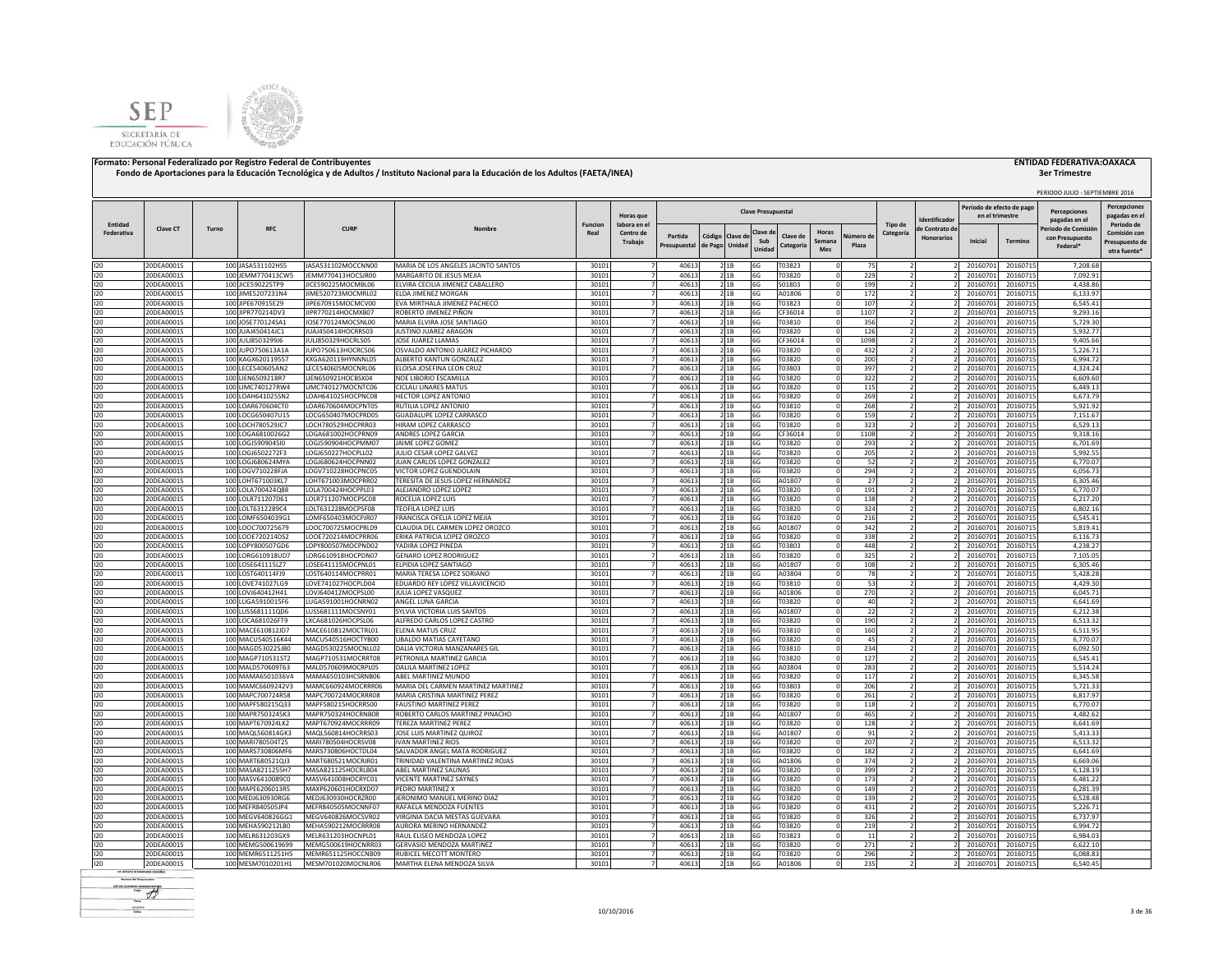



|                       |                          |       |                                        |                                          |                                                                      |                        |                                      |                         |                            |                |                           |                       |                               |                    |                      |                                     | Periodo de efecto de pag |                      | PERIODO JULIO - SEPTIEMBRE 2016                   | <b>Percepciones</b>                                          |
|-----------------------|--------------------------|-------|----------------------------------------|------------------------------------------|----------------------------------------------------------------------|------------------------|--------------------------------------|-------------------------|----------------------------|----------------|---------------------------|-----------------------|-------------------------------|--------------------|----------------------|-------------------------------------|--------------------------|----------------------|---------------------------------------------------|--------------------------------------------------------------|
|                       |                          |       |                                        |                                          |                                                                      |                        | Horas que                            |                         |                            |                | <b>Clave Presupuestal</b> |                       |                               |                    |                      | dentificado                         | en el trimestre          |                      | <b>Percenciones</b><br>pagadas en el              | pagadas en e                                                 |
| Entidad<br>Federativa | Clave CT                 | Turno | RFC                                    | <b>CURP</b>                              | Nombre                                                               | <b>Funcion</b><br>Real | labora en el<br>Centro de<br>Trabajo | Partida<br>Presupuestal | Código Clave de<br>de Pago | Unidad         | Clave d<br>Sub<br>Unidad  | Clave de<br>Categoría | Horas<br>Semana<br><b>Mes</b> | Vúmero de<br>Plaza | Tipo de<br>Categoría | le Contrato de<br><b>Honorarios</b> | Inicial                  | Termino              | Periodo de Comisió<br>con Presupuesto<br>Federal* | Periodo de<br>Comisión cor<br>Presupuesto de<br>otra fuente' |
| 120                   | 20DEA0001S               |       | 100 MIMP821215BC6                      | MIMP821215HOCGRB01                       | PABLITO MIGUEL MARTINEZ                                              | 30101                  | $\overline{7}$                       | 40613                   |                            | 2 1 B          | 6G                        | A01805                |                               | 65                 |                      |                                     | 20160701                 | 20160715             | 4,524.82                                          |                                                              |
| 120<br>120            | 20DEA0001S               |       | 100 MISV8701083H3                      | MISV870108MOCGNV07                       | VIVIANA DEL CARMEN MIGUEL SANCHEZ                                    | 30101                  | $\overline{7}$<br>$\overline{7}$     | 40613                   |                            | 21B            | 6G                        | T03820                |                               | 470                |                      |                                     | 20160701                 | 20160715             | 5,622.16                                          |                                                              |
| 120                   | 20DEA0001S<br>20DEA0001S |       | 100 MITG661021CH3<br>100 MOGG820814NN5 | MITG661021MOCRRD01<br>MOGG820814MOCRMB07 | GUADALUPE MIRANDA TERAN<br>GABRIELA ROSALBA MORALES GOMEZ            | 30101<br>30101         | $\overline{7}$                       | 40613<br>40613          |                            | 2 1B<br>21B    | 6G<br>6G                  | T03820<br>A01806      |                               | 262<br>93          |                      |                                     | 20160701<br>20160701     | 20160715<br>20160715 | 6,737.97<br>5,572.63                              |                                                              |
| 120                   | 20DEA0001S               |       | 100 MOGS5304189F4                      | MOGS530418MOCRRL05                       | <b>SILVIA MORALES GARCIA</b>                                         | 30101                  |                                      | 40613                   |                            | 21B            | 6G                        | CF04805               |                               | 553                |                      |                                     | 20160701                 | 20160715             | 4,148.00                                          |                                                              |
| 120                   | 20DEA0001S               |       | 100 MOHM621223UJ8                      | MOHM621223HOCRRN02                       | MANUEL MORGAN HERNANDEZ                                              | 30101                  |                                      | 40613                   |                            | 2 1B           | 6G                        | T03820                |                               | 298                |                      |                                     | 20160701                 | 20160715             | 5,708.12                                          |                                                              |
| 120<br>120            | 20DEA0001S<br>20DEA0001S |       | 100 MOJA420415MA7<br>100 MOMR710104EP3 | MOJA420415HOCRVN04<br>MOMR710104MOCNRS02 | ANASTACIO CRISOFORO MORALES JAVIER<br>ROSA MADEL MONTAÑO MARTINEZ    | 30101                  |                                      | 40613<br>40613          |                            | 21B            | 6G<br>6G                  | T03803<br>T03820      |                               | 94<br>297          |                      |                                     | 20160701<br>20160701     | 20160715<br>20160715 | 5,117.02<br>6.153.01                              |                                                              |
| 120                   | 20DEA0001S               |       | 100 MOSM630525QJ4                      | MOSM630525MOCNSR04                       | MARCELA MONTERROSA SOSA                                              | 30101<br>30101         |                                      | 40613                   |                            | 21B<br>2 1 B   | 6G                        | T03823                |                               | 33                 |                      |                                     | 20160701                 | 20160715             | 7,208.68                                          |                                                              |
| 120                   | 20DEA0001S               |       | 100 MOSR561221FU1                      | MOSR561221HOCRNB06                       | RUBEN MORALES SANCHEZ                                                | 30101                  | $\overline{7}$                       | 40613                   |                            | 2 1 B          | 6G                        | T03820                |                               | 59                 |                      |                                     | 20160701                 | 20160715             | 6.473.95                                          |                                                              |
| 120                   | 20DEA0001S               |       | 100 MOSY610331lY7                      | MOSY610331MOCRNL03                       | YOLANDA MORALES SANCHEZ                                              | 30101                  | 7                                    | 40613                   |                            | 21B            | 6G                        | A01807                |                               | 23                 |                      |                                     | 20160701                 | 20160715             | 6,212.38                                          |                                                              |
| 120                   | 20DEA0001S               |       | 100 MAMX720608l93                      | MXME720608MOCRTS02                       | ESPERANZA MARTINEZ MATUS                                             | 30101                  | $\overline{7}$                       | 40613                   |                            | 2 1 B          | 6G                        | A01807                |                               | 79                 |                      |                                     | 20160701                 | 20160715             | 5,819.41                                          |                                                              |
| 120<br>120            | 20DEA0001S<br>20DEA0001S |       | 100 NAAA5504088Z3<br>100 NAGS6806277IA | NAAA550408HOCVRL07<br>NAGS680627MOCVRC07 | ALBERTO NAVA ARMENGOL<br>SOCORRO NAVARRO GARCIA                      | 30101<br>30101         | $\overline{7}$<br>$\overline{7}$     | 40613<br>40613          |                            | 21B<br>21B     | 6G<br>6G                  | T03820<br>A01806      |                               | 284<br>263         |                      |                                     | 20160701<br>2016070      | 20160715<br>20160715 | 6,994.72<br>5.928.03                              |                                                              |
| 120                   | 20DEA0001S               |       | 100 NAJO820513M93                      | NAJO820513MOCRRB09                       | OBDULIA NARANJO JARQUIN                                              | 30101                  | 7                                    | 40613                   |                            | 21B            | 6G                        | T03810                |                               | 387                |                      |                                     | 20160701                 | 20160715             | 6,348.23                                          |                                                              |
| 120                   | 20DEA0001S               |       | 100 NOME570303EB1                      | NOME570303MOCLNV02                       | EVELIA DEVORA NOLASCO MENDEZ                                         | 30101                  | 7                                    | 40613                   |                            | 21B            | 6G                        | A01807                |                               | 35                 | $\overline{2}$       |                                     | 20160701                 | 20160715             | 6,427.84                                          |                                                              |
| 120                   | 20DEA0001S               |       | 100 OAPC670118R70                      | OAPC670118MOCRNL08                       | CLARITZA ORDAZ PINEDA                                                | 30101                  | 7                                    | 40613                   |                            | 21B            | 6G                        | T03820                |                               | 344                |                      |                                     | 20160701                 | 20160715             | 5,226.71                                          |                                                              |
| 120                   | 20DEA0001S               |       | 100 OASL630910SA3                      | OASL630910HOCRNS07                       | LUIS ANGEL ORDAZ SANTIAGO                                            | 30101                  | 7                                    | 40613                   |                            | 21B            | 6G                        | T03820                |                               | 299                |                      |                                     | 20160701                 | 20160715             | 6,573.32                                          |                                                              |
| 120<br>120            | 20DEA0001S<br>20DEA0001S |       | 100 OERA58010634A<br>100 OIPJ690319IK2 | OERA580106MOCRMM08<br>OIPJ690319MOCRNS06 | AMELIA REINA ORTEGA RAMIREZ<br>JOSEFA ORTIZ PANTOJA                  | 30101<br>30101         | $\overline{7}$                       | 40613<br>40613          |                            | 21B<br>21B     | 6G<br>6G                  | T03820<br>T03820      |                               | 119<br>12          |                      |                                     | 20160701<br>20160701     | 20160715<br>20160715 | 6,513.32<br>6,669.60                              |                                                              |
| 120                   | 20DEA0001S               |       | 100 OIPL630211I76                      | OIPL630211MOCRRR00                       | LOURDES ORTIZ PEREZ                                                  | 30101                  |                                      | 40613                   |                            | 2 1 B          | 6G                        | T03820                |                               | 264                |                      |                                     | 20160701                 | 20160715             | 6,770.07                                          |                                                              |
| 120                   | 20DEA0001S               | 100   | IRE5802056H6                           | OIRE580205HOCRBD09                       | <b>EDUARDO FELIPE ORTIZ ROBLES</b>                                   | 30101                  |                                      | 40613                   |                            | 21B            | 6G                        | T03820                |                               | 300                |                      |                                     | 2016070                  | 20160715             | 6.056.7                                           |                                                              |
| 120                   | 20DEA0001S               | 100   | OOCR650213L68                          | OOCR650213HOCRSB03                       | ROBERTO OROZCO CASTILLO                                              | 30101                  |                                      | 40613                   |                            | 2 1 B          | 6G                        | T03820                |                               | 236                |                      |                                     | 2016070                  | 20160715             | 6.125.34                                          |                                                              |
| 120                   | 20DEA0001S               |       | 100 OOL1721127RE9                      | OOLI721127MOCRPS05                       | SELA OROZCO LOPEZ                                                    | 30101                  |                                      | 40613                   |                            | 2 1 B          | 6G                        | T03820                |                               | 54                 |                      |                                     | 20160701                 | 20160715             | 6,741.84                                          |                                                              |
| 120<br>120            | 20DEA0001S<br>20DEA0001S |       | 100 OOSV7305298M1<br>100 PAC1710506OF6 | OOSV730529HOCRLR07<br>PACI710506MOCSNS03 | VIRGINIO GERMAN OROPEZA SALAZAR<br>SABEL PASTOR CONTRERAS            | 30101<br>30101         |                                      | 40613<br>40613          |                            | 2 1 B<br>2 1 B | 6G<br>6G                  | T03820<br>T03810      |                               | 453<br>373         |                      |                                     | 20160701<br>20160701     | 20160715<br>20160715 | 5.226.71<br>5,377.47                              |                                                              |
| 120                   | 20DEA0001S               |       | 100 PALG790223FB4                      | PALG790223MOCCPV09                       | GIOVANNA PAOLA PACHECO LOPEZ                                         | 30101                  |                                      | 40613                   |                            | 2 1 B          | 6G                        | A01807                |                               | 456                | $\mathcal{L}$        |                                     | 2016070                  | 20160715             | 4.689.45                                          |                                                              |
| 120                   | 20DEA0001S               |       | 100 PAML7306075K6                      | PAML730607HOCDLS00                       | JOSE LUIS PADILLA MILAN                                              | 30101                  |                                      | 40613                   |                            | 21B            | 6G                        | T03820                |                               | 121                |                      |                                     | 20160701                 | 20160715             | 6,481.22                                          |                                                              |
| 120                   | 20DEA0001S               |       | 100 PARC800406ES5                      | PARC800406HOCCML00                       | CELSO PACHECO RAMIREZ                                                | 30101                  |                                      | 40613                   |                            | 2 1 B          | 6G                        | CF36014               |                               | 1099               |                      |                                     | 20160701                 | 20160715             | 9,068.18                                          |                                                              |
| 120                   | 20DEA0001S               |       | 100 PARI7302013P1                      | PARI730201HOCCMG07                       | GNACIO PACHECO RAMIREZ                                               | 30101                  | $\overline{7}$                       | 40613                   |                            | 21B            | 6G                        | A01807                |                               | 441                |                      |                                     | 20160701                 | 20160715             | 4,482.62                                          |                                                              |
| 120<br>120            | 20DEA0001S<br>20DEA0001S |       | 100 PECL551009399<br>100 PEGA650720P30 | PECL551009HOCXBS05<br>PEGA650720MOCRRZ09 | UIS JAIME PEÑA CABALLERO<br>AZALIA PEREZ GUERRA                      | 30101<br>30101         | $\overline{7}$<br>$\overline{7}$     | 40613<br>40613          |                            | 21B<br>21B     | 6G<br>6G                  | CF36014<br>T03820     |                               | 1057<br>302        |                      |                                     | 2016070<br>20160701      | 20160715<br>20160715 | 9,405.66<br>6,313.48                              |                                                              |
| 120                   | 20DEA0001S               |       | 100 PEGL650921NC8                      | PEGL650921HOCRRS04                       | LUIS ARTURO PEREZ GARCIA                                             | 30101                  | 7 <sup>1</sup>                       | 40613                   |                            | 21B            | 6G                        | CF36014               |                               | 1016               |                      |                                     | 20160701                 | 20160715             | 9,355.66                                          |                                                              |
| 120                   | 20DEA0001S               |       | 100 PEHR670102NS8                      | PEHR670102MOCRRS06                       | ROSA ELVA PEREZ HERNANDEZ                                            | 30101                  | 7                                    | 40613                   |                            | 21B            | 6G                        | A01807                |                               | 28                 |                      |                                     | 20160701                 | 20160715             | 6,160.67                                          |                                                              |
| 120                   | 20DEA0001S               |       | 100 PELB541209TS6                      | PELB541209HOCRPR05                       | <b>BRAULIO PEREZ LOPEZ</b>                                           | 30101                  | 7                                    | 40613                   |                            | 21B            | 6G                        | CF36014               |                               | 1091               | $\overline{2}$       |                                     | 20160701                 | 20160715             | 9,405.68                                          |                                                              |
| 120                   | 20DEA0001S               |       | 100 PELP621007PX6                      | PELP621007HOCRPD07                       | PEDRO MARCOS PEREZ LOPEZ                                             | 30101                  | $\overline{7}$                       | 40613                   |                            | 21B            | 6G                        | T03820                |                               | 245                |                      |                                     | 20160701                 | 20160715             | 6,770.07                                          |                                                              |
| 120<br>120            | 20DEA0001S<br>20DEA0001S |       | 100 PELU6001079G5<br>100 PEPE620429G29 | PEXL600107HOCRXC02<br>PEXP620429HOCRXD07 | LUCIANO JULIAN PEREZ X<br>PEDRO PEREZ X                              | 30101<br>30101         | 7<br>$\overline{7}$                  | 40613<br>40613          |                            | 2 1B<br>21B    | 6G<br>6G                  | T03820<br>CF36014     |                               | 220<br>1019        |                      |                                     | 20160701<br>20160701     | 20160715<br>20160715 | 6,641.69<br>9,518.16                              |                                                              |
| 120                   | 20DEA0001S               | 100   | PICM561128GZ3                          | PICM561128MOCNSR03                       | MARISELA PINEDA CASTILLO                                             | 30101                  |                                      | 40613                   |                            | 21B            | 6G                        | T03820                |                               | 161                |                      |                                     | 20160701                 | 20160715             | 6,545.41                                          |                                                              |
| 120                   | 20DEA0001S               |       | 100 PIRM620327RA8                      | PIRM620327HOCNMD07                       | MODESTO PINEDA ROMERC                                                | 30101                  |                                      | 40613                   |                            | 21B            | 6G                        | CF14070               |                               | 1073               |                      |                                     | 20160701                 | 20160715             | 33.718.15                                         |                                                              |
| 120                   | 20DEA0001S               |       | 100 POCN690525Q68                      | POCN690525MCCTND06                       | NIDELVIA MARGARITA POOT CANUL                                        | 30101                  |                                      | 40613                   |                            | 21B            | 6G                        | T03820                |                               | 162                |                      |                                     | 20160701                 | 20160715             | 7,350.71                                          |                                                              |
| 120<br>120            | 20DEA0001S               |       | 100 POVV6309058X8                      | POVV630905MOCBLR10                       | VIRGINIA SELIFLOR POBLANO VILLALOBOS                                 | 30101                  |                                      | 40613                   |                            | 21B            | 6G                        | T03820                |                               | 43                 |                      |                                     | 20160701                 | 20160715             | 6.577.50                                          |                                                              |
| 120                   | 20DEA0001S<br>20DEA0001S |       | 100 RAAF6506115R3<br>100 RAAM6703046T9 | RAAF650611MOCMZS03<br>RAAM670304MOCMNN08 | FAUSTINA RAMIREZ AZCONA<br>MANUFLA RAMIREZ ANTONIC                   | 30101<br>30101         | $\overline{7}$<br>7                  | 40613<br>40613          |                            | 21B<br>2 1B    | 6G<br>6G                  | T03820<br>T03820      |                               | 163<br>265         |                      |                                     | 20160701<br>20160701     | 20160715<br>20160715 | 6,417.04<br>6,750.47                              |                                                              |
| 120                   | 20DEA0001S               |       | 100 RABA5711301BA                      | RABA571130MOCMRN02                       | ANDREA RAMOS BURGUET                                                 | 30101                  | 7                                    | 40613                   |                            | 21B            | 6G                        | T03810                |                               | 183                |                      |                                     | 20160701                 | 20160715             | 5,778.64                                          |                                                              |
| 120                   | 20DEA0001S               |       | 100 RABO800823P97                      | RABO800823HOCMSS02                       | OSCAR DAMIAN RAMOS BUSTAMANTE                                        | 30101                  | 7                                    | 40613                   |                            | 21B            | 6G                        | T03820                |                               | 452                |                      |                                     | 20160701                 | 20160715             | 5,226.71                                          |                                                              |
| 120                   | 20DEA0001S               |       | 100 RACA610804GA3                      | RACA610804HMCMSL02                       | ALBERTO RAMOS CASAS                                                  | 30101                  | $\overline{7}$                       | 40613                   |                            | 21B            | 6G                        | T03820                |                               | 328                |                      |                                     | 20160701                 | 20160715             | 6,802.16                                          |                                                              |
| 120<br>120            | 20DEA0001S               |       | 100 RACD610701TU6                      | RACD610701MOCMRR07                       | DORA MARTHA RAMIREZ CRUZ                                             | 30101                  | $\overline{7}$<br>$\overline{7}$     | 40613<br>40613          |                            | 21B            | 6G                        | CF01059               |                               | 1111<br>130        |                      |                                     | 2016070                  | 20160715             | 9.518.21                                          |                                                              |
| 120                   | 20DEA0001S<br>20DEA0001S |       | 100 RALI650221AV2<br>100 RANE720804PU6 | RALI650221MDFMSS00<br>RANE720804HOCMCL06 | MARIA ISABEL RAMIREZ LUIS<br>ELEUTERIO RAMIREZ NICOLAS               | 30101<br>30101         | 7 <sup>1</sup>                       | 40613                   |                            | 21B<br>21B     | 6G<br>6G                  | T03810<br>A01806      |                               | 416                |                      |                                     | 20160701<br>20160701     | 20160715<br>20160715 | 5,428.28<br>4,666.12                              |                                                              |
| 120                   | 20DEA0001S               |       | 100 RARM560721U6A                      | RARM560721HOCMDR05                       | MARCELINO RAMIREZ RODRIGUEZ                                          | 30101                  | 7                                    | 40613                   |                            | 21B            | 6G                        | T03820                |                               | 313                | $\overline{2}$       |                                     | 20160701                 | 20160715             | 5.836.49                                          |                                                              |
| 120                   | 20DEA0001S               |       | 100 RARV701114HY1                      | RARV701114MOCMMR06                       | VIRGINIA RAMIREZ RAMIREZ                                             | 30101                  | $\overline{7}$                       | 40613                   |                            | 21B            | 6G                        | T03820                |                               | 29                 |                      |                                     | 20160701                 | 20160715             | 6,826.43                                          |                                                              |
| 120                   | 20DEA0001S               |       | 100 REPE631210J56                      | REPE631210MOCYRL02                       | EULALIA REYES PEREZ                                                  | 30101                  | $\overline{7}$                       | 40613                   |                            | 21B            | 6G                        | A01806                |                               | 150                |                      |                                     | 20160701                 | 20160715             | 6,016.29                                          |                                                              |
| 120                   | 20DEA0001S               |       | 100 RERA700408KA5                      | RERA700408HOCYML07                       | ALBERTO BENEDICTO REYES RAMIREZ                                      | 30101                  | $\overline{7}$<br>$\overline{7}$     | 40613                   |                            | 2 1B           | 6G                        | T03820                |                               | 238                |                      |                                     | 20160701                 | 20160715             | 7,255.75                                          |                                                              |
| 120<br>120            | 20DEA0001S<br>20DEA0001S | 100   | 100 RERA830802814<br>RERF640714MT0     | RERA830802MOCYYN06<br>RERF640714HOCYMR06 | ANGELA REYES REYES<br>RANCISCO REYES RAMIREZ                         | 30101<br>30101         |                                      | 40613<br>40613          |                            | 21B<br>21B     | 6G<br>6G                  | T03820<br>T03820      |                               | 471<br>237         |                      |                                     | 20160701<br>20160701     | 20160715<br>20160715 | 5,226.71<br>7,255.75                              |                                                              |
| 120                   | 20DEA0001S               | 100   | <b>RESES40714UM8</b>                   | RESE540714HOCYNM03                       | <b>IMILIANO REYES SANTIAGO</b>                                       | 30101                  |                                      | 40613                   |                            | 2 1 B          | 6G                        | T03820                |                               | 314                |                      |                                     | 2016070                  | 20160715             | 6.281.39                                          |                                                              |
| 120                   | 20DEA0001S               |       | 100 RESU851127MC5                      | RESU851127HDFYNL09                       | JLISSES REYNA SANCHEZ                                                | 30101                  |                                      | 40613                   |                            | 21B            | 6G                        | T03820                |                               | 450                |                      |                                     | 20160701                 | 20160715             | 5,226.71                                          |                                                              |
| 120                   | 20DEA0001S               |       | 100 RICA620505356                      | RICA620505MOCSRN09                       | ANGELA RIOS CRUZ                                                     | 30101                  |                                      | 40613                   |                            | 21B            | 6G                        | T03820                |                               | 86                 |                      |                                     | 20160701                 | 20160715             | 6,570.23                                          |                                                              |
| 120                   | 20DEA0001S               |       | 100 RICF691004R13                      | RICF691004MOCSRR00                       | FRANCISCA RIOS CRUZ                                                  | 30101                  |                                      | 40613                   |                            | 21B            | 6G                        | A03804                |                               | 140                | $\overline{2}$       |                                     | 20160701                 | 20160715             | 5.031.06                                          |                                                              |
| 120<br>120            | 20DEA0001S<br>20DEA0001S |       | 100 RIPM6406108C2<br>100 ROAI6903177G4 | RIPM640610HOCSLR06<br>ROAI690317MOCDRR00 | MARGARITO RIOS PALACIOS<br><b>RI ANDA GERTRUDIS RODRIGUEZ ARAGON</b> | 30101<br>30101         | $\overline{7}$                       | 40613<br>40613          |                            | 2 1 B          | 6G<br>6G                  | T03820<br>A01806      |                               | 239<br>131         | $\overline{2}$       |                                     | 20160701<br>20160701     | 20160715<br>20160715 | 7,386.36<br>5.569.48                              |                                                              |
| 120                   | 20DEA0001S               |       | 100 ROCS5611184Q3                      | ROCS561118MOCDRR07                       | SERAFINA RODRIGUEZ CRUZ                                              | 30101                  |                                      | 40613                   |                            | 2 1 B<br>21B   | 6G                        | A01806                |                               | 193                |                      |                                     | 20160701                 | 20160715             | 6.133.97                                          |                                                              |
| 120                   | 20DEA0001S               |       | 100 ROHM7109022HA                      | ROHM710902MOCSRR07                       | MIRNA GABRIELA ROSAS HERRERA                                         | 30101                  |                                      | 40613                   |                            | 21B            | 6G                        | A01807                |                               | 36                 |                      |                                     | 20160701                 | 20160715             | 6,181.36                                          |                                                              |
| 120                   | 20DEA0001S               |       | 100 ROSA680702F45                      | ROSA680702HOCSNB01                       | ABEL DE LA ROSA SANTOS                                               | 30101                  | 7 <sup>1</sup>                       | 40613                   |                            | 2 1B           | 6G                        | T03820                |                               | 352                |                      |                                     | 20160701                 | 20160715             | 5.226.71                                          |                                                              |

 $-45$ **Ford** scales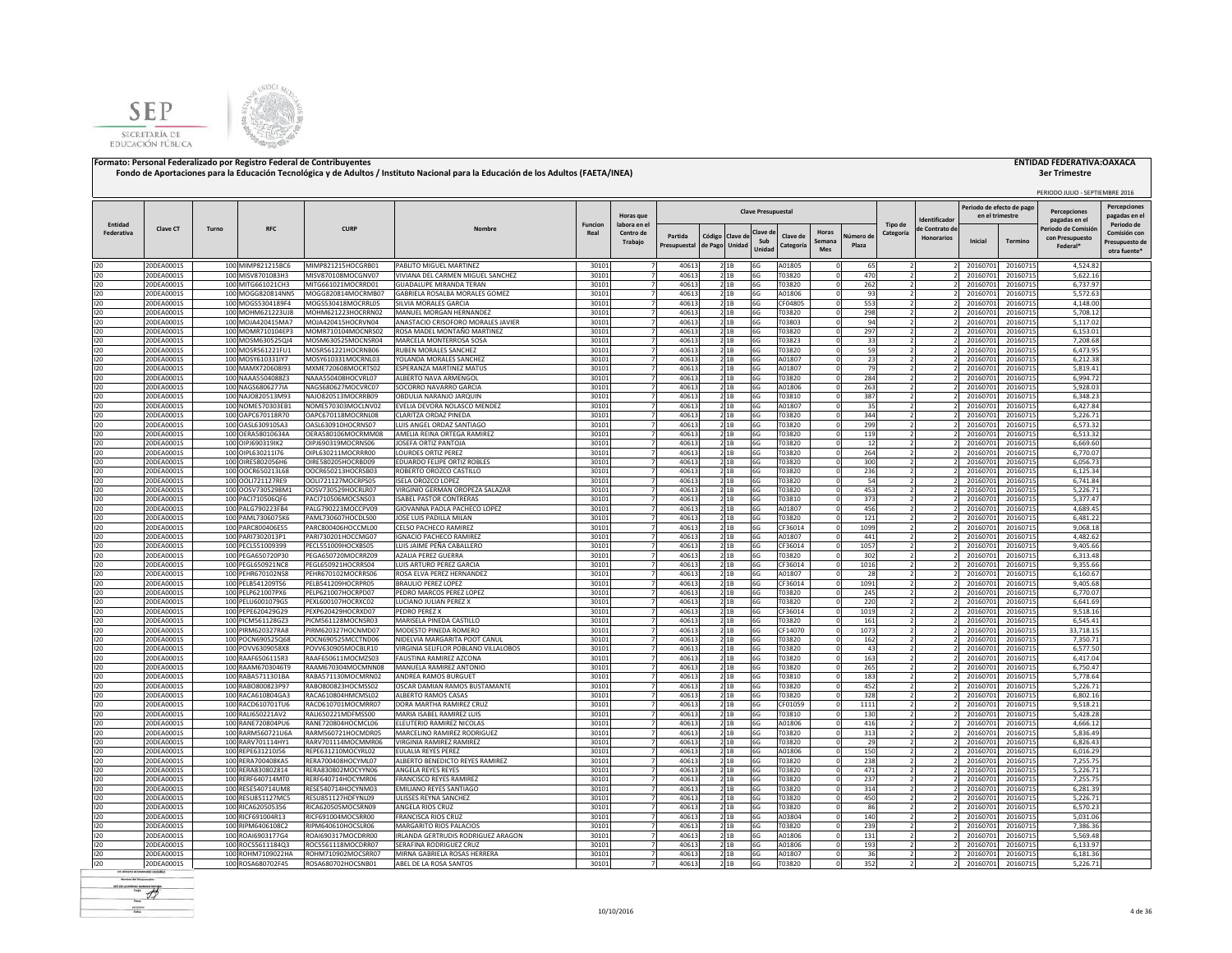



|            |                          |       |                                        |                                          |                                                            |                |                                  |                                  |                                        |                           |                       |                        |                    |           |                               |                                              |                      | PERIODO JULIO - SEPTIEMBRE 2016     |                                                |
|------------|--------------------------|-------|----------------------------------------|------------------------------------------|------------------------------------------------------------|----------------|----------------------------------|----------------------------------|----------------------------------------|---------------------------|-----------------------|------------------------|--------------------|-----------|-------------------------------|----------------------------------------------|----------------------|-------------------------------------|------------------------------------------------|
|            |                          |       |                                        |                                          |                                                            |                | Horas que                        |                                  |                                        | <b>Clave Presupuestal</b> |                       |                        |                    |           |                               | Periodo de efecto de pago<br>en el trimestre |                      | <b>Percenciones</b>                 | <b>Percepciones</b><br>pagadas en e            |
| Entidad    | Clave CT                 | Turno | <b>RFC</b>                             | <b>CURP</b>                              | Nombre                                                     | <b>Funcion</b> | labora en el                     |                                  |                                        |                           |                       |                        |                    | Tipo de   | dentificador<br>e Contrato de |                                              |                      | pagadas en el<br>Periodo de Comisió | Periodo de                                     |
| Federativa |                          |       |                                        |                                          |                                                            | Real           | Centro de<br>Trabajo             | Partida<br>Presupuestal          | Código<br>Clave d<br>de Pago<br>Unidad | Clave d<br>Sub<br>Unidae  | Clave de<br>Categoría | Horas<br>Semana<br>Mes | Número di<br>Plaza | Categoría | <b>Honorarios</b>             | Inicial                                      | <b>Termino</b>       | con Presupuesto<br>Federal*         | Comisión cor<br>Presupuesto de<br>otra fuente' |
| 120        | 20DEA0001S               |       | 100 ROVA720415948                      | ROVA720415MOCSLN05                       | ANA LILIA ROSALES VELASCO                                  | 30101          |                                  | 40613                            | 21B                                    | 6G                        | A01806                |                        | 123                |           | $\overline{2}$                | 20160701                                     | 20160715             | 5.869.19                            |                                                |
| 120        | 20DEA0001S               |       | 100 ROVH580406P33                      | ROVH580406HOCSSM02                       | HUMBERTO JULIAN ROSETTE VASQUEZ                            | 30101          |                                  | $\overline{7}$<br>40613          | 21B                                    | 6G                        | T03820                | $\Omega$               | 132                |           |                               | 20160701                                     | 20160715             | 5.836.49                            |                                                |
| 120        | 20DEA0001S               |       | 100 ROVL500215KT2                      | ROVL500215HOCDLM09                       | LAMBERTO RODRIGUEZ VILLASEÑOR                              | 30101          |                                  | 40613                            | 21B                                    | 6G                        | T03820                |                        | 175                |           |                               | 20160701                                     | 20160715             | 6,673.79                            |                                                |
| 120        | 20DEA0001S               |       | 100 ROEL640123E63                      | ROXE640123MOCJXL06                       | <b>ELIZABET ROJAS X</b>                                    | 30101          |                                  | 40613                            | 2 1B                                   | 6G                        | T03820                |                        | 240                |           |                               | 20160701                                     | 20160715             | 6,384.94                            |                                                |
| 120<br>120 | 20DEA0001S<br>20DEA0001S |       | 100 RUCA661218PC4<br>100 RUGB6101106R8 | RUCA661218HOCZRD05<br>RUGB610110HOCZRN06 | ADOLFO RUIZ CORTES<br>BENITO RUIZ GUERRA                   | 30101<br>30101 |                                  | 40613<br>40613                   | 21B<br>21B                             | 6G<br>6G                  | T03820<br>CF33849     |                        | 272<br>529         |           |                               | 20160701<br>20160701                         | 20160715<br>20160715 | 6,313.48<br>5,511.11                |                                                |
| 120        | 20DEA0001S               |       | 100 RUSE630122PI8                      | RUSE630122HOCZNP00                       | EPIFANIO ANTONIO RUIZ SANTIAGO                             | 30101          |                                  | 40613                            | 21B                                    | 6G                        | T03820                |                        | 449                |           |                               | 20160701                                     | 20160715             | 5,226.71                            |                                                |
| 120        | 20DEA0001S               |       | 100 RUVR60030144A                      | RUVR600301MOCZLS07                       | ROSENDA LEONOR RUIZ VELASCO                                | 30101          |                                  | 40613                            | 21B                                    | 6G                        | A01807                | $\Omega$               | 14                 |           |                               | 20160701                                     | 20160715             | 6.398.52                            |                                                |
| 120        | 20DEA0001S               |       | 100 SAAM690615DK7                      | SAAM690615HOCNQG02                       | MIGUEL ANGEL SANCHEZ AQUINO                                | 30101          |                                  | 40613                            | 2 1 B                                  | 6G                        | T03820                |                        | 304                |           |                               | 20160701                                     | 20160715             | 6,345.58                            |                                                |
| 120        | 20DEA0001S               |       | 100 SACG6309299K0                      | SACG630929HICLRN06                       | GONZALO SALGADO CARBALLO                                   | 30101          | $\overline{7}$                   | 40613                            | 2 1 B                                  | 6G                        | T03803                | $\Omega$               | 96                 |           |                               | 20160701                                     | 20160715             | 5,151.28                            |                                                |
| 120        | 20DEA0001S               |       | 100 SACR540827448                      | SACR540827MOCLSS02                       | ROSALBA SALINAS CASTILLO                                   | 30101          | 7                                | 40613                            | 21B                                    | 6G                        | T03820                | $\Omega$               | 15                 |           |                               | 20160701                                     | 20160715             | 6,714.44                            |                                                |
| 120        | 20DEA0001S               |       | 100 SADR851009V57                      | SADR851009HOCNVC08                       | RICARDO JAVIER SANTANA DAVILA                              | 30101          |                                  | 40613                            | 21B                                    | 6G                        | T03820                |                        | 454                |           |                               | 20160701                                     | 20160715             | 5,226.71                            |                                                |
| 120        | 20DEA0001S               |       | 100 SAFF701120411                      | SAFF701120MOCNNL09                       | FELISA SANTANA FUENTES                                     | 30101          |                                  | 40613                            | 21B                                    | 6G                        | T03820                |                        | 176                |           |                               | 2016070                                      | 20160715             | 6,481.22                            |                                                |
| 120<br>120 | 20DEA0001S<br>20DEA0001S |       | 100 SAGA640123TV4<br>100 SAGA7006056G4 | SAGA640123MOCLIM08<br>SAGA700605MOCBND04 | AMELIA SALVADOR GIJON<br>ADELAIDA SABAH GENICO             | 30101<br>30101 | $\overline{7}$<br>$\overline{7}$ | 40613<br>40613                   | 21B<br>21B                             | 6G<br>6G                  | A01806<br>A01806      |                        | 55<br>16           |           |                               | 20160701<br>20160701                         | 20160715<br>20160715 | 5,869.19<br>5,839.77                |                                                |
| 120        | 20DEA0001S               |       | 100 SAGF5810277I0                      | SAGF581027HOCNRR04                       | FRUMENCIO SANTIAGO GARCIA                                  | 30101          |                                  | $\overline{7}$<br>40613          | 21B                                    | 6G                        | T03823                |                        | 110                |           |                               | 20160701                                     | 20160715             | 7.208.68                            |                                                |
| 120        | 20DEA0001S               |       | 100 SAGR651023746                      | SAGR651023HOCNML05                       | RAUL SANTIAGO GOMEZ                                        | 30101          |                                  | $\overline{7}$<br>40613          | 2 1B                                   | 6G                        | T03820                |                        | 306                |           |                               | 20160701                                     | 20160715             | 6.673.79                            |                                                |
| 120        | 20DEA0001S               |       | 100 SAHJ7012204J7                      | SAHJ701220HOCNRN00                       | JUAN JOSE SANTIAGO HERNANDEZ                               | 30101          | $\overline{7}$                   | 40613                            | 21B                                    | 6G                        | T03820                |                        | 316                |           |                               | 20160701                                     | 20160715             | 6,753.79                            |                                                |
| 120        | 20DEA0001S               |       | 100 SAJA680204QI9                      | SAJA680204HOCNRN09                       | ANDRES SANCHEZ JARQUIN                                     | 30101          |                                  | 40613                            | 2 1B                                   | 6G                        | T03820                |                        | 151                |           |                               | 20160701                                     | 20160715             | 6,577.50                            |                                                |
| 120        | 20DEA0001S               |       | 100 SAMJ6612273N1                      | SAMJ661227HOCNJN09                       | JUAN PASCUAL SANTIAGO MEJIA                                | 30101          |                                  | 40613                            | 2 1B                                   | 6G                        | T03820                |                        | 221                |           |                               | 20160701                                     | 20160715             | 6,609.60                            |                                                |
| 120        | 20DEA0001S               |       | 100 SAMM6312263CA                      | SAMM631226MOCNRR01                       | MARINA MA DE LA LUZ SANTIAGO MARTINEZ                      | 30101          |                                  | 40613                            | 2 1B                                   | 6G                        | A01807                |                        | 61                 |           |                               | 2016070                                      | 20160715             | 6,398.52                            |                                                |
| 120        | 20DEA0001S               |       | 100 SAOC681124JL7                      | SAOC681124HOCNRR07                       | CRISOFORO ALEJANDRO SANTIAGO ORTIZ                         | 30101          |                                  | 40613                            | 21B                                    | 6G                        | T03820                |                        | 222                |           |                               | 20160701                                     | 20160715             | 6.737.97                            |                                                |
| 120        | 20DEA0001S               |       | 100 SAPL391210D19                      | SAPL391210MOCNLR08                       | LORETO GRACIELA SANTIAGO PALMA                             | 30101          |                                  | 40613                            | 21B                                    | 6G                        | T03820                |                        | 124                |           |                               | 20160701                                     | 20160715             | 5,708.12                            |                                                |
| 120        | 20DEA0001S               |       | 100 SAPR650531A23                      | SAPR650531MOCNRY04                       | REYNA VIRGEN SANTIAGO PEREZ                                | 30101          |                                  | 40613                            | 21B                                    | 6G                        | T03820                |                        | 246                |           |                               | 20160701                                     | 20160715             | 6.641.69                            |                                                |
| 120        | 20DEA0001S               |       | 100 SARA7108245N0                      | SARA710824MDFNMR01                       | AUREA AIDA SANCHEZ RAMIREZ                                 | 30101          |                                  | 40613                            | 21B                                    | 6G                        | T03803                |                        | 184                |           |                               | 20160701                                     | 20160715             | 5.387.03                            |                                                |
| 120<br>120 | 20DEA0001S               |       | 100 SARG681003E78                      | SARG681003MOCNSS02                       | GISELA SANDOVAL ROSALES<br>HORTENSIA SALVADOR RODRIGUEZ    | 30101<br>30101 |                                  | 40613<br>40613                   | 2 1 B                                  | 6G                        | T03820<br>T03803      |                        | 211                |           |                               | 20160701<br>20160701                         | 20160715             | 6,281.39                            |                                                |
| 120        | 20DEA0001S<br>20DEA0001S |       | 100 SARH771127QB6<br>100 SARM6803143D4 | SARH771127MOCLDR06<br>SARM680314MOCVVT02 | MATILDE MARGARITA SAAVEDRA REVILLA                         | 30101          |                                  | 40613                            | 21B<br>2 1 B                           | 6G<br>6G                  | T03820                |                        | 60<br>330          |           |                               | 20160701                                     | 20160715<br>20160715 | 5,256.35<br>6,737.97                |                                                |
| 120        | 20DEA0001S               |       | 100 SASF600530QK2                      | SASF600530HOCNNR06                       | FERNANDO SANCHEZ SANCHEZ                                   | 30101          |                                  | 40613                            | 21B                                    | 6G                        | CF33849               |                        | 534                |           |                               | 20160701                                     | 20160715             | 5,511.11                            |                                                |
| 120        | 20DEA0001S               |       | 100 SASJ720505R53                      | SASJ720505HDFNNN02                       | JUAN GABRIEL SAN JUAN SAN JUAN                             | 30101          | $\overline{7}$                   | 40613                            | 21B                                    | 6G                        | T03820                |                        | 315                |           |                               | 20160701                                     | 20160715             | 6,705.88                            |                                                |
| 120        | 20DEA0001S               |       | 100 SATR6912146Q8                      | SATR691214MOCNRS00                       | ROSA MARIA SANCHEZ TORIS                                   | 30101          |                                  | 40613<br>$\overline{7}$          | 21B                                    | 6G                        | T03820                |                        | 142                |           |                               | 20160701                                     | 20160715             | 6,545.41                            |                                                |
| 120        | 20DEA0001S               |       | 100 SAVA740814HW2                      | SAVA740814HOCRSR09                       | ARMANDO SARABIA VASQUEZ                                    | 30101          |                                  | $\overline{7}$<br>40613          | 21B                                    | 6G                        | T03810                |                        | 440                |           |                               | 20160701                                     | 20160715             | 4,429.30                            |                                                |
| 120        | 20DEA0001S               |       | 100 SAVA880128Q31                      | SAVA880128MOCNSD04                       | ADILENE SANCHEZ VASQUEZ                                    | 30101          |                                  | $\overline{7}$<br>40613          | 2 1B                                   | 6G                        | A03804                |                        | 466                |           |                               | 20160701                                     | 20160715             | 4.238.27                            |                                                |
| 120        | 20DEA0001S               |       | 100 SAVR730830US0                      | SAVR730830MOCNLS02                       | ROSA SANCHEZ VALDIVIESO                                    | 30101          |                                  | 7<br>40613                       | 2 1B                                   | 6G                        | A01803                | $\Omega$               | 305                |           |                               | 20160701                                     | 20160715             | 4,467.51                            |                                                |
| 120        | 20DEA0001S               |       | 100 SALU7003208L4                      | SAXL700320MOCNXZ06                       | LUZ MARIA DOLORES SANCHEZ X                                | 30101          | $\overline{7}$                   | 40613                            | 21B                                    | 6G                        | A01806                |                        | 331                |           |                               | 20160701                                     | 20160715             | 5,940.53                            |                                                |
| 120<br>120 | 20DEA0001S               |       | 100 SAZL681127268                      | SAZL681127HOCNRS06                       | LUIS VIRGILIO SANTOS ZARATE                                | 30101          |                                  | 40613                            | 21B<br>2 1B                            | 6G                        | T03820                |                        | 194                |           |                               | 20160701                                     | 20160715             | 6,513.32                            |                                                |
| 120        | 20DEA0001S<br>20DEA0001S |       | 100 SIBA711112PY8<br>100 SICG6111051N5 | SIBA711112MOCLIR06<br>SICG611105HOCLRR01 | AURIA SILVA BEJARANO<br><b>GERARDO SILVA CERVANTES</b>     | 30101<br>30101 |                                  | 40613<br>40613                   | 2 1B                                   | 6G<br>6G                  | A03804<br>T03823      |                        | 457<br>24          |           |                               | 20160701<br>20160701                         | 20160715<br>20160715 | 4,238.27<br>6,403.48                |                                                |
| 120        | 20DEA0001S               |       | 100 SICR6305233M0                      | SICR630523MDFRRC00                       | MARIA DEL ROCIO SIERRA CORTES                              | 30101          |                                  | 40613                            | 21B                                    | 6G                        | A01807                |                        | 97                 |           |                               | 20160701                                     | 20160715             | 5,533.16                            |                                                |
| 120        | 20DEA0001S               |       | 100 SILO640518QW1                      | SILO640518MOCLPL03                       | OLIVA REMEDIOS SILVA LOPEZ                                 | 30101          |                                  | 40613                            | 21B                                    | 6G                        | A01807                | $\Omega$               | 56                 |           |                               | 20160701                                     | 20160715             | 6,181.36                            |                                                |
| 120        | 20DEA0001S               |       | 100 SIRG5212064RA                      | SIRG521206MOCLZL05                       | GLORIA LOURDES SILVA RUIZ                                  | 30101          |                                  | 40613                            | 21B                                    | 6G                        | T03820                | $\Omega$               | 152                |           |                               | 20160701                                     | 20160715             | 6.802.16                            |                                                |
| 120        | 20DEA0001S               |       | 100 SISA7802256P3                      | SISA780225HOCMMR04                       | ARMANDO SIMON SIMON                                        | 30101          |                                  | 40613                            | 2 1 B                                  | 6G                        | T03803                | $\Omega$               | 385                |           |                               | 20160701                                     | 20160715             | 4,429.30                            |                                                |
| 120        | 20DEA0001S               |       | 100 SISI7611031L3                      | SISI761103HOCLNS05                       | <b>ISRAEL SILVA SANTOS</b>                                 | 30101          | $\overline{7}$                   | 40613                            | 2 1 B                                  | 6G                        | T03820                | $\Omega$               | 361                |           |                               | 20160701                                     | 20160715             | 6.160.29                            |                                                |
| 120        | 20DEA0001S               |       | 100 SIVR6201201UA                      | SIVR620120HOCLNL06                       | RAUL SILVA VENTURA                                         | 30101          |                                  | 40613                            | 21B                                    | 6G                        | T03820                |                        | 177                |           |                               | 20160701                                     | 20160715             | 6,817.97                            |                                                |
| 120        | 20DEA0001S               |       | 100 SOFP841030BTA                      | SOFP841030MOCSBL02                       | MARIA DEL PILAR SOSA FABIAN                                | 30101          |                                  | 40613                            | 2 1B                                   | 6G                        | A01806                | $\Omega$               | 417                |           |                               | 20160701                                     | 20160715             | 4,508.17                            |                                                |
| 120        | 20DEA0001S               |       | 100 SOLG690528TF0                      | SOLG690528HOCSPR03                       | <b>GERMAN SOSA LOPEZ</b>                                   | 30101          |                                  | 40613                            | 21B                                    | 6G                        | T03820                |                        | 223                |           |                               | 20160701                                     | 20160715             | 6,721.69                            |                                                |
| 120<br>120 | 20DEA0001S               |       | 100 TAGS8707172C1                      | TAGS870717HOCBLL01                       | SAUL TABLADA GALINDC                                       | 30101          |                                  | 40613<br>$\overline{7}$          | 21B                                    | 6G                        | CF36014               |                        | 1103               |           |                               | 20160701                                     | 20160715             | 9,355.68                            |                                                |
| 120        | 20DEA0001S<br>20DEA0001S |       | 100 TOPJ741111UZ4<br>100 TOTR7010057D4 | TOPJ741111HOCRRS00<br>TOTR701005HOCLRL07 | JESUS MARTIN TORRES PEREZ<br>RAUL TOLEDO TORRES            | 30101<br>30101 |                                  | 40613<br>$\overline{7}$<br>40613 | 21B<br>21B                             | 6G<br>6G                  | T03820<br>T03820      | $\Omega$               | 224<br>164         |           |                               | 20160701<br>20160701                         | 20160715<br>20160715 | 6,577.50<br>6.528.48                |                                                |
| 120        | 20DEA0001S               |       | 100 UIMA6301173R1                      | UIMA630117HOCRRN03                       | ANTONIO URBIETA MORENO                                     | 30101          | $\overline{7}$                   | 40613                            | 2 1B                                   | 6G                        | T03820                |                        | 165                |           |                               | 20160701                                     | 20160715             | 6,481.22                            |                                                |
| 120        | 20DEA0001S               |       | 100 VACM740928PF1                      | VACM740928HOCSRG03                       | MIGUEL ANGEL VASQUEZ CORTES                                | 30101          |                                  | $\overline{7}$<br>40613          | 21B                                    | 6G                        | T03803                |                        | 439                |           |                               | 20160701                                     | 20160715             | 4,429.30                            |                                                |
| 120        | 20DEA0001S               |       | 100 VAHA830319HZA                      | VAHA830319HOCSRB04                       | ABELARDO VASQUEZ HERNANDEZ                                 | 30101          | 7                                | 40613                            | 2 1B                                   | 6G                        | T03823                | $\Omega$               | 438                |           |                               | 20160701                                     | 20160715             | 5,226.71                            |                                                |
| 120        | 20DEA0001S               |       | 100 VALR63081448A                      | VALR630814HOCRRL03                       | RAUL VARELA LARA                                           | 30101          |                                  | 40613                            | 2 1B                                   | 6G                        | T03820                |                        | 166                |           |                               | 2016070                                      | 20160715             | 6,720.90                            |                                                |
| 120        | 20DEA0001S               |       | 100 VAME761014UF8                      | VAME761014HOCSRD09                       | EDUARDO VASQUEZ MORGAN                                     | 30101          |                                  | 40613                            | 21B                                    | 6G                        | T03820                |                        | 332                |           |                               | 2016070                                      | 20160715             | 6,088.83                            |                                                |
| 120        | 20DEA0001S               |       | 100 VAMR660527UA1                      | VAMR660527HOCSRN03                       | RANULFO VASQUEZ MARTINEZ                                   | 30101          |                                  | 40613                            | 21B                                    | 6G                        | T03820                |                        | 337                |           |                               | 2016070                                      | 20160715             | 6.037.78                            |                                                |
| 120        | 20DEA0001S               |       | 100 VAPB490822EU0                      | VAPB490822HOCRRR05                       | <b>BERNARDO VARGAS PEREZ</b>                               | 30101          |                                  | 40613                            | 21B                                    | 6G                        | T03820                |                        | 185                |           |                               | 20160701                                     | 20160715             | 6,313.48                            |                                                |
| 120        | 20DEA0001S               |       | 100 VAPF700302642                      | VAPF700302MOCLRL01                       | FLOR INES VALENCIA PEREZ                                   | 30101          |                                  | 40613                            | 21B                                    | 6G                        | A01806                |                        | 98                 |           |                               | 20160701                                     | 20160715             | 5,628.32                            |                                                |
| 120        | 20DEA0001S               |       | 100 VASG600313UP5                      | VASG600313HOCRNL08                       | <b>GUILLERMO VARGAS SANTOS</b>                             | 30101          |                                  | 40613                            | 21B                                    | 6G                        | T03810                | $\Omega$               | 178<br>307         |           |                               | 20160701                                     | 20160715             | 5.749.99                            |                                                |
| 120<br>120 | 20DEA0001S<br>20DEA0001S |       | 100 VAVA610702EH1<br>100 VEAA620804FA8 | VAVA610702HOCSCR00<br>VEAA620804HOCNCN07 | ARTURO VASQUEZ VICENTE<br>ANGEL ARISTARCO VENDRELL ACEVEDO | 30101<br>30101 | $\overline{7}$                   | 40613<br>40613                   | 2 1 B<br>21B                           | 6G<br>6G                  | T03820<br>CF36014     | $\Omega$               | 1109               |           |                               | 20160701<br>20160701                         | 20160715<br>20160715 | 6,313.48<br>9,155.69                |                                                |
| 120        | 20DEA0001S               |       | 100 VEAE611115DZ0                      | VEAE611115HDFRLD01                       | EDUARDO VERDUZCO ALCALA                                    | 30101          |                                  | 40613<br>7                       | 2 1 B                                  | 6G                        | T03820                | $\Omega$               | 241                |           |                               | 20160701                                     | 20160715             | 5,708.12                            |                                                |
| 120        | 20DEA0001S               |       | 100 VESC840812EA4                      | VESC840812MOCLNL09                       | CELERINA VELASCO SANDOVAL                                  | 30101          |                                  | 40613                            | 21B                                    | 6G                        | T03810                |                        | 455                |           |                               | 2016070                                      | 20160715             | 4,238.27                            |                                                |
| 120        | 20DEA0001S               |       | 100 VEVA711201R31                      | VEVA711201HOCLSB03                       | ABEL VELASCO VASQUEZ                                       | 30101          |                                  | 40613                            | 21B                                    | 6G                        | T03820                |                        | 225                |           |                               | 2016070                                      | 20160715             | 6,641.69                            |                                                |
| 120        | 20DEA0001S               |       | 100 VIAA570429PC7                      | VIAA570429HOCLRL09                       | ALEJANDRO FIDEL VILLA ARROYO                               | 30101          |                                  | 40613                            | 21B                                    | 6G                        | T03810                |                        | 195                |           |                               | 20160701                                     | 20160715             | 6.007.88                            |                                                |
| 120        | 20DEA0001S               |       | 100 VIAL6908017G5                      | VIAL690801HOCLNN06                       | LEONEL VILLEGAS ANGELES                                    | 30101          |                                  | $\overline{7}$<br>40613          | 21B                                    | 6G                        | T03820                |                        | 102                |           |                               | 20160701                                     | 20160715             | 5,708.12                            |                                                |
|            |                          |       |                                        |                                          |                                                            |                |                                  |                                  |                                        |                           |                       |                        |                    |           |                               |                                              |                      |                                     |                                                |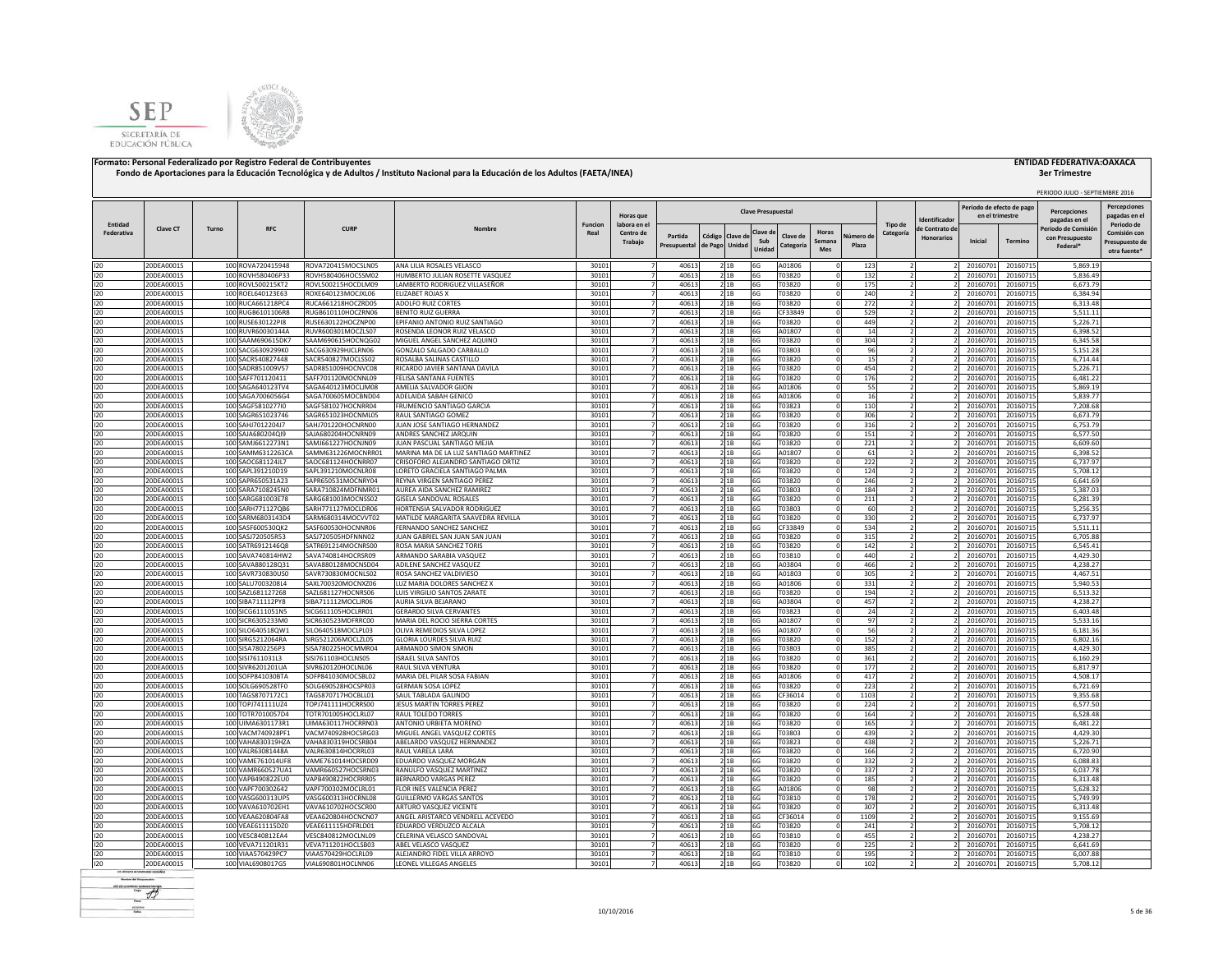



|            |                          |                  |                                        |                                          |                                                                       |                |                                  |                |                 |              |                           |                   |                 |             |                |                                    | Periodo de efecto de pag |                      | PERIODO JULIO - SEPTIEMBRE 2016<br><b>Percenciones</b> | <b>Percepciones</b>            |
|------------|--------------------------|------------------|----------------------------------------|------------------------------------------|-----------------------------------------------------------------------|----------------|----------------------------------|----------------|-----------------|--------------|---------------------------|-------------------|-----------------|-------------|----------------|------------------------------------|--------------------------|----------------------|--------------------------------------------------------|--------------------------------|
| Entidad    |                          |                  |                                        |                                          |                                                                       | <b>Funcion</b> | Horas que<br>labora en e         |                |                 |              | <b>Clave Presupuestal</b> |                   |                 |             | Tipo de        | dentificado                        | en el trimestre          |                      | pagadas en el                                          | pagadas en e<br>Periodo de     |
| Federativa | Clave CT                 | Turno            | <b>RFC</b>                             | <b>CURP</b>                              | Nombre                                                                | Real           | Centro de                        | Partida        | Código Clave de |              | Clave d<br>Sub            | Clave de          | Horas<br>Semana | Vúmero de   | Categoría      | e Contrato de<br><b>Honorarios</b> | Inicial                  | Termino              | eriodo de Comisió<br>con Presupuesto                   | Comisión cor                   |
|            |                          |                  |                                        |                                          |                                                                       |                | Trabajo                          | Presupuestal   | de Pago         | Unidad       | Unidad                    | Categoría         | <b>Mes</b>      | Plaza       |                |                                    |                          |                      | Federal*                                               | Presupuesto de<br>otra fuente' |
| 120        | 20DEA0001S               |                  | 100 VIAT590910ID0                      | VIAT590910MOCLLR06                       | TERESA DE JESUS VILLASANTE ALDERETE                                   | 30101          | $\overline{7}$                   | 40613          |                 | 21B          | 6G                        | A01807            |                 | 101         |                |                                    | 20160701                 | 20160715             | 5,988.17                                               |                                |
| 120        | 20DEA0001S               |                  | 100 VIGR660513EU1                      | VIGR660513HOCCLB08                       | ROBERTO VICTORIO GALVAN                                               | 30101          | $\overline{7}$                   | 40613          |                 | 21B          | 6G                        | T03820            |                 | 273         |                |                                    | 20160701                 | 20160715             | 6,770.07                                               |                                |
| 120<br>120 | 20DEA0001S               |                  | 100 VIHL730329D7A<br>100 VIHL860812N59 | VIHL730329HOCLRS03                       | JOSE LUIS VILLEGAS HERRERA<br>LORENA SOCORRO VILLAGOMEZ HERRERA       | 30101<br>30101 | $\overline{7}$<br>7              | 40613<br>40613 |                 | 2 1B<br>2 1B | 6G<br>6G                  | A01806            |                 | 418         |                |                                    | 20160701                 | 20160715             | 4,317.14<br>4,429.30                                   |                                |
| 120        | 20DEA0001S<br>20DEA0001S |                  | 100 VIMS850723VB5                      | VIHL860812MOCLRR01<br>VIMS850723MCSLRR05 | SARA DEL CARMEN VILLATORO MORALES                                     | 30101          | $\overline{7}$                   | 40613          |                 | 21B          | 6G                        | T03810<br>CF01059 |                 | 426<br>1097 |                |                                    | 20160701<br>20160701     | 20160715<br>20160715 | 9,405.71                                               |                                |
| 120        | 20DEA0001S               | 100              | /IRM630326K46                          | VIRM630326HOCVMN00                       | MANUEL VIVEROS RAMIREZ                                                | 30101          |                                  | 40613          |                 | 21B          | 6G                        | T03820            |                 | 186         |                |                                    | 20160701                 | 20160715             | 6,673.79                                               |                                |
| 120        | 20DEA0001S               |                  | 100 VIRM780808BC6                      | VIRM780808MOCLBR02                       | MARTHA ELENA VILLAVICENCIO ROBLEDO                                    | 30101          |                                  | 40613          |                 | 2 1 B        | 6G                        | T03820            |                 | 333         |                |                                    | 20160701                 | 20160715             | 6.497.04                                               |                                |
| 120        | 20DEA0001S               |                  | 100 ZAAR611001lQ7                      | ZAAR611001MOCRRS02                       | ROSELIA ZARATE ARAGON                                                 | 30101          |                                  | 40613          |                 | 21B          | 6G                        | A01806            |                 | 167         |                |                                    | 20160701                 | 20160715             | 6,175.84                                               |                                |
| 120<br>120 | 20DEA0001S<br>20DEA0001S |                  | 100 ZAGT650610GF4<br>100 ZAMJ7005021V0 | ZAGT650610HOCVRM00<br>ZAMJ700502HOCVRM03 | <b>TOMAS SILAS ZAVALETA GARCIA</b><br>JAIME ZAVALETA MIRANDA          | 30101<br>30101 | $\overline{7}$                   | 40613<br>40613 |                 | 2 1B<br>21B  | 6G<br>6G                  | T03820<br>T03820  |                 | 445<br>285  | $\overline{2}$ |                                    | 20160701<br>20160701     | 20160715<br>20160715 | 5,226.71<br>6.673.79                                   |                                |
| 120        | 20DEA0001S               |                  | 100 ZOHG720608NS8                      | <b>70HG720608HMCRBL04</b>                | GUILLERMO IVES ZORRILLA HABANA                                        | 30101          |                                  | 40613          |                 | 21B          | 6G                        | T03820            |                 | 343         |                |                                    | 20160701                 | 20160715             | 5,419.27                                               |                                |
| 120        | 20DEA0001S               |                  | 100 AAAH661028RL7                      | AAAH661028MOCRRR00                       | HERMELINDA EMELIA ARAGON ARANGO                                       | 30101          | $\overline{7}$                   | 40613          |                 | 2 1 B        | 6G                        | A01807            |                 | 25          |                |                                    | 20160716                 | 20160731             | 6129.65                                                |                                |
| 120        | 20DEA0001S               |                  | 100 AABL610621388                      | AABL610621HOCLTS02                       | LUIS ALAVEZ BAUTISTA                                                  | 30101          | $\overline{7}$                   | 40613          |                 | 2 1 B        | 6G                        | CF01059           |                 | 1086        | 2              |                                    | 20160716                 | 20160731             | 8805.71                                                |                                |
| 120        | 20DEA0001S               |                  | 100 AACJ640605G59                      | AACJ640605HOCLRR02                       | JORGE ALFARO CORTES                                                   | 30101          | $\overline{7}$                   | 40613          |                 | 2 1B         | 6G                        | T03820            |                 | 179         |                |                                    | 20160716                 | 20160731             | 6737.97                                                |                                |
| 120<br>120 | 20DEA0001S<br>20DEA0001S |                  | 100 AACL561201QT9<br>100 AAIZ7807144V4 | AACL561201MMNYSR09<br>AAIZ780714HOCTNC06 | MARIA DE LOURDES AYALA CISNEROS<br>ZACARIAS ATANACIO INES             | 30101<br>30101 | $\overline{7}$<br>$\overline{7}$ | 40613<br>40613 |                 | 21B<br>2 1B  | 6G<br>6G                  | A01806<br>T03810  |                 | 18<br>267   |                |                                    | 20160716<br>20160716     | 2016073<br>2016073   | 5548.71<br>4238.27                                     |                                |
| 120        | 20DEA0001S               |                  | 100 AAMI760421KP2                      | AAMI760421MOCLRS02                       | ISELA ALEJANDRA ALVAREZ MORENO                                        | 30101          | $\overline{7}$                   | 40613          |                 | 2 1B         | 6G                        | CF36014           |                 | 1113        |                |                                    | 20160716                 | 2016073              | 8868.16                                                |                                |
| 120        | 20DEA0001S               |                  | 100 AAOA770927A62                      | AAOA770927HOCLRD00                       | ADULFO ALTAMIRANO ORDOÑEZ                                             | 30101          | 7                                | 40613          |                 | 2 1B         | 6G                        | CF01059           |                 | 1106        |                |                                    | 20160716                 | 20160731             | 8805.71                                                |                                |
| 120        | 20DEA0001S               |                  | 100 AAPI850527V84                      | AAPI850527MOCRCR04                       | <b>IRMA ARAGON PACHECO</b>                                            | 30101          | 7                                | 40613          |                 | 21B          | 6G                        | T03803            |                 | 461         |                |                                    | 20160716                 | 20160731             | 4238.27                                                |                                |
| 120        | 20DEA0001S               |                  | 100 AARJ620624MZ5                      | AARJ620624HOCPMN05                       | JUAN APARICIO RAMIREZ                                                 | 30101          | $\overline{7}$                   | 40613          |                 | 21B          | 6G                        | A03804            |                 | 415         |                |                                    | 20160716                 | 20160731             | 4664.15                                                |                                |
| 120<br>120 | 20DEA0001S<br>20DEA0001S |                  | 100 AASA631027A2A<br>100 AAVC760911CU7 | AASA631027HOCLNR04<br>AAVC760911HOCLLR08 | ARMANDO ALAVEZ SANCHEZ<br>CARLOS ALVAREZ VELASQUEZ                    | 30101<br>30101 | 7<br>7                           | 40613<br>40613 |                 | 2 1 B<br>21B | 6G<br>6G                  | T03820<br>T03820  |                 | 202<br>442  |                |                                    | 20160716<br>2016071      | 20160731             | 6673.79<br>5226.71                                     |                                |
| 120        | 20DEA0001S               |                  | 100 AAVE610921RK5                      | AAVE610921MOCRSS07                       | ESTHER ARAGON VASQUEZ                                                 | 30101          |                                  | 40613          |                 | 21B          | 6G                        | A01807            |                 | 275         |                |                                    | 2016071                  | 20160731<br>20160731 | 5595.2                                                 |                                |
| 120        | 20DEA0001S               |                  | 100 AEAE711116A45                      | AEAE711116HOCLVN09                       | INRIQUE MAGNO ALEXANDRES AVENDAÑO                                     | 30101          |                                  | 40613          |                 | 2 1 B        | 6G                        | T03820            |                 | 187         |                |                                    | 20160716                 | 20160731             | 6474.13                                                |                                |
| 120        | 20DEA0001S               | 100              | AEEI5612207KA                          | AEEI561220MVZRNS01                       | MARIA ISABEL ARELLANO ENRIQUEZ                                        | 30101          |                                  | 40613          |                 | 21B          | 6G                        | T03823            |                 |             |                |                                    | 2016071                  | 2016073              | 6570.23                                                |                                |
| 120        | 20DEA0001S               | 100              | AEJR781024IF3                          | AEJR781024HOCCMF02                       | RAFAEL WENCESLAO ACEVEDO JIMENEZ                                      | 30101          |                                  | 40613          |                 | 2 1 B        | 6G                        | T03803            |                 | 423         |                |                                    | 2016071                  | 20160731             | 4238.27                                                |                                |
| 120        | 20DEA0001S               |                  | 100 AELD701122UF4                      | AELD701122MVZRPL09                       | DOLORES ARELLANO LOPEZ                                                | 30101          |                                  | 40613          |                 | 21B          | 6G                        | T03803            |                 | 380         |                |                                    | 20160716                 | 20160731             | 5179.94                                                |                                |
| 120<br>120 | 20DEA0001S<br>20DEA0001S |                  | 100 AELR6609232Z2<br>100 AEMA4912184E3 | AELR660923MVZRPC02<br>AEMA491218HOCLGS02 | ROCIO DEL CARMEN ARELLANO LOPEZ<br><b>AUSENCIO ALEMAN MIGUEL</b>      | 30101<br>30101 |                                  | 40613<br>40613 |                 | 21B<br>2 1B  | 6G<br>6G                  | CF36014<br>T03820 |                 | 1081<br>249 |                |                                    | 20160716<br>20160716     | 20160731<br>20160731 | 8918.19<br>6737.97                                     |                                |
| 120        | 20DEA0001S               |                  | 100 AENR661011LN9                      | AENR661011MOCNRS04                       | ROSA MARIA ANGELES NARANJO                                            | 30101          |                                  | 40613          |                 | 2 1 B        | 6G                        | S01803            |                 | 274         |                |                                    | 20160716                 | 20160731             | 5217.89                                                |                                |
| 120        | 20DEA0001S               |                  | 100 AESR691213598                      | AESR691213MOCLNS09                       | ROSA ELIA ALEJO SANCHEZ                                               | 30101          | $\overline{7}$                   | 40613          |                 | 2 1 B        | 6G                        | T03820            |                 | 103         |                |                                    | 20160716                 | 20160731             | 6513.32                                                |                                |
| 120        | 20DEA0001S               |                  | 100 AIPM740928479                      | AIPM740928HOCRRG04                       | MIGUEL ANGEL ARIAS PORRAS                                             | 30101          | 7                                | 40613          |                 | 2 1 B        | 6G                        | CF01059           |                 | 1092        | 2              |                                    | 20160716                 | 20160731             | 8905.71                                                |                                |
| 120        | 20DEA0001S               |                  | 100 AOSL6102013P2                      | AOSL610201MOCLNR04                       | LAURA VICTORIA ALCOZER SANCHEZ                                        | 30101          |                                  | 40613          |                 | 2 1 B        | 6G                        | A01806            |                 | 62          |                |                                    | 20160716                 | 20160731             | 5408.29                                                |                                |
| 120        | 20DEA0001S               |                  | 100 AOSM610109R5A                      | AOSM610109MOCNNR08                       | MARCELINA ANTONIO SANTOS                                              | 30101          | $\overline{7}$                   | 40613          |                 | 21B          | 6G                        | T03820            |                 | 144         |                |                                    | 20160716                 | 2016073              | 6770.07                                                |                                |
| 120<br>120 | 20DEA0001S<br>20DEA0001S |                  | 100 AUAE641102KF8<br>100 AUGL551104EJ7 | AUAE641102HOCGLD00<br>AUGL551104MOCGRR09 | <b>UDOXIO AGUILAR ALTAMIRANO</b><br>MARIA DE LOURDES AGUIRRE GUERRERO | 30101<br>30101 | $\overline{7}$<br>$\overline{7}$ | 40613<br>40613 |                 | 2 1B<br>2 1B | 6G<br>6G                  | T03820<br>A01806  |                 | 247<br>248  |                |                                    | 20160716<br>20160716     | 20160731<br>20160731 | 6673.79<br>5673.06                                     |                                |
| 120        | 20DEA0001S               |                  | 100 AUOM6208111B6                      | AUOM620811MOCZRN02                       | MINERVA SIRIA AZULVIDE ORDOÑEZ                                        | 30101          | 7                                | 40613          |                 | 2 1B         | 6G                        | CF36014           |                 | 1112        | $\overline{2}$ |                                    | 20160716                 | 20160731             | 8805.68                                                |                                |
| 120        | 20DEA0001S               |                  | 100 BACR540320RB5                      | BACR540320HOCLSN02                       | RENE HUGO BALDERAS CASTILLO                                           | 30101          | 7                                | 40613          |                 | 21B          | 6G                        | T03820            |                 | 286         | $\overline{2}$ |                                    | 20160716                 | 20160731             | 5708.12                                                |                                |
| 120        | 20DEA0001S               |                  | 100 BALE730714AD7                      | BALE730714HOCTPN00                       | ENRIQUE BAUTISTA LOPEZ                                                | 30101          | $\overline{7}$                   | 40613          |                 | 21B          | 6G                        | T03820            |                 | 226         |                |                                    | 20160716                 | 20160731             | 7116.98                                                |                                |
| 120        | 20DEA0001S               |                  | 100 BALJ7408013A9                      | BALJ740801HOCRPR03                       | JORGE BARENCA LÓPEZ                                                   | 30101          | 7                                | 40613          |                 | 21B          | 6G                        | CF36014           |                 | 1083        | $\overline{2}$ |                                    | 20160716                 | 20160731             | 8893.16                                                |                                |
| 120<br>120 | 20DEA0001S               |                  | 100 BAMS650603BX7                      | BAMS650603HDFRJR06                       | SERGIO BARRERA MEJIA                                                  | 30101<br>30101 | $\overline{7}$                   | 40613          |                 | 21B<br>21B   | 6G<br>6G                  | CF36014           |                 | 1085        |                |                                    | 20160716                 | 20160731             | 8805.6                                                 |                                |
| 120        | 20DEA0001S<br>20DEA0001S |                  | 100 BAOO960326638<br>100 BARH901124PN5 | BAOO960326HOCRJS00<br>BARH901124HOCRSB02 | OSVALDO JAVIER BARRITA OJEDA<br>HEBER ESAU BARRIGA RIOS               | 30101          |                                  | 40613<br>40613 |                 | 21B          | 6G                        | S01803<br>T03820  |                 | 463<br>388  |                |                                    | 20160716<br>20160716     | 20160731<br>20160731 | 4238.27<br>5703.7                                      |                                |
| 120        | 20DEA0001S               |                  | 100 BARI611017RGA                      | BARI611017MOCTMN02                       | <b>NES BAUTISTA RAMIREZ</b>                                           | 30101          |                                  | 40613          |                 | 21B          | 6G                        | T03810            |                 | 433         |                |                                    | 20160716                 | 20160731             | 4238.27                                                |                                |
| 120        | 20DEA0001S               |                  | 100 BASA500722ND9                      | BASA500722HOCTNL05                       | ALEJANDRO BAUTISTA SANTIAGO                                           | 30101          |                                  | 40613          |                 | 2 1B         | 6G                        | CF33849           |                 | 530         |                |                                    | 20160716                 | 20160731             | 5498.61                                                |                                |
| 120        | 20DEA0001S               |                  | 100 BEAM6402169E2                      | BEAM640216HOCRNN08                       | MANUEL BERNAL ANTONIO                                                 | 30101          |                                  | 40613          |                 | 21B          | 6G                        | T03820            |                 | 168         |                |                                    | 20160716                 | 20160731             | 6705.88                                                |                                |
| 120        | 20DEA0001S               |                  | 100 BECR591007B48                      | BECR591007MGRRSS01                       | MARIA DEL ROSARIO BERNAL CASTELLANOS                                  | 30101          |                                  | 40613          |                 | 21B          | 6G                        | T03810            |                 | 47          |                |                                    | 20160716                 | 20160731             | 5437.83                                                |                                |
| 120<br>120 | 20DEA0001S<br>20DEA0001S |                  | 100 BEHT770609MB1<br>100 BERR661114SE5 | BEHT770609MOCNRD07<br>BERR661114HOCNBQ02 | TEODORA BENITEZ HORCASITAS<br>ROQUE BENIGNO ROBLES                    | 30101<br>30101 | 7                                | 40613<br>40613 |                 | 21B<br>2 1B  | 6G<br>6G                  | CF34810<br>T03820 |                 | 535<br>153  |                |                                    | 20160716<br>20160716     | 20160731<br>2016073  | 4286.98<br>7151.67                                     |                                |
| 120        | 20DEA0001S               |                  | 100 BOZS750625BW0                      | BOZS750625HOCRRL04                       | SALVADOR JERONIMO BORJON ZARATE                                       | 30101          | $\overline{7}$                   | 40613          |                 | 21B          | 6G                        | T03820            |                 | 111         |                |                                    | 20160716                 | 2016073              | 6449.13                                                |                                |
| 120        | 20DEA0001S               |                  | 100 CAFR6201074A8                      | CAFR620107MOCNBS01                       | ROSA ANGELICA CANELA FABIAN                                           | 30101          | $\overline{7}$                   | 40613          |                 | 21B          | 6G                        | T03803            |                 | 133         |                |                                    | 20160716                 | 20160731             | 5387.03                                                |                                |
| 120        | 20DEA0001S               |                  | 100 CAG1441217LT5                      | CAGI441217HOCSRS06                       | SRAEL CASTILLEJOS GARCIA                                              | 30101          | 7                                | 40613          |                 | 2 1 B        | 6G                        | T03820            |                 | 287         |                |                                    | 20160716                 | 20160731             | 5676.02                                                |                                |
| 120        | 20DEA0001S               |                  | 100 CAHL760910926                      | CAHL760910MOCMLS08                       | UISA CAMACHO HILARIO                                                  | 30101          | $\overline{7}$                   | 40613          |                 | 21B          | 6G                        | T03820            |                 | 460         |                |                                    | 20160716                 | 2016073              | 5226.71                                                |                                |
| 120<br>120 | 20DEA0001S               |                  | 100 CAME700228B57                      | CAME700228HOCSNS03                       | <b>ESEQUIAS CASTILLO MONTERO</b>                                      | 30101          | $\overline{7}$                   | 40613          |                 | 2 1B         | 6G                        | T03820            |                 | 289         |                |                                    | 2016071                  | 2016073              | 5708.12                                                |                                |
| 120        | 20DEA0001S<br>20DEA0001S |                  | 100 CAPA770216AJ1<br>100 CAPR580831161 | CAPA770216HVZSRL07<br>CAPR580831MOCNLS08 | ALEJANDRO SAMUEL CASTRO PERALES<br>ROSA CANSECO PALACIOS              | 30101<br>30101 | 7<br>7                           | 40613<br>40613 |                 | 21B<br>21B   | 6G<br>6G                  | CF36014<br>T03823 |                 | 1104<br>32  |                |                                    | 20160716<br>20160716     | 20160731<br>20160731 | 8805.66<br>6994.72                                     |                                |
| 120        | 20DEA0001S               |                  | 100 CARC5412056J4                      | CARC541205MOCSMN00                       | CONCEPCION CASTELLANOS RAMIREZ                                        | 30101          | 7                                | 40613          |                 | 21B          | 6G                        | T03820            |                 | 277         | $\overline{ }$ |                                    | 20160716                 | 20160731             | 6641.69                                                |                                |
| 120        | 20DEA0001S               |                  | 100 CARL580914JT5                      | CARL580914MOCSML03                       | LILIA CASTILLO ROMERO                                                 | 30101          | $\overline{7}$                   | 40613          |                 | 21B          | 6G                        | T03820            |                 | 290         |                |                                    | 20160716                 | 20160731             | 5932.77                                                |                                |
| 120        | 20DEA0001S               |                  | 100 CASL7004278W3                      | CASL700427HOCSNS03                       | JOSE LUIS CASTILLEJOS SANTIAGO                                        | 30101          | 7                                | 40613          |                 | 2 1 B        | 6G                        | T03820            |                 | 278         |                |                                    | 20160716                 | 2016073              | 6513.32                                                |                                |
| 120        | 20DEA0001S               |                  | 100 CAUR7611067Q2                      | CAUR761106HOCBRY00                       | REY DAVID CABRERA URZUA                                               | 30101          | $\overline{7}$                   | 40613          |                 | 2 1B         | 6G                        | T03820            |                 | 335         |                |                                    | 20160716                 | 20160731             | 6088.83                                                |                                |
| 120        | 20DEA0001S               | 100 <sub>1</sub> | CAVE730510J34                          | CAVE730510MOCHCL01                       | <b>LIA CHACON VICENTE</b>                                             | 30101          |                                  | 40613          |                 | 21B          | 6G                        | A01806            |                 | 279         |                |                                    | 2016071                  | 20160731             | 5290.61                                                |                                |
| 120<br>120 | 20DEA0001S<br>20DEA0001S | 100<br>100       | AAN7804215R6<br>CAMO770528556          | CAXA780421HOCHXN02<br>CAXM770528MOCHXN19 | JOSE ANTONIO CHAVEZ X<br>MONICA X CHAVEZ                              | 30101<br>30101 |                                  | 40613<br>40613 |                 | 2 1 B<br>21B | 6G<br>6G                  | T03820<br>T03820  |                 | 154         |                |                                    | 2016071<br>2016071       | 2016073<br>2016073   | 6481.22<br>6088.83                                     |                                |
| 120        | 20DEA0001S               |                  | 100 CEGS710830V62                      | CEGS710830HOCRNB08                       | SABINO CERON GONZALEZ                                                 | 30101          |                                  | 40613          |                 | 21B          | 6G                        | T03820            |                 | 227         |                |                                    | 20160716                 | 20160731             | 6641.69                                                |                                |
| 120        | 20DEA0001S               |                  | 100 CEPS790216GE3                      | CEPS790216MOCRCN04                       | SANDY CERVANTES PACHECO                                               | 30101          |                                  | 40613          |                 | 21B          | 6G                        | A01807            |                 | 57          |                |                                    | 20160716                 | 20160731             | 5633.27                                                |                                |
|            |                          |                  |                                        |                                          |                                                                       |                |                                  |                |                 |              |                           |                   |                 |             |                |                                    |                          |                      |                                                        |                                |

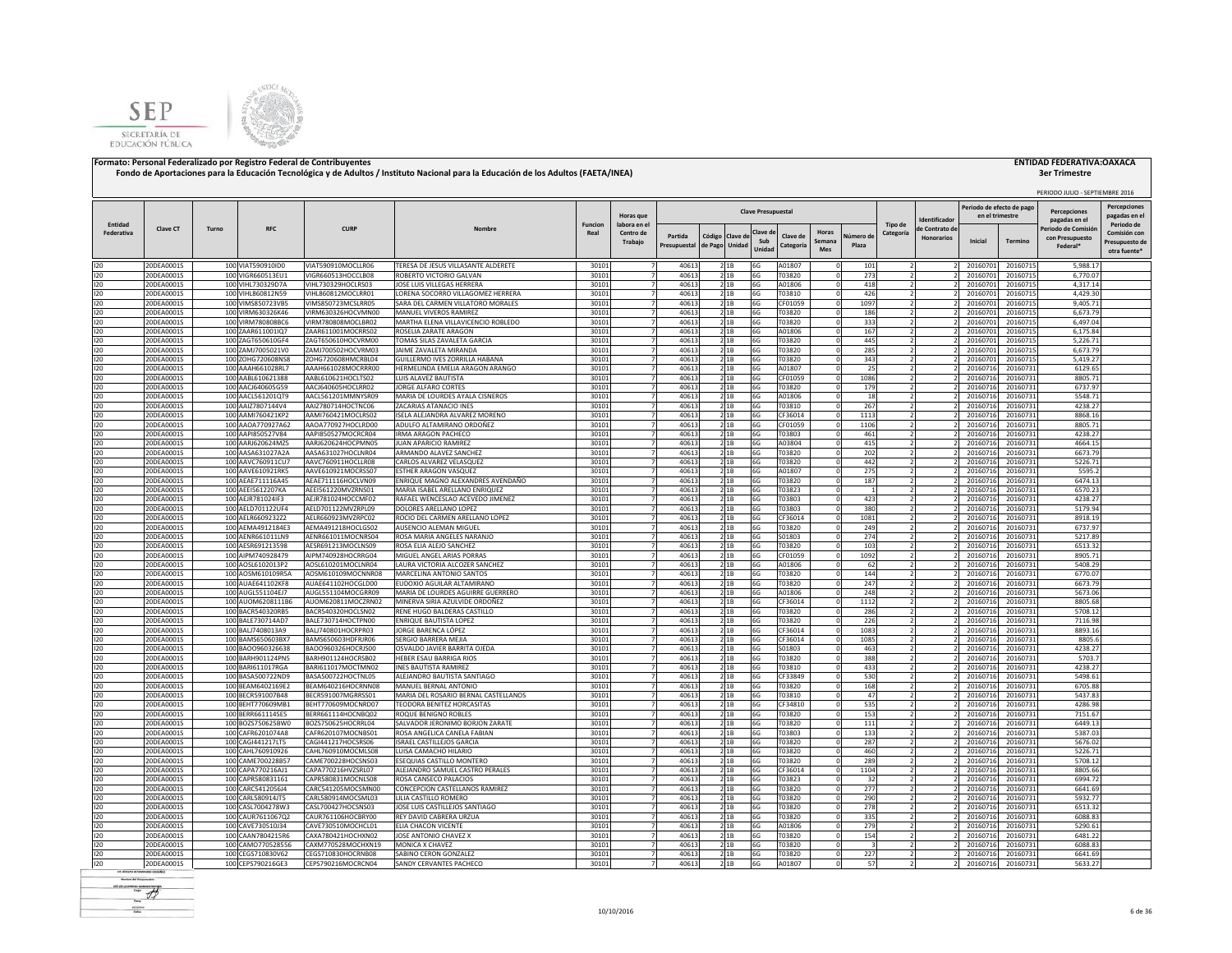



| Entidad<br>Tipo de<br>Periodo de<br>Funcion<br>labora en e<br>Clave CT<br><b>RFC</b><br><b>CURP</b><br>eriodo de Comisió<br>Turno<br>e Contrato de<br>Clave d<br>Horas<br>Federativa<br>Centro de<br>Comisión cor<br>Categoría<br>Partida<br>Código<br>Clave de<br>Clave di<br>lumero de<br><b>Honorarios</b><br>con Presupuesto<br>Sub<br>Inicial<br>Termino<br>Semana<br>Trabaio<br>Presupuesto de<br>Unidad<br>de Pago<br>Plaza<br>Presupuestal<br>Categoría<br>Federal*<br>Unidad<br>Mes<br>otra fuente*<br>120<br>20DEA0001S<br>100 CERS760914V49<br>CERS760914HOCLMY01<br>SEYMER CELAYA RAMIREZ<br>30101<br>40613<br>21B<br>T03820<br>291<br>20160716<br>20160731<br>6056.73<br>l6G<br>$\Omega$<br>100 COAM630504S47<br>COAM630504HOCRLR04<br>30101<br>40613<br>T03820<br>120<br>20DEA0001S<br>MAURO CORTES ALTO<br>21B<br>6G<br>251<br>20160716<br>20160731<br>6737.97<br>120<br>30101<br>40613<br>6G<br>105<br>5293.47<br>20DEA0001S<br>100 COLG761231BD1<br>COLG761231MOCRYL08<br>GLADYS JACCIRY CORTES LEYVA<br>21B<br>T03810<br>20160716<br>20160731<br>$\Omega$<br>40613<br>49<br>120<br>100 CORA511016ME9<br>CORA511016HOCRDN08<br>ANTONIO GERARDO CORTES RODRIGUEZ<br>30101<br>21B<br>6G<br>A01807<br>6191.69<br>20DEA0001S<br>$\Omega$<br>20160716<br>20160731<br>120<br>21B<br>88<br>6191.69<br>20DEA0001S<br>100 COVC6302262M9<br>COVC630226MOCNCR08<br>CARMEN CONTRERAS VICENTE<br>30101<br>40613<br>6G<br>A01807<br>20160716<br>20160731<br>120<br>20DEA0001S<br>100 CUCC7604052EA<br>CUCC760405HOCRLR09<br>CARLOS CRUZ COLMENARES<br>30101<br>4061<br>21B<br>6G<br>T03820<br>228<br>20160716<br>20160731<br>6120.92<br>120<br>20DEA0001S<br>100 CUCG681108KR1<br>CUCG681108MOCRSD04<br><b>GUADALUPE CRUZ CASTRO</b><br>30101<br>4061<br>21B<br>6G<br>T03820<br>317<br>6673.79<br>20160716<br>2016073<br>120<br>100 CUGG6004177EA<br>40613<br>6G<br>188<br>0DEA0001S<br>CUGG600417MOCRRL02<br>GLORIA REBECA CRUZ GARCIA<br>30101<br>2 1B<br>T03820<br>20160716<br>20160731<br>6641.69<br>40613<br>120<br>20DEA0001S<br>100 CUGG650417G39<br>CUGG650417MOCRTL09<br>GLORIA GUADALUPE CRUZ GUTIERREZ<br>30101<br>21B<br>6G<br>T03820<br>280<br>20160716<br>20160731<br>5676.02<br>120<br>20DEA0001S<br>100 CUGI5611161CA<br>CUGI561116MOCRRN02<br><b>INES CRUZ GARCIA</b><br>30101<br>40613<br>21B<br>6G<br>T03810<br>145<br>20160716<br>20160731<br>5816.85<br>120<br>20DEA0001S<br>100 CUGR651007440<br>CUGR651007MOCRRS05<br>MARIA DEL ROSARIO CRUZ GARCIA<br>30101<br>40613<br>6G<br>A01806<br>146<br>20160716<br>20160731<br>5879<br>21B<br>30101<br>40613<br>T03820<br>6673.79<br>120<br>20DEA0001S<br>100 CUJT751221MS1<br>CUJT751221HOCRRM06<br>TOMAS PEDRO CRUZ JARQUIN<br>6G<br>147<br>20160716<br>20160731<br>21B<br>120<br>30101<br>40613<br>T03820<br>252<br>6545.41<br>20DEA0001S<br>100 CUMA680109GU4<br>CUMA680109HOCRZN09<br>ANTONIO CRUZ MEZA<br>6G<br>20160716<br>2 1 B<br>$\Omega$<br>2016073<br>120<br>40613<br>100 CURY780320SK6<br>CURY780320MOCRGD03<br>YADIRA CRUZ REGINO<br>30101<br>6G<br>A01807<br>38<br>20160716<br>5757.36<br>20DEA0001S<br>21B<br>2016073<br>40613<br>A01807<br>120<br>20DEA0001S<br>100 CUSC581128CS7<br>CUSC581128MOCRNB06<br><b>CIBELES CRUZ SANCHEZ</b><br>30101<br>21B<br>6G<br>58<br>20160716<br>2016073<br>6191.69<br>120<br>20DEA0001S<br>100 CUSD661223SC1<br>CUSD661223HOCRLG00<br>DAGOBERTO CRUZ SALVATIERRA<br>30101<br>40613<br>21B<br>6G<br>T03820<br>169<br>20160716<br>2016073<br>6577.5<br>120<br>20DEA0001S<br>100 CUNO641222214<br>CUXN641222MOCVXR07<br>NORMA EUNICE CUEVAS X<br>30101<br>4061<br>21B<br>6G<br>T03820<br>134<br>20160716<br>5789.49<br>2016073<br>DEGJ730102HOCSRS04<br>JESUS RANGEL DESALES GUERACH<br>40613<br>T03820<br>120<br>20DEA0001S<br>100 DEGI730102RL5<br>30101<br>2 1B<br>6G<br>318<br>20160716<br>2016073<br>6481.22<br>120<br>20DEA0001S<br>100 DIMD700627M67<br>DIMD700627HOCZRR07<br>DARIO DIAZ MARTINEZ<br>30101<br>40613<br>21B<br>6G<br>T03820<br>155<br>20160716<br>2016073<br>6545.41<br>120<br>20DEA0001S<br>100 DIMZ860407RY7<br>DIMZ860407HOCLJL04<br>ZALATIEL DILLANES MIJANGOS<br>30101<br>40613<br>21B<br>6G<br>T03820<br>429<br>20160716<br>2016073<br>5226.71<br>120<br>20DEA0001S<br>100 DOJA780111JF3<br>DOJA780111HOCRML01<br><b>ALAIN DORANTES JIMENEZ</b><br>30101<br>40613<br>21B<br>6G<br>T03820<br>336<br>20160716<br>20160731<br>6417.04<br>$\Omega$<br>100 EUMR700919FU1<br>EUMR700919HOCSNC05<br>RICARDO ESTUDILLO MONTALVO<br>40613<br>21B<br>6G<br>T03820<br>20160716<br>120<br>20DEA0001S<br>30101<br>170<br>20160731<br>6417.04<br>120<br>100 FAGS610530QG0<br>FAGS610530MDFRNL05<br>SOLEDAD FRANCO GONZALEZ<br>30101<br>40613<br>21B<br>6G<br>T06803<br>5418.01<br>20DEA0001S<br>135<br>20160716<br>20160731<br>$\Omega$<br>40613<br>120<br>100 FEOR780413UD5<br>FEOR780413MDFRRC04<br>ROCIO FERIA ORTIZ<br>30101<br>21B<br>6G<br>T03820<br>196<br>20160716<br>6221.07<br>20DEA0001S<br>$\Omega$<br>20160731<br>40613<br>21B<br>6G<br>T03820<br>254<br>120<br>20DEA0001S<br>100 FETP761101LQ1<br>FETP761101HOCLRR00<br>PERFECTO FELIPE TRAPAGA<br>30101<br>20160716<br>2016073<br>6627.8<br>120<br>20DEA0001S<br>100 FOGR7109293C0<br>FOGR710929HHGLNF05<br>RAFAEL FLORES GONZALEZ<br>30101<br>4061<br>21B<br>6G<br>T03820<br>230<br>20160716<br>2016073<br>6705.88<br>120<br>20DEA0001S<br>100 FOIM631111SX9<br>FOIM631111HOCLGR06<br>MARTIN FLORES IGNACIO<br>30101<br>4061<br>21B<br>6G<br>CF36014<br>1058<br>8805.68<br>20160716<br>2016073<br>120<br>40613<br>6G<br>T03820<br>0DEA0001S<br>100 FOPE560130AZ7<br>FOPE560130HOCLBP00<br>FPIFANIO FLORES PUFBLITA<br>30101<br>21B<br>180<br>2016071<br>20160731<br>6641.69<br>120<br>0DEA0001S<br>100 FOZB740430RX0<br>FOZB740430HOCLRN19<br>BENITO JAIME FLORES ZURITA<br>30101<br>40613<br>21B<br>6G<br>T03820<br>310<br>20160716<br>20160731<br>6545.41<br>120<br>20DEA0001S<br>100 FUSC7603059F9<br>FUSC760305MOCNLR09<br>MARIA DEL CARMEN FUENTES SOLAR<br>30101<br>40613<br>21B<br>6G<br>T03820<br>136<br>20160716<br>20160731<br>6513.32<br>$\Omega$<br>120<br>0DEA0001S<br>100 GAAD7505058R2<br>GAAD750505HOCRNV03<br>DAVID GARCIA ANGEL<br>30101<br>40613<br>6G<br>T03820<br>255<br>20160716<br>20160731<br>6561.59<br>2 1B<br>100 GAAF6806043C1<br>GAAF680604HOCLGR01<br>FRANCISCO GALLARDO AGUILAR<br>40613<br>T03803<br>4238.27<br>120<br>20DEA00015<br>30101<br>6G<br>148<br>20160716<br>20160731<br>2 1 B<br>120<br>100 GACA720925CRA<br>GACA720925HDFSDL05<br>ALFREDO GASGA CID DEL PRADO<br>30101<br>40613<br>CF36014<br>1053<br>8805.66<br>20DEA0001S<br>6G<br>20160716<br>20160731<br>2 1 B<br>- 0<br>40613<br>4482.62<br>120<br>100 GAGA830814T26<br>GAGA830814MOCLLS02<br>ASUNCION NERY GALINDO GALINDO<br>30101<br>6G<br>A01807<br>467<br>20DEA0001S<br>21B<br>20160716<br>20160731<br>100 GALF7301112S5<br>GALF730111MOCRPR03<br>40613<br>6G<br>T03820<br>120<br>20DEA0001S<br>FRANCISCA GUILLERMINA GARCIA LOPEZ<br>30101<br>2 1B<br>203<br>20160716<br>20160731<br>6449.13<br>120<br>20DEA0001S<br>100 GALM6010238X3<br>GALM601023MOCRNR04<br>MARGARITA LETICIA GARCIA LUNA<br>30101<br>40613<br>2 1B<br>6G<br>A01807<br>26<br>20160716<br>2016073<br>6160.67<br>120<br>20DEA0001S<br>100 GALR710301FK6<br>GALR710301MOCLBS04<br>ROSA MARIA GALLEGOS LABIAS<br>30101<br>4061<br>21B<br>6G<br>T03820<br>69<br>20160716<br>6673.79<br>2016073<br>100 GALS700622D4A<br>GALS700622MOCRPY07<br>SYLVIA MAGDALENA GARCIA LOPEZ<br>40613<br>CF04807<br>4755.18<br>120<br>20DEA0001S<br>30101<br>2 1B<br>6G<br>532<br>20160716<br>20160731<br>100 GAME670305JJ4<br>40613<br>120<br>0DEA0001S<br>GAME670305MOCRRL09<br>ELIZABETH GARCIA MARTINEZ<br>30101<br>21B<br>6G<br>T03820<br>113<br>20160716<br>20160731<br>6577.5<br>100 GAMF891009AE3<br>120<br>20DEA0001S<br>GAMF891009MBCRNT06<br>FATIMA DEL ROSARIO GARCIA MENDOZA<br>30101<br>40613<br>21B<br>6G<br>CF33849<br>528<br>20160716<br>20160731<br>5398.61<br>120<br>20DEA0001S<br>100 GANT8105197E8<br>GANT810519HOCRXR00<br>TARCIS GARCIA NUÑEZ<br>30101<br>40613<br>21B<br>6G<br>T03803<br>443<br>20160716<br>20160731<br>4238.27<br>$\Omega$<br>100 GATI700220R64<br>GATI700220MOCRMR07<br><b>IRMA GARCIA TAMAYO</b><br>30101<br>40613<br>21B<br>6G<br>T03820<br>243<br>6705.88<br>120<br>20DEA0001S<br>20160716<br>20160731<br>40613<br>120<br>100 GAVC800126EG4<br>GAVC800126MOCYLL08<br>CLAUDIA LILIANA GAY VALENCIA<br>30101<br>21B<br>6G<br>A03804<br>20<br>20160716<br>4410.2<br>20DEA0001S<br>20160731<br>- 0<br>120<br>100 GOCL5306113T1<br>30101<br>40613<br>2 1B<br>256<br>6481.22<br>20DEA0001S<br>GOCL530611HOCMSS00<br>LUIS RAFAEL GOMEZ CASTILLO<br>6G<br>T03820<br>20160716<br>$\Omega$<br>20160731<br>89<br>120<br>100 GOFC580306254<br>GOFC580306HOCNRR02<br><b>CIRO GONZALEZ FRANCO</b><br>30101<br>4061<br>21B<br>T03810<br>5409.17<br>20DEA0001S<br>6G<br>20160716<br>20160731<br>21B<br>120<br>20DEA0001S<br>100 GOMP8107018G7<br>GOMP810701HOCMRD00<br>PEDRO GOMEZ MARQUEZ<br>30101<br>4061<br>6G<br>S01803<br>464<br>20160716<br>20160731<br>4238.27<br>120<br>20DEA0001S<br>100 GOPE610511J59<br>GOPE610511HOCNRR06<br>ERNESTO GONZALEZ PERALTA<br>30101<br>4061<br>21B<br>6G<br>T03823<br>6<br>20160716<br>6994.72<br>20160731<br>120<br>100 GORJ681203GH6<br>4061<br>6G<br>T03820<br><b>!ODEA0001S</b><br>GORJ681203HOCNZV07<br>JAVIER GONZALEZ RUIZ<br>30101<br>21B<br>231<br>20160716<br>20160731<br>6762.21<br>40613<br>120<br>20DEA0001S<br>100 GORS630531PT4<br>GORS630531MOCDSL00<br>SILVIA GODINEZ RASGADO<br>30101<br>21B<br>6G<br>T03820<br>171<br>20160716<br>20160731<br>6513.32<br>120<br>20DEA0001S<br>100 GORS740318BX7<br>GORS740318MDFMYN03<br>SANDRA ANGELICA GOMEZ REYES<br>30101<br>40613<br>21B<br>6G<br>A01807<br>70<br>20160716<br>20160731<br>5881.46<br>120<br>20DEA0001S<br>100 GUCF571020QL8<br>GUCF571020HOCTNL07<br>FELICIANO GUTIERREZ CONTRERAS<br>30101<br>40613<br>6G<br>T03820<br>157<br>20160716<br>20160731<br>7255.75<br>2 1B<br>120<br>100 GUDH680108EC7<br><b>HELADIO GUTIERREZ DIAZ</b><br>30101<br>40613<br>T03820<br>232<br>20160716<br>7290.44<br>20DEA0001S<br>GUDH680108HOCT7L01<br>6G<br>20160731<br>2 1 B<br>- 0<br>40613<br>120<br>100 GUMJ680814RK8<br>GUMJ680814MOCTRN02<br>30101<br>T03820<br>20160716<br>6417.04<br>20DEA0001S<br>JUANA BELEM GUTIERREZ MORALES<br>21B<br>6G<br>114<br>2016073<br>120<br>40613<br>T03820<br>100 GUSR6510162R4<br>GUSR651016MOCZLC03<br>30101<br>6G<br>319<br>20160716<br>6513.32<br>20DEA0001S<br>ROCIO JULIA GUZMAN SOLANA<br>21B<br>2016073<br>$\Omega$<br>120<br>30101<br>40613<br>T03820<br>198<br>20DEA0001S<br>100 HEBV650315UQ8<br>HEBV650315HOCRRD09<br>VIDAL EDMUNDO HERNANDEZ BARRIENTOS<br>21B<br>6G<br>20160716<br>20160731<br>6249.3<br>- 0<br>120<br>20DEA0001S<br>100 HECF510117120<br>HECF510117HOCRRL04<br>FLORENTINO NATALIO HERNANDEZ CERVANTES<br>30101<br>40613<br>2 1B<br>6G<br>CF36014<br>1037<br>20160716<br>2016073<br>8918.21<br>120<br>20DEA0001S<br>100 HECM781122PA4<br>HECM781122HOCRNR02<br>MAURO HERNANDEZ CANSECO<br>30101<br>40613<br>21B<br>6G<br>T03820<br>233<br>20160716<br>7012.91<br>2016073<br>100 HECR740928IY6<br>HECR740928MOCRCQ01<br>RAQUEL HERNANDEZ COCA<br>4061<br>A01807<br>120<br>20DEA0001S<br>30101<br>21B<br>6G<br>51<br>20160716<br>2016073<br>5850.43<br>40613<br>120<br>20DEA0001S<br>100 HEDG730227D28<br>HEDG730227HOCRZL06<br>GILBERTO HERNANDEZ DIAZ<br>30101<br>21B<br>6G<br>T03820<br>189<br>20160716<br>2016073<br>6481.22<br>120<br>20DEA0001S<br>100 HEFR791029JG0<br>HEFR791029HOCRRY08<br>REYNALDO HERNANDEZ FRANCO<br>30101<br>40613<br>21B<br>6G<br>CF36014<br>1102<br>20160716<br>20160731<br>8805.66<br>120<br>20DEA0001S<br>100 HEHC720327BD1<br>HEHC720327MOCRRL06<br>CELSA HERNANDEZ HERNANDEZ<br>30101<br>40613<br>21B<br>6G<br>A01807<br>106<br>20160716<br>20160731<br>5943.51<br>20DEA0001S<br>100 HEHI660424P63<br>HEHI660424MOCRRR03<br><b>IRMA HERNANDEZ HERNANDEZ</b><br>30101<br>40613<br>21B<br>6G<br>A01807<br>84<br>20160716<br>120<br>20160731<br>6191.69<br>40613<br>120<br>20DEA0001S<br>100 HELA6405036E1<br>HELA640503HOCRPN06<br>ANDRES HERNANDEZ LOPEZ<br>30101<br>2 1 B<br>6G<br>T03820<br>311<br>20160716<br>6153.01<br>$\Omega$<br>20160731<br>120<br>40613<br><b>6G</b><br>20DEA0001S<br>100 HELA680221DQ0<br>HELA680221HOCRZN05<br>ANTONIO HERNANDEZ LOAEZA<br>30101<br>21B<br>T03820<br>340<br>20160716<br>20160731<br>6673.79<br>120<br>100 HELA731206AL2<br>HELA731206HOCRPR04<br>AURELIO JESUS HERNANDEZ LOPEZ<br>30101<br>40613<br>21B<br>6G<br>T03820<br>459<br>5226.71<br>20DEA0001S<br>20160716<br>20160731 |  |  |  | Horas que |  | <b>Clave Presupuestal</b> |  |  | dentificado | Periodo de efecto de pag<br>en el trimestre | PERIODO JULIO - SEPTIEMBRE 2016<br>Percepciones<br>pagadas en el | <b>Percepciones</b><br>pagadas en e |
|-----------------------------------------------------------------------------------------------------------------------------------------------------------------------------------------------------------------------------------------------------------------------------------------------------------------------------------------------------------------------------------------------------------------------------------------------------------------------------------------------------------------------------------------------------------------------------------------------------------------------------------------------------------------------------------------------------------------------------------------------------------------------------------------------------------------------------------------------------------------------------------------------------------------------------------------------------------------------------------------------------------------------------------------------------------------------------------------------------------------------------------------------------------------------------------------------------------------------------------------------------------------------------------------------------------------------------------------------------------------------------------------------------------------------------------------------------------------------------------------------------------------------------------------------------------------------------------------------------------------------------------------------------------------------------------------------------------------------------------------------------------------------------------------------------------------------------------------------------------------------------------------------------------------------------------------------------------------------------------------------------------------------------------------------------------------------------------------------------------------------------------------------------------------------------------------------------------------------------------------------------------------------------------------------------------------------------------------------------------------------------------------------------------------------------------------------------------------------------------------------------------------------------------------------------------------------------------------------------------------------------------------------------------------------------------------------------------------------------------------------------------------------------------------------------------------------------------------------------------------------------------------------------------------------------------------------------------------------------------------------------------------------------------------------------------------------------------------------------------------------------------------------------------------------------------------------------------------------------------------------------------------------------------------------------------------------------------------------------------------------------------------------------------------------------------------------------------------------------------------------------------------------------------------------------------------------------------------------------------------------------------------------------------------------------------------------------------------------------------------------------------------------------------------------------------------------------------------------------------------------------------------------------------------------------------------------------------------------------------------------------------------------------------------------------------------------------------------------------------------------------------------------------------------------------------------------------------------------------------------------------------------------------------------------------------------------------------------------------------------------------------------------------------------------------------------------------------------------------------------------------------------------------------------------------------------------------------------------------------------------------------------------------------------------------------------------------------------------------------------------------------------------------------------------------------------------------------------------------------------------------------------------------------------------------------------------------------------------------------------------------------------------------------------------------------------------------------------------------------------------------------------------------------------------------------------------------------------------------------------------------------------------------------------------------------------------------------------------------------------------------------------------------------------------------------------------------------------------------------------------------------------------------------------------------------------------------------------------------------------------------------------------------------------------------------------------------------------------------------------------------------------------------------------------------------------------------------------------------------------------------------------------------------------------------------------------------------------------------------------------------------------------------------------------------------------------------------------------------------------------------------------------------------------------------------------------------------------------------------------------------------------------------------------------------------------------------------------------------------------------------------------------------------------------------------------------------------------------------------------------------------------------------------------------------------------------------------------------------------------------------------------------------------------------------------------------------------------------------------------------------------------------------------------------------------------------------------------------------------------------------------------------------------------------------------------------------------------------------------------------------------------------------------------------------------------------------------------------------------------------------------------------------------------------------------------------------------------------------------------------------------------------------------------------------------------------------------------------------------------------------------------------------------------------------------------------------------------------------------------------------------------------------------------------------------------------------------------------------------------------------------------------------------------------------------------------------------------------------------------------------------------------------------------------------------------------------------------------------------------------------------------------------------------------------------------------------------------------------------------------------------------------------------------------------------------------------------------------------------------------------------------------------------------------------------------------------------------------------------------------------------------------------------------------------------------------------------------------------------------------------------------------------------------------------------------------------------------------------------------------------------------------------------------------------------------------------------------------------------------------------------------------------------------------------------------------------------------------------------------------------------------------------------------------------------------------------------------------------------------------------------------------------------------------------------------------------------------------------------------------------------------------------------------------------------------------------------------------------------------------------------------------------------------------------------------------------------------------------------------------------------------------------------------------------------------------------------------------------------------------------------------------------------------------------------------------------------------------------------------------------------------------------------------------------------------------------------------------------------------------------------------------------------------------------------------------------------------------------------------------------------------------------------------------------------------------------------------------------------------------------------------------------------------------------------------------------------------------------------------------------------------------------------------------------------------------------------------------------------------------------------------------------------------------------------------------------------------------------------------------------------------------------------------------------------------------------------------------------------------------------------------------------------------------------------------------------------------------------------------------------------------------------------------------------------------------------------------------------------------------------------------------------------------------------------------------------------------------------------------------------------------------------------------------------------------------------------------------------------------------------------------------------------------------------------------------------------------------------------------------------------------------------------------------------------------------------------------------------------------------------------------------------------------------------------------------------------------------------------------------------------------------------------------------------------------------------------------------------------------------------------------------------------------------------------------------------------------------------------------------------------------------------------------------------------------------------------------------------------------------------------------------------------------------------------------------------------------------------------------------------------------------------------------------------------------------------------------------------------------------------------------------------------------------------------------------------------------------------------------------------------------------------------------------------------------------------------------------------------------------------------------------------------------------------------------------------------------------------------------------------------------------------------------------------------------------------------------------------------------------------------------------------------------------------------------------------------------------------------------------------------------------------------------------------------------------------------------------------------------|--|--|--|-----------|--|---------------------------|--|--|-------------|---------------------------------------------|------------------------------------------------------------------|-------------------------------------|
|                                                                                                                                                                                                                                                                                                                                                                                                                                                                                                                                                                                                                                                                                                                                                                                                                                                                                                                                                                                                                                                                                                                                                                                                                                                                                                                                                                                                                                                                                                                                                                                                                                                                                                                                                                                                                                                                                                                                                                                                                                                                                                                                                                                                                                                                                                                                                                                                                                                                                                                                                                                                                                                                                                                                                                                                                                                                                                                                                                                                                                                                                                                                                                                                                                                                                                                                                                                                                                                                                                                                                                                                                                                                                                                                                                                                                                                                                                                                                                                                                                                                                                                                                                                                                                                                                                                                                                                                                                                                                                                                                                                                                                                                                                                                                                                                                                                                                                                                                                                                                                                                                                                                                                                                                                                                                                                                                                                                                                                                                                                                                                                                                                                                                                                                                                                                                                                                                                                                                                                                                                                                                                                                                                                                                                                                                                                                                                                                                                                                                                                                                                                                                                                                                                                                                                                                                                                                                                                                                                                                                                                                                                                                                                                                                                                                                                                                                                                                                                                                                                                                                                                                                                                                                                                                                                                                                                                                                                                                                                                                                                                                                                                                                                                                                                                                                                                                                                                                                                                                                                                                                                                                                                                                                                                                                                                                                                                                                                                                                                                                                                                                                                                                                                                                                                                                                                                                                                                                                                                                                                                                                                                                                                                                                                                                                                                                                                                                                                                                                                                                                                                                                                                                                                                                                                                                                                                                                                                                                                                                                                                                                                                                                                                                                                                                                                                                                                                                                                                                                                                                                                                                                                                                                                                                                                                                                                                                                                                                                                                                                                                                                                                                                                                                                                                                                                                                                                                                                                                                                                                                                                                                                                                                                                                                                                                                                                                                                                                                                                                                                                                                                                                                                 |  |  |  |           |  |                           |  |  |             |                                             |                                                                  |                                     |
|                                                                                                                                                                                                                                                                                                                                                                                                                                                                                                                                                                                                                                                                                                                                                                                                                                                                                                                                                                                                                                                                                                                                                                                                                                                                                                                                                                                                                                                                                                                                                                                                                                                                                                                                                                                                                                                                                                                                                                                                                                                                                                                                                                                                                                                                                                                                                                                                                                                                                                                                                                                                                                                                                                                                                                                                                                                                                                                                                                                                                                                                                                                                                                                                                                                                                                                                                                                                                                                                                                                                                                                                                                                                                                                                                                                                                                                                                                                                                                                                                                                                                                                                                                                                                                                                                                                                                                                                                                                                                                                                                                                                                                                                                                                                                                                                                                                                                                                                                                                                                                                                                                                                                                                                                                                                                                                                                                                                                                                                                                                                                                                                                                                                                                                                                                                                                                                                                                                                                                                                                                                                                                                                                                                                                                                                                                                                                                                                                                                                                                                                                                                                                                                                                                                                                                                                                                                                                                                                                                                                                                                                                                                                                                                                                                                                                                                                                                                                                                                                                                                                                                                                                                                                                                                                                                                                                                                                                                                                                                                                                                                                                                                                                                                                                                                                                                                                                                                                                                                                                                                                                                                                                                                                                                                                                                                                                                                                                                                                                                                                                                                                                                                                                                                                                                                                                                                                                                                                                                                                                                                                                                                                                                                                                                                                                                                                                                                                                                                                                                                                                                                                                                                                                                                                                                                                                                                                                                                                                                                                                                                                                                                                                                                                                                                                                                                                                                                                                                                                                                                                                                                                                                                                                                                                                                                                                                                                                                                                                                                                                                                                                                                                                                                                                                                                                                                                                                                                                                                                                                                                                                                                                                                                                                                                                                                                                                                                                                                                                                                                                                                                                                                                                 |  |  |  |           |  |                           |  |  |             |                                             |                                                                  |                                     |
|                                                                                                                                                                                                                                                                                                                                                                                                                                                                                                                                                                                                                                                                                                                                                                                                                                                                                                                                                                                                                                                                                                                                                                                                                                                                                                                                                                                                                                                                                                                                                                                                                                                                                                                                                                                                                                                                                                                                                                                                                                                                                                                                                                                                                                                                                                                                                                                                                                                                                                                                                                                                                                                                                                                                                                                                                                                                                                                                                                                                                                                                                                                                                                                                                                                                                                                                                                                                                                                                                                                                                                                                                                                                                                                                                                                                                                                                                                                                                                                                                                                                                                                                                                                                                                                                                                                                                                                                                                                                                                                                                                                                                                                                                                                                                                                                                                                                                                                                                                                                                                                                                                                                                                                                                                                                                                                                                                                                                                                                                                                                                                                                                                                                                                                                                                                                                                                                                                                                                                                                                                                                                                                                                                                                                                                                                                                                                                                                                                                                                                                                                                                                                                                                                                                                                                                                                                                                                                                                                                                                                                                                                                                                                                                                                                                                                                                                                                                                                                                                                                                                                                                                                                                                                                                                                                                                                                                                                                                                                                                                                                                                                                                                                                                                                                                                                                                                                                                                                                                                                                                                                                                                                                                                                                                                                                                                                                                                                                                                                                                                                                                                                                                                                                                                                                                                                                                                                                                                                                                                                                                                                                                                                                                                                                                                                                                                                                                                                                                                                                                                                                                                                                                                                                                                                                                                                                                                                                                                                                                                                                                                                                                                                                                                                                                                                                                                                                                                                                                                                                                                                                                                                                                                                                                                                                                                                                                                                                                                                                                                                                                                                                                                                                                                                                                                                                                                                                                                                                                                                                                                                                                                                                                                                                                                                                                                                                                                                                                                                                                                                                                                                                                                                 |  |  |  |           |  |                           |  |  |             |                                             |                                                                  |                                     |
|                                                                                                                                                                                                                                                                                                                                                                                                                                                                                                                                                                                                                                                                                                                                                                                                                                                                                                                                                                                                                                                                                                                                                                                                                                                                                                                                                                                                                                                                                                                                                                                                                                                                                                                                                                                                                                                                                                                                                                                                                                                                                                                                                                                                                                                                                                                                                                                                                                                                                                                                                                                                                                                                                                                                                                                                                                                                                                                                                                                                                                                                                                                                                                                                                                                                                                                                                                                                                                                                                                                                                                                                                                                                                                                                                                                                                                                                                                                                                                                                                                                                                                                                                                                                                                                                                                                                                                                                                                                                                                                                                                                                                                                                                                                                                                                                                                                                                                                                                                                                                                                                                                                                                                                                                                                                                                                                                                                                                                                                                                                                                                                                                                                                                                                                                                                                                                                                                                                                                                                                                                                                                                                                                                                                                                                                                                                                                                                                                                                                                                                                                                                                                                                                                                                                                                                                                                                                                                                                                                                                                                                                                                                                                                                                                                                                                                                                                                                                                                                                                                                                                                                                                                                                                                                                                                                                                                                                                                                                                                                                                                                                                                                                                                                                                                                                                                                                                                                                                                                                                                                                                                                                                                                                                                                                                                                                                                                                                                                                                                                                                                                                                                                                                                                                                                                                                                                                                                                                                                                                                                                                                                                                                                                                                                                                                                                                                                                                                                                                                                                                                                                                                                                                                                                                                                                                                                                                                                                                                                                                                                                                                                                                                                                                                                                                                                                                                                                                                                                                                                                                                                                                                                                                                                                                                                                                                                                                                                                                                                                                                                                                                                                                                                                                                                                                                                                                                                                                                                                                                                                                                                                                                                                                                                                                                                                                                                                                                                                                                                                                                                                                                                                                                 |  |  |  |           |  |                           |  |  |             |                                             |                                                                  |                                     |
|                                                                                                                                                                                                                                                                                                                                                                                                                                                                                                                                                                                                                                                                                                                                                                                                                                                                                                                                                                                                                                                                                                                                                                                                                                                                                                                                                                                                                                                                                                                                                                                                                                                                                                                                                                                                                                                                                                                                                                                                                                                                                                                                                                                                                                                                                                                                                                                                                                                                                                                                                                                                                                                                                                                                                                                                                                                                                                                                                                                                                                                                                                                                                                                                                                                                                                                                                                                                                                                                                                                                                                                                                                                                                                                                                                                                                                                                                                                                                                                                                                                                                                                                                                                                                                                                                                                                                                                                                                                                                                                                                                                                                                                                                                                                                                                                                                                                                                                                                                                                                                                                                                                                                                                                                                                                                                                                                                                                                                                                                                                                                                                                                                                                                                                                                                                                                                                                                                                                                                                                                                                                                                                                                                                                                                                                                                                                                                                                                                                                                                                                                                                                                                                                                                                                                                                                                                                                                                                                                                                                                                                                                                                                                                                                                                                                                                                                                                                                                                                                                                                                                                                                                                                                                                                                                                                                                                                                                                                                                                                                                                                                                                                                                                                                                                                                                                                                                                                                                                                                                                                                                                                                                                                                                                                                                                                                                                                                                                                                                                                                                                                                                                                                                                                                                                                                                                                                                                                                                                                                                                                                                                                                                                                                                                                                                                                                                                                                                                                                                                                                                                                                                                                                                                                                                                                                                                                                                                                                                                                                                                                                                                                                                                                                                                                                                                                                                                                                                                                                                                                                                                                                                                                                                                                                                                                                                                                                                                                                                                                                                                                                                                                                                                                                                                                                                                                                                                                                                                                                                                                                                                                                                                                                                                                                                                                                                                                                                                                                                                                                                                                                                                                                                 |  |  |  |           |  |                           |  |  |             |                                             |                                                                  |                                     |
|                                                                                                                                                                                                                                                                                                                                                                                                                                                                                                                                                                                                                                                                                                                                                                                                                                                                                                                                                                                                                                                                                                                                                                                                                                                                                                                                                                                                                                                                                                                                                                                                                                                                                                                                                                                                                                                                                                                                                                                                                                                                                                                                                                                                                                                                                                                                                                                                                                                                                                                                                                                                                                                                                                                                                                                                                                                                                                                                                                                                                                                                                                                                                                                                                                                                                                                                                                                                                                                                                                                                                                                                                                                                                                                                                                                                                                                                                                                                                                                                                                                                                                                                                                                                                                                                                                                                                                                                                                                                                                                                                                                                                                                                                                                                                                                                                                                                                                                                                                                                                                                                                                                                                                                                                                                                                                                                                                                                                                                                                                                                                                                                                                                                                                                                                                                                                                                                                                                                                                                                                                                                                                                                                                                                                                                                                                                                                                                                                                                                                                                                                                                                                                                                                                                                                                                                                                                                                                                                                                                                                                                                                                                                                                                                                                                                                                                                                                                                                                                                                                                                                                                                                                                                                                                                                                                                                                                                                                                                                                                                                                                                                                                                                                                                                                                                                                                                                                                                                                                                                                                                                                                                                                                                                                                                                                                                                                                                                                                                                                                                                                                                                                                                                                                                                                                                                                                                                                                                                                                                                                                                                                                                                                                                                                                                                                                                                                                                                                                                                                                                                                                                                                                                                                                                                                                                                                                                                                                                                                                                                                                                                                                                                                                                                                                                                                                                                                                                                                                                                                                                                                                                                                                                                                                                                                                                                                                                                                                                                                                                                                                                                                                                                                                                                                                                                                                                                                                                                                                                                                                                                                                                                                                                                                                                                                                                                                                                                                                                                                                                                                                                                                                                                 |  |  |  |           |  |                           |  |  |             |                                             |                                                                  |                                     |
|                                                                                                                                                                                                                                                                                                                                                                                                                                                                                                                                                                                                                                                                                                                                                                                                                                                                                                                                                                                                                                                                                                                                                                                                                                                                                                                                                                                                                                                                                                                                                                                                                                                                                                                                                                                                                                                                                                                                                                                                                                                                                                                                                                                                                                                                                                                                                                                                                                                                                                                                                                                                                                                                                                                                                                                                                                                                                                                                                                                                                                                                                                                                                                                                                                                                                                                                                                                                                                                                                                                                                                                                                                                                                                                                                                                                                                                                                                                                                                                                                                                                                                                                                                                                                                                                                                                                                                                                                                                                                                                                                                                                                                                                                                                                                                                                                                                                                                                                                                                                                                                                                                                                                                                                                                                                                                                                                                                                                                                                                                                                                                                                                                                                                                                                                                                                                                                                                                                                                                                                                                                                                                                                                                                                                                                                                                                                                                                                                                                                                                                                                                                                                                                                                                                                                                                                                                                                                                                                                                                                                                                                                                                                                                                                                                                                                                                                                                                                                                                                                                                                                                                                                                                                                                                                                                                                                                                                                                                                                                                                                                                                                                                                                                                                                                                                                                                                                                                                                                                                                                                                                                                                                                                                                                                                                                                                                                                                                                                                                                                                                                                                                                                                                                                                                                                                                                                                                                                                                                                                                                                                                                                                                                                                                                                                                                                                                                                                                                                                                                                                                                                                                                                                                                                                                                                                                                                                                                                                                                                                                                                                                                                                                                                                                                                                                                                                                                                                                                                                                                                                                                                                                                                                                                                                                                                                                                                                                                                                                                                                                                                                                                                                                                                                                                                                                                                                                                                                                                                                                                                                                                                                                                                                                                                                                                                                                                                                                                                                                                                                                                                                                                                                                 |  |  |  |           |  |                           |  |  |             |                                             |                                                                  |                                     |
|                                                                                                                                                                                                                                                                                                                                                                                                                                                                                                                                                                                                                                                                                                                                                                                                                                                                                                                                                                                                                                                                                                                                                                                                                                                                                                                                                                                                                                                                                                                                                                                                                                                                                                                                                                                                                                                                                                                                                                                                                                                                                                                                                                                                                                                                                                                                                                                                                                                                                                                                                                                                                                                                                                                                                                                                                                                                                                                                                                                                                                                                                                                                                                                                                                                                                                                                                                                                                                                                                                                                                                                                                                                                                                                                                                                                                                                                                                                                                                                                                                                                                                                                                                                                                                                                                                                                                                                                                                                                                                                                                                                                                                                                                                                                                                                                                                                                                                                                                                                                                                                                                                                                                                                                                                                                                                                                                                                                                                                                                                                                                                                                                                                                                                                                                                                                                                                                                                                                                                                                                                                                                                                                                                                                                                                                                                                                                                                                                                                                                                                                                                                                                                                                                                                                                                                                                                                                                                                                                                                                                                                                                                                                                                                                                                                                                                                                                                                                                                                                                                                                                                                                                                                                                                                                                                                                                                                                                                                                                                                                                                                                                                                                                                                                                                                                                                                                                                                                                                                                                                                                                                                                                                                                                                                                                                                                                                                                                                                                                                                                                                                                                                                                                                                                                                                                                                                                                                                                                                                                                                                                                                                                                                                                                                                                                                                                                                                                                                                                                                                                                                                                                                                                                                                                                                                                                                                                                                                                                                                                                                                                                                                                                                                                                                                                                                                                                                                                                                                                                                                                                                                                                                                                                                                                                                                                                                                                                                                                                                                                                                                                                                                                                                                                                                                                                                                                                                                                                                                                                                                                                                                                                                                                                                                                                                                                                                                                                                                                                                                                                                                                                                                                                 |  |  |  |           |  |                           |  |  |             |                                             |                                                                  |                                     |
|                                                                                                                                                                                                                                                                                                                                                                                                                                                                                                                                                                                                                                                                                                                                                                                                                                                                                                                                                                                                                                                                                                                                                                                                                                                                                                                                                                                                                                                                                                                                                                                                                                                                                                                                                                                                                                                                                                                                                                                                                                                                                                                                                                                                                                                                                                                                                                                                                                                                                                                                                                                                                                                                                                                                                                                                                                                                                                                                                                                                                                                                                                                                                                                                                                                                                                                                                                                                                                                                                                                                                                                                                                                                                                                                                                                                                                                                                                                                                                                                                                                                                                                                                                                                                                                                                                                                                                                                                                                                                                                                                                                                                                                                                                                                                                                                                                                                                                                                                                                                                                                                                                                                                                                                                                                                                                                                                                                                                                                                                                                                                                                                                                                                                                                                                                                                                                                                                                                                                                                                                                                                                                                                                                                                                                                                                                                                                                                                                                                                                                                                                                                                                                                                                                                                                                                                                                                                                                                                                                                                                                                                                                                                                                                                                                                                                                                                                                                                                                                                                                                                                                                                                                                                                                                                                                                                                                                                                                                                                                                                                                                                                                                                                                                                                                                                                                                                                                                                                                                                                                                                                                                                                                                                                                                                                                                                                                                                                                                                                                                                                                                                                                                                                                                                                                                                                                                                                                                                                                                                                                                                                                                                                                                                                                                                                                                                                                                                                                                                                                                                                                                                                                                                                                                                                                                                                                                                                                                                                                                                                                                                                                                                                                                                                                                                                                                                                                                                                                                                                                                                                                                                                                                                                                                                                                                                                                                                                                                                                                                                                                                                                                                                                                                                                                                                                                                                                                                                                                                                                                                                                                                                                                                                                                                                                                                                                                                                                                                                                                                                                                                                                                                                                 |  |  |  |           |  |                           |  |  |             |                                             |                                                                  |                                     |
|                                                                                                                                                                                                                                                                                                                                                                                                                                                                                                                                                                                                                                                                                                                                                                                                                                                                                                                                                                                                                                                                                                                                                                                                                                                                                                                                                                                                                                                                                                                                                                                                                                                                                                                                                                                                                                                                                                                                                                                                                                                                                                                                                                                                                                                                                                                                                                                                                                                                                                                                                                                                                                                                                                                                                                                                                                                                                                                                                                                                                                                                                                                                                                                                                                                                                                                                                                                                                                                                                                                                                                                                                                                                                                                                                                                                                                                                                                                                                                                                                                                                                                                                                                                                                                                                                                                                                                                                                                                                                                                                                                                                                                                                                                                                                                                                                                                                                                                                                                                                                                                                                                                                                                                                                                                                                                                                                                                                                                                                                                                                                                                                                                                                                                                                                                                                                                                                                                                                                                                                                                                                                                                                                                                                                                                                                                                                                                                                                                                                                                                                                                                                                                                                                                                                                                                                                                                                                                                                                                                                                                                                                                                                                                                                                                                                                                                                                                                                                                                                                                                                                                                                                                                                                                                                                                                                                                                                                                                                                                                                                                                                                                                                                                                                                                                                                                                                                                                                                                                                                                                                                                                                                                                                                                                                                                                                                                                                                                                                                                                                                                                                                                                                                                                                                                                                                                                                                                                                                                                                                                                                                                                                                                                                                                                                                                                                                                                                                                                                                                                                                                                                                                                                                                                                                                                                                                                                                                                                                                                                                                                                                                                                                                                                                                                                                                                                                                                                                                                                                                                                                                                                                                                                                                                                                                                                                                                                                                                                                                                                                                                                                                                                                                                                                                                                                                                                                                                                                                                                                                                                                                                                                                                                                                                                                                                                                                                                                                                                                                                                                                                                                                                                                 |  |  |  |           |  |                           |  |  |             |                                             |                                                                  |                                     |
|                                                                                                                                                                                                                                                                                                                                                                                                                                                                                                                                                                                                                                                                                                                                                                                                                                                                                                                                                                                                                                                                                                                                                                                                                                                                                                                                                                                                                                                                                                                                                                                                                                                                                                                                                                                                                                                                                                                                                                                                                                                                                                                                                                                                                                                                                                                                                                                                                                                                                                                                                                                                                                                                                                                                                                                                                                                                                                                                                                                                                                                                                                                                                                                                                                                                                                                                                                                                                                                                                                                                                                                                                                                                                                                                                                                                                                                                                                                                                                                                                                                                                                                                                                                                                                                                                                                                                                                                                                                                                                                                                                                                                                                                                                                                                                                                                                                                                                                                                                                                                                                                                                                                                                                                                                                                                                                                                                                                                                                                                                                                                                                                                                                                                                                                                                                                                                                                                                                                                                                                                                                                                                                                                                                                                                                                                                                                                                                                                                                                                                                                                                                                                                                                                                                                                                                                                                                                                                                                                                                                                                                                                                                                                                                                                                                                                                                                                                                                                                                                                                                                                                                                                                                                                                                                                                                                                                                                                                                                                                                                                                                                                                                                                                                                                                                                                                                                                                                                                                                                                                                                                                                                                                                                                                                                                                                                                                                                                                                                                                                                                                                                                                                                                                                                                                                                                                                                                                                                                                                                                                                                                                                                                                                                                                                                                                                                                                                                                                                                                                                                                                                                                                                                                                                                                                                                                                                                                                                                                                                                                                                                                                                                                                                                                                                                                                                                                                                                                                                                                                                                                                                                                                                                                                                                                                                                                                                                                                                                                                                                                                                                                                                                                                                                                                                                                                                                                                                                                                                                                                                                                                                                                                                                                                                                                                                                                                                                                                                                                                                                                                                                                                                                                 |  |  |  |           |  |                           |  |  |             |                                             |                                                                  |                                     |
|                                                                                                                                                                                                                                                                                                                                                                                                                                                                                                                                                                                                                                                                                                                                                                                                                                                                                                                                                                                                                                                                                                                                                                                                                                                                                                                                                                                                                                                                                                                                                                                                                                                                                                                                                                                                                                                                                                                                                                                                                                                                                                                                                                                                                                                                                                                                                                                                                                                                                                                                                                                                                                                                                                                                                                                                                                                                                                                                                                                                                                                                                                                                                                                                                                                                                                                                                                                                                                                                                                                                                                                                                                                                                                                                                                                                                                                                                                                                                                                                                                                                                                                                                                                                                                                                                                                                                                                                                                                                                                                                                                                                                                                                                                                                                                                                                                                                                                                                                                                                                                                                                                                                                                                                                                                                                                                                                                                                                                                                                                                                                                                                                                                                                                                                                                                                                                                                                                                                                                                                                                                                                                                                                                                                                                                                                                                                                                                                                                                                                                                                                                                                                                                                                                                                                                                                                                                                                                                                                                                                                                                                                                                                                                                                                                                                                                                                                                                                                                                                                                                                                                                                                                                                                                                                                                                                                                                                                                                                                                                                                                                                                                                                                                                                                                                                                                                                                                                                                                                                                                                                                                                                                                                                                                                                                                                                                                                                                                                                                                                                                                                                                                                                                                                                                                                                                                                                                                                                                                                                                                                                                                                                                                                                                                                                                                                                                                                                                                                                                                                                                                                                                                                                                                                                                                                                                                                                                                                                                                                                                                                                                                                                                                                                                                                                                                                                                                                                                                                                                                                                                                                                                                                                                                                                                                                                                                                                                                                                                                                                                                                                                                                                                                                                                                                                                                                                                                                                                                                                                                                                                                                                                                                                                                                                                                                                                                                                                                                                                                                                                                                                                                                                                 |  |  |  |           |  |                           |  |  |             |                                             |                                                                  |                                     |
|                                                                                                                                                                                                                                                                                                                                                                                                                                                                                                                                                                                                                                                                                                                                                                                                                                                                                                                                                                                                                                                                                                                                                                                                                                                                                                                                                                                                                                                                                                                                                                                                                                                                                                                                                                                                                                                                                                                                                                                                                                                                                                                                                                                                                                                                                                                                                                                                                                                                                                                                                                                                                                                                                                                                                                                                                                                                                                                                                                                                                                                                                                                                                                                                                                                                                                                                                                                                                                                                                                                                                                                                                                                                                                                                                                                                                                                                                                                                                                                                                                                                                                                                                                                                                                                                                                                                                                                                                                                                                                                                                                                                                                                                                                                                                                                                                                                                                                                                                                                                                                                                                                                                                                                                                                                                                                                                                                                                                                                                                                                                                                                                                                                                                                                                                                                                                                                                                                                                                                                                                                                                                                                                                                                                                                                                                                                                                                                                                                                                                                                                                                                                                                                                                                                                                                                                                                                                                                                                                                                                                                                                                                                                                                                                                                                                                                                                                                                                                                                                                                                                                                                                                                                                                                                                                                                                                                                                                                                                                                                                                                                                                                                                                                                                                                                                                                                                                                                                                                                                                                                                                                                                                                                                                                                                                                                                                                                                                                                                                                                                                                                                                                                                                                                                                                                                                                                                                                                                                                                                                                                                                                                                                                                                                                                                                                                                                                                                                                                                                                                                                                                                                                                                                                                                                                                                                                                                                                                                                                                                                                                                                                                                                                                                                                                                                                                                                                                                                                                                                                                                                                                                                                                                                                                                                                                                                                                                                                                                                                                                                                                                                                                                                                                                                                                                                                                                                                                                                                                                                                                                                                                                                                                                                                                                                                                                                                                                                                                                                                                                                                                                                                                                                 |  |  |  |           |  |                           |  |  |             |                                             |                                                                  |                                     |
|                                                                                                                                                                                                                                                                                                                                                                                                                                                                                                                                                                                                                                                                                                                                                                                                                                                                                                                                                                                                                                                                                                                                                                                                                                                                                                                                                                                                                                                                                                                                                                                                                                                                                                                                                                                                                                                                                                                                                                                                                                                                                                                                                                                                                                                                                                                                                                                                                                                                                                                                                                                                                                                                                                                                                                                                                                                                                                                                                                                                                                                                                                                                                                                                                                                                                                                                                                                                                                                                                                                                                                                                                                                                                                                                                                                                                                                                                                                                                                                                                                                                                                                                                                                                                                                                                                                                                                                                                                                                                                                                                                                                                                                                                                                                                                                                                                                                                                                                                                                                                                                                                                                                                                                                                                                                                                                                                                                                                                                                                                                                                                                                                                                                                                                                                                                                                                                                                                                                                                                                                                                                                                                                                                                                                                                                                                                                                                                                                                                                                                                                                                                                                                                                                                                                                                                                                                                                                                                                                                                                                                                                                                                                                                                                                                                                                                                                                                                                                                                                                                                                                                                                                                                                                                                                                                                                                                                                                                                                                                                                                                                                                                                                                                                                                                                                                                                                                                                                                                                                                                                                                                                                                                                                                                                                                                                                                                                                                                                                                                                                                                                                                                                                                                                                                                                                                                                                                                                                                                                                                                                                                                                                                                                                                                                                                                                                                                                                                                                                                                                                                                                                                                                                                                                                                                                                                                                                                                                                                                                                                                                                                                                                                                                                                                                                                                                                                                                                                                                                                                                                                                                                                                                                                                                                                                                                                                                                                                                                                                                                                                                                                                                                                                                                                                                                                                                                                                                                                                                                                                                                                                                                                                                                                                                                                                                                                                                                                                                                                                                                                                                                                                                                                 |  |  |  |           |  |                           |  |  |             |                                             |                                                                  |                                     |
|                                                                                                                                                                                                                                                                                                                                                                                                                                                                                                                                                                                                                                                                                                                                                                                                                                                                                                                                                                                                                                                                                                                                                                                                                                                                                                                                                                                                                                                                                                                                                                                                                                                                                                                                                                                                                                                                                                                                                                                                                                                                                                                                                                                                                                                                                                                                                                                                                                                                                                                                                                                                                                                                                                                                                                                                                                                                                                                                                                                                                                                                                                                                                                                                                                                                                                                                                                                                                                                                                                                                                                                                                                                                                                                                                                                                                                                                                                                                                                                                                                                                                                                                                                                                                                                                                                                                                                                                                                                                                                                                                                                                                                                                                                                                                                                                                                                                                                                                                                                                                                                                                                                                                                                                                                                                                                                                                                                                                                                                                                                                                                                                                                                                                                                                                                                                                                                                                                                                                                                                                                                                                                                                                                                                                                                                                                                                                                                                                                                                                                                                                                                                                                                                                                                                                                                                                                                                                                                                                                                                                                                                                                                                                                                                                                                                                                                                                                                                                                                                                                                                                                                                                                                                                                                                                                                                                                                                                                                                                                                                                                                                                                                                                                                                                                                                                                                                                                                                                                                                                                                                                                                                                                                                                                                                                                                                                                                                                                                                                                                                                                                                                                                                                                                                                                                                                                                                                                                                                                                                                                                                                                                                                                                                                                                                                                                                                                                                                                                                                                                                                                                                                                                                                                                                                                                                                                                                                                                                                                                                                                                                                                                                                                                                                                                                                                                                                                                                                                                                                                                                                                                                                                                                                                                                                                                                                                                                                                                                                                                                                                                                                                                                                                                                                                                                                                                                                                                                                                                                                                                                                                                                                                                                                                                                                                                                                                                                                                                                                                                                                                                                                                                                                 |  |  |  |           |  |                           |  |  |             |                                             |                                                                  |                                     |
|                                                                                                                                                                                                                                                                                                                                                                                                                                                                                                                                                                                                                                                                                                                                                                                                                                                                                                                                                                                                                                                                                                                                                                                                                                                                                                                                                                                                                                                                                                                                                                                                                                                                                                                                                                                                                                                                                                                                                                                                                                                                                                                                                                                                                                                                                                                                                                                                                                                                                                                                                                                                                                                                                                                                                                                                                                                                                                                                                                                                                                                                                                                                                                                                                                                                                                                                                                                                                                                                                                                                                                                                                                                                                                                                                                                                                                                                                                                                                                                                                                                                                                                                                                                                                                                                                                                                                                                                                                                                                                                                                                                                                                                                                                                                                                                                                                                                                                                                                                                                                                                                                                                                                                                                                                                                                                                                                                                                                                                                                                                                                                                                                                                                                                                                                                                                                                                                                                                                                                                                                                                                                                                                                                                                                                                                                                                                                                                                                                                                                                                                                                                                                                                                                                                                                                                                                                                                                                                                                                                                                                                                                                                                                                                                                                                                                                                                                                                                                                                                                                                                                                                                                                                                                                                                                                                                                                                                                                                                                                                                                                                                                                                                                                                                                                                                                                                                                                                                                                                                                                                                                                                                                                                                                                                                                                                                                                                                                                                                                                                                                                                                                                                                                                                                                                                                                                                                                                                                                                                                                                                                                                                                                                                                                                                                                                                                                                                                                                                                                                                                                                                                                                                                                                                                                                                                                                                                                                                                                                                                                                                                                                                                                                                                                                                                                                                                                                                                                                                                                                                                                                                                                                                                                                                                                                                                                                                                                                                                                                                                                                                                                                                                                                                                                                                                                                                                                                                                                                                                                                                                                                                                                                                                                                                                                                                                                                                                                                                                                                                                                                                                                                                                                 |  |  |  |           |  |                           |  |  |             |                                             |                                                                  |                                     |
|                                                                                                                                                                                                                                                                                                                                                                                                                                                                                                                                                                                                                                                                                                                                                                                                                                                                                                                                                                                                                                                                                                                                                                                                                                                                                                                                                                                                                                                                                                                                                                                                                                                                                                                                                                                                                                                                                                                                                                                                                                                                                                                                                                                                                                                                                                                                                                                                                                                                                                                                                                                                                                                                                                                                                                                                                                                                                                                                                                                                                                                                                                                                                                                                                                                                                                                                                                                                                                                                                                                                                                                                                                                                                                                                                                                                                                                                                                                                                                                                                                                                                                                                                                                                                                                                                                                                                                                                                                                                                                                                                                                                                                                                                                                                                                                                                                                                                                                                                                                                                                                                                                                                                                                                                                                                                                                                                                                                                                                                                                                                                                                                                                                                                                                                                                                                                                                                                                                                                                                                                                                                                                                                                                                                                                                                                                                                                                                                                                                                                                                                                                                                                                                                                                                                                                                                                                                                                                                                                                                                                                                                                                                                                                                                                                                                                                                                                                                                                                                                                                                                                                                                                                                                                                                                                                                                                                                                                                                                                                                                                                                                                                                                                                                                                                                                                                                                                                                                                                                                                                                                                                                                                                                                                                                                                                                                                                                                                                                                                                                                                                                                                                                                                                                                                                                                                                                                                                                                                                                                                                                                                                                                                                                                                                                                                                                                                                                                                                                                                                                                                                                                                                                                                                                                                                                                                                                                                                                                                                                                                                                                                                                                                                                                                                                                                                                                                                                                                                                                                                                                                                                                                                                                                                                                                                                                                                                                                                                                                                                                                                                                                                                                                                                                                                                                                                                                                                                                                                                                                                                                                                                                                                                                                                                                                                                                                                                                                                                                                                                                                                                                                                                                                 |  |  |  |           |  |                           |  |  |             |                                             |                                                                  |                                     |
|                                                                                                                                                                                                                                                                                                                                                                                                                                                                                                                                                                                                                                                                                                                                                                                                                                                                                                                                                                                                                                                                                                                                                                                                                                                                                                                                                                                                                                                                                                                                                                                                                                                                                                                                                                                                                                                                                                                                                                                                                                                                                                                                                                                                                                                                                                                                                                                                                                                                                                                                                                                                                                                                                                                                                                                                                                                                                                                                                                                                                                                                                                                                                                                                                                                                                                                                                                                                                                                                                                                                                                                                                                                                                                                                                                                                                                                                                                                                                                                                                                                                                                                                                                                                                                                                                                                                                                                                                                                                                                                                                                                                                                                                                                                                                                                                                                                                                                                                                                                                                                                                                                                                                                                                                                                                                                                                                                                                                                                                                                                                                                                                                                                                                                                                                                                                                                                                                                                                                                                                                                                                                                                                                                                                                                                                                                                                                                                                                                                                                                                                                                                                                                                                                                                                                                                                                                                                                                                                                                                                                                                                                                                                                                                                                                                                                                                                                                                                                                                                                                                                                                                                                                                                                                                                                                                                                                                                                                                                                                                                                                                                                                                                                                                                                                                                                                                                                                                                                                                                                                                                                                                                                                                                                                                                                                                                                                                                                                                                                                                                                                                                                                                                                                                                                                                                                                                                                                                                                                                                                                                                                                                                                                                                                                                                                                                                                                                                                                                                                                                                                                                                                                                                                                                                                                                                                                                                                                                                                                                                                                                                                                                                                                                                                                                                                                                                                                                                                                                                                                                                                                                                                                                                                                                                                                                                                                                                                                                                                                                                                                                                                                                                                                                                                                                                                                                                                                                                                                                                                                                                                                                                                                                                                                                                                                                                                                                                                                                                                                                                                                                                                                                                                 |  |  |  |           |  |                           |  |  |             |                                             |                                                                  |                                     |
|                                                                                                                                                                                                                                                                                                                                                                                                                                                                                                                                                                                                                                                                                                                                                                                                                                                                                                                                                                                                                                                                                                                                                                                                                                                                                                                                                                                                                                                                                                                                                                                                                                                                                                                                                                                                                                                                                                                                                                                                                                                                                                                                                                                                                                                                                                                                                                                                                                                                                                                                                                                                                                                                                                                                                                                                                                                                                                                                                                                                                                                                                                                                                                                                                                                                                                                                                                                                                                                                                                                                                                                                                                                                                                                                                                                                                                                                                                                                                                                                                                                                                                                                                                                                                                                                                                                                                                                                                                                                                                                                                                                                                                                                                                                                                                                                                                                                                                                                                                                                                                                                                                                                                                                                                                                                                                                                                                                                                                                                                                                                                                                                                                                                                                                                                                                                                                                                                                                                                                                                                                                                                                                                                                                                                                                                                                                                                                                                                                                                                                                                                                                                                                                                                                                                                                                                                                                                                                                                                                                                                                                                                                                                                                                                                                                                                                                                                                                                                                                                                                                                                                                                                                                                                                                                                                                                                                                                                                                                                                                                                                                                                                                                                                                                                                                                                                                                                                                                                                                                                                                                                                                                                                                                                                                                                                                                                                                                                                                                                                                                                                                                                                                                                                                                                                                                                                                                                                                                                                                                                                                                                                                                                                                                                                                                                                                                                                                                                                                                                                                                                                                                                                                                                                                                                                                                                                                                                                                                                                                                                                                                                                                                                                                                                                                                                                                                                                                                                                                                                                                                                                                                                                                                                                                                                                                                                                                                                                                                                                                                                                                                                                                                                                                                                                                                                                                                                                                                                                                                                                                                                                                                                                                                                                                                                                                                                                                                                                                                                                                                                                                                                                                                                 |  |  |  |           |  |                           |  |  |             |                                             |                                                                  |                                     |
|                                                                                                                                                                                                                                                                                                                                                                                                                                                                                                                                                                                                                                                                                                                                                                                                                                                                                                                                                                                                                                                                                                                                                                                                                                                                                                                                                                                                                                                                                                                                                                                                                                                                                                                                                                                                                                                                                                                                                                                                                                                                                                                                                                                                                                                                                                                                                                                                                                                                                                                                                                                                                                                                                                                                                                                                                                                                                                                                                                                                                                                                                                                                                                                                                                                                                                                                                                                                                                                                                                                                                                                                                                                                                                                                                                                                                                                                                                                                                                                                                                                                                                                                                                                                                                                                                                                                                                                                                                                                                                                                                                                                                                                                                                                                                                                                                                                                                                                                                                                                                                                                                                                                                                                                                                                                                                                                                                                                                                                                                                                                                                                                                                                                                                                                                                                                                                                                                                                                                                                                                                                                                                                                                                                                                                                                                                                                                                                                                                                                                                                                                                                                                                                                                                                                                                                                                                                                                                                                                                                                                                                                                                                                                                                                                                                                                                                                                                                                                                                                                                                                                                                                                                                                                                                                                                                                                                                                                                                                                                                                                                                                                                                                                                                                                                                                                                                                                                                                                                                                                                                                                                                                                                                                                                                                                                                                                                                                                                                                                                                                                                                                                                                                                                                                                                                                                                                                                                                                                                                                                                                                                                                                                                                                                                                                                                                                                                                                                                                                                                                                                                                                                                                                                                                                                                                                                                                                                                                                                                                                                                                                                                                                                                                                                                                                                                                                                                                                                                                                                                                                                                                                                                                                                                                                                                                                                                                                                                                                                                                                                                                                                                                                                                                                                                                                                                                                                                                                                                                                                                                                                                                                                                                                                                                                                                                                                                                                                                                                                                                                                                                                                                                                                 |  |  |  |           |  |                           |  |  |             |                                             |                                                                  |                                     |
|                                                                                                                                                                                                                                                                                                                                                                                                                                                                                                                                                                                                                                                                                                                                                                                                                                                                                                                                                                                                                                                                                                                                                                                                                                                                                                                                                                                                                                                                                                                                                                                                                                                                                                                                                                                                                                                                                                                                                                                                                                                                                                                                                                                                                                                                                                                                                                                                                                                                                                                                                                                                                                                                                                                                                                                                                                                                                                                                                                                                                                                                                                                                                                                                                                                                                                                                                                                                                                                                                                                                                                                                                                                                                                                                                                                                                                                                                                                                                                                                                                                                                                                                                                                                                                                                                                                                                                                                                                                                                                                                                                                                                                                                                                                                                                                                                                                                                                                                                                                                                                                                                                                                                                                                                                                                                                                                                                                                                                                                                                                                                                                                                                                                                                                                                                                                                                                                                                                                                                                                                                                                                                                                                                                                                                                                                                                                                                                                                                                                                                                                                                                                                                                                                                                                                                                                                                                                                                                                                                                                                                                                                                                                                                                                                                                                                                                                                                                                                                                                                                                                                                                                                                                                                                                                                                                                                                                                                                                                                                                                                                                                                                                                                                                                                                                                                                                                                                                                                                                                                                                                                                                                                                                                                                                                                                                                                                                                                                                                                                                                                                                                                                                                                                                                                                                                                                                                                                                                                                                                                                                                                                                                                                                                                                                                                                                                                                                                                                                                                                                                                                                                                                                                                                                                                                                                                                                                                                                                                                                                                                                                                                                                                                                                                                                                                                                                                                                                                                                                                                                                                                                                                                                                                                                                                                                                                                                                                                                                                                                                                                                                                                                                                                                                                                                                                                                                                                                                                                                                                                                                                                                                                                                                                                                                                                                                                                                                                                                                                                                                                                                                                                                                                 |  |  |  |           |  |                           |  |  |             |                                             |                                                                  |                                     |
|                                                                                                                                                                                                                                                                                                                                                                                                                                                                                                                                                                                                                                                                                                                                                                                                                                                                                                                                                                                                                                                                                                                                                                                                                                                                                                                                                                                                                                                                                                                                                                                                                                                                                                                                                                                                                                                                                                                                                                                                                                                                                                                                                                                                                                                                                                                                                                                                                                                                                                                                                                                                                                                                                                                                                                                                                                                                                                                                                                                                                                                                                                                                                                                                                                                                                                                                                                                                                                                                                                                                                                                                                                                                                                                                                                                                                                                                                                                                                                                                                                                                                                                                                                                                                                                                                                                                                                                                                                                                                                                                                                                                                                                                                                                                                                                                                                                                                                                                                                                                                                                                                                                                                                                                                                                                                                                                                                                                                                                                                                                                                                                                                                                                                                                                                                                                                                                                                                                                                                                                                                                                                                                                                                                                                                                                                                                                                                                                                                                                                                                                                                                                                                                                                                                                                                                                                                                                                                                                                                                                                                                                                                                                                                                                                                                                                                                                                                                                                                                                                                                                                                                                                                                                                                                                                                                                                                                                                                                                                                                                                                                                                                                                                                                                                                                                                                                                                                                                                                                                                                                                                                                                                                                                                                                                                                                                                                                                                                                                                                                                                                                                                                                                                                                                                                                                                                                                                                                                                                                                                                                                                                                                                                                                                                                                                                                                                                                                                                                                                                                                                                                                                                                                                                                                                                                                                                                                                                                                                                                                                                                                                                                                                                                                                                                                                                                                                                                                                                                                                                                                                                                                                                                                                                                                                                                                                                                                                                                                                                                                                                                                                                                                                                                                                                                                                                                                                                                                                                                                                                                                                                                                                                                                                                                                                                                                                                                                                                                                                                                                                                                                                                                                                 |  |  |  |           |  |                           |  |  |             |                                             |                                                                  |                                     |
|                                                                                                                                                                                                                                                                                                                                                                                                                                                                                                                                                                                                                                                                                                                                                                                                                                                                                                                                                                                                                                                                                                                                                                                                                                                                                                                                                                                                                                                                                                                                                                                                                                                                                                                                                                                                                                                                                                                                                                                                                                                                                                                                                                                                                                                                                                                                                                                                                                                                                                                                                                                                                                                                                                                                                                                                                                                                                                                                                                                                                                                                                                                                                                                                                                                                                                                                                                                                                                                                                                                                                                                                                                                                                                                                                                                                                                                                                                                                                                                                                                                                                                                                                                                                                                                                                                                                                                                                                                                                                                                                                                                                                                                                                                                                                                                                                                                                                                                                                                                                                                                                                                                                                                                                                                                                                                                                                                                                                                                                                                                                                                                                                                                                                                                                                                                                                                                                                                                                                                                                                                                                                                                                                                                                                                                                                                                                                                                                                                                                                                                                                                                                                                                                                                                                                                                                                                                                                                                                                                                                                                                                                                                                                                                                                                                                                                                                                                                                                                                                                                                                                                                                                                                                                                                                                                                                                                                                                                                                                                                                                                                                                                                                                                                                                                                                                                                                                                                                                                                                                                                                                                                                                                                                                                                                                                                                                                                                                                                                                                                                                                                                                                                                                                                                                                                                                                                                                                                                                                                                                                                                                                                                                                                                                                                                                                                                                                                                                                                                                                                                                                                                                                                                                                                                                                                                                                                                                                                                                                                                                                                                                                                                                                                                                                                                                                                                                                                                                                                                                                                                                                                                                                                                                                                                                                                                                                                                                                                                                                                                                                                                                                                                                                                                                                                                                                                                                                                                                                                                                                                                                                                                                                                                                                                                                                                                                                                                                                                                                                                                                                                                                                                                                 |  |  |  |           |  |                           |  |  |             |                                             |                                                                  |                                     |
|                                                                                                                                                                                                                                                                                                                                                                                                                                                                                                                                                                                                                                                                                                                                                                                                                                                                                                                                                                                                                                                                                                                                                                                                                                                                                                                                                                                                                                                                                                                                                                                                                                                                                                                                                                                                                                                                                                                                                                                                                                                                                                                                                                                                                                                                                                                                                                                                                                                                                                                                                                                                                                                                                                                                                                                                                                                                                                                                                                                                                                                                                                                                                                                                                                                                                                                                                                                                                                                                                                                                                                                                                                                                                                                                                                                                                                                                                                                                                                                                                                                                                                                                                                                                                                                                                                                                                                                                                                                                                                                                                                                                                                                                                                                                                                                                                                                                                                                                                                                                                                                                                                                                                                                                                                                                                                                                                                                                                                                                                                                                                                                                                                                                                                                                                                                                                                                                                                                                                                                                                                                                                                                                                                                                                                                                                                                                                                                                                                                                                                                                                                                                                                                                                                                                                                                                                                                                                                                                                                                                                                                                                                                                                                                                                                                                                                                                                                                                                                                                                                                                                                                                                                                                                                                                                                                                                                                                                                                                                                                                                                                                                                                                                                                                                                                                                                                                                                                                                                                                                                                                                                                                                                                                                                                                                                                                                                                                                                                                                                                                                                                                                                                                                                                                                                                                                                                                                                                                                                                                                                                                                                                                                                                                                                                                                                                                                                                                                                                                                                                                                                                                                                                                                                                                                                                                                                                                                                                                                                                                                                                                                                                                                                                                                                                                                                                                                                                                                                                                                                                                                                                                                                                                                                                                                                                                                                                                                                                                                                                                                                                                                                                                                                                                                                                                                                                                                                                                                                                                                                                                                                                                                                                                                                                                                                                                                                                                                                                                                                                                                                                                                                                                                 |  |  |  |           |  |                           |  |  |             |                                             |                                                                  |                                     |
|                                                                                                                                                                                                                                                                                                                                                                                                                                                                                                                                                                                                                                                                                                                                                                                                                                                                                                                                                                                                                                                                                                                                                                                                                                                                                                                                                                                                                                                                                                                                                                                                                                                                                                                                                                                                                                                                                                                                                                                                                                                                                                                                                                                                                                                                                                                                                                                                                                                                                                                                                                                                                                                                                                                                                                                                                                                                                                                                                                                                                                                                                                                                                                                                                                                                                                                                                                                                                                                                                                                                                                                                                                                                                                                                                                                                                                                                                                                                                                                                                                                                                                                                                                                                                                                                                                                                                                                                                                                                                                                                                                                                                                                                                                                                                                                                                                                                                                                                                                                                                                                                                                                                                                                                                                                                                                                                                                                                                                                                                                                                                                                                                                                                                                                                                                                                                                                                                                                                                                                                                                                                                                                                                                                                                                                                                                                                                                                                                                                                                                                                                                                                                                                                                                                                                                                                                                                                                                                                                                                                                                                                                                                                                                                                                                                                                                                                                                                                                                                                                                                                                                                                                                                                                                                                                                                                                                                                                                                                                                                                                                                                                                                                                                                                                                                                                                                                                                                                                                                                                                                                                                                                                                                                                                                                                                                                                                                                                                                                                                                                                                                                                                                                                                                                                                                                                                                                                                                                                                                                                                                                                                                                                                                                                                                                                                                                                                                                                                                                                                                                                                                                                                                                                                                                                                                                                                                                                                                                                                                                                                                                                                                                                                                                                                                                                                                                                                                                                                                                                                                                                                                                                                                                                                                                                                                                                                                                                                                                                                                                                                                                                                                                                                                                                                                                                                                                                                                                                                                                                                                                                                                                                                                                                                                                                                                                                                                                                                                                                                                                                                                                                                                                                 |  |  |  |           |  |                           |  |  |             |                                             |                                                                  |                                     |
|                                                                                                                                                                                                                                                                                                                                                                                                                                                                                                                                                                                                                                                                                                                                                                                                                                                                                                                                                                                                                                                                                                                                                                                                                                                                                                                                                                                                                                                                                                                                                                                                                                                                                                                                                                                                                                                                                                                                                                                                                                                                                                                                                                                                                                                                                                                                                                                                                                                                                                                                                                                                                                                                                                                                                                                                                                                                                                                                                                                                                                                                                                                                                                                                                                                                                                                                                                                                                                                                                                                                                                                                                                                                                                                                                                                                                                                                                                                                                                                                                                                                                                                                                                                                                                                                                                                                                                                                                                                                                                                                                                                                                                                                                                                                                                                                                                                                                                                                                                                                                                                                                                                                                                                                                                                                                                                                                                                                                                                                                                                                                                                                                                                                                                                                                                                                                                                                                                                                                                                                                                                                                                                                                                                                                                                                                                                                                                                                                                                                                                                                                                                                                                                                                                                                                                                                                                                                                                                                                                                                                                                                                                                                                                                                                                                                                                                                                                                                                                                                                                                                                                                                                                                                                                                                                                                                                                                                                                                                                                                                                                                                                                                                                                                                                                                                                                                                                                                                                                                                                                                                                                                                                                                                                                                                                                                                                                                                                                                                                                                                                                                                                                                                                                                                                                                                                                                                                                                                                                                                                                                                                                                                                                                                                                                                                                                                                                                                                                                                                                                                                                                                                                                                                                                                                                                                                                                                                                                                                                                                                                                                                                                                                                                                                                                                                                                                                                                                                                                                                                                                                                                                                                                                                                                                                                                                                                                                                                                                                                                                                                                                                                                                                                                                                                                                                                                                                                                                                                                                                                                                                                                                                                                                                                                                                                                                                                                                                                                                                                                                                                                                                                                                                 |  |  |  |           |  |                           |  |  |             |                                             |                                                                  |                                     |
|                                                                                                                                                                                                                                                                                                                                                                                                                                                                                                                                                                                                                                                                                                                                                                                                                                                                                                                                                                                                                                                                                                                                                                                                                                                                                                                                                                                                                                                                                                                                                                                                                                                                                                                                                                                                                                                                                                                                                                                                                                                                                                                                                                                                                                                                                                                                                                                                                                                                                                                                                                                                                                                                                                                                                                                                                                                                                                                                                                                                                                                                                                                                                                                                                                                                                                                                                                                                                                                                                                                                                                                                                                                                                                                                                                                                                                                                                                                                                                                                                                                                                                                                                                                                                                                                                                                                                                                                                                                                                                                                                                                                                                                                                                                                                                                                                                                                                                                                                                                                                                                                                                                                                                                                                                                                                                                                                                                                                                                                                                                                                                                                                                                                                                                                                                                                                                                                                                                                                                                                                                                                                                                                                                                                                                                                                                                                                                                                                                                                                                                                                                                                                                                                                                                                                                                                                                                                                                                                                                                                                                                                                                                                                                                                                                                                                                                                                                                                                                                                                                                                                                                                                                                                                                                                                                                                                                                                                                                                                                                                                                                                                                                                                                                                                                                                                                                                                                                                                                                                                                                                                                                                                                                                                                                                                                                                                                                                                                                                                                                                                                                                                                                                                                                                                                                                                                                                                                                                                                                                                                                                                                                                                                                                                                                                                                                                                                                                                                                                                                                                                                                                                                                                                                                                                                                                                                                                                                                                                                                                                                                                                                                                                                                                                                                                                                                                                                                                                                                                                                                                                                                                                                                                                                                                                                                                                                                                                                                                                                                                                                                                                                                                                                                                                                                                                                                                                                                                                                                                                                                                                                                                                                                                                                                                                                                                                                                                                                                                                                                                                                                                                                                                                 |  |  |  |           |  |                           |  |  |             |                                             |                                                                  |                                     |
|                                                                                                                                                                                                                                                                                                                                                                                                                                                                                                                                                                                                                                                                                                                                                                                                                                                                                                                                                                                                                                                                                                                                                                                                                                                                                                                                                                                                                                                                                                                                                                                                                                                                                                                                                                                                                                                                                                                                                                                                                                                                                                                                                                                                                                                                                                                                                                                                                                                                                                                                                                                                                                                                                                                                                                                                                                                                                                                                                                                                                                                                                                                                                                                                                                                                                                                                                                                                                                                                                                                                                                                                                                                                                                                                                                                                                                                                                                                                                                                                                                                                                                                                                                                                                                                                                                                                                                                                                                                                                                                                                                                                                                                                                                                                                                                                                                                                                                                                                                                                                                                                                                                                                                                                                                                                                                                                                                                                                                                                                                                                                                                                                                                                                                                                                                                                                                                                                                                                                                                                                                                                                                                                                                                                                                                                                                                                                                                                                                                                                                                                                                                                                                                                                                                                                                                                                                                                                                                                                                                                                                                                                                                                                                                                                                                                                                                                                                                                                                                                                                                                                                                                                                                                                                                                                                                                                                                                                                                                                                                                                                                                                                                                                                                                                                                                                                                                                                                                                                                                                                                                                                                                                                                                                                                                                                                                                                                                                                                                                                                                                                                                                                                                                                                                                                                                                                                                                                                                                                                                                                                                                                                                                                                                                                                                                                                                                                                                                                                                                                                                                                                                                                                                                                                                                                                                                                                                                                                                                                                                                                                                                                                                                                                                                                                                                                                                                                                                                                                                                                                                                                                                                                                                                                                                                                                                                                                                                                                                                                                                                                                                                                                                                                                                                                                                                                                                                                                                                                                                                                                                                                                                                                                                                                                                                                                                                                                                                                                                                                                                                                                                                                                                                 |  |  |  |           |  |                           |  |  |             |                                             |                                                                  |                                     |
|                                                                                                                                                                                                                                                                                                                                                                                                                                                                                                                                                                                                                                                                                                                                                                                                                                                                                                                                                                                                                                                                                                                                                                                                                                                                                                                                                                                                                                                                                                                                                                                                                                                                                                                                                                                                                                                                                                                                                                                                                                                                                                                                                                                                                                                                                                                                                                                                                                                                                                                                                                                                                                                                                                                                                                                                                                                                                                                                                                                                                                                                                                                                                                                                                                                                                                                                                                                                                                                                                                                                                                                                                                                                                                                                                                                                                                                                                                                                                                                                                                                                                                                                                                                                                                                                                                                                                                                                                                                                                                                                                                                                                                                                                                                                                                                                                                                                                                                                                                                                                                                                                                                                                                                                                                                                                                                                                                                                                                                                                                                                                                                                                                                                                                                                                                                                                                                                                                                                                                                                                                                                                                                                                                                                                                                                                                                                                                                                                                                                                                                                                                                                                                                                                                                                                                                                                                                                                                                                                                                                                                                                                                                                                                                                                                                                                                                                                                                                                                                                                                                                                                                                                                                                                                                                                                                                                                                                                                                                                                                                                                                                                                                                                                                                                                                                                                                                                                                                                                                                                                                                                                                                                                                                                                                                                                                                                                                                                                                                                                                                                                                                                                                                                                                                                                                                                                                                                                                                                                                                                                                                                                                                                                                                                                                                                                                                                                                                                                                                                                                                                                                                                                                                                                                                                                                                                                                                                                                                                                                                                                                                                                                                                                                                                                                                                                                                                                                                                                                                                                                                                                                                                                                                                                                                                                                                                                                                                                                                                                                                                                                                                                                                                                                                                                                                                                                                                                                                                                                                                                                                                                                                                                                                                                                                                                                                                                                                                                                                                                                                                                                                                                                                                 |  |  |  |           |  |                           |  |  |             |                                             |                                                                  |                                     |
|                                                                                                                                                                                                                                                                                                                                                                                                                                                                                                                                                                                                                                                                                                                                                                                                                                                                                                                                                                                                                                                                                                                                                                                                                                                                                                                                                                                                                                                                                                                                                                                                                                                                                                                                                                                                                                                                                                                                                                                                                                                                                                                                                                                                                                                                                                                                                                                                                                                                                                                                                                                                                                                                                                                                                                                                                                                                                                                                                                                                                                                                                                                                                                                                                                                                                                                                                                                                                                                                                                                                                                                                                                                                                                                                                                                                                                                                                                                                                                                                                                                                                                                                                                                                                                                                                                                                                                                                                                                                                                                                                                                                                                                                                                                                                                                                                                                                                                                                                                                                                                                                                                                                                                                                                                                                                                                                                                                                                                                                                                                                                                                                                                                                                                                                                                                                                                                                                                                                                                                                                                                                                                                                                                                                                                                                                                                                                                                                                                                                                                                                                                                                                                                                                                                                                                                                                                                                                                                                                                                                                                                                                                                                                                                                                                                                                                                                                                                                                                                                                                                                                                                                                                                                                                                                                                                                                                                                                                                                                                                                                                                                                                                                                                                                                                                                                                                                                                                                                                                                                                                                                                                                                                                                                                                                                                                                                                                                                                                                                                                                                                                                                                                                                                                                                                                                                                                                                                                                                                                                                                                                                                                                                                                                                                                                                                                                                                                                                                                                                                                                                                                                                                                                                                                                                                                                                                                                                                                                                                                                                                                                                                                                                                                                                                                                                                                                                                                                                                                                                                                                                                                                                                                                                                                                                                                                                                                                                                                                                                                                                                                                                                                                                                                                                                                                                                                                                                                                                                                                                                                                                                                                                                                                                                                                                                                                                                                                                                                                                                                                                                                                                                                                                 |  |  |  |           |  |                           |  |  |             |                                             |                                                                  |                                     |
|                                                                                                                                                                                                                                                                                                                                                                                                                                                                                                                                                                                                                                                                                                                                                                                                                                                                                                                                                                                                                                                                                                                                                                                                                                                                                                                                                                                                                                                                                                                                                                                                                                                                                                                                                                                                                                                                                                                                                                                                                                                                                                                                                                                                                                                                                                                                                                                                                                                                                                                                                                                                                                                                                                                                                                                                                                                                                                                                                                                                                                                                                                                                                                                                                                                                                                                                                                                                                                                                                                                                                                                                                                                                                                                                                                                                                                                                                                                                                                                                                                                                                                                                                                                                                                                                                                                                                                                                                                                                                                                                                                                                                                                                                                                                                                                                                                                                                                                                                                                                                                                                                                                                                                                                                                                                                                                                                                                                                                                                                                                                                                                                                                                                                                                                                                                                                                                                                                                                                                                                                                                                                                                                                                                                                                                                                                                                                                                                                                                                                                                                                                                                                                                                                                                                                                                                                                                                                                                                                                                                                                                                                                                                                                                                                                                                                                                                                                                                                                                                                                                                                                                                                                                                                                                                                                                                                                                                                                                                                                                                                                                                                                                                                                                                                                                                                                                                                                                                                                                                                                                                                                                                                                                                                                                                                                                                                                                                                                                                                                                                                                                                                                                                                                                                                                                                                                                                                                                                                                                                                                                                                                                                                                                                                                                                                                                                                                                                                                                                                                                                                                                                                                                                                                                                                                                                                                                                                                                                                                                                                                                                                                                                                                                                                                                                                                                                                                                                                                                                                                                                                                                                                                                                                                                                                                                                                                                                                                                                                                                                                                                                                                                                                                                                                                                                                                                                                                                                                                                                                                                                                                                                                                                                                                                                                                                                                                                                                                                                                                                                                                                                                                                                                 |  |  |  |           |  |                           |  |  |             |                                             |                                                                  |                                     |
|                                                                                                                                                                                                                                                                                                                                                                                                                                                                                                                                                                                                                                                                                                                                                                                                                                                                                                                                                                                                                                                                                                                                                                                                                                                                                                                                                                                                                                                                                                                                                                                                                                                                                                                                                                                                                                                                                                                                                                                                                                                                                                                                                                                                                                                                                                                                                                                                                                                                                                                                                                                                                                                                                                                                                                                                                                                                                                                                                                                                                                                                                                                                                                                                                                                                                                                                                                                                                                                                                                                                                                                                                                                                                                                                                                                                                                                                                                                                                                                                                                                                                                                                                                                                                                                                                                                                                                                                                                                                                                                                                                                                                                                                                                                                                                                                                                                                                                                                                                                                                                                                                                                                                                                                                                                                                                                                                                                                                                                                                                                                                                                                                                                                                                                                                                                                                                                                                                                                                                                                                                                                                                                                                                                                                                                                                                                                                                                                                                                                                                                                                                                                                                                                                                                                                                                                                                                                                                                                                                                                                                                                                                                                                                                                                                                                                                                                                                                                                                                                                                                                                                                                                                                                                                                                                                                                                                                                                                                                                                                                                                                                                                                                                                                                                                                                                                                                                                                                                                                                                                                                                                                                                                                                                                                                                                                                                                                                                                                                                                                                                                                                                                                                                                                                                                                                                                                                                                                                                                                                                                                                                                                                                                                                                                                                                                                                                                                                                                                                                                                                                                                                                                                                                                                                                                                                                                                                                                                                                                                                                                                                                                                                                                                                                                                                                                                                                                                                                                                                                                                                                                                                                                                                                                                                                                                                                                                                                                                                                                                                                                                                                                                                                                                                                                                                                                                                                                                                                                                                                                                                                                                                                                                                                                                                                                                                                                                                                                                                                                                                                                                                                                                                                 |  |  |  |           |  |                           |  |  |             |                                             |                                                                  |                                     |
|                                                                                                                                                                                                                                                                                                                                                                                                                                                                                                                                                                                                                                                                                                                                                                                                                                                                                                                                                                                                                                                                                                                                                                                                                                                                                                                                                                                                                                                                                                                                                                                                                                                                                                                                                                                                                                                                                                                                                                                                                                                                                                                                                                                                                                                                                                                                                                                                                                                                                                                                                                                                                                                                                                                                                                                                                                                                                                                                                                                                                                                                                                                                                                                                                                                                                                                                                                                                                                                                                                                                                                                                                                                                                                                                                                                                                                                                                                                                                                                                                                                                                                                                                                                                                                                                                                                                                                                                                                                                                                                                                                                                                                                                                                                                                                                                                                                                                                                                                                                                                                                                                                                                                                                                                                                                                                                                                                                                                                                                                                                                                                                                                                                                                                                                                                                                                                                                                                                                                                                                                                                                                                                                                                                                                                                                                                                                                                                                                                                                                                                                                                                                                                                                                                                                                                                                                                                                                                                                                                                                                                                                                                                                                                                                                                                                                                                                                                                                                                                                                                                                                                                                                                                                                                                                                                                                                                                                                                                                                                                                                                                                                                                                                                                                                                                                                                                                                                                                                                                                                                                                                                                                                                                                                                                                                                                                                                                                                                                                                                                                                                                                                                                                                                                                                                                                                                                                                                                                                                                                                                                                                                                                                                                                                                                                                                                                                                                                                                                                                                                                                                                                                                                                                                                                                                                                                                                                                                                                                                                                                                                                                                                                                                                                                                                                                                                                                                                                                                                                                                                                                                                                                                                                                                                                                                                                                                                                                                                                                                                                                                                                                                                                                                                                                                                                                                                                                                                                                                                                                                                                                                                                                                                                                                                                                                                                                                                                                                                                                                                                                                                                                                                                                 |  |  |  |           |  |                           |  |  |             |                                             |                                                                  |                                     |
|                                                                                                                                                                                                                                                                                                                                                                                                                                                                                                                                                                                                                                                                                                                                                                                                                                                                                                                                                                                                                                                                                                                                                                                                                                                                                                                                                                                                                                                                                                                                                                                                                                                                                                                                                                                                                                                                                                                                                                                                                                                                                                                                                                                                                                                                                                                                                                                                                                                                                                                                                                                                                                                                                                                                                                                                                                                                                                                                                                                                                                                                                                                                                                                                                                                                                                                                                                                                                                                                                                                                                                                                                                                                                                                                                                                                                                                                                                                                                                                                                                                                                                                                                                                                                                                                                                                                                                                                                                                                                                                                                                                                                                                                                                                                                                                                                                                                                                                                                                                                                                                                                                                                                                                                                                                                                                                                                                                                                                                                                                                                                                                                                                                                                                                                                                                                                                                                                                                                                                                                                                                                                                                                                                                                                                                                                                                                                                                                                                                                                                                                                                                                                                                                                                                                                                                                                                                                                                                                                                                                                                                                                                                                                                                                                                                                                                                                                                                                                                                                                                                                                                                                                                                                                                                                                                                                                                                                                                                                                                                                                                                                                                                                                                                                                                                                                                                                                                                                                                                                                                                                                                                                                                                                                                                                                                                                                                                                                                                                                                                                                                                                                                                                                                                                                                                                                                                                                                                                                                                                                                                                                                                                                                                                                                                                                                                                                                                                                                                                                                                                                                                                                                                                                                                                                                                                                                                                                                                                                                                                                                                                                                                                                                                                                                                                                                                                                                                                                                                                                                                                                                                                                                                                                                                                                                                                                                                                                                                                                                                                                                                                                                                                                                                                                                                                                                                                                                                                                                                                                                                                                                                                                                                                                                                                                                                                                                                                                                                                                                                                                                                                                                                                                 |  |  |  |           |  |                           |  |  |             |                                             |                                                                  |                                     |
|                                                                                                                                                                                                                                                                                                                                                                                                                                                                                                                                                                                                                                                                                                                                                                                                                                                                                                                                                                                                                                                                                                                                                                                                                                                                                                                                                                                                                                                                                                                                                                                                                                                                                                                                                                                                                                                                                                                                                                                                                                                                                                                                                                                                                                                                                                                                                                                                                                                                                                                                                                                                                                                                                                                                                                                                                                                                                                                                                                                                                                                                                                                                                                                                                                                                                                                                                                                                                                                                                                                                                                                                                                                                                                                                                                                                                                                                                                                                                                                                                                                                                                                                                                                                                                                                                                                                                                                                                                                                                                                                                                                                                                                                                                                                                                                                                                                                                                                                                                                                                                                                                                                                                                                                                                                                                                                                                                                                                                                                                                                                                                                                                                                                                                                                                                                                                                                                                                                                                                                                                                                                                                                                                                                                                                                                                                                                                                                                                                                                                                                                                                                                                                                                                                                                                                                                                                                                                                                                                                                                                                                                                                                                                                                                                                                                                                                                                                                                                                                                                                                                                                                                                                                                                                                                                                                                                                                                                                                                                                                                                                                                                                                                                                                                                                                                                                                                                                                                                                                                                                                                                                                                                                                                                                                                                                                                                                                                                                                                                                                                                                                                                                                                                                                                                                                                                                                                                                                                                                                                                                                                                                                                                                                                                                                                                                                                                                                                                                                                                                                                                                                                                                                                                                                                                                                                                                                                                                                                                                                                                                                                                                                                                                                                                                                                                                                                                                                                                                                                                                                                                                                                                                                                                                                                                                                                                                                                                                                                                                                                                                                                                                                                                                                                                                                                                                                                                                                                                                                                                                                                                                                                                                                                                                                                                                                                                                                                                                                                                                                                                                                                                                                                                 |  |  |  |           |  |                           |  |  |             |                                             |                                                                  |                                     |
|                                                                                                                                                                                                                                                                                                                                                                                                                                                                                                                                                                                                                                                                                                                                                                                                                                                                                                                                                                                                                                                                                                                                                                                                                                                                                                                                                                                                                                                                                                                                                                                                                                                                                                                                                                                                                                                                                                                                                                                                                                                                                                                                                                                                                                                                                                                                                                                                                                                                                                                                                                                                                                                                                                                                                                                                                                                                                                                                                                                                                                                                                                                                                                                                                                                                                                                                                                                                                                                                                                                                                                                                                                                                                                                                                                                                                                                                                                                                                                                                                                                                                                                                                                                                                                                                                                                                                                                                                                                                                                                                                                                                                                                                                                                                                                                                                                                                                                                                                                                                                                                                                                                                                                                                                                                                                                                                                                                                                                                                                                                                                                                                                                                                                                                                                                                                                                                                                                                                                                                                                                                                                                                                                                                                                                                                                                                                                                                                                                                                                                                                                                                                                                                                                                                                                                                                                                                                                                                                                                                                                                                                                                                                                                                                                                                                                                                                                                                                                                                                                                                                                                                                                                                                                                                                                                                                                                                                                                                                                                                                                                                                                                                                                                                                                                                                                                                                                                                                                                                                                                                                                                                                                                                                                                                                                                                                                                                                                                                                                                                                                                                                                                                                                                                                                                                                                                                                                                                                                                                                                                                                                                                                                                                                                                                                                                                                                                                                                                                                                                                                                                                                                                                                                                                                                                                                                                                                                                                                                                                                                                                                                                                                                                                                                                                                                                                                                                                                                                                                                                                                                                                                                                                                                                                                                                                                                                                                                                                                                                                                                                                                                                                                                                                                                                                                                                                                                                                                                                                                                                                                                                                                                                                                                                                                                                                                                                                                                                                                                                                                                                                                                                                                                 |  |  |  |           |  |                           |  |  |             |                                             |                                                                  |                                     |
|                                                                                                                                                                                                                                                                                                                                                                                                                                                                                                                                                                                                                                                                                                                                                                                                                                                                                                                                                                                                                                                                                                                                                                                                                                                                                                                                                                                                                                                                                                                                                                                                                                                                                                                                                                                                                                                                                                                                                                                                                                                                                                                                                                                                                                                                                                                                                                                                                                                                                                                                                                                                                                                                                                                                                                                                                                                                                                                                                                                                                                                                                                                                                                                                                                                                                                                                                                                                                                                                                                                                                                                                                                                                                                                                                                                                                                                                                                                                                                                                                                                                                                                                                                                                                                                                                                                                                                                                                                                                                                                                                                                                                                                                                                                                                                                                                                                                                                                                                                                                                                                                                                                                                                                                                                                                                                                                                                                                                                                                                                                                                                                                                                                                                                                                                                                                                                                                                                                                                                                                                                                                                                                                                                                                                                                                                                                                                                                                                                                                                                                                                                                                                                                                                                                                                                                                                                                                                                                                                                                                                                                                                                                                                                                                                                                                                                                                                                                                                                                                                                                                                                                                                                                                                                                                                                                                                                                                                                                                                                                                                                                                                                                                                                                                                                                                                                                                                                                                                                                                                                                                                                                                                                                                                                                                                                                                                                                                                                                                                                                                                                                                                                                                                                                                                                                                                                                                                                                                                                                                                                                                                                                                                                                                                                                                                                                                                                                                                                                                                                                                                                                                                                                                                                                                                                                                                                                                                                                                                                                                                                                                                                                                                                                                                                                                                                                                                                                                                                                                                                                                                                                                                                                                                                                                                                                                                                                                                                                                                                                                                                                                                                                                                                                                                                                                                                                                                                                                                                                                                                                                                                                                                                                                                                                                                                                                                                                                                                                                                                                                                                                                                                                                                 |  |  |  |           |  |                           |  |  |             |                                             |                                                                  |                                     |
|                                                                                                                                                                                                                                                                                                                                                                                                                                                                                                                                                                                                                                                                                                                                                                                                                                                                                                                                                                                                                                                                                                                                                                                                                                                                                                                                                                                                                                                                                                                                                                                                                                                                                                                                                                                                                                                                                                                                                                                                                                                                                                                                                                                                                                                                                                                                                                                                                                                                                                                                                                                                                                                                                                                                                                                                                                                                                                                                                                                                                                                                                                                                                                                                                                                                                                                                                                                                                                                                                                                                                                                                                                                                                                                                                                                                                                                                                                                                                                                                                                                                                                                                                                                                                                                                                                                                                                                                                                                                                                                                                                                                                                                                                                                                                                                                                                                                                                                                                                                                                                                                                                                                                                                                                                                                                                                                                                                                                                                                                                                                                                                                                                                                                                                                                                                                                                                                                                                                                                                                                                                                                                                                                                                                                                                                                                                                                                                                                                                                                                                                                                                                                                                                                                                                                                                                                                                                                                                                                                                                                                                                                                                                                                                                                                                                                                                                                                                                                                                                                                                                                                                                                                                                                                                                                                                                                                                                                                                                                                                                                                                                                                                                                                                                                                                                                                                                                                                                                                                                                                                                                                                                                                                                                                                                                                                                                                                                                                                                                                                                                                                                                                                                                                                                                                                                                                                                                                                                                                                                                                                                                                                                                                                                                                                                                                                                                                                                                                                                                                                                                                                                                                                                                                                                                                                                                                                                                                                                                                                                                                                                                                                                                                                                                                                                                                                                                                                                                                                                                                                                                                                                                                                                                                                                                                                                                                                                                                                                                                                                                                                                                                                                                                                                                                                                                                                                                                                                                                                                                                                                                                                                                                                                                                                                                                                                                                                                                                                                                                                                                                                                                                                                                 |  |  |  |           |  |                           |  |  |             |                                             |                                                                  |                                     |
|                                                                                                                                                                                                                                                                                                                                                                                                                                                                                                                                                                                                                                                                                                                                                                                                                                                                                                                                                                                                                                                                                                                                                                                                                                                                                                                                                                                                                                                                                                                                                                                                                                                                                                                                                                                                                                                                                                                                                                                                                                                                                                                                                                                                                                                                                                                                                                                                                                                                                                                                                                                                                                                                                                                                                                                                                                                                                                                                                                                                                                                                                                                                                                                                                                                                                                                                                                                                                                                                                                                                                                                                                                                                                                                                                                                                                                                                                                                                                                                                                                                                                                                                                                                                                                                                                                                                                                                                                                                                                                                                                                                                                                                                                                                                                                                                                                                                                                                                                                                                                                                                                                                                                                                                                                                                                                                                                                                                                                                                                                                                                                                                                                                                                                                                                                                                                                                                                                                                                                                                                                                                                                                                                                                                                                                                                                                                                                                                                                                                                                                                                                                                                                                                                                                                                                                                                                                                                                                                                                                                                                                                                                                                                                                                                                                                                                                                                                                                                                                                                                                                                                                                                                                                                                                                                                                                                                                                                                                                                                                                                                                                                                                                                                                                                                                                                                                                                                                                                                                                                                                                                                                                                                                                                                                                                                                                                                                                                                                                                                                                                                                                                                                                                                                                                                                                                                                                                                                                                                                                                                                                                                                                                                                                                                                                                                                                                                                                                                                                                                                                                                                                                                                                                                                                                                                                                                                                                                                                                                                                                                                                                                                                                                                                                                                                                                                                                                                                                                                                                                                                                                                                                                                                                                                                                                                                                                                                                                                                                                                                                                                                                                                                                                                                                                                                                                                                                                                                                                                                                                                                                                                                                                                                                                                                                                                                                                                                                                                                                                                                                                                                                                                                                 |  |  |  |           |  |                           |  |  |             |                                             |                                                                  |                                     |
|                                                                                                                                                                                                                                                                                                                                                                                                                                                                                                                                                                                                                                                                                                                                                                                                                                                                                                                                                                                                                                                                                                                                                                                                                                                                                                                                                                                                                                                                                                                                                                                                                                                                                                                                                                                                                                                                                                                                                                                                                                                                                                                                                                                                                                                                                                                                                                                                                                                                                                                                                                                                                                                                                                                                                                                                                                                                                                                                                                                                                                                                                                                                                                                                                                                                                                                                                                                                                                                                                                                                                                                                                                                                                                                                                                                                                                                                                                                                                                                                                                                                                                                                                                                                                                                                                                                                                                                                                                                                                                                                                                                                                                                                                                                                                                                                                                                                                                                                                                                                                                                                                                                                                                                                                                                                                                                                                                                                                                                                                                                                                                                                                                                                                                                                                                                                                                                                                                                                                                                                                                                                                                                                                                                                                                                                                                                                                                                                                                                                                                                                                                                                                                                                                                                                                                                                                                                                                                                                                                                                                                                                                                                                                                                                                                                                                                                                                                                                                                                                                                                                                                                                                                                                                                                                                                                                                                                                                                                                                                                                                                                                                                                                                                                                                                                                                                                                                                                                                                                                                                                                                                                                                                                                                                                                                                                                                                                                                                                                                                                                                                                                                                                                                                                                                                                                                                                                                                                                                                                                                                                                                                                                                                                                                                                                                                                                                                                                                                                                                                                                                                                                                                                                                                                                                                                                                                                                                                                                                                                                                                                                                                                                                                                                                                                                                                                                                                                                                                                                                                                                                                                                                                                                                                                                                                                                                                                                                                                                                                                                                                                                                                                                                                                                                                                                                                                                                                                                                                                                                                                                                                                                                                                                                                                                                                                                                                                                                                                                                                                                                                                                                                                                                 |  |  |  |           |  |                           |  |  |             |                                             |                                                                  |                                     |
|                                                                                                                                                                                                                                                                                                                                                                                                                                                                                                                                                                                                                                                                                                                                                                                                                                                                                                                                                                                                                                                                                                                                                                                                                                                                                                                                                                                                                                                                                                                                                                                                                                                                                                                                                                                                                                                                                                                                                                                                                                                                                                                                                                                                                                                                                                                                                                                                                                                                                                                                                                                                                                                                                                                                                                                                                                                                                                                                                                                                                                                                                                                                                                                                                                                                                                                                                                                                                                                                                                                                                                                                                                                                                                                                                                                                                                                                                                                                                                                                                                                                                                                                                                                                                                                                                                                                                                                                                                                                                                                                                                                                                                                                                                                                                                                                                                                                                                                                                                                                                                                                                                                                                                                                                                                                                                                                                                                                                                                                                                                                                                                                                                                                                                                                                                                                                                                                                                                                                                                                                                                                                                                                                                                                                                                                                                                                                                                                                                                                                                                                                                                                                                                                                                                                                                                                                                                                                                                                                                                                                                                                                                                                                                                                                                                                                                                                                                                                                                                                                                                                                                                                                                                                                                                                                                                                                                                                                                                                                                                                                                                                                                                                                                                                                                                                                                                                                                                                                                                                                                                                                                                                                                                                                                                                                                                                                                                                                                                                                                                                                                                                                                                                                                                                                                                                                                                                                                                                                                                                                                                                                                                                                                                                                                                                                                                                                                                                                                                                                                                                                                                                                                                                                                                                                                                                                                                                                                                                                                                                                                                                                                                                                                                                                                                                                                                                                                                                                                                                                                                                                                                                                                                                                                                                                                                                                                                                                                                                                                                                                                                                                                                                                                                                                                                                                                                                                                                                                                                                                                                                                                                                                                                                                                                                                                                                                                                                                                                                                                                                                                                                                                                                                 |  |  |  |           |  |                           |  |  |             |                                             |                                                                  |                                     |
|                                                                                                                                                                                                                                                                                                                                                                                                                                                                                                                                                                                                                                                                                                                                                                                                                                                                                                                                                                                                                                                                                                                                                                                                                                                                                                                                                                                                                                                                                                                                                                                                                                                                                                                                                                                                                                                                                                                                                                                                                                                                                                                                                                                                                                                                                                                                                                                                                                                                                                                                                                                                                                                                                                                                                                                                                                                                                                                                                                                                                                                                                                                                                                                                                                                                                                                                                                                                                                                                                                                                                                                                                                                                                                                                                                                                                                                                                                                                                                                                                                                                                                                                                                                                                                                                                                                                                                                                                                                                                                                                                                                                                                                                                                                                                                                                                                                                                                                                                                                                                                                                                                                                                                                                                                                                                                                                                                                                                                                                                                                                                                                                                                                                                                                                                                                                                                                                                                                                                                                                                                                                                                                                                                                                                                                                                                                                                                                                                                                                                                                                                                                                                                                                                                                                                                                                                                                                                                                                                                                                                                                                                                                                                                                                                                                                                                                                                                                                                                                                                                                                                                                                                                                                                                                                                                                                                                                                                                                                                                                                                                                                                                                                                                                                                                                                                                                                                                                                                                                                                                                                                                                                                                                                                                                                                                                                                                                                                                                                                                                                                                                                                                                                                                                                                                                                                                                                                                                                                                                                                                                                                                                                                                                                                                                                                                                                                                                                                                                                                                                                                                                                                                                                                                                                                                                                                                                                                                                                                                                                                                                                                                                                                                                                                                                                                                                                                                                                                                                                                                                                                                                                                                                                                                                                                                                                                                                                                                                                                                                                                                                                                                                                                                                                                                                                                                                                                                                                                                                                                                                                                                                                                                                                                                                                                                                                                                                                                                                                                                                                                                                                                                                                                 |  |  |  |           |  |                           |  |  |             |                                             |                                                                  |                                     |
|                                                                                                                                                                                                                                                                                                                                                                                                                                                                                                                                                                                                                                                                                                                                                                                                                                                                                                                                                                                                                                                                                                                                                                                                                                                                                                                                                                                                                                                                                                                                                                                                                                                                                                                                                                                                                                                                                                                                                                                                                                                                                                                                                                                                                                                                                                                                                                                                                                                                                                                                                                                                                                                                                                                                                                                                                                                                                                                                                                                                                                                                                                                                                                                                                                                                                                                                                                                                                                                                                                                                                                                                                                                                                                                                                                                                                                                                                                                                                                                                                                                                                                                                                                                                                                                                                                                                                                                                                                                                                                                                                                                                                                                                                                                                                                                                                                                                                                                                                                                                                                                                                                                                                                                                                                                                                                                                                                                                                                                                                                                                                                                                                                                                                                                                                                                                                                                                                                                                                                                                                                                                                                                                                                                                                                                                                                                                                                                                                                                                                                                                                                                                                                                                                                                                                                                                                                                                                                                                                                                                                                                                                                                                                                                                                                                                                                                                                                                                                                                                                                                                                                                                                                                                                                                                                                                                                                                                                                                                                                                                                                                                                                                                                                                                                                                                                                                                                                                                                                                                                                                                                                                                                                                                                                                                                                                                                                                                                                                                                                                                                                                                                                                                                                                                                                                                                                                                                                                                                                                                                                                                                                                                                                                                                                                                                                                                                                                                                                                                                                                                                                                                                                                                                                                                                                                                                                                                                                                                                                                                                                                                                                                                                                                                                                                                                                                                                                                                                                                                                                                                                                                                                                                                                                                                                                                                                                                                                                                                                                                                                                                                                                                                                                                                                                                                                                                                                                                                                                                                                                                                                                                                                                                                                                                                                                                                                                                                                                                                                                                                                                                                                                                                                 |  |  |  |           |  |                           |  |  |             |                                             |                                                                  |                                     |
|                                                                                                                                                                                                                                                                                                                                                                                                                                                                                                                                                                                                                                                                                                                                                                                                                                                                                                                                                                                                                                                                                                                                                                                                                                                                                                                                                                                                                                                                                                                                                                                                                                                                                                                                                                                                                                                                                                                                                                                                                                                                                                                                                                                                                                                                                                                                                                                                                                                                                                                                                                                                                                                                                                                                                                                                                                                                                                                                                                                                                                                                                                                                                                                                                                                                                                                                                                                                                                                                                                                                                                                                                                                                                                                                                                                                                                                                                                                                                                                                                                                                                                                                                                                                                                                                                                                                                                                                                                                                                                                                                                                                                                                                                                                                                                                                                                                                                                                                                                                                                                                                                                                                                                                                                                                                                                                                                                                                                                                                                                                                                                                                                                                                                                                                                                                                                                                                                                                                                                                                                                                                                                                                                                                                                                                                                                                                                                                                                                                                                                                                                                                                                                                                                                                                                                                                                                                                                                                                                                                                                                                                                                                                                                                                                                                                                                                                                                                                                                                                                                                                                                                                                                                                                                                                                                                                                                                                                                                                                                                                                                                                                                                                                                                                                                                                                                                                                                                                                                                                                                                                                                                                                                                                                                                                                                                                                                                                                                                                                                                                                                                                                                                                                                                                                                                                                                                                                                                                                                                                                                                                                                                                                                                                                                                                                                                                                                                                                                                                                                                                                                                                                                                                                                                                                                                                                                                                                                                                                                                                                                                                                                                                                                                                                                                                                                                                                                                                                                                                                                                                                                                                                                                                                                                                                                                                                                                                                                                                                                                                                                                                                                                                                                                                                                                                                                                                                                                                                                                                                                                                                                                                                                                                                                                                                                                                                                                                                                                                                                                                                                                                                                                                                 |  |  |  |           |  |                           |  |  |             |                                             |                                                                  |                                     |
|                                                                                                                                                                                                                                                                                                                                                                                                                                                                                                                                                                                                                                                                                                                                                                                                                                                                                                                                                                                                                                                                                                                                                                                                                                                                                                                                                                                                                                                                                                                                                                                                                                                                                                                                                                                                                                                                                                                                                                                                                                                                                                                                                                                                                                                                                                                                                                                                                                                                                                                                                                                                                                                                                                                                                                                                                                                                                                                                                                                                                                                                                                                                                                                                                                                                                                                                                                                                                                                                                                                                                                                                                                                                                                                                                                                                                                                                                                                                                                                                                                                                                                                                                                                                                                                                                                                                                                                                                                                                                                                                                                                                                                                                                                                                                                                                                                                                                                                                                                                                                                                                                                                                                                                                                                                                                                                                                                                                                                                                                                                                                                                                                                                                                                                                                                                                                                                                                                                                                                                                                                                                                                                                                                                                                                                                                                                                                                                                                                                                                                                                                                                                                                                                                                                                                                                                                                                                                                                                                                                                                                                                                                                                                                                                                                                                                                                                                                                                                                                                                                                                                                                                                                                                                                                                                                                                                                                                                                                                                                                                                                                                                                                                                                                                                                                                                                                                                                                                                                                                                                                                                                                                                                                                                                                                                                                                                                                                                                                                                                                                                                                                                                                                                                                                                                                                                                                                                                                                                                                                                                                                                                                                                                                                                                                                                                                                                                                                                                                                                                                                                                                                                                                                                                                                                                                                                                                                                                                                                                                                                                                                                                                                                                                                                                                                                                                                                                                                                                                                                                                                                                                                                                                                                                                                                                                                                                                                                                                                                                                                                                                                                                                                                                                                                                                                                                                                                                                                                                                                                                                                                                                                                                                                                                                                                                                                                                                                                                                                                                                                                                                                                                                                                 |  |  |  |           |  |                           |  |  |             |                                             |                                                                  |                                     |
|                                                                                                                                                                                                                                                                                                                                                                                                                                                                                                                                                                                                                                                                                                                                                                                                                                                                                                                                                                                                                                                                                                                                                                                                                                                                                                                                                                                                                                                                                                                                                                                                                                                                                                                                                                                                                                                                                                                                                                                                                                                                                                                                                                                                                                                                                                                                                                                                                                                                                                                                                                                                                                                                                                                                                                                                                                                                                                                                                                                                                                                                                                                                                                                                                                                                                                                                                                                                                                                                                                                                                                                                                                                                                                                                                                                                                                                                                                                                                                                                                                                                                                                                                                                                                                                                                                                                                                                                                                                                                                                                                                                                                                                                                                                                                                                                                                                                                                                                                                                                                                                                                                                                                                                                                                                                                                                                                                                                                                                                                                                                                                                                                                                                                                                                                                                                                                                                                                                                                                                                                                                                                                                                                                                                                                                                                                                                                                                                                                                                                                                                                                                                                                                                                                                                                                                                                                                                                                                                                                                                                                                                                                                                                                                                                                                                                                                                                                                                                                                                                                                                                                                                                                                                                                                                                                                                                                                                                                                                                                                                                                                                                                                                                                                                                                                                                                                                                                                                                                                                                                                                                                                                                                                                                                                                                                                                                                                                                                                                                                                                                                                                                                                                                                                                                                                                                                                                                                                                                                                                                                                                                                                                                                                                                                                                                                                                                                                                                                                                                                                                                                                                                                                                                                                                                                                                                                                                                                                                                                                                                                                                                                                                                                                                                                                                                                                                                                                                                                                                                                                                                                                                                                                                                                                                                                                                                                                                                                                                                                                                                                                                                                                                                                                                                                                                                                                                                                                                                                                                                                                                                                                                                                                                                                                                                                                                                                                                                                                                                                                                                                                                                                                                                 |  |  |  |           |  |                           |  |  |             |                                             |                                                                  |                                     |
|                                                                                                                                                                                                                                                                                                                                                                                                                                                                                                                                                                                                                                                                                                                                                                                                                                                                                                                                                                                                                                                                                                                                                                                                                                                                                                                                                                                                                                                                                                                                                                                                                                                                                                                                                                                                                                                                                                                                                                                                                                                                                                                                                                                                                                                                                                                                                                                                                                                                                                                                                                                                                                                                                                                                                                                                                                                                                                                                                                                                                                                                                                                                                                                                                                                                                                                                                                                                                                                                                                                                                                                                                                                                                                                                                                                                                                                                                                                                                                                                                                                                                                                                                                                                                                                                                                                                                                                                                                                                                                                                                                                                                                                                                                                                                                                                                                                                                                                                                                                                                                                                                                                                                                                                                                                                                                                                                                                                                                                                                                                                                                                                                                                                                                                                                                                                                                                                                                                                                                                                                                                                                                                                                                                                                                                                                                                                                                                                                                                                                                                                                                                                                                                                                                                                                                                                                                                                                                                                                                                                                                                                                                                                                                                                                                                                                                                                                                                                                                                                                                                                                                                                                                                                                                                                                                                                                                                                                                                                                                                                                                                                                                                                                                                                                                                                                                                                                                                                                                                                                                                                                                                                                                                                                                                                                                                                                                                                                                                                                                                                                                                                                                                                                                                                                                                                                                                                                                                                                                                                                                                                                                                                                                                                                                                                                                                                                                                                                                                                                                                                                                                                                                                                                                                                                                                                                                                                                                                                                                                                                                                                                                                                                                                                                                                                                                                                                                                                                                                                                                                                                                                                                                                                                                                                                                                                                                                                                                                                                                                                                                                                                                                                                                                                                                                                                                                                                                                                                                                                                                                                                                                                                                                                                                                                                                                                                                                                                                                                                                                                                                                                                                                                                 |  |  |  |           |  |                           |  |  |             |                                             |                                                                  |                                     |
|                                                                                                                                                                                                                                                                                                                                                                                                                                                                                                                                                                                                                                                                                                                                                                                                                                                                                                                                                                                                                                                                                                                                                                                                                                                                                                                                                                                                                                                                                                                                                                                                                                                                                                                                                                                                                                                                                                                                                                                                                                                                                                                                                                                                                                                                                                                                                                                                                                                                                                                                                                                                                                                                                                                                                                                                                                                                                                                                                                                                                                                                                                                                                                                                                                                                                                                                                                                                                                                                                                                                                                                                                                                                                                                                                                                                                                                                                                                                                                                                                                                                                                                                                                                                                                                                                                                                                                                                                                                                                                                                                                                                                                                                                                                                                                                                                                                                                                                                                                                                                                                                                                                                                                                                                                                                                                                                                                                                                                                                                                                                                                                                                                                                                                                                                                                                                                                                                                                                                                                                                                                                                                                                                                                                                                                                                                                                                                                                                                                                                                                                                                                                                                                                                                                                                                                                                                                                                                                                                                                                                                                                                                                                                                                                                                                                                                                                                                                                                                                                                                                                                                                                                                                                                                                                                                                                                                                                                                                                                                                                                                                                                                                                                                                                                                                                                                                                                                                                                                                                                                                                                                                                                                                                                                                                                                                                                                                                                                                                                                                                                                                                                                                                                                                                                                                                                                                                                                                                                                                                                                                                                                                                                                                                                                                                                                                                                                                                                                                                                                                                                                                                                                                                                                                                                                                                                                                                                                                                                                                                                                                                                                                                                                                                                                                                                                                                                                                                                                                                                                                                                                                                                                                                                                                                                                                                                                                                                                                                                                                                                                                                                                                                                                                                                                                                                                                                                                                                                                                                                                                                                                                                                                                                                                                                                                                                                                                                                                                                                                                                                                                                                                                                                 |  |  |  |           |  |                           |  |  |             |                                             |                                                                  |                                     |
|                                                                                                                                                                                                                                                                                                                                                                                                                                                                                                                                                                                                                                                                                                                                                                                                                                                                                                                                                                                                                                                                                                                                                                                                                                                                                                                                                                                                                                                                                                                                                                                                                                                                                                                                                                                                                                                                                                                                                                                                                                                                                                                                                                                                                                                                                                                                                                                                                                                                                                                                                                                                                                                                                                                                                                                                                                                                                                                                                                                                                                                                                                                                                                                                                                                                                                                                                                                                                                                                                                                                                                                                                                                                                                                                                                                                                                                                                                                                                                                                                                                                                                                                                                                                                                                                                                                                                                                                                                                                                                                                                                                                                                                                                                                                                                                                                                                                                                                                                                                                                                                                                                                                                                                                                                                                                                                                                                                                                                                                                                                                                                                                                                                                                                                                                                                                                                                                                                                                                                                                                                                                                                                                                                                                                                                                                                                                                                                                                                                                                                                                                                                                                                                                                                                                                                                                                                                                                                                                                                                                                                                                                                                                                                                                                                                                                                                                                                                                                                                                                                                                                                                                                                                                                                                                                                                                                                                                                                                                                                                                                                                                                                                                                                                                                                                                                                                                                                                                                                                                                                                                                                                                                                                                                                                                                                                                                                                                                                                                                                                                                                                                                                                                                                                                                                                                                                                                                                                                                                                                                                                                                                                                                                                                                                                                                                                                                                                                                                                                                                                                                                                                                                                                                                                                                                                                                                                                                                                                                                                                                                                                                                                                                                                                                                                                                                                                                                                                                                                                                                                                                                                                                                                                                                                                                                                                                                                                                                                                                                                                                                                                                                                                                                                                                                                                                                                                                                                                                                                                                                                                                                                                                                                                                                                                                                                                                                                                                                                                                                                                                                                                                                                                                 |  |  |  |           |  |                           |  |  |             |                                             |                                                                  |                                     |
|                                                                                                                                                                                                                                                                                                                                                                                                                                                                                                                                                                                                                                                                                                                                                                                                                                                                                                                                                                                                                                                                                                                                                                                                                                                                                                                                                                                                                                                                                                                                                                                                                                                                                                                                                                                                                                                                                                                                                                                                                                                                                                                                                                                                                                                                                                                                                                                                                                                                                                                                                                                                                                                                                                                                                                                                                                                                                                                                                                                                                                                                                                                                                                                                                                                                                                                                                                                                                                                                                                                                                                                                                                                                                                                                                                                                                                                                                                                                                                                                                                                                                                                                                                                                                                                                                                                                                                                                                                                                                                                                                                                                                                                                                                                                                                                                                                                                                                                                                                                                                                                                                                                                                                                                                                                                                                                                                                                                                                                                                                                                                                                                                                                                                                                                                                                                                                                                                                                                                                                                                                                                                                                                                                                                                                                                                                                                                                                                                                                                                                                                                                                                                                                                                                                                                                                                                                                                                                                                                                                                                                                                                                                                                                                                                                                                                                                                                                                                                                                                                                                                                                                                                                                                                                                                                                                                                                                                                                                                                                                                                                                                                                                                                                                                                                                                                                                                                                                                                                                                                                                                                                                                                                                                                                                                                                                                                                                                                                                                                                                                                                                                                                                                                                                                                                                                                                                                                                                                                                                                                                                                                                                                                                                                                                                                                                                                                                                                                                                                                                                                                                                                                                                                                                                                                                                                                                                                                                                                                                                                                                                                                                                                                                                                                                                                                                                                                                                                                                                                                                                                                                                                                                                                                                                                                                                                                                                                                                                                                                                                                                                                                                                                                                                                                                                                                                                                                                                                                                                                                                                                                                                                                                                                                                                                                                                                                                                                                                                                                                                                                                                                                                                                                 |  |  |  |           |  |                           |  |  |             |                                             |                                                                  |                                     |
|                                                                                                                                                                                                                                                                                                                                                                                                                                                                                                                                                                                                                                                                                                                                                                                                                                                                                                                                                                                                                                                                                                                                                                                                                                                                                                                                                                                                                                                                                                                                                                                                                                                                                                                                                                                                                                                                                                                                                                                                                                                                                                                                                                                                                                                                                                                                                                                                                                                                                                                                                                                                                                                                                                                                                                                                                                                                                                                                                                                                                                                                                                                                                                                                                                                                                                                                                                                                                                                                                                                                                                                                                                                                                                                                                                                                                                                                                                                                                                                                                                                                                                                                                                                                                                                                                                                                                                                                                                                                                                                                                                                                                                                                                                                                                                                                                                                                                                                                                                                                                                                                                                                                                                                                                                                                                                                                                                                                                                                                                                                                                                                                                                                                                                                                                                                                                                                                                                                                                                                                                                                                                                                                                                                                                                                                                                                                                                                                                                                                                                                                                                                                                                                                                                                                                                                                                                                                                                                                                                                                                                                                                                                                                                                                                                                                                                                                                                                                                                                                                                                                                                                                                                                                                                                                                                                                                                                                                                                                                                                                                                                                                                                                                                                                                                                                                                                                                                                                                                                                                                                                                                                                                                                                                                                                                                                                                                                                                                                                                                                                                                                                                                                                                                                                                                                                                                                                                                                                                                                                                                                                                                                                                                                                                                                                                                                                                                                                                                                                                                                                                                                                                                                                                                                                                                                                                                                                                                                                                                                                                                                                                                                                                                                                                                                                                                                                                                                                                                                                                                                                                                                                                                                                                                                                                                                                                                                                                                                                                                                                                                                                                                                                                                                                                                                                                                                                                                                                                                                                                                                                                                                                                                                                                                                                                                                                                                                                                                                                                                                                                                                                                                                                                 |  |  |  |           |  |                           |  |  |             |                                             |                                                                  |                                     |
|                                                                                                                                                                                                                                                                                                                                                                                                                                                                                                                                                                                                                                                                                                                                                                                                                                                                                                                                                                                                                                                                                                                                                                                                                                                                                                                                                                                                                                                                                                                                                                                                                                                                                                                                                                                                                                                                                                                                                                                                                                                                                                                                                                                                                                                                                                                                                                                                                                                                                                                                                                                                                                                                                                                                                                                                                                                                                                                                                                                                                                                                                                                                                                                                                                                                                                                                                                                                                                                                                                                                                                                                                                                                                                                                                                                                                                                                                                                                                                                                                                                                                                                                                                                                                                                                                                                                                                                                                                                                                                                                                                                                                                                                                                                                                                                                                                                                                                                                                                                                                                                                                                                                                                                                                                                                                                                                                                                                                                                                                                                                                                                                                                                                                                                                                                                                                                                                                                                                                                                                                                                                                                                                                                                                                                                                                                                                                                                                                                                                                                                                                                                                                                                                                                                                                                                                                                                                                                                                                                                                                                                                                                                                                                                                                                                                                                                                                                                                                                                                                                                                                                                                                                                                                                                                                                                                                                                                                                                                                                                                                                                                                                                                                                                                                                                                                                                                                                                                                                                                                                                                                                                                                                                                                                                                                                                                                                                                                                                                                                                                                                                                                                                                                                                                                                                                                                                                                                                                                                                                                                                                                                                                                                                                                                                                                                                                                                                                                                                                                                                                                                                                                                                                                                                                                                                                                                                                                                                                                                                                                                                                                                                                                                                                                                                                                                                                                                                                                                                                                                                                                                                                                                                                                                                                                                                                                                                                                                                                                                                                                                                                                                                                                                                                                                                                                                                                                                                                                                                                                                                                                                                                                                                                                                                                                                                                                                                                                                                                                                                                                                                                                                                                                 |  |  |  |           |  |                           |  |  |             |                                             |                                                                  |                                     |
|                                                                                                                                                                                                                                                                                                                                                                                                                                                                                                                                                                                                                                                                                                                                                                                                                                                                                                                                                                                                                                                                                                                                                                                                                                                                                                                                                                                                                                                                                                                                                                                                                                                                                                                                                                                                                                                                                                                                                                                                                                                                                                                                                                                                                                                                                                                                                                                                                                                                                                                                                                                                                                                                                                                                                                                                                                                                                                                                                                                                                                                                                                                                                                                                                                                                                                                                                                                                                                                                                                                                                                                                                                                                                                                                                                                                                                                                                                                                                                                                                                                                                                                                                                                                                                                                                                                                                                                                                                                                                                                                                                                                                                                                                                                                                                                                                                                                                                                                                                                                                                                                                                                                                                                                                                                                                                                                                                                                                                                                                                                                                                                                                                                                                                                                                                                                                                                                                                                                                                                                                                                                                                                                                                                                                                                                                                                                                                                                                                                                                                                                                                                                                                                                                                                                                                                                                                                                                                                                                                                                                                                                                                                                                                                                                                                                                                                                                                                                                                                                                                                                                                                                                                                                                                                                                                                                                                                                                                                                                                                                                                                                                                                                                                                                                                                                                                                                                                                                                                                                                                                                                                                                                                                                                                                                                                                                                                                                                                                                                                                                                                                                                                                                                                                                                                                                                                                                                                                                                                                                                                                                                                                                                                                                                                                                                                                                                                                                                                                                                                                                                                                                                                                                                                                                                                                                                                                                                                                                                                                                                                                                                                                                                                                                                                                                                                                                                                                                                                                                                                                                                                                                                                                                                                                                                                                                                                                                                                                                                                                                                                                                                                                                                                                                                                                                                                                                                                                                                                                                                                                                                                                                                                                                                                                                                                                                                                                                                                                                                                                                                                                                                                                                                 |  |  |  |           |  |                           |  |  |             |                                             |                                                                  |                                     |
|                                                                                                                                                                                                                                                                                                                                                                                                                                                                                                                                                                                                                                                                                                                                                                                                                                                                                                                                                                                                                                                                                                                                                                                                                                                                                                                                                                                                                                                                                                                                                                                                                                                                                                                                                                                                                                                                                                                                                                                                                                                                                                                                                                                                                                                                                                                                                                                                                                                                                                                                                                                                                                                                                                                                                                                                                                                                                                                                                                                                                                                                                                                                                                                                                                                                                                                                                                                                                                                                                                                                                                                                                                                                                                                                                                                                                                                                                                                                                                                                                                                                                                                                                                                                                                                                                                                                                                                                                                                                                                                                                                                                                                                                                                                                                                                                                                                                                                                                                                                                                                                                                                                                                                                                                                                                                                                                                                                                                                                                                                                                                                                                                                                                                                                                                                                                                                                                                                                                                                                                                                                                                                                                                                                                                                                                                                                                                                                                                                                                                                                                                                                                                                                                                                                                                                                                                                                                                                                                                                                                                                                                                                                                                                                                                                                                                                                                                                                                                                                                                                                                                                                                                                                                                                                                                                                                                                                                                                                                                                                                                                                                                                                                                                                                                                                                                                                                                                                                                                                                                                                                                                                                                                                                                                                                                                                                                                                                                                                                                                                                                                                                                                                                                                                                                                                                                                                                                                                                                                                                                                                                                                                                                                                                                                                                                                                                                                                                                                                                                                                                                                                                                                                                                                                                                                                                                                                                                                                                                                                                                                                                                                                                                                                                                                                                                                                                                                                                                                                                                                                                                                                                                                                                                                                                                                                                                                                                                                                                                                                                                                                                                                                                                                                                                                                                                                                                                                                                                                                                                                                                                                                                                                                                                                                                                                                                                                                                                                                                                                                                                                                                                                                                                 |  |  |  |           |  |                           |  |  |             |                                             |                                                                  |                                     |
|                                                                                                                                                                                                                                                                                                                                                                                                                                                                                                                                                                                                                                                                                                                                                                                                                                                                                                                                                                                                                                                                                                                                                                                                                                                                                                                                                                                                                                                                                                                                                                                                                                                                                                                                                                                                                                                                                                                                                                                                                                                                                                                                                                                                                                                                                                                                                                                                                                                                                                                                                                                                                                                                                                                                                                                                                                                                                                                                                                                                                                                                                                                                                                                                                                                                                                                                                                                                                                                                                                                                                                                                                                                                                                                                                                                                                                                                                                                                                                                                                                                                                                                                                                                                                                                                                                                                                                                                                                                                                                                                                                                                                                                                                                                                                                                                                                                                                                                                                                                                                                                                                                                                                                                                                                                                                                                                                                                                                                                                                                                                                                                                                                                                                                                                                                                                                                                                                                                                                                                                                                                                                                                                                                                                                                                                                                                                                                                                                                                                                                                                                                                                                                                                                                                                                                                                                                                                                                                                                                                                                                                                                                                                                                                                                                                                                                                                                                                                                                                                                                                                                                                                                                                                                                                                                                                                                                                                                                                                                                                                                                                                                                                                                                                                                                                                                                                                                                                                                                                                                                                                                                                                                                                                                                                                                                                                                                                                                                                                                                                                                                                                                                                                                                                                                                                                                                                                                                                                                                                                                                                                                                                                                                                                                                                                                                                                                                                                                                                                                                                                                                                                                                                                                                                                                                                                                                                                                                                                                                                                                                                                                                                                                                                                                                                                                                                                                                                                                                                                                                                                                                                                                                                                                                                                                                                                                                                                                                                                                                                                                                                                                                                                                                                                                                                                                                                                                                                                                                                                                                                                                                                                                                                                                                                                                                                                                                                                                                                                                                                                                                                                                                                                                 |  |  |  |           |  |                           |  |  |             |                                             |                                                                  |                                     |
|                                                                                                                                                                                                                                                                                                                                                                                                                                                                                                                                                                                                                                                                                                                                                                                                                                                                                                                                                                                                                                                                                                                                                                                                                                                                                                                                                                                                                                                                                                                                                                                                                                                                                                                                                                                                                                                                                                                                                                                                                                                                                                                                                                                                                                                                                                                                                                                                                                                                                                                                                                                                                                                                                                                                                                                                                                                                                                                                                                                                                                                                                                                                                                                                                                                                                                                                                                                                                                                                                                                                                                                                                                                                                                                                                                                                                                                                                                                                                                                                                                                                                                                                                                                                                                                                                                                                                                                                                                                                                                                                                                                                                                                                                                                                                                                                                                                                                                                                                                                                                                                                                                                                                                                                                                                                                                                                                                                                                                                                                                                                                                                                                                                                                                                                                                                                                                                                                                                                                                                                                                                                                                                                                                                                                                                                                                                                                                                                                                                                                                                                                                                                                                                                                                                                                                                                                                                                                                                                                                                                                                                                                                                                                                                                                                                                                                                                                                                                                                                                                                                                                                                                                                                                                                                                                                                                                                                                                                                                                                                                                                                                                                                                                                                                                                                                                                                                                                                                                                                                                                                                                                                                                                                                                                                                                                                                                                                                                                                                                                                                                                                                                                                                                                                                                                                                                                                                                                                                                                                                                                                                                                                                                                                                                                                                                                                                                                                                                                                                                                                                                                                                                                                                                                                                                                                                                                                                                                                                                                                                                                                                                                                                                                                                                                                                                                                                                                                                                                                                                                                                                                                                                                                                                                                                                                                                                                                                                                                                                                                                                                                                                                                                                                                                                                                                                                                                                                                                                                                                                                                                                                                                                                                                                                                                                                                                                                                                                                                                                                                                                                                                                                                                                 |  |  |  |           |  |                           |  |  |             |                                             |                                                                  |                                     |
|                                                                                                                                                                                                                                                                                                                                                                                                                                                                                                                                                                                                                                                                                                                                                                                                                                                                                                                                                                                                                                                                                                                                                                                                                                                                                                                                                                                                                                                                                                                                                                                                                                                                                                                                                                                                                                                                                                                                                                                                                                                                                                                                                                                                                                                                                                                                                                                                                                                                                                                                                                                                                                                                                                                                                                                                                                                                                                                                                                                                                                                                                                                                                                                                                                                                                                                                                                                                                                                                                                                                                                                                                                                                                                                                                                                                                                                                                                                                                                                                                                                                                                                                                                                                                                                                                                                                                                                                                                                                                                                                                                                                                                                                                                                                                                                                                                                                                                                                                                                                                                                                                                                                                                                                                                                                                                                                                                                                                                                                                                                                                                                                                                                                                                                                                                                                                                                                                                                                                                                                                                                                                                                                                                                                                                                                                                                                                                                                                                                                                                                                                                                                                                                                                                                                                                                                                                                                                                                                                                                                                                                                                                                                                                                                                                                                                                                                                                                                                                                                                                                                                                                                                                                                                                                                                                                                                                                                                                                                                                                                                                                                                                                                                                                                                                                                                                                                                                                                                                                                                                                                                                                                                                                                                                                                                                                                                                                                                                                                                                                                                                                                                                                                                                                                                                                                                                                                                                                                                                                                                                                                                                                                                                                                                                                                                                                                                                                                                                                                                                                                                                                                                                                                                                                                                                                                                                                                                                                                                                                                                                                                                                                                                                                                                                                                                                                                                                                                                                                                                                                                                                                                                                                                                                                                                                                                                                                                                                                                                                                                                                                                                                                                                                                                                                                                                                                                                                                                                                                                                                                                                                                                                                                                                                                                                                                                                                                                                                                                                                                                                                                                                                                                                 |  |  |  |           |  |                           |  |  |             |                                             |                                                                  |                                     |

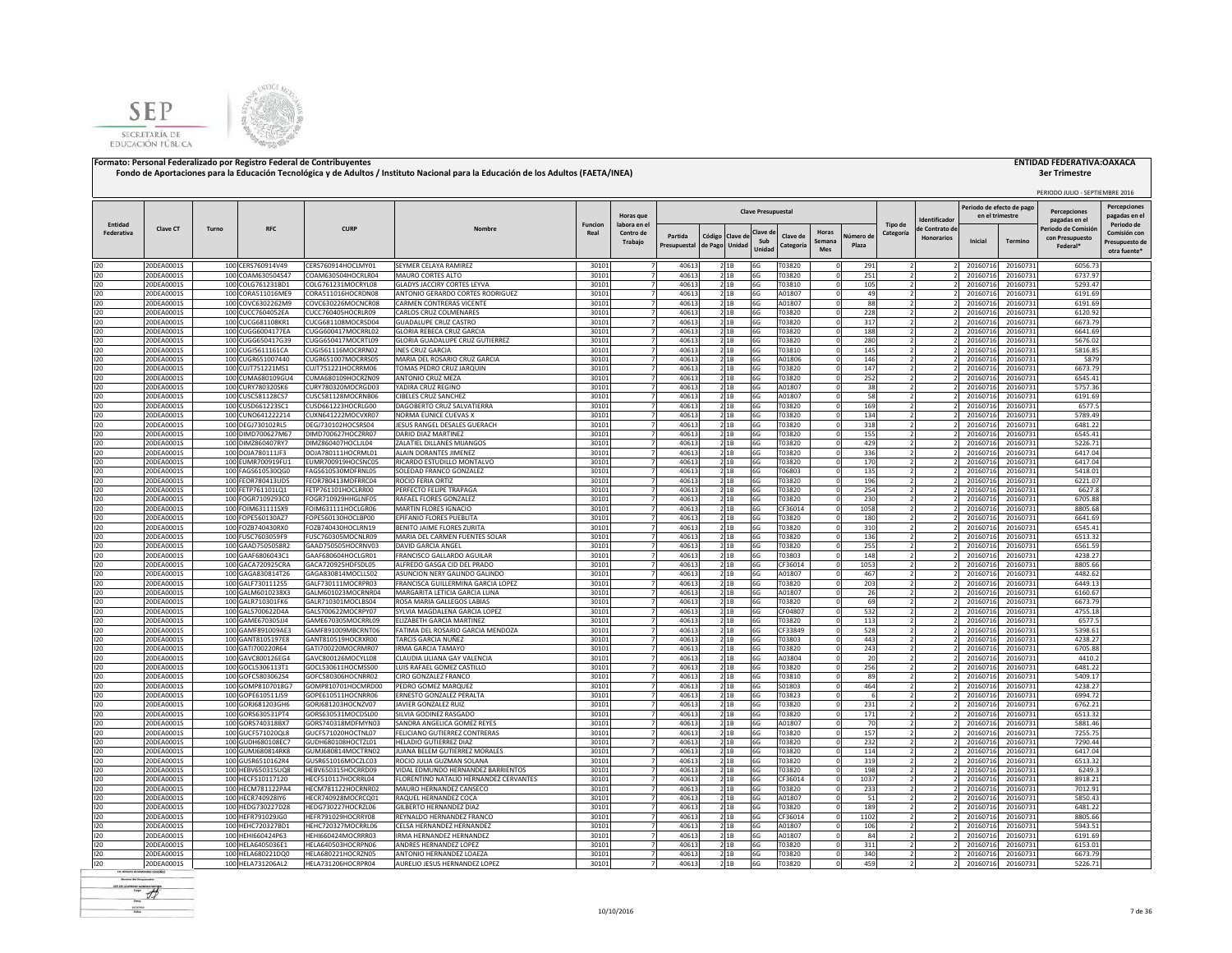



|            |                          |       |                                           |                                          |                                                                       |                |                                  |                         |                            |                |                           |                       |                               |                    |                |                                    | Periodo de efecto de pag |                      | PERIODO JULIO - SEPTIEMBRE 2016<br><b>Percenciones</b> | <b>Percepciones</b>                            |
|------------|--------------------------|-------|-------------------------------------------|------------------------------------------|-----------------------------------------------------------------------|----------------|----------------------------------|-------------------------|----------------------------|----------------|---------------------------|-----------------------|-------------------------------|--------------------|----------------|------------------------------------|--------------------------|----------------------|--------------------------------------------------------|------------------------------------------------|
| Entidad    |                          |       |                                           |                                          |                                                                       | <b>Funcion</b> | Horas que<br>labora en e         |                         |                            |                | <b>Clave Presupuestal</b> |                       |                               |                    | Tipo de        | dentificado                        | en el trimestre          |                      | pagadas en el                                          | pagadas en e<br>Periodo de                     |
| Federativa | Clave CT                 | Turno | <b>RFC</b>                                | <b>CURP</b>                              | Nombr <sub>®</sub>                                                    | Real           | Centro de<br>Trabajo             | Partida<br>Presupuestal | Código Clave de<br>de Pago | Unidad         | Clave d<br>Sub<br>Unidad  | Clave de<br>Categoría | Horas<br>Semana<br><b>Mes</b> | Vúmero de<br>Plaza | Categoría      | e Contrato de<br><b>Honorarios</b> | Inicial                  | Termino              | eriodo de Comisió<br>con Presupuesto<br>Federal*       | Comisión cor<br>Presupuesto de<br>otra fuente' |
| 120        | 20DEA0001S               |       | 100 HEMF741112KP9                         | HEMF741112MOCRRD04                       | FIDELINA HERNANDEZ MERINO                                             | 30101          | $\overline{7}$                   | 40613                   |                            | 21B            | <b>6G</b>                 | T03820                |                               | 214                |                |                                    | 20160716                 | 20160731             | 6417.04                                                |                                                |
| 120<br>120 | 20DEA0001S               |       | 100 HERH580904K48                         | HERH580904HGRRZC08                       | HECTOR JAVIER HERNANDEZ RUIZ<br>JUAN SANTIAGO HERNANDEZ REYES         | 30101<br>30101 | $\overline{7}$<br>$\overline{7}$ | 40613<br>40613          |                            | 21B<br>2 1B    | 6G<br>6G                  | A01807<br>T03820      |                               | 63                 |                |                                    | 20160716                 | 20160731             | 6191.69<br>6705.88                                     |                                                |
| 120        | 20DEA0001S<br>20DEA0001S |       | 100 HERJ721022QP9<br>100 HESA750112H92    | HERJ721022HOCRYN07<br>HESA750112HOCRNL02 | ALFREDO HERNANDEZ SANTIBAÑEZ                                          | 30101          | 7                                | 40613                   |                            | 2 1B           | 6G                        | CF33849               |                               | 213<br>554         |                |                                    | 20160716<br>20160716     | 20160731<br>20160731 | 5398.61                                                |                                                |
| 120        | 20DEA0001S               |       | 100 HESD620525LU7                         | HESD620525MOCRNM06                       | DOMITILA HERNANDEZ SANCHEZ                                            | 30101          | $\overline{7}$                   | 40613                   |                            | 21B            | 6G                        | T03820                |                               | 282                |                |                                    | 20160716                 | 20160731             | 6345.58                                                |                                                |
| 120        | 20DEA0001S               |       | 100 HESN780925235                         | HESN780925MBCRLR16                       | NORMA HERNANDEZ SOLIS                                                 | 30101          |                                  | 40613                   |                            | 21B            | 6G                        | A03804                |                               | 390                |                |                                    | 20160716                 | 20160731             | 5043.17                                                |                                                |
| 120        | 20DEA0001S               |       | 100 HETC620302EK6                         | HETC620302HOCRLR04                       | CRISTOBAL HERNANDEZ TOLEDO                                            | 30101          |                                  | 40613                   |                            | 2 1 B          | 6G                        | A01805                |                               | 64                 |                |                                    | 20160716                 | 20160731             | 5272.41                                                |                                                |
| 120<br>120 | 20DEA0001S<br>20DEA0001S |       | 100 HEZF670206C56<br>100 HISI6105248J6    | HEZF670206HOCRRL06<br>HISI610524MOCPND02 | ELIPE DE JESUS HEREDIA ZARATE<br>DALIA SONIA OLIVIA HIPOLITO SANTIAGO | 30101<br>30101 |                                  | 40613<br>40613          |                            | 21B<br>21B     | 6G<br>6G                  | T03820<br>T03810      |                               | 320<br>137         |                |                                    | 20160716<br>20160716     | 20160731<br>20160731 | 6269.52<br>5437.83                                     |                                                |
| 120        | 20DEA0001S               |       | 100 IURJ811203V25                         | IURJ811203HOCTYV01                       | <b>AVIER ITURBIDE REYES</b>                                           | 30101          | $\overline{7}$                   | 40613                   |                            | 21B            | 6G                        | CF33849               |                               | 555                | $\overline{2}$ |                                    | 20160716                 | 20160731             | 5398.61                                                |                                                |
| 120        | 20DEA0001S               |       | 100 JAOE570420U37                         | JAOE570420MOCRRL05                       | <b>FIIA IAROUIN ORTIZ</b>                                             | 30101          |                                  | 40613                   |                            | 21B            | 6G                        | <b>F03803</b>         |                               | 258                |                |                                    | 20160716                 | 20160731             | 4897.34                                                |                                                |
| 120        | 20DEA0001S               |       | 100 JASA531102HS5                         | JASA531102MOCCNN00                       | MARIA DE LOS ANGELES JACINTO SANTOS                                   | 30101          | $\overline{7}$                   | 40613                   |                            | 2 1 B          | 6G                        | T03823                |                               | 75                 |                |                                    | 20160716                 | 20160731             | 6994.72                                                |                                                |
| 120        | 20DEA0001S               |       | 100 JEMM770413CW5                         | JEMM770413HOCSJR00                       | MARGARITO DE JESUS MEJIA                                              | 30101          | $\overline{7}$                   | 40613                   |                            | 2 1 B          | 6G                        | T03820                |                               | 229                | 2              |                                    | 20160716                 | 20160731             | 7012.91                                                |                                                |
| 120<br>120 | 20DEA0001S<br>20DEA0001S |       | 100 JICE590225TP9<br>100 JIME5207231N4    | JICE590225MOCMBL06<br>JIME520723MOCMRL02 | ELVIRA CECILIA JIMENEZ CABALLERO<br>ELDA JIMENEZ MORGAN               | 30101<br>30101 | $\overline{7}$<br>$\overline{7}$ | 40613<br>40613          |                            | 2 1B<br>21B    | 6G<br>6G                  | S01803<br>A01806      |                               | 199<br>172         |                |                                    | 20160716<br>20160716     | 20160731<br>2016073  | 4438.86<br>5937.84                                     |                                                |
| 120        | 20DEA0001S               |       | 100 JIPE670915E29                         | JIPE670915MOCMCV00                       | EVA MIRTHALA JIMENEZ PACHECO                                          | 30101          | $\overline{7}$                   | 40613                   |                            | 2 1B           | 6G                        | T03823                |                               | 107                |                |                                    | 20160716                 | 2016073              | 6545.4                                                 |                                                |
| 120        | 20DEA0001S               |       | 100 JIPR770214DV3                         | JIPR770214HOCMXB07                       | ROBERTO JIMENEZ PIÑON                                                 | 30101          | $\overline{7}$                   | 40613                   |                            | 2 1B           | 6G                        | CF36014               |                               | 1107               |                |                                    | 20160716                 | 2016073              | 8893.16                                                |                                                |
| 120        | 20DEA0001S               |       | 100 JOSE770124SA1                         | JOSE770124MOCSNL00                       | MARIA ELVIRA JOSE SANTIAGO                                            | 30101          | 7                                | 40613                   |                            | 2 1B           | 6G                        | T03810                |                               | 356                |                |                                    | 20160716                 | 20160731             | 4238.27                                                |                                                |
| 120<br>120 | 20DEA0001S<br>20DEA0001S | 100   | 100 JUAJ450414JC1<br><b>IULI8503299J6</b> | JUAJ450414HOCRRS03<br>JULJ850329HOCRLS05 | JUSTINO JUAREZ ARAGON<br><b>IOSE ILIAREZ II AMAS</b>                  | 30101<br>30101 | 7<br>7                           | 40613<br>40613          |                            | 21B<br>21B     | 6G<br>6G                  | T03820<br>CF36014     |                               | 126<br>1098        |                |                                    | 20160716<br>20160716     | 20160731<br>20160731 | 5932.77<br>8805.66                                     |                                                |
| 120        | 20DEA0001S               |       | 100 JUPO750613A1A                         | JUPO750613HOCRCS06                       | OSVALDO ANTONIO JUAREZ PICHARDO                                       | 30101          | 7                                | 40613                   |                            | 2 1 B          | 6G                        | T03820                |                               | 432                |                |                                    | 20160716                 | 20160731             | 5226.71                                                |                                                |
| 120        | 20DEA0001S               |       | 100 KAGX620119557                         | KXGA620119HYNNNL05                       | ALBERTO KANTUN GONZALEZ                                               | 30101          | 7                                | 40613                   |                            | 21B            | 6G                        | T03820                |                               | 200                |                |                                    | 2016071                  | 20160731             | 6994.72                                                |                                                |
| 120        | 20DEA0001S               | 100   | LECE540605AN2                             | LECE540605MOCNRL06                       | ELOISA JOSEFINA LEON CRUZ                                             | 30101          |                                  | 40613                   |                            | 21B            | 6G                        | T03803                |                               | 397                |                |                                    | 2016071                  | 20160731             | 4324.24                                                |                                                |
| 120        | 20DEA0001S               |       | 100 LIEN6509218R7                         | LIEN650921HOCBSX04                       | NOE LIBORIO ESCAMILLA                                                 | 30101          |                                  | 40613                   |                            | 2 1 B          | 6G                        | T03820                |                               | 322                |                |                                    | 20160716                 | 20160731             | 6609.6                                                 |                                                |
| 120        | 20DEA0001S               | 100   | MC740127RW4                               | LIMC740127MOCNTC06                       | <b>ICLALI LINARES MATUS</b>                                           | 30101          |                                  | 40613                   |                            | 21B            | 6G                        | T03820                |                               | 115                |                |                                    | 2016071                  | 2016073              | 6449.13                                                |                                                |
| 120<br>120 | 20DEA0001S<br>20DEA0001S | 100   | OAH641025SN2<br>100 LOAR670604CT0         | LOAH641025HOCPNC08<br>LOAR670604MOCPNT05 | <b>IFCTOR LOPEZ ANTONIO</b><br><b>NUTILIA LOPEZ ANTONIO</b>           | 30101<br>30101 |                                  | 40613<br>40613          |                            | 2 1 B<br>21B   | 6G<br>6G                  | T03820<br>T03810      |                               | 269<br>268         |                |                                    | 2016071<br>20160716      | 20160731<br>20160731 | 6673.79<br>5730.89                                     |                                                |
| 120        | 20DEA0001S               |       | 100 LOCG650407U15                         | LOCG650407MOCPRD05                       | <b>GUADALUPE LOPEZ CARRASCO</b>                                       | 30101          |                                  | 40613                   |                            | 21B            | 6G                        | T03820                |                               | 159                |                |                                    | 20160716                 | 20160731             | 7151.67                                                |                                                |
| 120        | 20DEA0001S               |       | 100 LOCH780529JC7                         | LOCH780529HOCPRR03                       | HIRAM LOPEZ CARRASCO                                                  | 30101          |                                  | 40613                   |                            | 2 1B           | 6G                        | T03820                |                               | 323                |                |                                    | 20160716                 | 20160731             | 6449.13                                                |                                                |
| 120        | 20DEA0001S               |       | 100 LOGA6810026G2                         | LOGA681002HOCPRN09                       | ANDRES LOPEZ GARCIA                                                   | 30101          |                                  | 40613                   |                            | 2 1 B          | 6G                        | CF36014               |                               | 1108               |                |                                    | 20160716                 | 20160731             | 8918.16                                                |                                                |
| 120        | 20DEA0001S               |       | 100 LOGJ590904510                         | LOGJ590904HOCPMM07                       | JAIME LOPEZ GOMEZ                                                     | 30101          | $\overline{7}$                   | 40613                   |                            | 2 1 B          | 6G                        | T03820                |                               | 293                |                |                                    | 20160716                 | 20160731             | 6641.69                                                |                                                |
| 120<br>120 | 20DEA0001S<br>20DEA0001S |       | 100 LOGJ6502272F3<br>100 LOGJ680624MYA    | LOGJ650227HOCPLL02<br>LOGJ680624HOCPNN02 | JULIO CESAR LOPEZ GALVEZ<br>JUAN CARLOS LOPEZ GONZALEZ                | 30101<br>30101 | 7                                | 40613<br>40613          |                            | 2 1 B<br>2 1 B | 6G<br>6G                  | T03820<br>T03820      |                               | 205<br>52          | 2              |                                    | 20160716<br>20160716     | 20160731<br>20160731 | 5992.55<br>6770.07                                     |                                                |
| 120        | 20DEA0001S               |       | 100 LOGV710228FJA                         | LOGV710228HOCPNC05                       | VICTOR LOPEZ GUENDOLAIN                                               | 30101          | $\overline{7}$                   | 40613                   |                            | 21B            | 6G                        | T03820                |                               | 294                |                |                                    | 20160716                 | 2016073              | 6056.73                                                |                                                |
| 120        | 20DEA0001S               |       | 100 LOHT671003KL7                         | LOHT671003MOCPRR02                       | TERESITA DE JESUS LOPEZ HERNANDEZ                                     | 30101          | $\overline{7}$                   | 40613                   |                            | 2 1B           | 6G                        | A01807                |                               | 27                 |                |                                    | 20160716                 | 20160731             | 6098.63                                                |                                                |
| 120        | 20DEA0001S               |       | 100 LOLA700424Q88                         | LOLA700424HOCPPL03                       | ALEJANDRO LOPEZ LOPEZ                                                 | 30101          | $\overline{7}$                   | 40613                   |                            | 2 1B           | 6G                        | T03820                |                               | 191                |                |                                    | 20160716                 | 20160731             | 6770.07                                                |                                                |
| 120        | 20DEA0001S               |       | 100 LOLR711207D61                         | LOLR711207MOCPSC08                       | ROCELIA LOPEZ LUIS                                                    | 30101          | 7                                | 40613                   |                            | 2 1B           | 6G                        | T03820                |                               | 138                | $\overline{2}$ |                                    | 20160716                 | 20160731             | 6217.2                                                 |                                                |
| 120<br>120 | 20DEA0001S               |       | 100 LOLT6312289C4<br>100 LOMF6504039G1    | LOLT631228MOCPSF08<br>LOMF650403MOCPJR07 | <b>TEOFILA LOPEZ LUIS</b><br>FRANCISCA OFELIA LOPEZ MEJIA             | 30101<br>30101 | 7<br>$\overline{7}$              | 40613<br>40613          |                            | 21B<br>21B     | 6G<br>6G                  | T03820<br>T03820      |                               | 324                | $\overline{2}$ |                                    | 20160716                 | 20160731             | 6802.16<br>6545.41                                     |                                                |
| 120        | 20DEA0001S<br>20DEA0001S |       | 100 LOOC700725679                         | LOOC700725MOCPRL09                       | CLAUDIA DEL CARMEN LOPEZ OROZCO                                       | 30101          | 7                                | 40613                   |                            | 21B            | 6G                        | A01807                |                               | 216<br>342         | $\overline{2}$ |                                    | 20160716<br>20160716     | 20160731<br>20160731 | 5819.41                                                |                                                |
| 120        | 20DEA0001S               |       | 100 LOOE720214DS2                         | LOOE720214MOCPRR06                       | ERIKA PATRICIA LOPEZ OROZCO                                           | 30101          | $\overline{7}$                   | 40613                   |                            | 21B            | 6G                        | T03820                |                               | 338                |                |                                    | 20160716                 | 20160731             | 6056.73                                                |                                                |
| 120        | 20DEA0001S               |       | 100 LOPY800507GD6                         | LOPY800507MOCPND02                       | ADIRA LOPEZ PINEDA                                                    | 30101          |                                  | 40613                   |                            | 21B            | 6G                        | T03803                |                               | 448                |                |                                    | 20160716                 | 20160731             | 4238.27                                                |                                                |
| 120        | 20DEA0001S               |       | 100 LORG610918UD7                         | LORG610918HOCPDN07                       | GENARO LOPEZ RODRIGUEZ                                                | 30101          |                                  | 40613                   |                            | 21B            | 6G                        | T03820                |                               | 325                |                |                                    | 20160716                 | 20160731             | 7025.05                                                |                                                |
| 120        | 20DEA0001S               |       | 100 LOSE641115LZ7                         | LOSE641115MOCPNL01                       | LPIDIA LOPEZ SANTIAGO                                                 | 30101          |                                  | 40613<br>40613          |                            | 21B            | 6G                        | A01807                |                               | 108                |                |                                    | 20160716                 | 20160731             | 6098.63                                                |                                                |
| 120<br>120 | 20DEA0001S<br>20DEA0001S |       | 100 LOST640114FJ9<br>100 LOVE741027LG9    | LOST640114MOCPRR01<br>LOVE741027HOCPLD04 | MARIA TERESA LOPEZ SORIANO<br>EDUARDO REY LOPEZ VILLAVICENCIO         | 30101<br>30101 | $\overline{7}$                   | 40613                   |                            | 2 1B<br>21B    | 6G<br>6G                  | A03804<br>T03810      |                               | 78<br>53           |                |                                    | 20160716<br>20160716     | 20160731<br>20160731 | 5237.25<br>4238.27                                     |                                                |
| 120        | 20DEA0001S               |       | 100 LOVJ640412H41                         | LOVJ640412MOCPSL00                       | IULIA LOPEZ VASQUEZ                                                   | 30101          |                                  | 40613                   |                            | 21B            | 6G                        | A01806                |                               | 270                |                |                                    | 20160716                 | 20160731             | 5849.58                                                |                                                |
| 120        | 20DEA0001S               |       | 100 LUGA5910015F6                         | LUGA591001HOCNRN02                       | ANGEL LUNA GARCIA                                                     | 30101          |                                  | 40613                   |                            | 21B            | 6G                        | T03820                |                               | 40                 |                |                                    | 20160716                 | 20160731             | 6641.69                                                |                                                |
| 120        | 20DEA0001S               |       | 100 LUSS681111QD6                         | LUSS681111MOCSNY01                       | SYLVIA VICTORIA LUIS SANTOS                                           | 30101          | $\overline{7}$                   | 40613                   |                            | 2 1B           | 6G                        | A01807                |                               | 22                 |                |                                    | 20160716                 | 2016073              | 6005.55                                                |                                                |
| 120        | 20DEA0001S               |       | 100 LOCA681026FT9                         | LXCA681026HOCPSL06                       | ALFREDO CARLOS LOPEZ CASTRO                                           | 30101          | 7                                | 40613                   |                            | 21B            | 6G                        | T03820                |                               | 190                |                |                                    | 20160716                 | 20160731             | 6513.32                                                |                                                |
| 120<br>120 | 20DEA0001S<br>20DEA0001S |       | 100 MACE610812JD7<br>100 MACU540516K44    | MACE610812MOCTRL01<br>MACU540516HOCTYB00 | ELENA MATUS CRUZ<br><b>UBALDO MATIAS CAYETANO</b>                     | 30101<br>30101 | $\overline{7}$<br>7              | 40613<br>40613          |                            | 21B<br>2 1 B   | 6G<br>6G                  | T03810<br>T03820      |                               | 160<br>45          |                |                                    | 20160716<br>20160716     | 20160731<br>20160731 | 6300.54<br>6770.07                                     |                                                |
| 120        | 20DEA0001S               |       | 100 MAGD530225JB0                         | MAGD530225MOCNLL02                       | DALIA VICTORIA MANZANARES GIL                                         | 30101          | $\overline{7}$                   | 40613                   |                            | 21B            | 6G                        | T03810                |                               | 234                |                |                                    | 20160716                 | 2016073              | 5881.09                                                |                                                |
| 120        | 20DEA0001S               |       | 100 MAGP710531ST2                         | MAGP710531MOCRRT08                       | PETRONILA MARTINEZ GARCIA                                             | 30101          | $\overline{7}$                   | 40613                   |                            | 2 1B           | 6G                        | T03820                |                               | 127                |                |                                    | 2016071                  | 2016073              | 6545.41                                                |                                                |
| 120        | 20DEA0001S               |       | 100 MALD570609T63                         | MALD570609MOCRPL05                       | DALILA MARTINEZ LOPEZ                                                 | 30101          | 7                                | 40613                   |                            | 2 1B           | 6G                        | A03804                |                               | 283                |                |                                    | 20160716                 | 20160731             | 5323.21                                                |                                                |
| 120        | 20DEA0001S               |       | 100 MAMA6501036V4                         | MAMA650103HCSRNB06                       | ABEL MARTINEZ MUNDO                                                   | 30101          | 7                                | 40613                   |                            | 2 1B           | 6G                        | T03820                |                               | 117                | $\overline{ }$ |                                    | 20160716                 | 20160731             | 6345.58                                                |                                                |
| 120<br>120 | 20DEA0001S<br>20DEA0001S |       | 100 MAMC6609242V3<br>100 MAPC700724R58    | MAMC660924MOCRRR06<br>MAPC700724MOCRRR08 | MARIA DEL CARMEN MARTINEZ MARTINEZ<br>MARIA CRISTINA MARTINEZ PEREZ   | 30101<br>30101 | 7<br>$\overline{7}$              | 40613<br>40613          |                            | 21B<br>21B     | 6G<br>6G                  | T03803<br>T03820      |                               | 206                |                |                                    | 20160716<br>20160716     | 20160731<br>20160731 | 5530.3<br>6737.97                                      |                                                |
| 120        | 20DEA0001S               |       | 100 MAPF580215Q33                         | MAPF580215HOCRRS00                       | <b>FAUSTINO MARTINEZ PEREZ</b>                                        | 30101          | 7                                | 40613                   |                            | 2 1 B          | 6G                        | T03820                |                               | 261<br>118         |                |                                    | 20160716                 | 2016073              | 6770.07                                                |                                                |
| 120        | 20DEA0001S               |       | 100 MAPR7503245K3                         | MAPR750324HOCRNB08                       | ROBERTO CARLOS MARTINEZ PINACHO                                       | 30101          | $\overline{7}$                   | 40613                   |                            | 2 1B           | 6G                        | A01807                |                               | 465                |                |                                    | 20160716                 | 20160731             | 4482.62                                                |                                                |
| 120        | 20DEA0001S               |       | 100 MAPT670924LK2                         | MAPT670924MOCRRR09                       | TEREZA MARTINEZ PEREZ                                                 | 30101          |                                  | 40613                   |                            | 21B            | 6G                        | T03820                |                               | 128                |                |                                    | 2016071                  | 20160731             | 6641.69                                                |                                                |
| 120        | 20DEA0001S               |       | 100 MAQL560814GK3                         | MAQL560814HOCRRS03                       | JOSE LUIS MARTINEZ QUIROZ                                             | 30101          |                                  | 40613                   |                            | 2 1 B          | 6G                        | A01807                |                               | 91                 |                |                                    | 2016071                  | 2016073              | 5413.33                                                |                                                |
| 120        | 20DEA0001S               |       | 100 MARI780504T25                         | MARI780504HOCRSV08                       | VAN MARTINEZ RIOS                                                     | 30101          |                                  | 40613<br>40613          |                            | 21B            | 6G                        | T03820                |                               | 207<br>182         |                |                                    | 2016071                  | 2016073              | 6513.32<br>6641.69                                     |                                                |
| 120<br>120 | 20DEA0001S<br>20DEA0001S |       | 100 MARS730806MF6<br>100 MART680521QJ3    | MARS730806HOCTDL04<br>MART680521MOCRJR01 | SALVADOR ANGEL MATA RODRIGUEZ<br>TRINIDAD VALENTINA MARTINEZ ROJAS    | 30101<br>30101 |                                  | 40613                   |                            | 21B<br>2 1B    | 6G<br>6G                  | T03820<br>A01806      |                               | 374                |                |                                    | 20160716<br>20160716     | 20160731<br>20160731 | 5172.93                                                |                                                |
|            |                          |       |                                           |                                          |                                                                       |                |                                  |                         |                            |                |                           |                       |                               |                    |                |                                    |                          |                      |                                                        |                                                |

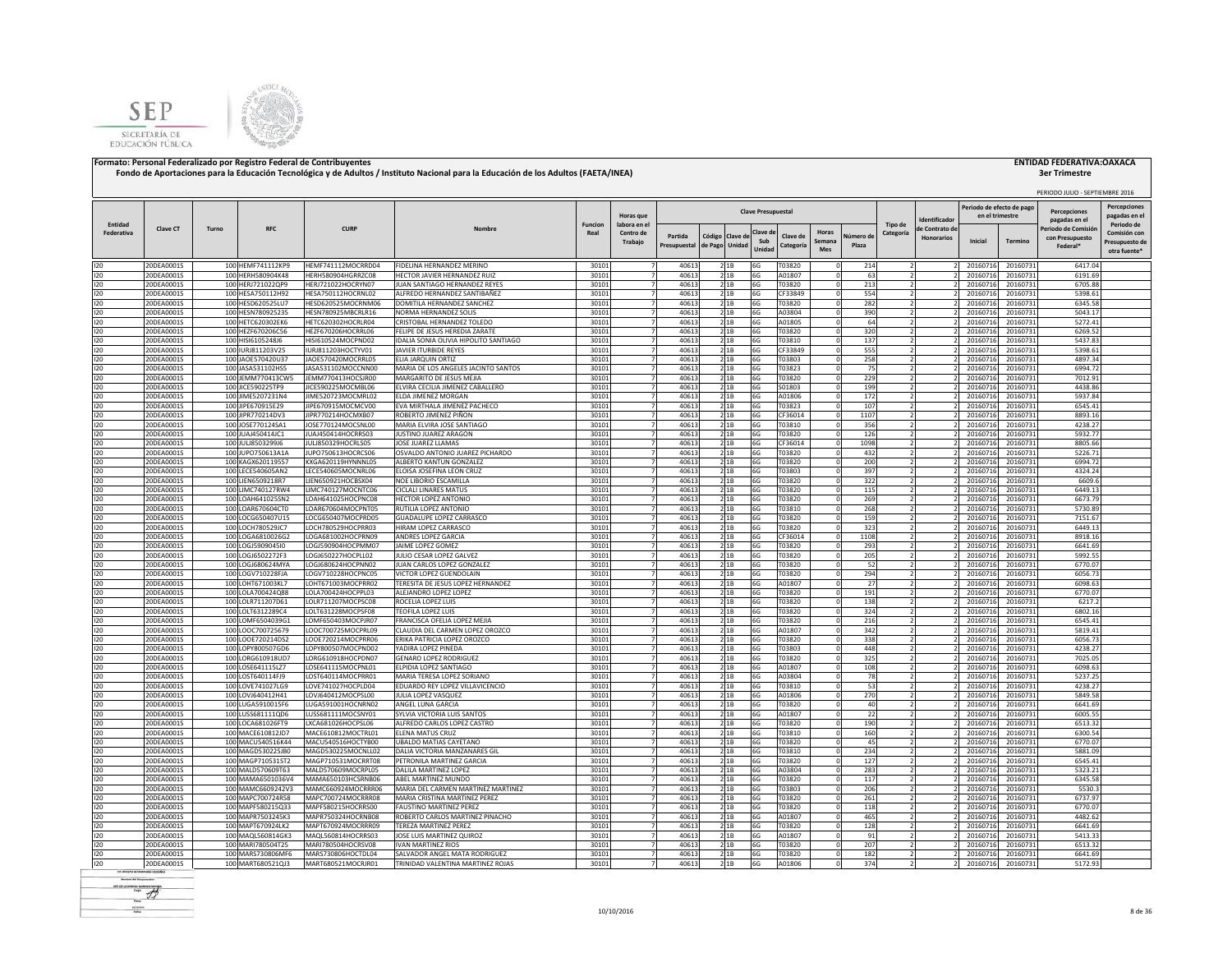



|                       |                          |       |                                        |                                          |                                                                   |                        |                                  |                |                                  |                          |                           |                                   |            |                      |                   | Periodo de efecto de pago |                      | PERIODO JULIO - SEPTIEMBRE 2016      |                                     |
|-----------------------|--------------------------|-------|----------------------------------------|------------------------------------------|-------------------------------------------------------------------|------------------------|----------------------------------|----------------|----------------------------------|--------------------------|---------------------------|-----------------------------------|------------|----------------------|-------------------|---------------------------|----------------------|--------------------------------------|-------------------------------------|
|                       |                          |       |                                        |                                          |                                                                   |                        | Horas que                        |                |                                  |                          | <b>Clave Presupuestal</b> |                                   |            |                      | dentificado       | en el trimestre           |                      | <b>Percenciones</b><br>pagadas en el | <b>Percepciones</b><br>pagadas en e |
| Entidad<br>Federativa | Clave CT                 | Turno | <b>RFC</b>                             | <b>CURP</b>                              | Nombre                                                            | <b>Funcion</b><br>Real | labora en el<br>Centro de        | Partida        |                                  |                          | Clave d                   | Horas<br>Clave de                 | Vúmero di  | Tipo de<br>Categoría | le Contrato de    |                           |                      | Periodo de Comisió                   | Periodo de<br>Comisión con          |
|                       |                          |       |                                        |                                          |                                                                   |                        | Trabajo                          | Presupuestal   | Código Clave d<br>de Pago Unidad |                          | Sub<br>Unidad             | Semana<br>Categoría<br><b>Mes</b> | Plaza      |                      | <b>Honorarios</b> | Inicial                   | Termino              | con Presupuesto<br>Federal*          | Presupuesto de<br>otra fuente'      |
| 120                   | 20DEA0001S               |       | 100 MASA8211255H7                      | MASA821125HOCRLB04                       | <b>ABEL MARTINEZ SALINAS</b>                                      | 30101                  | $\overline{7}$                   | 40613          |                                  | 2 1B                     | 6G                        | T03820                            | 399        |                      |                   | 20160716                  | 20160731             | 6128.19                              |                                     |
| 120                   | 20DEA0001S               |       | 100 MASV6410089C0                      | MASV641008HOCRYC01                       | VICENTE MARTINEZ SAYNES                                           | 30101                  | $\overline{7}$                   | 40613          |                                  | 21B                      | 6G                        | T03820                            | 173        | $\overline{2}$       |                   | 20160716                  | 20160731             | 6481.22                              |                                     |
| 120                   | 20DEA0001S               |       | 100 MAPE6206013R5                      | MAXP620601HOCRXD07                       | PEDRO MARTINEZ X                                                  | 30101                  |                                  | 40613          |                                  | 21B                      | 6G                        | T03820                            | 149        |                      |                   | 20160716                  | 20160731             | 6281.39                              |                                     |
| 120                   | 20DEA0001S               |       | 100 MEDJ630930RG6                      | MEDJ630930HOCRZR00                       | JERONIMO MANUEL MERINO DIAZ                                       | 30101                  |                                  | 40613          |                                  | 21B                      | 6G                        | T03820                            | 139        |                      |                   | 20160716                  | 20160731             | 6528.48                              |                                     |
| 120                   | 20DEA0001S               |       | 100 MEFR840505JP4                      | MEFR840505MOCNNF07                       | RAFAELA MENDOZA FUENTES                                           | 30101                  |                                  | 40613          |                                  | 21B                      | 6G                        | T03820                            | 431        |                      |                   | 20160716                  | 20160731             | 5226.71                              |                                     |
| 120                   | 20DEA0001S               |       | 100 MEGV640826GG1                      | MEGV640826MOCSVR02                       | VIRGINIA DACIA MESTAS GUEVARA                                     | 30101                  |                                  | 40613          |                                  | 21B                      | 6G                        | T03820                            | 326        |                      |                   | 20160716                  | 20160731             | 6737.97                              |                                     |
| 120<br>120            | 20DEA0001S<br>20DEA0001S |       | 100 MEHA590212LB0<br>100 MELR631203GX9 | MEHA590212MOCRRR08<br>MELR631203HOCNPL01 | AURORA MERINO HERNANDEZ<br>RAUL ELISEO MENDOZA LOPEZ              | 30101<br>30101         |                                  | 40613<br>40613 |                                  | 21B<br>21B               | 6G<br>6G                  | T03820<br>T03823                  | 219<br>11  |                      |                   | 20160716<br>20160716      | 20160731<br>20160731 | 6994.72<br>6770.07                   |                                     |
| 120                   | 20DEA0001S               |       | 100 MEMG500619699                      | MEMG500619HOCNRR03                       | <b>GERVASIO MENDOZA MARTINEZ</b>                                  | 30101                  |                                  | 40613          |                                  | 2 1 B                    | 6G                        | T03820                            | 271        |                      |                   | 20160716                  | 20160731             | 6622.1                               |                                     |
| 120                   | 20DEA0001S               |       | 100 MEMR6511251H5                      | MEMR651125HOCCNB09                       | <b>RUBICEL MECOTT MONTERO</b>                                     | 30101                  | $\overline{7}$                   | 40613          |                                  | 2 1 B                    | 6G                        | T03820                            | 296        | $\overline{z}$       |                   | 20160716                  | 20160731             | 6088.83                              |                                     |
| 120                   | 20DEA0001S               |       | 100 MESM7010201H1                      | MESM701020MOCNLR06                       | MARTHA ELENA MENDOZA SILVA                                        | 30101                  |                                  | 40613          |                                  | 2 1 B                    | 6G                        | A01806                            | 235        |                      |                   | 20160716                  | 20160731             | 6323.95                              |                                     |
| 120                   | 20DEA0001S               |       | 100 MIMP821215BC6                      | MIMP821215HOCGRB01                       | PABLITO MIGUEL MARTINEZ                                           | 30101                  |                                  | 40613          |                                  | 2 1 B                    | 6G                        | A01805                            | 65         |                      |                   | 20160716                  | 20160731             | 4524.82                              |                                     |
| 120                   | 20DEA0001S               |       | 100 MISV8701083H3                      | MISV870108MOCGNV07                       | VIVIANA DEL CARMEN MIGUEL SANCHEZ                                 | 30101                  |                                  | 40613          |                                  | 21B                      | 6G                        | T03820                            | 470        |                      |                   | 20160716                  | 2016073              | 5622.16                              |                                     |
| 120                   | 20DEA0001S               |       | 100 MITG661021CH3                      | MITG661021MOCRRD01                       | <b>GUADALUPE MIRANDA TERAN</b>                                    | 30101                  | $\overline{7}$                   | 40613          |                                  | 21B                      | 6G                        | T03820                            | 262        |                      |                   | 20160716                  | 20160731             | 6737.97                              |                                     |
| 120                   | 20DEA0001S               |       | 100 MOGG820814NN5                      | MOGG820814MOCRMB07                       | GABRIELA ROSALBA MORALES GOMEZ                                    | 30101                  | $\overline{7}$                   | 40613          |                                  | 21B                      | 6G                        | A01806                            | 93         |                      | $\overline{z}$    | 20160716                  | 20160731             | 5572.63                              |                                     |
| 120<br>120            | 20DEA0001S<br>20DEA0001S |       | 100 MOGS5304189F4<br>100 MOHM621223UJ8 | MOGS530418MOCRRL05<br>MOHM621223HOCRRN02 | SILVIA MORALES GARCIA<br>MANUEL MORGAN HERNANDEZ                  | 30101<br>30101         | $\overline{7}$<br>$\overline{7}$ | 40613<br>40613 |                                  | 2 1 B<br>21B             | 6G<br>6G                  | CF04805<br>T03820                 | 553<br>298 | $\overline{2}$       |                   | 20160716<br>20160716      | 20160731<br>20160731 | 4148<br>5708.12                      |                                     |
| 120                   | 20DEA0001S               |       | 100 MOJA420415MA7                      | MOJA420415HOCRVN04                       | ANASTACIO CRISOFORO MORALES JAVIER                                | 30101                  | $\overline{7}$                   | 40613          |                                  | 2 1B                     | 6G                        | <b>FO3803</b>                     | 94         | $\overline{2}$       |                   | 20160716                  | 20160731             | 4925.99                              |                                     |
| 120                   | 20DEA0001S               |       | 100 MOMR710104EP3                      | MOMR710104MOCNRS02                       | ROSA MADEL MONTAÑO MARTINEZ                                       | 30101                  | $\overline{7}$                   | 40613          |                                  | 2 1B                     | 6G                        | T03820                            | 297        | $\overline{2}$       |                   | 20160716                  | 20160731             | 6153.01                              |                                     |
| 120                   | 20DEA0001S               |       | 100 MOSM630525QJ4                      | MOSM630525MOCNSR04                       | MARCELA MONTERROSA SOSA                                           | 30101                  |                                  | 40613          |                                  | 2 1 B                    | 6G                        | T03823                            | 33         |                      |                   | 2016071                   | 20160731             | 6994.72                              |                                     |
| 120                   | 20DEA0001S               |       | 100 MOSR561221FU1                      | MOSR561221HOCRNB06                       | RUBEN MORALES SANCHEZ                                             | 30101                  |                                  | 40613          |                                  | 2 1 B                    | 6G                        | T03820                            | 59         |                      |                   | 2016071                   | 20160731             | 6473.95                              |                                     |
| 120                   | 20DEA0001S               |       | 100 MOSY610331lY7                      | MOSY610331MOCRNL03                       | YOLANDA MORALES SANCHEZ                                           | 30101                  |                                  | 4061           |                                  | 21B                      | 6G                        | A01807                            | 23         |                      |                   | 2016071                   | 20160731             | 6005.55                              |                                     |
| 120                   | 20DEA0001S               |       | 100 MAMX720608l93                      | MXME720608MOCRTS02                       | ESPERANZA MARTINEZ MATUS                                          | 30101                  |                                  | 40613          |                                  | 2 1B                     | 6G                        | A01807                            | 79         |                      |                   | 20160716                  | 20160731             | 5819.41                              |                                     |
| 120                   | 20DEA0001S               |       | 100 NAAA5504088Z3                      | NAAA550408HOCVRL07                       | ALBERTO NAVA ARMENGOL                                             | 30101                  |                                  | 40613          |                                  | 2 1 B                    | 6G                        | T03820                            | 284        |                      |                   | 20160716                  | 20160731             | 6994.72                              |                                     |
| 120                   | 20DEA0001S               |       | 100 NAGS6806277IA                      | NAGS680627MOCVRC07                       | SOCORRO NAVARRO GARCIA<br>ORDHIJA NARANJO JAROJJIN                | 30101                  |                                  | 40613          |                                  | 21B                      | 6G                        | A01806                            | 263        |                      |                   | 20160716                  | 20160731             | 5731.9                               |                                     |
| 120<br>120            | 20DEA0001S               |       | 100 NAJO820513M93<br>100 NOME570303EB1 | NAJO820513MOCRRB09<br>NOME570303MOCLNV02 | EVELIA DEVORA NOLASCO MENDEZ                                      | 30101<br>30101         | $\overline{7}$                   | 40613<br>40613 |                                  | 2 1 B<br>21B             | 6G                        | T03810<br>A01807                  | 387<br>35  | $\overline{z}$       |                   | 20160716<br>20160716      | 20160731             | 5284.54<br>6221.01                   |                                     |
| 120                   | 20DEA0001S<br>20DEA0001S |       | 100 OAPC670118R70                      | OAPC670118MOCRNL08                       | CLARITZA ORDAZ PINEDA                                             | 30101                  |                                  | 40613          |                                  | 2 1 B                    | 6G<br>6G                  | T03820                            | 344        |                      |                   | 20160716                  | 20160731<br>20160731 | 5226.71                              |                                     |
| 120                   | 20DEA0001S               |       | 100 OASL630910SA3                      | OASL630910HOCRNS07                       | LUIS ANGEL ORDAZ SANTIAGO                                         | 30101                  |                                  | 40613          |                                  | 21B                      | 6G                        | T03820                            | 299        |                      |                   | 20160716                  | 20160731             | 6513.32                              |                                     |
| 120                   | 20DEA0001S               |       | 100 OERA58010634A                      | OERA580106MOCRMM08                       | AMELIA REINA ORTEGA RAMIREZ                                       | 30101                  | $\overline{7}$                   | 40613          |                                  | 21B                      | 6G                        | T03820                            | 119        |                      |                   | 20160716                  | 20160731             | 6513.32                              |                                     |
| 120                   | 20DEA0001S               |       | 100 OIPJ690319IK2                      | OIPJ690319MOCRNS06                       | JOSEFA ORTIZ PANTOJA                                              | 30101                  | $\overline{7}$                   | 40613          |                                  | 21B                      | 6G                        | T03820                            | 12         |                      |                   | 20160716                  | 20160731             | 6609.6                               |                                     |
| 120                   | 20DEA0001S               |       | 100 OIPL630211I76                      | OIPL630211MOCRRR00                       | LOURDES ORTIZ PEREZ                                               | 30101                  | $\overline{7}$                   | 40613          |                                  | 21B                      | 6G                        | T03820                            | 264        | $\overline{2}$       |                   | 20160716                  | 20160731             | 6770.07                              |                                     |
| 120                   | 20DEA0001S               |       | 100 OIRE5802056H6                      | OIRE580205HOCRBD09                       | EDUARDO FELIPE ORTIZ ROBLES                                       | 30101                  | $\overline{7}$                   | 40613          |                                  | 21B                      | 6G                        | T03820                            | 300        | ν                    |                   | 20160716                  | 20160731             | 6056.73                              |                                     |
| 120                   | 20DEA0001S               |       | 100 OOCR650213L68                      | OOCR650213HOCRSB03                       | ROBERTO OROZCO CASTILLO                                           | 30101                  | $\overline{7}$                   | 40613          |                                  | 21B                      | 6G                        | T03820                            | 236        |                      |                   | 20160716                  | 20160731             | 6125.34                              |                                     |
| 120                   | 20DEA0001S               |       | 100 OOL1721127RE9                      | OOLI721127MOCRPS05                       | <b>ISELA OROZCO LOPEZ</b>                                         | 30101                  | $\overline{7}$<br>$\overline{7}$ | 40613          |                                  | 21B                      | 6G                        | T03820                            | 54         | $\overline{z}$       |                   | 20160716                  | 20160731             | 6741.84                              |                                     |
| 120<br>120            | 20DEA0001S<br>20DEA0001S |       | 100 OOSV7305298M1<br>100 PACI710506QF6 | OOSV730529HOCRLR07<br>PACI710506MOCSNS03 | VIRGINIO GERMAN OROPEZA SALAZAR<br><b>ISABEL PASTOR CONTRERAS</b> | 30101<br>30101         |                                  | 40613<br>40613 |                                  | 21B<br>21B               | 6G<br>6G                  | T03820<br>T03810                  | 453<br>373 |                      |                   | 20160716<br>20160716      | 20160731<br>20160731 | 5226.71<br>5186.44                   |                                     |
| 120                   | 20DEA0001S               |       | 100 PALG790223FB4                      | PALG790223MOCCPV09                       | GIOVANNA PAOLA PACHECO LOPEZ                                      | 30101                  |                                  | 40613          |                                  | 2 1 B                    | 6G                        | A01807                            | 456        |                      |                   | 20160716                  | 20160731             | 4482.62                              |                                     |
| 120                   | 20DEA0001S               |       | 100 PAML7306075K6                      | PAML730607HOCDLS00                       | JOSE LUIS PADILLA MILAN                                           | 30101                  |                                  | 40613          |                                  | 21B                      | 6G                        | T03820                            | 121        |                      |                   | 20160716                  | 20160731             | 6481.22                              |                                     |
| 120                   | 20DEA0001S               |       | 100 PARC800406ES5                      | PARC800406HOCCML00                       | CELSO PACHECO RAMIREZ                                             | 30101                  |                                  | 40613          |                                  | 21B                      | 6G                        | CF36014                           | 1099       |                      |                   | 20160716                  | 20160731             | 8868.18                              |                                     |
| 120                   | 20DEA0001S               |       | 100 PARI7302013P1                      | PARI730201HOCCMG07                       | <b>IGNACIO PACHECO RAMIREZ</b>                                    | 30101                  | $\overline{7}$                   | 40613          |                                  | 21B                      | 6G                        | A01807                            | 441        | $\overline{z}$       |                   | 20160716                  | 20160731             | 4482.62                              |                                     |
| 120                   | 20DEA0001S               |       | 100 PECL551009399                      | PECL551009HOCXBS05                       | LUIS JAIME PEÑA CABALLERO                                         | 30101                  |                                  | 40613          |                                  | 21B                      | 6G                        | CF36014                           | 1057       |                      |                   | 20160716                  | 20160731             | 8805.66                              |                                     |
| 120                   | 20DEA0001S               |       | 100 PEGA650720P30                      | PEGA650720MOCRR709                       | <b>AZALIA PEREZ GUERRA</b>                                        | 30101                  | $\overline{7}$                   | 40613          |                                  | 2 1 B                    | 6G                        | T03820                            | 302        |                      |                   | 20160716                  | 20160731             | 6313.48                              |                                     |
| 120                   | 20DEA0001S               |       | 100 PEGL650921NC8                      | PEGL650921HOCRRS04                       | LUIS ARTURO PEREZ GARCIA                                          | 30101                  | 7                                | 40613          |                                  | 2 1 B                    | 6G                        | CF36014                           | 1016       | 2                    |                   | 20160716                  | 20160731             | 8905.66                              |                                     |
| 120<br>120            | 20DEA0001S<br>20DEA0001S |       | 100 PEHR670102NS8<br>100 PELB541209TS6 | PEHR670102MOCRRS06<br>PELB541209HOCRPR05 | ROSA ELVA PEREZ HERNANDEZ<br><b>BRAULIO PEREZ LOPEZ</b>           | 30101<br>30101         |                                  | 40613<br>40613 |                                  | 2 1 B<br>2 <sup>1B</sup> | 6G<br>6G                  | A01807<br>CF36014                 | 28<br>1091 |                      |                   | 20160716<br>20160716      | 20160731<br>20160731 | 6160.67<br>8805.68                   |                                     |
| 120                   | 20DEA0001S               |       | 100 PELP621007PX6                      | PELP621007HOCRPD07                       | PEDRO MARCOS PEREZ LOPEZ                                          | 30101                  | $\overline{7}$                   | 40613          |                                  | 2 1 B                    | 6G                        | T03820                            | 245        |                      |                   | 20160716                  | 20160731             | 6770.07                              |                                     |
| 120                   | 20DEA0001S               |       | 100 PELU6001079G5                      | PEXL600107HOCRXC02                       | LUCIANO JULIAN PEREZ X                                            | 30101                  | $\overline{7}$                   | 40613          |                                  | 21B                      | 6G                        | T03820                            | 220        |                      |                   | 20160716                  | 20160731             | 6641.69                              |                                     |
| 120                   | 20DEA0001S               |       | 100 PEPE620429G29                      | PEXP620429HOCRXD07                       | PEDRO PEREZ X                                                     | 30101                  | $\overline{7}$                   | 40613          |                                  | 21B                      | 6G                        | CF36014                           | 1019       | $\overline{2}$       |                   | 20160716                  | 20160731             | 8918.16                              |                                     |
| 120                   | 20DEA0001S               |       | 100 PICM561128GZ3                      | PICM561128MOCNSR03                       | MARISELA PINEDA CASTILLO                                          | 30101                  | $\overline{7}$                   | 40613          |                                  | 21B                      | 6G                        | T03820                            | 161        | ν                    |                   | 20160716                  | 20160731             | 6545.41                              |                                     |
| 120                   | 20DEA0001S               |       | 100 PIRM620327RA8                      | PIRM620327HOCNMD07                       | MODESTO PINEDA ROMERO                                             | 30101                  | $\overline{7}$                   | 40613          |                                  | 2 1B                     | 6G                        | CF14070                           | 1073       |                      |                   | 20160716                  | 20160731             | 33118.15                             |                                     |
| 120                   | 20DEA0001S               |       | 100 POCN690525Q68                      | POCN690525MCCTND06                       | NIDELVIA MARGARITA POOT CANUL                                     | 30101                  | $\overline{7}$                   | 40613          |                                  | 21B                      | 6G                        | T03820                            | 162        | $\overline{2}$       |                   | 20160716                  | 20160731             | 7350.71                              |                                     |
| 120                   | 20DEA0001S               |       | 100 POVV6309058X8                      | POVV630905MOCBLR10                       | VIRGINIA SELIFLOR POBLANO VILLALOBOS                              | 30101                  |                                  | 40613          |                                  | 2 1B                     | 6G                        | T03820                            | 43         |                      |                   | 20160716                  | 20160731             | 6577.5                               |                                     |
| 120                   | 20DEA0001S               |       | 100 RAAF6506115R3                      | RAAF650611MOCMZS03                       | FAUSTINA RAMIREZ AZCONA                                           | 30101                  |                                  | 40613          |                                  | 21B                      | 6G                        | T03820                            | 163        |                      |                   | 2016071                   | 20160731             | 6417.04                              |                                     |
| 120<br>120            | 20DEA0001S<br>20DEA0001S |       | 100 RAAM6703046T9<br>100 RABA5711301BA | RAAM670304MOCMNN08<br>RABA571130MOCMRN02 | MANUELA RAMIREZ ANTONIO<br>ANDREA RAMOS BURGUET                   | 30101<br>30101         |                                  | 40613<br>40613 |                                  | 2 1B<br>2 1B             | 6G<br>6G                  | T03820<br>T03810                  | 265<br>183 |                      |                   | 2016071<br>20160716       | 20160731<br>20160731 | 6826.43<br>5587.61                   |                                     |
| 120                   | 20DEA0001S               |       | 100 RABO800823P97                      | RABO800823HOCMSS02                       | OSCAR DAMIAN RAMOS BUSTAMANTE                                     | 30101                  |                                  | 40613          |                                  | 21B                      | 6G                        | T03820                            | 452        |                      |                   | 20160716                  | 20160731             | 5226.71                              |                                     |
| 120                   | 20DEA0001S               |       | 100 RACA610804GA3                      | RACA610804HMCMSL02                       | ALBERTO RAMOS CASAS                                               | 30101                  |                                  | 40613          |                                  | 21B                      | 6G                        | T03820                            | 328        | $\overline{2}$       |                   | 20160716                  | 20160731             | 6802.16                              |                                     |
| 120                   | 20DEA0001S               |       | 100 RACD610701TU6                      | RACD610701MOCMRR07                       | DORA MARTHA RAMIREZ CRUZ                                          | 30101                  |                                  | 40613          |                                  | 2 1 B                    | 6G                        | CF01059                           | 1111       |                      |                   | 20160716                  | 20160731             | 8918.21                              |                                     |
| 120                   | 20DEA0001S               |       | 100 RALI650221AV2                      | RALI650221MDFMSS00                       | MARIA ISAREL RAMIREZ LUIS                                         | 30101                  | $\overline{7}$                   | 40613          |                                  | 2 1 B                    | 6G                        | T03810                            | 130        | $\overline{z}$       |                   | 20160716                  | 20160731             | 5237.25                              |                                     |
| 120                   | 20DEA0001S               |       | 100 RANE720804PU6                      | RANE720804HOCMCL06                       | ELEUTERIO RAMIREZ NICOLAS                                         | 3010                   |                                  | 40613          |                                  | 2 1 B                    | 6G                        | A01806                            | 416        | 2                    |                   | 20160716                  | 20160731             | 4666.12                              |                                     |
| 120                   | 20DEA0001S               |       | 100 RARM560721U6A                      | RARM560721HOCMDR05                       | MARCELINO RAMIREZ RODRIGUEZ                                       | 30101                  |                                  | 40613          |                                  | 21B                      | 6G                        | T03820                            | 313        |                      |                   | 20160716                  | 20160731             | 5836.49                              |                                     |
| 120                   | 20DEA0001S               |       | 100 RARV701114HY1                      | RARV701114MOCMMR06                       | VIRGINIA RAMIREZ RAMIREZ                                          | 3010                   |                                  | 40613          |                                  | 2 1 B                    | 6G                        | T03820                            | 29         |                      |                   | 2016071                   | 2016073              | 6826.43                              |                                     |
| 120                   | 20DEA0001S               |       | 100 REPE631210J56                      | REPE631210MOCYRL02                       | FULAUA REYES PEREZ                                                | 3010                   |                                  | 4061           |                                  | 2 1 B                    | 6G                        | A01806                            | 150        |                      |                   | 20160716                  | 20160731             | 5820.16                              |                                     |
| 120                   | 20DEA0001S               |       | 100 RERA700408KA5                      | RERA700408HOCYML07                       | ALBERTO BENEDICTO REYES RAMIREZ                                   | 30101                  | $\overline{z}$                   | 40613          |                                  | 2 1 B                    | 6G                        | T03820                            | 238        |                      | $\overline{2}$    | 20160716                  | 20160731             | 7255.75                              |                                     |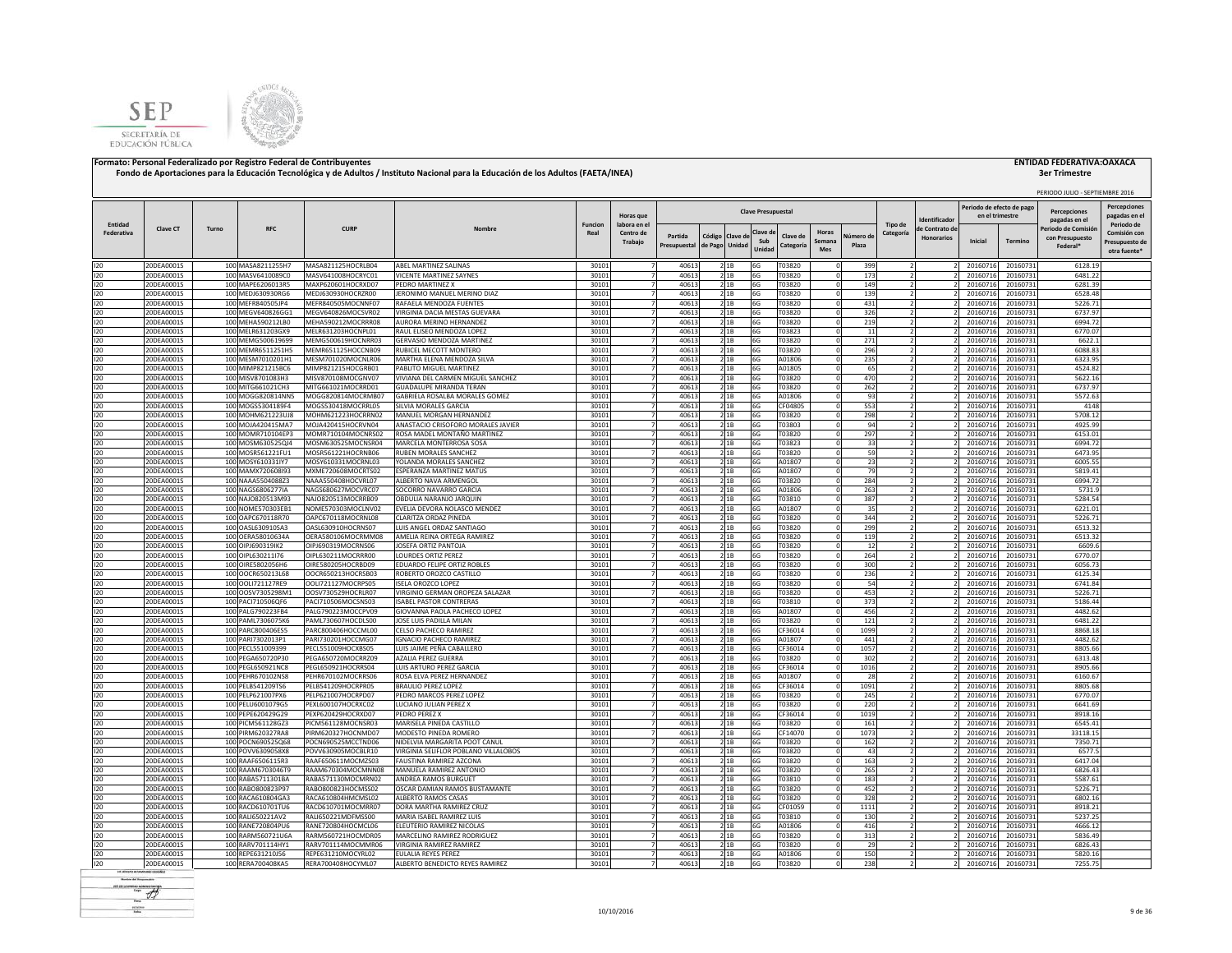



|                       |                          |       |                                        |                                          |                                                              |                        |                                  |                |                 |                |                           |                            |            |                                            |                                     | Periodo de efecto de pag |                      | PERIODO JULIO - SEPTIEMBRE 2016       | <b>Percepciones</b>                        |
|-----------------------|--------------------------|-------|----------------------------------------|------------------------------------------|--------------------------------------------------------------|------------------------|----------------------------------|----------------|-----------------|----------------|---------------------------|----------------------------|------------|--------------------------------------------|-------------------------------------|--------------------------|----------------------|---------------------------------------|--------------------------------------------|
|                       |                          |       |                                        |                                          |                                                              |                        | Horas que                        |                |                 |                | <b>Clave Presupuestal</b> |                            |            |                                            | dentificado                         | en el trimestre          |                      | <b>Percenciones</b><br>pagadas en el  | pagadas en e                               |
| Entidad<br>Federativa | <b>Clave CT</b>          | Turno | <b>RFC</b>                             | <b>CURP</b>                              | Nombre                                                       | <b>Funcion</b><br>Real | labora en el<br>Centro de        | Partida        | Código Clave de |                | Clave d                   | Horas<br>Clave de          | Vúmero de  | Tipo de<br>Categoría                       | le Contrato de<br><b>Honorarios</b> |                          |                      | Periodo de Comisió<br>con Presupuesto | Periodo de<br>Comisión cor                 |
|                       |                          |       |                                        |                                          |                                                              |                        | Trabajo                          | Presupuestal   | de Pago         | Unidad         | Sub<br>Unidad             | Semana<br>Categoría<br>Mes | Plaza      |                                            |                                     | Inicial                  | Termino              | Federal*                              | Presupuesto de<br>otra fuente <sup>®</sup> |
| 120                   | 20DEA0001S               |       | 100 RERA830802814                      | RERA830802MOCYYN06                       | ANGELA REYES REYES                                           | 30101                  | $\overline{7}$                   | 40613          |                 | 2 1B           | 6G                        | T03820                     | 471        |                                            |                                     | 20160716                 | 20160731             | 5226.71                               |                                            |
| 120                   | 20DEA0001S               |       | 100 RERF640714MT0                      | RERF640714HOCYMR06                       | FRANCISCO REYES RAMIREZ                                      | 30101                  | $\overline{7}$                   | 40613          |                 | 21B            | 6G                        | T03820                     | 237        | $\overline{2}$                             |                                     | 20160716                 | 20160731             | 7255.75                               |                                            |
| 120                   | 20DEA0001S               |       | 100 RESE540714UM8                      | RESE540714HOCYNM03                       | EMILIANO REYES SANTIAGO                                      | 30101                  |                                  | 40613          |                 | 2 1B           | 6G                        | T03820                     | 314        |                                            |                                     | 20160716                 | 20160731             | 6281.39                               |                                            |
| 120                   | 20DEA0001S               |       | 100 RESU851127MC5                      | RESU851127HDFYNL09                       | ULISSES REYNA SANCHEZ                                        | 30101                  |                                  | 40613          |                 | 2 1B           | 6G                        | T03820                     | 450        |                                            |                                     | 20160716                 | 20160731             | 5226.71                               |                                            |
| 120<br>120            | 20DEA0001S<br>20DEA0001S |       | 100 RICA620505356<br>100 RICF691004R13 | RICA620505MOCSRN09<br>RICF691004MOCSRR00 | ANGELA RIOS CRUZ<br>FRANCISCA RIOS CRUZ                      | 30101<br>30101         |                                  | 40613<br>40613 |                 | 21B<br>2 1 B   | 6G<br>6G                  | T03820<br>A03804           | 86<br>140  |                                            |                                     | 20160716<br>20160716     | 20160731<br>20160731 | 6570.23<br>4840.03                    |                                            |
| 120                   | 20DEA0001S               |       | 100 RIPM6406108C2                      | RIPM640610HOCSLR06                       | MARGARITO RIOS PALACIOS                                      | 30101                  |                                  | 40613          |                 | 21B            | 6G                        | T03820                     | 239        |                                            |                                     | 20160716                 | 20160731             | 7386.36                               |                                            |
| 120                   | 20DEA0001S               |       | 100 ROAI6903177G4                      | ROAI690317MOCDRR00                       | IRLANDA GERTRUDIS RODRIGUEZ ARAGON                           | 30101                  |                                  | 40613          |                 | 21B            | 6G                        | A01806                     | 131        |                                            |                                     | 20160716                 | 20160731             | 5313.35                               |                                            |
| 120                   | 20DEA0001S               |       | 100 ROCS5611184Q3                      | ROCS561118MOCDRR07                       | SERAFINA RODRIGUEZ CRUZ                                      | 30101                  |                                  | 40613          |                 | 2 1B           | 6G                        | A01806                     | 193        |                                            |                                     | 20160716                 | 20160731             | 5937.84                               |                                            |
| 120                   | 20DEA0001S               |       | 100 ROHM7109022HA                      | ROHM710902MOCSRR07                       | MIRNA GABRIELA ROSAS HERRERA                                 | 30101                  | -7                               | 40613          |                 | 2 1 B          | 6G                        | A01807                     | 36         |                                            |                                     | 20160716                 | 20160731             | 5974.53                               |                                            |
| 120                   | 20DEA0001S               |       | 100 ROSA680702F45                      | ROSA680702HOCSNB01                       | ABEL DE LA ROSA SANTOS                                       | 30101                  | $\overline{7}$                   | 40613          |                 | 2 1B           | 6G                        | T03820                     | 352        | $\overline{z}$                             |                                     | 20160716                 | 20160731             | 5226.71                               |                                            |
| 120<br>120            | 20DEA0001S<br>20DEA0001S |       | 100 ROVA720415948<br>100 ROVH580406P33 | ROVA720415MOCSLN05<br>ROVH580406HOCSSM02 | ANA LILIA ROSALES VELASCO<br>HUMBERTO JULIAN ROSETTE VASQUEZ | 30101<br>30101         |                                  | 40613<br>40613 |                 | 21B<br>2 1 B   | 6G<br>6G                  | A01806<br>T03820           | 123<br>132 | $\overline{z}$                             |                                     | 20160716<br>20160716     | 20160731<br>20160731 | 5673.06<br>5836.49                    |                                            |
| 120                   | 20DEA0001S               |       | 100 ROVL500215KT2                      | ROVL500215HOCDLM09                       | LAMBERTO RODRIGUEZ VILLASEÑOR                                | 30101                  |                                  | 40613          |                 | 2 1 B          | 6G                        | T03820                     | 175        |                                            |                                     | 20160716                 | 20160731             | 6673.79                               |                                            |
| 120                   | 20DEA0001S               |       | 100 ROEL640123E63                      | ROXE640123MOCJXL06                       | <b>FLIZARET ROIAS X</b>                                      | 30101                  | $\overline{7}$                   | 40613          |                 | 2 1 B          | 6G                        | T03820                     | 240        | $\overline{2}$                             |                                     | 20160716                 | 20160731             | 6462.27                               |                                            |
| 120                   | 20DEA0001S               |       | 100 RUCA661218PC4                      | RUCA661218HOCZRD05                       | ADOLFO RUIZ CORTES                                           | 30101                  | $\overline{7}$                   | 40613          |                 | 21B            | 6G                        | T03820                     | 272        | $\overline{\mathcal{L}}$                   |                                     | 20160716                 | 20160731             | 6313.48                               |                                            |
| 120                   | 20DEA0001S               |       | 100 RUGB6101106R8                      | RUGB610110HOCZRN06                       | <b>BENITO RUIZ GUERRA</b>                                    | 30101                  | $\overline{7}$                   | 40613          |                 | 21B            | 6G                        | CF33849                    | 529        | $\overline{2}$                             |                                     | 20160716                 | 20160731             | 5511.11                               |                                            |
| 120                   | 20DEA0001S               |       | 100 RUSE630122PI8                      | RUSE630122HOCZNP00                       | EPIFANIO ANTONIO RUIZ SANTIAGO                               | 30101                  | $\overline{7}$                   | 40613          |                 | 21B            | 6G                        | T03820                     | 449        | ν                                          |                                     | 20160716                 | 20160731             | 5226.71                               |                                            |
| 120                   | 20DEA0001S               |       | 100 RUVR60030144A                      | RUVR600301MOCZLS07                       | ROSENDA LEONOR RUIZ VELASCO                                  | 30101                  | $\overline{7}$                   | 40613          |                 | 21B            | 6G                        | A01807                     | 14         | $\overline{2}$                             |                                     | 20160716                 | 20160731             | 6191.69                               |                                            |
| 120                   | 20DEA0001S               |       | 100 SAAM690615DK7                      | SAAM690615HOCNQG02                       | MIGUEL ANGEL SANCHEZ AQUINO                                  | 30101                  | $\overline{7}$                   | 40613          |                 | 21B            | 6G                        | T03820                     | 304        |                                            |                                     | 2016071                  | 20160731             | 6345.58                               |                                            |
| 120<br>120            | 20DEA0001S<br>20DEA0001S |       | 100 SACG6309299K0<br>100 SACR540827448 | SACG630929HJCLRN06<br>SACR540827MOCLSS02 | GONZALO SALGADO CARBALLO<br>ROSALBA SALINAS CASTILLO         | 30101<br>30101         |                                  | 40613<br>40613 |                 | 2 1 B<br>2 1 B | 6G<br>6G                  | T03803<br>T03820           | 96<br>15   |                                            |                                     | 2016071<br>2016071       | 20160731<br>20160731 | 5151.28<br>6714.44                    |                                            |
| 120                   | 20DEA0001S               |       | 100 SADR851009V57                      | SADR851009HOCNVC08                       | RICARDO JAVIER SANTANA DAVILA                                | 30101                  |                                  | 40613          |                 | 2 1 B          | 6G                        | T03820                     | 454        |                                            |                                     | 2016071                  | 20160731             | 5226.71                               |                                            |
| 120                   | 20DEA0001S               |       | 100 SAFF701120411                      | SAFF701120MOCNNL09                       | FFI ISA SANTANA FUENTES                                      | 30101                  |                                  | 40613          |                 | 2 1B           | 6G                        | T03820                     | 176        |                                            |                                     | 2016071                  | 20160731             | 6481.22                               |                                            |
| 120                   | 20DEA0001S               |       | 100 SAGA640123TV4                      | SAGA640123MOCLIM08                       | AMELIA SALVADOR GIJON                                        | 30101                  |                                  | 40613          |                 | 2 1B           | 6G                        | A01806                     | 55         |                                            |                                     | 20160716                 | 20160731             | 5673.06                               |                                            |
| 120                   | 20DEA0001S               |       | 100 SAGA7006056G4                      | SAGA700605MOCBND04                       | ADELAIDA SABAH GENICO                                        | 30101                  |                                  | 40613          |                 | 2 1B           | 6G                        | A01806                     | 16         |                                            |                                     | 20160716                 | 20160731             | 5643.64                               |                                            |
| 120                   | 20DEA0001S               |       | 100 SAGF581027710                      | SAGF581027HOCNRR04                       | <b>FRUMENCIO SANTIAGO GARCIA</b>                             | 30101                  |                                  | 40613          |                 | 2 1B           | 6G                        | T03823                     | 110        |                                            |                                     | 20160716                 | 20160731             | 6994.72                               |                                            |
| 120                   | 20DEA0001S<br>20DEA0001S |       | 100 SAGR651023746<br>100 SAHJ7012204J7 | SAGR651023HOCNML05<br>SAHJ701220HOCNRN00 | RAUL SANTIAGO GOMEZ<br>JUAN JOSE SANTIAGO HERNANDEZ          | 30101<br>30101         | 7                                | 40613<br>40613 |                 | 2 1 B          | 6G                        | T03820<br>T03820           | 306<br>316 |                                            |                                     | 20160716<br>20160716     | 20160731             | 6673.79<br>6673.79                    |                                            |
| 120<br>120            | 20DEA0001S               |       | 100 SAJA680204QI9                      | SAJA680204HOCNRN09                       | ANDRES SANCHEZ JARQUIN                                       | 3010                   |                                  | 40613          |                 | 21B<br>21B     | 6G<br>6G                  | T03820                     | 151        | 2                                          |                                     | 20160716                 | 20160731<br>20160731 | 6577.5                                |                                            |
| 120                   | 20DEA0001S               |       | 100 SAMJ6612273N1                      | SAMJ661227HOCNJN09                       | JUAN PASCUAL SANTIAGO MEJIA                                  | 30101                  |                                  | 40613          |                 | 21B            | 6G                        | T03820                     | 221        |                                            |                                     | 20160716                 | 20160731             | 6609.6                                |                                            |
| 120                   | 20DEA0001S               |       | 100 SAMM6312263CA                      | SAMM631226MOCNRR01                       | MARINA MA DE LA LUZ SANTIAGO MARTINEZ                        | 30101                  | $\overline{7}$                   | 40613          |                 | 2 1 B          | 6G                        | A01807                     | 61         |                                            |                                     | 20160716                 | 20160731             | 6191.69                               |                                            |
| 120                   | 20DEA0001S               |       | 100 SAOC681124JL7                      | SAOC681124HOCNRR07                       | CRISOFORO ALEJANDRO SANTIAGO ORTIZ                           | 30101                  | $\overline{7}$                   | 40613          |                 | 21B            | 6G                        | T03820                     | 222        |                                            |                                     | 20160716                 | 20160731             | 6737.97                               |                                            |
| 120                   | 20DEA0001S               |       | 100 SAPL391210D19                      | SAPL391210MOCNLR08                       | LORETO GRACIELA SANTIAGO PALMA                               | 30101                  | $\overline{7}$                   | 40613          |                 | 21B            | 6G                        | T03820                     | 124        | $\overline{2}$                             |                                     | 20160716                 | 20160731             | 5708.12                               |                                            |
| 120                   | 20DEA0001S               |       | 100 SAPR650531A23                      | SAPR650531MOCNRY04                       | REYNA VIRGEN SANTIAGO PEREZ                                  | 30101                  | $\overline{7}$                   | 40613          |                 | 21B            | 6G                        | T03820                     | 246        | $\overline{2}$                             |                                     | 20160716                 | 20160731             | 6641.69                               |                                            |
| 120                   | 20DEA0001S               |       | 100 SARA7108245N0                      | SARA710824MDFNMR01                       | AUREA AIDA SANCHEZ RAMIREZ                                   | 30101                  | $\overline{7}$<br>$\overline{z}$ | 40613          |                 | 21B            | 6G                        | T03803                     | 184        | ν                                          |                                     | 20160716                 | 20160731             | 5387.03                               |                                            |
| 120<br>120            | 20DEA0001S<br>20DEA0001S |       | 100 SARG681003E78<br>100 SARH771127QB6 | SARG681003MOCNSS02<br>SARH771127MOCLDR06 | GISELA SANDOVAL ROSALES<br>HORTENSIA SALVADOR RODRIGUEZ      | 30101<br>30101         | $\overline{7}$                   | 40613<br>40613 |                 | 21B<br>21B     | 6G<br>6G                  | T03820<br>T03803           | 211<br>60  |                                            |                                     | 20160716<br>20160716     | 20160731<br>20160731 | 6281.39<br>5065.32                    |                                            |
| 120                   | 20DEA0001S               |       | 100 SARM6803143D4                      | SARM680314MOCVVT02                       | MATILDE MARGARITA SAAVEDRA REVILLA                           | 30101                  |                                  | 40613          |                 | 2 1 B          | 6G                        | T03820                     | 330        | $\overline{z}$                             |                                     | 20160716                 | 20160731             | 6737.97                               |                                            |
| 120                   | 20DEA0001S               |       | 100 SASF600530QK2                      | SASF600530HOCNNR06                       | FERNANDO SANCHEZ SANCHEZ                                     | 30101                  |                                  | 40613          |                 | 21B            | 6G                        | CF33849                    | 534        |                                            |                                     | 20160716                 | 20160731             | 5511.11                               |                                            |
| 120                   | 20DEA0001S               |       | 100 SASJ720505R53                      | SASJ720505HDFNNN02                       | JUAN GABRIEL SAN JUAN SAN JUAN                               | 30101                  |                                  | 40613          |                 | 2 1 B          | 6G                        | T03820                     | 315        |                                            |                                     | 20160716                 | 20160731             | 6705.88                               |                                            |
| 120                   | 20DEA0001S               |       | 100 SATR6912146Q8                      | SATR691214MOCNRS00                       | ROSA MARIA SANCHEZ TORIS                                     | 30101                  |                                  | 40613          |                 | 21B            | 6G                        | T03820                     | 142        |                                            |                                     | 20160716                 | 20160731             | 6545.41                               |                                            |
| 120                   | 20DEA0001S               |       | 100 SAVA740814HW2                      | SAVA740814HOCRSR09                       | ARMANDO SARABIA VASQUEZ                                      | 30101                  |                                  | 40613          |                 | 21B            | 6G                        | T03810                     | 440        |                                            |                                     | 20160716                 | 20160731             | 4238.27                               |                                            |
| 120                   | 20DEA0001S               |       | 100 SAVA880128031                      | SAVA880128MOCNSD04<br>SAVR730830MOCNLS02 | ADILENE SANCHEZ VASQUEZ<br>ROSA SANCHEZ VALDIVIESO           | 30101                  |                                  | 40613<br>40613 |                 | 21B            | 6G                        | A03804<br>A01803           | 466        |                                            |                                     | 20160716<br>20160716     | 20160731<br>20160731 | 4238.27<br>4467.51                    |                                            |
| 120<br>120            | 20DEA0001S<br>20DEA0001S |       | 100 SAVR730830US0<br>100 SALU7003208L4 | SAXL700320MOCNXZ06                       | <b>IUZ MARIA DOLORES SANCHEZ X</b>                           | 30101<br>30101         | 7                                | 40613          |                 | 21B<br>2 1 B   | 6G<br>6G                  | A01806                     | 305<br>331 |                                            |                                     | 20160716                 | 20160731             | 5744.4                                |                                            |
| 120                   | 20DEA0001S               |       | 100 SAZL681127268                      | SAZL681127HOCNRS06                       | LUIS VIRGILIO SANTOS ZARATE                                  | 30101                  | 7                                | 40613          |                 | 2 1 B          | 6G                        | T03820                     | 194        | $\overline{z}$                             |                                     | 20160716                 | 20160731             | 6513.32                               |                                            |
| 120                   | 20DEA0001S               |       | 100 SIBA711112PY8                      | SIBA711112MOCLJR06                       | AURIA SILVA BEIARANO                                         | 30101                  |                                  | 40613          |                 | 2 1 B          | 6G                        | A03804                     | 457        | $\overline{z}$                             |                                     | 20160716                 | 20160731             | 4238.27                               |                                            |
| 120                   | 20DEA0001S               |       | 100 SICG6111051N5                      | SICG611105HOCLRR01                       | <b>GERARDO SILVA CERVANTES</b>                               | 30101                  | $\overline{7}$                   | 40613          |                 | 21B            | 6G                        | T03823                     | 24         |                                            |                                     | 20160716                 | 20160731             | 6189.52                               |                                            |
| 120                   | 20DEA0001S               |       | 100 SICR6305233M0                      | SICR630523MDFRRC00                       | MARIA DEL ROCIO SIERRA CORTES                                | 30101                  | $\overline{7}$                   | 40613          |                 | 2 1 B          | 6G                        | A01807                     | 97         |                                            |                                     | 20160716                 | 20160731             | 5533.16                               |                                            |
| 120                   | 20DEA0001S               |       | 100 SILO640518QW1                      | SILO640518MOCLPL03                       | OLIVA REMEDIOS SILVA LOPEZ                                   | 30101                  | $\overline{7}$                   | 40613          |                 | 21B            | 6G                        | A01807                     | 56         |                                            |                                     | 20160716                 | 20160731             | 5974.53                               |                                            |
| 120<br>120            | 20DEA0001S<br>20DEA0001S |       | 100 SIRG5212064RA<br>100 SISA7802256P3 | SIRG521206MOCLZL05<br>SISA780225HOCMMR04 | GLORIA LOURDES SILVA RUIZ<br>ARMANDO SIMON SIMON             | 30101<br>30101         | $\overline{7}$<br>$\overline{7}$ | 40613<br>40613 |                 | 21B<br>21B     | 6G<br>6G                  | T03820<br>T03803           | 152<br>385 | $\overline{\phantom{a}}$<br>$\overline{2}$ |                                     | 20160716<br>20160716     | 20160731<br>20160731 | 6802.16<br>4238.27                    |                                            |
| 120                   | 20DEA0001S               |       | 100 SISI7611031L3                      | SISI761103HOCLNS05                       | <b>ISRAEL SILVA SANTOS</b>                                   | 30101                  | $\overline{7}$                   | 40613          |                 | 21B            | 6G                        | T03820                     | 361        | $\overline{2}$                             |                                     | 20160716                 | 20160731             | 6160.29                               |                                            |
| 120                   | 20DEA0001S               |       | 100 SIVR6201201UA                      | SIVR620120HOCLNL06                       | RAUL SILVA VENTURA                                           | 30101                  | $\overline{7}$                   | 40613          |                 | 2 1B           | 6G                        | T03820                     | 177        | $\overline{2}$                             |                                     | 20160716                 | 20160731             | 6737.97                               |                                            |
| 120                   | 20DEA0001S               |       | 100 SOFP841030BTA                      | SOFP841030MOCSBL02                       | MARIA DEL PILAR SOSA FABIAN                                  | 30101                  | $\overline{7}$                   | 40613          |                 | 21B            | 6G                        | A01806                     | 417        | $\overline{z}$                             |                                     | 20160716                 | 20160731             | 4317.14                               |                                            |
| 120                   | 20DEA0001S               |       | 100 SOLG690528TF0                      | SOLG690528HOCSPR03                       | <b>GERMAN SOSA LOPEZ</b>                                     | 30101                  |                                  | 40613          |                 | 2 1 B          | 6G                        | T03820                     | 223        |                                            |                                     | 2016071                  | 20160731             | 6641.69                               |                                            |
| 120                   | 20DEA0001S               |       | 100 TAGS8707172C1                      | TAGS870717HOCBLL01                       | SAUL TABLADA GALINDO                                         | 30101                  |                                  | 40613          |                 | 2 1 B          | 6G                        | CF36014                    | 1103       |                                            |                                     | 2016071                  | 2016073              | 8805.68                               |                                            |
| 120                   | 20DEA0001S               |       | 100 TOPJ741111UZ4                      | TOPJ741111HOCRRS00                       | JESUS MARTIN TORRES PEREZ                                    | 30101                  |                                  | 40613          |                 | 2 1B           | 6G                        | T03820                     | 224        |                                            |                                     | 2016071                  | 20160731             | 6577.5                                |                                            |
| 120                   | 20DEA0001S               |       | 100 TOTR7010057D4                      | TOTR701005HOCLRL07                       | RAUL TOLEDO TORRES                                           | 30101                  |                                  | 40613          |                 | 2 1B           | 6G                        | T03820                     | 164        |                                            |                                     | 20160716                 | 20160731             | 6528.48                               |                                            |
| 120<br>120            | 20DEA0001S<br>20DEA0001S |       | 100 UIMA6301173R1<br>100 VACM740928PF1 | UIMA630117HOCRRN03<br>VACM740928HOCSRG03 | ANTONIO URBIETA MORENO<br>MIGUEL ANGEL VASQUEZ CORTES        | 30101<br>30101         |                                  | 40613<br>40613 |                 | 21B<br>21B     | 6G<br>6G                  | T03820<br>T03803           | 165<br>439 |                                            |                                     | 20160716<br>20160716     | 20160731<br>20160731 | 6481.22<br>4238.27                    |                                            |
| 120                   | 20DEA0001S               |       | 100 VAHA830319HZA                      | VAHA830319HOCSRB04                       | ABELARDO VASQUEZ HERNANDEZ                                   | 3010                   |                                  | 40613          |                 | 2 1 B          | 6G                        | T03823                     | 438        |                                            |                                     | 2016071                  | 20160731             | 5226.71                               |                                            |
| 120                   | 20DEA0001S               |       | 100 VALR63081448A                      | VALR630814HOCRRL03                       | RAUL VARELA LARA                                             | 30101                  | $\overline{7}$                   | 40613          | 2 1 B           |                | 6G                        | T03820                     | 166        |                                            |                                     | 20160716                 | 20160731             | 5660                                  |                                            |
| 120                   | 20DEA0001S               |       | 100 VAME761014UF8                      | VAME761014HOCSRD09                       | EDUARDO VASQUEZ MORGAN                                       | 30101                  | $\overline{7}$                   | 40613          |                 | 2 1 B          | 6G                        | T03820                     | 332        | 2                                          |                                     | 20160716                 | 20160731             | 6088.83                               |                                            |
|                       |                          |       |                                        |                                          |                                                              |                        |                                  |                |                 |                |                           |                            |            |                                            |                                     |                          |                      |                                       |                                            |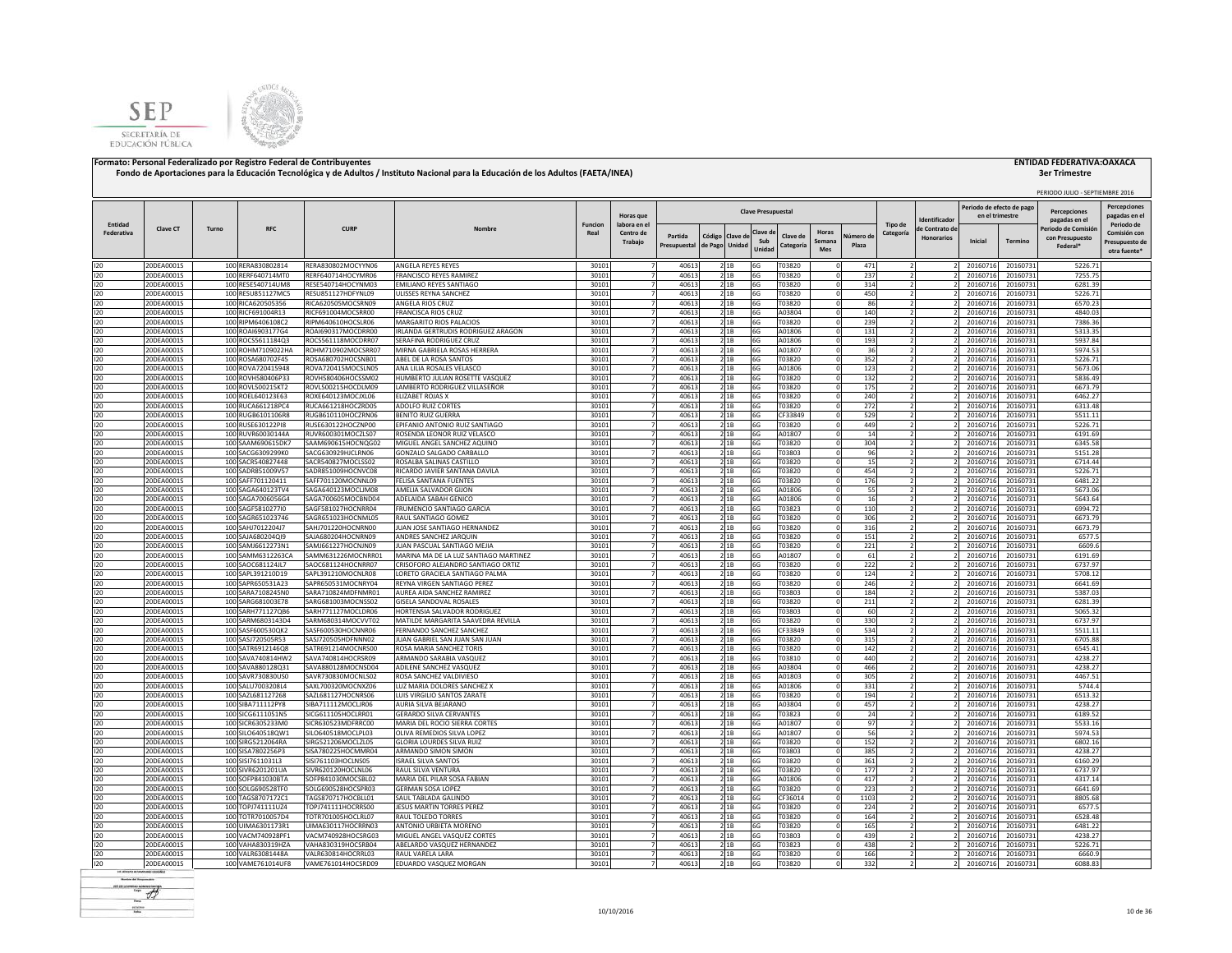



|            |                          |       |                                        |                                          |                                                            |                |                          |                |         |                 | <b>Clave Presupuestal</b> |                   |                      |                |                |                                     | Periodo de efecto de pag |                      | PERIODO JULIO - SEPTIEMBRE 2016<br><b>Percenciones</b> | <b>Percepciones</b>            |
|------------|--------------------------|-------|----------------------------------------|------------------------------------------|------------------------------------------------------------|----------------|--------------------------|----------------|---------|-----------------|---------------------------|-------------------|----------------------|----------------|----------------|-------------------------------------|--------------------------|----------------------|--------------------------------------------------------|--------------------------------|
| Entidad    |                          |       |                                        |                                          |                                                            | <b>Funcion</b> | Horas que<br>labora en e |                |         |                 |                           |                   |                      |                | Tipo de        | dentificado                         | en el trimestre          |                      | pagadas en el                                          | pagadas en e<br>Periodo de     |
| Federativa | <b>Clave CT</b>          | Turno | <b>RFC</b>                             | <b>CURP</b>                              | Nombre                                                     | Real           | Centro de                | Partida        |         | Código Clave de | Clave d<br>Sub            | Clave de          | Horas                | Vúmero de      | Categoría      | le Contrato de<br><b>Honorarios</b> | Inicial                  |                      | 'eriodo de Comisió<br>con Presupuesto                  | Comisión cor                   |
|            |                          |       |                                        |                                          |                                                            |                | Trabajo                  | Presupuestal   | de Pago | Unidad          | Unidad                    | Categoría         | Semana<br><b>Mes</b> | Plaza          |                |                                     |                          | Termino              | Federal*                                               | Presupuesto de<br>otra fuente' |
| 120        | 20DEA0001S               |       | 100 VAMR660527UA1                      | VAMR660527HOCSRN03                       | RANULFO VASQUEZ MARTINEZ                                   | 30101          | $\overline{7}$           | 40613          |         | 2 1 B           | 6G                        | T03820            |                      | 337            |                |                                     | 20160716                 | 20160731             | 6037.78                                                |                                |
| 120        | 20DEA0001S               |       | 100 VAPB490822EU0                      | VAPB490822HOCRRR05                       | BERNARDO VARGAS PEREZ                                      | 30101          | $\overline{7}$           | 40613          |         | 2 1B            | 6G                        | T03820            |                      | 185            |                |                                     | 20160716                 | 20160731             | 6313.48                                                |                                |
| 120        | 20DEA0001S               |       | 100 VAPF700302642                      | VAPF700302MOCLRL01                       | LOR INES VALENCIA PEREZ                                    | 30101          | 7                        | 40613          |         | 2 1B            | 6G                        | A01806            |                      | 98             |                |                                     | 20160716                 | 20160731             | 5372.19                                                |                                |
| 120        | 20DEA0001S               |       | 100 VASG600313UP5                      | VASG600313HOCRNL08                       | <b>GUILLERMO VARGAS SANTOS</b>                             | 30101          | $\overline{7}$           | 40613          |         | 21B             | 6G                        | T03810            |                      | 178            |                |                                     | 20160716                 | 20160731             | 5558.96                                                |                                |
| 120<br>120 | 20DEA0001S               |       | 100 VAVA610702EH1<br>100 VEAA620804FA8 | VAVA610702HOCSCR00<br>VEAA620804HOCNCN07 | ARTURO VASQUEZ VICENTE<br>ANGEL ARISTARCO VENDRELL ACEVEDO | 30101<br>30101 |                          | 40613<br>40613 |         | 21B             | 6G                        | T03820            |                      | 307            |                |                                     | 20160716                 | 20160731             | 6313.48<br>8905.69                                     |                                |
| 120        | 20DEA0001S<br>20DEA0001S |       | 100 VEAE611115DZ0                      | VEAE611115HDFRLD01                       | EDUARDO VERDUZCO ALCALA                                    | 30101          |                          | 40613          |         | 2 1B<br>21B     | 6G<br>6G                  | CF36014<br>T03820 |                      | 1109<br>241    |                |                                     | 20160716<br>20160716     | 20160731<br>20160731 | 5708.12                                                |                                |
| 120        | 20DEA0001S               |       | 100 VESC840812EA4                      | VESC840812MOCLNL09                       | CELERINA VELASCO SANDOVAL                                  | 30101          | 7                        | 40613          |         | 21B             | 6G                        | T03810            |                      | 455            |                |                                     | 20160716                 | 20160731             | 4238.27                                                |                                |
| 120        | 20DEA0001S               |       | 100 VEVA711201R31                      | VEVA711201HOCLSB03                       | ABEL VELASCO VASQUEZ                                       | 30101          |                          | 40613          |         | 21B             | 6G                        | T03820            |                      | 225            |                |                                     | 20160716                 | 20160731             | 6641.69                                                |                                |
| 120        | 20DEA0001S               |       | 100 VIAA570429PC7                      | VIAA570429HOCLRL09                       | ALEJANDRO FIDEL VILLA ARROYO                               | 30101          | $\overline{7}$           | 40613          |         | 2 1B            | 6G                        | T03810            |                      | 195            |                |                                     | 20160716                 | 2016073              | 5816.85                                                |                                |
| 120        | 20DEA0001S               |       | 100 VIAL6908017G5                      | VIAL690801HOCLNN06                       | LEONEL VILLEGAS ANGELES                                    | 30101          | $\overline{7}$           | 40613          |         | 21B             | 6G                        | T03820            |                      | 102            | $\overline{2}$ |                                     | 20160716                 | 2016073              | 5708.12                                                |                                |
| 120        | 20DEA0001S               |       | 100 VIAT590910ID0                      | VIAT590910MOCLLR06                       | TERESA DE JESUS VILLASANTE ALDERETE                        | 30101          | 7 <sub>1</sub>           | 40613          |         | 2 1B            | 6G                        | A01807            |                      | 101            |                |                                     | 20160716                 | 20160731             | 5781.34                                                |                                |
| 120<br>120 | 20DEA0001S<br>20DEA0001S |       | 100 VIGR660513EU1<br>100 VIHL730329D7A | VIGR660513HOCCLB08<br>VIHL730329HOCLRS03 | ROBERTO VICTORIO GALVAN<br>JOSE LUIS VILLEGAS HERRERA      | 30101<br>30101 | 7<br>$\overline{7}$      | 40613<br>40613 |         | 2 1 B<br>21B    | 6G<br>6G                  | T03820<br>A01806  |                      | 273<br>418     |                |                                     | 20160716<br>20160716     | 20160731<br>2016073  | 6770.07<br>4317.14                                     |                                |
| 120        | 20DEA0001S               | 100   | VIHL860812N59                          | VIHL860812MOCLRR01                       | LORENA SOCORRO VILLAGOMEZ HERRERA                          | 30101          | $\overline{7}$           | 40613          |         | 2 1B            | 6G                        | T03810            |                      | 426            |                |                                     | 20160716                 | 2016073              | 4238.27                                                |                                |
| 120        | 20DEA0001S               |       | 100 VIMS850723VB5                      | VIMS850723MCSLRR05                       | SARA DEL CARMEN VILLATORO MORALES                          | 30101          | 7                        | 40613          |         | 21B             | 6G                        | CF01059           |                      | 1097           | $\overline{2}$ |                                     | 20160716                 | 20160731             | 8805.71                                                |                                |
| 120        | 20DEA0001S               |       | 100 VIRM630326K46                      | VIRM630326HOCVMN00                       | MANUEL VIVEROS RAMIREZ                                     | 30101          | 7                        | 40613          |         | 21B             | 6G                        | T03820            |                      | 186            |                |                                     | 20160716                 | 20160731             | 6673.79                                                |                                |
| 120        | 20DEA0001S               |       | 100 VIRM780808BC6                      | VIRM780808MOCLBR02                       | MARTHA ELENA VILLAVICENCIO ROBLEDO                         | 30101          | 7                        | 40613          |         | 21B             | 6G                        | T03820            |                      | 333            |                |                                     | 20160716                 | 2016073              | 6417.04                                                |                                |
| 120        | 20DEA0001S               |       | 100 ZAAR611001lQ7                      | ZAAR611001MOCRRS02                       | ROSELIA ZARATE ARAGON                                      | 30101          | 7                        | 40613          |         | 21B             | 6G                        | A01806            |                      | 167            | $\overline{2}$ |                                     | 2016071                  | 20160731             | 5959.34                                                |                                |
| 120        | 20DEA0001S               |       | 100 ZAGT650610GF4                      | ZAGT650610HOCVRM00                       | TOMAS SILAS ZAVALETA GARCIA                                | 30101          | $\overline{7}$           | 40613          |         | 21B             | 6G                        | T03820            |                      | 445            |                |                                     | 20160716                 | 20160731             | 5226.71                                                |                                |
| 120<br>120 | 20DEA0001S<br>20DEA0001S |       | 100 ZAMJ7005021V0<br>100 ZOHG720608NS8 | ZAMJ700502HOCVRM03<br>ZOHG720608HMCRBL04 | JAIME ZAVALETA MIRANDA<br>GUILLERMO IVES ZORRILLA HABANA   | 30101<br>30101 |                          | 40613<br>40613 |         | 21B<br>2 1 B    | 6G<br>6G                  | T03820<br>T03820  |                      | 285<br>343     |                |                                     | 2016071<br>20160716      | 20160731<br>20160731 | 6673.79<br>5419.27                                     |                                |
| 120        | 20DEA0001S               | 100   | AAAH661028RL7                          | AAAH661028MOCRRR00                       | <b>IERMELINDA EMELIA ARAGON ARANGO</b>                     | 30101          |                          | 40613          |         | 21B             | 6G                        | A01807            |                      | 25             |                |                                     | 2016080                  | 20160815             | 6418.56                                                |                                |
| 120        | 20DEA0001S               | 100   | AABL610621388                          | AABL610621HOCLTS02                       | UIS ALAVEZ BAUTISTA                                        | 30101          |                          | 40613          |         | 2 1 B           | 6G                        | CF01059           |                      | 1086           |                |                                     | 2016080                  | 20160815             | 8805.71                                                |                                |
| 120        | 20DEA0001S               |       | 100 AACJ640605G59                      | AACJ640605HOCLRR02                       | <b>ORGE ALFARO CORTES</b>                                  | 30101          |                          | 40613          |         | 21B             | 6G                        | T03820            |                      | 179            |                |                                     | 20160801                 | 20160815             | 6804.72                                                |                                |
| 120        | 20DEA0001S               |       | 100 AACL561201QT9                      | AACL561201MMNYSR09                       | MARIA DE LOURDES AYALA CISNEROS                            | 30101          |                          | 40613          |         | 2 1 B           | 6G                        | A01806            |                      | 18             |                |                                     | 20160801                 | 20160815             | 5828.24                                                |                                |
| 120        | 20DEA0001S               |       | 100 AAIZ7807144V4                      | AAIZ780714HOCTNC06                       | ZACARIAS ATANACIO INES                                     | 30101          |                          | 40613          |         | 21B             | 6G                        | T03810            |                      | 267            |                |                                     | 20160801                 | 20160815             | 4238.27                                                |                                |
| 120        | 20DEA0001S               |       | 100 AAMI760421KP2                      | AAMI760421MOCLRS02                       | SELA ALEJANDRA ALVAREZ MORENO                              | 30101          |                          | 40613          |         | 21B             | 6G                        | CF36014           |                      | 1113           |                |                                     | 20160801                 | 20160815             | 8868.16                                                |                                |
| 120<br>120 | 20DEA0001S<br>20DEA0001S |       | 100 AAOA770927A62<br>100 AAPI850527V84 | AAOA770927HOCLRD00<br>AAPI850527MOCRCR04 | ADULFO ALTAMIRANO ORDOÑEZ<br>IRMA ARAGON PACHECO           | 30101<br>30101 |                          | 40613<br>40613 |         | 21B<br>21B      | 6G<br>6G                  | CF01059<br>T03803 |                      | 1106<br>461    |                |                                     | 20160801<br>20160801     | 20160815<br>20160815 | 8805.71<br>4429.3                                      |                                |
| 120        | 20DEA0001S               |       | 100 AARJ620624MZ5                      | AARJ620624HOCPMN05                       | IUAN APARICIO RAMIREZ                                      | 30101          |                          | 40613          |         | 21B             | 6G                        | A03804            |                      | 415            |                |                                     | 20160801                 | 20160815             | 4666.85                                                |                                |
| 120        | 20DEA0001S               |       | 100 AASA631027A2A                      | AASA631027HOCLNR04                       | ARMANDO ALAVEZ SANCHEZ                                     | 30101          | $\overline{7}$           | 40613          |         | 21B             | 6G                        | T03820            |                      | 202            |                |                                     | 2016080                  | 20160815             | 6734.45                                                |                                |
| 120        | 20DEA0001S               |       | 100 AAVC760911CU7                      | AAVC760911HOCLLR08                       | CARLOS ALVAREZ VELASQUEZ                                   | 30101          | $\overline{7}$           | 40613          |         | 21B             | 6G                        | T03820            |                      | 442            |                |                                     | 20160801                 | 20160815             | 5226.71                                                |                                |
| 120        | 20DEA0001S               |       | 100 AAVE610921RK5                      | AAVE610921MOCRSS07                       | ESTHER ARAGON VASQUEZ                                      | 30101          | 7 <sup>1</sup>           | 40613          |         | 2 1B            | 6G                        | A01807            |                      | 275            |                |                                     | 20160801                 | 20160815             | 5665.58                                                |                                |
| 120        | 20DEA0001S               |       | 100 AEAE711116A45                      | AEAE711116HOCLVN09                       | ENRIQUE MAGNO ALEXANDRES AVENDAÑO                          | 30101          | 7                        | 40613          |         | 21B             | 6G                        | T03820            |                      | 187            | $\mathcal{P}$  |                                     | 20160801                 | 20160815             | 6462.27                                                |                                |
| 120<br>120 | 20DEA0001S               |       | 100 AEEI5612207KA                      | AEEI561220MVZRNS01                       | MARIA ISABEL ARELLANO ENRIQUEZ                             | 30101          | 7<br>$\overline{7}$      | 40613          |         | 21B             | 6G                        | T03823            |                      | $\overline{1}$ | $\overline{2}$ |                                     | 20160801                 | 20160815             | 6875.18<br>4238.27                                     |                                |
| 120        | 20DEA0001S<br>20DEA0001S |       | 100 AEJR781024IF3<br>100 AELD701122UF4 | AEJR781024HOCCMF02<br>AELD701122MVZRPL09 | RAFAEL WENCESLAO ACEVEDO JIMENEZ<br>DOLORES ARELLANO LOPEZ | 30101<br>30101 | $\overline{7}$           | 40613<br>40613 |         | 21B<br>21B      | 6G<br>6G                  | T03803<br>T03803  |                      | 423<br>380     |                |                                     | 20160801<br>20160801     | 20160815<br>20160815 | 5427.82                                                |                                |
| 120        | 20DEA0001S               |       | 100 AELR6609232Z2                      | AELR660923MVZRPC02                       | ROCIO DEL CARMEN ARELLANO LOPEZ                            | 30101          | $\overline{7}$           | 40613          |         | 2 1B            | 6G                        | CF36014           |                      | 1081           |                |                                     | 20160801                 | 20160815             | 8918.19                                                |                                |
| 120        | 20DEA0001S               |       | 100 AEMA4912184E3                      | AEMA491218HOCLGS02                       | AUSENCIO ALEMAN MIGUEL                                     | 30101          |                          | 40613          |         | 21B             | 6G                        | T03820            |                      | 249            |                |                                     | 20160801                 | 20160815             | 6804.72                                                |                                |
| 120        | 20DEA0001S               |       | 100 AENR661011LN9                      | AENR661011MOCNRS04                       | ROSA MARIA ANGELES NARANJO                                 | 30101          |                          | 40613          |         | 21B             | 6G                        | S01803            |                      | 274            |                |                                     | 2016080                  | 20160815             | 5233.88                                                |                                |
| 120        | 20DEA0001S               |       | 100 AESR691213598                      | AESR691213MOCLNS09                       | ROSA ELIA ALEJO SANCHEZ                                    | 30101          |                          | 40613          |         | 21B             | 6G                        | T03820            |                      | 103            |                |                                     | 20160801                 | 20160815             | 6558.8                                                 |                                |
| 120        | 20DEA0001S               |       | 100 AIPM740928479                      | AIPM740928HOCRRG04                       | MIGUEL ANGEL ARIAS PORRAS                                  | 30101          |                          | 40613          |         | 21B             | 6G                        | CF01059           |                      | 1092           |                |                                     | 20160801                 | 20160815             | 8905.71                                                |                                |
| 120        | 20DEA0001S               |       | 100 AOSL6102013P2                      | AOSL610201MOCLNR04                       | LAURA VICTORIA ALCOZER SANCHEZ                             | 30101          |                          | 40613          |         | 2 1 B           | 6G                        | A01806            |                      | 62             |                |                                     | 20160801                 | 20160815             | 5637.78                                                |                                |
| 120<br>120 | 20DEA0001S<br>20DEA0001S |       | 100 AOSM610109R5A<br>100 AUAE641102KF8 | AOSM610109MOCNNR08<br>AUAE641102HOCGLD00 | MARCELINA ANTONIO SANTOS<br>FUDOXIO AGUILAR ALTAMIRANO     | 30101<br>30101 | $\overline{7}$<br>7      | 40613<br>40613 |         | 2 1B<br>2 1 B   | 6G<br>6G                  | T03820<br>T03820  |                      | 144<br>247     |                |                                     | 20160801<br>20160801     | 20160815<br>20160815 | 6839.82<br>6734.45                                     |                                |
| 120        | 20DEA0001S               |       | 100 AUGL551104EJ7                      | AUGL551104MOCGRR09                       | MARIA DE LOURDES AGUIRRE GUERRERO                          | 30101          | 7                        | 40613          |         | 2 1 B           | 6G                        | A01806            |                      | 248            | $\overline{2}$ |                                     | 20160801                 | 20160815             | 5927.57                                                |                                |
| 120        | 20DEA0001S               |       | 100 AUOM6208111B6                      | AUOM620811MOCZRN02                       | MINERVA SIRIA AZULVIDE ORDOÑEZ                             | 30101          | 7                        | 40613          |         | 2 1 B           | 6G                        | CF36014           |                      | 1112           |                |                                     | 20160801                 | 20160815             | 8805.68                                                |                                |
| 120        | 20DEA0001S               |       | 100 BACR540320RB5                      | BACR540320HOCLSN02                       | RENE HUGO BALDERAS CASTILLO                                | 30101          | $\overline{7}$           | 40613          |         | 2 1B            | 6G                        | T03820            |                      | 286            |                |                                     | 20160801                 | 20160815             | 5753.6                                                 |                                |
| 120        | 20DEA0001S               |       | 100 BALE730714AD7                      | BALE730714HOCTPN00                       | ENRIQUE BAUTISTA LOPEZ                                     | 30101          | $\overline{7}$           | 40613          |         | 2 1B            | 6G                        | T03820            |                      | 226            |                |                                     | 2016080                  | 20160815             | 7175.99                                                |                                |
| 120        | 20DEA0001S               |       | 100 BALJ7408013A9                      | BALJ740801HOCRPR03                       | JORGE BARENCA LÓPEZ                                        | 30101          | $\overline{7}$           | 40613          |         | 2 1B            | 6G                        | CF36014           |                      | 1083           |                |                                     | 2016080                  | 20160815             | 8893.16                                                |                                |
| 120<br>120 | 20DEA0001S<br>20DEA0001S |       | 100 BAMS650603BX7<br>100 BAOO960326638 | BAMS650603HDFRJR06<br>BAO0960326HOCRJS00 | SERGIO BARRERA MEJIA<br>OSVALDO JAVIER BARRITA OJEDA       | 30101<br>30101 | 7<br>7                   | 40613<br>40613 |         | 2 1B<br>21B     | 6G<br>6G                  | CF36014<br>S01803 |                      | 1085<br>463    | $\overline{ }$ |                                     | 20160801<br>20160801     | 20160815<br>20160815 | 8805.6<br>4238.27                                      |                                |
| 120        | 20DEA0001S               |       | 100 BARH901124PN5                      | BARH901124HOCRSB02                       | HEBER ESAU BARRIGA RIOS                                    | 30101          | $\overline{7}$           | 40613          |         | 2 1B            | 6G                        | T03820            |                      | 388            |                |                                     | 20160801                 | 20160815             | 5712.79                                                |                                |
| 120        | 20DEA0001S               |       | 100 BARI611017RGA                      | BARI611017MOCTMN02                       | <b>INES BAUTISTA RAMIREZ</b>                               | 30101          | 7                        | 40613          |         | 2 1B            | 6G                        | T03810            |                      | 433            |                |                                     | 20160801                 | 20160815             | 4694.14                                                |                                |
| 120        | 20DEA0001S               |       | 100 BASA500722ND9                      | BASA500722HOCTNL05                       | ALEJANDRO BAUTISTA SANTIAGO                                | 30101          | $\overline{7}$           | 40613          |         | 2 1B            | 6G                        | CF33849           |                      | 530            |                |                                     | 20160801                 | 20160815             | 5498.61                                                |                                |
| 120        | 20DEA0001S               |       | 100 BEAM6402169E2                      | BEAM640216HOCRNN08                       | MANUEL BERNAL ANTONIO                                      | 30101          |                          | 40613          |         | 2 1 B           | 6G                        | T03820            |                      | 168            |                |                                     | 20160801                 | 20160815             | 6769.57                                                |                                |
| 120        | 20DEA0001S               | 100   | BECR591007B48                          | BECR591007MGRRSS01                       | MARIA DEL ROSARIO BERNAL CASTELLANOS                       | 30101          |                          | 40613          |         | 21B             | 6G                        | T03810            |                      | 47             |                |                                     | 2016080                  | 20160815             | 5710.1                                                 |                                |
| 120        | 20DEA0001S               |       | 100 BEHT770609MB1                      | BEHT770609MOCNRD07                       | TEODORA BENITEZ HORCASITAS                                 | 30101          |                          | 40613          |         | 21B             | 6G                        | CF34810           |                      | 535            |                |                                     | 2016080                  | 20160815             | 4286.98                                                |                                |
| 120<br>120 | 20DEA0001S<br>20DEA0001S |       | 100 BERR661114SE5<br>100 BOZS750625BW0 | BERR661114HOCNBQ02<br>BOZS750625HOCRRL04 | ROQUE BENIGNO ROBLES<br>SALVADOR JERONIMO BORJON ZARATE    | 30101<br>30101 |                          | 40613<br>40613 |         | 21B<br>21B      | 6G<br>6G                  | T03820<br>T03820  |                      | 153<br>111     |                |                                     | 20160801<br>20160801     | 20160815<br>20160815 | 7213.98<br>6488.55                                     |                                |
| 120        | 20DEA0001S               |       | 100 CAFR6201074A8                      | CAFR620107MOCNBS01                       | ROSA ANGELICA CANELA FABIAN                                | 30101          |                          | 40613          |         | 21B             | 6G                        | T03803            |                      | 133            | $\overline{ }$ |                                     | 20160801                 | 20160815             | 5618.68                                                |                                |
| 120        | 20DEA0001S               |       | 100 CAGI441217LT5                      | CAGI441217HOCSRS06                       | SRAEL CASTILLEJOS GARCIA                                   | 30101          |                          | 40613          |         | 21B             | 6G                        | T03820            |                      | 287            |                |                                     | 2016080                  | 20160815             | 5718.                                                  |                                |
| 120        | 20DEA0001S               |       | 100 CAHL760910926                      | CAHI 760910MOCMI 508                     | <b>LUISA CAMACHO HILARIO</b>                               | 30101          |                          | 40613          |         | 21B             | 6G                        | T03820            |                      | 460            |                |                                     | 20160801                 | 20160815             | 5226.71                                                |                                |
| 120        | 20DEA0001S               |       | 100 CAME700228B57                      | CAME700228HOCSNS03                       | ESEQUIAS CASTILLO MONTERO                                  | 30101          | $\overline{7}$           | 40613          |         | 21B             | 6G                        | T03820            |                      | 289            | $\overline{2}$ |                                     | 20160801                 | 20160815             | 5753.6                                                 |                                |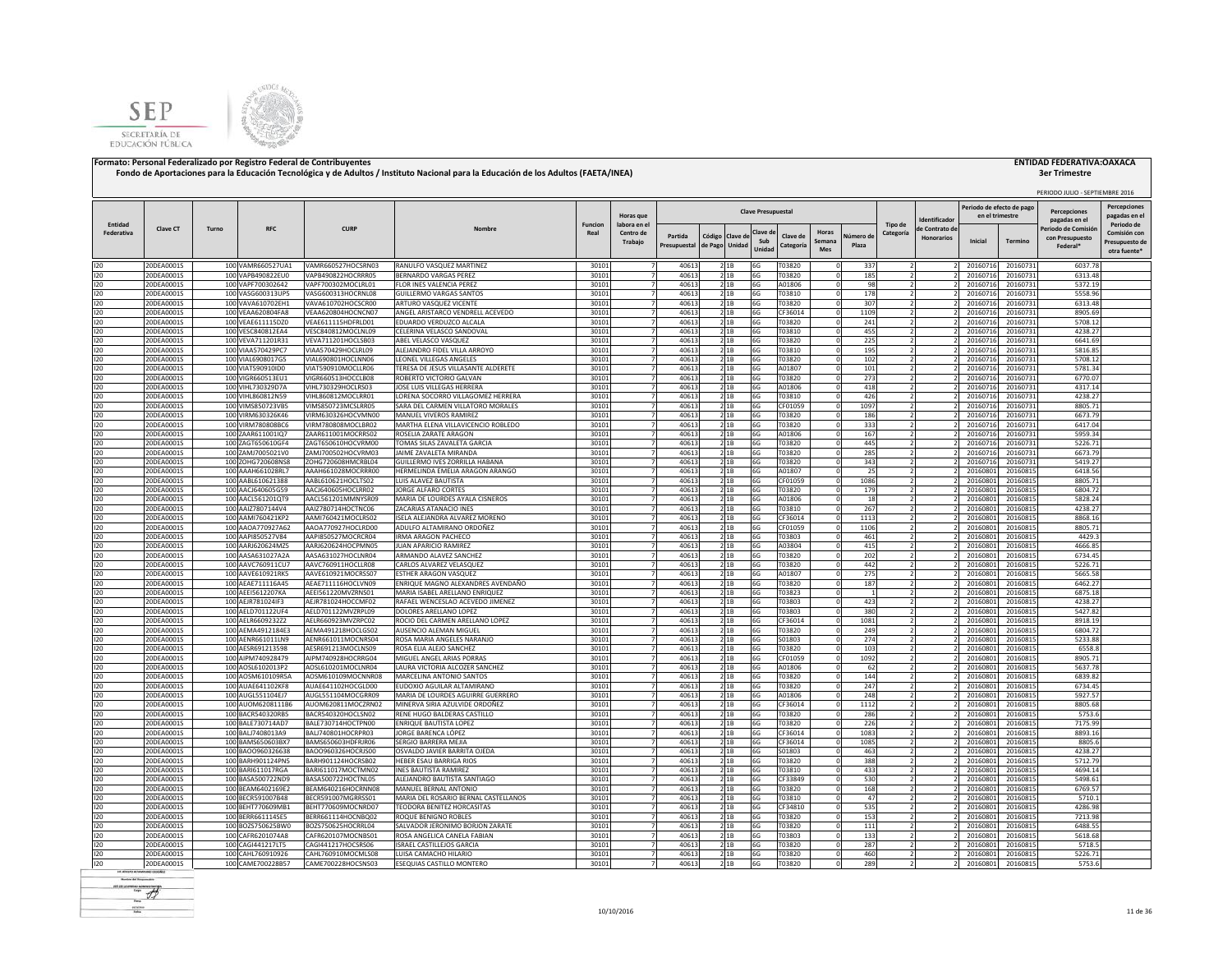



|                       |                          |       |                                        |                                          |                                                              |                        |                                  |                |                |                 |                           |                   |               |             |                                  |                   | Periodo de efecto de pag |                      | PERIODO JULIO - SEPTIEMBRE 2016      | <b>Percepciones</b>            |
|-----------------------|--------------------------|-------|----------------------------------------|------------------------------------------|--------------------------------------------------------------|------------------------|----------------------------------|----------------|----------------|-----------------|---------------------------|-------------------|---------------|-------------|----------------------------------|-------------------|--------------------------|----------------------|--------------------------------------|--------------------------------|
|                       |                          |       |                                        |                                          |                                                              |                        | Horas que                        |                |                |                 | <b>Clave Presupuestal</b> |                   |               |             |                                  | dentificado       | en el trimestre          |                      | <b>Percenciones</b><br>pagadas en el | pagadas en e                   |
| Entidad<br>Federativa | <b>Clave CT</b>          | Turno | <b>RFC</b>                             | <b>CURP</b>                              | Nombr                                                        | <b>Funcion</b><br>Real | labora en el<br>Centro de        | Partida        | Código Clave d |                 | Clave d                   | Clave de          | Horas         | Vúmero de   | Tipo de<br>Categoría             | e Contrato d      |                          |                      | eriodo de Comisió                    | Periodo de<br>Comisión cor     |
|                       |                          |       |                                        |                                          |                                                              |                        | Trabajo                          | Presupuestal   | de Pago Unidad |                 | Sub<br>Unida              | Categoría         | Semana<br>Mes | Plaza       |                                  | <b>Honorarios</b> | Inicial                  | Termino              | con Presupuesto<br>Federal*          | Presupuesto de<br>otra fuente' |
| 120                   | 20DEA0001S               |       | 100 CAPA770216AJ1                      | CAPA770216HVZSRL07                       | ALEJANDRO SAMUEL CASTRO PERALES                              | 30101                  | $\overline{7}$                   | 40613          | 2 1B           |                 | 6G                        | CF36014           |               | 1104        |                                  |                   | 20160801                 | 20160815             | 8805.66                              |                                |
| 120                   | 20DEA0001S               |       | 100 CAPR580831161                      | CAPR580831MOCNLS08                       | ROSA CANSECO PALACIOS                                        | 30101                  | $\overline{7}$                   | 40613          |                | 21B             | 6G                        | T03823            |               | 32          | $\overline{2}$                   |                   | 20160801                 | 20160815             | 7299.67                              |                                |
| 120                   | 20DEA0001S               |       | 100 CARC5412056J4                      | CARC541205MOCSMN00                       | CONCEPCION CASTELLANOS RAMIREZ                               | 30101                  | $\overline{7}$                   | 40613          |                | 21B             | 6G                        | T03820            |               | 277         |                                  |                   | 20160801                 | 20160815             | 6699.32                              |                                |
| 120                   | 20DEA0001S               |       | 100 CARL580914JT5                      | CARL580914MOCSML03                       | LILIA CASTILLO ROMERO                                        | 30101                  |                                  | 40613          |                | 21B             | 6G                        | T03820            |               | 290         |                                  |                   | 20160801                 | 20160815             | 5999.52                              |                                |
| 120                   | 20DEA0001S               |       | 100 CASL7004278W3                      | CASL700427HOCSNS03                       | JOSE LUIS CASTILLEJOS SANTIAGO                               | 30101                  |                                  | 40613          |                | 2 1 B           | 6G                        | T03820            |               | 278         |                                  |                   | 20160801                 | 20160815             | 6558.8                               |                                |
| 120<br>120            | 20DEA0001S<br>20DEA0001S |       | 100 CAUR7611067Q2<br>100 CAVE730510J34 | CAUR761106HOCBRY00<br>CAVE730510MOCHCL01 | REY DAVID CABRERA URZUA<br>ELIA CHACON VICENTE               | 30101<br>30101         |                                  | 40613<br>40613 |                | 2 1 B<br>2 1 B  | 6G<br>6G                  | T03820<br>A01806  |               | 335<br>279  |                                  |                   | 20160801<br>2016080      | 20160815<br>20160815 | 6214.31<br>5508.97                   |                                |
| 120                   | 20DEA0001S               |       | 100 CAAN7804215R6                      | CAXA780421HOCHXN02                       | JOSE ANTONIO CHAVEZ X                                        | 30101                  |                                  | 40613          |                | 21B             | 6G                        | T03820            |               | 154         |                                  |                   | 20160801                 | 20160815             | 6523.7                               |                                |
| 120                   | 20DEA0001S               |       | 100 CAMO770528556                      | CAXM770528MOCHXN19                       | MONICA X CHAVEZ                                              | 30101                  |                                  | 40613          |                | 21B             | 6G                        | T03820            |               |             |                                  |                   | 20160801                 | 20160815             | 6134.31                              |                                |
| 120                   | 20DEA0001S               |       | 100 CEGS710830V62                      | CEGS710830HOCRNB08                       | SABINO CERON GONZALEZ                                        | 30101                  |                                  | 40613          |                | 21B             | 6G                        | T03820            |               | 227         |                                  |                   | 20160801                 | 20160815             | 6699.32                              |                                |
| 120                   | 20DEA0001S               |       | 100 CEPS790216GE3                      | CEPS790216MOCRCN04                       | SANDY CERVANTES PACHECC                                      | 30101                  |                                  | 40613          |                | 21B             | 6G                        | A01807            |               | 57          |                                  |                   | 20160801                 | 20160815             | 5935.26                              |                                |
| 120                   | 20DEA0001S               |       | 100 CERS760914V49                      | CERS760914HOCLMY01                       | SEYMER CELAYA RAMIREZ                                        | 30101<br>30101         |                                  | 40613          |                | 2 1 B           | 6G                        | T03820<br>T03820  |               | 291         |                                  |                   | 20160801                 | 20160815             | 6099.21<br>6804.72                   |                                |
| 120<br>120            | 20DEA0001S<br>20DEA0001S |       | 100 COAM630504S47<br>100 COLG761231BD1 | COAM630504HOCRLR04<br>COLG761231MOCRYL08 | MAURO CORTES ALTO<br>GLADYS JACCIRY CORTES LEYVA             | 30101                  | $\overline{7}$                   | 40613<br>40613 |                | 2 1 B<br>2 1 B  | 6G<br>6G                  | T03810            |               | 251<br>105  | $\overline{z}$                   |                   | 20160801<br>20160801     | 20160815<br>20160815 | 5500.76                              |                                |
| 120                   | 20DEA0001S               |       | 100 CORA511016ME9                      | CORA511016HOCRDN08                       | ANTONIO GERARDO CORTES RODRIGUEZ                             | 30101                  |                                  | 40613          |                | 2 1 B           | 6G                        | A01807            |               | 49          |                                  |                   | 20160801                 | 20160815             | 6486.48                              |                                |
| 120                   | 20DEA0001S               |       | 100 COVC6302262M9                      | COVC630226MOCNCR08                       | <b>CARMEN CONTRERAS VICENTE</b>                              | 30101                  |                                  | 40613          |                | 21B             | 6G                        | A01807            |               | 88          |                                  |                   | 20160801                 | 20160815             | 6486.48                              |                                |
| 120                   | 20DEA0001S               |       | 100 CUCC7604052EA                      | CUCC760405HOCRLR09                       | CARLOS CRUZ COLMENARES                                       | 30101                  | 7                                | 40613          |                | 2 1B            | 6G                        | T03820            |               | 228         |                                  |                   | 2016080                  | 20160815             | 6169.46                              |                                |
| 120                   | 20DEA0001S               |       | 100 CUCG681108KR1                      | CUCG681108MOCRSD04                       | <b>GUADALUPE CRUZ CASTRO</b>                                 | 30101                  | $\overline{7}$                   | 40613          |                | 2 1B            | 6G                        | T03820            |               | 317         | $\overline{\phantom{a}}$         |                   | 2016080                  | 20160815             | 6734.45                              |                                |
| 120                   | 20DEA0001S               |       | 100 CUGG6004177EA                      | CUGG600417MOCRRL02                       | <b>GLORIA REBECA CRUZ GARCIA</b>                             | 30101                  | $\overline{7}$                   | 40613          |                | 21B             | 6G                        | T03820            |               | 188         | $\overline{2}$                   |                   | 20160801                 | 20160815             | 6699.32                              |                                |
| 120                   | 20DEA0001S               |       | 100 CUGG650417G39                      | CUGG650417MOCRTL09                       | GLORIA GUADALUPE CRUZ GUTIERREZ<br><b>INFS CRUZ GARCIA</b>   | 30101                  | $\overline{7}$                   | 40613          |                | 21B             | 6G                        | T03820            |               | 280         | $\overline{z}$<br>$\overline{2}$ |                   | 20160801                 | 20160815             | 5718.5                               |                                |
| 120<br>120            | 20DEA0001S<br>20DEA0001S |       | 100 CUGI5611161CA<br>100 CUGR651007440 | CUGI561116MOCRRN02<br>CUGR651007MOCRRS05 | MARIA DEL ROSARIO CRUZ GARCIA                                | 30101<br>30101         | $\overline{7}$<br>$\overline{z}$ | 40613<br>40613 | 2 1B           | 21B             | 6G<br>6G                  | T03810<br>A01806  |               | 145<br>146  | $\overline{z}$                   |                   | 20160801<br>2016080      | 20160815<br>20160815 | 6089.12<br>6152.98                   |                                |
| 120                   | 20DEA0001S               |       | 100 CUJT751221MS1                      | CUJT751221HOCRRM06                       | TOMAS PEDRO CRUZ JARQUIN                                     | 30101                  |                                  | 40613          |                | 21B             | 6G                        | T03820            |               | 147         |                                  |                   | 20160801                 | 20160815             | 6734.45                              |                                |
| 120                   | 20DEA0001S               |       | 100 CUMA680109GU4                      | CUMA680109HOCRZN09                       | ANTONIO CRUZ MEZA                                            | 30101                  |                                  | 40613          |                | 2 1 B           | 6G                        | T03820            |               | 252         |                                  |                   | 20160801                 | 20160815             | 6653.95                              |                                |
| 120                   | 20DEA0001S               |       | 100 CURY780320SK6                      | CURY780320MOCRGD03                       | YADIRA CRUZ REGINO                                           | 30101                  |                                  | 40613          |                | 21B             | 6G                        | A01807            |               | 38          |                                  |                   | 20160801                 | 20160815             | 6011.11                              |                                |
| 120                   | 20DEA0001S               |       | 100 CUSC581128CS7                      | CUSC581128MOCRNB06                       | CIBELES CRUZ SANCHEZ                                         | 30101                  |                                  | 40613          | 2 1B           |                 | 6G                        | A01807            |               | 58          |                                  |                   | 2016080                  | 20160815             | 6486.48                              |                                |
| 120                   | 20DEA0001S               |       | 100 CUSD661223SC1                      | CUSD661223HOCRLG00                       | DAGOBERTO CRUZ SALVATIERRA                                   | 30101                  |                                  | 40613          |                | 2 1 B           | 6G                        | T03820            |               | 169         |                                  |                   | 2016080                  | 20160815             | 6629.07                              |                                |
| 120                   | 20DEA0001S               |       | 100 CUNO641222214                      | CUXN641222MOCVXR07                       | NORMA EUNICE CUEVAS X                                        | 30101                  |                                  | 40613          |                | 2 1 B           | 6G                        | T03820            |               | 134         |                                  |                   | 20160801                 | 20160815             | 5789.49                              |                                |
| 120<br>120            | 20DEA0001S<br>20DEA0001S |       | 100 DEGJ730102RL5<br>100 DIMD700627M67 | DEGJ730102HOCSRS04<br>DIMD700627HOCZRR07 | JESUS RANGEL DESALES GUERACH<br>DARIO DIAZ MARTINEZ          | 30101<br>30101         |                                  | 40613<br>40613 |                | 21B<br>21B      | 6G<br>6G                  | T03820<br>T03820  |               | 318<br>155  |                                  |                   | 20160801<br>20160801     | 20160815<br>20160815 | 6523.7<br>6653.95                    |                                |
| 120                   | 20DEA0001S               |       | 100 DIMZ860407RY7                      | DIMZ860407HOCLJL04                       | ZALATIEL DILLANES MIJANGOS                                   | 30101                  |                                  | 40613          |                | 2 1 B           | 6G                        | T03820            |               | 429         |                                  |                   | 2016080                  | 20160815             | 5226.71                              |                                |
| 120                   | 20DEA0001S               |       | 100 DOJA780111JF3                      | DOJA780111HOCRML01                       | ALAIN DORANTES JIMENEZ                                       | 30101                  |                                  | 40613          |                | 2 1 B           | 6G                        | T03820            |               | 336         | $\overline{2}$                   |                   | 20160801                 | 20160815             | 6453.43                              |                                |
| 120                   | 20DEA0001S               |       | 100 EUMR700919FU1                      | EUMR700919HOCSNC05                       | RICARDO ESTUDILLO MONTALVO                                   | 30101                  | $\overline{7}$                   | 40613          | 21B            |                 | 6G                        | T03820            |               | 170         | $\overline{z}$                   |                   | 20160801                 | 20160815             | 6533.43                              |                                |
| 120                   | 20DEA0001S               |       | 100 FAGS610530QG0                      | FAGS610530MDFRNL05                       | SOLEDAD FRANCO GONZALEZ                                      | 30101                  |                                  | 40613          |                | 2 1 B           | 6G                        | T06803            |               | 135         |                                  |                   | 20160801                 | 20160815             | 5681.96                              |                                |
| 120                   | 20DEA0001S               |       | 100 FEOR780413UD5                      | FEOR780413MDFRRC04                       | ROCIO FERIA ORTIZ                                            | 30101                  |                                  | 40613          |                | 21B             | 6G                        | T03820            |               | 196         |                                  |                   | 20160801                 | 20160815             | 6362.85                              |                                |
| 120<br>120            | 20DEA0001S               |       | 100 FETP761101LQ1<br>100 FOGR7109293C0 | FETP761101HOCLRR00                       | PERFECTO FELIPE TRAPAGA                                      | 30101                  | $\overline{7}$                   | 40613          |                | 21B<br>21B      | 6G                        | T03820            |               | 254         |                                  |                   | 20160801                 | 20160815             | 6627.8<br>6849.57                    |                                |
| 120                   | 20DEA0001S<br>20DEA0001S |       | 100 FOIM631111SX9                      | FOGR710929HHGLNF05<br>FOIM631111HOCLGR06 | RAFAEL FLORES GONZALEZ<br>MARTIN FLORES IGNACIO              | 30101<br>30101         | $\overline{7}$                   | 40613<br>40613 |                | 21B             | 6G<br>6G                  | T03820<br>CF36014 |               | 230<br>1058 | $\overline{\phantom{a}}$         |                   | 2016080<br>20160801      | 20160815<br>20160815 | 8805.68                              |                                |
| 120                   | 20DEA0001S               |       | 100 FOPE560130AZ7                      | FOPE560130HOCLBP00                       | EPIFANIO FLORES PUEBLITA                                     | 30101                  | $\overline{7}$                   | 40613          |                | 2 1 B           | 6G                        | T03820            |               | 180         | $\overline{2}$                   |                   | 20160801                 | 20160815             | 6699.32                              |                                |
| 120                   | 20DEA0001S               |       | 100 FOZB740430RX0                      | FOZB740430HOCLRN19                       | BENITO JAIME FLORES ZURITA                                   | 30101                  | 7                                | 40613          |                | 21B             | 6G                        | T03820            |               | 310         | $\overline{z}$                   |                   | 20160801                 | 20160815             | 6673.95                              |                                |
| 120                   | 20DEA0001S               |       | 100 FUSC7603059F9                      | FUSC760305MOCNLR09                       | MARIA DEL CARMEN FUENTES SOLAR                               | 30101                  | 7                                | 40613          |                | 21B             | 6G                        | T03820            |               | 136         | $\overline{2}$                   |                   | 20160801                 | 20160815             | 6558.8                               |                                |
| 120                   | 20DEA0001S               |       | 100 GAAD7505058R2                      | GAAD750505HOCRNV03                       | DAVID GARCIA ANGEL                                           | 30101                  | $\overline{z}$                   | 40613          | 21B            |                 | 6G                        | T03820            |               | 255         | $\overline{z}$                   |                   | 20160801                 | 20160815             | 6561.59                              |                                |
| 120                   | 20DEA0001S               |       | 100 GAAF6806043C1                      | GAAF680604HOCLGR01                       | FRANCISCO GALLARDO AGUILAR                                   | 30101                  |                                  | 40613          |                | 21B             | 6G                        | T03803            |               | 148         |                                  |                   | 20160801                 | 20160815             | 4429.3                               |                                |
| 120<br>120            | 20DEA0001S<br>20DEA0001S |       | 100 GACA720925CRA                      | GACA720925HDFSDL05<br>GAGA830814MOCLLS02 | ALFREDO GASGA CID DEL PRADO<br>ASUNCION NERY GALINDO GALINDO | 30101<br>30101         |                                  | 40613<br>40613 |                | 2 1 B           | 6G<br>6G                  | CF36014<br>A01807 |               | 1053<br>467 |                                  |                   | 20160801<br>20160801     | 20160815<br>20160815 | 8805.66<br>4482.62                   |                                |
| 120                   | 20DEA0001S               |       | 100 GAGA830814T26<br>100 GALF7301112S5 | GALF730111MOCRPR03                       | FRANCISCA GUILLERMINA GARCIA LOPEZ                           | 30101                  |                                  | 40613          |                | 21B<br>2 1 B    | 6G                        | T03820            |               | 203         |                                  |                   | 2016080                  | 20160815             | 6488.55                              |                                |
| 120                   | 20DEA0001S               |       | 100 GALM6010238X3                      | GALM601023MOCRNR04                       | MARGARITA LETICIA GARCIA LUNA                                | 30101                  |                                  | 40613          |                | 21B             | 6G                        | A01807            |               | 26          |                                  |                   | 20160801                 | 20160815             | 6452.52                              |                                |
| 120                   | 20DEA0001S               |       | 100 GALR710301FK6                      | GALR710301MOCLBS04                       | ROSA MARIA GALLEGOS LABIAS                                   | 30101                  |                                  | 40613          |                | 21B             | 6G                        | T03820            |               | 69          |                                  |                   | 20160801                 | 20160815             | 6734.45                              |                                |
| 120                   | 20DEA0001S               |       | 100 GALS700622D4A                      | GALS700622MOCRPY07                       | SYLVIA MAGDALENA GARCIA LOPEZ                                | 30101                  |                                  | 40613          |                | 21B             | 6G                        | CF04807           |               | 532         |                                  |                   | 20160801                 | 20160815             | 4755.18                              |                                |
| 120                   | 20DEA0001S               |       | 100 GAME670305JJ4                      | GAME670305MOCRRL09                       | <b>FLIZABETH GARCIA MARTINEZ</b>                             | 30101                  | 7                                | 40613          |                | 2 1 B           | 6G                        | T03820            |               | 113         |                                  |                   | 20160801                 | 20160815             | 6627.8                               |                                |
| 120                   | 20DEA0001S               |       | 100 GAMF891009AE3                      | GAMF891009MBCRNT06                       | FATIMA DEL ROSARIO GARCIA MENDOZA                            | 30101                  |                                  | 40613          |                | 21B             | 6G                        | CF33849           |               | 528         |                                  |                   | 20160801                 | 20160815             | 5398.61                              |                                |
| 120                   | 20DEA0001S               |       | 100 GANT8105197E8                      | GANT810519HOCRXR00                       | TARCIS GARCIA NUÑEZ<br><b>IRMA GARCIA TAMAYO</b>             | 30101                  |                                  | 40613          |                | 2 1 B           | 6G                        | <b>F03803</b>     |               | 443<br>243  |                                  |                   | 20160801<br>20160801     | 20160815             | 4429.3<br>6849.57                    |                                |
| 120<br>120            | 20DEA0001S<br>20DEA0001S |       | 100 GATI700220R64<br>100 GAVC800126EG4 | GATI700220MOCRMR07<br>GAVC800126MOCYLL08 | CLAUDIA LILIANA GAY VALENCIA                                 | 30101<br>30101         | 7                                | 40613<br>40613 |                | 2 1 B<br>2 1 B  | 6G<br>6G                  | T03820<br>A03804  |               | 20          | 2                                |                   | 20160801                 | 20160815<br>20160815 | 4426.46                              |                                |
| 120                   | 20DEA0001S               |       | 100 GOCL5306113T1                      | GOCL530611HOCMSS00                       | LUIS RAFAEL GOMEZ CASTILLO                                   | 30101                  |                                  | 40613          |                | 2 <sup>1B</sup> | 6G                        | T03820            |               | 256         |                                  |                   | 2016080                  | 20160815             | 6523.7                               |                                |
| 120                   | 20DEA0001S               |       | 100 GOFC5803062S4                      | GOFC580306HOCNRR02                       | <b>CIRO GONZALEZ FRANCO</b>                                  | 30101                  | $\overline{7}$                   | 40613          |                | 2 1 B           | 6G                        | T03810            |               | 89          |                                  |                   | 2016080                  | 20160815             | 5678.74                              |                                |
| 120                   | 20DEA0001S               |       | 100 GOMP8107018G7                      | GOMP810701HOCMRD00                       | PEDRO GOMEZ MARQUEZ                                          | 30101                  | $\overline{7}$                   | 40613          |                | 2 1 B           | 6G                        | S01803            |               | 464         |                                  |                   | 2016080                  | 20160815             | 4429.3                               |                                |
| 120                   | 20DEA0001S               |       | 100 GOPE610511J59                      | GOPE610511HOCNRR06                       | ERNESTO GONZALEZ PERALTA                                     | 30101                  | $\overline{7}$                   | 40613          |                | 2 1B            | 6G                        | T03823            |               | 6           | $\overline{\phantom{a}}$         |                   | 20160801                 | 20160815             | 7299.67                              |                                |
| 120                   | 20DEA0001S               |       | 100 GORJ681203GH6                      | GORJ681203HOCNZV07                       | JAVIER GONZALEZ RUIZ                                         | 30101                  | $\overline{7}$                   | 40613          |                | 2 1 B           | 6G                        | T03820            |               | 231         | $\overline{2}$                   |                   | 20160801                 | 20160815             | 6831.06                              |                                |
| 120                   | 20DEA0001S               |       | 100 GORS630531PT4                      | GORS630531MOCDSL00                       | SILVIA GODINEZ RASGADO                                       | 30101                  | $\overline{7}$<br>$\overline{7}$ | 40613<br>40613 |                | 21B             | 6G                        | T03820<br>A01807  |               | 171         | $\overline{2}$                   |                   | 20160801<br>2016080      | 20160815             | 6558.8<br>6146.91                    |                                |
| 120<br>120            | 20DEA0001S<br>20DEA0001S |       | 100 GORS740318BX7<br>100 GUCF571020QL8 | GORS740318MDFMYN03<br>GUCF571020HOCTNL07 | SANDRA ANGELICA GOMEZ REYES<br>FELICIANO GUTIERREZ CONTRERAS | 30101<br>30101         | $\overline{7}$                   | 40613          | 2 1B           | 2 1B            | 6G<br>6G                  | T03820            |               | 70<br>157   |                                  |                   | 20160801                 | 20160815<br>20160815 | 7327.87                              |                                |
| 120                   | 20DEA0001S               |       | 100 GUDH680108EC7                      | GUDH680108HOCTZL01                       | <b>HELADIO GUTIERREZ DIAZ</b>                                | 30101                  |                                  | 40613          |                | 21B             | 6G                        | T03820            |               | 232         |                                  |                   | 2016080                  | 20160815             | 7365.86                              |                                |
| 120                   | 20DEA0001S               |       | 100 GUMJ680814RK8                      | GUMJ680814MOCTRN02                       | JUANA BELEM GUTIERREZ MORALES                                | 30101                  |                                  | 40613          |                | 2 1B            | 6G                        | T03820            |               | 114         |                                  |                   | 20160801                 | 20160815             | 6453.43                              |                                |
| 120                   | 20DEA0001S               |       | 100 GUSR6510162R4                      | GUSR651016MOCZLC03                       | ROCIO JULIA GUZMAN SOLANA                                    | 30101                  |                                  | 40613          |                | 2 1 B           | 6G                        | T03820            |               | 319         |                                  |                   | 20160801                 | 20160815             | 6638.8                               |                                |
|                       |                          |       |                                        |                                          |                                                              |                        |                                  |                |                |                 |                           |                   |               |             |                                  |                   |                          |                      |                                      |                                |

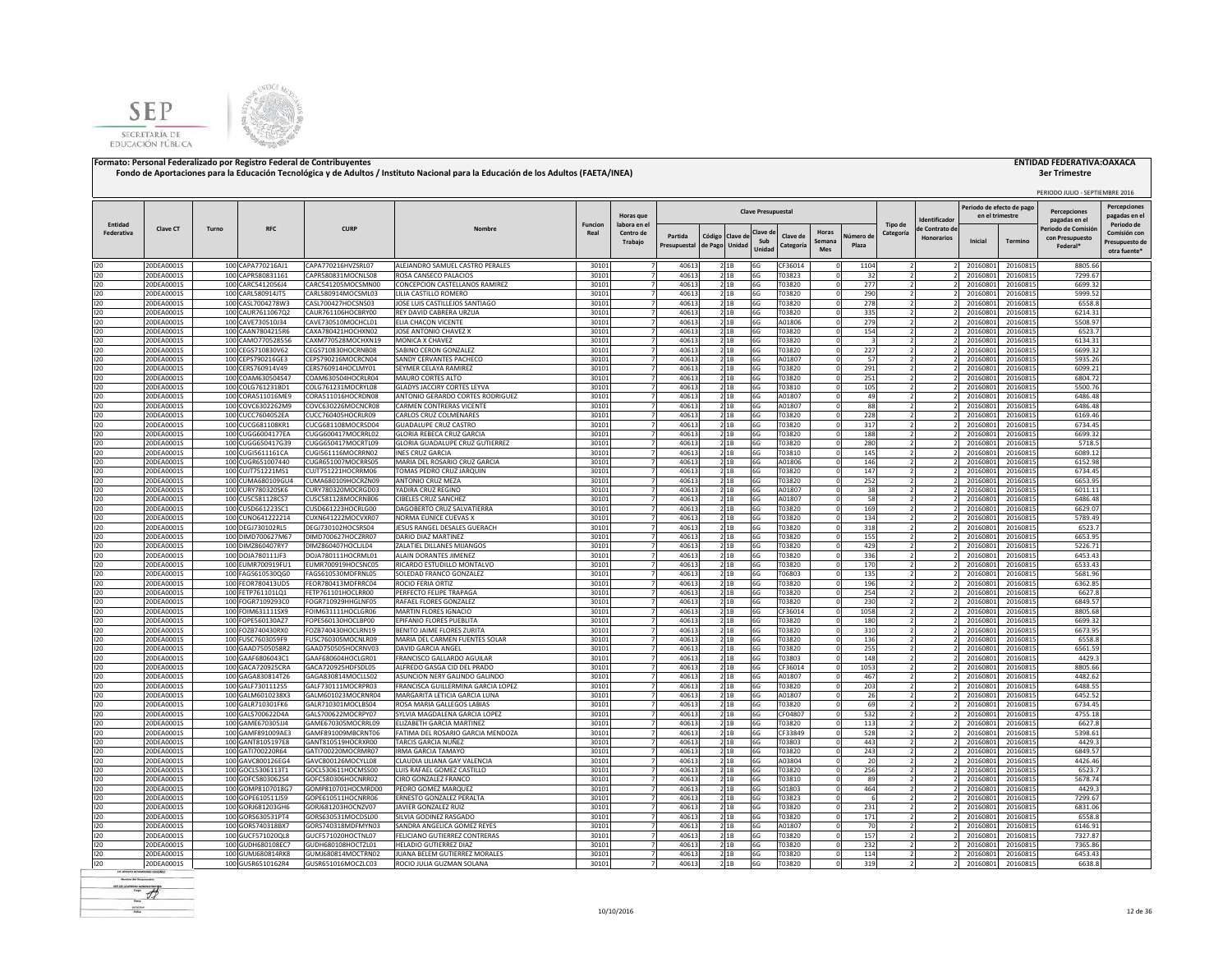



|            |                          |       |                                        |                                          |                                                                |                |                                  |                         |                           |                |                           |                       |                        |                    |                                  |                                     | Periodo de efecto de pago |                      | PERIODO JULIO - SEPTIEMBRE 2016                   | <b>Percepciones</b>                            |
|------------|--------------------------|-------|----------------------------------------|------------------------------------------|----------------------------------------------------------------|----------------|----------------------------------|-------------------------|---------------------------|----------------|---------------------------|-----------------------|------------------------|--------------------|----------------------------------|-------------------------------------|---------------------------|----------------------|---------------------------------------------------|------------------------------------------------|
| Entidad    |                          |       |                                        |                                          |                                                                | <b>Funcion</b> | Horas que<br>labora en el        |                         |                           |                | <b>Clave Presupuestal</b> |                       |                        |                    | Tipo de                          | dentificado                         | en el trimestre           |                      | Percenciones<br>pagadas en el                     | pagadas en e<br>Periodo de                     |
| Federativa | Clave CT                 | Turno | RFC                                    | <b>CURP</b>                              | Nombre                                                         | Real           | Centro de<br>Trabajo             | Partida<br>Presupuestal | Código Clave d<br>de Pago | Unidad         | Clave d<br>Sub<br>Unidad  | Clave de<br>Categoría | Horas<br>Semana<br>Mes | Vúmero de<br>Plaza | Categoría                        | le Contrato de<br><b>Honorarios</b> | Inicial                   | <b>Termino</b>       | Periodo de Comisió<br>con Presupuesto<br>Federal* | Comisión cor<br>Presupuesto de<br>otra fuente' |
| 120        | 20DEA0001S               |       | 100 HEBV650315UQ8                      | HEBV650315HOCRRD09                       | VIDAL EDMUNDO HERNANDEZ BARRIENTOS                             | 30101          | $\overline{7}$                   | 40613                   |                           | 2 1 B          | 6G                        | T03820                |                        | 198                |                                  |                                     | 20160801                  | 20160815             | 6309.96                                           |                                                |
| 120        | 20DEA0001S               |       | 100 HECF510117120                      | HECF510117HOCRRL04                       | FLORENTINO NATALIO HERNANDEZ CERVANTES                         | 30101          | $\overline{7}$                   | 40613                   |                           | 21B            | 6G                        | CF36014               |                        | 1037               | $\overline{2}$                   |                                     | 20160801                  | 20160815             | 8918.21                                           |                                                |
| 120<br>120 | 20DEA0001S<br>20DEA0001S |       | 100 HECM781122PA4<br>100 HECR740928IY6 | HECM781122HOCRNR02<br>HECR740928MOCRCQ01 | MAURO HERNANDEZ CANSECO<br>RAQUEL HERNANDEZ COCA               | 30101<br>30101 | $\overline{7}$                   | 40613<br>40613          |                           | 21B<br>21B     | 6G<br>6G                  | T03820<br>A01807      |                        | 233<br>51          |                                  |                                     | 20160801<br>20160801      | 20160815<br>20160815 | 7062.08<br>6112.97                                |                                                |
| 120        | 20DEA0001S               |       | 100 HEDG730227D28                      | HEDG730227HOCRZL06                       | <b>ILBERTO HERNANDEZ DIAZ</b>                                  | 30101          |                                  | 40613                   |                           | 2 1B           | 6G                        | T03820                |                        | 189                |                                  |                                     | 20160801                  | 20160815             | 6523.7                                            |                                                |
| 120        | 20DEA0001S               |       | 100 HEFR791029JG0                      | HEFR791029HOCRRY08                       | REYNALDO HERNANDEZ FRANCO                                      | 30101          |                                  | 40613                   |                           | 21B            | 6G                        | CF36014               |                        | 1102               |                                  |                                     | 20160801                  | 20160815             | 8805.66                                           |                                                |
| 120        | 20DEA0001S               |       | 100 HEHC720327BD1                      | HEHC720327MOCRRL06                       | CELSA HERNANDEZ HERNANDEZ                                      | 30101          |                                  | 40613                   |                           | 21B            | 6G                        | A01807                |                        | 106                |                                  |                                     | 20160801                  | 20160815             | 6214.84                                           |                                                |
| 120        | 20DEA0001S               |       | 100 HEHI660424P63                      | HEHI660424MOCRRR03                       | RMA HERNANDEZ HERNANDEZ                                        | 30101          | $\overline{7}$                   | 40613                   |                           | 21B            | 6G                        | A01807                |                        | 84                 |                                  |                                     | 20160801                  | 20160815             | 6486.48                                           |                                                |
| 120        | 20DEA0001S               |       | 100 HELA6405036E1                      | HELA640503HOCRPN06                       | ANDRES HERNANDEZ LOPEZ                                         | 30101          | 7                                | 40613                   |                           | 2 1 B          | 6G                        | T03820                |                        | 311                |                                  |                                     | 20160801                  | 20160815             | 6204.58                                           |                                                |
| 120<br>120 | 20DEA0001S<br>20DEA0001S |       | 100 HELA680221DQ0<br>100 HELA731206AL2 | HELA680221HOCRZN05<br>HELA731206HOCRPR04 | ANTONIO HERNANDEZ LOAEZA<br>AURELIO JESUS HERNANDEZ LOPEZ      | 30101<br>30101 | $\overline{7}$<br>7              | 40613<br>40613          |                           | 2 1 B<br>2 1 B | 6G<br>6G                  | T03820<br>T03820      |                        | 340<br>459         | 2                                |                                     | 20160801<br>20160801      | 20160815<br>20160815 | 6734.45<br>5226.71                                |                                                |
| 120        | 20DEA0001S               |       | 100 HEMF741112KP9                      | HEMF741112MOCRRD04                       | FIDELINA HERNANDEZ MERINO                                      | 30101          | $\overline{7}$                   | 40613                   |                           | 21B            | 6G                        | T03820                |                        | 214                |                                  |                                     | 20160801                  | 20160815             | 6453.43                                           |                                                |
| 120        | 20DEA0001S               |       | 100 HERH580904K48                      | HERH580904HGRRZC08                       | HECTOR JAVIER HERNANDEZ RUIZ                                   | 30101          | $\overline{7}$                   | 40613                   |                           | 2 1B           | 6G                        | A01807                |                        | 63                 |                                  |                                     | 2016080                   | 20160815             | 6486.48                                           |                                                |
| 120        | 20DEA0001S               |       | 100 HERJ721022QP9                      | HERJ721022HOCRYN07                       | JUAN SANTIAGO HERNANDEZ REYES                                  | 30101          | 7                                | 40613                   |                           | 21B            | 6G                        | T03820                |                        | 213                |                                  |                                     | 20160801                  | 20160815             | 6769.57                                           |                                                |
| 120        | 20DEA0001S               |       | 100 HESA750112H92                      | HESA750112HOCRNL02                       | ALFREDO HERNANDEZ SANTIBAÑEZ                                   | 30101          | 7                                | 40613                   |                           | 21B            | 6G                        | CF33849               |                        | 554                |                                  |                                     | 20160801                  | 20160815             | 5398.61                                           |                                                |
| 120        | 20DEA0001S               |       | 100 HESD620525LU7                      | HESD620525MOCRNM06                       | DOMITILA HERNANDEZ SANCHEZ                                     | 30101          | 7                                | 40613                   |                           | 21B            | 6G                        | T03820                |                        | 282                | $\overline{2}$                   |                                     | 20160801                  | 20160815             | 6415.33                                           |                                                |
| 120<br>120 | 20DEA0001S<br>20DEA0001S |       | 100 HESN780925235<br>100 HETC620302EK6 | HESN780925MBCRLR16<br>HETC620302HOCRLR04 | NORMA HERNANDEZ SOLIS<br>CRISTOBAL HERNANDEZ TOLEDO            | 30101<br>30101 | 7<br>7                           | 40613<br>40613          |                           | 21B<br>21B     | 6G<br>6G                  | A03804<br>A01805      |                        | 390<br>64          |                                  |                                     | 20160801<br>20160801      | 20160815             | 5322.3<br>5492                                    |                                                |
| 120        | 20DEA0001S               |       | 100 HEZF670206C56                      | HEZF670206HOCRRL06                       | FELIPE DE JESUS HEREDIA ZARATE                                 | 30101          | $\overline{7}$                   | 40613                   |                           | 2 1B           | 6G                        | T03820                |                        | 320                |                                  |                                     | 20160801                  | 20160815<br>20160815 | 6349.52                                           |                                                |
| 120        | 20DEA0001S               | 100   | ISI6105248J6                           | HISI610524MOCPND02                       | DALIA SONIA OLIVIA HIPOLITO SANTIAGO                           | 30101          |                                  | 40613                   |                           | 21B            | 6G                        | T03810                |                        | 137                |                                  |                                     | 2016080                   | 20160815             | 5710.1                                            |                                                |
| 120        | 20DEA0001S               | 100   | JRJ811203V25                           | IURI811203HOCTYV01                       | <b>AVIER ITURBIDE REYES</b>                                    | 30101          |                                  | 40613                   |                           | 21B            | 6G                        | CF33849               |                        | 555                |                                  |                                     | 2016080                   | 20160815             | 5398.61                                           |                                                |
| 120        | 20DEA0001S               | 100   | JAOE570420U37                          | JAOE570420MOCRRL05                       | LIA JARQUIN ORTIZ                                              | 30101          |                                  | 40613                   |                           | 2 1 B          | 6G                        | T03803                |                        | 258                |                                  |                                     | 20160801                  | 20160815             | 5150.74                                           |                                                |
| 120        | 20DEA0001S               |       | 100 JASA531102HS5                      | JASA531102MOCCNN00                       | MARIA DE LOS ANGELES JACINTO SANTOS                            | 30101          |                                  | 40613                   |                           | 21B            | 6G                        | T03823                |                        | 75                 |                                  |                                     | 20160801                  | 20160815             | 7299.67                                           |                                                |
| 120        | 20DEA0001S               |       | 100 JEMM770413CW5                      | JEMM770413HOCSJR00                       | MARGARITO DE JESUS MEJIA                                       | 30101          |                                  | 40613                   |                           | 21B            | 6G                        | T03820                |                        | 229                |                                  |                                     | 20160801                  | 20160815             | 7142.08                                           |                                                |
| 120<br>120 | 20DEA0001S               |       | 100 JICE590225TP9                      | JICE590225MOCMBL06<br>JIME520723MOCMRL02 | FIVIRA CECILIA IIMENEZ CABALLERO<br>ELDA JIMENEZ MORGAN        | 30101          |                                  | 40613<br>40613          |                           | 2 1 B          | 6G                        | S01803                |                        | 199<br>172         | $\mathcal{L}$                    |                                     | 20160801<br>20160801      | 20160815             | 4457.79                                           |                                                |
| 120        | 20DEA0001S<br>20DEA0001S |       | 100 JIME5207231N4<br>100 JIPE670915E29 | JIPE670915MOCMCV00                       | EVA MIRTHALA JIMENEZ PACHECO                                   | 30101<br>30101 |                                  | 40613                   |                           | 21B<br>2 1 B   | 6G<br>6G                  | A01806<br>T03823      |                        | 107                |                                  |                                     | 20160801                  | 20160815<br>20160815 | 6217.37<br>6593.95                                |                                                |
| 120        | 20DEA0001S               |       | 100 JIPR770214DV3                      | JIPR770214HOCMXB07                       | ROBERTO JIMENEZ PIÑON                                          | 30101          | $\overline{7}$                   | 40613                   |                           | 21B            | 6G                        | CF36014               |                        | 1107               |                                  |                                     | 20160801                  | 20160815             | 8893.16                                           |                                                |
| 120        | 20DEA0001S               |       | 100 JOSE770124SA1                      | JOSE770124MOCSNL00                       | MARIA ELVIRA JOSE SANTIAGO                                     | 30101          | $\overline{7}$                   | 40613                   |                           | 21B            | 6G                        | T03810                |                        | 356                |                                  |                                     | 2016080                   | 20160815             | 4429.3                                            |                                                |
| 120        | 20DEA0001S               |       | 100 JUAJ450414JC1                      | JUAJ450414HOCRRS03                       | JUSTINO JUAREZ ARAGON                                          | 30101          | 7                                | 40613                   |                           | 21B            | 6G                        | T03820                |                        | 126                | $\overline{2}$                   |                                     | 20160801                  | 20160815             | 5999.52                                           |                                                |
| 120        | 20DEA0001S               |       | 100 JULI8503299J6                      | JULJ850329HOCRLS05                       | JOSE JUAREZ LLAMAS                                             | 30101          | 7                                | 40613                   |                           | 21B            | 6G                        | CF36014               |                        | 1098               | $\overline{2}$                   |                                     | 20160801                  | 20160815             | 8805.66                                           |                                                |
| 120        | 20DEA0001S               |       | 100 JUPO750613A1A                      | JUPO750613HOCRCS06                       | OSVALDO ANTONIO JUAREZ PICHARDO                                | 30101          | 7                                | 40613                   |                           | 21B            | 6G                        | T03820                |                        | 432                |                                  |                                     | 20160801                  | 20160815             | 5226.71                                           |                                                |
| 120<br>120 | 20DEA0001S<br>20DEA0001S |       | 100 KAGX620119557<br>100 LECE540605AN2 | KXGA620119HYNNNL05<br>LECE540605MOCNRL06 | ALBERTO KANTUN GONZALEZ<br>ELOISA JOSEFINA LEON CRUZ           | 30101<br>30101 | 7<br>$\overline{7}$              | 40613<br>40613          |                           | 21B<br>21B     | 6G<br>6G                  | T03820<br>T03803      |                        | 200<br>397         | $\overline{2}$                   |                                     | 20160801<br>20160801      | 20160815<br>20160815 | 7085.71<br>4332.34                                |                                                |
| 120        | 20DEA0001S               |       | 100 LIEN6509218R7                      | LIEN650921HOCBSX04                       | NOE LIBORIO ESCAMILLA                                          | 30101          | $\overline{7}$                   | 40613                   |                           | 21B            | 6G                        | T03820                |                        | 322                |                                  |                                     | 20160801                  | 20160815             | 6664.2                                            |                                                |
| 120        | 20DEA0001S               |       | 100 LIMC740127RW4                      | LIMC740127MOCNTC06                       | CICLALI LINARES MATUS                                          | 30101          | $\overline{7}$                   | 40613                   |                           | 21B            | 6G                        | T03820                |                        | 115                |                                  |                                     | 20160801                  | 20160815             | 6488.55                                           |                                                |
| 120        | 20DEA0001S               |       | 100 LOAH641025SN2                      | LOAH641025HOCPNC08                       | <b>IECTOR LOPEZ ANTONIO</b>                                    | 30101          |                                  | 40613                   |                           | 21B            | 6G                        | T03820                |                        | 269                |                                  |                                     | 20160801                  | 20160815             | 6734.45                                           |                                                |
| 120        | 20DEA0001S               |       | 100 LOAR670604CT0                      | LOAR670604MOCPNT05                       | RUTILIA LOPEZ ANTONIO                                          | 30101          |                                  | 40613                   |                           | 21B            | 6G                        | T03810                |                        | 268                |                                  |                                     | 20160801                  | 20160815             | 5995.03                                           |                                                |
| 120        | 20DEA0001S               |       | 100 LOCG650407U15                      | LOCG650407MOCPRD05                       | <b>GUADALUPE LOPEZ CARRASCO</b>                                | 30101          | 7                                | 40613                   |                           | 21B            | 6G                        | T03820                |                        | 159                | $\overline{2}$                   |                                     | 20160801                  | 20160815             | 7213.38                                           |                                                |
| 120        | 20DEA0001S               |       | 100 LOCH780529JC7                      | LOCH780529HOCPRR03                       | HIRAM LOPEZ CARRASCO                                           | 30101          |                                  | 40613                   |                           | 21B            | 6G                        | T03820                |                        | 323                |                                  |                                     | 20160801                  | 20160815             | 6568.55                                           |                                                |
| 120<br>120 | 20DEA0001S<br>20DEA0001S |       | 100 LOGA6810026G2<br>100 LOGJ590904510 | LOGA681002HOCPRN09<br>LOGJ590904HOCPMM07 | ANDRES LOPEZ GARCIA<br>JAIME LOPEZ GOMEZ                       | 30101<br>30101 | $\overline{7}$<br>$\overline{7}$ | 40613<br>40613          |                           | 2 1B<br>2 1 B  | 6G<br>6G                  | CF36014<br>T03820     |                        | 1108<br>293        | $\overline{2}$                   |                                     | 20160801<br>20160801      | 20160815<br>20160815 | 8918.16<br>6759.32                                |                                                |
| 120        | 20DEA0001S               |       | 100 LOGJ6502272F3                      | LOGJ650227HOCPLL02                       | JULIO CESAR LOPEZ GALVEZ                                       | 30101          | 7                                | 40613                   |                           | 21B            | 6G                        | T03820                |                        | 205                |                                  |                                     | 20160801                  | 20160815             | 6028.94                                           |                                                |
| 120        | 20DEA0001S               |       | 100 LOGJ680624MYA                      | LOGJ680624HOCPNN02                       | JUAN CARLOS LOPEZ GONZALEZ                                     | 30101          | $\overline{7}$                   | 40613                   |                           | 21B            | 6G                        | T03820                |                        | 52                 |                                  |                                     | 20160801                  | 20160815             | 6839.82                                           |                                                |
| 120        | 20DEA0001S               |       | 100 LOGV710228FJA                      | LOGV710228HOCPNC05                       | VICTOR LOPEZ GUENDOLAIN                                        | 30101          | $\overline{7}$                   | 40613                   |                           | 2 1B           | 6G                        | T03820                |                        | 294                |                                  |                                     | 2016080                   | 20160815             | 6099.21                                           |                                                |
| 120        | 20DEA0001S               |       | 100 LOHT671003KL7                      | LOHT671003MOCPRR02                       | TERESITA DE JESUS LOPEZ HERNANDEZ                              | 30101          | 7 <sup>1</sup>                   | 40613                   |                           | 21B            | 6G                        | A01807                |                        | 27                 |                                  |                                     | 2016080                   | 20160815             | 6384.6                                            |                                                |
| 120<br>120 | 20DEA0001S               |       | 100 LOLA700424Q88                      | LOLA700424HOCPPL03                       | ALEJANDRO LOPEZ LOPEZ                                          | 30101          | 7<br>7                           | 40613<br>40613          |                           | 21B<br>21B     | 6G<br>6G                  | T03820<br>T03820      |                        | 191<br>138         | $\overline{2}$<br>$\overline{2}$ |                                     | 20160801<br>20160801      | 20160815             | 6839.82<br>6274.83                                |                                                |
| 120        | 20DEA0001S<br>20DEA0001S |       | 100 LOLR711207D61<br>100 LOLT6312289C4 | LOLR711207MOCPSC08<br>LOLT631228MOCPSF08 | ROCELIA LOPEZ LUIS<br><b>TEOFILA LOPEZ LUIS</b>                | 30101<br>30101 | 7                                | 40613                   |                           | 21B            | 6G                        | T03820                |                        | 324                |                                  |                                     | 20160801                  | 20160815<br>20160815 | 6874.97                                           |                                                |
| 120        | 20DEA0001S               |       | 100 LOMF6504039G1                      | LOMF650403MOCPJR07                       | FRANCISCA OFELIA LOPEZ MEJIA                                   | 30101          | 7                                | 40613                   |                           | 21B            | 6G                        | T03820                |                        | 216                | $\overline{2}$                   |                                     | 20160801                  | 20160815             | 6593.95                                           |                                                |
| 120        | 20DEA0001S               |       | 100 LOOC700725679                      | LOOC700725MOCPRL09                       | CLAUDIA DEL CARMEN LOPEZ OROZCO                                | 30101          | 7                                | 40613                   |                           | 2 1 B          | 6G                        | A01807                |                        | 342                |                                  |                                     | 20160801                  | 20160815             | 5909.68                                           |                                                |
| 120        | 20DEA0001S               | 100   | OOE720214DS2                           | LOOE720214MOCPRR06                       | ERIKA PATRICIA LOPEZ OROZCO                                    | 30101          |                                  | 40613                   |                           | 21B            | 6G                        | T03820                |                        | 338                |                                  |                                     | 2016080                   | 20160815             | 6159.21                                           |                                                |
| 120        | 20DEA0001S               | 100   | LOPY800507GD6                          | LOPY800507MOCPND02                       | ADIRA LOPEZ PINEDA                                             | 30101          |                                  | 40613                   |                           | 21B            | 6G                        | T03803                |                        | 448                |                                  |                                     | 2016080                   | 20160815             | 4238.27                                           |                                                |
| 120        | 20DEA0001S               |       | 100 LORG610918UD7                      | LORG610918HOCPDN07                       | <b>GENARO LOPEZ RODRIGUEZ</b>                                  | 30101          |                                  | 40613                   |                           | 21B            | 6G                        | T03820                |                        | 325                |                                  |                                     | 20160801                  | 20160815             | 7105.05                                           |                                                |
| 120<br>120 | 20DEA0001S<br>20DEA0001S |       | 100 LOSE641115LZ7<br>100 LOST640114FJ9 | LOSE641115MOCPNL01<br>LOST640114MOCPRR01 | LPIDIA LOPEZ SANTIAGO<br>MARIA TERESA LOPEZ SORIANO            | 30101<br>30101 |                                  | 40613<br>40613          |                           | 21B<br>21B     | 6G<br>6G                  | A01807<br>A03804      |                        | 108<br>78          | $\overline{2}$                   |                                     | 20160801<br>20160801      | 20160815<br>20160815 | 6384.6<br>5528.06                                 |                                                |
| 120        | 20DEA0001S               |       | 100 LOVE741027LG9                      | LOVE741027HOCPLD04                       | EDUARDO REY LOPEZ VILLAVICENCIO                                | 30101          |                                  | 40613                   |                           | 2 1 B          | 6G                        | T03810                |                        | 53                 |                                  |                                     | 2016080                   | 20160815             | 4429.                                             |                                                |
| 120        | 20DEA0001S               |       | 100 LOVJ640412H41                      | LOVJ640412MOCPSL00                       | JULIA LOPEZ VASQUEZ                                            | 30101          | $\overline{7}$                   | 40613                   |                           | 2 1 B          | 6G                        | A01806                |                        | 270                | $\overline{2}$                   |                                     | 20160801                  | 20160815             | 6120.77                                           |                                                |
| 120        | 20DEA0001S               |       | 100 LUGA5910015F6                      | LUGA591001HOCNRN02                       | ANGEL LUNA GARCIA                                              | 30101          | 7                                | 40613                   |                           | 2 1 B          | 6G                        | T03820                |                        | 40                 | 2                                |                                     | 20160801                  | 20160815             | 6699.32                                           |                                                |
| 120        | 20DEA0001S               |       | 100 LUSS681111QD6                      | LUSS681111MOCSNY01                       | SYLVIA VICTORIA LUIS SANTOS                                    | 30101          |                                  | 40613                   |                           | 21B            | 6G                        | A01807                |                        | 22                 |                                  |                                     | 20160801                  | 20160815             | 6282.76                                           |                                                |
| 120        | 20DEA0001S               |       | 100 LOCA681026FT9                      | LXCA681026HOCPSL06                       | ALFREDO CARLOS LOPEZ CASTRO                                    | 30101          | $\overline{7}$                   | 40613                   |                           | 21B            | 6G                        | T03820                |                        | 190                |                                  |                                     | 2016080                   | 20160815             | 6558.8                                            |                                                |
| 120        | 20DEA0001S               |       | 100 MACE610812JD7                      | MACE610812MOCTRL01                       | LENA MATUS CRUZ                                                | 30101          | $\overline{7}$                   | 40613                   |                           | 21B            | 6G                        | T03810                |                        | 160                |                                  |                                     | 2016080                   | 20160815             | 6601.86                                           |                                                |
| 120<br>120 | 20DEA0001S<br>20DEA0001S |       | 100 MACU540516K44<br>100 MAGD530225JB0 | MACU540516HOCTYB00<br>MAGD530225MOCNLL02 | <b>UBALDO MATIAS CAYETANO</b><br>DALIA VICTORIA MANZANARES GIL | 30101<br>30101 | $\overline{7}$                   | 40613<br>71<br>40613    |                           | 21B<br>21B     | 6G<br>6G                  | T03820<br>T03810      |                        | 45<br>234          |                                  |                                     | 2016080<br>20160801       | 20160815<br>20160815 | 6839.82<br>6182.41                                |                                                |
| 120        | 20DEA0001S               |       | 100 MAGP710531ST2                      | MAGP710531MOCRRT08                       | PETRONILA MARTINEZ GARCIA                                      | 30101          | 7                                | 40613                   |                           | 21B            | 6G                        | T03820                |                        | 127                | $\overline{2}$                   |                                     | 20160801                  | 20160815             | 6593.95                                           |                                                |
|            |                          |       |                                        |                                          |                                                                |                |                                  |                         |                           |                |                           |                       |                        |                    |                                  |                                     |                           |                      |                                                   |                                                |

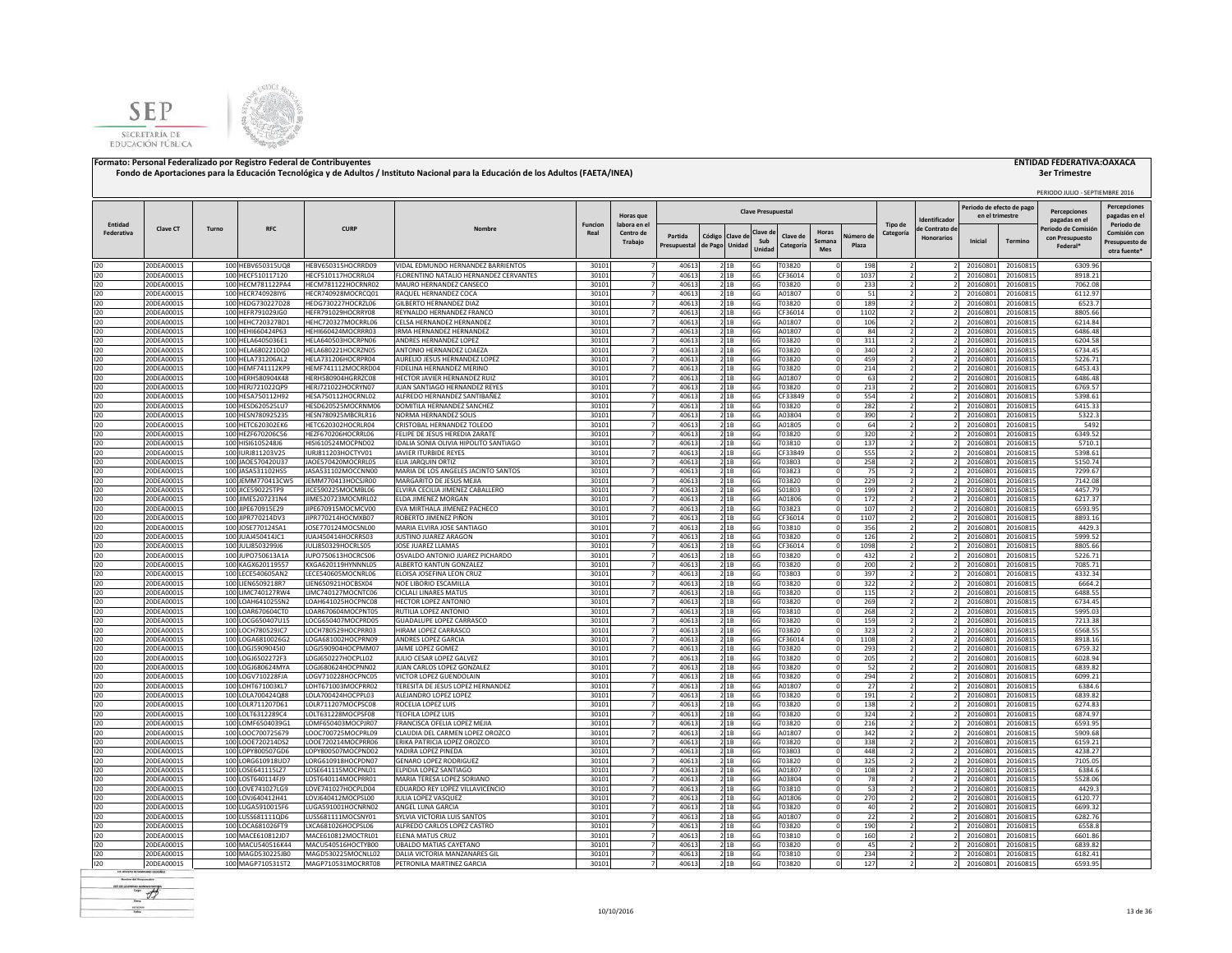



|                       |                          |       |                                        |                                          |                                                                       |                        |                                      |                         |                                  |                 |                           |                                                       |                    |                          |                                    | Periodo de efecto de pag |                      | PERIODO JULIO - SEPTIEMBRE 2016                   | <b>Percepciones</b>                                          |
|-----------------------|--------------------------|-------|----------------------------------------|------------------------------------------|-----------------------------------------------------------------------|------------------------|--------------------------------------|-------------------------|----------------------------------|-----------------|---------------------------|-------------------------------------------------------|--------------------|--------------------------|------------------------------------|--------------------------|----------------------|---------------------------------------------------|--------------------------------------------------------------|
|                       |                          |       |                                        |                                          |                                                                       |                        | Horas que                            |                         |                                  |                 | <b>Clave Presupuestal</b> |                                                       |                    |                          | dentificado                        | en el trimestre          |                      | <b>Percenciones</b><br>pagadas en el              | pagadas en e                                                 |
| Entidad<br>Federativa | <b>Clave CT</b>          | Turno | <b>RFC</b>                             | <b>CURP</b>                              | Nombr                                                                 | <b>Funcion</b><br>Real | labora en el<br>Centro de<br>Trabajo | Partida<br>Presupuestal | Código Clave d<br>de Pago Unidad |                 | Clave d<br>Sub<br>Unida   | Horas<br>Clave de<br>Semana<br><b>Categorí</b><br>Mes | Vúmero de<br>Plaza | Tipo de<br>Categoría     | le Contrato d<br><b>Honorarios</b> | Inicial                  | Termino              | Periodo de Comisió<br>con Presupuesto<br>Federal* | Periodo de<br>Comisión cor<br>Presupuesto de<br>otra fuente' |
| 120                   | 20DEA0001S               |       | 100 MALD570609T63                      | MALD570609MOCRPL05                       | DALILA MARTINEZ LOPEZ                                                 | 30101                  | $\overline{7}$                       | 40613                   | 2 1B                             |                 | 6G                        | A03804                                                | 283                |                          |                                    | 20160801                 | 20160815             | 5584.65                                           |                                                              |
| 120                   | 20DEA0001S               |       | 100 MAMA6501036V4                      | MAMA650103HCSRNB06                       | ABEL MARTINEZ MUNDO                                                   | 30101                  | $\overline{7}$<br>$\overline{7}$     | 40613                   | 21B                              |                 | 6G                        | T03820                                                | 117                | $\overline{2}$           |                                    | 20160801                 | 20160815             | 6415.33                                           |                                                              |
| 120<br>120            | 20DEA0001S<br>20DEA0001S |       | 100 MAMC6609242V3<br>100 MAPC700724R58 | MAMC660924MOCRRR06<br>MAPC700724MOCRRR08 | MARIA DEL CARMEN MARTINEZ MARTINEZ<br>MARIA CRISTINA MARTINEZ PEREZ   | 30101<br>30101         |                                      | 40613<br>40613          |                                  | 21B<br>2 1B     | 6G<br>6G                  | T03803<br>T03820                                      | 206<br>261         |                          |                                    | 20160801<br>20160801     | 20160815<br>20160815 | 5775.48<br>6884.72                                |                                                              |
| 120                   | 20DEA0001S               |       | 100 MAPF580215Q33                      | MAPF580215HOCRRS00                       | <b>FAUSTINO MARTINEZ PEREZ</b>                                        | 30101                  |                                      | 40613                   |                                  | 2 1 B           | 6G                        | T03820                                                | 118                |                          |                                    | 20160801                 | 20160815             | 6839.82                                           |                                                              |
| 120                   | 20DEA0001S               |       | 100 MAPR7503245K3                      | MAPR750324HOCRNB08                       | ROBERTO CARLOS MARTINEZ PINACHO                                       | 30101                  |                                      | 40613                   |                                  | 21B             | 6G                        | A01807                                                | 465                |                          |                                    | 20160801                 | 20160815             | 4482.62                                           |                                                              |
| 120                   | 20DEA0001S               |       | 100 MAPT670924LK2                      | MAPT670924MOCRRR09                       | TEREZA MARTINEZ PEREZ                                                 | 30101                  |                                      | 40613                   |                                  | 2 1B            | 6G                        | T03820                                                | 128                |                          |                                    | 20160801                 | 20160815             | 6699.32                                           |                                                              |
| 120                   | 20DEA0001S               |       | 100 MAQL560814GK3                      | MAQL560814HOCRRS03                       | JOSE LUIS MARTINEZ QUIROZ                                             | 30101                  |                                      | 40613                   |                                  | 21B             | 6G                        | A01807                                                | 91                 |                          |                                    | 20160801                 | 20160815             | 5501.29                                           |                                                              |
| 120<br>120            | 20DEA0001S<br>20DEA0001S |       | 100 MARI780504T25<br>100 MARS730806MF6 | MARI780504HOCRSV08<br>MARS730806HOCTDL04 | <b>IVAN MARTINEZ RIOS</b><br>SALVADOR ANGEL MATA RODRIGUEZ            | 30101<br>30101         |                                      | 40613<br>40613          |                                  | 21B<br>21B      | 6G<br>6G                  | T03820<br>T03820                                      | 207<br>182         |                          |                                    | 20160801<br>20160801     | 20160815<br>20160815 | 6558.8<br>6699.32                                 |                                                              |
| 120                   | 20DEA0001S               |       | 100 MART680521QJ3                      | MART680521MOCRJR01                       | TRINIDAD VALENTINA MARTINEZ ROJAS                                     | 30101                  | 7                                    | 40613                   |                                  | 2 1B            | 6G                        | A01806                                                | 374                |                          |                                    | 20160801                 | 20160815             | 5380.19                                           |                                                              |
| 120                   | 20DEA0001S               |       | 100 MASA8211255H7                      | MASA821125HOCRLB04                       | <b>ABFI MARTINEZ SALINAS</b>                                          | 30101                  |                                      | 40613                   |                                  | 2 1 B           | 6G                        | T03820                                                | 399                |                          |                                    | 20160801                 | 20160815             | 6137.28                                           |                                                              |
| 120                   | 20DEA0001S               |       | 100 MASV6410089C0                      | MASV641008HOCRYC01                       | VICENTE MARTINEZ SAYNES                                               | 30101                  |                                      | 40613                   |                                  | 2 1 B           | 6G                        | T03820                                                | 173                | 2                        |                                    | 20160801                 | 20160815             | 6523.7                                            |                                                              |
| 120                   | 20DEA0001S               |       | 100 MAPE6206013R5                      | MAXP620601HOCRXD07                       | PEDRO MARTINEZ X                                                      | 30101                  |                                      | 40613                   |                                  | 2 1 B           | 6G                        | T03820                                                | 149                |                          |                                    | 20160801                 | 20160815             | 6345.08                                           |                                                              |
| 120                   | 20DEA0001S               |       | 100 MEDJ630930RG6                      | MEDJ630930HOCRZR00                       | JERONIMO MANUEL MERINO DIAZ                                           | 30101                  |                                      | 40613                   |                                  | 21B             | 6G                        | T03820                                                | 139                |                          |                                    | 20160801                 | 20160815             | 6528.48                                           |                                                              |
| 120                   | 20DEA0001S               |       | 100 MEFR840505JP4                      | MEFR840505MOCNNF07                       | RAFAELA MENDOZA FUENTES                                               | 30101                  | $\overline{7}$<br>$\overline{7}$     | 40613                   |                                  | 2 1 B           | 6G                        | T03820                                                | 431                |                          |                                    | 2016080                  | 20160815             | 5226.71<br>6804.72                                |                                                              |
| 120<br>120            | 20DEA0001S<br>20DEA0001S |       | 100 MEGV640826GG1<br>100 MEHA590212LB0 | MEGV640826MOCSVR02<br>MEHA590212MOCRRR08 | VIRGINIA DACIA MESTAS GUEVARA<br>AURORA MERINO HERNANDEZ              | 30101<br>30101         | $\overline{7}$                       | 40613<br>40613          |                                  | 21B<br>2 1 B    | 6G<br>6G                  | T03820<br>T03820                                      | 326<br>219         | $\overline{\phantom{a}}$ |                                    | 2016080<br>20160801      | 20160815<br>20160815 | 7085.71                                           |                                                              |
| 120                   | 20DEA0001S               |       | 100 MELR631203GX9                      | MELR631203HOCNPL01                       | RAUL ELISEO MENDOZA LOPEZ                                             | 30101                  | 7                                    | 40613                   |                                  | 2 1 B           | 6G                        | T03823                                                | 11                 | $\overline{2}$           |                                    | 20160801                 | 20160815             | 7053.78                                           |                                                              |
| 120                   | 20DEA0001S               |       | 100 MEMG500619699                      | MEMG500619HOCNRR03                       | <b>GERVASIO MENDOZA MARTINEZ</b>                                      | 30101                  | $\overline{7}$                       | 40613                   |                                  | 21B             | 6G                        | T03820                                                | 271                | $\overline{2}$           |                                    | 20160801                 | 20160815             | 6639.2                                            |                                                              |
| 120                   | 20DEA0001S               |       | 100 MEMR6511251H5                      | MEMR651125HOCCNB09                       | RUBICEL MECOTT MONTERO                                                | 30101                  | $\overline{7}$                       | 40613                   | 2 1B                             |                 | 6G                        | T03820                                                | 296                |                          |                                    | 20160801                 | 20160815             | 6134.31                                           |                                                              |
| 120                   | 20DEA0001S               |       | 100 MESM7010201H1                      | MESM701020MOCNLR06                       | MARTHA ELENA MENDOZA SILVA                                            | 30101                  | $\overline{7}$                       | 40613                   | 21B                              |                 | 6G                        | A01806                                                | 235                | $\overline{2}$           |                                    | 20160801                 | 20160815             | 6623.28                                           |                                                              |
| 120                   | 20DEA0001S               |       | 100 MIMP821215BC6                      | MIMP821215HOCGRB01                       | PABLITO MIGUEL MARTINEZ                                               | 30101                  |                                      | 40613                   |                                  | 21B             | 6G                        | A01805                                                | 65                 |                          |                                    | 20160801                 | 20160815             | 5851.91                                           |                                                              |
| 120                   | 20DEA0001S               |       | 100 MISV8701083H3                      | MISV870108MOCGNV07                       | VIVIANA DEL CARMEN MIGUEL SANCHEZ                                     | 30101                  |                                      | 40613                   |                                  | 2 1 B           | 6G                        | T03820                                                | 470                |                          |                                    | 20160801                 | 20160815             | 5622.16                                           |                                                              |
| 120<br>120            | 20DEA0001S<br>20DEA0001S |       | 100 MITG661021CH3<br>100 MOGG820814NN5 | MITG661021MOCRRD01<br>MOGG820814MOCRMB07 | <b>GUADALUPE MIRANDA TERAN</b><br>GABRIELA ROSALBA MORALES GOMEZ      | 30101<br>30101         |                                      | 40613<br>40613          |                                  | 2 1 B<br>2 1 B  | 6G<br>6G                  | T03820<br>A01806                                      | 262<br>93          |                          |                                    | 2016080<br>2016080       | 20160815<br>20160815 | 6804.72<br>5605.99                                |                                                              |
| 120                   | 20DEA0001S               |       | 100 MOGS5304189F4                      | MOGS530418MOCRRL05                       | SILVIA MORALES GARCIA                                                 | 30101                  |                                      | 40613                   |                                  | 2 1B            | 6G                        | CF04805                                               | 553                |                          |                                    | 20160801                 | 20160815             | 4148                                              |                                                              |
| 120                   | 20DEA0001S               |       | 100 MOHM621223UJ8                      | MOHM621223HOCRRN02                       | MANUEL MORGAN HERNANDEZ                                               | 30101                  |                                      | 40613                   |                                  | 2 1 B           | 6G                        | T03820                                                | 298                |                          |                                    | 20160801                 | 20160815             | 5753.6                                            |                                                              |
| 120                   | 20DEA0001S               |       | 100 MOJA420415MA7                      | MOJA420415HOCRVN04                       | ANASTACIO CRISOFORO MORALES JAVIER                                    | 30101                  |                                      | 40613                   |                                  | 21B             | 6G                        | T03803                                                | 94                 |                          |                                    | 20160801                 | 20160815             | 5182                                              |                                                              |
| 120                   | 20DEA0001S               |       | 100 MOMR710104EP3                      | MOMR710104MOCNRS02                       | ROSA MADEL MONTAÑO MARTINEZ                                           | 30101                  | 7                                    | 40613                   | 2 1 B                            |                 | 6G                        | T03820                                                | 297                |                          |                                    | 20160801                 | 20160815             | 6204.58                                           |                                                              |
| 120                   | 20DEA0001S               |       | 100 MOSM630525QJ4                      | MOSM630525MOCNSR04                       | MARCELA MONTERROSA SOSA                                               | 30101                  | $\overline{7}$                       | 40613                   |                                  | 2 1B            | 6G                        | T03823                                                | 33                 | $\overline{z}$           |                                    | 20160801                 | 20160815             | 7299.67                                           |                                                              |
| 120<br>120            | 20DEA0001S               |       | 100 MOSR561221FU1                      | MOSR561221HOCRNB06                       | RUBEN MORALES SANCHEZ                                                 | 30101                  |                                      | 40613                   |                                  | 21B             | 6G                        | T03820                                                | 59                 | $\overline{z}$           |                                    | 20160801                 | 20160815             | 6555.85                                           |                                                              |
| 120                   | 20DEA0001S<br>20DEA0001S |       | 100 MOSY610331IY7<br>100 MAMX720608l93 | MOSY610331MOCRNL03<br>MXME720608MOCRTS02 | YOLANDA MORALES SANCHEZ<br>ESPERANZA MARTINEZ MATUS                   | 30101<br>30101         |                                      | 40613<br>40613          |                                  | 2 1 B<br>21B    | 6G<br>6G                  | A01807<br>A01807                                      | 23<br>79           |                          |                                    | 20160801<br>20160801     | 20160815<br>20160815 | 6282.76<br>5872.18                                |                                                              |
| 120                   | 20DEA0001S               |       | 100 NAAA5504088Z3                      | NAAA550408HOCVRL07                       | ALBERTO NAVA ARMENGOL                                                 | 30101                  | $\overline{7}$                       | 40613                   |                                  | 2 1B            | 6G                        | T03820                                                | 284                |                          |                                    | 2016080                  | 20160815             | 7085.71                                           |                                                              |
| 120                   | 20DEA0001S               |       | 100 NAGS6806277IA                      | NAGS680627MOCVRC07                       | SOCORRO NAVARRO GARCIA                                                | 30101                  | $\overline{7}$                       | 40613                   |                                  | 21B             | 6G                        | A01806                                                | 263                | $\overline{2}$           |                                    | 20160801                 | 20160815             | 5991.99                                           |                                                              |
| 120                   | 20DEA0001S               |       | 100 NAJO820513M93                      | NAJ0820513MOCRRB09                       | OBDULIA NARANJO JARQUIN                                               | 30101                  | $\overline{7}$                       | 40613                   |                                  | 21B             | 6G                        | T03810                                                | 387                | $\overline{2}$           |                                    | 20160801                 | 20160815             | 5275.57                                           |                                                              |
| 120                   | 20DEA0001S               |       | 100 NOME570303EB1                      | NOME570303MOCLNV02                       | EVELIA DEVORA NOLASCO MENDEZ                                          | 30101                  | $\overline{7}$                       | 40613                   |                                  | 21B             | 6G                        | A01807                                                | 35                 | $\overline{2}$           |                                    | 20160801                 | 20160815             | 6427.84                                           |                                                              |
| 120                   | 20DEA0001S               |       | 100 OAPC670118R70                      | OAPC670118MOCRNL08                       | CLARITZA ORDAZ PINEDA                                                 | 30101                  | $\overline{7}$<br>$\overline{z}$     | 40613                   |                                  | 21B             | 6G                        | T03820                                                | 344                | ν                        |                                    | 20160801                 | 20160815             | 5226.71                                           |                                                              |
| 120<br>120            | 20DEA0001S<br>20DEA0001S |       | 100 OASL630910SA3<br>100 OERA58010634A | OASL630910HOCRNS07<br>OERA580106MOCRMM08 | LUIS ANGEL ORDAZ SANTIAGO<br>AMELIA REINA ORTEGA RAMIREZ              | 30101<br>30101         |                                      | 40613<br>40613          |                                  | 21B<br>21B      | 6G<br>6G                  | T03820<br>T03820                                      | 299<br>119         |                          |                                    | 20160801<br>20160801     | 20160815<br>20160815 | 6618.8<br>6558.8                                  |                                                              |
| 120                   | 20DEA0001S               |       | 100 OIPJ690319IK2                      | OIPJ690319MOCRNS06                       | JOSEFA ORTIZ PANTOJA                                                  | 30101                  |                                      | 40613                   |                                  | 2 1 B           | 6G                        | T03820                                                | 12                 |                          |                                    | 20160801                 | 20160815             | 6823.5                                            |                                                              |
| 120                   | 20DEA0001S               |       | 100 OIPL630211176                      | OIPL630211MOCRRR00                       | LOURDES ORTIZ PEREZ                                                   | 30101                  |                                      | 40613                   |                                  | 21B             | 6G                        | T03820                                                | 264                |                          |                                    | 20160801                 | 20160815             | 6839.82                                           |                                                              |
| 120                   | 20DEA0001S               |       | 100 OIRE5802056H6                      | OIRE580205HOCRBD09                       | EDUARDO FELIPE ORTIZ ROBLES                                           | 30101                  |                                      | 40613                   |                                  | 2 1 B           | 6G                        | T03820                                                | 300                |                          |                                    | 20160801                 | 20160815             | 6099.21                                           |                                                              |
| 120                   | 20DEA0001S               |       | 100 OOCR650213L68                      | OOCR650213HOCRSB03                       | ROBERTO OROZCO CASTILLO                                               | 30101                  |                                      | 40613                   |                                  | 21B             | 6G                        | T03820                                                | 236                |                          |                                    | 20160801                 | 20160815             | 6210.24                                           |                                                              |
| 120                   | 20DEA0001S               |       | 100 OOL1721127RE9                      | OOLI721127MOCRPS05                       | ISELA OROZCO LOPEZ                                                    | 30101                  |                                      | 40613                   |                                  | 21B             | 6G                        | T03820                                                | 54                 |                          |                                    | 20160801                 | 20160815             | 6793.41                                           |                                                              |
| 120<br>120            | 20DEA0001S<br>20DEA0001S |       | 100 00SV7305298M1<br>100 PACI710506QF6 | OOSV730529HOCRLR07<br>PACI710506MOCSNS03 | VIRGINIO GERMAN OROPEZA SALAZAR<br><b>ISABEL PASTOR CONTRERAS</b>     | 30101<br>30101         |                                      | 40613<br>40613          |                                  | 21B<br>21B      | 6G<br>6G                  | T03820<br>T03810                                      | 453<br>373         |                          |                                    | 20160801<br>20160801     | 20160815<br>20160815 | 5226.71<br>5399.13                                |                                                              |
| 120                   | 20DEA0001S               |       | 100 PALG790223FB4                      | PALG790223MOCCPV09                       | GIOVANNA PAOLA PACHECO LOPEZ                                          | 30101                  | $\overline{7}$                       | 40613                   |                                  | 21B             | 6G                        | A01807                                                | 456                | $\overline{z}$           |                                    | 20160801                 | 20160815             | 4689.45                                           |                                                              |
| 120                   | 20DEA0001S               |       | 100 PAML7306075K6                      | PAML730607HOCDLS00                       | JOSE LUIS PADILLA MILAN                                               | 30101                  | $\overline{7}$                       | 40613                   |                                  | 2 1 B           | 6G                        | T03820                                                | 121                |                          |                                    | 20160801                 | 20160815             | 6523.7                                            |                                                              |
| 120                   | 20DEA0001S               |       | 100 PARC800406ES5                      | PARC800406HOCCML00                       | CELSO PACHECO RAMIREZ                                                 | 30101                  | $\overline{7}$                       | 40613                   |                                  | 2 1 B           | 6G                        | CF36014                                               | 1099               | 2                        |                                    | 20160801                 | 20160815             | 8868.18                                           |                                                              |
| 120                   | 20DEA0001S               |       | 100 PARI7302013P1                      | PARI730201HOCCMG07                       | <b>IGNACIO PACHECO RAMIREZ</b>                                        | 30101                  |                                      | 40613                   |                                  | 2 1 B           | 6G                        | A01807                                                | 441                |                          |                                    | 20160801                 | 20160815             | 4482.62                                           |                                                              |
| 120                   | 20DEA0001S               |       | 100 PECL551009399                      | PECL551009HOCXBS05                       | LUIS JAIME PEÑA CABALLERO                                             | 30101                  |                                      | 40613                   |                                  | 2 <sup>1B</sup> | 6G                        | CF36014                                               | 1057               |                          |                                    | 2016080                  | 20160815             | 8805.66                                           |                                                              |
| 120                   | 20DEA0001S               |       | 100 PEGA650720P30                      | PEGA650720MOCRRZ09                       | <b>AZALIA PEREZ GUERRA</b>                                            | 30101                  | $\overline{7}$                       | 40613                   |                                  | 2 1 B           | 6G                        | T03820                                                | 302                |                          |                                    | 2016080                  | 20160815             | 6380.23                                           |                                                              |
| 120<br>120            | 20DEA0001S<br>20DEA0001S |       | 100 PEGL650921NC8<br>100 PEHR670102NS8 | PEGL650921HOCRRS04<br>PEHR670102MOCRRS06 | LUIS ARTURO PEREZ GARCIA<br>ROSA ELVA PEREZ HERNANDEZ                 | 30101<br>30101         | $\overline{7}$<br>$\overline{7}$     | 40613<br>40613          |                                  | 2 1 B<br>2 1B   | 6G<br>6G                  | CF36014<br>A01807                                     | 1016<br>28         | $\overline{2}$           |                                    | 2016080<br>20160801      | 20160815<br>20160815 | 8905.66<br>6246.19                                |                                                              |
| 120                   | 20DEA0001S               |       | 100 PELB541209TS6                      | PELB541209HOCRPR05                       | <b>BRAULIO PEREZ LOPEZ</b>                                            | 30101                  | $\overline{7}$                       | 40613                   |                                  | 21B             | 6G                        | CF36014                                               | 1091               | ν                        |                                    | 20160801                 | 20160815             | 8805.68                                           |                                                              |
| 120                   | 20DEA0001S               |       | 100 PELP621007PX6                      | PELP621007HOCRPD07                       | PEDRO MARCOS PEREZ LOPEZ                                              | 30101                  | $\overline{7}$                       | 40613                   |                                  | 21B             | 6G                        | T03820                                                | 245                |                          |                                    | 20160801                 | 20160815             | 6817.32                                           |                                                              |
| 120                   | 20DEA0001S               |       | 100 PELU6001079G5                      | PEXL600107HOCRXC02                       | LUCIANO JULIAN PEREZ X                                                | 30101                  | $\overline{7}$                       | 40613                   | 2 1B                             |                 | 6G                        | T03820                                                | 220                | $\overline{2}$           |                                    | 20160801                 | 20160815             | 6699.32                                           |                                                              |
| 120                   | 20DEA0001S               |       | 100 PEPE620429G29                      | PEXP620429HOCRXD07                       | <b>PEDRO PEREZ X</b>                                                  | 30101                  | $\overline{7}$                       | 40613                   |                                  | 2 1B            | 6G                        | CF36014                                               | 1019               |                          |                                    | 20160801                 | 20160815             | 8918.16                                           |                                                              |
| 120                   | 20DEA0001S               |       | 100 PICM561128GZ3                      | PICM561128MOCNSR03                       | MARISELA PINEDA CASTILLO                                              | 30101                  |                                      | 40613                   |                                  | 2 1 B           | 6G                        | T03820                                                | 161                |                          |                                    | 20160801                 | 20160815             | 6593.95                                           |                                                              |
| 120                   | 20DEA0001S               |       | 100 PIRM620327RA8                      | PIRM620327HOCNMD07                       | MODESTO PINEDA ROMERO                                                 | 30101                  |                                      | 40613                   |                                  | 2 1B            | 6G                        | CF14070                                               | 1073               |                          |                                    | 2016080                  | 20160815             | 33118.15                                          |                                                              |
| 120<br>120            | 20DEA0001S<br>20DEA0001S |       | 100 POCN690525Q68<br>100 POVV6309058X8 | POCN690525MCCTND06<br>POVV630905MOCBLR10 | NIDELVIA MARGARITA POOT CANUL<br>VIRGINIA SELIFLOR POBLANO VILLALOBOS | 30101<br>30101         |                                      | 40613<br>40613          |                                  | 21B<br>21B      | 6G<br>6G                  | 03820<br>T03820                                       | 162<br>43          |                          |                                    | 2016080<br>2016080       | 20160815<br>20160815 | 7416.26<br>6629.07                                |                                                              |
| 120                   | 20DEA0001S               |       | 100 RAAF6506115R3                      | RAAF650611MOCMZS03                       | FAUSTINA RAMIREZ AZCONA                                               | 30101                  |                                      | 40613                   |                                  | 21B             | 6G                        | T03820                                                | 163                |                          |                                    | 20160801                 | 20160815             | 6462.27                                           |                                                              |
|                       |                          |       |                                        |                                          |                                                                       |                        |                                      |                         |                                  |                 |                           |                                                       |                    |                          |                                    |                          |                      |                                                   |                                                              |

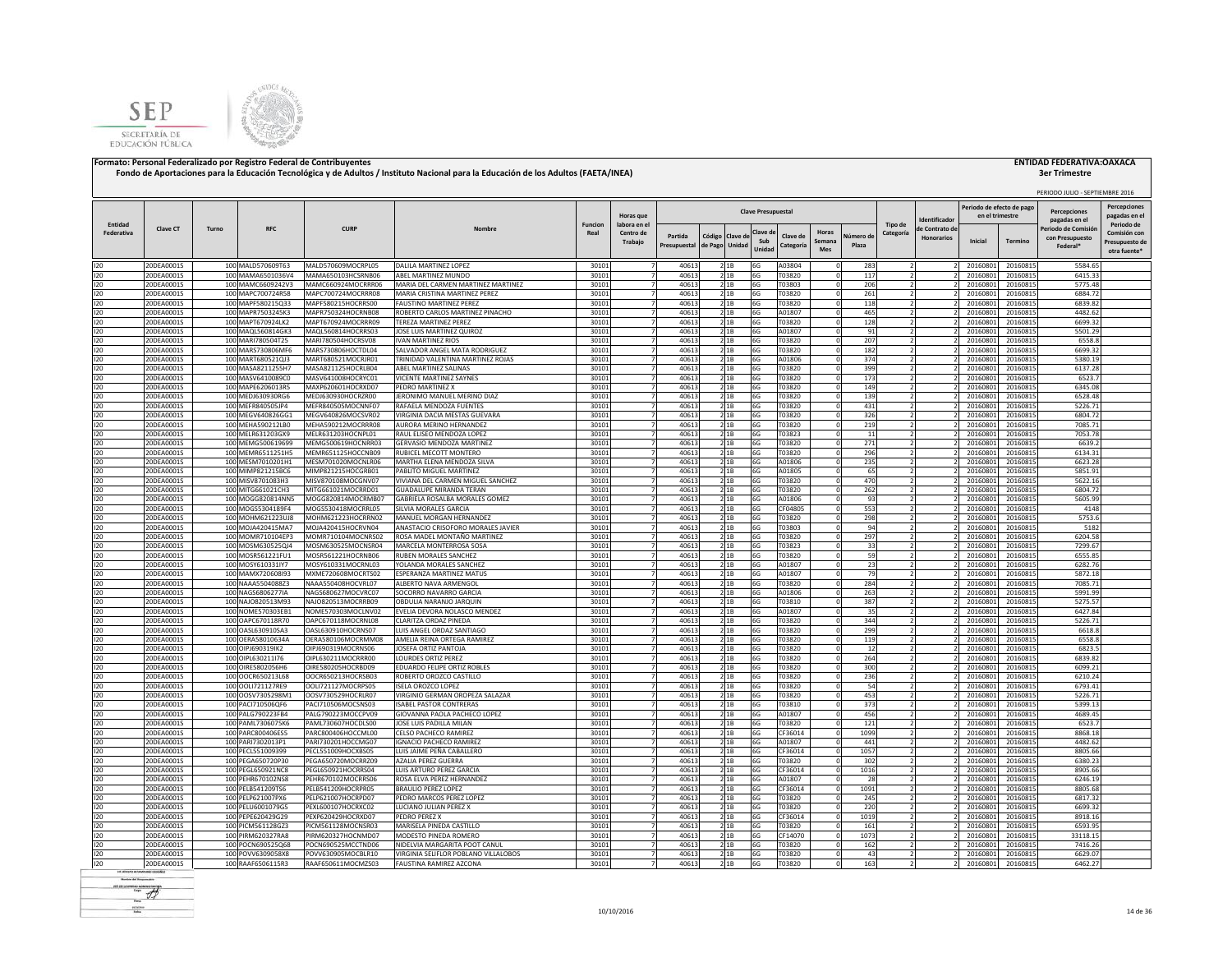



| Entidad<br>Tipo de<br>Periodo de<br>Funcion<br>labora en e<br><b>Clave CT</b><br><b>RFC</b><br><b>CURP</b><br>eriodo de Comisió<br>Turno<br>e Contrato de<br>Clave d<br>Horas<br>Federativa<br>Comisión cor<br>Real<br>Centro de<br>Categoría<br>Partida<br>Código<br>Clave de<br>Clave de<br>Júmero de<br><b>Honorarios</b><br>con Presupuesto<br>Sub<br>Inicial<br>Termino<br>Semana<br>Trabajo<br>Presupuesto de<br>de Pago<br>Unidac<br>Plaza<br>Presupuestal<br>Categoría<br>Federal*<br>Unidad<br>Mes<br>otra fuente'<br>20DEA0001S<br>100 RAAM6703046T9<br>RAAM670304MOCMNN08<br>MANUELA RAMIREZ ANTONIO<br>30101<br>40613<br>T03820<br>265<br>20160801<br>20160815<br>6826.43<br>21B<br>6G<br>$\Omega$<br>100 RABA5711301BA<br>40613<br>120<br>20DEA0001S<br>RABA571130MOCMRN02<br>ANDREA RAMOS BURGUET<br>30101<br>21B<br>6G<br>T03810<br>183<br>20160801<br>20160815<br>5838.22<br>120<br>100 RABO800823P97<br>RABO800823HOCMSS02<br>30101<br>40613<br>452<br>5226.71<br>20DEA0001S<br>OSCAR DAMIAN RAMOS BUSTAMANTE<br>21B<br>6G<br>T03820<br>20160801<br>20160815<br>$\Omega$<br>100 RACA610804GA3<br>RACA610804HMCMSL02<br>40613<br>21B<br>6G<br>328<br>6874.97<br>20DEA0001S<br>ALBERTO RAMOS CASAS<br>30101<br>T03820<br>20160801<br>20160815<br>- 0<br>20DEA0001S<br>100 RACD610701TU6<br>RACD610701MOCMRR07<br>DORA MARTHA RAMIREZ CRUZ<br>30101<br>4061<br>21B<br>6G<br>CF01059<br>1111<br>20160801<br>20160815<br>8918.21<br>!ODEA0001S<br>100 RALI650221AV2<br>RALI650221MDFMSS00<br>MARIA ISABEL RAMIREZ LUIS<br>30101<br>4061<br>6G<br>T03810<br>130<br>20160801<br>20160815<br>5490.56<br>21B<br>120<br>100 RANE720804PU6<br>RANE720804HOCMCL06<br>ELEUTERIO RAMIREZ NICOLAS<br>30101<br>40613<br>416<br>4666.12<br>20DEA0001S<br>2 1B<br>6G<br>A01806<br>20160801<br>20160815<br>100 RARM560721U6A<br>120<br>20DEA0001S<br>RARM560721HOCMDR05<br>MARCELINO RAMIREZ RODRIGUEZ<br>30101<br>40613<br>21B<br>6G<br>T03820<br>313<br>20160801<br>20160815<br>5894.12<br>120<br>20DEA0001S<br>100 RARV701114HY1<br>RARV701114MOCMMR06<br>VIRGINIA RAMIREZ RAMIREZ<br>30101<br>40613<br>21B<br>6G<br>T03820<br>29<br>20160801<br>20160815<br>6826.43<br>$\Omega$<br>20DEA0001S<br>100 REPE631210J56<br>REPE631210MOCYRL02<br><b>EULALIA REYES PEREZ</b><br>30101<br>40613<br>6G<br>A01806<br>150<br>20160801<br>20160815<br>6088.59<br>2 <sup>1B</sup><br>$\Omega$<br>RERA700408HOCYML07<br>40613<br>T03820<br>20DEA0001S<br>100 RERA700408KA5<br>ALBERTO BENEDICTO REYES RAMIREZ<br>30101<br>6G<br>238<br>20160801<br>20160815<br>7327.87<br>21B<br>100 RERA830802814<br>30101<br>40613<br>T03820<br>471<br>5226.71<br>20DEA0001S<br>RERA830802MOCYYN06<br>ANGELA REYES REYES<br>6G<br>20160801<br>20160815<br>21B<br>$\Omega$<br>120<br>100 RERF640714MT0<br>FRANCISCO REYES RAMIREZ<br>30101<br>40613<br>6G<br>T03820<br>237<br>20160801<br>20160815<br>7327.87<br>20DEA0001S<br>RERF640714HOCYMR06<br>21B<br>- 0<br>40613<br>120<br>20DEA0001S<br>100 RESE540714UM8<br>RESE540714HOCYNM03<br><b>EMILIANO REYES SANTIAGO</b><br>30101<br>2 1B<br>6G<br>T03820<br>314<br>20160801<br>20160815<br>6345.08<br>120<br>20DEA0001S<br>100 RESU851127MC5<br>RESU851127HDFYNL09<br>ULISSES REYNA SANCHEZ<br>30101<br>40613<br>21B<br>6G<br>T03820<br>450<br>20160801<br>20160815<br>5226.71<br>100 RICA620505356<br>RICA620505MOCSRN09<br>4061<br>T03820<br>20DEA0001S<br><b>ANGELA RIOS CRUZ</b><br>30101<br>21B<br>6G<br>86<br>2016080<br>20160815<br>6661.22<br>40613<br>20DEA0001S<br>100 RICF691004R13<br>RICF691004MOCSRR00<br><b>FRANCISCA RIOS CRUZ</b><br>30101<br>2 1B<br>6G<br>A03804<br>140<br>20160801<br>20160815<br>4896.88<br>20DEA0001S<br>100 RIPM6406108C2<br>RIPM640610HOCSLR06<br>MARGARITO RIOS PALACIOS<br>30101<br>40613<br>2 1B<br>6G<br>T03820<br>239<br>20160801<br>20160815<br>7386.36<br>20DEA0001S<br>100 ROAI6903177G4<br>ROAI690317MOCDRR00<br>IRLANDA GERTRUDIS RODRIGUEZ ARAGON<br>30101<br>40613<br>21B<br>6G<br>A01806<br>131<br>20160801<br>20160815<br>5630.65<br>20DEA0001S<br>ROCS561118MOCDRR07<br>SERAFINA RODRIGUEZ CRUZ<br>30101<br>40613<br>2 1B<br>6G<br>A01806<br>20160801<br>120<br>100 ROCS5611184Q3<br>193<br>20160815<br>6161.77<br>$\Omega$<br>120<br>100 ROHM7109022HA<br>ROHM710902MOCSRR07<br>MIRNA GABRIELA ROSAS HERRERA<br>30101<br>40613<br>2 1 B<br>6G<br>A01807<br>36<br>20DEA0001S<br>$\Omega$<br>20160801<br>20160815<br>6286.3<br>40613<br>6G<br>120<br>20DEA0001S<br>100 ROSA680702F45<br>ROSA680702HOCSNB01<br>ABEL DE LA ROSA SANTOS<br>30101<br>21B<br>T03820<br>352<br>20160801<br>20160815<br>5226.71<br>4061<br>21B<br>6G<br>20DEA0001S<br>100 ROVA720415948<br>ROVA720415MOCSLN05<br>ANA LILIA ROSALES VELASCO<br>30101<br>A01806<br>123<br>20160801<br>20160815<br>5979.69<br>20DEA0001S<br>100 ROVH580406P33<br>ROVH580406HOCSSM02<br>HUMBERTO JULIAN ROSETTE VASQUEZ<br>30101<br>4061<br>21B<br>6G<br>T03820<br>132<br>20160801<br>20160815<br>5894.12<br>!ODEA0001S<br>100 ROVL500215KT2<br>ROVL500215HOCDLM09<br>LAMBERTO RODRIGUEZ VILLASEÑOR<br>30101<br>4061<br>6G<br>T03820<br>175<br>20160815<br>6734.45<br>21B<br>2016080<br>100 ROEL640123E63<br>40613<br>6G<br>T03820<br>0DEA0001S<br>ROXE640123MOCJXL06<br><b>FIJZARET ROJAS X</b><br>30101<br>2 1 B<br>240<br>2016080<br>20160815<br>6462.27<br>120<br>20DEA0001S<br>100 RUCA661218PC4<br>RUCA661218HOCZRD05<br>ADOLFO RUIZ CORTES<br>30101<br>40613<br>21B<br>6G<br>T03820<br>272<br>20160801<br>20160815<br>6380.23<br>120<br>20DEA0001S<br>100 RUGB6101106R8<br>RUGB610110HOCZRN06<br><b>BENITO RUIZ GUERRA</b><br>30101<br>40613<br>21B<br>6G<br>CF33849<br>529<br>20160801<br>20160815<br>5511.11<br>120<br>20DEA0001S<br>100 RUSE630122PI8<br>RUSE630122HOCZNP00<br>EPIFANIO ANTONIO RUIZ SANTIAGO<br>30101<br>40613<br>6G<br>T03820<br>449<br>20160801<br>20160815<br>21B<br>5226.71<br>100 RUVR60030144A<br>A01807<br>20DEA0001S<br>RUVR600301MOCZLS07<br>ROSENDA LEONOR RUIZ VELASCO<br>30101<br>40613<br>6G<br>14<br>20160801<br>20160815<br>6486.48<br>21B<br>100 SAAM690615DK7<br>40613<br>T03820<br>SAAM690615HOCNQG02<br>MIGUEL ANGEL SANCHEZ AQUINO<br>30101<br>6G<br>304<br>20160801<br>20160815<br>6415.33<br>20DEA0001S<br>21B<br>$\Omega$<br>100 SACG6309299K0<br>SACG630929HJCLRN06<br>30101<br>40613<br>6G<br>T03803<br>96<br>5205.43<br>20DEA0001S<br>GONZALO SALGADO CARBALLO<br>21B<br>20160801<br>20160815<br>- 0<br>100 SACR540827448<br>SACR540827MOCLSS02<br>20DEA0001S<br>ROSALBA SALINAS CASTILLO<br>30101<br>40613<br>2 1B<br>6G<br>T03820<br>15<br>20160801<br>20160815<br>6851.78<br>120<br>20DEA0001S<br>100 SADR851009V57<br>SADR851009HOCNVC08<br>RICARDO JAVIER SANTANA DAVILA<br>30101<br>4061<br>21B<br>6G<br>T03820<br>454<br>20160801<br>20160815<br>5226.71<br>120<br>100 SAFF701120411<br>SAFF701120MOCNNL09<br>40613<br>T03820<br>176<br>20DEA0001S<br>FELISA SANTANA FUENTES<br>30101<br>2 1B<br>6G<br>2016080<br>20160815<br>6523.<br>100 SAGA640123TV4<br>40613<br>120<br>20DEA0001S<br>SAGA640123MOCLIM08<br>AMELIA SALVADOR GIJON<br>30101<br>2 1B<br>6G<br>A01806<br>55<br>20160801<br>20160815<br>5927.57<br>16<br>20DEA0001S<br>100 SAGA7006056G4<br>SAGA700605MOCBND04<br>ADELAIDA SABAH GENICO<br>30101<br>40613<br>2 1B<br>6G<br>A01806<br>20160801<br>20160815<br>5986.41<br>20DEA0001S<br>100 SAGF5810277I0<br>SAGF581027HOCNRR04<br>FRUMENCIO SANTIAGO GARCIA<br>30101<br>40613<br>21B<br>6G<br>T03823<br>110<br>20160801<br>20160815<br>7299.67<br>$\Omega$<br>100 SAGR651023746<br>SAGR651023HOCNML05<br>30101<br>40613<br>21B<br>6G<br>T03820<br>306<br>6734.45<br>20DEA0001S<br>RAUL SANTIAGO GOMEZ<br>20160801<br>20160815<br>100 SAHJ7012204J7<br>SAHJ701220HOCNRN00<br>30101<br>40613<br>21B<br>6G<br>T03820<br>316<br>6814.45<br>20DEA0001S<br>JUAN JOSE SANTIAGO HERNANDEZ<br>$\Omega$<br>20160801<br>20160815<br>120<br>100 SAJA680204QI9<br>40613<br>2 1B<br>151<br>20DEA0001S<br>SAJA680204HOCNRN09<br>ANDRES SANCHEZ JARQUIN<br>30101<br>6G<br>T03820<br>20160801<br>20160815<br>6629.07<br>$\Omega$<br>120<br>100 SAMJ6612273N1<br>SAMJ661227HOCNJN09<br>4061<br>21B<br>T03820<br>221<br>20DEA0001S<br>JUAN PASCUAL SANTIAGO MEJIA<br>30101<br>6G<br>20160801<br>20160815<br>6663.6<br>120<br>20DEA0001S<br>100 SAMM6312263CA<br>SAMM631226MOCNRR01<br>MARINA MA DE LA LUZ SANTIAGO MARTINEZ<br>30101<br>4061<br>21B<br>6G<br>A01807<br>61<br>20160801<br>20160815<br>6486.48<br>!ODEA0001S<br>100 SAOC681124JL7<br>SAOC681124HOCNRR07<br>CRISOFORO ALEJANDRO SANTIAGO ORTIZ<br>30101<br>4061<br>6G<br>T03820<br>222<br>20160801<br>20160815<br>6804.72<br>2 1B<br>100 SAPL391210D19<br>40613<br>0DEA0001S<br>SAPL391210MOCNLR08<br>LORETO GRACIELA SANTIAGO PALMA<br>30101<br>2 1B<br>6G<br>T03820<br>124<br>20160801<br>20160815<br>5753.6<br>20DEA0001S<br>100 SAPR650531A23<br>SAPR650531MOCNRY04<br>REYNA VIRGEN SANTIAGO PEREZ<br>30101<br>40613<br>21B<br>6G<br>T03820<br>246<br>20160801<br>20160815<br>6699.32<br>$\Omega$<br>20DEA0001S<br>100 SARA7108245N0<br>SARA710824MDFNMR01<br>AUREA AIDA SANCHEZ RAMIREZ<br>30101<br>40613<br>21B<br>6G<br>T03803<br>184<br>20160801<br>20160815<br>5371.01<br>120<br>20DEA0001S<br>100 SARG681003E78<br>SARG681003MOCNSS02<br>30101<br>40613<br>T03820<br>211<br>20160801<br>20160815<br>6345.08<br>GISFLA SANDOVAL ROSALES<br>6G<br>2 1 B<br>40613<br>120<br>20DEA0001S<br>100 SARH771127QB6<br>SARH771127MOCLDR06<br>30101<br>T03803<br>20160801<br>20160815<br>5302.28<br>HORTENSIA SALVADOR RODRIGUEZ<br>6G<br>60<br>2 1 B<br>- 0<br>100 SARM6803143D4<br>40613<br>T03820<br>6804.72<br>SARM680314MOCVVT02<br>MATILDE MARGARITA SAAVEDRA REVILLA<br>30101<br>6G<br>330<br>20160801<br>20160815<br>20DEA0001S<br>21B<br>$\Omega$<br>100 SASF600530QK2<br>40613<br>CF33849<br>534<br>20DEA0001S<br>SASF600530HOCNNR06<br>FERNANDO SANCHEZ SANCHEZ<br>30101<br>21B<br>6G<br>20160801<br>20160815<br>5511.11<br>20DEA0001S<br>100 SASJ720505R53<br>SASJ720505HDFNNN02<br>JUAN GABRIEL SAN JUAN SAN JUAN<br>30101<br>40613<br>2 1B<br>6G<br>T03820<br>315<br>20160801<br>20160815<br>6769.57<br>20DEA0001S<br>100 SATR6912146Q8<br>SATR691214MOCNRS00<br>ROSA MARIA SANCHEZ TORIS<br>30101<br>4061<br>21B<br>6G<br>T03820<br>20160801<br>20160815<br>6593.95<br>142<br>100 SAVA740814HW2<br>SAVA740814HOCRSR09<br>ARMANDO SARABIA VASQUEZ<br>40613<br>T03810<br>440<br>20DEA0001S<br>30101<br>2 1B<br>6G<br>2016080<br>20160815<br>4429.<br>120<br>20DEA0001S<br>100 SAVA880128Q31<br>SAVA880128MOCNSD04<br>ADILENE SANCHEZ VASQUEZ<br>30101<br>40613<br>2 1B<br>6G<br>A03804<br>466<br>20160801<br>20160815<br>4238.27<br>120<br>20DEA0001S<br>100 SAVR730830US0<br>SAVR730830MOCNLS02<br>ROSA SANCHEZ VALDIVIESO<br>30101<br>40613<br>2 1B<br>6G<br>A01803<br>305<br>20160801<br>20160815<br>4489.17<br>20DEA0001S<br>100 SALU7003208L4<br>SAXL700320MOCNXZ06<br>LUZ MARIA DOLORES SANCHEZ X<br>30101<br>40613<br>21B<br>6G<br>A01806<br>331<br>20160801<br>20160815<br>5966.99<br>$\Omega$<br>100 SAZL681127268<br>40613<br>T03820<br>20DEA0001S<br>SAZL681127HOCNRS06<br>LUIS VIRGILIO SANTOS ZARATE<br>30101<br>21B<br>6G<br>194<br>20160801<br>20160815<br>6558.8<br>100 SIBA711112PY8<br>SIBA711112MOCLIR06<br>30101<br>40613<br>6G<br>A03804<br>457<br>20DEA0001S<br>AURIA SILVA BEJARANO<br>21B<br>20160801<br>20160815<br>4238.27<br>$\Omega$<br>100 SICG6111051N5<br>SICG611105HOCLRR01<br><b>GERARDO SILVA CERVANTES</b><br>30101<br>40613<br>21B<br>6G<br>T03823<br>24<br>6494.47<br>20DEA0001S<br>$\Omega$<br>20160801<br>20160815<br>20DEA0001S<br>100 SICR6305233M0<br>SICR630523MDFRRC00<br>MARIA DEL ROCIO SIERRA CORTES<br>30101<br>40613<br>2 1B<br>6G<br>A01807<br>97<br>20160801<br>20160815<br>5597.66<br>120<br>20DEA0001S<br>100 SILO640518QW1<br>SILO640518MOCLPL03<br>OLIVA REMEDIOS SILVA LOPEZ<br>30101<br>4061<br>21B<br>6G<br>A01807<br>56<br>20160801<br>20160815<br>6248.8<br>120<br>100 SIRG5212064RA<br>SIRG521206MOCLZL05<br>GLORIA LOURDES SILVA RUIZ<br>30101<br>4061<br>6G<br>T03820<br>152<br>8174.97<br><b>!ODEA0001S</b><br>21B<br>2016080<br>20160815<br>ARMANDO SIMON SIMON<br>40613<br>!ODEA0001S<br>100 SISA7802256P3<br>SISA780225HOCMMR04<br>30101<br>21B<br>6G<br>T03803<br>385<br>20160801<br>20160815<br>4429.3<br>20DEA0001S<br>100 SISI7611031L3<br>SISI761103HOCLNS05<br><b>ISRAEL SILVA SANTOS</b><br>30101<br>40613<br>21B<br>6G<br>T03820<br>361<br>20160801<br>20160815<br>6172.41 |     |  |  |  | Horas que |  | <b>Clave Presupuestal</b> |  |  |             | Periodo de efecto de pag<br>en el trimestre | PERIODO JULIO - SEPTIEMBRE 2016<br><b>Percenciones</b> | <b>Percepciones</b><br>pagadas en e |
|---------------------------------------------------------------------------------------------------------------------------------------------------------------------------------------------------------------------------------------------------------------------------------------------------------------------------------------------------------------------------------------------------------------------------------------------------------------------------------------------------------------------------------------------------------------------------------------------------------------------------------------------------------------------------------------------------------------------------------------------------------------------------------------------------------------------------------------------------------------------------------------------------------------------------------------------------------------------------------------------------------------------------------------------------------------------------------------------------------------------------------------------------------------------------------------------------------------------------------------------------------------------------------------------------------------------------------------------------------------------------------------------------------------------------------------------------------------------------------------------------------------------------------------------------------------------------------------------------------------------------------------------------------------------------------------------------------------------------------------------------------------------------------------------------------------------------------------------------------------------------------------------------------------------------------------------------------------------------------------------------------------------------------------------------------------------------------------------------------------------------------------------------------------------------------------------------------------------------------------------------------------------------------------------------------------------------------------------------------------------------------------------------------------------------------------------------------------------------------------------------------------------------------------------------------------------------------------------------------------------------------------------------------------------------------------------------------------------------------------------------------------------------------------------------------------------------------------------------------------------------------------------------------------------------------------------------------------------------------------------------------------------------------------------------------------------------------------------------------------------------------------------------------------------------------------------------------------------------------------------------------------------------------------------------------------------------------------------------------------------------------------------------------------------------------------------------------------------------------------------------------------------------------------------------------------------------------------------------------------------------------------------------------------------------------------------------------------------------------------------------------------------------------------------------------------------------------------------------------------------------------------------------------------------------------------------------------------------------------------------------------------------------------------------------------------------------------------------------------------------------------------------------------------------------------------------------------------------------------------------------------------------------------------------------------------------------------------------------------------------------------------------------------------------------------------------------------------------------------------------------------------------------------------------------------------------------------------------------------------------------------------------------------------------------------------------------------------------------------------------------------------------------------------------------------------------------------------------------------------------------------------------------------------------------------------------------------------------------------------------------------------------------------------------------------------------------------------------------------------------------------------------------------------------------------------------------------------------------------------------------------------------------------------------------------------------------------------------------------------------------------------------------------------------------------------------------------------------------------------------------------------------------------------------------------------------------------------------------------------------------------------------------------------------------------------------------------------------------------------------------------------------------------------------------------------------------------------------------------------------------------------------------------------------------------------------------------------------------------------------------------------------------------------------------------------------------------------------------------------------------------------------------------------------------------------------------------------------------------------------------------------------------------------------------------------------------------------------------------------------------------------------------------------------------------------------------------------------------------------------------------------------------------------------------------------------------------------------------------------------------------------------------------------------------------------------------------------------------------------------------------------------------------------------------------------------------------------------------------------------------------------------------------------------------------------------------------------------------------------------------------------------------------------------------------------------------------------------------------------------------------------------------------------------------------------------------------------------------------------------------------------------------------------------------------------------------------------------------------------------------------------------------------------------------------------------------------------------------------------------------------------------------------------------------------------------------------------------------------------------------------------------------------------------------------------------------------------------------------------------------------------------------------------------------------------------------------------------------------------------------------------------------------------------------------------------------------------------------------------------------------------------------------------------------------------------------------------------------------------------------------------------------------------------------------------------------------------------------------------------------------------------------------------------------------------------------------------------------------------------------------------------------------------------------------------------------------------------------------------------------------------------------------------------------------------------------------------------------------------------------------------------------------------------------------------------------------------------------------------------------------------------------------------------------------------------------------------------------------------------------------------------------------------------------------------------------------------------------------------------------------------------------------------------------------------------------------------------------------------------------------------------------------------------------------------------------------------------------------------------------------------------------------------------------------------------------------------------------------------------------------------------------------------------------------------------------------------------------------------------------------------------------------------------------------------------------------------------------------------------------------------------------------------------------------------------------------------------------------------------------------------------------------------------------------------------------------------------------------------------------------------------------------------------------------------------------------------------------------------------------------------------------------------------------------------------------------------------------------------------------------------------------------------------------------------------------------------------------------------------------------------------------------------------------------------------------------------------------------------------------------------------------------------------------------------------------------------------------------------------------------------------------------------------------------------------------------------------------------------------------------------------------------------------------------------------------------------------------------------------------------------------------------------------------------------------------------------------------------------------------------------------------------------------------------------------------------------------------------------------------------------------------------------------------------------------------------------------------------------------------------------------------------------------------------------------------------------------------------------------------------------------------------------------------------------------------------------------------------------------------------------------------------------------------------------------------------------------------------------------------------------------------------------------------------------------------------------------------------------------------------------------------------------------------------------------------------------------------------------------------------------------------------------------------------------------------------------------------------------------------------------------------------------------------------------------------------------------------------------------------------------------------------------------------------------------------------------------------------------------------------------------------------------------------------------------------------------------------------------------------------------------------------------------------------------------------------------------------------------------------------------------------------------------------|-----|--|--|--|-----------|--|---------------------------|--|--|-------------|---------------------------------------------|--------------------------------------------------------|-------------------------------------|
|                                                                                                                                                                                                                                                                                                                                                                                                                                                                                                                                                                                                                                                                                                                                                                                                                                                                                                                                                                                                                                                                                                                                                                                                                                                                                                                                                                                                                                                                                                                                                                                                                                                                                                                                                                                                                                                                                                                                                                                                                                                                                                                                                                                                                                                                                                                                                                                                                                                                                                                                                                                                                                                                                                                                                                                                                                                                                                                                                                                                                                                                                                                                                                                                                                                                                                                                                                                                                                                                                                                                                                                                                                                                                                                                                                                                                                                                                                                                                                                                                                                                                                                                                                                                                                                                                                                                                                                                                                                                                                                                                                                                                                                                                                                                                                                                                                                                                                                                                                                                                                                                                                                                                                                                                                                                                                                                                                                                                                                                                                                                                                                                                                                                                                                                                                                                                                                                                                                                                                                                                                                                                                                                                                                                                                                                                                                                                                                                                                                                                                                                                                                                                                                                                                                                                                                                                                                                                                                                                                                                                                                                                                                                                                                                                                                                                                                                                                                                                                                                                                                                                                                                                                                                                                                                                                                                                                                                                                                                                                                                                                                                                                                                                                                                                                                                                                                                                                                                                                                                                                                                                                                                                                                                                                                                                                                                                                                                                                                                                                                                                                                                                                                                                                                                                                                                                                                                                                                                                                                                                                                                                                                                                                                                                                                                                                                                                                                                                                                                                                                                                                                                                                                                                                                                                                                                                                                                                                                                                                                                                                                                                                                                                                                                                                                                                                                                                                                                                                                                                                                                                                                                                                                                                                                                                                                                                                                                                                                                                                                                                                                                                                                                                                                                                                                                                                                                                                                                                                                                                                                                                                                                                                                                                                                                                                                                                                                                                                                                                           |     |  |  |  |           |  |                           |  |  | dentificado |                                             | pagadas en el                                          |                                     |
|                                                                                                                                                                                                                                                                                                                                                                                                                                                                                                                                                                                                                                                                                                                                                                                                                                                                                                                                                                                                                                                                                                                                                                                                                                                                                                                                                                                                                                                                                                                                                                                                                                                                                                                                                                                                                                                                                                                                                                                                                                                                                                                                                                                                                                                                                                                                                                                                                                                                                                                                                                                                                                                                                                                                                                                                                                                                                                                                                                                                                                                                                                                                                                                                                                                                                                                                                                                                                                                                                                                                                                                                                                                                                                                                                                                                                                                                                                                                                                                                                                                                                                                                                                                                                                                                                                                                                                                                                                                                                                                                                                                                                                                                                                                                                                                                                                                                                                                                                                                                                                                                                                                                                                                                                                                                                                                                                                                                                                                                                                                                                                                                                                                                                                                                                                                                                                                                                                                                                                                                                                                                                                                                                                                                                                                                                                                                                                                                                                                                                                                                                                                                                                                                                                                                                                                                                                                                                                                                                                                                                                                                                                                                                                                                                                                                                                                                                                                                                                                                                                                                                                                                                                                                                                                                                                                                                                                                                                                                                                                                                                                                                                                                                                                                                                                                                                                                                                                                                                                                                                                                                                                                                                                                                                                                                                                                                                                                                                                                                                                                                                                                                                                                                                                                                                                                                                                                                                                                                                                                                                                                                                                                                                                                                                                                                                                                                                                                                                                                                                                                                                                                                                                                                                                                                                                                                                                                                                                                                                                                                                                                                                                                                                                                                                                                                                                                                                                                                                                                                                                                                                                                                                                                                                                                                                                                                                                                                                                                                                                                                                                                                                                                                                                                                                                                                                                                                                                                                                                                                                                                                                                                                                                                                                                                                                                                                                                                                                                                                           |     |  |  |  |           |  |                           |  |  |             |                                             |                                                        |                                     |
|                                                                                                                                                                                                                                                                                                                                                                                                                                                                                                                                                                                                                                                                                                                                                                                                                                                                                                                                                                                                                                                                                                                                                                                                                                                                                                                                                                                                                                                                                                                                                                                                                                                                                                                                                                                                                                                                                                                                                                                                                                                                                                                                                                                                                                                                                                                                                                                                                                                                                                                                                                                                                                                                                                                                                                                                                                                                                                                                                                                                                                                                                                                                                                                                                                                                                                                                                                                                                                                                                                                                                                                                                                                                                                                                                                                                                                                                                                                                                                                                                                                                                                                                                                                                                                                                                                                                                                                                                                                                                                                                                                                                                                                                                                                                                                                                                                                                                                                                                                                                                                                                                                                                                                                                                                                                                                                                                                                                                                                                                                                                                                                                                                                                                                                                                                                                                                                                                                                                                                                                                                                                                                                                                                                                                                                                                                                                                                                                                                                                                                                                                                                                                                                                                                                                                                                                                                                                                                                                                                                                                                                                                                                                                                                                                                                                                                                                                                                                                                                                                                                                                                                                                                                                                                                                                                                                                                                                                                                                                                                                                                                                                                                                                                                                                                                                                                                                                                                                                                                                                                                                                                                                                                                                                                                                                                                                                                                                                                                                                                                                                                                                                                                                                                                                                                                                                                                                                                                                                                                                                                                                                                                                                                                                                                                                                                                                                                                                                                                                                                                                                                                                                                                                                                                                                                                                                                                                                                                                                                                                                                                                                                                                                                                                                                                                                                                                                                                                                                                                                                                                                                                                                                                                                                                                                                                                                                                                                                                                                                                                                                                                                                                                                                                                                                                                                                                                                                                                                                                                                                                                                                                                                                                                                                                                                                                                                                                                                                                                                           | 120 |  |  |  |           |  |                           |  |  |             |                                             |                                                        |                                     |
|                                                                                                                                                                                                                                                                                                                                                                                                                                                                                                                                                                                                                                                                                                                                                                                                                                                                                                                                                                                                                                                                                                                                                                                                                                                                                                                                                                                                                                                                                                                                                                                                                                                                                                                                                                                                                                                                                                                                                                                                                                                                                                                                                                                                                                                                                                                                                                                                                                                                                                                                                                                                                                                                                                                                                                                                                                                                                                                                                                                                                                                                                                                                                                                                                                                                                                                                                                                                                                                                                                                                                                                                                                                                                                                                                                                                                                                                                                                                                                                                                                                                                                                                                                                                                                                                                                                                                                                                                                                                                                                                                                                                                                                                                                                                                                                                                                                                                                                                                                                                                                                                                                                                                                                                                                                                                                                                                                                                                                                                                                                                                                                                                                                                                                                                                                                                                                                                                                                                                                                                                                                                                                                                                                                                                                                                                                                                                                                                                                                                                                                                                                                                                                                                                                                                                                                                                                                                                                                                                                                                                                                                                                                                                                                                                                                                                                                                                                                                                                                                                                                                                                                                                                                                                                                                                                                                                                                                                                                                                                                                                                                                                                                                                                                                                                                                                                                                                                                                                                                                                                                                                                                                                                                                                                                                                                                                                                                                                                                                                                                                                                                                                                                                                                                                                                                                                                                                                                                                                                                                                                                                                                                                                                                                                                                                                                                                                                                                                                                                                                                                                                                                                                                                                                                                                                                                                                                                                                                                                                                                                                                                                                                                                                                                                                                                                                                                                                                                                                                                                                                                                                                                                                                                                                                                                                                                                                                                                                                                                                                                                                                                                                                                                                                                                                                                                                                                                                                                                                                                                                                                                                                                                                                                                                                                                                                                                                                                                                                                                           |     |  |  |  |           |  |                           |  |  |             |                                             |                                                        |                                     |
|                                                                                                                                                                                                                                                                                                                                                                                                                                                                                                                                                                                                                                                                                                                                                                                                                                                                                                                                                                                                                                                                                                                                                                                                                                                                                                                                                                                                                                                                                                                                                                                                                                                                                                                                                                                                                                                                                                                                                                                                                                                                                                                                                                                                                                                                                                                                                                                                                                                                                                                                                                                                                                                                                                                                                                                                                                                                                                                                                                                                                                                                                                                                                                                                                                                                                                                                                                                                                                                                                                                                                                                                                                                                                                                                                                                                                                                                                                                                                                                                                                                                                                                                                                                                                                                                                                                                                                                                                                                                                                                                                                                                                                                                                                                                                                                                                                                                                                                                                                                                                                                                                                                                                                                                                                                                                                                                                                                                                                                                                                                                                                                                                                                                                                                                                                                                                                                                                                                                                                                                                                                                                                                                                                                                                                                                                                                                                                                                                                                                                                                                                                                                                                                                                                                                                                                                                                                                                                                                                                                                                                                                                                                                                                                                                                                                                                                                                                                                                                                                                                                                                                                                                                                                                                                                                                                                                                                                                                                                                                                                                                                                                                                                                                                                                                                                                                                                                                                                                                                                                                                                                                                                                                                                                                                                                                                                                                                                                                                                                                                                                                                                                                                                                                                                                                                                                                                                                                                                                                                                                                                                                                                                                                                                                                                                                                                                                                                                                                                                                                                                                                                                                                                                                                                                                                                                                                                                                                                                                                                                                                                                                                                                                                                                                                                                                                                                                                                                                                                                                                                                                                                                                                                                                                                                                                                                                                                                                                                                                                                                                                                                                                                                                                                                                                                                                                                                                                                                                                                                                                                                                                                                                                                                                                                                                                                                                                                                                                                                                           | 120 |  |  |  |           |  |                           |  |  |             |                                             |                                                        |                                     |
|                                                                                                                                                                                                                                                                                                                                                                                                                                                                                                                                                                                                                                                                                                                                                                                                                                                                                                                                                                                                                                                                                                                                                                                                                                                                                                                                                                                                                                                                                                                                                                                                                                                                                                                                                                                                                                                                                                                                                                                                                                                                                                                                                                                                                                                                                                                                                                                                                                                                                                                                                                                                                                                                                                                                                                                                                                                                                                                                                                                                                                                                                                                                                                                                                                                                                                                                                                                                                                                                                                                                                                                                                                                                                                                                                                                                                                                                                                                                                                                                                                                                                                                                                                                                                                                                                                                                                                                                                                                                                                                                                                                                                                                                                                                                                                                                                                                                                                                                                                                                                                                                                                                                                                                                                                                                                                                                                                                                                                                                                                                                                                                                                                                                                                                                                                                                                                                                                                                                                                                                                                                                                                                                                                                                                                                                                                                                                                                                                                                                                                                                                                                                                                                                                                                                                                                                                                                                                                                                                                                                                                                                                                                                                                                                                                                                                                                                                                                                                                                                                                                                                                                                                                                                                                                                                                                                                                                                                                                                                                                                                                                                                                                                                                                                                                                                                                                                                                                                                                                                                                                                                                                                                                                                                                                                                                                                                                                                                                                                                                                                                                                                                                                                                                                                                                                                                                                                                                                                                                                                                                                                                                                                                                                                                                                                                                                                                                                                                                                                                                                                                                                                                                                                                                                                                                                                                                                                                                                                                                                                                                                                                                                                                                                                                                                                                                                                                                                                                                                                                                                                                                                                                                                                                                                                                                                                                                                                                                                                                                                                                                                                                                                                                                                                                                                                                                                                                                                                                                                                                                                                                                                                                                                                                                                                                                                                                                                                                                                                                           | 120 |  |  |  |           |  |                           |  |  |             |                                             |                                                        |                                     |
|                                                                                                                                                                                                                                                                                                                                                                                                                                                                                                                                                                                                                                                                                                                                                                                                                                                                                                                                                                                                                                                                                                                                                                                                                                                                                                                                                                                                                                                                                                                                                                                                                                                                                                                                                                                                                                                                                                                                                                                                                                                                                                                                                                                                                                                                                                                                                                                                                                                                                                                                                                                                                                                                                                                                                                                                                                                                                                                                                                                                                                                                                                                                                                                                                                                                                                                                                                                                                                                                                                                                                                                                                                                                                                                                                                                                                                                                                                                                                                                                                                                                                                                                                                                                                                                                                                                                                                                                                                                                                                                                                                                                                                                                                                                                                                                                                                                                                                                                                                                                                                                                                                                                                                                                                                                                                                                                                                                                                                                                                                                                                                                                                                                                                                                                                                                                                                                                                                                                                                                                                                                                                                                                                                                                                                                                                                                                                                                                                                                                                                                                                                                                                                                                                                                                                                                                                                                                                                                                                                                                                                                                                                                                                                                                                                                                                                                                                                                                                                                                                                                                                                                                                                                                                                                                                                                                                                                                                                                                                                                                                                                                                                                                                                                                                                                                                                                                                                                                                                                                                                                                                                                                                                                                                                                                                                                                                                                                                                                                                                                                                                                                                                                                                                                                                                                                                                                                                                                                                                                                                                                                                                                                                                                                                                                                                                                                                                                                                                                                                                                                                                                                                                                                                                                                                                                                                                                                                                                                                                                                                                                                                                                                                                                                                                                                                                                                                                                                                                                                                                                                                                                                                                                                                                                                                                                                                                                                                                                                                                                                                                                                                                                                                                                                                                                                                                                                                                                                                                                                                                                                                                                                                                                                                                                                                                                                                                                                                                                                                           | 120 |  |  |  |           |  |                           |  |  |             |                                             |                                                        |                                     |
|                                                                                                                                                                                                                                                                                                                                                                                                                                                                                                                                                                                                                                                                                                                                                                                                                                                                                                                                                                                                                                                                                                                                                                                                                                                                                                                                                                                                                                                                                                                                                                                                                                                                                                                                                                                                                                                                                                                                                                                                                                                                                                                                                                                                                                                                                                                                                                                                                                                                                                                                                                                                                                                                                                                                                                                                                                                                                                                                                                                                                                                                                                                                                                                                                                                                                                                                                                                                                                                                                                                                                                                                                                                                                                                                                                                                                                                                                                                                                                                                                                                                                                                                                                                                                                                                                                                                                                                                                                                                                                                                                                                                                                                                                                                                                                                                                                                                                                                                                                                                                                                                                                                                                                                                                                                                                                                                                                                                                                                                                                                                                                                                                                                                                                                                                                                                                                                                                                                                                                                                                                                                                                                                                                                                                                                                                                                                                                                                                                                                                                                                                                                                                                                                                                                                                                                                                                                                                                                                                                                                                                                                                                                                                                                                                                                                                                                                                                                                                                                                                                                                                                                                                                                                                                                                                                                                                                                                                                                                                                                                                                                                                                                                                                                                                                                                                                                                                                                                                                                                                                                                                                                                                                                                                                                                                                                                                                                                                                                                                                                                                                                                                                                                                                                                                                                                                                                                                                                                                                                                                                                                                                                                                                                                                                                                                                                                                                                                                                                                                                                                                                                                                                                                                                                                                                                                                                                                                                                                                                                                                                                                                                                                                                                                                                                                                                                                                                                                                                                                                                                                                                                                                                                                                                                                                                                                                                                                                                                                                                                                                                                                                                                                                                                                                                                                                                                                                                                                                                                                                                                                                                                                                                                                                                                                                                                                                                                                                                                                                           |     |  |  |  |           |  |                           |  |  |             |                                             |                                                        |                                     |
|                                                                                                                                                                                                                                                                                                                                                                                                                                                                                                                                                                                                                                                                                                                                                                                                                                                                                                                                                                                                                                                                                                                                                                                                                                                                                                                                                                                                                                                                                                                                                                                                                                                                                                                                                                                                                                                                                                                                                                                                                                                                                                                                                                                                                                                                                                                                                                                                                                                                                                                                                                                                                                                                                                                                                                                                                                                                                                                                                                                                                                                                                                                                                                                                                                                                                                                                                                                                                                                                                                                                                                                                                                                                                                                                                                                                                                                                                                                                                                                                                                                                                                                                                                                                                                                                                                                                                                                                                                                                                                                                                                                                                                                                                                                                                                                                                                                                                                                                                                                                                                                                                                                                                                                                                                                                                                                                                                                                                                                                                                                                                                                                                                                                                                                                                                                                                                                                                                                                                                                                                                                                                                                                                                                                                                                                                                                                                                                                                                                                                                                                                                                                                                                                                                                                                                                                                                                                                                                                                                                                                                                                                                                                                                                                                                                                                                                                                                                                                                                                                                                                                                                                                                                                                                                                                                                                                                                                                                                                                                                                                                                                                                                                                                                                                                                                                                                                                                                                                                                                                                                                                                                                                                                                                                                                                                                                                                                                                                                                                                                                                                                                                                                                                                                                                                                                                                                                                                                                                                                                                                                                                                                                                                                                                                                                                                                                                                                                                                                                                                                                                                                                                                                                                                                                                                                                                                                                                                                                                                                                                                                                                                                                                                                                                                                                                                                                                                                                                                                                                                                                                                                                                                                                                                                                                                                                                                                                                                                                                                                                                                                                                                                                                                                                                                                                                                                                                                                                                                                                                                                                                                                                                                                                                                                                                                                                                                                                                                                                                           |     |  |  |  |           |  |                           |  |  |             |                                             |                                                        |                                     |
|                                                                                                                                                                                                                                                                                                                                                                                                                                                                                                                                                                                                                                                                                                                                                                                                                                                                                                                                                                                                                                                                                                                                                                                                                                                                                                                                                                                                                                                                                                                                                                                                                                                                                                                                                                                                                                                                                                                                                                                                                                                                                                                                                                                                                                                                                                                                                                                                                                                                                                                                                                                                                                                                                                                                                                                                                                                                                                                                                                                                                                                                                                                                                                                                                                                                                                                                                                                                                                                                                                                                                                                                                                                                                                                                                                                                                                                                                                                                                                                                                                                                                                                                                                                                                                                                                                                                                                                                                                                                                                                                                                                                                                                                                                                                                                                                                                                                                                                                                                                                                                                                                                                                                                                                                                                                                                                                                                                                                                                                                                                                                                                                                                                                                                                                                                                                                                                                                                                                                                                                                                                                                                                                                                                                                                                                                                                                                                                                                                                                                                                                                                                                                                                                                                                                                                                                                                                                                                                                                                                                                                                                                                                                                                                                                                                                                                                                                                                                                                                                                                                                                                                                                                                                                                                                                                                                                                                                                                                                                                                                                                                                                                                                                                                                                                                                                                                                                                                                                                                                                                                                                                                                                                                                                                                                                                                                                                                                                                                                                                                                                                                                                                                                                                                                                                                                                                                                                                                                                                                                                                                                                                                                                                                                                                                                                                                                                                                                                                                                                                                                                                                                                                                                                                                                                                                                                                                                                                                                                                                                                                                                                                                                                                                                                                                                                                                                                                                                                                                                                                                                                                                                                                                                                                                                                                                                                                                                                                                                                                                                                                                                                                                                                                                                                                                                                                                                                                                                                                                                                                                                                                                                                                                                                                                                                                                                                                                                                                                                                           | 120 |  |  |  |           |  |                           |  |  |             |                                             |                                                        |                                     |
|                                                                                                                                                                                                                                                                                                                                                                                                                                                                                                                                                                                                                                                                                                                                                                                                                                                                                                                                                                                                                                                                                                                                                                                                                                                                                                                                                                                                                                                                                                                                                                                                                                                                                                                                                                                                                                                                                                                                                                                                                                                                                                                                                                                                                                                                                                                                                                                                                                                                                                                                                                                                                                                                                                                                                                                                                                                                                                                                                                                                                                                                                                                                                                                                                                                                                                                                                                                                                                                                                                                                                                                                                                                                                                                                                                                                                                                                                                                                                                                                                                                                                                                                                                                                                                                                                                                                                                                                                                                                                                                                                                                                                                                                                                                                                                                                                                                                                                                                                                                                                                                                                                                                                                                                                                                                                                                                                                                                                                                                                                                                                                                                                                                                                                                                                                                                                                                                                                                                                                                                                                                                                                                                                                                                                                                                                                                                                                                                                                                                                                                                                                                                                                                                                                                                                                                                                                                                                                                                                                                                                                                                                                                                                                                                                                                                                                                                                                                                                                                                                                                                                                                                                                                                                                                                                                                                                                                                                                                                                                                                                                                                                                                                                                                                                                                                                                                                                                                                                                                                                                                                                                                                                                                                                                                                                                                                                                                                                                                                                                                                                                                                                                                                                                                                                                                                                                                                                                                                                                                                                                                                                                                                                                                                                                                                                                                                                                                                                                                                                                                                                                                                                                                                                                                                                                                                                                                                                                                                                                                                                                                                                                                                                                                                                                                                                                                                                                                                                                                                                                                                                                                                                                                                                                                                                                                                                                                                                                                                                                                                                                                                                                                                                                                                                                                                                                                                                                                                                                                                                                                                                                                                                                                                                                                                                                                                                                                                                                                                                           | 120 |  |  |  |           |  |                           |  |  |             |                                             |                                                        |                                     |
|                                                                                                                                                                                                                                                                                                                                                                                                                                                                                                                                                                                                                                                                                                                                                                                                                                                                                                                                                                                                                                                                                                                                                                                                                                                                                                                                                                                                                                                                                                                                                                                                                                                                                                                                                                                                                                                                                                                                                                                                                                                                                                                                                                                                                                                                                                                                                                                                                                                                                                                                                                                                                                                                                                                                                                                                                                                                                                                                                                                                                                                                                                                                                                                                                                                                                                                                                                                                                                                                                                                                                                                                                                                                                                                                                                                                                                                                                                                                                                                                                                                                                                                                                                                                                                                                                                                                                                                                                                                                                                                                                                                                                                                                                                                                                                                                                                                                                                                                                                                                                                                                                                                                                                                                                                                                                                                                                                                                                                                                                                                                                                                                                                                                                                                                                                                                                                                                                                                                                                                                                                                                                                                                                                                                                                                                                                                                                                                                                                                                                                                                                                                                                                                                                                                                                                                                                                                                                                                                                                                                                                                                                                                                                                                                                                                                                                                                                                                                                                                                                                                                                                                                                                                                                                                                                                                                                                                                                                                                                                                                                                                                                                                                                                                                                                                                                                                                                                                                                                                                                                                                                                                                                                                                                                                                                                                                                                                                                                                                                                                                                                                                                                                                                                                                                                                                                                                                                                                                                                                                                                                                                                                                                                                                                                                                                                                                                                                                                                                                                                                                                                                                                                                                                                                                                                                                                                                                                                                                                                                                                                                                                                                                                                                                                                                                                                                                                                                                                                                                                                                                                                                                                                                                                                                                                                                                                                                                                                                                                                                                                                                                                                                                                                                                                                                                                                                                                                                                                                                                                                                                                                                                                                                                                                                                                                                                                                                                                                                                                           | 120 |  |  |  |           |  |                           |  |  |             |                                             |                                                        |                                     |
|                                                                                                                                                                                                                                                                                                                                                                                                                                                                                                                                                                                                                                                                                                                                                                                                                                                                                                                                                                                                                                                                                                                                                                                                                                                                                                                                                                                                                                                                                                                                                                                                                                                                                                                                                                                                                                                                                                                                                                                                                                                                                                                                                                                                                                                                                                                                                                                                                                                                                                                                                                                                                                                                                                                                                                                                                                                                                                                                                                                                                                                                                                                                                                                                                                                                                                                                                                                                                                                                                                                                                                                                                                                                                                                                                                                                                                                                                                                                                                                                                                                                                                                                                                                                                                                                                                                                                                                                                                                                                                                                                                                                                                                                                                                                                                                                                                                                                                                                                                                                                                                                                                                                                                                                                                                                                                                                                                                                                                                                                                                                                                                                                                                                                                                                                                                                                                                                                                                                                                                                                                                                                                                                                                                                                                                                                                                                                                                                                                                                                                                                                                                                                                                                                                                                                                                                                                                                                                                                                                                                                                                                                                                                                                                                                                                                                                                                                                                                                                                                                                                                                                                                                                                                                                                                                                                                                                                                                                                                                                                                                                                                                                                                                                                                                                                                                                                                                                                                                                                                                                                                                                                                                                                                                                                                                                                                                                                                                                                                                                                                                                                                                                                                                                                                                                                                                                                                                                                                                                                                                                                                                                                                                                                                                                                                                                                                                                                                                                                                                                                                                                                                                                                                                                                                                                                                                                                                                                                                                                                                                                                                                                                                                                                                                                                                                                                                                                                                                                                                                                                                                                                                                                                                                                                                                                                                                                                                                                                                                                                                                                                                                                                                                                                                                                                                                                                                                                                                                                                                                                                                                                                                                                                                                                                                                                                                                                                                                                                                                           |     |  |  |  |           |  |                           |  |  |             |                                             |                                                        |                                     |
|                                                                                                                                                                                                                                                                                                                                                                                                                                                                                                                                                                                                                                                                                                                                                                                                                                                                                                                                                                                                                                                                                                                                                                                                                                                                                                                                                                                                                                                                                                                                                                                                                                                                                                                                                                                                                                                                                                                                                                                                                                                                                                                                                                                                                                                                                                                                                                                                                                                                                                                                                                                                                                                                                                                                                                                                                                                                                                                                                                                                                                                                                                                                                                                                                                                                                                                                                                                                                                                                                                                                                                                                                                                                                                                                                                                                                                                                                                                                                                                                                                                                                                                                                                                                                                                                                                                                                                                                                                                                                                                                                                                                                                                                                                                                                                                                                                                                                                                                                                                                                                                                                                                                                                                                                                                                                                                                                                                                                                                                                                                                                                                                                                                                                                                                                                                                                                                                                                                                                                                                                                                                                                                                                                                                                                                                                                                                                                                                                                                                                                                                                                                                                                                                                                                                                                                                                                                                                                                                                                                                                                                                                                                                                                                                                                                                                                                                                                                                                                                                                                                                                                                                                                                                                                                                                                                                                                                                                                                                                                                                                                                                                                                                                                                                                                                                                                                                                                                                                                                                                                                                                                                                                                                                                                                                                                                                                                                                                                                                                                                                                                                                                                                                                                                                                                                                                                                                                                                                                                                                                                                                                                                                                                                                                                                                                                                                                                                                                                                                                                                                                                                                                                                                                                                                                                                                                                                                                                                                                                                                                                                                                                                                                                                                                                                                                                                                                                                                                                                                                                                                                                                                                                                                                                                                                                                                                                                                                                                                                                                                                                                                                                                                                                                                                                                                                                                                                                                                                                                                                                                                                                                                                                                                                                                                                                                                                                                                                                                                                           |     |  |  |  |           |  |                           |  |  |             |                                             |                                                        |                                     |
|                                                                                                                                                                                                                                                                                                                                                                                                                                                                                                                                                                                                                                                                                                                                                                                                                                                                                                                                                                                                                                                                                                                                                                                                                                                                                                                                                                                                                                                                                                                                                                                                                                                                                                                                                                                                                                                                                                                                                                                                                                                                                                                                                                                                                                                                                                                                                                                                                                                                                                                                                                                                                                                                                                                                                                                                                                                                                                                                                                                                                                                                                                                                                                                                                                                                                                                                                                                                                                                                                                                                                                                                                                                                                                                                                                                                                                                                                                                                                                                                                                                                                                                                                                                                                                                                                                                                                                                                                                                                                                                                                                                                                                                                                                                                                                                                                                                                                                                                                                                                                                                                                                                                                                                                                                                                                                                                                                                                                                                                                                                                                                                                                                                                                                                                                                                                                                                                                                                                                                                                                                                                                                                                                                                                                                                                                                                                                                                                                                                                                                                                                                                                                                                                                                                                                                                                                                                                                                                                                                                                                                                                                                                                                                                                                                                                                                                                                                                                                                                                                                                                                                                                                                                                                                                                                                                                                                                                                                                                                                                                                                                                                                                                                                                                                                                                                                                                                                                                                                                                                                                                                                                                                                                                                                                                                                                                                                                                                                                                                                                                                                                                                                                                                                                                                                                                                                                                                                                                                                                                                                                                                                                                                                                                                                                                                                                                                                                                                                                                                                                                                                                                                                                                                                                                                                                                                                                                                                                                                                                                                                                                                                                                                                                                                                                                                                                                                                                                                                                                                                                                                                                                                                                                                                                                                                                                                                                                                                                                                                                                                                                                                                                                                                                                                                                                                                                                                                                                                                                                                                                                                                                                                                                                                                                                                                                                                                                                                                                                                           | 120 |  |  |  |           |  |                           |  |  |             |                                             |                                                        |                                     |
|                                                                                                                                                                                                                                                                                                                                                                                                                                                                                                                                                                                                                                                                                                                                                                                                                                                                                                                                                                                                                                                                                                                                                                                                                                                                                                                                                                                                                                                                                                                                                                                                                                                                                                                                                                                                                                                                                                                                                                                                                                                                                                                                                                                                                                                                                                                                                                                                                                                                                                                                                                                                                                                                                                                                                                                                                                                                                                                                                                                                                                                                                                                                                                                                                                                                                                                                                                                                                                                                                                                                                                                                                                                                                                                                                                                                                                                                                                                                                                                                                                                                                                                                                                                                                                                                                                                                                                                                                                                                                                                                                                                                                                                                                                                                                                                                                                                                                                                                                                                                                                                                                                                                                                                                                                                                                                                                                                                                                                                                                                                                                                                                                                                                                                                                                                                                                                                                                                                                                                                                                                                                                                                                                                                                                                                                                                                                                                                                                                                                                                                                                                                                                                                                                                                                                                                                                                                                                                                                                                                                                                                                                                                                                                                                                                                                                                                                                                                                                                                                                                                                                                                                                                                                                                                                                                                                                                                                                                                                                                                                                                                                                                                                                                                                                                                                                                                                                                                                                                                                                                                                                                                                                                                                                                                                                                                                                                                                                                                                                                                                                                                                                                                                                                                                                                                                                                                                                                                                                                                                                                                                                                                                                                                                                                                                                                                                                                                                                                                                                                                                                                                                                                                                                                                                                                                                                                                                                                                                                                                                                                                                                                                                                                                                                                                                                                                                                                                                                                                                                                                                                                                                                                                                                                                                                                                                                                                                                                                                                                                                                                                                                                                                                                                                                                                                                                                                                                                                                                                                                                                                                                                                                                                                                                                                                                                                                                                                                                                                                           | 120 |  |  |  |           |  |                           |  |  |             |                                             |                                                        |                                     |
|                                                                                                                                                                                                                                                                                                                                                                                                                                                                                                                                                                                                                                                                                                                                                                                                                                                                                                                                                                                                                                                                                                                                                                                                                                                                                                                                                                                                                                                                                                                                                                                                                                                                                                                                                                                                                                                                                                                                                                                                                                                                                                                                                                                                                                                                                                                                                                                                                                                                                                                                                                                                                                                                                                                                                                                                                                                                                                                                                                                                                                                                                                                                                                                                                                                                                                                                                                                                                                                                                                                                                                                                                                                                                                                                                                                                                                                                                                                                                                                                                                                                                                                                                                                                                                                                                                                                                                                                                                                                                                                                                                                                                                                                                                                                                                                                                                                                                                                                                                                                                                                                                                                                                                                                                                                                                                                                                                                                                                                                                                                                                                                                                                                                                                                                                                                                                                                                                                                                                                                                                                                                                                                                                                                                                                                                                                                                                                                                                                                                                                                                                                                                                                                                                                                                                                                                                                                                                                                                                                                                                                                                                                                                                                                                                                                                                                                                                                                                                                                                                                                                                                                                                                                                                                                                                                                                                                                                                                                                                                                                                                                                                                                                                                                                                                                                                                                                                                                                                                                                                                                                                                                                                                                                                                                                                                                                                                                                                                                                                                                                                                                                                                                                                                                                                                                                                                                                                                                                                                                                                                                                                                                                                                                                                                                                                                                                                                                                                                                                                                                                                                                                                                                                                                                                                                                                                                                                                                                                                                                                                                                                                                                                                                                                                                                                                                                                                                                                                                                                                                                                                                                                                                                                                                                                                                                                                                                                                                                                                                                                                                                                                                                                                                                                                                                                                                                                                                                                                                                                                                                                                                                                                                                                                                                                                                                                                                                                                                                                                           | 120 |  |  |  |           |  |                           |  |  |             |                                             |                                                        |                                     |
|                                                                                                                                                                                                                                                                                                                                                                                                                                                                                                                                                                                                                                                                                                                                                                                                                                                                                                                                                                                                                                                                                                                                                                                                                                                                                                                                                                                                                                                                                                                                                                                                                                                                                                                                                                                                                                                                                                                                                                                                                                                                                                                                                                                                                                                                                                                                                                                                                                                                                                                                                                                                                                                                                                                                                                                                                                                                                                                                                                                                                                                                                                                                                                                                                                                                                                                                                                                                                                                                                                                                                                                                                                                                                                                                                                                                                                                                                                                                                                                                                                                                                                                                                                                                                                                                                                                                                                                                                                                                                                                                                                                                                                                                                                                                                                                                                                                                                                                                                                                                                                                                                                                                                                                                                                                                                                                                                                                                                                                                                                                                                                                                                                                                                                                                                                                                                                                                                                                                                                                                                                                                                                                                                                                                                                                                                                                                                                                                                                                                                                                                                                                                                                                                                                                                                                                                                                                                                                                                                                                                                                                                                                                                                                                                                                                                                                                                                                                                                                                                                                                                                                                                                                                                                                                                                                                                                                                                                                                                                                                                                                                                                                                                                                                                                                                                                                                                                                                                                                                                                                                                                                                                                                                                                                                                                                                                                                                                                                                                                                                                                                                                                                                                                                                                                                                                                                                                                                                                                                                                                                                                                                                                                                                                                                                                                                                                                                                                                                                                                                                                                                                                                                                                                                                                                                                                                                                                                                                                                                                                                                                                                                                                                                                                                                                                                                                                                                                                                                                                                                                                                                                                                                                                                                                                                                                                                                                                                                                                                                                                                                                                                                                                                                                                                                                                                                                                                                                                                                                                                                                                                                                                                                                                                                                                                                                                                                                                                                                                                           | 120 |  |  |  |           |  |                           |  |  |             |                                             |                                                        |                                     |
|                                                                                                                                                                                                                                                                                                                                                                                                                                                                                                                                                                                                                                                                                                                                                                                                                                                                                                                                                                                                                                                                                                                                                                                                                                                                                                                                                                                                                                                                                                                                                                                                                                                                                                                                                                                                                                                                                                                                                                                                                                                                                                                                                                                                                                                                                                                                                                                                                                                                                                                                                                                                                                                                                                                                                                                                                                                                                                                                                                                                                                                                                                                                                                                                                                                                                                                                                                                                                                                                                                                                                                                                                                                                                                                                                                                                                                                                                                                                                                                                                                                                                                                                                                                                                                                                                                                                                                                                                                                                                                                                                                                                                                                                                                                                                                                                                                                                                                                                                                                                                                                                                                                                                                                                                                                                                                                                                                                                                                                                                                                                                                                                                                                                                                                                                                                                                                                                                                                                                                                                                                                                                                                                                                                                                                                                                                                                                                                                                                                                                                                                                                                                                                                                                                                                                                                                                                                                                                                                                                                                                                                                                                                                                                                                                                                                                                                                                                                                                                                                                                                                                                                                                                                                                                                                                                                                                                                                                                                                                                                                                                                                                                                                                                                                                                                                                                                                                                                                                                                                                                                                                                                                                                                                                                                                                                                                                                                                                                                                                                                                                                                                                                                                                                                                                                                                                                                                                                                                                                                                                                                                                                                                                                                                                                                                                                                                                                                                                                                                                                                                                                                                                                                                                                                                                                                                                                                                                                                                                                                                                                                                                                                                                                                                                                                                                                                                                                                                                                                                                                                                                                                                                                                                                                                                                                                                                                                                                                                                                                                                                                                                                                                                                                                                                                                                                                                                                                                                                                                                                                                                                                                                                                                                                                                                                                                                                                                                                                                                                           |     |  |  |  |           |  |                           |  |  |             |                                             |                                                        |                                     |
|                                                                                                                                                                                                                                                                                                                                                                                                                                                                                                                                                                                                                                                                                                                                                                                                                                                                                                                                                                                                                                                                                                                                                                                                                                                                                                                                                                                                                                                                                                                                                                                                                                                                                                                                                                                                                                                                                                                                                                                                                                                                                                                                                                                                                                                                                                                                                                                                                                                                                                                                                                                                                                                                                                                                                                                                                                                                                                                                                                                                                                                                                                                                                                                                                                                                                                                                                                                                                                                                                                                                                                                                                                                                                                                                                                                                                                                                                                                                                                                                                                                                                                                                                                                                                                                                                                                                                                                                                                                                                                                                                                                                                                                                                                                                                                                                                                                                                                                                                                                                                                                                                                                                                                                                                                                                                                                                                                                                                                                                                                                                                                                                                                                                                                                                                                                                                                                                                                                                                                                                                                                                                                                                                                                                                                                                                                                                                                                                                                                                                                                                                                                                                                                                                                                                                                                                                                                                                                                                                                                                                                                                                                                                                                                                                                                                                                                                                                                                                                                                                                                                                                                                                                                                                                                                                                                                                                                                                                                                                                                                                                                                                                                                                                                                                                                                                                                                                                                                                                                                                                                                                                                                                                                                                                                                                                                                                                                                                                                                                                                                                                                                                                                                                                                                                                                                                                                                                                                                                                                                                                                                                                                                                                                                                                                                                                                                                                                                                                                                                                                                                                                                                                                                                                                                                                                                                                                                                                                                                                                                                                                                                                                                                                                                                                                                                                                                                                                                                                                                                                                                                                                                                                                                                                                                                                                                                                                                                                                                                                                                                                                                                                                                                                                                                                                                                                                                                                                                                                                                                                                                                                                                                                                                                                                                                                                                                                                                                                                                                           |     |  |  |  |           |  |                           |  |  |             |                                             |                                                        |                                     |
|                                                                                                                                                                                                                                                                                                                                                                                                                                                                                                                                                                                                                                                                                                                                                                                                                                                                                                                                                                                                                                                                                                                                                                                                                                                                                                                                                                                                                                                                                                                                                                                                                                                                                                                                                                                                                                                                                                                                                                                                                                                                                                                                                                                                                                                                                                                                                                                                                                                                                                                                                                                                                                                                                                                                                                                                                                                                                                                                                                                                                                                                                                                                                                                                                                                                                                                                                                                                                                                                                                                                                                                                                                                                                                                                                                                                                                                                                                                                                                                                                                                                                                                                                                                                                                                                                                                                                                                                                                                                                                                                                                                                                                                                                                                                                                                                                                                                                                                                                                                                                                                                                                                                                                                                                                                                                                                                                                                                                                                                                                                                                                                                                                                                                                                                                                                                                                                                                                                                                                                                                                                                                                                                                                                                                                                                                                                                                                                                                                                                                                                                                                                                                                                                                                                                                                                                                                                                                                                                                                                                                                                                                                                                                                                                                                                                                                                                                                                                                                                                                                                                                                                                                                                                                                                                                                                                                                                                                                                                                                                                                                                                                                                                                                                                                                                                                                                                                                                                                                                                                                                                                                                                                                                                                                                                                                                                                                                                                                                                                                                                                                                                                                                                                                                                                                                                                                                                                                                                                                                                                                                                                                                                                                                                                                                                                                                                                                                                                                                                                                                                                                                                                                                                                                                                                                                                                                                                                                                                                                                                                                                                                                                                                                                                                                                                                                                                                                                                                                                                                                                                                                                                                                                                                                                                                                                                                                                                                                                                                                                                                                                                                                                                                                                                                                                                                                                                                                                                                                                                                                                                                                                                                                                                                                                                                                                                                                                                                                                                                           | 120 |  |  |  |           |  |                           |  |  |             |                                             |                                                        |                                     |
|                                                                                                                                                                                                                                                                                                                                                                                                                                                                                                                                                                                                                                                                                                                                                                                                                                                                                                                                                                                                                                                                                                                                                                                                                                                                                                                                                                                                                                                                                                                                                                                                                                                                                                                                                                                                                                                                                                                                                                                                                                                                                                                                                                                                                                                                                                                                                                                                                                                                                                                                                                                                                                                                                                                                                                                                                                                                                                                                                                                                                                                                                                                                                                                                                                                                                                                                                                                                                                                                                                                                                                                                                                                                                                                                                                                                                                                                                                                                                                                                                                                                                                                                                                                                                                                                                                                                                                                                                                                                                                                                                                                                                                                                                                                                                                                                                                                                                                                                                                                                                                                                                                                                                                                                                                                                                                                                                                                                                                                                                                                                                                                                                                                                                                                                                                                                                                                                                                                                                                                                                                                                                                                                                                                                                                                                                                                                                                                                                                                                                                                                                                                                                                                                                                                                                                                                                                                                                                                                                                                                                                                                                                                                                                                                                                                                                                                                                                                                                                                                                                                                                                                                                                                                                                                                                                                                                                                                                                                                                                                                                                                                                                                                                                                                                                                                                                                                                                                                                                                                                                                                                                                                                                                                                                                                                                                                                                                                                                                                                                                                                                                                                                                                                                                                                                                                                                                                                                                                                                                                                                                                                                                                                                                                                                                                                                                                                                                                                                                                                                                                                                                                                                                                                                                                                                                                                                                                                                                                                                                                                                                                                                                                                                                                                                                                                                                                                                                                                                                                                                                                                                                                                                                                                                                                                                                                                                                                                                                                                                                                                                                                                                                                                                                                                                                                                                                                                                                                                                                                                                                                                                                                                                                                                                                                                                                                                                                                                                                                                           | 120 |  |  |  |           |  |                           |  |  |             |                                             |                                                        |                                     |
|                                                                                                                                                                                                                                                                                                                                                                                                                                                                                                                                                                                                                                                                                                                                                                                                                                                                                                                                                                                                                                                                                                                                                                                                                                                                                                                                                                                                                                                                                                                                                                                                                                                                                                                                                                                                                                                                                                                                                                                                                                                                                                                                                                                                                                                                                                                                                                                                                                                                                                                                                                                                                                                                                                                                                                                                                                                                                                                                                                                                                                                                                                                                                                                                                                                                                                                                                                                                                                                                                                                                                                                                                                                                                                                                                                                                                                                                                                                                                                                                                                                                                                                                                                                                                                                                                                                                                                                                                                                                                                                                                                                                                                                                                                                                                                                                                                                                                                                                                                                                                                                                                                                                                                                                                                                                                                                                                                                                                                                                                                                                                                                                                                                                                                                                                                                                                                                                                                                                                                                                                                                                                                                                                                                                                                                                                                                                                                                                                                                                                                                                                                                                                                                                                                                                                                                                                                                                                                                                                                                                                                                                                                                                                                                                                                                                                                                                                                                                                                                                                                                                                                                                                                                                                                                                                                                                                                                                                                                                                                                                                                                                                                                                                                                                                                                                                                                                                                                                                                                                                                                                                                                                                                                                                                                                                                                                                                                                                                                                                                                                                                                                                                                                                                                                                                                                                                                                                                                                                                                                                                                                                                                                                                                                                                                                                                                                                                                                                                                                                                                                                                                                                                                                                                                                                                                                                                                                                                                                                                                                                                                                                                                                                                                                                                                                                                                                                                                                                                                                                                                                                                                                                                                                                                                                                                                                                                                                                                                                                                                                                                                                                                                                                                                                                                                                                                                                                                                                                                                                                                                                                                                                                                                                                                                                                                                                                                                                                                                                                           | 120 |  |  |  |           |  |                           |  |  |             |                                             |                                                        |                                     |
|                                                                                                                                                                                                                                                                                                                                                                                                                                                                                                                                                                                                                                                                                                                                                                                                                                                                                                                                                                                                                                                                                                                                                                                                                                                                                                                                                                                                                                                                                                                                                                                                                                                                                                                                                                                                                                                                                                                                                                                                                                                                                                                                                                                                                                                                                                                                                                                                                                                                                                                                                                                                                                                                                                                                                                                                                                                                                                                                                                                                                                                                                                                                                                                                                                                                                                                                                                                                                                                                                                                                                                                                                                                                                                                                                                                                                                                                                                                                                                                                                                                                                                                                                                                                                                                                                                                                                                                                                                                                                                                                                                                                                                                                                                                                                                                                                                                                                                                                                                                                                                                                                                                                                                                                                                                                                                                                                                                                                                                                                                                                                                                                                                                                                                                                                                                                                                                                                                                                                                                                                                                                                                                                                                                                                                                                                                                                                                                                                                                                                                                                                                                                                                                                                                                                                                                                                                                                                                                                                                                                                                                                                                                                                                                                                                                                                                                                                                                                                                                                                                                                                                                                                                                                                                                                                                                                                                                                                                                                                                                                                                                                                                                                                                                                                                                                                                                                                                                                                                                                                                                                                                                                                                                                                                                                                                                                                                                                                                                                                                                                                                                                                                                                                                                                                                                                                                                                                                                                                                                                                                                                                                                                                                                                                                                                                                                                                                                                                                                                                                                                                                                                                                                                                                                                                                                                                                                                                                                                                                                                                                                                                                                                                                                                                                                                                                                                                                                                                                                                                                                                                                                                                                                                                                                                                                                                                                                                                                                                                                                                                                                                                                                                                                                                                                                                                                                                                                                                                                                                                                                                                                                                                                                                                                                                                                                                                                                                                                                                                           | 120 |  |  |  |           |  |                           |  |  |             |                                             |                                                        |                                     |
|                                                                                                                                                                                                                                                                                                                                                                                                                                                                                                                                                                                                                                                                                                                                                                                                                                                                                                                                                                                                                                                                                                                                                                                                                                                                                                                                                                                                                                                                                                                                                                                                                                                                                                                                                                                                                                                                                                                                                                                                                                                                                                                                                                                                                                                                                                                                                                                                                                                                                                                                                                                                                                                                                                                                                                                                                                                                                                                                                                                                                                                                                                                                                                                                                                                                                                                                                                                                                                                                                                                                                                                                                                                                                                                                                                                                                                                                                                                                                                                                                                                                                                                                                                                                                                                                                                                                                                                                                                                                                                                                                                                                                                                                                                                                                                                                                                                                                                                                                                                                                                                                                                                                                                                                                                                                                                                                                                                                                                                                                                                                                                                                                                                                                                                                                                                                                                                                                                                                                                                                                                                                                                                                                                                                                                                                                                                                                                                                                                                                                                                                                                                                                                                                                                                                                                                                                                                                                                                                                                                                                                                                                                                                                                                                                                                                                                                                                                                                                                                                                                                                                                                                                                                                                                                                                                                                                                                                                                                                                                                                                                                                                                                                                                                                                                                                                                                                                                                                                                                                                                                                                                                                                                                                                                                                                                                                                                                                                                                                                                                                                                                                                                                                                                                                                                                                                                                                                                                                                                                                                                                                                                                                                                                                                                                                                                                                                                                                                                                                                                                                                                                                                                                                                                                                                                                                                                                                                                                                                                                                                                                                                                                                                                                                                                                                                                                                                                                                                                                                                                                                                                                                                                                                                                                                                                                                                                                                                                                                                                                                                                                                                                                                                                                                                                                                                                                                                                                                                                                                                                                                                                                                                                                                                                                                                                                                                                                                                                                                                           |     |  |  |  |           |  |                           |  |  |             |                                             |                                                        |                                     |
|                                                                                                                                                                                                                                                                                                                                                                                                                                                                                                                                                                                                                                                                                                                                                                                                                                                                                                                                                                                                                                                                                                                                                                                                                                                                                                                                                                                                                                                                                                                                                                                                                                                                                                                                                                                                                                                                                                                                                                                                                                                                                                                                                                                                                                                                                                                                                                                                                                                                                                                                                                                                                                                                                                                                                                                                                                                                                                                                                                                                                                                                                                                                                                                                                                                                                                                                                                                                                                                                                                                                                                                                                                                                                                                                                                                                                                                                                                                                                                                                                                                                                                                                                                                                                                                                                                                                                                                                                                                                                                                                                                                                                                                                                                                                                                                                                                                                                                                                                                                                                                                                                                                                                                                                                                                                                                                                                                                                                                                                                                                                                                                                                                                                                                                                                                                                                                                                                                                                                                                                                                                                                                                                                                                                                                                                                                                                                                                                                                                                                                                                                                                                                                                                                                                                                                                                                                                                                                                                                                                                                                                                                                                                                                                                                                                                                                                                                                                                                                                                                                                                                                                                                                                                                                                                                                                                                                                                                                                                                                                                                                                                                                                                                                                                                                                                                                                                                                                                                                                                                                                                                                                                                                                                                                                                                                                                                                                                                                                                                                                                                                                                                                                                                                                                                                                                                                                                                                                                                                                                                                                                                                                                                                                                                                                                                                                                                                                                                                                                                                                                                                                                                                                                                                                                                                                                                                                                                                                                                                                                                                                                                                                                                                                                                                                                                                                                                                                                                                                                                                                                                                                                                                                                                                                                                                                                                                                                                                                                                                                                                                                                                                                                                                                                                                                                                                                                                                                                                                                                                                                                                                                                                                                                                                                                                                                                                                                                                                                                                           |     |  |  |  |           |  |                           |  |  |             |                                             |                                                        |                                     |
|                                                                                                                                                                                                                                                                                                                                                                                                                                                                                                                                                                                                                                                                                                                                                                                                                                                                                                                                                                                                                                                                                                                                                                                                                                                                                                                                                                                                                                                                                                                                                                                                                                                                                                                                                                                                                                                                                                                                                                                                                                                                                                                                                                                                                                                                                                                                                                                                                                                                                                                                                                                                                                                                                                                                                                                                                                                                                                                                                                                                                                                                                                                                                                                                                                                                                                                                                                                                                                                                                                                                                                                                                                                                                                                                                                                                                                                                                                                                                                                                                                                                                                                                                                                                                                                                                                                                                                                                                                                                                                                                                                                                                                                                                                                                                                                                                                                                                                                                                                                                                                                                                                                                                                                                                                                                                                                                                                                                                                                                                                                                                                                                                                                                                                                                                                                                                                                                                                                                                                                                                                                                                                                                                                                                                                                                                                                                                                                                                                                                                                                                                                                                                                                                                                                                                                                                                                                                                                                                                                                                                                                                                                                                                                                                                                                                                                                                                                                                                                                                                                                                                                                                                                                                                                                                                                                                                                                                                                                                                                                                                                                                                                                                                                                                                                                                                                                                                                                                                                                                                                                                                                                                                                                                                                                                                                                                                                                                                                                                                                                                                                                                                                                                                                                                                                                                                                                                                                                                                                                                                                                                                                                                                                                                                                                                                                                                                                                                                                                                                                                                                                                                                                                                                                                                                                                                                                                                                                                                                                                                                                                                                                                                                                                                                                                                                                                                                                                                                                                                                                                                                                                                                                                                                                                                                                                                                                                                                                                                                                                                                                                                                                                                                                                                                                                                                                                                                                                                                                                                                                                                                                                                                                                                                                                                                                                                                                                                                                                                                           | 120 |  |  |  |           |  |                           |  |  |             |                                             |                                                        |                                     |
|                                                                                                                                                                                                                                                                                                                                                                                                                                                                                                                                                                                                                                                                                                                                                                                                                                                                                                                                                                                                                                                                                                                                                                                                                                                                                                                                                                                                                                                                                                                                                                                                                                                                                                                                                                                                                                                                                                                                                                                                                                                                                                                                                                                                                                                                                                                                                                                                                                                                                                                                                                                                                                                                                                                                                                                                                                                                                                                                                                                                                                                                                                                                                                                                                                                                                                                                                                                                                                                                                                                                                                                                                                                                                                                                                                                                                                                                                                                                                                                                                                                                                                                                                                                                                                                                                                                                                                                                                                                                                                                                                                                                                                                                                                                                                                                                                                                                                                                                                                                                                                                                                                                                                                                                                                                                                                                                                                                                                                                                                                                                                                                                                                                                                                                                                                                                                                                                                                                                                                                                                                                                                                                                                                                                                                                                                                                                                                                                                                                                                                                                                                                                                                                                                                                                                                                                                                                                                                                                                                                                                                                                                                                                                                                                                                                                                                                                                                                                                                                                                                                                                                                                                                                                                                                                                                                                                                                                                                                                                                                                                                                                                                                                                                                                                                                                                                                                                                                                                                                                                                                                                                                                                                                                                                                                                                                                                                                                                                                                                                                                                                                                                                                                                                                                                                                                                                                                                                                                                                                                                                                                                                                                                                                                                                                                                                                                                                                                                                                                                                                                                                                                                                                                                                                                                                                                                                                                                                                                                                                                                                                                                                                                                                                                                                                                                                                                                                                                                                                                                                                                                                                                                                                                                                                                                                                                                                                                                                                                                                                                                                                                                                                                                                                                                                                                                                                                                                                                                                                                                                                                                                                                                                                                                                                                                                                                                                                                                                                                                           | 120 |  |  |  |           |  |                           |  |  |             |                                             |                                                        |                                     |
|                                                                                                                                                                                                                                                                                                                                                                                                                                                                                                                                                                                                                                                                                                                                                                                                                                                                                                                                                                                                                                                                                                                                                                                                                                                                                                                                                                                                                                                                                                                                                                                                                                                                                                                                                                                                                                                                                                                                                                                                                                                                                                                                                                                                                                                                                                                                                                                                                                                                                                                                                                                                                                                                                                                                                                                                                                                                                                                                                                                                                                                                                                                                                                                                                                                                                                                                                                                                                                                                                                                                                                                                                                                                                                                                                                                                                                                                                                                                                                                                                                                                                                                                                                                                                                                                                                                                                                                                                                                                                                                                                                                                                                                                                                                                                                                                                                                                                                                                                                                                                                                                                                                                                                                                                                                                                                                                                                                                                                                                                                                                                                                                                                                                                                                                                                                                                                                                                                                                                                                                                                                                                                                                                                                                                                                                                                                                                                                                                                                                                                                                                                                                                                                                                                                                                                                                                                                                                                                                                                                                                                                                                                                                                                                                                                                                                                                                                                                                                                                                                                                                                                                                                                                                                                                                                                                                                                                                                                                                                                                                                                                                                                                                                                                                                                                                                                                                                                                                                                                                                                                                                                                                                                                                                                                                                                                                                                                                                                                                                                                                                                                                                                                                                                                                                                                                                                                                                                                                                                                                                                                                                                                                                                                                                                                                                                                                                                                                                                                                                                                                                                                                                                                                                                                                                                                                                                                                                                                                                                                                                                                                                                                                                                                                                                                                                                                                                                                                                                                                                                                                                                                                                                                                                                                                                                                                                                                                                                                                                                                                                                                                                                                                                                                                                                                                                                                                                                                                                                                                                                                                                                                                                                                                                                                                                                                                                                                                                                                                                           | 120 |  |  |  |           |  |                           |  |  |             |                                             |                                                        |                                     |
|                                                                                                                                                                                                                                                                                                                                                                                                                                                                                                                                                                                                                                                                                                                                                                                                                                                                                                                                                                                                                                                                                                                                                                                                                                                                                                                                                                                                                                                                                                                                                                                                                                                                                                                                                                                                                                                                                                                                                                                                                                                                                                                                                                                                                                                                                                                                                                                                                                                                                                                                                                                                                                                                                                                                                                                                                                                                                                                                                                                                                                                                                                                                                                                                                                                                                                                                                                                                                                                                                                                                                                                                                                                                                                                                                                                                                                                                                                                                                                                                                                                                                                                                                                                                                                                                                                                                                                                                                                                                                                                                                                                                                                                                                                                                                                                                                                                                                                                                                                                                                                                                                                                                                                                                                                                                                                                                                                                                                                                                                                                                                                                                                                                                                                                                                                                                                                                                                                                                                                                                                                                                                                                                                                                                                                                                                                                                                                                                                                                                                                                                                                                                                                                                                                                                                                                                                                                                                                                                                                                                                                                                                                                                                                                                                                                                                                                                                                                                                                                                                                                                                                                                                                                                                                                                                                                                                                                                                                                                                                                                                                                                                                                                                                                                                                                                                                                                                                                                                                                                                                                                                                                                                                                                                                                                                                                                                                                                                                                                                                                                                                                                                                                                                                                                                                                                                                                                                                                                                                                                                                                                                                                                                                                                                                                                                                                                                                                                                                                                                                                                                                                                                                                                                                                                                                                                                                                                                                                                                                                                                                                                                                                                                                                                                                                                                                                                                                                                                                                                                                                                                                                                                                                                                                                                                                                                                                                                                                                                                                                                                                                                                                                                                                                                                                                                                                                                                                                                                                                                                                                                                                                                                                                                                                                                                                                                                                                                                                                                                           | 120 |  |  |  |           |  |                           |  |  |             |                                             |                                                        |                                     |
|                                                                                                                                                                                                                                                                                                                                                                                                                                                                                                                                                                                                                                                                                                                                                                                                                                                                                                                                                                                                                                                                                                                                                                                                                                                                                                                                                                                                                                                                                                                                                                                                                                                                                                                                                                                                                                                                                                                                                                                                                                                                                                                                                                                                                                                                                                                                                                                                                                                                                                                                                                                                                                                                                                                                                                                                                                                                                                                                                                                                                                                                                                                                                                                                                                                                                                                                                                                                                                                                                                                                                                                                                                                                                                                                                                                                                                                                                                                                                                                                                                                                                                                                                                                                                                                                                                                                                                                                                                                                                                                                                                                                                                                                                                                                                                                                                                                                                                                                                                                                                                                                                                                                                                                                                                                                                                                                                                                                                                                                                                                                                                                                                                                                                                                                                                                                                                                                                                                                                                                                                                                                                                                                                                                                                                                                                                                                                                                                                                                                                                                                                                                                                                                                                                                                                                                                                                                                                                                                                                                                                                                                                                                                                                                                                                                                                                                                                                                                                                                                                                                                                                                                                                                                                                                                                                                                                                                                                                                                                                                                                                                                                                                                                                                                                                                                                                                                                                                                                                                                                                                                                                                                                                                                                                                                                                                                                                                                                                                                                                                                                                                                                                                                                                                                                                                                                                                                                                                                                                                                                                                                                                                                                                                                                                                                                                                                                                                                                                                                                                                                                                                                                                                                                                                                                                                                                                                                                                                                                                                                                                                                                                                                                                                                                                                                                                                                                                                                                                                                                                                                                                                                                                                                                                                                                                                                                                                                                                                                                                                                                                                                                                                                                                                                                                                                                                                                                                                                                                                                                                                                                                                                                                                                                                                                                                                                                                                                                                                                                           |     |  |  |  |           |  |                           |  |  |             |                                             |                                                        |                                     |
|                                                                                                                                                                                                                                                                                                                                                                                                                                                                                                                                                                                                                                                                                                                                                                                                                                                                                                                                                                                                                                                                                                                                                                                                                                                                                                                                                                                                                                                                                                                                                                                                                                                                                                                                                                                                                                                                                                                                                                                                                                                                                                                                                                                                                                                                                                                                                                                                                                                                                                                                                                                                                                                                                                                                                                                                                                                                                                                                                                                                                                                                                                                                                                                                                                                                                                                                                                                                                                                                                                                                                                                                                                                                                                                                                                                                                                                                                                                                                                                                                                                                                                                                                                                                                                                                                                                                                                                                                                                                                                                                                                                                                                                                                                                                                                                                                                                                                                                                                                                                                                                                                                                                                                                                                                                                                                                                                                                                                                                                                                                                                                                                                                                                                                                                                                                                                                                                                                                                                                                                                                                                                                                                                                                                                                                                                                                                                                                                                                                                                                                                                                                                                                                                                                                                                                                                                                                                                                                                                                                                                                                                                                                                                                                                                                                                                                                                                                                                                                                                                                                                                                                                                                                                                                                                                                                                                                                                                                                                                                                                                                                                                                                                                                                                                                                                                                                                                                                                                                                                                                                                                                                                                                                                                                                                                                                                                                                                                                                                                                                                                                                                                                                                                                                                                                                                                                                                                                                                                                                                                                                                                                                                                                                                                                                                                                                                                                                                                                                                                                                                                                                                                                                                                                                                                                                                                                                                                                                                                                                                                                                                                                                                                                                                                                                                                                                                                                                                                                                                                                                                                                                                                                                                                                                                                                                                                                                                                                                                                                                                                                                                                                                                                                                                                                                                                                                                                                                                                                                                                                                                                                                                                                                                                                                                                                                                                                                                                                                                                           |     |  |  |  |           |  |                           |  |  |             |                                             |                                                        |                                     |
|                                                                                                                                                                                                                                                                                                                                                                                                                                                                                                                                                                                                                                                                                                                                                                                                                                                                                                                                                                                                                                                                                                                                                                                                                                                                                                                                                                                                                                                                                                                                                                                                                                                                                                                                                                                                                                                                                                                                                                                                                                                                                                                                                                                                                                                                                                                                                                                                                                                                                                                                                                                                                                                                                                                                                                                                                                                                                                                                                                                                                                                                                                                                                                                                                                                                                                                                                                                                                                                                                                                                                                                                                                                                                                                                                                                                                                                                                                                                                                                                                                                                                                                                                                                                                                                                                                                                                                                                                                                                                                                                                                                                                                                                                                                                                                                                                                                                                                                                                                                                                                                                                                                                                                                                                                                                                                                                                                                                                                                                                                                                                                                                                                                                                                                                                                                                                                                                                                                                                                                                                                                                                                                                                                                                                                                                                                                                                                                                                                                                                                                                                                                                                                                                                                                                                                                                                                                                                                                                                                                                                                                                                                                                                                                                                                                                                                                                                                                                                                                                                                                                                                                                                                                                                                                                                                                                                                                                                                                                                                                                                                                                                                                                                                                                                                                                                                                                                                                                                                                                                                                                                                                                                                                                                                                                                                                                                                                                                                                                                                                                                                                                                                                                                                                                                                                                                                                                                                                                                                                                                                                                                                                                                                                                                                                                                                                                                                                                                                                                                                                                                                                                                                                                                                                                                                                                                                                                                                                                                                                                                                                                                                                                                                                                                                                                                                                                                                                                                                                                                                                                                                                                                                                                                                                                                                                                                                                                                                                                                                                                                                                                                                                                                                                                                                                                                                                                                                                                                                                                                                                                                                                                                                                                                                                                                                                                                                                                                                                                                           | 120 |  |  |  |           |  |                           |  |  |             |                                             |                                                        |                                     |
|                                                                                                                                                                                                                                                                                                                                                                                                                                                                                                                                                                                                                                                                                                                                                                                                                                                                                                                                                                                                                                                                                                                                                                                                                                                                                                                                                                                                                                                                                                                                                                                                                                                                                                                                                                                                                                                                                                                                                                                                                                                                                                                                                                                                                                                                                                                                                                                                                                                                                                                                                                                                                                                                                                                                                                                                                                                                                                                                                                                                                                                                                                                                                                                                                                                                                                                                                                                                                                                                                                                                                                                                                                                                                                                                                                                                                                                                                                                                                                                                                                                                                                                                                                                                                                                                                                                                                                                                                                                                                                                                                                                                                                                                                                                                                                                                                                                                                                                                                                                                                                                                                                                                                                                                                                                                                                                                                                                                                                                                                                                                                                                                                                                                                                                                                                                                                                                                                                                                                                                                                                                                                                                                                                                                                                                                                                                                                                                                                                                                                                                                                                                                                                                                                                                                                                                                                                                                                                                                                                                                                                                                                                                                                                                                                                                                                                                                                                                                                                                                                                                                                                                                                                                                                                                                                                                                                                                                                                                                                                                                                                                                                                                                                                                                                                                                                                                                                                                                                                                                                                                                                                                                                                                                                                                                                                                                                                                                                                                                                                                                                                                                                                                                                                                                                                                                                                                                                                                                                                                                                                                                                                                                                                                                                                                                                                                                                                                                                                                                                                                                                                                                                                                                                                                                                                                                                                                                                                                                                                                                                                                                                                                                                                                                                                                                                                                                                                                                                                                                                                                                                                                                                                                                                                                                                                                                                                                                                                                                                                                                                                                                                                                                                                                                                                                                                                                                                                                                                                                                                                                                                                                                                                                                                                                                                                                                                                                                                                                                                           | 120 |  |  |  |           |  |                           |  |  |             |                                             |                                                        |                                     |
|                                                                                                                                                                                                                                                                                                                                                                                                                                                                                                                                                                                                                                                                                                                                                                                                                                                                                                                                                                                                                                                                                                                                                                                                                                                                                                                                                                                                                                                                                                                                                                                                                                                                                                                                                                                                                                                                                                                                                                                                                                                                                                                                                                                                                                                                                                                                                                                                                                                                                                                                                                                                                                                                                                                                                                                                                                                                                                                                                                                                                                                                                                                                                                                                                                                                                                                                                                                                                                                                                                                                                                                                                                                                                                                                                                                                                                                                                                                                                                                                                                                                                                                                                                                                                                                                                                                                                                                                                                                                                                                                                                                                                                                                                                                                                                                                                                                                                                                                                                                                                                                                                                                                                                                                                                                                                                                                                                                                                                                                                                                                                                                                                                                                                                                                                                                                                                                                                                                                                                                                                                                                                                                                                                                                                                                                                                                                                                                                                                                                                                                                                                                                                                                                                                                                                                                                                                                                                                                                                                                                                                                                                                                                                                                                                                                                                                                                                                                                                                                                                                                                                                                                                                                                                                                                                                                                                                                                                                                                                                                                                                                                                                                                                                                                                                                                                                                                                                                                                                                                                                                                                                                                                                                                                                                                                                                                                                                                                                                                                                                                                                                                                                                                                                                                                                                                                                                                                                                                                                                                                                                                                                                                                                                                                                                                                                                                                                                                                                                                                                                                                                                                                                                                                                                                                                                                                                                                                                                                                                                                                                                                                                                                                                                                                                                                                                                                                                                                                                                                                                                                                                                                                                                                                                                                                                                                                                                                                                                                                                                                                                                                                                                                                                                                                                                                                                                                                                                                                                                                                                                                                                                                                                                                                                                                                                                                                                                                                                                                                           | 120 |  |  |  |           |  |                           |  |  |             |                                             |                                                        |                                     |
|                                                                                                                                                                                                                                                                                                                                                                                                                                                                                                                                                                                                                                                                                                                                                                                                                                                                                                                                                                                                                                                                                                                                                                                                                                                                                                                                                                                                                                                                                                                                                                                                                                                                                                                                                                                                                                                                                                                                                                                                                                                                                                                                                                                                                                                                                                                                                                                                                                                                                                                                                                                                                                                                                                                                                                                                                                                                                                                                                                                                                                                                                                                                                                                                                                                                                                                                                                                                                                                                                                                                                                                                                                                                                                                                                                                                                                                                                                                                                                                                                                                                                                                                                                                                                                                                                                                                                                                                                                                                                                                                                                                                                                                                                                                                                                                                                                                                                                                                                                                                                                                                                                                                                                                                                                                                                                                                                                                                                                                                                                                                                                                                                                                                                                                                                                                                                                                                                                                                                                                                                                                                                                                                                                                                                                                                                                                                                                                                                                                                                                                                                                                                                                                                                                                                                                                                                                                                                                                                                                                                                                                                                                                                                                                                                                                                                                                                                                                                                                                                                                                                                                                                                                                                                                                                                                                                                                                                                                                                                                                                                                                                                                                                                                                                                                                                                                                                                                                                                                                                                                                                                                                                                                                                                                                                                                                                                                                                                                                                                                                                                                                                                                                                                                                                                                                                                                                                                                                                                                                                                                                                                                                                                                                                                                                                                                                                                                                                                                                                                                                                                                                                                                                                                                                                                                                                                                                                                                                                                                                                                                                                                                                                                                                                                                                                                                                                                                                                                                                                                                                                                                                                                                                                                                                                                                                                                                                                                                                                                                                                                                                                                                                                                                                                                                                                                                                                                                                                                                                                                                                                                                                                                                                                                                                                                                                                                                                                                                                                                           | 120 |  |  |  |           |  |                           |  |  |             |                                             |                                                        |                                     |
|                                                                                                                                                                                                                                                                                                                                                                                                                                                                                                                                                                                                                                                                                                                                                                                                                                                                                                                                                                                                                                                                                                                                                                                                                                                                                                                                                                                                                                                                                                                                                                                                                                                                                                                                                                                                                                                                                                                                                                                                                                                                                                                                                                                                                                                                                                                                                                                                                                                                                                                                                                                                                                                                                                                                                                                                                                                                                                                                                                                                                                                                                                                                                                                                                                                                                                                                                                                                                                                                                                                                                                                                                                                                                                                                                                                                                                                                                                                                                                                                                                                                                                                                                                                                                                                                                                                                                                                                                                                                                                                                                                                                                                                                                                                                                                                                                                                                                                                                                                                                                                                                                                                                                                                                                                                                                                                                                                                                                                                                                                                                                                                                                                                                                                                                                                                                                                                                                                                                                                                                                                                                                                                                                                                                                                                                                                                                                                                                                                                                                                                                                                                                                                                                                                                                                                                                                                                                                                                                                                                                                                                                                                                                                                                                                                                                                                                                                                                                                                                                                                                                                                                                                                                                                                                                                                                                                                                                                                                                                                                                                                                                                                                                                                                                                                                                                                                                                                                                                                                                                                                                                                                                                                                                                                                                                                                                                                                                                                                                                                                                                                                                                                                                                                                                                                                                                                                                                                                                                                                                                                                                                                                                                                                                                                                                                                                                                                                                                                                                                                                                                                                                                                                                                                                                                                                                                                                                                                                                                                                                                                                                                                                                                                                                                                                                                                                                                                                                                                                                                                                                                                                                                                                                                                                                                                                                                                                                                                                                                                                                                                                                                                                                                                                                                                                                                                                                                                                                                                                                                                                                                                                                                                                                                                                                                                                                                                                                                                                                                           |     |  |  |  |           |  |                           |  |  |             |                                             |                                                        |                                     |
|                                                                                                                                                                                                                                                                                                                                                                                                                                                                                                                                                                                                                                                                                                                                                                                                                                                                                                                                                                                                                                                                                                                                                                                                                                                                                                                                                                                                                                                                                                                                                                                                                                                                                                                                                                                                                                                                                                                                                                                                                                                                                                                                                                                                                                                                                                                                                                                                                                                                                                                                                                                                                                                                                                                                                                                                                                                                                                                                                                                                                                                                                                                                                                                                                                                                                                                                                                                                                                                                                                                                                                                                                                                                                                                                                                                                                                                                                                                                                                                                                                                                                                                                                                                                                                                                                                                                                                                                                                                                                                                                                                                                                                                                                                                                                                                                                                                                                                                                                                                                                                                                                                                                                                                                                                                                                                                                                                                                                                                                                                                                                                                                                                                                                                                                                                                                                                                                                                                                                                                                                                                                                                                                                                                                                                                                                                                                                                                                                                                                                                                                                                                                                                                                                                                                                                                                                                                                                                                                                                                                                                                                                                                                                                                                                                                                                                                                                                                                                                                                                                                                                                                                                                                                                                                                                                                                                                                                                                                                                                                                                                                                                                                                                                                                                                                                                                                                                                                                                                                                                                                                                                                                                                                                                                                                                                                                                                                                                                                                                                                                                                                                                                                                                                                                                                                                                                                                                                                                                                                                                                                                                                                                                                                                                                                                                                                                                                                                                                                                                                                                                                                                                                                                                                                                                                                                                                                                                                                                                                                                                                                                                                                                                                                                                                                                                                                                                                                                                                                                                                                                                                                                                                                                                                                                                                                                                                                                                                                                                                                                                                                                                                                                                                                                                                                                                                                                                                                                                                                                                                                                                                                                                                                                                                                                                                                                                                                                                                                                                           |     |  |  |  |           |  |                           |  |  |             |                                             |                                                        |                                     |
|                                                                                                                                                                                                                                                                                                                                                                                                                                                                                                                                                                                                                                                                                                                                                                                                                                                                                                                                                                                                                                                                                                                                                                                                                                                                                                                                                                                                                                                                                                                                                                                                                                                                                                                                                                                                                                                                                                                                                                                                                                                                                                                                                                                                                                                                                                                                                                                                                                                                                                                                                                                                                                                                                                                                                                                                                                                                                                                                                                                                                                                                                                                                                                                                                                                                                                                                                                                                                                                                                                                                                                                                                                                                                                                                                                                                                                                                                                                                                                                                                                                                                                                                                                                                                                                                                                                                                                                                                                                                                                                                                                                                                                                                                                                                                                                                                                                                                                                                                                                                                                                                                                                                                                                                                                                                                                                                                                                                                                                                                                                                                                                                                                                                                                                                                                                                                                                                                                                                                                                                                                                                                                                                                                                                                                                                                                                                                                                                                                                                                                                                                                                                                                                                                                                                                                                                                                                                                                                                                                                                                                                                                                                                                                                                                                                                                                                                                                                                                                                                                                                                                                                                                                                                                                                                                                                                                                                                                                                                                                                                                                                                                                                                                                                                                                                                                                                                                                                                                                                                                                                                                                                                                                                                                                                                                                                                                                                                                                                                                                                                                                                                                                                                                                                                                                                                                                                                                                                                                                                                                                                                                                                                                                                                                                                                                                                                                                                                                                                                                                                                                                                                                                                                                                                                                                                                                                                                                                                                                                                                                                                                                                                                                                                                                                                                                                                                                                                                                                                                                                                                                                                                                                                                                                                                                                                                                                                                                                                                                                                                                                                                                                                                                                                                                                                                                                                                                                                                                                                                                                                                                                                                                                                                                                                                                                                                                                                                                                                                                           | 120 |  |  |  |           |  |                           |  |  |             |                                             |                                                        |                                     |
|                                                                                                                                                                                                                                                                                                                                                                                                                                                                                                                                                                                                                                                                                                                                                                                                                                                                                                                                                                                                                                                                                                                                                                                                                                                                                                                                                                                                                                                                                                                                                                                                                                                                                                                                                                                                                                                                                                                                                                                                                                                                                                                                                                                                                                                                                                                                                                                                                                                                                                                                                                                                                                                                                                                                                                                                                                                                                                                                                                                                                                                                                                                                                                                                                                                                                                                                                                                                                                                                                                                                                                                                                                                                                                                                                                                                                                                                                                                                                                                                                                                                                                                                                                                                                                                                                                                                                                                                                                                                                                                                                                                                                                                                                                                                                                                                                                                                                                                                                                                                                                                                                                                                                                                                                                                                                                                                                                                                                                                                                                                                                                                                                                                                                                                                                                                                                                                                                                                                                                                                                                                                                                                                                                                                                                                                                                                                                                                                                                                                                                                                                                                                                                                                                                                                                                                                                                                                                                                                                                                                                                                                                                                                                                                                                                                                                                                                                                                                                                                                                                                                                                                                                                                                                                                                                                                                                                                                                                                                                                                                                                                                                                                                                                                                                                                                                                                                                                                                                                                                                                                                                                                                                                                                                                                                                                                                                                                                                                                                                                                                                                                                                                                                                                                                                                                                                                                                                                                                                                                                                                                                                                                                                                                                                                                                                                                                                                                                                                                                                                                                                                                                                                                                                                                                                                                                                                                                                                                                                                                                                                                                                                                                                                                                                                                                                                                                                                                                                                                                                                                                                                                                                                                                                                                                                                                                                                                                                                                                                                                                                                                                                                                                                                                                                                                                                                                                                                                                                                                                                                                                                                                                                                                                                                                                                                                                                                                                                                                                                           | 120 |  |  |  |           |  |                           |  |  |             |                                             |                                                        |                                     |
|                                                                                                                                                                                                                                                                                                                                                                                                                                                                                                                                                                                                                                                                                                                                                                                                                                                                                                                                                                                                                                                                                                                                                                                                                                                                                                                                                                                                                                                                                                                                                                                                                                                                                                                                                                                                                                                                                                                                                                                                                                                                                                                                                                                                                                                                                                                                                                                                                                                                                                                                                                                                                                                                                                                                                                                                                                                                                                                                                                                                                                                                                                                                                                                                                                                                                                                                                                                                                                                                                                                                                                                                                                                                                                                                                                                                                                                                                                                                                                                                                                                                                                                                                                                                                                                                                                                                                                                                                                                                                                                                                                                                                                                                                                                                                                                                                                                                                                                                                                                                                                                                                                                                                                                                                                                                                                                                                                                                                                                                                                                                                                                                                                                                                                                                                                                                                                                                                                                                                                                                                                                                                                                                                                                                                                                                                                                                                                                                                                                                                                                                                                                                                                                                                                                                                                                                                                                                                                                                                                                                                                                                                                                                                                                                                                                                                                                                                                                                                                                                                                                                                                                                                                                                                                                                                                                                                                                                                                                                                                                                                                                                                                                                                                                                                                                                                                                                                                                                                                                                                                                                                                                                                                                                                                                                                                                                                                                                                                                                                                                                                                                                                                                                                                                                                                                                                                                                                                                                                                                                                                                                                                                                                                                                                                                                                                                                                                                                                                                                                                                                                                                                                                                                                                                                                                                                                                                                                                                                                                                                                                                                                                                                                                                                                                                                                                                                                                                                                                                                                                                                                                                                                                                                                                                                                                                                                                                                                                                                                                                                                                                                                                                                                                                                                                                                                                                                                                                                                                                                                                                                                                                                                                                                                                                                                                                                                                                                                                                                                           | 120 |  |  |  |           |  |                           |  |  |             |                                             |                                                        |                                     |
|                                                                                                                                                                                                                                                                                                                                                                                                                                                                                                                                                                                                                                                                                                                                                                                                                                                                                                                                                                                                                                                                                                                                                                                                                                                                                                                                                                                                                                                                                                                                                                                                                                                                                                                                                                                                                                                                                                                                                                                                                                                                                                                                                                                                                                                                                                                                                                                                                                                                                                                                                                                                                                                                                                                                                                                                                                                                                                                                                                                                                                                                                                                                                                                                                                                                                                                                                                                                                                                                                                                                                                                                                                                                                                                                                                                                                                                                                                                                                                                                                                                                                                                                                                                                                                                                                                                                                                                                                                                                                                                                                                                                                                                                                                                                                                                                                                                                                                                                                                                                                                                                                                                                                                                                                                                                                                                                                                                                                                                                                                                                                                                                                                                                                                                                                                                                                                                                                                                                                                                                                                                                                                                                                                                                                                                                                                                                                                                                                                                                                                                                                                                                                                                                                                                                                                                                                                                                                                                                                                                                                                                                                                                                                                                                                                                                                                                                                                                                                                                                                                                                                                                                                                                                                                                                                                                                                                                                                                                                                                                                                                                                                                                                                                                                                                                                                                                                                                                                                                                                                                                                                                                                                                                                                                                                                                                                                                                                                                                                                                                                                                                                                                                                                                                                                                                                                                                                                                                                                                                                                                                                                                                                                                                                                                                                                                                                                                                                                                                                                                                                                                                                                                                                                                                                                                                                                                                                                                                                                                                                                                                                                                                                                                                                                                                                                                                                                                                                                                                                                                                                                                                                                                                                                                                                                                                                                                                                                                                                                                                                                                                                                                                                                                                                                                                                                                                                                                                                                                                                                                                                                                                                                                                                                                                                                                                                                                                                                                                                                           | 120 |  |  |  |           |  |                           |  |  |             |                                             |                                                        |                                     |
|                                                                                                                                                                                                                                                                                                                                                                                                                                                                                                                                                                                                                                                                                                                                                                                                                                                                                                                                                                                                                                                                                                                                                                                                                                                                                                                                                                                                                                                                                                                                                                                                                                                                                                                                                                                                                                                                                                                                                                                                                                                                                                                                                                                                                                                                                                                                                                                                                                                                                                                                                                                                                                                                                                                                                                                                                                                                                                                                                                                                                                                                                                                                                                                                                                                                                                                                                                                                                                                                                                                                                                                                                                                                                                                                                                                                                                                                                                                                                                                                                                                                                                                                                                                                                                                                                                                                                                                                                                                                                                                                                                                                                                                                                                                                                                                                                                                                                                                                                                                                                                                                                                                                                                                                                                                                                                                                                                                                                                                                                                                                                                                                                                                                                                                                                                                                                                                                                                                                                                                                                                                                                                                                                                                                                                                                                                                                                                                                                                                                                                                                                                                                                                                                                                                                                                                                                                                                                                                                                                                                                                                                                                                                                                                                                                                                                                                                                                                                                                                                                                                                                                                                                                                                                                                                                                                                                                                                                                                                                                                                                                                                                                                                                                                                                                                                                                                                                                                                                                                                                                                                                                                                                                                                                                                                                                                                                                                                                                                                                                                                                                                                                                                                                                                                                                                                                                                                                                                                                                                                                                                                                                                                                                                                                                                                                                                                                                                                                                                                                                                                                                                                                                                                                                                                                                                                                                                                                                                                                                                                                                                                                                                                                                                                                                                                                                                                                                                                                                                                                                                                                                                                                                                                                                                                                                                                                                                                                                                                                                                                                                                                                                                                                                                                                                                                                                                                                                                                                                                                                                                                                                                                                                                                                                                                                                                                                                                                                                                                                           |     |  |  |  |           |  |                           |  |  |             |                                             |                                                        |                                     |
|                                                                                                                                                                                                                                                                                                                                                                                                                                                                                                                                                                                                                                                                                                                                                                                                                                                                                                                                                                                                                                                                                                                                                                                                                                                                                                                                                                                                                                                                                                                                                                                                                                                                                                                                                                                                                                                                                                                                                                                                                                                                                                                                                                                                                                                                                                                                                                                                                                                                                                                                                                                                                                                                                                                                                                                                                                                                                                                                                                                                                                                                                                                                                                                                                                                                                                                                                                                                                                                                                                                                                                                                                                                                                                                                                                                                                                                                                                                                                                                                                                                                                                                                                                                                                                                                                                                                                                                                                                                                                                                                                                                                                                                                                                                                                                                                                                                                                                                                                                                                                                                                                                                                                                                                                                                                                                                                                                                                                                                                                                                                                                                                                                                                                                                                                                                                                                                                                                                                                                                                                                                                                                                                                                                                                                                                                                                                                                                                                                                                                                                                                                                                                                                                                                                                                                                                                                                                                                                                                                                                                                                                                                                                                                                                                                                                                                                                                                                                                                                                                                                                                                                                                                                                                                                                                                                                                                                                                                                                                                                                                                                                                                                                                                                                                                                                                                                                                                                                                                                                                                                                                                                                                                                                                                                                                                                                                                                                                                                                                                                                                                                                                                                                                                                                                                                                                                                                                                                                                                                                                                                                                                                                                                                                                                                                                                                                                                                                                                                                                                                                                                                                                                                                                                                                                                                                                                                                                                                                                                                                                                                                                                                                                                                                                                                                                                                                                                                                                                                                                                                                                                                                                                                                                                                                                                                                                                                                                                                                                                                                                                                                                                                                                                                                                                                                                                                                                                                                                                                                                                                                                                                                                                                                                                                                                                                                                                                                                                                                                           | 120 |  |  |  |           |  |                           |  |  |             |                                             |                                                        |                                     |
|                                                                                                                                                                                                                                                                                                                                                                                                                                                                                                                                                                                                                                                                                                                                                                                                                                                                                                                                                                                                                                                                                                                                                                                                                                                                                                                                                                                                                                                                                                                                                                                                                                                                                                                                                                                                                                                                                                                                                                                                                                                                                                                                                                                                                                                                                                                                                                                                                                                                                                                                                                                                                                                                                                                                                                                                                                                                                                                                                                                                                                                                                                                                                                                                                                                                                                                                                                                                                                                                                                                                                                                                                                                                                                                                                                                                                                                                                                                                                                                                                                                                                                                                                                                                                                                                                                                                                                                                                                                                                                                                                                                                                                                                                                                                                                                                                                                                                                                                                                                                                                                                                                                                                                                                                                                                                                                                                                                                                                                                                                                                                                                                                                                                                                                                                                                                                                                                                                                                                                                                                                                                                                                                                                                                                                                                                                                                                                                                                                                                                                                                                                                                                                                                                                                                                                                                                                                                                                                                                                                                                                                                                                                                                                                                                                                                                                                                                                                                                                                                                                                                                                                                                                                                                                                                                                                                                                                                                                                                                                                                                                                                                                                                                                                                                                                                                                                                                                                                                                                                                                                                                                                                                                                                                                                                                                                                                                                                                                                                                                                                                                                                                                                                                                                                                                                                                                                                                                                                                                                                                                                                                                                                                                                                                                                                                                                                                                                                                                                                                                                                                                                                                                                                                                                                                                                                                                                                                                                                                                                                                                                                                                                                                                                                                                                                                                                                                                                                                                                                                                                                                                                                                                                                                                                                                                                                                                                                                                                                                                                                                                                                                                                                                                                                                                                                                                                                                                                                                                                                                                                                                                                                                                                                                                                                                                                                                                                                                                                                                           | 120 |  |  |  |           |  |                           |  |  |             |                                             |                                                        |                                     |
|                                                                                                                                                                                                                                                                                                                                                                                                                                                                                                                                                                                                                                                                                                                                                                                                                                                                                                                                                                                                                                                                                                                                                                                                                                                                                                                                                                                                                                                                                                                                                                                                                                                                                                                                                                                                                                                                                                                                                                                                                                                                                                                                                                                                                                                                                                                                                                                                                                                                                                                                                                                                                                                                                                                                                                                                                                                                                                                                                                                                                                                                                                                                                                                                                                                                                                                                                                                                                                                                                                                                                                                                                                                                                                                                                                                                                                                                                                                                                                                                                                                                                                                                                                                                                                                                                                                                                                                                                                                                                                                                                                                                                                                                                                                                                                                                                                                                                                                                                                                                                                                                                                                                                                                                                                                                                                                                                                                                                                                                                                                                                                                                                                                                                                                                                                                                                                                                                                                                                                                                                                                                                                                                                                                                                                                                                                                                                                                                                                                                                                                                                                                                                                                                                                                                                                                                                                                                                                                                                                                                                                                                                                                                                                                                                                                                                                                                                                                                                                                                                                                                                                                                                                                                                                                                                                                                                                                                                                                                                                                                                                                                                                                                                                                                                                                                                                                                                                                                                                                                                                                                                                                                                                                                                                                                                                                                                                                                                                                                                                                                                                                                                                                                                                                                                                                                                                                                                                                                                                                                                                                                                                                                                                                                                                                                                                                                                                                                                                                                                                                                                                                                                                                                                                                                                                                                                                                                                                                                                                                                                                                                                                                                                                                                                                                                                                                                                                                                                                                                                                                                                                                                                                                                                                                                                                                                                                                                                                                                                                                                                                                                                                                                                                                                                                                                                                                                                                                                                                                                                                                                                                                                                                                                                                                                                                                                                                                                                                                                                           | 120 |  |  |  |           |  |                           |  |  |             |                                             |                                                        |                                     |
|                                                                                                                                                                                                                                                                                                                                                                                                                                                                                                                                                                                                                                                                                                                                                                                                                                                                                                                                                                                                                                                                                                                                                                                                                                                                                                                                                                                                                                                                                                                                                                                                                                                                                                                                                                                                                                                                                                                                                                                                                                                                                                                                                                                                                                                                                                                                                                                                                                                                                                                                                                                                                                                                                                                                                                                                                                                                                                                                                                                                                                                                                                                                                                                                                                                                                                                                                                                                                                                                                                                                                                                                                                                                                                                                                                                                                                                                                                                                                                                                                                                                                                                                                                                                                                                                                                                                                                                                                                                                                                                                                                                                                                                                                                                                                                                                                                                                                                                                                                                                                                                                                                                                                                                                                                                                                                                                                                                                                                                                                                                                                                                                                                                                                                                                                                                                                                                                                                                                                                                                                                                                                                                                                                                                                                                                                                                                                                                                                                                                                                                                                                                                                                                                                                                                                                                                                                                                                                                                                                                                                                                                                                                                                                                                                                                                                                                                                                                                                                                                                                                                                                                                                                                                                                                                                                                                                                                                                                                                                                                                                                                                                                                                                                                                                                                                                                                                                                                                                                                                                                                                                                                                                                                                                                                                                                                                                                                                                                                                                                                                                                                                                                                                                                                                                                                                                                                                                                                                                                                                                                                                                                                                                                                                                                                                                                                                                                                                                                                                                                                                                                                                                                                                                                                                                                                                                                                                                                                                                                                                                                                                                                                                                                                                                                                                                                                                                                                                                                                                                                                                                                                                                                                                                                                                                                                                                                                                                                                                                                                                                                                                                                                                                                                                                                                                                                                                                                                                                                                                                                                                                                                                                                                                                                                                                                                                                                                                                                                                                           | 120 |  |  |  |           |  |                           |  |  |             |                                             |                                                        |                                     |
|                                                                                                                                                                                                                                                                                                                                                                                                                                                                                                                                                                                                                                                                                                                                                                                                                                                                                                                                                                                                                                                                                                                                                                                                                                                                                                                                                                                                                                                                                                                                                                                                                                                                                                                                                                                                                                                                                                                                                                                                                                                                                                                                                                                                                                                                                                                                                                                                                                                                                                                                                                                                                                                                                                                                                                                                                                                                                                                                                                                                                                                                                                                                                                                                                                                                                                                                                                                                                                                                                                                                                                                                                                                                                                                                                                                                                                                                                                                                                                                                                                                                                                                                                                                                                                                                                                                                                                                                                                                                                                                                                                                                                                                                                                                                                                                                                                                                                                                                                                                                                                                                                                                                                                                                                                                                                                                                                                                                                                                                                                                                                                                                                                                                                                                                                                                                                                                                                                                                                                                                                                                                                                                                                                                                                                                                                                                                                                                                                                                                                                                                                                                                                                                                                                                                                                                                                                                                                                                                                                                                                                                                                                                                                                                                                                                                                                                                                                                                                                                                                                                                                                                                                                                                                                                                                                                                                                                                                                                                                                                                                                                                                                                                                                                                                                                                                                                                                                                                                                                                                                                                                                                                                                                                                                                                                                                                                                                                                                                                                                                                                                                                                                                                                                                                                                                                                                                                                                                                                                                                                                                                                                                                                                                                                                                                                                                                                                                                                                                                                                                                                                                                                                                                                                                                                                                                                                                                                                                                                                                                                                                                                                                                                                                                                                                                                                                                                                                                                                                                                                                                                                                                                                                                                                                                                                                                                                                                                                                                                                                                                                                                                                                                                                                                                                                                                                                                                                                                                                                                                                                                                                                                                                                                                                                                                                                                                                                                                                                                                           | 120 |  |  |  |           |  |                           |  |  |             |                                             |                                                        |                                     |
|                                                                                                                                                                                                                                                                                                                                                                                                                                                                                                                                                                                                                                                                                                                                                                                                                                                                                                                                                                                                                                                                                                                                                                                                                                                                                                                                                                                                                                                                                                                                                                                                                                                                                                                                                                                                                                                                                                                                                                                                                                                                                                                                                                                                                                                                                                                                                                                                                                                                                                                                                                                                                                                                                                                                                                                                                                                                                                                                                                                                                                                                                                                                                                                                                                                                                                                                                                                                                                                                                                                                                                                                                                                                                                                                                                                                                                                                                                                                                                                                                                                                                                                                                                                                                                                                                                                                                                                                                                                                                                                                                                                                                                                                                                                                                                                                                                                                                                                                                                                                                                                                                                                                                                                                                                                                                                                                                                                                                                                                                                                                                                                                                                                                                                                                                                                                                                                                                                                                                                                                                                                                                                                                                                                                                                                                                                                                                                                                                                                                                                                                                                                                                                                                                                                                                                                                                                                                                                                                                                                                                                                                                                                                                                                                                                                                                                                                                                                                                                                                                                                                                                                                                                                                                                                                                                                                                                                                                                                                                                                                                                                                                                                                                                                                                                                                                                                                                                                                                                                                                                                                                                                                                                                                                                                                                                                                                                                                                                                                                                                                                                                                                                                                                                                                                                                                                                                                                                                                                                                                                                                                                                                                                                                                                                                                                                                                                                                                                                                                                                                                                                                                                                                                                                                                                                                                                                                                                                                                                                                                                                                                                                                                                                                                                                                                                                                                                                                                                                                                                                                                                                                                                                                                                                                                                                                                                                                                                                                                                                                                                                                                                                                                                                                                                                                                                                                                                                                                                                                                                                                                                                                                                                                                                                                                                                                                                                                                                                                                                           |     |  |  |  |           |  |                           |  |  |             |                                             |                                                        |                                     |
|                                                                                                                                                                                                                                                                                                                                                                                                                                                                                                                                                                                                                                                                                                                                                                                                                                                                                                                                                                                                                                                                                                                                                                                                                                                                                                                                                                                                                                                                                                                                                                                                                                                                                                                                                                                                                                                                                                                                                                                                                                                                                                                                                                                                                                                                                                                                                                                                                                                                                                                                                                                                                                                                                                                                                                                                                                                                                                                                                                                                                                                                                                                                                                                                                                                                                                                                                                                                                                                                                                                                                                                                                                                                                                                                                                                                                                                                                                                                                                                                                                                                                                                                                                                                                                                                                                                                                                                                                                                                                                                                                                                                                                                                                                                                                                                                                                                                                                                                                                                                                                                                                                                                                                                                                                                                                                                                                                                                                                                                                                                                                                                                                                                                                                                                                                                                                                                                                                                                                                                                                                                                                                                                                                                                                                                                                                                                                                                                                                                                                                                                                                                                                                                                                                                                                                                                                                                                                                                                                                                                                                                                                                                                                                                                                                                                                                                                                                                                                                                                                                                                                                                                                                                                                                                                                                                                                                                                                                                                                                                                                                                                                                                                                                                                                                                                                                                                                                                                                                                                                                                                                                                                                                                                                                                                                                                                                                                                                                                                                                                                                                                                                                                                                                                                                                                                                                                                                                                                                                                                                                                                                                                                                                                                                                                                                                                                                                                                                                                                                                                                                                                                                                                                                                                                                                                                                                                                                                                                                                                                                                                                                                                                                                                                                                                                                                                                                                                                                                                                                                                                                                                                                                                                                                                                                                                                                                                                                                                                                                                                                                                                                                                                                                                                                                                                                                                                                                                                                                                                                                                                                                                                                                                                                                                                                                                                                                                                                                                                                           | 120 |  |  |  |           |  |                           |  |  |             |                                             |                                                        |                                     |
|                                                                                                                                                                                                                                                                                                                                                                                                                                                                                                                                                                                                                                                                                                                                                                                                                                                                                                                                                                                                                                                                                                                                                                                                                                                                                                                                                                                                                                                                                                                                                                                                                                                                                                                                                                                                                                                                                                                                                                                                                                                                                                                                                                                                                                                                                                                                                                                                                                                                                                                                                                                                                                                                                                                                                                                                                                                                                                                                                                                                                                                                                                                                                                                                                                                                                                                                                                                                                                                                                                                                                                                                                                                                                                                                                                                                                                                                                                                                                                                                                                                                                                                                                                                                                                                                                                                                                                                                                                                                                                                                                                                                                                                                                                                                                                                                                                                                                                                                                                                                                                                                                                                                                                                                                                                                                                                                                                                                                                                                                                                                                                                                                                                                                                                                                                                                                                                                                                                                                                                                                                                                                                                                                                                                                                                                                                                                                                                                                                                                                                                                                                                                                                                                                                                                                                                                                                                                                                                                                                                                                                                                                                                                                                                                                                                                                                                                                                                                                                                                                                                                                                                                                                                                                                                                                                                                                                                                                                                                                                                                                                                                                                                                                                                                                                                                                                                                                                                                                                                                                                                                                                                                                                                                                                                                                                                                                                                                                                                                                                                                                                                                                                                                                                                                                                                                                                                                                                                                                                                                                                                                                                                                                                                                                                                                                                                                                                                                                                                                                                                                                                                                                                                                                                                                                                                                                                                                                                                                                                                                                                                                                                                                                                                                                                                                                                                                                                                                                                                                                                                                                                                                                                                                                                                                                                                                                                                                                                                                                                                                                                                                                                                                                                                                                                                                                                                                                                                                                                                                                                                                                                                                                                                                                                                                                                                                                                                                                                                                                           | 120 |  |  |  |           |  |                           |  |  |             |                                             |                                                        |                                     |
|                                                                                                                                                                                                                                                                                                                                                                                                                                                                                                                                                                                                                                                                                                                                                                                                                                                                                                                                                                                                                                                                                                                                                                                                                                                                                                                                                                                                                                                                                                                                                                                                                                                                                                                                                                                                                                                                                                                                                                                                                                                                                                                                                                                                                                                                                                                                                                                                                                                                                                                                                                                                                                                                                                                                                                                                                                                                                                                                                                                                                                                                                                                                                                                                                                                                                                                                                                                                                                                                                                                                                                                                                                                                                                                                                                                                                                                                                                                                                                                                                                                                                                                                                                                                                                                                                                                                                                                                                                                                                                                                                                                                                                                                                                                                                                                                                                                                                                                                                                                                                                                                                                                                                                                                                                                                                                                                                                                                                                                                                                                                                                                                                                                                                                                                                                                                                                                                                                                                                                                                                                                                                                                                                                                                                                                                                                                                                                                                                                                                                                                                                                                                                                                                                                                                                                                                                                                                                                                                                                                                                                                                                                                                                                                                                                                                                                                                                                                                                                                                                                                                                                                                                                                                                                                                                                                                                                                                                                                                                                                                                                                                                                                                                                                                                                                                                                                                                                                                                                                                                                                                                                                                                                                                                                                                                                                                                                                                                                                                                                                                                                                                                                                                                                                                                                                                                                                                                                                                                                                                                                                                                                                                                                                                                                                                                                                                                                                                                                                                                                                                                                                                                                                                                                                                                                                                                                                                                                                                                                                                                                                                                                                                                                                                                                                                                                                                                                                                                                                                                                                                                                                                                                                                                                                                                                                                                                                                                                                                                                                                                                                                                                                                                                                                                                                                                                                                                                                                                                                                                                                                                                                                                                                                                                                                                                                                                                                                                                                                                           | 120 |  |  |  |           |  |                           |  |  |             |                                             |                                                        |                                     |
|                                                                                                                                                                                                                                                                                                                                                                                                                                                                                                                                                                                                                                                                                                                                                                                                                                                                                                                                                                                                                                                                                                                                                                                                                                                                                                                                                                                                                                                                                                                                                                                                                                                                                                                                                                                                                                                                                                                                                                                                                                                                                                                                                                                                                                                                                                                                                                                                                                                                                                                                                                                                                                                                                                                                                                                                                                                                                                                                                                                                                                                                                                                                                                                                                                                                                                                                                                                                                                                                                                                                                                                                                                                                                                                                                                                                                                                                                                                                                                                                                                                                                                                                                                                                                                                                                                                                                                                                                                                                                                                                                                                                                                                                                                                                                                                                                                                                                                                                                                                                                                                                                                                                                                                                                                                                                                                                                                                                                                                                                                                                                                                                                                                                                                                                                                                                                                                                                                                                                                                                                                                                                                                                                                                                                                                                                                                                                                                                                                                                                                                                                                                                                                                                                                                                                                                                                                                                                                                                                                                                                                                                                                                                                                                                                                                                                                                                                                                                                                                                                                                                                                                                                                                                                                                                                                                                                                                                                                                                                                                                                                                                                                                                                                                                                                                                                                                                                                                                                                                                                                                                                                                                                                                                                                                                                                                                                                                                                                                                                                                                                                                                                                                                                                                                                                                                                                                                                                                                                                                                                                                                                                                                                                                                                                                                                                                                                                                                                                                                                                                                                                                                                                                                                                                                                                                                                                                                                                                                                                                                                                                                                                                                                                                                                                                                                                                                                                                                                                                                                                                                                                                                                                                                                                                                                                                                                                                                                                                                                                                                                                                                                                                                                                                                                                                                                                                                                                                                                                                                                                                                                                                                                                                                                                                                                                                                                                                                                                                                                           | 120 |  |  |  |           |  |                           |  |  |             |                                             |                                                        |                                     |
|                                                                                                                                                                                                                                                                                                                                                                                                                                                                                                                                                                                                                                                                                                                                                                                                                                                                                                                                                                                                                                                                                                                                                                                                                                                                                                                                                                                                                                                                                                                                                                                                                                                                                                                                                                                                                                                                                                                                                                                                                                                                                                                                                                                                                                                                                                                                                                                                                                                                                                                                                                                                                                                                                                                                                                                                                                                                                                                                                                                                                                                                                                                                                                                                                                                                                                                                                                                                                                                                                                                                                                                                                                                                                                                                                                                                                                                                                                                                                                                                                                                                                                                                                                                                                                                                                                                                                                                                                                                                                                                                                                                                                                                                                                                                                                                                                                                                                                                                                                                                                                                                                                                                                                                                                                                                                                                                                                                                                                                                                                                                                                                                                                                                                                                                                                                                                                                                                                                                                                                                                                                                                                                                                                                                                                                                                                                                                                                                                                                                                                                                                                                                                                                                                                                                                                                                                                                                                                                                                                                                                                                                                                                                                                                                                                                                                                                                                                                                                                                                                                                                                                                                                                                                                                                                                                                                                                                                                                                                                                                                                                                                                                                                                                                                                                                                                                                                                                                                                                                                                                                                                                                                                                                                                                                                                                                                                                                                                                                                                                                                                                                                                                                                                                                                                                                                                                                                                                                                                                                                                                                                                                                                                                                                                                                                                                                                                                                                                                                                                                                                                                                                                                                                                                                                                                                                                                                                                                                                                                                                                                                                                                                                                                                                                                                                                                                                                                                                                                                                                                                                                                                                                                                                                                                                                                                                                                                                                                                                                                                                                                                                                                                                                                                                                                                                                                                                                                                                                                                                                                                                                                                                                                                                                                                                                                                                                                                                                                                                                           | 120 |  |  |  |           |  |                           |  |  |             |                                             |                                                        |                                     |
|                                                                                                                                                                                                                                                                                                                                                                                                                                                                                                                                                                                                                                                                                                                                                                                                                                                                                                                                                                                                                                                                                                                                                                                                                                                                                                                                                                                                                                                                                                                                                                                                                                                                                                                                                                                                                                                                                                                                                                                                                                                                                                                                                                                                                                                                                                                                                                                                                                                                                                                                                                                                                                                                                                                                                                                                                                                                                                                                                                                                                                                                                                                                                                                                                                                                                                                                                                                                                                                                                                                                                                                                                                                                                                                                                                                                                                                                                                                                                                                                                                                                                                                                                                                                                                                                                                                                                                                                                                                                                                                                                                                                                                                                                                                                                                                                                                                                                                                                                                                                                                                                                                                                                                                                                                                                                                                                                                                                                                                                                                                                                                                                                                                                                                                                                                                                                                                                                                                                                                                                                                                                                                                                                                                                                                                                                                                                                                                                                                                                                                                                                                                                                                                                                                                                                                                                                                                                                                                                                                                                                                                                                                                                                                                                                                                                                                                                                                                                                                                                                                                                                                                                                                                                                                                                                                                                                                                                                                                                                                                                                                                                                                                                                                                                                                                                                                                                                                                                                                                                                                                                                                                                                                                                                                                                                                                                                                                                                                                                                                                                                                                                                                                                                                                                                                                                                                                                                                                                                                                                                                                                                                                                                                                                                                                                                                                                                                                                                                                                                                                                                                                                                                                                                                                                                                                                                                                                                                                                                                                                                                                                                                                                                                                                                                                                                                                                                                                                                                                                                                                                                                                                                                                                                                                                                                                                                                                                                                                                                                                                                                                                                                                                                                                                                                                                                                                                                                                                                                                                                                                                                                                                                                                                                                                                                                                                                                                                                                                                                           |     |  |  |  |           |  |                           |  |  |             |                                             |                                                        |                                     |
|                                                                                                                                                                                                                                                                                                                                                                                                                                                                                                                                                                                                                                                                                                                                                                                                                                                                                                                                                                                                                                                                                                                                                                                                                                                                                                                                                                                                                                                                                                                                                                                                                                                                                                                                                                                                                                                                                                                                                                                                                                                                                                                                                                                                                                                                                                                                                                                                                                                                                                                                                                                                                                                                                                                                                                                                                                                                                                                                                                                                                                                                                                                                                                                                                                                                                                                                                                                                                                                                                                                                                                                                                                                                                                                                                                                                                                                                                                                                                                                                                                                                                                                                                                                                                                                                                                                                                                                                                                                                                                                                                                                                                                                                                                                                                                                                                                                                                                                                                                                                                                                                                                                                                                                                                                                                                                                                                                                                                                                                                                                                                                                                                                                                                                                                                                                                                                                                                                                                                                                                                                                                                                                                                                                                                                                                                                                                                                                                                                                                                                                                                                                                                                                                                                                                                                                                                                                                                                                                                                                                                                                                                                                                                                                                                                                                                                                                                                                                                                                                                                                                                                                                                                                                                                                                                                                                                                                                                                                                                                                                                                                                                                                                                                                                                                                                                                                                                                                                                                                                                                                                                                                                                                                                                                                                                                                                                                                                                                                                                                                                                                                                                                                                                                                                                                                                                                                                                                                                                                                                                                                                                                                                                                                                                                                                                                                                                                                                                                                                                                                                                                                                                                                                                                                                                                                                                                                                                                                                                                                                                                                                                                                                                                                                                                                                                                                                                                                                                                                                                                                                                                                                                                                                                                                                                                                                                                                                                                                                                                                                                                                                                                                                                                                                                                                                                                                                                                                                                                                                                                                                                                                                                                                                                                                                                                                                                                                                                                                                                           | 120 |  |  |  |           |  |                           |  |  |             |                                             |                                                        |                                     |
|                                                                                                                                                                                                                                                                                                                                                                                                                                                                                                                                                                                                                                                                                                                                                                                                                                                                                                                                                                                                                                                                                                                                                                                                                                                                                                                                                                                                                                                                                                                                                                                                                                                                                                                                                                                                                                                                                                                                                                                                                                                                                                                                                                                                                                                                                                                                                                                                                                                                                                                                                                                                                                                                                                                                                                                                                                                                                                                                                                                                                                                                                                                                                                                                                                                                                                                                                                                                                                                                                                                                                                                                                                                                                                                                                                                                                                                                                                                                                                                                                                                                                                                                                                                                                                                                                                                                                                                                                                                                                                                                                                                                                                                                                                                                                                                                                                                                                                                                                                                                                                                                                                                                                                                                                                                                                                                                                                                                                                                                                                                                                                                                                                                                                                                                                                                                                                                                                                                                                                                                                                                                                                                                                                                                                                                                                                                                                                                                                                                                                                                                                                                                                                                                                                                                                                                                                                                                                                                                                                                                                                                                                                                                                                                                                                                                                                                                                                                                                                                                                                                                                                                                                                                                                                                                                                                                                                                                                                                                                                                                                                                                                                                                                                                                                                                                                                                                                                                                                                                                                                                                                                                                                                                                                                                                                                                                                                                                                                                                                                                                                                                                                                                                                                                                                                                                                                                                                                                                                                                                                                                                                                                                                                                                                                                                                                                                                                                                                                                                                                                                                                                                                                                                                                                                                                                                                                                                                                                                                                                                                                                                                                                                                                                                                                                                                                                                                                                                                                                                                                                                                                                                                                                                                                                                                                                                                                                                                                                                                                                                                                                                                                                                                                                                                                                                                                                                                                                                                                                                                                                                                                                                                                                                                                                                                                                                                                                                                                                                                           | 120 |  |  |  |           |  |                           |  |  |             |                                             |                                                        |                                     |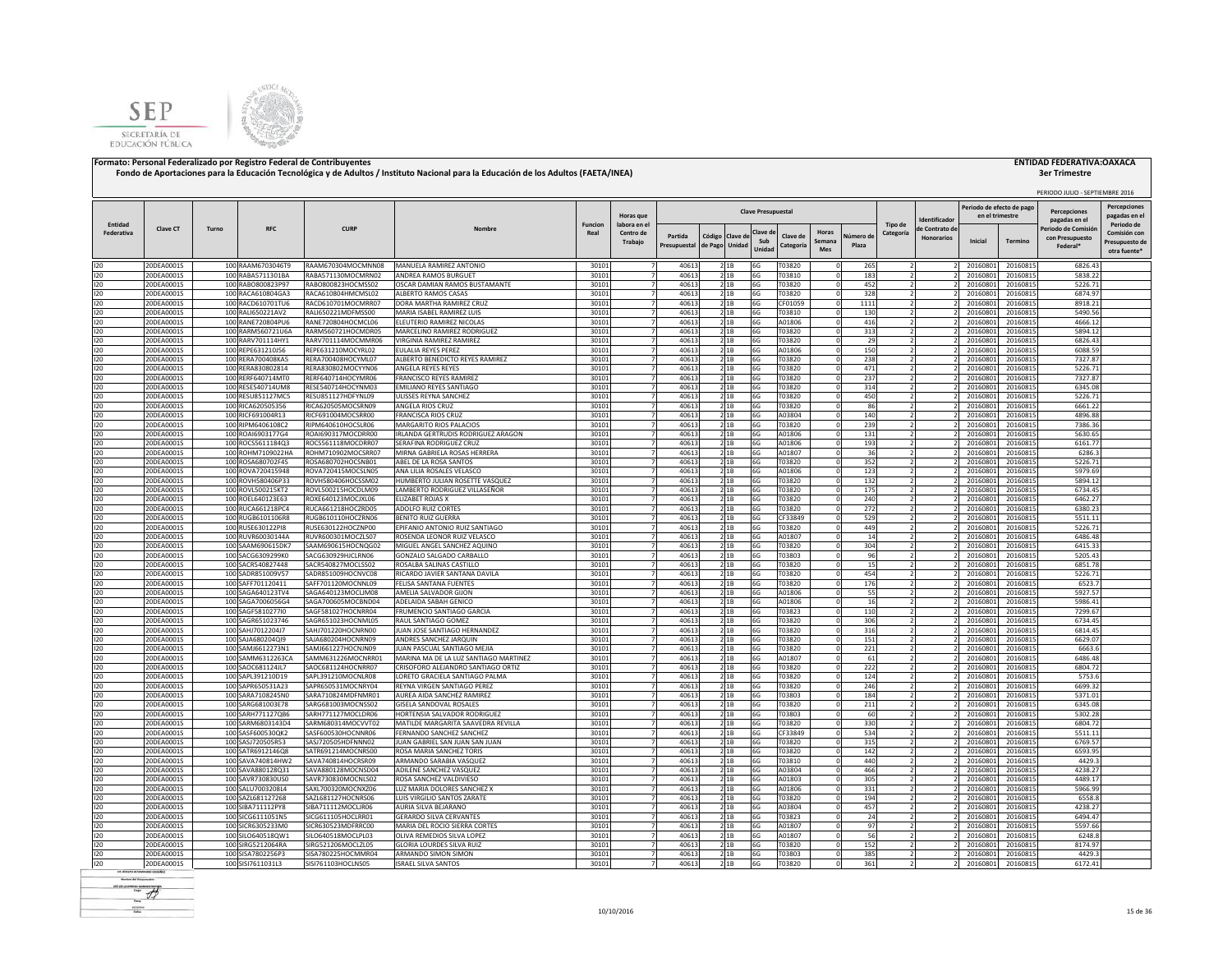



# **3er Trimestre**

|                       |                          |       |                                        |                                          |                                                                   |                        | Horas que                           |                                  |                          |         | <b>Clave Presupuestal</b> |                       |                        |                    |                      | dentificado                         | Periodo de efecto de pago<br>en el trimestre |                      | PERIODO JULIO - SEPTIEMBRE 2016<br><b>Percenciones</b><br>pagadas en el | <b>Percepciones</b><br>pagadas en e                          |
|-----------------------|--------------------------|-------|----------------------------------------|------------------------------------------|-------------------------------------------------------------------|------------------------|-------------------------------------|----------------------------------|--------------------------|---------|---------------------------|-----------------------|------------------------|--------------------|----------------------|-------------------------------------|----------------------------------------------|----------------------|-------------------------------------------------------------------------|--------------------------------------------------------------|
| Entidad<br>Federativa | Clave CT                 | Turno | <b>RFC</b>                             | <b>CURF</b>                              | Nombre                                                            | <b>Funcion</b><br>Real | labora en e<br>Centro de<br>Trabajo | Partida<br>Presupuestal          | Código<br>de Pago Unidad | Clave d | Clave d<br>Sub<br>Unida   | Clave de<br>Categoría | Horas<br>Semana<br>Mes | Vúmero de<br>Plaza | Tipo de<br>Categoría | le Contrato de<br><b>Honorarios</b> | Inicial                                      | <b>Termino</b>       | Periodo de Comisió<br>con Presupuesto<br>Federal*                       | Periodo de<br>Comisión cor<br>Presupuesto de<br>otra fuente' |
| 120                   | 20DEA0001S               |       | 100 SIVR6201201UA                      | SIVR620120HOCLNL06                       | RAUL SILVA VENTURA                                                | 30101                  |                                     | 40613                            | 21B                      |         | 6G                        | T03820                |                        | 177                |                      |                                     | 20160801                                     | 20160815             | 6884.72                                                                 |                                                              |
| 120                   | 20DEA0001S               |       | 100 SOFP841030BTA                      | SOFP841030MOCSBL02                       | MARIA DEL PILAR SOSA FABIAN                                       | 30101                  | $\overline{7}$                      | 40613                            | 21B                      |         | 6G                        | A01806                |                        | 417                |                      |                                     | 20160801                                     | 20160815             | 4508.17                                                                 |                                                              |
| 120                   | 20DEA0001S               |       | 100 SOLG690528TF0                      | SOLG690528HOCSPR03                       | GERMAN SOSA LOPEZ                                                 | 3010                   |                                     | 4061                             | 21B                      |         | 6G                        | T03820                |                        | 223                |                      |                                     | 20160801                                     | 20160815             | 6779.32                                                                 |                                                              |
| 120                   | 20DEA0001S               |       | 100 TAGS8707172C1                      | TAGS870717HOCBLL01                       | SAUL TABLADA GALINDO                                              | 30101                  |                                     | 4061                             | 21B                      |         | 6G                        | CF36014               |                        | 1103               |                      |                                     | 20160801                                     | 20160815             | 8805.68                                                                 |                                                              |
| 120                   | 20DEA0001S               |       | 100 TOPJ741111UZ4                      | TOPJ741111HOCRRS00                       | JESUS MARTIN TORRES PEREZ                                         | 30101                  |                                     | 40613                            | 21B                      |         | 6G                        | T03820                |                        | 224                |                      |                                     | 20160801                                     | 20160815             | 6629.07                                                                 |                                                              |
| 120<br>120            | 20DEA0001S<br>20DEA0001S |       | 100 TOTR7010057D4<br>100 UIMA6301173R1 | TOTR701005HOCLRL07<br>UIMA630117HOCRRN03 | RAUL TOLEDO TORRES<br>ANTONIO URBIETA MORENO                      | 30101<br>30101         |                                     | 40613<br>40613                   | 21B<br>21B               |         | 6G<br>6G                  | T03820<br>T03820      |                        | 164<br>165         |                      |                                     | 20160801<br>20160801                         | 20160815<br>20160815 | 6587.88<br>6528.48                                                      |                                                              |
| 120                   | 20DEA0001S               |       | 100 VACM740928PF1                      | VACM740928HOCSRG03                       | MIGUEL ANGEL VASQUEZ CORTES                                       | 30101                  |                                     | 40613                            | 21B                      |         | 6G                        | T03803                |                        | 439                |                      |                                     | 20160801                                     | 20160815             | 4429.3                                                                  |                                                              |
| 120                   | 20DEA0001S               |       | 100 VAHA830319HZA                      | VAHA830319HOCSRB04                       | ABELARDO VASQUEZ HERNANDEZ                                        | 30101                  |                                     | 40613                            | 21B                      |         | 6G                        | T03823                |                        | 438                |                      |                                     | 20160801                                     | 20160815             | 5226.71                                                                 |                                                              |
| 120                   | 20DEA0001S               |       | 100 VALR63081448A                      | VALR630814HOCRRL03                       | RAIII VAREIA I ARA                                                | 30101                  | 7                                   | 40613                            | 2 1 B                    |         | 6G                        | T03820                |                        | 166                |                      |                                     | 20160801                                     | 20160815             | 6720.9                                                                  |                                                              |
| 120                   | 20DEA0001S               |       | 100 VAME761014UF8                      | VAME761014HOCSRD09                       | EDUARDO VASQUEZ MORGAN                                            | 30101                  | $\overline{7}$                      | 40613                            | 2 1 B                    |         | 6G                        | T03820                |                        | 332                |                      |                                     | 20160801                                     | 20160815             | 6134.31                                                                 |                                                              |
| 120                   | 20DEA0001S               |       | 100 VAMR660527UA1                      | VAMR660527HOCSRN03                       | RANULFO VASQUEZ MARTINEZ                                          | 3010:                  |                                     | 40613                            | 2 1 B                    |         | 6G                        | T03820                |                        | 337                |                      |                                     | 20160801                                     | 20160815             | 6037.78                                                                 |                                                              |
| 120                   | 20DEA0001S               |       | 100 VAPB490822EU0                      | VAPB490822HOCRRR05                       | BERNARDO VARGAS PEREZ                                             | 3010:                  |                                     | 40613                            | 21B                      |         | 6G                        | T03820                |                        | 185                |                      |                                     | 20160801                                     | 20160815             | 6380.23                                                                 |                                                              |
| 120<br>120            | 20DEA0001S<br>20DEA0001S |       | 100 VAPF700302642<br>100 VASG600313UP5 | VAPF700302MOCLRL01<br>VASG600313HOCRNL08 | FLOR INES VALENCIA PEREZ<br><b>GUILLERMO VARGAS SANTOS</b>        | 30101<br>30101         | $\overline{7}$                      | 40613<br>40613                   | 2 1 B<br>21B             |         | 6G<br>6G                  | A01806<br>T03810      |                        | 98<br>178          |                      |                                     | 2016080<br>2016080                           | 20160815<br>20160815 | 5695.04<br>5895.52                                                      |                                                              |
| 120                   | 20DEA0001S               |       | 100 VAVA610702EH1                      | VAVA610702HOCSCR00                       | ARTURO VASQUEZ VICENTE                                            | 30101                  |                                     | $\overline{z}$<br>40613          | 2 1 B                    |         | 6G                        | T03820                |                        | 307                |                      |                                     | 20160801                                     | 20160815             | 6380.23                                                                 |                                                              |
| 120                   | 20DEA0001S               |       | 100 VEAA620804FA8                      | VEAA620804HOCNCN07                       | ANGEL ARISTARCO VENDRELL ACEVEDO                                  | 30101                  | $\overline{7}$                      | 40613                            | 21B                      |         | 6G                        | CF36014               |                        | 1109               |                      |                                     | 20160801                                     | 20160815             | 8905.69                                                                 |                                                              |
| 120                   | 20DEA0001S               |       | 100 VEAE611115DZ0                      | VEAE611115HDFRLD01                       | EDUARDO VERDUZCO ALCALA                                           | 30101                  | $\overline{7}$                      | 40613                            | 21B                      |         | 6G                        | T03820                |                        | 241                |                      |                                     | 20160801                                     | 20160815             | 5753.6                                                                  |                                                              |
| 120                   | 20DEA0001S               |       | 100 VESC840812EA4                      | VESC840812MOCLNL09                       | CELERINA VELASCO SANDOVAL                                         | 30101                  | $\overline{7}$                      | 40613                            | 21B                      |         | 6G                        | T03810                |                        | 455                |                      |                                     | 20160801                                     | 20160815             | 4238.27                                                                 |                                                              |
| 120                   | 20DEA0001S               |       | 100 VEVA711201R31                      | VEVA711201HOCLSB03                       | ABEL VELASCO VASQUEZ                                              | 3010                   |                                     | 40613                            | 21B                      |         | 6G                        | T03820                |                        | 225                |                      |                                     | 20160801                                     | 20160815             | 6699.32                                                                 |                                                              |
| 120                   | 20DEA0001S               |       | 100 VIAA570429PC7                      | VIAA570429HOCLRL09                       | ALEJANDRO FIDEL VILLA ARROYO                                      | 3010:                  |                                     | 40613                            | 21B                      |         | 6G                        | T03810                |                        | 195                |                      |                                     | 2016080                                      | 20160815             | 6089.12                                                                 |                                                              |
| 120                   | 20DEA0001S               |       | 100 VIAL6908017G5                      | VIAL690801HOCLNN06                       | LEONEL VILLEGAS ANGELES                                           | 30101                  |                                     | 40613                            | 21B                      |         | 6G                        | T03820                |                        | 102                |                      |                                     | 2016080                                      | 20160815             | 5753.6                                                                  |                                                              |
| 120<br>120            | 20DEA0001S               |       | 100 VIAT590910ID0                      | VIAT590910MOCLLR06                       | <b>FERESA DE JESUS VILLASANTE ALDERETE</b>                        | 30101                  |                                     | 40613                            | 21B<br>21B               |         | 6G                        | A01807                |                        | 101                |                      |                                     | 2016080                                      | 20160815             | 6076.13                                                                 |                                                              |
| 120                   | 20DEA0001S<br>20DEA0001S |       | 100 VIGR660513EU1<br>100 VIHL730329D7A | VIGR660513HOCCLB08<br>VIHL730329HOCLRS03 | ROBERTO VICTORIO GALVAN<br>JOSE LUIS VILLEGAS HERRERA             | 30101<br>30101         |                                     | 40613<br>40613                   | 21B                      |         | 6G<br>6G                  | T03820<br>A01806      |                        | 273<br>418         |                      |                                     | 20160801<br>20160801                         | 20160815<br>20160815 | 6839.82<br>4317.14                                                      |                                                              |
| 120                   | 20DEA0001S               |       | 100 VIHL860812N59                      | VIHL860812MOCLRR01                       | LORENA SOCORRO VILLAGOMEZ HERRERA                                 | 3010                   |                                     | 40613                            | 21B                      |         | 6G                        | T03810                |                        | 426                |                      |                                     | 20160803                                     | 20160815             | 4429.3                                                                  |                                                              |
| 120                   | 20DEA0001S               |       | 100 VIMS850723VB5                      | VIMS850723MCSLRR05                       | SARA DEL CARMEN VILLATORO MORALES                                 | 3010:                  | 7                                   | 40613                            | 2 1 B                    |         | 6G                        | CF01059               |                        | 1097               |                      |                                     | 20160801                                     | 20160815             | 8805 71                                                                 |                                                              |
| 120                   | 20DEA0001S               |       | 100 VIRM630326K46                      | VIRM630326HOCVMN00                       | MANUEL VIVEROS RAMIREZ                                            | 3010:                  | $\overline{7}$                      | 40613                            | 2 1B                     |         | 6G                        | T03820                |                        | 186                |                      |                                     | 20160801                                     | 20160815             | 6734.45                                                                 |                                                              |
| 120                   | 20DEA0001S               |       | 100 VIRM780808BC6                      | VIRM780808MOCLBR02                       | MARTHA ELENA VILLAVICENCIO ROBLEDO                                | 3010:                  |                                     | 40613                            | 2 1 B                    |         | 6G                        | T03820                |                        | 333                |                      |                                     | 20160801                                     | 20160815             | 6533.43                                                                 |                                                              |
| 120                   | 20DEA0001S               |       | 100 ZAAR611001lQ7                      | ZAAR611001MOCRRS02                       | ROSELIA ZARATE ARAGON                                             | 3010:                  |                                     | 40613                            | 21B                      |         | 6G                        | A01806                |                        | 167                |                      |                                     | 20160801                                     | 20160815             | 6264.85                                                                 |                                                              |
| 120                   | 20DEA0001S               |       | 100 ZAGT650610GF4                      | ZAGT650610HOCVRM00                       | TOMAS SILAS ZAVALETA GARCIA                                       | 3010                   | $\overline{7}$                      | 40613                            | 2 1B                     |         | 6G                        | T03820                |                        | 445                |                      |                                     | 2016080                                      | 20160815             | 5226.71                                                                 |                                                              |
| 120                   | 20DEA0001S               |       | 100 ZAMJ7005021V0                      | ZAMJ700502HOCVRM03                       | JAIME ZAVALETA MIRANDA                                            | 3010:                  | $\overline{7}$                      | 40613                            | 21B                      |         | 6G                        | T03820                |                        | 285                |                      |                                     | 2016080                                      | 20160815             | 6734.45                                                                 |                                                              |
| 120<br>120            | 20DEA0001S<br>20DEA0001S |       | 100 ZOHG720608NS8<br>100 AAAH661028RL7 | ZOHG720608HMCRBL04<br>AAAH661028MOCRRR00 | GUILLERMO IVES ZORRILLA HABANA<br>HERMELINDA EMELIA ARAGON ARANGO | 3010:<br>30101         | $\overline{7}$                      | $\overline{z}$<br>40613<br>40613 | 2 1 B<br>21B             |         | 6G<br>6G                  | T03820<br>A01807      |                        | 343<br>25          |                      |                                     | 20160801<br>20160816                         | 20160815<br>20160831 | 5513.62<br>7157.01                                                      |                                                              |
| 120                   | 20DEA0001S               |       | 100 AABL610621388                      | AABL610621HOCLTS02                       | LUIS ALAVEZ BAUTISTA                                              | 3010                   | $\overline{7}$                      | 40613                            | 21B                      |         | 6G                        | CF01059               |                        | 1086               |                      |                                     | 20160816                                     | 20160831             | 8805.71                                                                 |                                                              |
| 120                   | 20DEA0001S               |       | 100 AACJ640605G59                      | AACJ640605HOCLRR02                       | <b>JORGE ALFARO CORTES</b>                                        | 3010                   | $\overline{7}$                      | 40613                            | 21B                      |         | 6G                        | T03820                |                        | 179                |                      |                                     | 20160816                                     | 20160831             | 7760.22                                                                 |                                                              |
| 120                   | 20DEA0001S               |       | 100 AACL561201QT9                      | AACL561201MMNYSR09                       | MARIA DE LOURDES AYALA CISNEROS                                   | 30101                  | $\overline{7}$                      | 40613                            | 21B                      |         | 6G                        | A01806                |                        | 18                 |                      |                                     | 20160816                                     | 20160831             | 6576.51                                                                 |                                                              |
| 120                   | 20DEA0001S               |       | 100 AAIZ7807144V4                      | AAIZ780714HOCTNC06                       | ZACARIAS ATANACIO INES                                            | 3010:                  |                                     | 40613                            | 2 1B                     |         | 6G                        | T03810                |                        | 267                |                      |                                     | 20160816                                     | 20160831             | 5238.27                                                                 |                                                              |
| 120                   | 20DEA0001S               |       | 100 AAMI760421KP2                      | AAMI760421MOCLRS02                       | ISELA ALEJANDRA ALVAREZ MORENO                                    | 30101                  |                                     | 40613                            | 21B                      |         | 6G                        | CF36014               |                        | 1113               |                      |                                     | 20160816                                     | 20160831             | 8868.16                                                                 |                                                              |
| 120                   | 20DEA0001S               |       | 100 AAOA770927A62                      | AAOA770927HOCLRD00                       | ADULFO ALTAMIRANO ORDOÑEZ                                         | 30101                  |                                     | 40613                            | 21B                      |         | 6G                        | CF01059               |                        | 1106               |                      |                                     | 20160816                                     | 20160831             | 8805.71                                                                 |                                                              |
| 120                   | 20DEA0001S               |       | 100 AAPI850527V84                      | AAPI850527MOCRCR04                       | RMA ARAGON PACHECO                                                | 30101                  |                                     | 40613                            | 21B                      |         | 6G                        | T03803                |                        | 461                |                      |                                     | 20160816                                     | 20160831             | 5238.27                                                                 |                                                              |
| 120                   | 20DEA0001S<br>20DEA0001S |       | 100 AARJ620624MZ5<br>100 AASA631027A2A | AARJ620624HOCPMN05<br>AASA631027HOCLNR04 | JUAN APARICIO RAMIREZ<br>ARMANDO ALAVEZ SANCHEZ                   | 30101<br>30101         |                                     | 40613<br>40613                   | 21B                      |         | 6G                        | A03804<br>T03820      |                        | 415                |                      |                                     | 20160816<br>20160816                         | 20160831<br>20160831 | 5666.85<br>7694.01                                                      |                                                              |
| 120<br>120            | 20DEA0001S               |       | 100 AAVC760911CU7                      | AAVC760911HOCLLR08                       | CARLOS ALVAREZ VELASQUEZ                                          | 30101                  |                                     | 40613                            | 21B<br>2 1 B             |         | 6G<br>6G                  | T03820                |                        | 202<br>442         |                      |                                     | 20160816                                     | 20160831             | 6226.71                                                                 |                                                              |
| 120                   | 20DEA0001S               |       | 100 AAVE610921RK5                      | AAVE610921MOCRSS07                       | <b>ESTHER ARAGON VASQUEZ</b>                                      | 30101                  | $\overline{ }$                      | 40613                            | 21B                      |         | 6G                        | A01807                |                        | 275                |                      |                                     | 20160816                                     | 20160831             | 6618.66                                                                 |                                                              |
| 120                   | 20DEA0001S               |       | 100 AEAE711116A45                      | AEAE711116HOCLVN09                       | ENRIQUE MAGNO ALEXANDRES AVENDAÑO                                 | 30101                  |                                     | 40613                            | 21B                      |         | 6G                        | T03820                |                        | 187                |                      |                                     | 20160816                                     | 20160831             | 7462.27                                                                 |                                                              |
| 120                   | 20DEA0001S               |       | 100 AEEI5612207KA                      | AEEI561220MVZRNS01                       | MARIA ISABEL ARELLANO ENRIQUEZ                                    | 3010:                  |                                     | 40613                            | 21B                      |         | 6G                        | T03823                |                        |                    |                      |                                     | 20160816                                     | 20160831             | 7600.56                                                                 |                                                              |
| 120                   | 20DEA0001S               |       | 100 AEJR781024IF3                      | AEJR781024HOCCMF02                       | RAFAEL WENCESLAO ACEVEDO JIMENEZ                                  | 30101                  |                                     | 40613                            | 21B                      |         | 6G                        | T03803                |                        | 423                |                      |                                     | 20160816                                     | 20160831             | 5238.27                                                                 |                                                              |
| 120                   | 20DEA0001S               |       | 100 AELD701122UF4                      | AELD701122MVZRPL09                       | DOLORES ARELLANO LOPEZ                                            | 30101                  | $\overline{7}$                      | 40613                            | 21B                      |         | 6G                        | T03803                |                        | 380                |                      |                                     | 20160816                                     | 20160831             | 6198.89                                                                 |                                                              |
| 120                   | 20DEA0001S               |       | 100 AELR6609232Z2                      | AELR660923MVZRPC02                       | ROCIO DEL CARMEN ARELLANO LOPEZ                                   | 30101                  | $\overline{7}$                      | 40613                            | 21B                      |         | 6G                        | CF36014               |                        | 1081               |                      |                                     | 20160816                                     | 20160831             | 8918.19                                                                 |                                                              |
| 120                   | 20DEA0001S               |       | 100 AEMA4912184E3                      | AEMA491218HOCLGS02                       | AUSENCIO ALEMAN MIGUEL<br>ROSA MARIA ANGELES NARANJO              | 30101<br>30101         | $\overline{7}$                      | $\overline{7}$<br>40613<br>40613 | 21B<br>21B               |         | 6G                        | T03820                |                        | 249                |                      |                                     | 20160816                                     | 20160831             | 7760.22<br>6223.22                                                      |                                                              |
| 120<br>120            | 20DEA0001S<br>20DEA0001S |       | 100 AENR661011LN9<br>100 AESR691213598 | AENR661011MOCNRS04<br>AESR691213MOCLNS09 | ROSA ELIA ALEJO SANCHEZ                                           | 30101                  | $\overline{7}$                      | 40613                            | 21B                      |         | 6G<br>6G                  | S01803<br>T03820      |                        | 274<br>103         |                      |                                     | 20160816<br>20160816                         | 20160831<br>20160831 | 7528.48                                                                 |                                                              |
| 120                   | 20DEA0001S               |       | 100 AIPM740928479                      | AIPM740928HOCRRG04                       | MIGUEL ANGEL ARIAS PORRAS                                         | 30101                  | $\overline{7}$                      | 40613                            | 21B                      |         | 6G                        | CF01059               |                        | 1092               |                      |                                     | 20160816                                     | 20160831             | 8905.71                                                                 |                                                              |
| 120                   | 20DEA0001S               |       | 100 AOSL6102013P2                      | AOSL610201MOCLNR04                       | LAURA VICTORIA ALCOZER SANCHEZ                                    | 3010:                  |                                     | 40613                            | 21B                      |         | 6G                        | A01806                |                        | 62                 |                      |                                     | 20160816                                     | 20160831             | 6419.41                                                                 |                                                              |
| 120                   | 20DEA0001S               |       | 100 AOSM610109R5A                      | AOSM610109MOCNNR08                       | MARCELINA ANTONIO SANTOS                                          | 3010:                  |                                     | 4061                             | 2 1B                     |         | 6G                        | T03820                |                        | 144                |                      |                                     | 2016081                                      | 20160831             | 7793.32                                                                 |                                                              |
| 120                   | 20DEA0001S               |       | 100 AUAE641102KF8                      | AUAE641102HOCGLD00                       | EUDOXIO AGUILAR ALTAMIRANO                                        | 30101                  |                                     | 40613                            | 21B                      |         | 6G                        | F03820                |                        | 247                |                      |                                     | 2016081                                      | 20160831             | 7694.01                                                                 |                                                              |
| 120                   | 20DEA0001S               |       | 100 AUGL551104EJ7                      | AUGL551104MOCGRR09                       | MARIA DE LOURDES AGUIRRE GUERRERO                                 | 30101                  |                                     | 40613                            | 2 1 B                    |         | 6G                        | A01806                |                        | 248                |                      |                                     | 20160816                                     | 20160831             | 6692.52                                                                 |                                                              |
| 120                   | 20DEA0001S               |       | 100 BACR540320RB5                      | BACR540320HOCLSN02                       | RENE HUGO BALDERAS CASTILLO                                       | 30101                  |                                     | 40613                            | 2 1 B                    |         | 6G                        | T03820                |                        | 286                |                      |                                     | 20160816                                     | 20160831             | 6723.28                                                                 |                                                              |
| 120                   | 20DEA0001S               |       | 100 BALE730714AD7                      | BALE730714HOCTPN00                       | <b>ENRIQUE BAUTISTA LOPEZ</b>                                     | 30101                  |                                     | 40613                            | 21B                      |         | 6G                        | T03820                |                        | 226                |                      |                                     | 20160816                                     | 20160831             | 8136.65                                                                 |                                                              |
| 120<br>120            | 20DEA0001S<br>20DEA0001S |       | 100 BAL17408013A9<br>100 BAMS650603BX7 | BAL1740801HOCRPR03<br>BAMS650603HDERIR06 | JORGE BARENCA LÓPEZ<br>SERGIO BARRERA MEJIA                       | 3010:<br>3010          |                                     | 40613<br>40613                   | 2 1 B<br>2 1 B           |         | 6G                        | CF36014<br>CF36014    |                        | 1083<br>1085       |                      |                                     | 20160816<br>20160816                         | 20160831<br>20160831 | 8893.16<br>8805.6                                                       |                                                              |
| 120                   | 20DEA0001S               |       | 100 BAOO960326638                      | BAOO960326HOCRJS00                       | OSVALDO JAVIER BARRITA OJEDA                                      | 3010:                  |                                     | 40613                            | 2 1 B                    |         | 6G<br>6G                  | S01803                |                        | 463                |                      |                                     | 20160816                                     | 20160831             | 5238.27                                                                 |                                                              |
| 120                   | 20DEA0001S               |       | 100 BARH901124PN5                      | BARH901124HOCRSB02                       | HEBER ESAU BARRIGA RIOS                                           | 3010:                  |                                     | 40613                            | 21B                      |         | 6G                        | T03820                |                        | 388                |                      |                                     | 20160816                                     | 20160831             | 6739.84                                                                 |                                                              |
| 120                   | 20DEA0001S               |       | 100 BARI611017RGA                      | BARI611017MOCTMN02                       | <b>INES BAUTISTA RAMIREZ</b>                                      | 30101                  | $\overline{7}$                      | 40613                            | 2 1B                     |         | 6G                        | T03810                |                        | 433                |                      |                                     | 20160816                                     | 20160831             | 5474.73                                                                 |                                                              |
|                       |                          |       |                                        |                                          |                                                                   |                        |                                     |                                  |                          |         |                           |                       |                        |                    |                      |                                     |                                              |                      |                                                                         |                                                              |

 $-45$ **First** scopes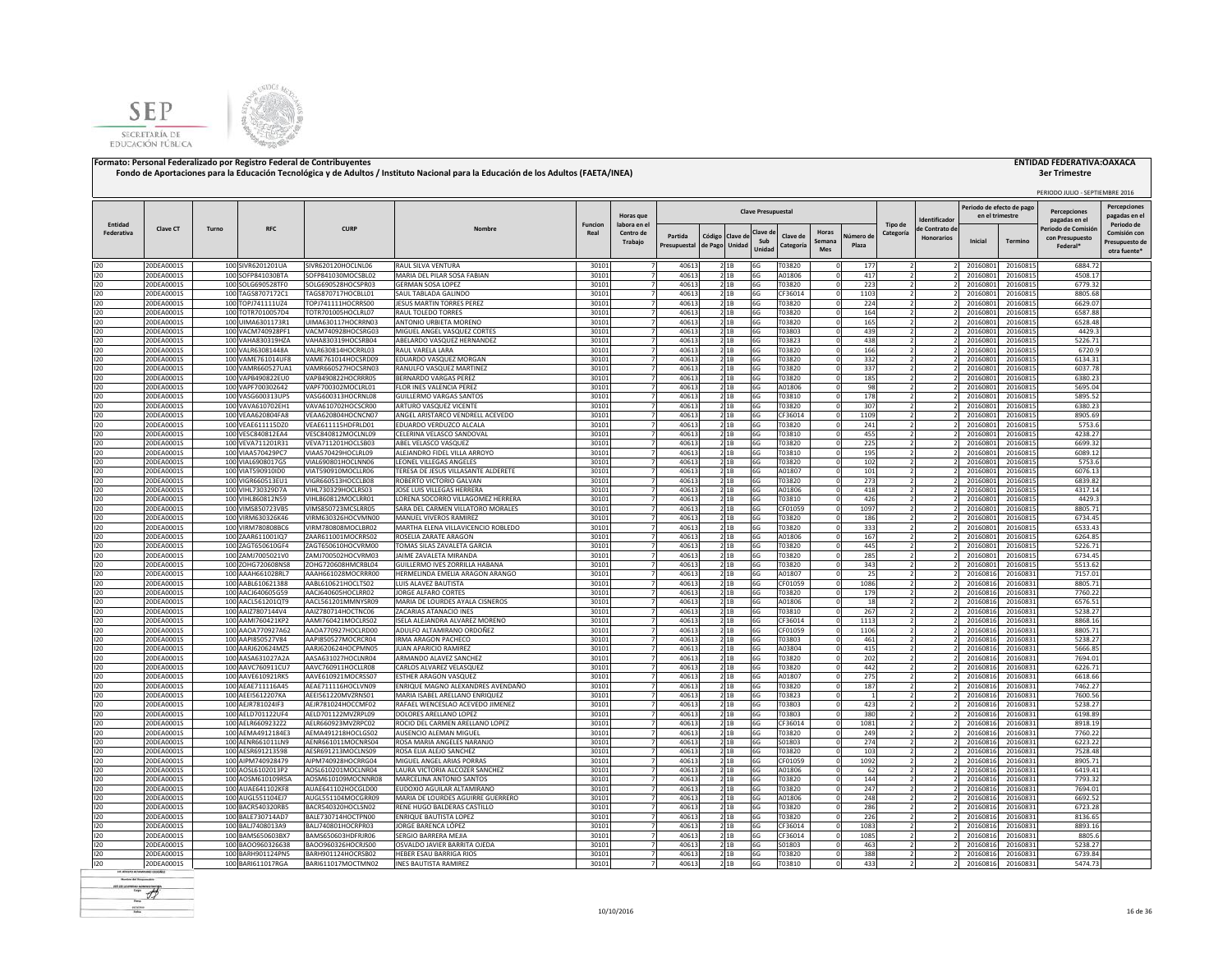



## **3er Trimestre**

|                   |                          |       |                                        |                                          |                                                              |                |                                  |                         |                                     |                           |                       |                               |                    |           |                                    |                                              |                      | PERIODO JULIO - SEPTIEMBRE 2016                   |                                                |
|-------------------|--------------------------|-------|----------------------------------------|------------------------------------------|--------------------------------------------------------------|----------------|----------------------------------|-------------------------|-------------------------------------|---------------------------|-----------------------|-------------------------------|--------------------|-----------|------------------------------------|----------------------------------------------|----------------------|---------------------------------------------------|------------------------------------------------|
|                   |                          |       |                                        |                                          |                                                              |                | <b>Horas</b> que                 |                         |                                     | <b>Clave Presupuestal</b> |                       |                               |                    |           |                                    | Periodo de efecto de pago<br>en el trimestro |                      | Percepciones                                      | <b>Percepciones</b><br>pagadas en e            |
| Entidad           |                          |       |                                        |                                          |                                                              | <b>Funcion</b> | labora en e                      |                         |                                     |                           |                       |                               |                    | Tipo de   | Identificado                       |                                              |                      | pagadas en el                                     | Periodo de                                     |
| <b>Federativa</b> | <b>Clave CT</b>          | Turno | <b>RFC</b>                             | <b>CURP</b>                              | Nombre                                                       | Real           | Centro de<br>Trabaio             | Partida<br>Presupuestal | Código<br>Clave c<br>de Pago Unidad | Clave d<br>Sub<br>Unida   | Clave di<br>Categoría | <b>Horas</b><br>Semana<br>Mes | Vúmero di<br>Plaza | Categoría | le Contrato d<br><b>Honorarios</b> | Inicial                                      | Termino              | Periodo de Comisió<br>con Presupuesto<br>Federal* | Comisión con<br>Presupuesto de<br>otra fuente* |
| 120               | 20DEA0001S               |       | 100 BASA500722ND9                      | BASA500722HOCTNL05                       | ALEJANDRO BAUTISTA SANTIAGO                                  | 30101          |                                  | 40613                   | 21B                                 | 6G                        | CF33849               |                               | 530                |           |                                    | 20160816                                     | 20160831             | 5498.61                                           |                                                |
| 120               | 20DEA0001S               |       | 100 BEAM6402169E2                      | BEAM640216HOCRNN08                       | MANUEL BERNAL ANTONIO                                        | 3010:          |                                  | 40613                   | 21B                                 | 6G                        | T03820                |                               | 168                |           |                                    | 20160816                                     | 20160831             | 7727.11                                           |                                                |
| 120               | 20DEA0001S               |       | 100 BECR591007B48                      | BECR591007MGRRSS01                       | MARIA DEL ROSARIO BERNAL CASTELLANOS                         | 30101          |                                  | 4061                    | 21B                                 | 6G                        | T03810                |                               | 47                 |           |                                    | 20160816                                     | 20160831             | 6464.91                                           |                                                |
| 120               | 20DEA0001S               |       | 100 BEHT770609MB1                      | BEHT770609MOCNRD07                       | TEODORA BENITEZ HORCASITAS                                   | 30101          |                                  | 40613                   | 21B                                 | 6G                        | CF34810               |                               | 535                |           |                                    | 20160816                                     | 20160831             | 4286.98                                           |                                                |
| 120               | 20DEA0001S               |       | 100 BERR661114SE5                      | BERR661114HOCNBQ02                       | ROQUE BENIGNO ROBLES                                         | 30101          |                                  | 40613                   | 21B                                 | 6G                        | T03820                |                               | 153                |           |                                    | 20160816                                     | 20160831             | 8172.44                                           |                                                |
| 120               | 20DEA0001S<br>20DEA0001S |       | 100 BIGE540307SR5<br>100 BOZS750625BW0 | BIGE540307HCSRRR02<br>BOZS750625HOCRRL04 | ERICO BRIONES GUERASH<br>SALVADOR JERONIMO BORJON ZARATE     | 30101<br>30101 |                                  | 40613<br>40613          | 2 1 B                               | 6G<br>6G                  | CF36014<br>T03820     |                               | 1114<br>111        |           |                                    | 20160816<br>20160816                         | 20160831<br>20160831 | 8805.68<br>7462.27                                |                                                |
| 120<br>120        | 20DEA0001S               |       | 100 CAFR6201074A8                      | CAFR620107MOCNBS01                       | ROSA ANGELICA CANELA FABIAN                                  | 3010           |                                  | 40613                   | 21B                                 | 6G                        | <b>FO3803</b>         |                               | 133                |           |                                    | 20160816                                     | 20160831             | 6400.57                                           |                                                |
| 120               | 20DEA0001S               |       | 100 CAG1441217LT5                      | CAGI441217HOCSRS06                       | <b>ISRAEL CASTILLEJOS GARCIA</b>                             | 30101          | 7<br>$\overline{ }$              | 40613                   | 2 1 B<br>2 1 B                      | 6G                        | T03820                |                               | 287                |           |                                    | 20160816                                     | 20160831             | 6690.18                                           |                                                |
| 120               | 20DEA0001S               |       | 100 CAHL760910926                      | CAHL760910MOCMLS08                       | LUISA CAMACHO HILARIO                                        | 3010:          |                                  | 40613                   | 2 1 B                               | 6G                        | T03820                |                               | 460                |           |                                    | 20160816                                     | 20160831             | 6226.71                                           |                                                |
| 120               | 20DEA0001S               |       | 100 CAME700228B57                      | CAME700228HOCSNS03                       | ESEQUIAS CASTILLO MONTERO                                    | 3010:          |                                  | 40613                   | 2 1 B                               | 6G                        | T03820                |                               | 289                |           |                                    | 20160816                                     | 20160831             | 6723.28                                           |                                                |
| 120               | 20DEA0001S               |       | 100 CAPA770216AJ1                      | CAPA770216HVZSRL07                       | ALEJANDRO SAMUEL CASTRO PERALES                              | 3010:          |                                  | 40613                   | 21B                                 | 6G                        | CF36014               |                               | 1104               |           |                                    | 20160816                                     | 20160831             | 8805.66                                           |                                                |
| 120               | 20DEA0001S               |       | 100 CAPR580831161                      | CAPR580831MOCNLS08                       | ROSA CANSECO PALACIOS                                        | 30101          | $\overline{7}$                   | 40613                   | 2 1 B                               | 6G                        | T03823                |                               | 32                 |           |                                    | 20160816                                     | 20160831             | 8025.05                                           |                                                |
| 120               | 20DEA0001S               |       | 100 CARC5412056J4                      | CARC541205MOCSMN00                       | CONCEPCION CASTELLANOS RAMIREZ                               | 30101          | $\overline{7}$                   | 40613                   | 21B                                 | 6G                        | T03820                |                               | 277                |           |                                    | 20160816                                     | 20160831             | 7660.9                                            |                                                |
| 120               | 20DEA0001S               |       | 100 CARL580914JT5                      | CARL580914MOCSML03                       | LILIA CASTILLO ROMERO                                        | 30101          | $\overline{z}$                   | 40613                   | 2 1 B                               | 6G                        | T03820                |                               | 290                |           |                                    | 20160816                                     | 20160831             | 6955.02                                           |                                                |
| 120               | 20DEA0001S               |       | 100 CASL7004278W3                      | CASL700427HOCSNS03                       | JOSE LUIS CASTILLEJOS SANTIAGO                               | 30101          | $\overline{7}$                   | 40613                   | 21B                                 | 6G                        | T03820                |                               | 278                |           |                                    | 20160816                                     | 20160831             | 7528.48                                           |                                                |
| 120               | 20DEA0001S               |       | 100 CAUR7611067Q2                      | CAUR761106HOCBRY00                       | REY DAVID CABRERA URZUA                                      | 3010           | $\overline{7}$                   | 40613                   | 21B                                 | 6G                        | T03820                |                               | 335                |           |                                    | 20160816                                     | 20160831             | 7103.99                                           |                                                |
| 120               | 20DEA0001S               |       | 100 CAVE730510J34                      | CAVE730510MOCHCL01                       | ELIA CHACON VICENTE                                          | 30101          | $\overline{7}$                   | 40613                   | 21B                                 | 6G                        | A01806                |                               | 279                |           |                                    | 20160816                                     | 20160831             | 6298.02                                           |                                                |
| 120               | 20DEA0001S               |       | 100 CAAN7804215R6                      | CAXA780421HOCHXN02                       | JOSE ANTONIO CHAVEZ X                                        | 3010           |                                  | 4061                    | 2 1B                                | 6G                        | T03820                |                               | 154                |           |                                    | 2016081                                      | 20160831             | 7495.38                                           |                                                |
| 120               | 20DEA0001S               |       | 100 CAMO770528556                      | CAXM770528MOCHXN19                       | MONICA X CHAVEZ                                              | 3010:          |                                  | 40613                   | 21B                                 | 6G                        | T03820                |                               |                    |           |                                    | 2016081                                      | 20160831             | 7103.99                                           |                                                |
| 120               | 20DEA0001S               |       | 100 CEGS710830V62                      | CEGS710830HOCRNB08                       | SABINO CERON GONZALEZ                                        | 30101          |                                  | 4061                    | 2 1 B                               | 6G                        | T03820                |                               | 227                |           |                                    | 20160816                                     | 20160831             | 7660.9                                            |                                                |
| 120<br>120        | 20DEA0001S<br>20DEA0001S |       | 100 CEPS790216GE3<br>100 CERS760914V49 | CEPS790216MOCRCN04<br>CERS760914HOCLMY01 | SANDY CERVANTES PACHECO<br>SEYMER CELAYA RAMIREZ             | 30101<br>30101 |                                  | 40613<br>40613          | 21B<br>2 1 B                        | 6G<br>6G                  | A01807<br>T03820      |                               | 57<br>291          |           |                                    | 2016081<br>2016081                           | 20160831<br>20160831 | 6644.99<br>7070.89                                |                                                |
| 120               | 20DEA0001S               |       | 100 COAM630504S47                      | COAM630504HOCRLR04                       | MAURO CORTES ALTO                                            | 30101          |                                  | 40613                   | 2 1 B                               | 6G                        | T03820                |                               | 251                |           |                                    | 20160816                                     | 20160831             | 7760.22                                           |                                                |
| 120               | 20DEA0001S               |       | 100 COLG761231BD1                      | COLG761231MOCRYL08                       | <b>GLADYS JACCIRY CORTES LEYVA</b>                           | 3010:          |                                  | 40613                   | 2 1 B                               | 6G                        | T03810                |                               | 105                |           |                                    | 20160816                                     | 20160831             | 6298.89                                           |                                                |
| 120               | 20DEA0001S               |       | 100 CORA511016ME9                      | CORA511016HOCRDN08                       | ANTONIO GERARDO CORTES RODRIGUEZ                             | 3010           |                                  | 40613                   | 21B                                 | 6G                        | A01807                |                               | 49                 |           |                                    | 20160816                                     | 20160831             | 7221.01                                           |                                                |
| 120               | 20DEA0001S               |       | 100 COVC6302262M9                      | COVC630226MOCNCR08                       | CARMEN CONTRERAS VICENTE                                     | 3010:          |                                  | 40613                   | 2 1 B                               | 6G                        | A01807                |                               | 88                 |           |                                    | 20160816                                     | 20160831             | 7221.01                                           |                                                |
| 120               | 20DEA0001S               |       | 100 CUCC7604052EA                      | CUCC760405HOCRLR09                       | CARLOS CRUZ COLMENARES                                       | 3010:          |                                  | 40613                   | 2 1 B                               | 6G                        | T03820                |                               | 228                |           |                                    | 20160816                                     | 20160831             | 7137.1                                            |                                                |
| 120               | 20DEA0001S               |       | 100 CUCG681108KR1                      | CUCG681108MOCRSD04                       | <b>GUADALUPE CRUZ CASTRO</b>                                 | 3010:          |                                  | 40613                   | 2 1 B                               | 6G                        | T03820                |                               | 317                |           |                                    | 20160816                                     | 20160831             | 7694.01                                           |                                                |
| 120               | 20DEA0001S               |       | 100 CUGG6004177EA                      | CUGG600417MOCRRL02                       | GLORIA REBECA CRUZ GARCIA                                    | 3010:          |                                  | 40613                   | 21B                                 | 6G                        | T03820                |                               | 188                |           |                                    | 20160816                                     | 20160831             | 7660.9                                            |                                                |
| 120               | 20DEA0001S               |       | 100 CUGG650417G39                      | CUGG650417MOCRTL09                       | GLORIA GUADALUPE CRUZ GUTIERREZ                              | 3010:          | $\overline{7}$                   | 40613                   | 2 1B                                | 6G                        | T03820                |                               | 280                |           |                                    | 20160816                                     | 20160831             | 6690.18                                           |                                                |
| 120               | 20DEA0001S               |       | 100 CUGI5611161CA                      | CUGI561116MOCRRN02                       | <b>INES CRUZ GARCIA</b>                                      | 3010:          | $\overline{7}$                   | 40613                   | 21B                                 | 6G                        | T03810                |                               | 145                |           |                                    | 20160816                                     | 20160831             | 6843.93                                           |                                                |
| 120               | 20DEA0001S               |       | 100 CUGR651007440                      | CUGR651007MOCRRS05                       | MARIA DEL ROSARIO CRUZ GARCIA                                | 3010:          | $\overline{7}$                   | 40613                   | 21B                                 | 6G                        | A01806                |                               | 146                |           |                                    | 20160816                                     | 20160831             | 6904.95                                           |                                                |
| 120               | 20DEA0001S               |       | 100 CUJT751221MS1                      | CUJT751221HOCRRM06                       | TOMAS PEDRO CRUZ JARQUIN                                     | 3010:          | $\overline{7}$                   | 40613                   | 21B                                 | 6G                        | T03820                |                               | 147                |           |                                    | 20160816                                     | 20160831             | 7694.01                                           |                                                |
| 120               | 20DEA0001S               |       | 100 CUMA680109GU4                      | CUMA680109HOCRZN09                       | ANTONIO CRUZ MEZA                                            | 3010           | $\overline{7}$                   | 40613                   | 21B                                 | 6G                        | T03820                |                               | 252                |           |                                    | 20160816                                     | 20160831             | 7561.59                                           |                                                |
| 120               | 20DEA0001S               |       | 100 CURY780320SK6                      | CURY780320MOCRGD03                       | YADIRA CRUZ REGINO                                           | 3010:          | $\overline{7}$                   | 40613                   | 21B                                 | 6G                        | A01807                |                               | 38                 |           |                                    | 20160816                                     | 20160831             | 6773                                              |                                                |
| 120               | 20DEA0001S               |       | 100 CUSC581128CS7                      | CUSC581128MOCRNB06                       | CIBELES CRUZ SANCHEZ                                         | 3010           |                                  | 4061                    | 21B                                 | 6G                        | A01807                |                               | 58                 |           |                                    | 20160816                                     | 20160831             | 7221.01                                           |                                                |
| 120<br>120        | 20DEA0001S<br>20DEA0001S |       | 100 CUSD661223SC1<br>100 CUNO641222214 | CUSD661223HOCRLG00<br>CUXN641222MOCVXR07 | DAGOBERTO CRUZ SALVATIERRA<br>NORMA EUNICE CUEVAS X          | 3010<br>3010:  |                                  | 40613<br>4061           | 21B<br>21B                          | 6G<br>6G                  | T03820<br>T03820      |                               | 169<br>134         |           |                                    | 20160816<br>20160816                         | 20160831<br>20160831 | 7594.69<br>6789.49                                |                                                |
| 120               | 20DEA0001S               |       | 100 DEGJ730102RL5                      | DEGJ730102HOCSRS04                       | JESUS RANGEL DESALES GUERACH                                 | 30101          |                                  | 40613                   | 2 1B                                | 6G                        | T03820                |                               | 318                |           |                                    | 20160816                                     | 20160831             | 7495.38                                           |                                                |
| 120               | 20DEA0001S               |       | 100 DIMD700627M67                      | DIMD700627HOCZRR07                       | DARIO DIAZ MARTINEZ                                          | 30101          |                                  | 40613                   | 2 1 B                               | 6G                        | T03820                |                               | 155                |           |                                    | 20160816                                     | 20160831             | 7561.59                                           |                                                |
| 120               | 20DEA0001S               |       | 100 DIMZ860407RY7                      | DIMZ860407HOCLJL04                       | ZALATIEL DILLANES MIJANGOS                                   | 30101          |                                  | 40613                   | 21B                                 | 6G                        | T03820                |                               | 429                |           |                                    | 20160816                                     | 20160831             | 6226.71                                           |                                                |
| 120               | 20DEA0001S               |       | 100 DOJA780111JF3                      | DOJA780111HOCRML01                       | ALAIN DORANTES JIMENEZ                                       | 30101          |                                  | 40613                   | 2 1 B                               | 6G                        | T03820                |                               | 336                |           |                                    | 20160816                                     | 20160831             | 7429.17                                           |                                                |
| 120               | 20DEA0001S               |       | 100 EUMR700919FU1                      | EUMR700919HOCSNC05                       | RICARDO ESTUDILLO MONTALVO                                   | 30101          |                                  | 40613                   | 2 1 B                               | 6G                        | T03820                |                               | 170                |           |                                    | 20160816                                     | 20160831             | 7429.17                                           |                                                |
| 120               | 20DEA0001S               |       | 100 FAGS610530QG0                      | FAGS610530MDFRNL05                       | SOLEDAD FRANCO GONZALEZ                                      | 30101          |                                  | 40613                   | 2 1 B                               | 6G                        | <b>FO6803</b>         |                               | 135                |           |                                    | 20160816                                     | 20160831             | 6438.92                                           |                                                |
| 120               | 20DEA0001S               |       | 100 FEOR780413UD5                      | FFOR780413MDFRRC04                       | ROCIO FERIA ORTIZ                                            | 30101          |                                  | 40613                   | 21B                                 | 6G                        | T03820                |                               | 196                |           |                                    | 20160816                                     | 20160831             | 7268.33                                           |                                                |
| 120               | 20DEA0001S               |       | 100 FETP761101LQ1                      | FETP761101HOCLRR00                       | PERFECTO FELIPE TRAPAGA                                      | 30101          |                                  | 40613                   | 2 1 B                               | 6G                        | T03820                |                               | 254                |           |                                    | 20160816                                     | 20160831             | 7627.8                                            |                                                |
| 120               | 20DEA0001S               |       | 100 FOGR7109293C0                      | FOGR710929HHGLNF05                       | RAFAEL FLORES GONZALEZ                                       | 3010:          |                                  | 40613                   | 21B                                 | 6G                        | T03820                |                               | 230                |           |                                    | 20160816                                     | 20160831             | 7727.11                                           |                                                |
| 120               | 20DEA0001S               |       | 100 FOIM631111SX9                      | FOIM631111HOCLGR06                       | MARTIN FLORES IGNACIO                                        | 3010:          | $\overline{7}$                   | 40613                   | 21B                                 | 6G                        | CF36014               |                               | 1058               |           |                                    | 20160816                                     | 20160831             | 8805.68                                           |                                                |
| 120               | 20DEA0001S               |       | 100 FOPE560130AZ7                      | FOPE560130HOCLBP00                       | EPIFANIO FLORES PUEBLIT/                                     | 30101          | $\overline{7}$                   | 40613                   | 2 1 B                               | 6G                        | T03820                |                               | 180                |           |                                    | 20160816                                     | 20160831             | 7660.9                                            |                                                |
| 120<br>120        | 20DEA0001S<br>20DEA0001S |       | 100 FOZB740430RX0<br>100 FUSC7603059F9 | FOZB740430HOCLRN19<br>FUSC760305MOCNLR09 | BENITO JAIME FLORES ZURITA<br>MARIA DEL CARMEN FUENTES SOLAR | 30101<br>30101 | $\overline{7}$<br>$\overline{7}$ | 40613<br>40613          | 21B<br>21B                          | 6G<br>6G                  | T03820<br>T03820      |                               | 310<br>136         |           |                                    | 20160816<br>20160816                         | 20160831<br>20160831 | 7594.69<br>7528.48                                |                                                |
| 120               | 20DEA0001S               |       | 100 GAAD7505058R2                      | GAAD750505HOCRNV03                       | DAVID GARCIA ANGEL                                           | 30101          | $\overline{7}$                   | 40613                   | 21B                                 | 6G                        | T03820                |                               | 255                |           |                                    | 20160816                                     | 20160831             | 7561.59                                           |                                                |
| 120               | 20DEA0001S               |       | 100 GAAF6806043C1                      | GAAF680604HOCLGR01                       | FRANCISCO GALLARDO AGUILAR                                   | 3010           | $\overline{7}$                   | 40613                   | 21B                                 | 6G                        | T03803                |                               | 148                |           |                                    | 20160816                                     | 20160831             | 5238.27                                           |                                                |
| 120               | 20DEA0001S               |       | 100 GACA720925CRA                      | GACA720925HDFSDL05                       | ALFREDO GASGA CID DEL PRADO                                  | 30101          | $\overline{7}$                   | 40613                   | 21B                                 | 6G                        | CF36014               |                               | 1053               |           |                                    | 20160816                                     | 20160831             | 8805.66                                           |                                                |
| 120               | 20DEA0001S               |       | 100 GAGA830814T26                      | GAGA830814MOCLLS02                       | ASUNCION NERY GALINDO GALINDO                                | 30101          |                                  | 40613                   | 21B                                 | 6G                        | A01807                |                               | 467                |           |                                    | 20160816                                     | 20160831             | 5482.62                                           |                                                |
| 120               | 20DEA0001S               |       | 100 GALF7301112S5                      | GALF730111MOCRPR03                       | FRANCISCA GUILLERMINA GARCIA LOPEZ                           | 3010:          |                                  | 40613                   | 21B                                 | 6G                        | T03820                |                               | 203                |           |                                    | 2016081                                      | 20160831             | 7495.38                                           |                                                |
| 120               | 20DEA0001S               |       | 100 GALM6010238X3                      | GALM601023MOCRNR04                       | MARGARITA LETICIA GARCIA LUNA                                | 30101          |                                  | 40613                   | 2 1B                                | 6G                        | A01807                |                               | 26                 |           |                                    | 2016081                                      | 20160831             | 7189.01                                           |                                                |
| 120               | 20DEA0001S               |       | 100 GALR710301FK6                      | GALR710301MOCLBS04                       | ROSA MARIA GALLEGOS LABIAS                                   | 30101          |                                  | 40613                   | 21B                                 | 6G                        | F03820                |                               | 69                 |           |                                    | 2016081                                      | 20160831             | 7694.01                                           |                                                |
| 120               | 20DEA0001S               |       | 100 GALS700622D4A                      | GALS700622MOCRPY07                       | SYLVIA MAGDALENA GARCIA LOPEZ                                | 30101          |                                  | 40613                   | 2 1 B                               | 6G                        | CF04807               |                               | 532                |           |                                    | 20160816                                     | 20160831             | 4755.18                                           |                                                |
| 120               | 20DEA0001S               |       | 100 GAME670305JJ4                      | GAME670305MOCRRL09                       | ELIZABETH GARCIA MARTINEZ                                    | 30101          |                                  | 40613                   | 21B                                 | 6G                        | T03820                |                               | 113                |           |                                    | 20160816                                     | 20160831             | 7627.8                                            |                                                |
| 120               | 20DEA0001S               |       | 100 GAMF891009AE3                      | GAMF891009MBCRNT06                       | FATIMA DEL ROSARIO GARCIA MENDOZA                            | 30101          |                                  | 40613                   | 21B                                 | 6G                        | CF33849               |                               | 528                |           |                                    | 20160816                                     | 20160831             | 5398.61                                           |                                                |
| 120               | 20DEA0001S               |       | 100 GANT8105197F8                      | GANT810519HOCRXR00                       | TARCIS GARCIA NUÑEZ                                          | 3010           |                                  | 40613                   | 2 1 B                               | 6G                        | <b>2803</b>           |                               | 443                |           |                                    | 20160816                                     | 20160831             | 5238.27                                           |                                                |
| 120               | 20DEA0001S               |       | 100 GATI700220R64                      | GATI700220MOCRMR07                       | <b>IRMA GARCIA TAMAYO</b>                                    | 3010           | $\overline{ }$                   | 40613                   | 21B                                 | 6G                        | T03820                |                               | 743                |           |                                    | 20160816                                     | 20160831             | 7727.11                                           |                                                |
| 120               | 20DEA0001S               |       | 100 GAVC800126EG4                      | GAVC800126MOCYLL08                       | CLAUDIA LILIANA GAY VALENCIA                                 | 30101          | 7                                | 40613                   | 2 1 B                               | 6G                        | A03804                |                               | 20                 |           |                                    | 20160816                                     | 20160831             | 5415.62                                           |                                                |

**Render del Francesco**  $-45$ scales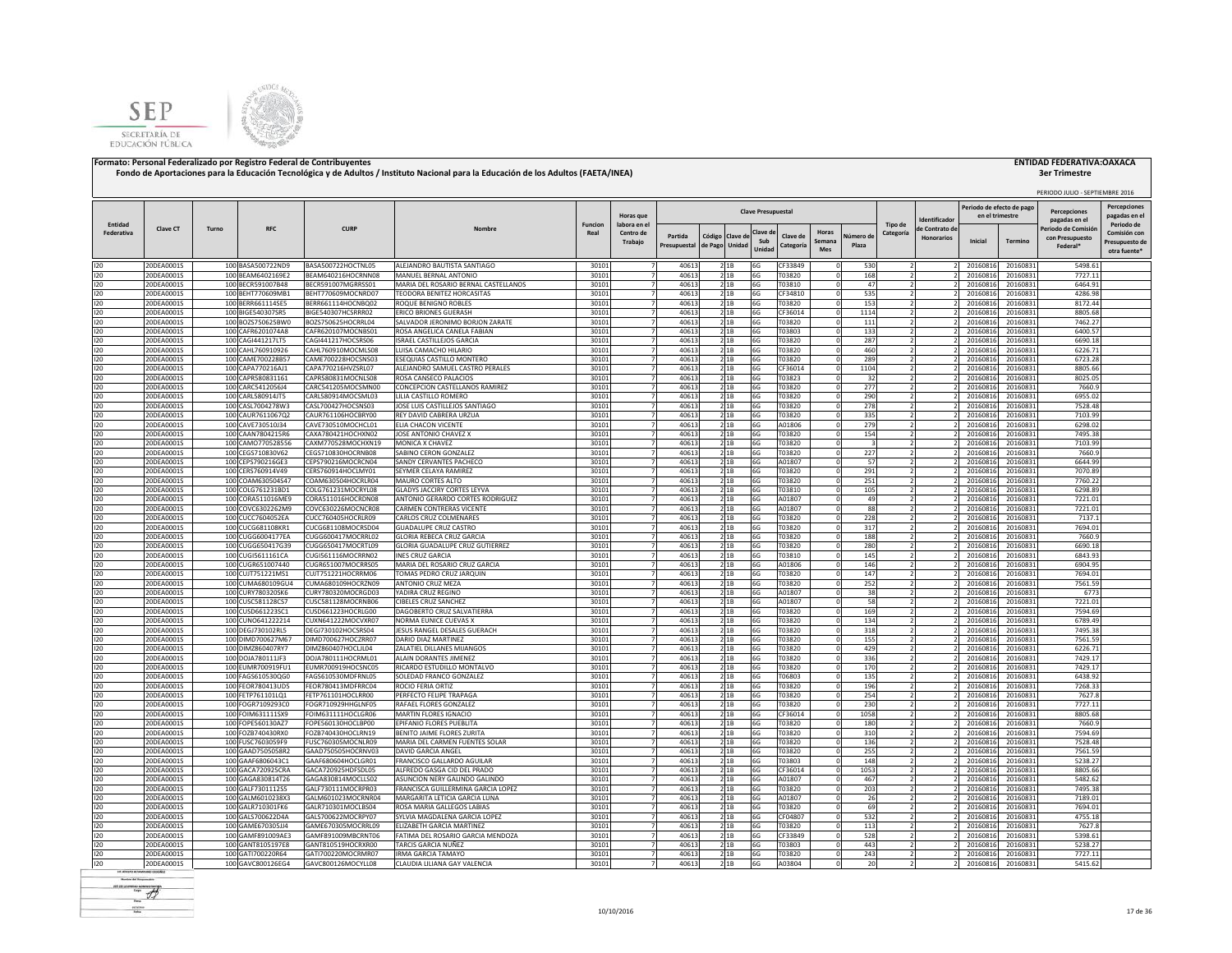



| Entidad<br>Federativa | <b>Clave CT</b>          | Turno |                                        |                                          |                                                           |                        |                           |                |                |                | <b>Clave Presupuestal</b> |                                  |             |                          |                                     | Periodo de efecto de pago |                      | <b>Percenciones</b>         | <b>Percepciones</b>                        |
|-----------------------|--------------------------|-------|----------------------------------------|------------------------------------------|-----------------------------------------------------------|------------------------|---------------------------|----------------|----------------|----------------|---------------------------|----------------------------------|-------------|--------------------------|-------------------------------------|---------------------------|----------------------|-----------------------------|--------------------------------------------|
|                       |                          |       |                                        |                                          |                                                           |                        | Horas que                 |                |                |                |                           |                                  |             |                          | dentificado                         | en el trimestre           |                      | pagadas en el               | pagadas en e                               |
|                       |                          |       | <b>RFC</b>                             | <b>CURP</b>                              | Nombr                                                     | <b>Funcion</b><br>Real | labora en el<br>Centro de | Partida        | Código Clave d |                | Clave d                   | Horas<br>Clave de                | Vúmero de   | Tipo de<br>Categoría     | le Contrato de<br><b>Honorarios</b> |                           |                      | Periodo de Comisió          | Periodo de<br>Comisión cor                 |
|                       |                          |       |                                        |                                          |                                                           |                        | Trabajo                   | Presupuestal   | de Pago Unidad |                | Sub<br>Unidad             | Semana<br><b>Categorí</b><br>Mes | Plaza       |                          |                                     | Inicial                   | Termino              | con Presupuesto<br>Federal* | Presupuesto de<br>otra fuente <sup>®</sup> |
| 120                   | 20DEA0001S               |       | 100 GOCL5306113T1                      | GOCL530611HOCMSS00                       | LUIS RAFAEL GOMEZ CASTILLO                                | 30101                  | $\overline{7}$            | 40613          |                | 2 1B           | 6G                        | T03820                           | 256         |                          |                                     | 20160816                  | 20160831             | 7495.38                     |                                            |
| 120                   | 20DEA0001S               |       | 100 GOFC5803062S4                      | GOFC580306HOCNRR02                       | CIRO GONZALEZ FRANCO                                      | 30101                  | $\overline{z}$            | 40613          |                | 21B            | 6G                        | T03810                           | 89          | $\overline{2}$           |                                     | 20160816                  | 20160831             | 6435.35                     |                                            |
| 120                   | 20DEA0001S               |       | 100 GOMP8107018G7                      | GOMP810701HOCMRD00                       | PEDRO GOMEZ MARQUEZ                                       | 30101                  |                           | 40613          |                | 21B            | 6G                        | S01803                           | 464         |                          |                                     | 20160816                  | 20160831             | 5238.27                     |                                            |
| 120                   | 20DEA0001S               |       | 100 GOPE610511J59                      | GOPE610511HOCNRR06                       | ERNESTO GONZALEZ PERALTA                                  | 30101                  |                           | 40613          |                | 2 1 B          | 6G                        | T03823                           | 6           |                          |                                     | 20160816                  | 20160831             | 8025.05                     |                                            |
| 120                   | 20DEA0001S               |       | 100 GORJ681203GH6                      | GORJ681203HOCNZV07                       | JAVIER GONZALEZ RUIZ                                      | 30101                  |                           | 40613          |                | 21B            | 6G                        | T03820                           | 231         |                          |                                     | 20160816                  | 20160831             | 7785.16                     |                                            |
| 120<br>120            | 20DEA0001S<br>20DEA0001S |       | 100 GORS630531PT4<br>100 GORS740318BX7 | GORS630531MOCDSL00<br>GORS740318MDFMYN03 | SILVIA GODINEZ RASGADO<br>SANDRA ANGELICA GOMEZ REYES     | 30101<br>30101         |                           | 40613<br>40613 |                | 21B<br>21B     | 6G<br>6G                  | T03820<br>A01807                 | 171<br>70   |                          |                                     | 20160816<br>20160816      | 20160831<br>20160831 | 7528.48<br>6901             |                                            |
| 120                   | 20DEA0001S               |       | 100 GUCF571020QL8                      | GUCF571020HOCTNL07                       | FELICIANO GUTIERREZ CONTRERAS                             | 30101                  |                           | 40613          |                | 21B            | 6G                        | T03820                           | 157         |                          |                                     | 20160816                  | 20160831             | 8279.79                     |                                            |
| 120                   | 20DEA0001S               |       | 100 GUDH680108EC7                      | GUDH680108HOCTZL01                       | HELADIO GUTIERREZ DIAZ                                    | 30101                  |                           | 40613          |                | 21B            | 6G                        | T03820                           | 232         |                          |                                     | 20160816                  | 20160831             | 8315.58                     |                                            |
| 120                   | 20DEA0001S               |       | 100 GUMJ680814RK8                      | GUMJ680814MOCTRN02                       | JUANA BELEM GUTIERREZ MORALES                             | 30101                  | 7                         | 40613          |                | 2 1 B          | 6G                        | T03820                           | 114         |                          |                                     | 20160816                  | 20160831             | 7429.17                     |                                            |
| 120                   | 20DEA0001S               |       | 100 GUSR6510162R4                      | GUSR651016MOCZLC03                       | ROCIO IUI IA GUZMAN SOLANA                                | 30101                  |                           | 40613          |                | 2 1 B          | 6G                        | T03820                           | 319         |                          |                                     | 20160816                  | 20160831             | 7528.48                     |                                            |
| 120                   | 20DEA0001S               |       | 100 HEBV650315UQ8                      | HEBV650315HOCRRD09                       | VIDAL EDMUNDO HERNANDEZ BARRIENTOS                        | 30101                  |                           | 40613          |                | 21B            | 6G                        | T03820                           | 198         |                          |                                     | 20160816                  | 20160831             | 7269.52                     |                                            |
| 120                   | 20DEA0001S               |       | 100 HECF510117120                      | HECF510117HOCRRL04                       | FLORENTINO NATALIO HERNANDEZ CERVANTES                    | 30101                  |                           | 40613          |                | 2 1 B          | 6G                        | CF36014                          | 1037        | 2                        |                                     | 20160816                  | 20160831             | 8918.21                     |                                            |
| 120<br>120            | 20DEA0001S<br>20DEA0001S |       | 100 HECM781122PA4<br>100 HECR740928IY6 | HECM781122HOCRNR02<br>HECR740928MOCRCQ01 | MAURO HERNANDEZ CANSECO<br>RAQUEL HERNANDEZ COCA          | 30101<br>30101         | $\overline{7}$            | 40613<br>40613 |                | 2 1B           | 6G<br>6G                  | T03820<br>A01807                 | 233<br>51   |                          |                                     | 20160816<br>20160816      | 20160831<br>20160831 | 8029.3<br>6869              |                                            |
| 120                   | 20DEA0001S               |       | 100 HEDG730227D28                      | HEDG730227HOCRZL06                       | GILBERTO HERNANDEZ DIAZ                                   | 30101                  | $\overline{7}$            | 40613          |                | 2 1B<br>2 1 B  | 6G                        | T03820                           | 189         |                          |                                     | 2016081                   | 20160831             | 7495.38                     |                                            |
| 120                   | 20DEA0001S               |       | 100 HEFR791029JG0                      | HEFR791029HOCRRY08                       | REYNALDO HERNANDEZ FRANCO                                 | 30101                  | $\overline{7}$            | 40613          |                | 21B            | 6G                        | CF36014                          | 1102        | $\overline{2}$           |                                     | 20160816                  | 20160831             | 8805.66                     |                                            |
| 120                   | 20DEA0001S               |       | 100 HEHC720327BD1                      | HEHC720327MOCRRL06                       | CELSA HERNANDEZ HERNANDEZ                                 | 30101                  | $\overline{7}$            | 40613          |                | 21B            | 6G                        | A01807                           | 106         | $\overline{2}$           |                                     | 20160816                  | 20160831             | 6997.01                     |                                            |
| 120                   | 20DEA0001S               |       | 100 HEHI660424P63                      | HEHI660424MOCRRR03                       | <b>IRMA HERNANDEZ HERNANDEZ</b>                           | 30101                  | $\overline{7}$            | 40613          |                | 21B            | 6G                        | A01807                           | 84          | ν                        |                                     | 20160816                  | 20160831             | 7221.01                     |                                            |
| 120                   | 20DEA0001S               |       | 100 HELA6405036E1                      | HELA640503HOCRPN06                       | ANDRES HERNANDEZ LOPEZ                                    | 30101                  | $\overline{7}$            | 40613          |                | 2 1B           | 6G                        | T03820                           | 311         |                          |                                     | 20160816                  | 20160831             | 7170.2                      |                                            |
| 120                   | 20DEA0001S               |       | 100 HELA680221DQ0                      | HELA680221HOCRZN05                       | ANTONIO HERNANDEZ LOAEZA                                  | 30101                  | $\overline{7}$            | 40613          |                | 21B            | 6G                        | T03820                           | 340         | $\overline{z}$           |                                     | 20160816                  | 20160831             | 7694.01                     |                                            |
| 120                   | 20DEA0001S               |       | 100 HELA731206AL2                      | HELA731206HOCRPR04                       | AURELIO JESUS HERNANDEZ LOPEZ                             | 30101                  |                           | 40613          |                | 2 1B           | 6G                        | T03820                           | 459         |                          |                                     | 20160816                  | 20160831             | 6226.71                     |                                            |
| 120<br>120            | 20DEA0001S<br>20DEA0001S |       | 100 HEMF741112KP9<br>100 HERH580904K48 | HEMF741112MOCRRD04<br>HERH580904HGRRZC08 | FIDELINA HERNANDEZ MERINO<br>HECTOR JAVIER HERNANDEZ RUIZ | 30101<br>30101         |                           | 40613<br>40613 |                | 2 1 B<br>2 1 B | 6G<br>6G                  | T03820<br>A01807                 | 214<br>63   |                          |                                     | 2016081<br>2016081        | 20160831<br>20160831 | 7429.17<br>7221.01          |                                            |
| 120                   | 20DEA0001S               |       | 100 HERJ721022QP9                      | HERJ721022HOCRYN07                       | JUAN SANTIAGO HERNANDEZ REYES                             | 30101                  |                           | 40613          |                | 2 1 B          | 6G                        | T03820                           | 213         |                          |                                     | 2016081                   | 20160831             | 7727.11                     |                                            |
| 120                   | 20DEA0001S               |       | 100 HESA750112H92                      | HESA750112HOCRNL02                       | ALFREDO HERNANDEZ SANTIBAÑEZ                              | 30101                  |                           | 40613          |                | 2 1B           | 6G                        | CF33849                          | 554         |                          |                                     | 20160816                  | 20160831             | 5398.61                     |                                            |
| 120                   | 20DEA0001S               |       | 100 HESD620525LU7                      | HESD620525MOCRNM06                       | DOMITILA HERNANDEZ SANCHEZ                                | 30101                  |                           | 40613          |                | 2 1 B          | 6G                        | T03820                           | 282         |                          |                                     | 20160816                  | 20160831             | 7368.83                     |                                            |
| 120                   | 20DEA0001S               |       | 100 HESN780925235                      | HESN780925MBCRLR16                       | NORMA HERNANDEZ SOLIS                                     | 30101                  |                           | 40613          |                | 21B            | 6G                        | A03804                           | 390         |                          |                                     | 20160816                  | 20160831             | 6075.43                     |                                            |
| 120                   | 20DEA0001S               |       | 100 HETC620302EK6                      | HETC620302HOCRLR04                       | CRISTOBAL HERNANDEZ TOLEDO                                | 30101                  | 7                         | 40613          |                | 2 1 B          | 6G                        | A01805                           | 64          |                          |                                     | 20160816                  | 20160831             | 6282.33                     |                                            |
| 120                   | 20DEA0001S               |       | 100 HEZF670206C56                      | HEZF670206HOCRRL06                       | FFLIPE DE JESUS HEREDIA ZARATE                            | 30101                  | $\overline{7}$            | 40613          |                | 2 1B           | 6G                        | T03820                           | 320         | $\overline{z}$           |                                     | 20160816                  | 20160831             | 7269.52                     |                                            |
| 120                   | 20DEA0001S               |       | 100 HISI6105248J6                      | HISI610524MOCPND02                       | IDALIA SONIA OLIVIA HIPOLITO SANTIAGO                     | 30101                  |                           | 40613          |                | 21B            | 6G                        | T03810                           | 137         |                          |                                     | 20160816                  | 20160831             | 6464.91                     |                                            |
| 120                   | 20DEA0001S               |       | 100 IURJ811203V25                      | IURJ811203HOCTYV01                       | JAVIER ITURBIDE REYES                                     | 30101                  |                           | 40613          |                | 21B            | 6G                        | CF33849                          | 555         | $\overline{z}$           |                                     | 20160816                  | 20160831             | 5398.61                     |                                            |
| 120<br>120            | 20DEA0001S<br>20DEA0001S |       | 100 JAOE570420U37<br>100 JASA531102HS5 | JAOE570420MOCRRL05<br>JASA531102MOCCNN00 | ELIA JARQUIN ORTIZ<br>MARIA DE LOS ANGELES JACINTO SANTOS | 30101<br>30101         | $\overline{7}$            | 40613<br>40613 |                | 21B<br>21B     | 6G<br>6G                  | T03803<br>T03823                 | 258<br>75   |                          |                                     | 20160816<br>20160816      | 20160831<br>20160831 | 5987.18<br>8025.05          |                                            |
| 120                   | 20DEA0001S               |       | 100 JEMM770413CW5                      | JEMM770413HOCSJR00                       | MARGARITO DE JESUS MEJIA                                  | 30101                  | $\overline{7}$            | 40613          |                | 21B            | 6G                        | T03820                           | 229         | $\overline{\mathcal{L}}$ |                                     | 20160816                  | 20160831             | 8029.3                      |                                            |
| 120                   | 20DEA0001S               |       | 100 JICE590225TP9                      | JICE590225MOCMBL06                       | ELVIRA CECILIA JIMENEZ CABALLERO                          | 30101                  | $\overline{7}$            | 40613          |                | 2 1 B          | 6G                        | S01803                           | 199         | $\overline{2}$           |                                     | 20160816                  | 20160831             | 5445.17                     |                                            |
| 120                   | 20DEA0001S               |       | 100 JIME5207231N4                      | JIME520723MOCMRL02                       | <b>ELDA JIMENEZ MORGAN</b>                                | 30101                  | $\overline{7}$            | 40613          |                | 21B            | 6G                        | A01806                           | 172         | ν                        |                                     | 20160816                  | 20160831             | 6965.64                     |                                            |
| 120                   | 20DEA0001S               |       | 100 JIPE670915E29                      | JIPE670915MOCMCV00                       | EVA MIRTHALA JIMENEZ PACHECO                              | 30101                  | $\overline{7}$            | 40613          |                | 21B            | 6G                        | T03823                           | 107         | $\overline{2}$           |                                     | 20160816                  | 20160831             | 7561.59                     |                                            |
| 120                   | 20DEA0001S               |       | 100 JIPR770214DV3                      | JIPR770214HOCMXB07                       | ROBERTO JIMENEZ PIÑON                                     | 30101                  | $\overline{7}$            | 40613          |                | 21B            | 6G                        | CF36014                          | 1107        |                          |                                     | 20160816                  | 20160831             | 8893.16                     |                                            |
| 120                   | 20DEA0001S               |       | 100 JOSE770124SA1                      | JOSE770124MOCSNL00                       | MARIA ELVIRA JOSE SANTIAGO                                | 30101                  |                           | 40613          |                | 21B            | 6G                        | T03810                           | 356         |                          |                                     | 20160816                  | 20160831             | 5238.27                     |                                            |
| 120                   | 20DEA0001S               |       | 100 JUAJ450414JC1                      | JUAJ450414HOCRRS03                       | JUSTINO JUAREZ ARAGON                                     | 30101                  |                           | 40613          |                | 2 1 B          | 6G                        | T03820                           | 126         |                          |                                     | 20160816                  | 20160831             | 6955.02                     |                                            |
| 120<br>120            | 20DEA0001S<br>20DEA0001S |       | 100 JULI8503299J6<br>100 JUPO750613A1A | JULJ850329HOCRLS05<br>JUPO750613HOCRCS06 | JOSE JUAREZ LLAMAS<br>OSVALDO ANTONIO JUAREZ PICHARDO     | 30101<br>30101         |                           | 40613<br>40613 |                | 2 1 B<br>2 1B  | 6G<br>6G                  | CF36014<br>T03820                | 1098<br>432 |                          |                                     | 20160816<br>20160816      | 20160831<br>20160831 | 8805.66<br>6226.71          |                                            |
| 120                   | 20DEA0001S               |       | 100 KAGX620119557                      | KXGA620119HYNNNL05                       | ALBERTO KANTUN GONZALEZ                                   | 30101                  |                           | 40613          |                | 21B            | 6G                        | T03820                           | 200         |                          |                                     | 20160816                  | 20160831             | 8025.05                     |                                            |
| 120                   | 20DEA0001S               |       | 100 LECE540605AN2                      | LECE540605MOCNRL06                       | ELOISA JOSEFINA LEON CRUZ                                 | 30101                  |                           | 40613          |                | 21B            | 6G                        | T03803                           | 397         |                          |                                     | 20160816                  | 20160831             | 5356.5                      |                                            |
| 120                   | 20DEA0001S               |       | 100 LIEN6509218R7                      | IEN650921HOCBSX04                        | NOE LIBORIO ESCAMILLA                                     | 30101                  |                           | 40613          |                | 21B            | 6G                        | T03820                           | 322         |                          |                                     | 20160816                  | 20160831             | 7627.8                      |                                            |
| 120                   | 20DEA0001S               |       | 100 LIMC740127RW4                      | LIMC740127MOCNTC06                       | CICLALL UNARES MATUS                                      | 30101                  | 7                         | 40613          |                | 2 1B           | 6G                        | T03820                           | 115         |                          |                                     | 20160816                  | 20160831             | 7462.27                     |                                            |
| 120                   | 20DEA0001S               |       | 100 LOAH641025SN2                      | LOAH641025HOCPNC08                       | HECTOR LOPEZ ANTONIO                                      | 30101                  |                           | 40613          |                | 2 1B           | 6G                        | T03820                           | 269         |                          |                                     | 20160816                  | 20160831             | 7694.01                     |                                            |
| 120                   | 20DEA0001S               |       | 100 LOAR670604CT0                      | LOAR670604MOCPNT05                       | RUTILIA LOPEZ ANTONIO                                     | 30101                  |                           | 40613          |                | 2 1 B          | 6G                        | T03810                           | 268         | 2                        |                                     | 20160816                  | 20160831             | 6755.26                     |                                            |
| 120<br>120            | 20DEA0001S<br>20DEA0001S |       | 100 LOCG650407U15<br>100 LOCH780529JC7 | LOCG650407MOCPRD05<br>LOCH780529HOCPRR03 | <b>GUADALUPE LOPEZ CARRASCO</b><br>HIRAM LOPEZ CARRASCO   | 30101<br>30101         | $\overline{7}$            | 40613<br>40613 |                | 2 1 B<br>21B   | 6G<br>6G                  | T03820<br>T03820                 | 159<br>323  |                          |                                     | 20160816<br>20160816      | 20160831<br>20160831 | 8172.44<br>7462.27          |                                            |
| 120                   | 20DEA0001S               |       | 100 LOGA6810026G2                      | LOGA681002HOCPRN09                       | ANDRES LOPEZ GARCIA                                       | 30101                  | $\overline{7}$            | 40613          |                | 2 1 B          | 6G                        | CF36014                          | 1108        |                          |                                     | 2016081                   | 20160831             | 8918.16                     |                                            |
| 120                   | 20DEA0001S               |       | 100 LOGJ590904510                      | LOGJ590904HOCPMM07                       | JAIME LOPEZ GOMEZ                                         | 30101                  | $\overline{7}$            | 40613          |                | 21B            | 6G                        | T03820                           | 293         |                          |                                     | 20160816                  | 20160831             | 7660.9                      |                                            |
| 120                   | 20DEA0001S               |       | 100 LOGJ6502272F3                      | LOGJ650227HOCPLL02                       | JULIO CESAR LOPEZ GALVEZ                                  | 30101                  | $\overline{7}$            | 40613          |                | 21B            | 6G                        | T03820                           | 205         | $\overline{2}$           |                                     | 20160816                  | 20160831             | 7004.68                     |                                            |
| 120                   | 20DEA0001S               |       | 100 LOGJ680624MYA                      | LOGJ680624HOCPNN02                       | JUAN CARLOS LOPEZ GONZALEZ                                | 30101                  | $\overline{7}$            | 40613          |                | 21B            | 6G                        | T03820                           | 52          | ν                        |                                     | 20160816                  | 20160831             | 7793.32                     |                                            |
| 120                   | 20DEA0001S               |       | 100 LOGV710228FJA                      | LOGV710228HOCPNC05                       | VICTOR LOPEZ GUENDOLAIN                                   | 30101                  | $\overline{7}$            | 40613          |                | 21B            | 6G                        | T03820                           | 294         |                          |                                     | 20160816                  | 20160831             | 7070.89                     |                                            |
| 120                   | 20DEA0001S               |       | 100 LOHT671003KL7                      | LOHT671003MOCPRR02                       | TERESITA DE JESUS LOPEZ HERNANDEZ                         | 30101                  | $\overline{7}$            | 40613          |                | 2 1B           | 6G                        | A01807                           | 27          | $\overline{2}$           |                                     | 20160816                  | 20160831             | 7125.01                     |                                            |
| 120                   | 20DEA0001S               |       | 100 LOLA700424Q88                      | LOLA700424HOCPPL03                       | ALEJANDRO LOPEZ LOPEZ                                     | 30101                  | $\overline{7}$            | 40613          |                | 21B            | 6G                        | T03820                           | 191         | $\overline{z}$           |                                     | 20160816                  | 20160831             | 7793.32                     |                                            |
| 120<br>120            | 20DEA0001S<br>20DEA0001S |       | 100 LOLR711207D61<br>100 LOLT6312289C4 | LOLR711207MOCPSC08<br>LOLT631228MOCPSF08 | ROCELIA LOPEZ LUIS<br>TEOFILA LOPEZ LUIS                  | 30101<br>30101         |                           | 40613<br>40613 |                | 21B            | 6G                        | T03820<br>T03820                 | 138<br>324  |                          |                                     | 2016081<br>2016081        | 20160831<br>20160831 | 7236.41<br>7826.43          |                                            |
| 120                   | 20DEA0001S               |       | 100 LOMF6504039G1                      | LOMF650403MOCPJR07                       | FRANCISCA OFELIA LOPEZ MEJIA                              | 30101                  |                           | 4061           |                | 2 1 B<br>21B   | 6G<br>6G                  | T03820                           | 216         |                          |                                     | 2016081                   | 20160831             | 7561.59                     |                                            |
| 120                   | 20DEA0001S               |       | 100 LOOC700725679                      | LOOC700725MOCPRL09                       | CLAUDIA DEL CARMEN LOPEZ OROZCO                           | 30101                  |                           | 40613          |                | 2 1B           | 6G                        | A01807                           | 342         |                          |                                     | 2016081                   | 20160831             | 6837                        |                                            |
| 120                   | 20DEA0001S               |       | 100 LOOE720214DS2                      | LOOE720214MOCPRR06                       | ERIKA PATRICIA LOPEZ OROZCO                               | 30101                  |                           | 40613          |                | 2 1B           | 6G                        | T03820                           | 338         |                          |                                     | 20160816                  | 20160831             | 7070.89                     |                                            |
| 120                   | 20DEA0001S               |       | 100 LOPY800507GD6                      | LOPY800507MOCPND02                       | YADIRA LOPEZ PINEDA                                       | 30101                  |                           | 40613          |                | 21B            | 6G                        | T03803                           | 448         |                          |                                     | 20160816                  | 20160831             | 5238.27                     |                                            |
| 120                   | 20DEA0001S               |       | 100 LORG610918UD7                      | LORG610918HOCPDN07                       | <b>GENARO LOPEZ RODRIGUEZ</b>                             | 30101                  | 7                         | 40613          |                | 2 1 B          | 6G                        | T03820                           | 325         |                          |                                     | 20160816                  | 20160831             | 8025.05                     |                                            |

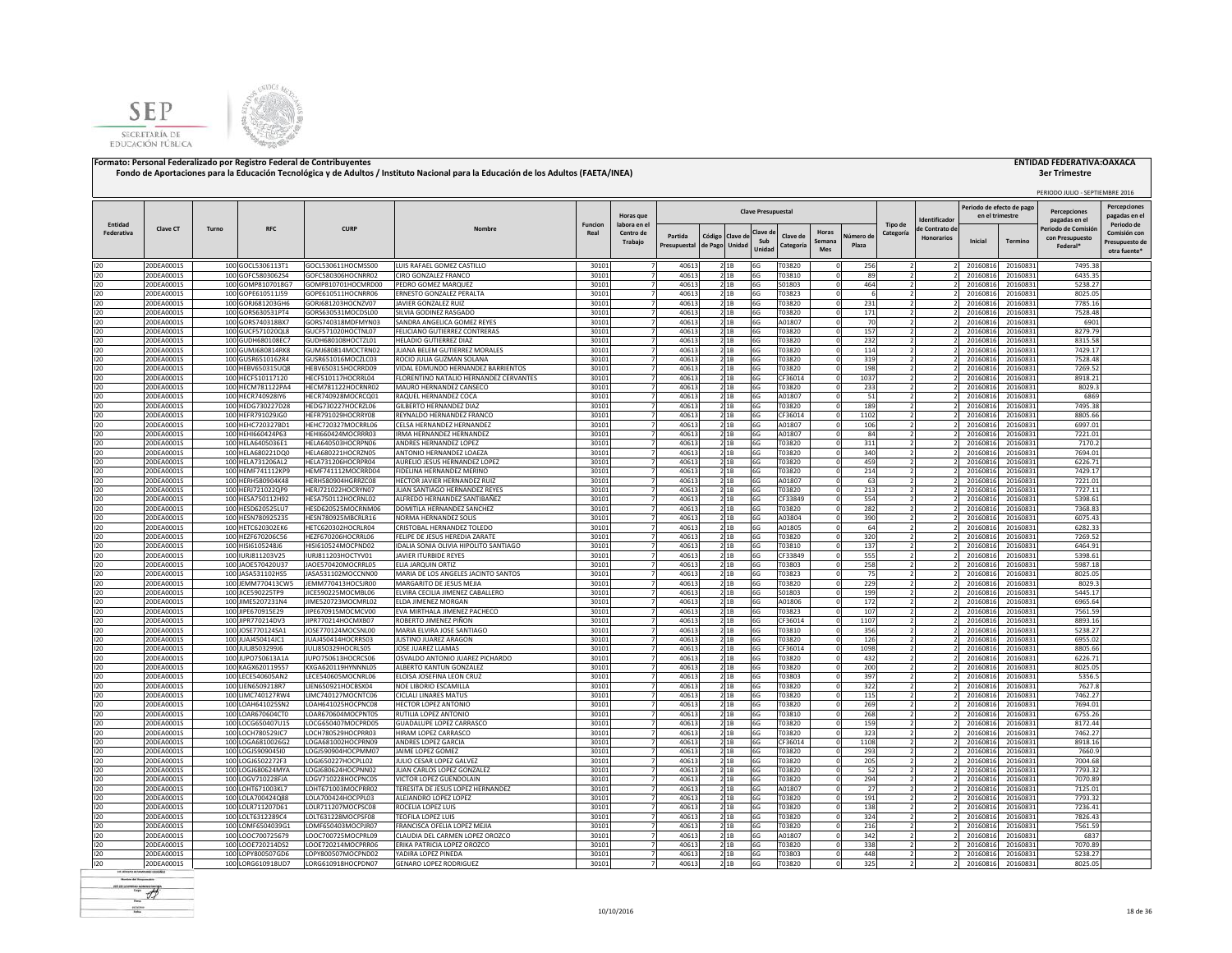



|                       |                          |       |                                        |                                          |                                                                     |                        |                                  |                |                           |                 |                           |                   |                        |                      |                                  | Periodo de efecto de pag |                      | PERIODO JULIO - SEPTIEMBRE 2016      |                                     |
|-----------------------|--------------------------|-------|----------------------------------------|------------------------------------------|---------------------------------------------------------------------|------------------------|----------------------------------|----------------|---------------------------|-----------------|---------------------------|-------------------|------------------------|----------------------|----------------------------------|--------------------------|----------------------|--------------------------------------|-------------------------------------|
|                       |                          |       |                                        |                                          |                                                                     |                        | Horas que                        |                |                           |                 | <b>Clave Presupuestal</b> |                   |                        |                      | dentificado                      | en el trimestre          |                      | <b>Percenciones</b><br>pagadas en el | <b>Percepciones</b><br>pagadas en e |
| Entidad<br>Federativa | <b>Clave CT</b>          | Turno | <b>RFC</b>                             | <b>CURP</b>                              | Nombre                                                              | <b>Funcion</b><br>Real | labora en el<br>Centro de        | Partida        |                           |                 | Clave d                   | Clave de          | Horas<br>Vúmero de     | Tipo de<br>Categoría | le Contrato de                   |                          |                      | Periodo de Comisió                   | Periodo de<br>Comisión cor          |
|                       |                          |       |                                        |                                          |                                                                     |                        | Trabajo                          | Presupuestal   | Código Clave d<br>de Pago | Unidad          | Sub<br>Unida              | Categoría         | Semana<br>Plaza<br>Mes |                      | <b>Honorarios</b>                | Inicial                  | Termino              | con Presupuesto<br>Federal*          | Presupuesto de<br>otra fuente'      |
| 120                   | 20DEA0001S               |       | 100 LOSE641115LZ7                      | LOSE641115MOCPNL01                       | ELPIDIA LOPEZ SANTIAGO                                              | 30101                  | $\overline{7}$                   | 40613          |                           | 2 1B            | 6G                        | A01807            |                        | 108                  |                                  | 20160816                 | 20160831             | 7157.01                              |                                     |
| 120                   | 20DEA0001S               |       | 100 LOST640114FJ9                      | LOST640114MOCPRR01                       | MARIA TERESA LOPEZ SORIANO                                          | 30101                  | $\overline{7}$                   | 40613          |                           | 21B             | 6G                        | A03804            |                        | 78                   | $\overline{2}$                   | 20160816                 | 20160831             | 6258.01                              |                                     |
| 120                   | 20DEA0001S               |       | 100 LOVE741027LG9                      | LOVE741027HOCPLD04                       | EDUARDO REY LOPEZ VILLAVICENCIO                                     | 30101                  |                                  | 40613          |                           | 2 1B            | 6G                        | T03810            |                        | 53                   |                                  | 20160816                 | 20160831             | 5238.27                              |                                     |
| 120                   | 20DEA0001S               |       | 100 LOVJ640412H41                      | LOVJ640412MOCPSL00                       | JULIA LOPEZ VASQUEZ                                                 | 30101                  |                                  | 40613          |                           | 21B             | 6G                        | A01806            |                        | 270                  |                                  | 20160816                 | 20160831             | 6874.6                               |                                     |
| 120                   | 20DEA0001S               |       | 100 LUGA5910015F6                      | LUGA591001HOCNRN02                       | ANGEL LUNA GARCIA                                                   | 30101                  |                                  | 40613          |                           | 21B             | 6G                        | T03820            |                        | 40                   |                                  | 20160816                 | 20160831             | 7660.9                               |                                     |
| 120<br>120            | 20DEA0001S<br>20DEA0001S |       | 100 LUSS681111QD6<br>100 LOCA681026FT9 | LUSS681111MOCSNY01<br>LXCA681026HOCPSL06 | SYLVIA VICTORIA LUIS SANTOS<br>ALFREDO CARLOS LOPEZ CASTRO          | 30101<br>30101         |                                  | 40613<br>40613 |                           | 2 1 B<br>21B    | 6G<br>6G                  | A01807<br>T03820  |                        | 22<br>190            |                                  | 20160816<br>20160816     | 20160831<br>20160831 | 7029.01<br>7561.59                   |                                     |
| 120                   | 20DEA0001S               |       | 100 MACE610812JD7                      | MACE610812MOCTRL01                       | ELENA MATUS CRUZ                                                    | 30101                  |                                  | 40613          |                           | 21B             | 6G                        | T03810            |                        | 160                  |                                  | 20160816                 | 20160831             | 7330.51                              |                                     |
| 120                   | 20DEA0001S               |       | 100 MACU540516K44                      | MACU540516HOCTYB00                       | <b>UBALDO MATIAS CAYETANO</b>                                       | 30101                  |                                  | 40613          |                           | 2 1B            | 6G                        | T03820            |                        | 45                   |                                  | 20160816                 | 20160831             | 7826.43                              |                                     |
| 120                   | 20DEA0001S               |       | 100 MAGD530225JB0                      | MAGD530225MOCNLL02                       | DALIA VICTORIA MANZANARES GIL                                       | 30101                  | 7                                | 40613          |                           | 2 1 B           | 6G                        | T03810            |                        | 234                  |                                  | 20160816                 | 20160831             | 6911.06                              |                                     |
| 120                   | 20DEA0001S               |       | 100 MAGP710531ST2                      | MAGP710531MOCRRT08                       | PETRONILA MARTINEZ GARCIA                                           | 30101                  | $\overline{7}$                   | 40613          |                           | 2 1 B           | 6G                        | T03820            |                        | 127                  |                                  | 20160816                 | 20160831             | 7594.69                              |                                     |
| 120                   | 20DEA0001S               |       | 100 MALD570609T63                      | MALD570609MOCRPL05                       | DALILA MARTINEZ LOPEZ                                               | 30101                  |                                  | 40613          |                           | 21B             | 6G                        | A03804            |                        | 283                  |                                  | 20160816                 | 20160831             | 6346.68                              |                                     |
| 120                   | 20DEA0001S               |       | 100 MAMA6501036V4                      | MAMA650103HCSRNB06                       | ABEL MARTINEZ MUNDO                                                 | 30101                  |                                  | 40613          |                           | 2 1 B           | 6G                        | T03820            |                        | 117                  | $\overline{z}$                   | 20160816                 | 20160831             | 7368.83                              |                                     |
| 120                   | 20DEA0001S               |       | 100 MAMC6609242V3                      | MAMC660924MOCRRR06                       | MARIA DEL CARMEN MARTINEZ MARTINEZ                                  | 30101                  |                                  | 40613          |                           | 2 1 B           | 6G                        | T03803            |                        | 206                  |                                  | 20160816                 | 20160831             | 6548.35                              |                                     |
| 120                   | 20DEA0001S               |       | 100 MAPC700724R58                      | MAPC700724MOCRRR08                       | MARIA CRISTINA MARTINEZ PEREZ                                       | 30101                  | $\overline{7}$<br>$\overline{7}$ | 40613          |                           | 2 1 B           | 6G                        | T03820            |                        | 261                  | $\overline{\phantom{a}}$         | 2016081                  | 20160831             | 7760.22                              |                                     |
| 120<br>120            | 20DEA0001S<br>20DEA0001S |       | 100 MAPF580215Q33<br>100 MAPR7503245K3 | MAPF580215HOCRRS00<br>MAPR750324HOCRNB08 | <b>FAUSTINO MARTINEZ PEREZ</b><br>ROBERTO CARLOS MARTINEZ PINACHO   | 30101<br>30101         | $\overline{7}$                   | 40613<br>40613 |                           | 21B<br>21B      | 6G<br>6G                  | T03820<br>A01807  |                        | 118<br>465           | $\overline{z}$                   | 20160816<br>20160816     | 20160831<br>20160831 | 7793.32<br>5482.62                   |                                     |
| 120                   | 20DEA0001S               |       | 100 MAPT670924LK2                      | MAPT670924MOCRRR09                       | <b>TEREZA MARTINEZ PEREZ</b>                                        | 30101                  | $\overline{7}$                   | 40613          |                           | 21B             | 6G                        | T03820            |                        | 128                  | $\overline{z}$                   | 20160816                 | 20160831             | 7660.9                               |                                     |
| 120                   | 20DEA0001S               |       | 100 MAQL560814GK3                      | MAQL560814HOCRRS03                       | JOSE LUIS MARTINEZ QUIROZ                                           | 30101                  | $\overline{7}$                   | 40613          |                           | 21B             | 6G                        | A01807            |                        | 91                   | $\overline{z}$                   | 20160816                 | 20160831             | 6442.65                              |                                     |
| 120                   | 20DEA0001S               |       | 100 MARI780504T25                      | MARI780504HOCRSV08                       | <b>IVAN MARTINEZ RIOS</b>                                           | 30101                  | $\overline{7}$                   | 40613          |                           | 21B             | 6G                        | T03820            |                        | 207                  |                                  | 2016081                  | 20160831             | 7528.48                              |                                     |
| 120                   | 20DEA0001S               |       | 100 MARS730806MF6                      | MARS730806HOCTDL04                       | SALVADOR ANGEL MATA RODRIGUEZ                                       | 30101                  |                                  | 40613          |                           | 2 1 B           | 6G                        | T03820            |                        | 182                  |                                  | 2016081                  | 20160831             | 7660.9                               |                                     |
| 120                   | 20DEA0001S               |       | 100 MART680521QJ3                      | MART680521MOCRJR01                       | TRINIDAD VALENTINA MARTINEZ ROJAS                                   | 30101                  |                                  | 40613          |                           | 21B             | 6G                        | A01806            |                        | 374                  |                                  | 20160816                 | 20160831             | 6176.64                              |                                     |
| 120                   | 20DEA0001S               |       | 100 MASA8211255H7                      | MASA821125HOCRLB04                       | ABEL MARTINEZ SALINAS                                               | 30101                  |                                  | 40613          |                           | 2 1 B           | 6G                        | 03820             |                        | 399                  |                                  | 2016081                  | 20160831             | 7164.33                              |                                     |
| 120                   | 20DEA0001S               |       | 100 MASV6410089C0                      | MASV641008HOCRYC01                       | <b>VICENTE MARTINEZ SAYNES</b>                                      | 30101                  |                                  | 40613          |                           | 2 1B            | 6G                        | T03820            |                        | 173                  |                                  | 2016081                  | 20160831             | 7495.38                              |                                     |
| 120<br>120            | 20DEA0001S<br>20DEA0001S |       | 100 MAPE6206013R5<br>100 MEDJ630930RG6 | MAXP620601HOCRXD07<br>MEDJ630930HOCRZR00 | PEDRO MARTINEZ X<br>JERONIMO MANUEL MERINO DIAZ                     | 30101<br>30101         |                                  | 40613<br>40613 |                           | 2 1B<br>2 1B    | 6G<br>6G                  | T03820<br>T03820  |                        | 149<br>139           |                                  | 20160816<br>2016081      | 20160831<br>20160831 | 7302.62<br>7528.48                   |                                     |
| 120                   | 20DEA0001S               |       | 100 MEFR840505JP4                      | MEFR840505MOCNNF07                       | RAFAELA MENDOZA FUENTES                                             | 30101                  |                                  | 40613          |                           | 2 1B            | 6G                        | T03820            |                        | 431                  |                                  | 20160816                 | 20160831             | 6226.71                              |                                     |
| 120                   | 20DEA0001S               |       | 100 MEGV640826GG1                      | MEGV640826MOCSVR02                       | VIRGINIA DACIA MESTAS GUEVARA                                       | 30101                  | 7                                | 40613          |                           | 2 1 B           | 6G                        | T03820            |                        | 326                  |                                  | 20160816                 | 20160831             | 7760.22                              |                                     |
| 120                   | 20DEA0001S               |       | 100 MEHA590212LB0                      | MEHA590212MOCRRR08                       | AURORA MERINO HERNANDEZ                                             | 30101                  |                                  | 40613          |                           | 21B             | 6G                        | T03820            |                        | 219                  |                                  | 20160816                 | 20160831             | 8025.05                              |                                     |
| 120                   | 20DEA0001S               |       | 100 MELR631203GX9                      | MELR631203HOCNPL01                       | RAUL ELISEO MENDOZA LOPEZ                                           | 3010                   |                                  | 40613          |                           | 21B             | 6G                        | T03823            |                        | 11                   |                                  | 20160816                 | 20160831             | 7793.32                              |                                     |
| 120                   | 20DEA0001S               |       | 100 MEMG500619699                      | MEMG500619HOCNRR03                       | <b>GERVASIO MENDOZA MARTINEZ</b>                                    | 30101                  |                                  | 40613          |                           | 21B             | 6G                        | T03820            |                        | 271                  |                                  | 20160816                 | 20160831             | 7627.8                               |                                     |
| 120                   | 20DEA0001S               |       | 100 MEMR6511251H5                      | MEMR651125HOCCNB09                       | RUBICEL MECOTT MONTERO                                              | 30101                  | $\overline{7}$                   | 40613          |                           | 2 1 B           | 6G                        | T03820            |                        | 296                  |                                  | 20160816                 | 20160831             | 7103.99                              |                                     |
| 120                   | 20DEA0001S               |       | 100 MESM7010201H1                      | MESM701020MOCNLR06                       | MARTHA ELENA MENDOZA SILVA                                          | 30101                  | $\overline{7}$                   | 40613          |                           | 21B             | 6G                        | A01806            |                        | 235                  |                                  | 20160816                 | 20160831             | 7351.56                              |                                     |
| 120                   | 20DEA0001S               |       | 100 MIMP821215BC6                      | MIMP821215HOCGRB01                       | PABLITO MIGUEL MARTINEZ                                             | 30101                  | $\overline{7}$<br>$\overline{7}$ | 40613          |                           | 21B             | 6G                        | A01805            |                        | 65                   | $\overline{2}$<br>$\overline{z}$ | 20160816                 | 20160831             | 5533.85                              |                                     |
| 120<br>120            | 20DEA0001S<br>20DEA0001S |       | 100 MISV8701083H3<br>100 MITG661021CH3 | MISV870108MOCGNV07<br>MITG661021MOCRRD01 | VIVIANA DEL CARMEN MIGUEL SANCHEZ<br><b>GUADALUPE MIRANDA TERAN</b> | 30101<br>30101         | $\overline{7}$                   | 40613<br>40613 |                           | 21B<br>21B      | 6G<br>6G                  | T03820<br>T03820  |                        | 470<br>262           | ν                                | 20160816<br>20160816     | 20160831<br>20160831 | 6622.16<br>7760.22                   |                                     |
| 120                   | 20DEA0001S               |       | 100 MOGG820814NN5                      | MOGG820814MOCRMB07                       | GABRIELA ROSALBA MORALES GOMEZ                                      | 30101                  | $\overline{7}$                   | 40613          |                           | 21B             | 6G                        | A01806            |                        | 93                   |                                  | 20160816                 | 20160831             | 6583.75                              |                                     |
| 120                   | 20DEA0001S               |       | 100 MOGS5304189F4                      | MOGS530418MOCRRL05                       | SILVIA MORALES GARCIA                                               | 30101                  | $\overline{7}$                   | 40613          |                           | 21B             | 6G                        | CF04805           |                        | 553                  |                                  | 20160816                 | 20160831             | 4148                                 |                                     |
| 120                   | 20DEA0001S               |       | 100 MOHM621223UJ8                      | MOHM621223HOCRRN02                       | MANUEL MORGAN HERNANDEZ                                             | 30101                  |                                  | 40613          |                           | 2 1 B           | 6G                        | T03820            |                        | 298                  | $\overline{z}$                   | 20160816                 | 20160831             | 6723.28                              |                                     |
| 120                   | 20DEA0001S               |       | 100 MOJA420415MA7                      | MOJA420415HOCRVN04                       | ANASTACIO CRISOFORO MORALES JAVIER                                  | 30101                  |                                  | 40613          |                           | 21B             | 6G                        | T03803            |                        | 94                   |                                  | 20160816                 | 20160831             | 5947.65                              |                                     |
| 120                   | 20DEA0001S               |       | 100 MOMR710104EP3                      | MOMR710104MOCNRS02                       | ROSA MADEL MONTAÑO MARTINEZ                                         | 30101                  |                                  | 40613          |                           | 2 1 B           | 6G                        | T03820            |                        | 297                  |                                  | 20160816                 | 20160831             | 7170.2                               |                                     |
| 120                   | 20DEA0001S               |       | 100 MOSM630525QJ4                      | MOSM630525MOCNSR04                       | MARCELA MONTERROSA SOSA                                             | 30101                  |                                  | 40613          |                           | 21B             | 6G                        | T03823            |                        | 33                   |                                  | 20160816                 | 20160831             | 8025.05                              |                                     |
| 120                   | 20DEA0001S               |       | 100 MOSR561221FU1                      | MOSR561221HOCRNB06                       | RUBEN MORALES SANCHEZ                                               | 30101                  |                                  | 40613          |                           | 21B             | 6G                        | T03820            |                        | 59                   |                                  | 20160816                 | 20160831             | 7534.35                              |                                     |
| 120<br>120            | 20DEA0001S<br>20DEA0001S |       | 100 MOSY610331lY7<br>100 MAMX720608l93 | MOSY610331MOCRNL03<br>MXME720608MOCRTS02 | YOLANDA MORALES SANCHEZ<br><b>ESPERANZA MARTINEZ MATUS</b>          | 30101<br>30101         | 7                                | 40613<br>40613 |                           | 21B<br>21B      | 6G<br>6G                  | A01807<br>A01807  |                        | 23<br>79             |                                  | 20160816<br>20160816     | 20160831<br>20160831 | 7029.01<br>6837                      |                                     |
| 120                   | 20DEA0001S               |       | 100 NAAA5504088Z3                      | NAAA550408HOCVRL07                       | AI BERTO NAVA ARMENGOI                                              | 30101                  |                                  | 40613          |                           | 2 1 B           | 6G                        | T03820            |                        | 284                  |                                  | 20160816                 | 20160831             | 8025.05                              |                                     |
| 120                   | 20DEA0001S               |       | 100 NAGS6806277IA                      | NAGS680627MOCVRC07                       | SOCORRO NAVARRO GARCIA                                              | 30101                  | 7                                | 40613          |                           | 2 1 B           | 6G                        | A01806            |                        | 263                  | $\overline{\phantom{a}}$         | 20160816                 | 20160831             | 6783.56                              |                                     |
| 120                   | 20DEA0001S               |       | 100 NAJO820513M93                      | NAJO820513MOCRRB09                       | OBDULIA NARANJO JARQUIN                                             | 30101                  |                                  | 40613          |                           | 2 1 B           | 6G                        | T03810            |                        | 387                  | $\overline{\phantom{a}}$         | 20160816                 | 20160831             | 6045.87                              |                                     |
| 120                   | 20DEA0001S               |       | 100 NOME570303EB1                      | NOME570303MOCLNV02                       | EVELIA DEVORA NOLASCO MENDEZ                                        | 30101                  |                                  | 40613          |                           | 2 <sup>1B</sup> | 6G                        | A01807            |                        | 35                   |                                  | 20160816                 | 20160831             | 7221.01                              |                                     |
| 120                   | 20DEA0001S               |       | 100 OAPC670118R70                      | OAPC670118MOCRNL08                       | CLARITZA ORDAZ PINEDA                                               | 30101                  | $\overline{7}$                   | 40613          |                           | 2 1 B           | 6G                        | T03820            |                        | 344                  |                                  | 2016081                  | 20160831             | 6226.71                              |                                     |
| 120                   | 20DEA0001S               |       | 100 OASL630910SA3                      | OASL630910HOCRNS07                       | LUIS ANGEL ORDAZ SANTIAGO                                           | 30101                  | $\overline{7}$                   | 40613          |                           | 21B             | 6G                        | T03820            |                        | 299                  |                                  | 20160816                 | 20160831             | 7528.48                              |                                     |
| 120                   | 20DEA0001S               |       | 100 OERA58010634A                      | OERA580106MOCRMM08                       | AMELIA REINA ORTEGA RAMIREZ                                         | 30101                  | $\overline{7}$                   | 40613          |                           | 2 1 B           | 6G                        | T03820            |                        | 119                  | $\overline{\phantom{a}}$<br>ν    | 20160816                 | 20160831             | 7528.48                              |                                     |
| 120<br>120            | 20DEA0001S<br>20DEA0001S |       | 100 OIPJ690319IK2<br>100 OIPL630211I76 | OIPJ690319MOCRNS06<br>OIPL630211MOCRRR00 | JOSEFA ORTIZ PANTOJA<br><b>LOURDES ORTIZ PEREZ</b>                  | 30101<br>30101         | $\overline{7}$<br>$\overline{7}$ | 40613<br>40613 |                           | 21B<br>21B      | 6G<br>6G                  | T03820<br>T03820  |                        | 12<br>264            |                                  | 20160816<br>20160816     | 20160831<br>20160831 | 7660.9<br>7793.32                    |                                     |
| 120                   | 20DEA0001S               |       | 100 OIRE5802056H6                      | OIRE580205HOCRBD09                       | EDUARDO FELIPE ORTIZ ROBLES                                         | 30101                  | $\overline{7}$                   | 40613          |                           | 2 1B            | 6G                        | T03820            |                        | 300                  | $\overline{2}$                   | 20160816                 | 20160831             | 7070.89                              |                                     |
| 120                   | 20DEA0001S               |       | 100 OOCR650213L68                      | OOCR650213HOCRSB03                       | ROBERTO OROZCO CASTILLO                                             | 30101                  | $\overline{7}$                   | 40613          |                           | 21B             | 6G                        | T03820            |                        | 236                  | $\overline{z}$                   | 20160816                 | 20160831             | 7153.64                              |                                     |
| 120                   | 20DEA0001S               |       | 100 OOL1721127RE9                      | OOLI721127MOCRPS05                       | <b>ISELA OROZCO LOPEZ</b>                                           | 30101                  |                                  | 40613          |                           | 2 1 B           | 6G                        | T03820            |                        | 54                   |                                  | 2016081                  | 20160831             | 7759.03                              |                                     |
| 120                   | 20DEA0001S               |       | 100 OOSV7305298M1                      | OOSV730529HOCRLR07                       | VIRGINIO GERMAN OROPEZA SALAZAR                                     | 30101                  |                                  | 40613          |                           | 2 1 B           | 6G                        | T03820            |                        | 453                  |                                  | 2016081                  | 20160831             | 6226.71                              |                                     |
| 120                   | 20DEA0001S               |       | 100 PAC1710506QF6                      | PACI710506MOCSNS03                       | <b>ISABEL PASTOR CONTRERAS</b>                                      | 30101                  |                                  | 40613          |                           | 2 1B            | 6G                        | T03810            |                        | 373                  |                                  | 2016081                  | 20160831             | 6223.22                              |                                     |
| 120                   | 20DEA0001S               |       | 100 PALG790223FB4                      | PALG790223MOCCPV09                       | GIOVANNA PAOLA PACHECO LOPEZ                                        | 30101                  |                                  | 40613          |                           | 2 1B            | 6G                        | A01807            |                        | 456                  |                                  | 20160816                 | 20160831             | 5482.62                              |                                     |
| 120                   | 20DEA0001S               |       | 100 PAML7306075K6                      | PAML730607HOCDLS00                       | JOSE LUIS PADILLA MILAN                                             | 30101                  |                                  | 40613          |                           | 21B             | 6G                        | T03820            |                        | 121                  |                                  | 20160816                 | 20160831             | 7495.38                              |                                     |
| 120                   | 20DEA0001S               |       | 100 PARC800406ES5                      | PARC800406HOCCML00                       | CELSO PACHECO RAMIREZ                                               | 30101                  |                                  | 40613          |                           | 21B             | 6G                        | CF36014           |                        | 1099                 |                                  | 20160816                 | 20160831             | 8868.18                              |                                     |
| 120                   | 20DEA0001S<br>20DEA0001S |       | 100 PARI7302013P1<br>100 PECL551009399 | PARI730201HOCCMG07<br>PECL551009HOCXBS05 | <b>IGNACIO PACHECO RAMIREZ</b><br>LUIS JAIME PEÑA CABALLERO         | 30101<br>30101         |                                  | 4061<br>40613  |                           | 2 1 B           | 6G                        | A01807<br>CF36014 |                        | 441<br>1057          |                                  | 2016081<br>20160816      | 20160831             | 5482.62<br>8805.66                   |                                     |
| 120<br>120            | 20DEA0001S               |       | 100 PEGA650720P30                      | PEGA650720MOCRRZ09                       | AZALIA PEREZ GUERRA                                                 | 30101                  | $\overline{7}$<br>7              | 40613          |                           | 2 1 B<br>2 1 B  | 6G<br>6G                  | T03820            |                        | 302                  | 2                                | 20160816                 | 20160831<br>20160831 | 7335.73                              |                                     |
|                       |                          |       |                                        |                                          |                                                                     |                        |                                  |                |                           |                 |                           |                   |                        |                      |                                  |                          |                      |                                      |                                     |

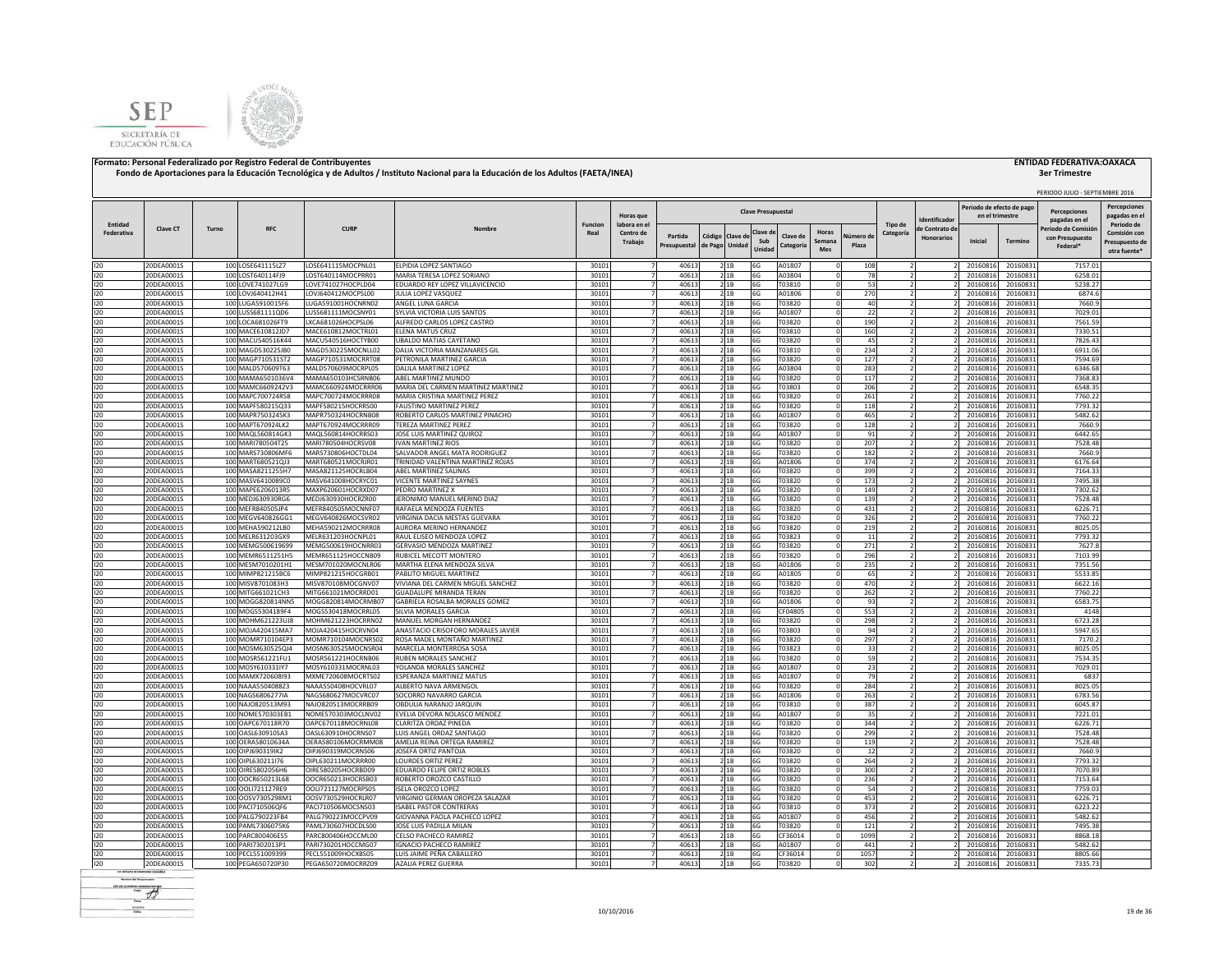



# **3er Trimestre**

|                              |                          |       |                                        |                                          |                                                        |                        |                          |                                           |                          |         |                           |                  |               |            |                      |                   |                                              |                      | PERIODO JULIO - SEPTIEMBRE 2016 |                                     |
|------------------------------|--------------------------|-------|----------------------------------------|------------------------------------------|--------------------------------------------------------|------------------------|--------------------------|-------------------------------------------|--------------------------|---------|---------------------------|------------------|---------------|------------|----------------------|-------------------|----------------------------------------------|----------------------|---------------------------------|-------------------------------------|
|                              |                          |       |                                        |                                          |                                                        |                        | <b>Horas</b> que         |                                           |                          |         | <b>Clave Presupuestal</b> |                  |               |            |                      | Identificado      | Periodo de efecto de pago<br>en el trimestre |                      | Percepciones<br>pagadas en el   | <b>Percepciones</b><br>pagadas en e |
| Entidad<br><b>Federativa</b> | Clave CT                 | Turno | <b>RFC</b>                             | <b>CURP</b>                              | Nombre                                                 | <b>Funcion</b><br>Real | labora en e<br>Centro de | Partida                                   |                          |         | Clave d                   | Clave de         | <b>Horas</b>  | Iúmero d   | Tipo de<br>Categoría | le Contrato di    |                                              |                      | Periodo de Comisió              | Periodo de<br>Comisión cor          |
|                              |                          |       |                                        |                                          |                                                        |                        | Trabajo                  | Presupuestal                              | Código<br>de Pago Unidad | Clave c | Sub<br>Unida              | Categoría        | Semana<br>Mes | Plaza      |                      | <b>Honorarios</b> | Inicial                                      | Termino              | con Presupuesto<br>Federal*     | Presupuesto de<br>otra fuente*      |
| 120                          | 20DEA0001S               |       | 100 PEGL650921NC8                      | PEGL650921HOCRRS04                       | LUIS ARTURO PEREZ GARCIA                               | 30101                  |                          | 40613                                     | 2 1 B                    |         | 6G                        | CF36014          |               | 1016       |                      |                   | 20160816                                     | 20160831             | 8905.66                         |                                     |
| 120                          | 20DEA0001S               |       | 100 PEHR670102NS8                      | PEHR670102MOCRRS06                       | ROSA ELVA PEREZ HERNANDEZ                              | 3010:                  |                          | 40613                                     | 2 1B                     |         | 6G                        | A01807           |               | 28         |                      |                   | 20160816                                     | 20160831             | 7189.01                         |                                     |
| 120                          | 20DEA0001S               |       | 100 PELB541209TS6                      | PELB541209HOCRPR05                       | <b>BRAULIO PEREZ LOPEZ</b>                             | 30101                  |                          | 40613                                     | 21B                      |         | 6G                        | CF36014          |               | 1091       |                      |                   | 20160816                                     | 20160831             | 8805.68                         |                                     |
| 120                          | 20DEA0001S               |       | 100 PELP621007PX6                      | PELP621007HOCRPD07                       | PEDRO MARCOS PEREZ LOPEZ                               | 30101                  |                          | 40613                                     | 2 1 B                    |         | 6G                        | T03820           |               | 245        |                      |                   | 20160816                                     | 20160831             | 7793.32                         |                                     |
| 120                          | 20DEA0001S               |       | 100 PELU6001079G5                      | PEXL600107HOCRXC02                       | LUCIANO JULIAN PEREZ X                                 | 30101                  |                          | 40613                                     | 2 1 B                    |         | 6G                        | T03820           |               | 220        |                      |                   | 20160816                                     | 20160831             | 7660.9                          |                                     |
| 120                          | 20DEA0001S               |       | 100 PEPE620429G29                      | PEXP620429HOCRXD07                       | PEDRO PEREZ X                                          | 30101                  | 7                        | 40613                                     | 2 1 B                    |         | 6G                        | CF36014          |               | 1019       |                      |                   | 20160816                                     | 20160831             | 8918.16                         |                                     |
| 120                          | 20DEA0001S               |       | 100 PICM561128GZ3                      | PICM561128MOCNSR03                       | MARISFI A PINFDA CASTILLO                              | 3010:                  |                          | 40613                                     | 2 1 B                    |         | 6G                        | T03820           |               | 161        |                      |                   | 20160816                                     | 20160831             | 7561.59                         |                                     |
| 120                          | 20DEA0001S               |       | 100 PIRM620327RA8                      | PIRM620327HOCNMD07                       | MODESTO PINEDA ROMERO                                  | 30101                  |                          | 40613                                     | 2 1 B                    |         | 6G                        | CF14070          |               | 1073       |                      |                   | 20160816                                     | 20160831             | 33118.15                        |                                     |
| 120                          | 20DEA0001S               |       | 100 POCN690525Q68                      | POCN690525MCCTND06                       | NIDELVIA MARGARITA POOT CANUL                          | 3010:                  |                          | 40613                                     | 2 1 B                    |         | 6G                        | T03820           |               | 162        |                      |                   | 20160816                                     | 20160831             | 8372.56                         |                                     |
| 120                          | 20DEA0001S               |       | 100 POVV6309058X8                      | POVV630905MOCBLR10                       | VIRGINIA SELIFLOR POBLANO VILLALOBOS                   | 3010:                  |                          | 40613                                     | 21B                      |         | 6G                        | T03820           |               | 43         |                      |                   | 20160816                                     | 20160831             | 7594.69                         |                                     |
| 120                          | 20DEA0001S               |       | 100 RAAF6506115R3                      | RAAF650611MOCMZS03                       | <b>FAUSTINA RAMIREZ AZCONA</b>                         | 30101                  |                          | 40613<br>7 <sup>1</sup>                   | 2 1 B                    |         | 6G                        | T03820           |               | 163        |                      |                   | 2016081                                      | 20160831             | 7462.27                         |                                     |
| 120                          | 20DEA0001S               |       | 100 RAAM6703046T9                      | RAAM670304MOCMNN08                       | MANUELA RAMIREZ ANTONIO                                | 30101                  |                          | $\overline{7}$<br>40613                   | 21B                      |         | 6G                        | T03820           |               | 265        |                      |                   | 20160816                                     | 20160831             | 7826.43                         |                                     |
| 120                          | 20DEA0001S               |       | 100 RABA5711301BA                      | RABA571130MOCMRN02                       | ANDREA RAMOS BURGUET                                   | 30101                  |                          | $\overline{7}$<br>40613                   | 21B                      |         | 6G                        | T03810           |               | 183        |                      |                   | 20160816                                     | 20160831             | 6607.47                         |                                     |
| 120                          | 20DEA0001S               |       | 100 RABO800823P97                      | RABO800823HOCMSS02                       | OSCAR DAMIAN RAMOS BUSTAMANTE                          | 30101                  |                          | $\overline{7}$<br>40613                   | 21B                      |         | 6G                        | T03820           |               | 452        |                      |                   | 20160816                                     | 20160831             | 6226.71                         |                                     |
| 120                          | 20DEA0001S               |       | 100 RACA610804GA3                      | RACA610804HMCMSL02                       | <b>ALBERTO RAMOS CASAS</b>                             | 30101                  | $\overline{7}$           | 40613                                     | 21B                      |         | 6G                        | T03820           |               | 328        |                      |                   | 20160816                                     | 20160831             | 7826.43                         |                                     |
| 120                          | 20DEA0001S               |       | 100 RACD610701TU6                      | RACD610701MOCMRR07                       | DORA MARTHA RAMIREZ CRUZ                               | 3010                   |                          | 40613                                     | 2 1B                     |         | 6G                        | CF01059          |               | 1111       |                      |                   | 2016081                                      | 20160831             | 8918.21                         |                                     |
| 120                          | 20DEA0001S               |       | 100 RALI650221AV2                      | RALI650221MDFMSS00                       | MARIA ISABEL RAMIREZ LUIS                              | 3010:                  |                          | 40613                                     | 2 1 B                    |         | 6G                        | T03810           |               | 130        |                      |                   | 20160816                                     | 20160831             | 6240.95                         |                                     |
| 120                          | 20DEA0001S               |       | 100 RANE720804PU6                      | RANE720804HOCMCL06                       | ELEUTERIO RAMIREZ NICOLAS                              | 30101                  |                          | 4061                                      | 2 1B                     |         | 6G                        | A01806           |               | 416        |                      |                   | 2016081                                      | 20160831             | 5666.12                         |                                     |
| 120                          | 20DEA0001S               |       | 100 RARM560721U6A                      | RARM560721HOCMDR05                       | MARCELINO RAMIREZ RODRIGUEZ                            | 30101                  |                          | 40613                                     | 21B                      |         | 6G                        | T03820           |               | 313        |                      |                   | 2016081                                      | 20160831             | 6855.7                          |                                     |
| 120                          | 20DEA0001S               |       | 100 RARV701114HY1                      | RARV701114MOCMMR06                       | VIRGINIA RAMIREZ RAMIREZ                               | 3010:                  |                          | 40613                                     | 2 1 B                    |         | 6G                        | T03820           |               | 29         |                      |                   | 20160816                                     | 20160831             | 7826.43                         |                                     |
| 120                          | 20DEA0001S               |       | 100 REPE631210J56                      | REPE631210MOCYRL02                       | EULALIA REYES PEREZ                                    | 3010:                  |                          | 40613                                     | 2 1 B                    |         | 6G                        | A01806           |               | 150        |                      |                   | 20160816                                     | 20160831             | 6844.26                         |                                     |
| 120<br>120                   | 20DEA0001S               |       | 100 RERA700408KA5                      | RERA700408HOCYML07                       | ALBERTO BENEDICTO REYES RAMIREZ                        | 3010                   |                          | 40613                                     | 21B                      |         | 6G                        | T03820           |               | 238        |                      |                   | 20160816                                     | 20160831             | 8279.79                         |                                     |
|                              | 20DEA0001S               |       | 100 RERA830802814                      | RERA830802MOCYYN06                       | ANGELA REYES REYES                                     | 3010:                  | 7                        | 40613                                     | 2 1 B                    |         | 6G                        | T03820           |               | 471        |                      |                   | 20160816                                     | 20160831             | 6226.71                         |                                     |
| 120<br>120                   | 20DEA0001S               |       | 100 RERF640714MT0                      | RERF640714HOCYMR06                       | FRANCISCO REYES RAMIREZ                                | 3010:                  |                          | 40613                                     | 21B                      |         | 6G                        | T03820           |               | 237        |                      |                   | 20160816                                     | 20160831             | 8279.79                         |                                     |
|                              | 20DEA0001S               |       | 100 RESE540714UM8                      | RESE540714HOCYNM03                       | EMILIANO REYES SANTIAGO                                | 3010:                  |                          | 40613                                     | 2 1 B                    |         | 6G                        | T03820           |               | 314        |                      |                   | 20160816                                     | 20160831             | 7302.62                         |                                     |
|                              | 20DEA0001S               |       | 100 RESU851127MC5                      | RESU851127HDFYNL09                       | ULISSES REYNA SANCHEZ                                  | 3010:                  |                          | 40613                                     | 21B                      |         | 6G                        | T03820           |               | 450        |                      |                   | 20160816                                     | 20160831             | 6226.71                         |                                     |
|                              | 20DEA0001S               |       | 100 RICA620505356                      | RICA620505MOCSRN09                       | ANGELA RIOS CRUZ                                       | 3010:                  |                          | 40613<br>$\overline{7}$                   | 21B                      |         | 6G                        | T03820           |               | 86         |                      |                   | 20160816                                     | 20160831             | 7600.56                         |                                     |
| 120                          | 20DEA0001S               |       | 100 RICF691004R13                      | RICF691004MOCSRR00                       | <b>FRANCISCA RIOS CRUZ</b>                             | 3010:                  |                          | 7 <sup>1</sup><br>40613<br>$\overline{7}$ | 21B                      |         | 6G                        | A03804           |               | 140        |                      |                   | 20160816                                     | 20160831             | 5858.98                         |                                     |
| 120                          | 20DEA0001S               |       | 100 RIPM6406108C2                      | RIPM640610HOCSLR06                       | <b>MARGARITO RIOS PALACIOS</b>                         | 3010:                  |                          | 40613<br>$\overline{7}$                   | 21B                      |         | 6G                        | T03820           |               | 239        |                      |                   | 20160816                                     | 20160831             | 8458.71                         |                                     |
| 120<br>120                   | 20DEA0001S               |       | 100 ROAI6903177G4                      | ROAI690317MOCDRR00                       | IRLANDA GERTRUDIS RODRIGUEZ ARAGON                     | 3010                   |                          | 4061<br>$\overline{7}$                    | 21B<br>21B               |         | 6G                        | A01806           |               | 131<br>193 |                      |                   | 20160816                                     | 20160831             | 6333.74<br>6965.64              |                                     |
|                              | 20DEA0001S               |       | 100 ROCS5611184Q3                      | ROCS561118MOCDRR07<br>ROHM710902MOCSRR07 | SERAFINA RODRIGUEZ CRUZ                                | 3010<br>3010           |                          | 40613<br>40613                            | 21B                      |         | 6G                        | A01806<br>A01807 |               | 36         |                      |                   | 20160816                                     | 20160831             | 6997.01                         |                                     |
| 120                          | 20DEA0001S<br>20DEA0001S |       | 100 ROHM7109022HA<br>100 ROSA680702F45 | ROSA680702HOCSNB01                       | MIRNA GABRIELA ROSAS HERRERA<br>ABEL DE LA ROSA SANTOS | 3010:                  |                          | 4061                                      | 21B                      |         | 6G<br>6G                  | T03820           |               | 352        |                      |                   | 20160816<br>20160816                         | 20160831<br>20160831 | 6226.71                         |                                     |
| 120                          | 20DEA0001S               |       | 100 ROVA720415948                      | ROVA720415MOCSLN05                       | ANA LILIA ROSALES VELASCO                              | 30101                  |                          | 4061                                      | 21B                      |         | 6G                        | A01806           |               | 123        |                      |                   | 20160816                                     | 20160831             | 6783.56                         |                                     |
| 120<br>120                   | 20DEA0001S               |       | 100 ROVH580406P33                      | ROVH580406HOCSSM02                       | HUMBERTO JULIAN ROSETTE VASQUEZ                        | 30101                  |                          | 40613                                     | 21B                      |         | 6G                        | F03820           |               | 132        |                      |                   | 20160816                                     | 20160831             | 6855.                           |                                     |
| 120                          | 20DEA0001S               |       | 100 ROVL500215KT2                      | ROVL500215HOCDLM09                       | LAMBERTO RODRIGUEZ VILLASEÑOR                          | 30101                  |                          | 40613                                     | 21B                      |         | 6G                        | T03820           |               | 175        |                      |                   | 20160816                                     | 20160831             | 7694.01                         |                                     |
| 120                          | 20DEA0001S               |       | 100 ROEL640123E63                      | ROXE640123MOCJXL06                       | ELIZABET ROJAS X                                       | 30101                  |                          | 40613                                     | 21B                      |         | 6G                        | T03820           |               | 240        |                      |                   | 20160816                                     | 20160831             | 7462.27                         |                                     |
| 120                          | 20DEA0001S               |       | 100 RUCA661218PC4                      | RUCA661218HOCZRD05                       | <b>ADOLFO RUIZ CORTES</b>                              | 30101                  |                          | 40613                                     | 21B                      |         | 6G                        | T03820           |               | 272        |                      |                   | 20160816                                     | 20160831             | 7335.73                         |                                     |
| 120                          | 20DEA0001S               |       | 100 RUGB6101106R8                      | RUGB610110HOCZRN06                       | <b>BENITO RUIZ GUERRA</b>                              | 30101                  |                          | 40613                                     | 2 1 B                    |         | 6G                        | CF33849          |               | 529        |                      |                   | 20160816                                     | 20160831             | 5511.11                         |                                     |
|                              | 20DEA0001S               |       | 100 RUSE630122PI8                      | RUSE630122HOCZNP00                       | EPIFANIO ANTONIO RUIZ SANTIAGO                         | 30101                  | $\overline{ }$           | 40613                                     | 2 1 B                    |         | 6G                        | T03820           |               | 449        |                      |                   | 20160816                                     | 20160831             | 6226.71                         |                                     |
| 120<br>120                   | 20DEA0001S               |       | 100 RUVR60030144A                      | RUVR600301MOCZLS07                       | ROSENDA LEONOR RUIZ VELASCO                            | 3010:                  |                          | 40613                                     | 2 1 B                    |         | 6G                        | A01807           |               | 14         |                      |                   | 20160816                                     | 20160831             | 7221.01                         |                                     |
| 120                          | 20DEA0001S               |       | 100 SAAM690615DK7                      | SAAM690615HOCNQG02                       | MIGUEL ANGEL SANCHEZ AQUINO                            | 3010:                  |                          | 40613                                     | 21B                      |         | 6G                        | T03820           |               | 304        |                      |                   | 20160816                                     | 20160831             | 7368.83                         |                                     |
| 120                          | 20DEA0001S               |       | 100 SACG6309299K0                      | SACG630929HJCLRN06                       | GONZALO SALGADO CARBALLO                               | 30101                  |                          | 40613<br>$\overline{7}$                   | 2 1 B                    |         | 6G                        | T03803           |               | 96         |                      |                   | 20160816                                     | 20160831             | 6169.33                         |                                     |
|                              | 20DEA0001S               |       | 100 SACR540827448                      | SACR540827MOCLSS02                       | ROSALBA SALINAS CASTILLO                               | 30101                  |                          | $\overline{7}$<br>40613                   | 21B                      |         | 6G                        | T03820           |               | 15         |                      |                   | 20160816                                     | 20160831             | 7760.22                         |                                     |
| 120<br>120                   | 20DEA0001S               |       | 100 SADR851009V57                      | SADR851009HOCNVC08                       | RICARDO JAVIER SANTANA DAVILA                          | 30101                  |                          | $\overline{z}$<br>40613                   | 2 1 B                    |         | 6G                        | T03820           |               | 454        |                      |                   | 20160816                                     | 20160831             | 6226.71                         |                                     |
|                              | 20DEA0001S               |       | 100 SAFF701120411                      | SAFF701120MOCNNL09                       | FELISA SANTANA FUENTES                                 | 30101                  |                          | $\overline{7}$<br>40613                   | 21B                      |         | 6G                        | T03820           |               | 176        |                      |                   | 20160816                                     | 20160831             | 7495.38                         |                                     |
|                              | 20DEA0001S               |       | 100 SAGA640123TV4                      | SAGA640123MOCLIM08                       | AMELIA SALVADOR GIJON                                  | 3010                   | $\overline{7}$           | 40613                                     | 21B                      |         | 6G                        | A01806           |               | 55         |                      |                   | 20160816                                     | 20160831             | 6692.52                         |                                     |
|                              | 20DEA0001S               |       | 100 SAGA7006056G4                      | SAGA700605MOCBND04                       | ADELAIDA SABAH GENICO                                  | 30101                  | $\overline{7}$           | 40613                                     | 21B                      |         | 6G                        | A01806           |               | 16         |                      |                   | 20160816                                     | 20160831             | 6692.52                         |                                     |
|                              | 20DEA0001S               |       | 100 SAGF5810277I0                      | SAGF581027HOCNRR04                       | FRUMENCIO SANTIAGO GARCIA                              | 3010                   |                          | 40613                                     | 21B                      |         | 6G                        | T03823           |               | 110        |                      |                   | 20160816                                     | 20160831             | 8025.05                         |                                     |
|                              | 20DEA0001S               |       | 100 SAGR651023746                      | SAGR651023HOCNML05                       | RAUL SANTIAGO GOMEZ                                    | 3010:                  |                          | 4061                                      | 2 1B                     |         | 6G                        | T03820           |               | 306        |                      |                   | 2016081                                      | 20160831             | 7694.01                         |                                     |
|                              | 20DEA0001S               |       | 100 SAHJ7012204J7                      | SAHJ701220HOCNRN00                       | JUAN JOSE SANTIAGO HERNANDEZ                           | 30101                  |                          | 40613                                     | 21B                      |         | 6G                        | T03820           |               | 316        |                      |                   | 2016081                                      | 20160831             | 7694.01                         |                                     |
|                              | 20DEA0001S               |       | 100 SAJA680204QI9                      | SAJA680204HOCNRN09                       | ANDRES SANCHEZ JARQUIN                                 | 30101                  |                          | 40613                                     | 2 1 B                    |         | 6G                        | T03820           |               | 151        |                      |                   | 20160816                                     | 20160831             | 7594.69                         |                                     |
|                              | 20DEA0001S               |       | 100 SAMJ6612273N1                      | SAMJ661227HOCNJN09                       | IUAN PASCUAL SANTIAGO MEJIA                            | 30101                  |                          | 40613                                     | 21B                      |         | 6G                        | T03820           |               | 221        |                      |                   | 20160816                                     | 20160831             | 7627.8                          |                                     |
|                              | 20DEA0001S               |       | 100 SAMM6312263CA                      | SAMM631226MOCNRR01                       | MARINA MA DE LA LUZ SANTIAGO MARTINEZ                  | 30101                  |                          | 40613                                     | 21B                      |         | 6G                        | A01807           |               | 61         |                      |                   | 20160816                                     | 20160831             | 7221.01                         |                                     |
|                              | 20DEA0001S               |       | 100 SAOC681124JL7                      | SAOC681124HOCNRR07                       | CRISOFORO ALEJANDRO SANTIAGO ORTIZ                     | 3010:                  |                          | 40613                                     | 2 1 B                    |         | 6G                        | T03820           |               | 222        |                      |                   | 20160816                                     | 20160831             | 7760.22                         |                                     |
|                              | 20DEA0001S               |       | 100 SAPL391210D19                      | SAPL391210MOCNLR08                       | LORETO GRACIELA SANTIAGO PALMA                         | 3010                   |                          | 40613                                     | 2 1 B                    |         | 6G                        | T03820           |               | 124        |                      |                   | 20160816                                     | 20160831             | 6723.28                         |                                     |
|                              | 20DEA0001S               |       | 100 SAPR650531A23                      | SAPR650531MOCNRY04                       | REYNA VIRGEN SANTIAGO PEREZ                            | 3010:                  |                          | 40613                                     | 2 1 B                    |         | 6G                        | T03820           |               | 246        |                      |                   | 20160816                                     | 20160831             | 7660.9                          |                                     |
|                              | 20DEA0001S               |       | 100 SARA7108245N0                      | SARA710824MDFNMR01                       | AUREA AIDA SANCHEZ RAMIREZ                             | 3010:                  |                          | 40613                                     | 21B                      |         | 6G                        | T03803           |               | 184        |                      |                   | 20160816                                     | 20160831             | 6371.01                         |                                     |
|                              | 20DEA0001S               |       | 100 SARG681003E78                      | SARG681003MOCNSS02                       | GISELA SANDOVAL ROSALES                                | 3010:                  |                          | 40613<br>$\overline{7}$                   | 2 1B                     |         | 6G                        | T03820           |               | 211        |                      |                   | 20160816                                     | 20160831             | 7302.62                         |                                     |
|                              | 20DEA0001S               |       | 100 SARH771127QB6                      | SARH771127MOCLDR06                       | HORTENSIA SALVADOR RODRIGUEZ                           | 3010:                  |                          | $\overline{7}$<br>40613                   | 21B                      |         | 6G                        | T03803           |               | 60         |                      |                   | 20160816                                     | 20160831             | 6080.66                         |                                     |
|                              | 20DEA0001S               |       | 100 SARM6803143D4                      | SARM680314MOCVVT02                       | MATILDE MARGARITA SAAVEDRA REVILLA                     | 3010:                  |                          | 40613<br>$\overline{7}$                   | 21B                      |         | 6G                        | T03820           |               | 330        |                      |                   | 20160816                                     | 20160831             | 7760.22                         |                                     |
|                              | 20DEA0001S               |       | 100 SASF600530QK2                      | SASF600530HOCNNR06                       | FERNANDO SANCHEZ SANCHEZ                               | 3010                   |                          | 40613<br>$\overline{7}$                   | 21B                      |         | 6G                        | CF33849          |               | 534        |                      |                   | 20160816                                     | 20160831             | 5511.11                         |                                     |
|                              | 20DEA0001S               |       | 100 SASJ720505R53                      | SASJ720505HDFNNN02                       | JUAN GABRIEL SAN JUAN SAN JUAN                         | 3010                   |                          | 40613<br>$\overline{7}$                   | 21B                      |         | 6G                        | T03820           |               | 315        |                      |                   | 20160816                                     | 20160831             | 7727.11                         |                                     |
|                              | 20DEA0001S               |       | 100 SATR6912146Q8                      | SATR691214MOCNRS00                       | ROSA MARIA SANCHEZ TORIS                               | 3010                   |                          | 4061                                      | 21B                      |         | 6G                        | T03820           |               | 142        |                      |                   | 20160816                                     | 20160831             | 7561.59                         |                                     |
| 120<br>120                   | 20DEA0001S               |       | 100 SAVA740814HW2                      | SAVA740814HOCRSR09                       | ARMANDO SARABIA VASQUEZ                                | 30101                  |                          | 40613                                     | 21B                      |         | 6G                        | T03810           |               | 440        |                      |                   | 20160816                                     | 20160831             | 5238.27                         |                                     |
|                              |                          |       |                                        |                                          |                                                        |                        |                          |                                           |                          |         |                           |                  |               |            |                      |                   |                                              |                      |                                 |                                     |

**Rental de Segundro**  $-$  + **First** scales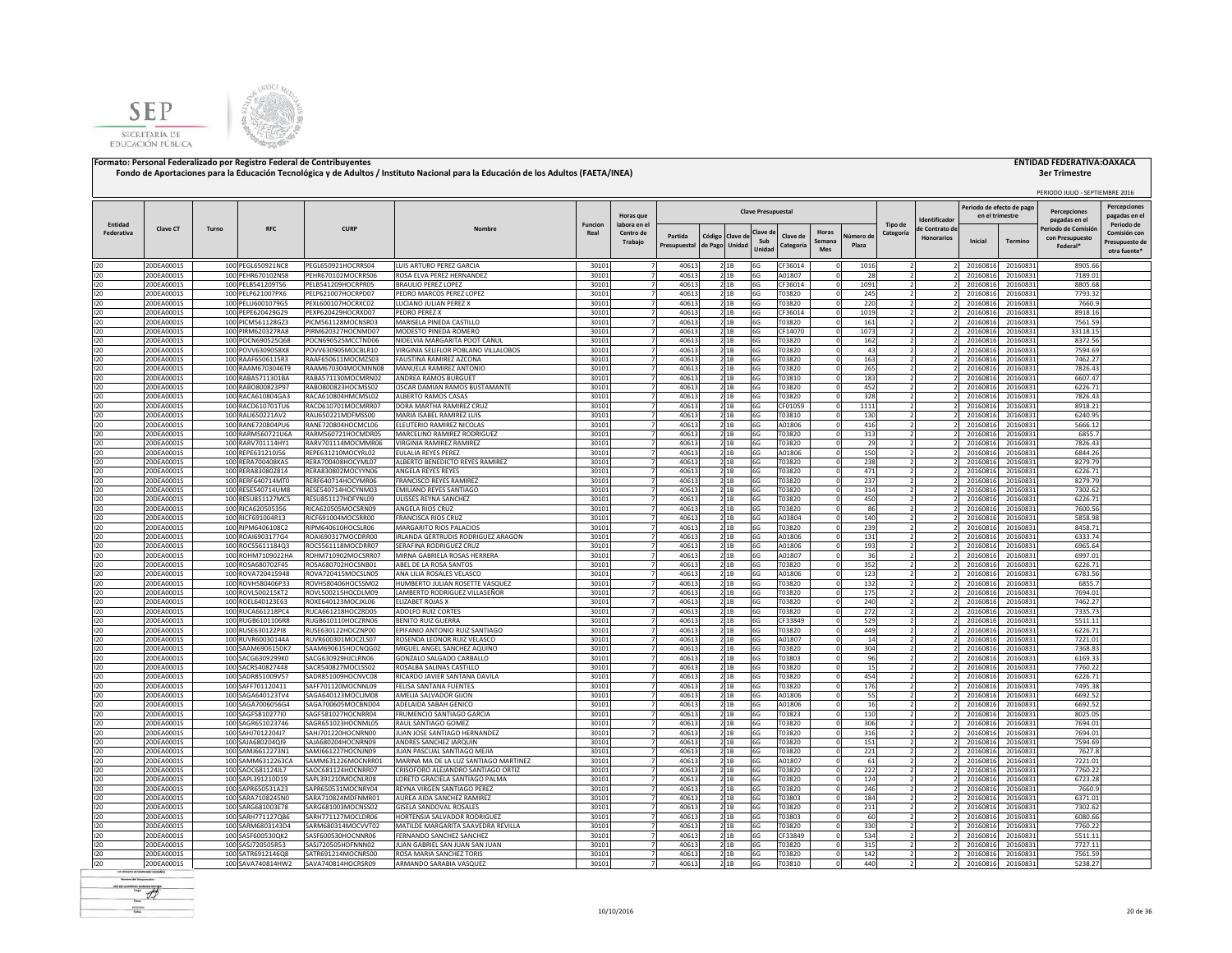



|            |                          |       |                                        |                                          |                                                        |                |                      |                |                |             |                           |                  |                                     |                |                          |                           |                      | PERIODO JULIO - SEPTIEMBRE 2016 |                                |
|------------|--------------------------|-------|----------------------------------------|------------------------------------------|--------------------------------------------------------|----------------|----------------------|----------------|----------------|-------------|---------------------------|------------------|-------------------------------------|----------------|--------------------------|---------------------------|----------------------|---------------------------------|--------------------------------|
|            |                          |       |                                        |                                          |                                                        |                |                      |                |                |             |                           |                  |                                     |                |                          | Periodo de efecto de pago |                      | Percenciones                    | <b>Percepciones</b>            |
|            |                          |       |                                        |                                          |                                                        |                | <b>Horas</b> que     |                |                |             | <b>Clave Presupuestal</b> |                  |                                     |                | dentificado              | en el trimestre           |                      | pagadas en el                   | pagadas en e                   |
| Entidad    | <b>Clave CT</b>          | Turno | <b>RFC</b>                             | <b>CURP</b>                              | Nombre                                                 | <b>Funcion</b> | labora en el         |                |                |             |                           |                  |                                     | Tipo de        | de Contrato de           |                           |                      | Periodo de Comisió              | Periodo de                     |
| Federativa |                          |       |                                        |                                          |                                                        | Real           | Centro de<br>Trabaio | Partida        | Código Clave d |             | Clave d<br>Sub            | Clave de         | <b>Horas</b><br>Vúmero di<br>Semana | Categoría      | <b>Honorarios</b>        | Inicial                   | <b>Termino</b>       | con Presupuesto                 | Comisión con<br>Presupuesto de |
|            |                          |       |                                        |                                          |                                                        |                |                      | Presupuestal   | de Pago Unidad |             | Unidad                    | Categoría        | Plaza<br>Mes                        |                |                          |                           |                      | Federal <sup>®</sup>            | otra fuente*                   |
|            |                          |       |                                        |                                          |                                                        |                |                      |                |                |             |                           |                  |                                     |                |                          |                           |                      |                                 |                                |
| 120        | 20DEA0001S               |       | 100 SAVA880128Q31                      | SAVA880128MOCNSD04                       | ADILENE SANCHEZ VASQUEZ                                | 30101          |                      | 40613          | 21B            |             | 6G                        | A03804           |                                     | 466            |                          | 20160816                  | 20160831             | 5238.27                         |                                |
| 120        | 20DEA0001S               |       | 100 SAVR730830US0                      | SAVR730830MOCNLS02                       | ROSA SANCHEZ VALDIVIESO                                | 30101          |                      | 40613          |                | 2 1 B       | 6G                        | A01803           |                                     | 305            |                          | 20160816                  | 20160831             | 5474.73                         |                                |
| 120        | 20DEA0001S               |       | 100 SALU7003208L4                      | SAXL700320MOCNXZ06                       | LUZ MARIA DOLORES SANCHEZ X                            | 30101          |                      | 40613          |                | 21B         | 6G                        | A01806           |                                     | 331            |                          | 20160816                  | 20160831             | 6753.22                         |                                |
| 120        | 20DEA0001S               |       | 100 SAZL681127268                      | SAZL681127HOCNRS06                       | LUIS VIRGILIO SANTOS ZARATE                            | 30101          |                      | 40613          |                | 21B         | 6G                        | T03820           |                                     | 194            |                          | 20160816                  | 20160831             | 7528.48                         |                                |
| 120<br>120 | 20DEA0001S<br>20DEA0001S |       | 100 SIBA711112PY8<br>100 SICG6111051N5 | SIBA711112MOCLIR06<br>SICG611105HOCLRR01 | AURIA SILVA BEJARANO<br><b>GERARDO SILVA CERVANTES</b> | 30101<br>30101 |                      | 40613<br>40613 |                | 2 1B<br>21B | 6G<br>6G                  | A03804<br>T03823 |                                     | 457<br>24      |                          | 20160816<br>20160816      | 20160831<br>20160831 | 5238.27<br>7219.85              |                                |
| 120        | 20DEA0001S               |       | 100 SICR6305233M0                      | SICR630523MDFRRC00                       | MARIA DEL ROCIO SIERRA CORTES                          | 30101          |                      | 40613          |                | 21B         | 6G                        | A01807           |                                     | 97             |                          | 20160816                  | 20160831             | 6554.66                         |                                |
| 120        | 20DEA0001S               |       | 100 SILO6405180W1                      | SILO640518MOCLPL03                       | OLIVA REMEDIOS SILVA LOPEZ                             | 30101          |                      | 40613          |                | 21B         | 6G                        | A01807           |                                     | 56             |                          | 20160816                  | 20160831             | 6997.01                         |                                |
| 120        | 20DEA0001S               |       | 100 SIRG5212064RA                      | SIRG521206MOCLZL05                       | <b>GLORIA LOURDES SILVA RUIZ</b>                       | 30101          | 7                    | 40613          |                | 21B         | 6G                        | T03820           |                                     | 152            |                          | 20160816                  | 20160831             | 7826.43                         |                                |
| 120        | 20DEA0001S               |       | 100 SISA7802256P3                      | SISA780225HOCMMR04                       | ARMANDO SIMON SIMON                                    | 30101          | 7                    | 40613          |                | 2 1 B       | 6G                        | T03803           |                                     | 385            |                          | 20160816                  | 20160831             | 5238.27                         |                                |
| 120        | 20DEA0001S               |       | 100 SISI7611031L3                      | SISI761103HOCLNS05                       | <b>ISRAEL SILVA SANTOS</b>                             | 30101          | $\overline{7}$       | 40613          |                | 2 1 B       | 6G                        | T03820           |                                     | 361            | $\overline{\phantom{a}}$ | 20160816                  | 20160831             | 7197.43                         |                                |
| 120        | 20DEA0001S               |       | 100 SIVR6201201UA                      | SIVR620120HOCLNL06                       | RAUL SILVA VENTURA                                     | 30101          |                      | 40613          |                | 2 1 B       | 6G                        | T03820           |                                     | 177            | 2                        | 20160816                  | 20160831             | 7760.12                         |                                |
| 120        | 20DEA0001S               |       | 100 SOFP841030BTA                      | SOFP841030MOCSBL02                       | MARIA DEL PILAR SOSA FABIAN                            | 30101          |                      | 40613          |                | 21B         | 6G                        | A01806           |                                     | 417            |                          | 20160816                  | 20160831             | 5317.14                         |                                |
| 120        | 20DEA0001S               |       | 100 SOLG690528TF0                      | SOLG690528HOCSPR03                       | <b>GERMAN SOSA LOPEZ</b>                               | 30101          |                      | 40613          |                | 21B         | 6G                        | T03820           |                                     | 223            |                          | 20160816                  | 20160831             | 7660.9                          |                                |
| 120        | 20DEA0001S               |       | 100 TAGS8707172C1                      | TAGS870717HOCBLL01                       | SAUL TABLADA GALINDO                                   | 30101          | $\overline{7}$       | 40613          |                | 2 1 B       | 6G                        | CF36014          | 1103                                |                |                          | 20160816                  | 20160831             | 8805.68                         |                                |
| 120        | 20DEA0001S               |       | 100 TOPJ741111UZ4                      | TOPJ741111HOCRRS00                       | JESUS MARTIN TORRES PEREZ                              | 30101          | $\overline{7}$       | 40613          |                | 2 1 B       | 6G                        | T03820           |                                     | 224            | $\overline{z}$           | 20160816                  | 20160831             | 7594.69                         |                                |
| 120        | 20DEA0001S               |       | 100 TOTR7010057D4                      | TOTR701005HOCLRL07                       | RAUL TOLEDO TORRES                                     | 30101          | $\overline{7}$       | 40613          |                | 21B         | 6G                        | T03820           |                                     | 164            | $\overline{z}$           | 20160816                  | 20160831             | 7495.38                         |                                |
| 120        | 20DEA0001S               |       | 100 UIMA6301173R1                      | UIMA630117HOCRRN03                       | <b>ANTONIO URBIETA MORENO</b>                          | 30101          | $\overline{7}$       | 40613          |                | 21B         | 6G                        | T03820           |                                     | 165            | $\overline{z}$           | 20160816                  | 20160831             | 7528.48                         |                                |
| 120        | 20DEA0001S               |       | 100 VACM740928PF1                      | VACM740928HOCSRG03                       | MIGUEL ANGEL VASQUEZ CORTES                            | 30101          | 7                    | 40613          | 21B            |             | 6G                        | T03803           |                                     | 439            | $\overline{z}$           | 20160816                  | 20160831             | 5238.27                         |                                |
| 120        | 20DEA0001S               |       | 100 VAHA830319HZA                      | VAHA830319HOCSRB04                       | ABELARDO VASQUEZ HERNANDEZ                             | 30101          | $\overline{7}$       | 40613          | 2 1B           |             | 6G                        | T03823           |                                     | 438            | $\overline{z}$           | 20160816                  | 20160831             | 6226.71                         |                                |
| 120        | 20DEA0001S               |       | 100 VALR63081448A                      | VALR630814HOCRRL03                       | RAUL VARELA LARA                                       | 30101          |                      | 40613          |                | 21B         | 6G                        | T03820           |                                     | 166            |                          | 2016081                   | 20160831             | 7660.9                          |                                |
| 120        | 20DEA0001S               |       | 100 VAME761014UF8                      | VAME761014HOCSRD09                       | EDUARDO VASQUEZ MORGAN                                 | 30101          |                      | 40613          |                | 2 1 B       | 6G                        | T03820           |                                     | 332            |                          | 2016081                   | 20160831             | 7103.99                         |                                |
| 120        | 20DEA0001S               |       | 100 VAMR660527UA1                      | VAMR660527HOCSRN03                       | RANULFO VASQUEZ MARTINEZ                               | 30101          |                      | 40613          |                | 21B         | 6G                        | T03820           |                                     | 337            |                          | 20160816                  | 20160831             | 7037.78                         |                                |
| 120        | 20DEA0001S               |       | 100 VAPB490822EU0                      | VAPB490822HOCRRR05                       | BERNARDO VARGAS PEREZ                                  | 30101          |                      | 40613          |                | 21B         | 6G                        | 03820            |                                     | 185            |                          | 2016081                   | 20160831             | 7335.73                         |                                |
| 120        | 20DEA0001S               |       | 100 VAPF700302642                      | VAPF700302MOCLRL01                       | FLOR INES VALENCIA PEREZ                               | 30101          |                      | 40613          |                | 2 1B        | 6G                        | A01806           |                                     | 98             |                          | 2016081                   | 20160831             | 6394.43                         |                                |
| 120        | 20DEA0001S               |       | 100 VASG600313UP5                      | VASG600313HOCRNL08                       | <b>GUILLERMO VARGAS SANTOS</b>                         | 30101          |                      | 40613          |                | 2 1 B       | 6G                        | T03810           |                                     | 178            |                          | 20160816                  | 20160831             | 6607.47                         |                                |
| 120        | 20DEA0001S               |       | 100 VAVA610702EH1                      | VAVA610702HOCSCR00                       | ARTURO VASQUEZ VICENTE                                 | 30101          |                      | 40613          |                | 2 1B        | 6G                        | T03820           |                                     | 307            |                          | 20160816                  | 20160831             | 7335.73                         |                                |
| 120        | 20DEA0001S               |       | 100 VEAA620804FA8                      | VEAA620804HOCNCN07                       | ANGEL ARISTARCO VENDRELL ACEVEDO                       | 30101          |                      | 40613          | 2 1B           |             | 6G                        | CF36014          | 1109                                |                |                          | 20160816                  | 20160831             | 8905.69                         |                                |
| 120        | 20DEA0001S               |       | 100 VEAE611115DZ0                      | VEAE611115HDFRLD01                       | EDUARDO VERDUZCO ALCALA                                | 30101          |                      | 40613          | 2 1 B          |             | 6G                        | T03820           |                                     | 241            |                          | 20160816                  | 20160831             | 6723.28                         |                                |
| 120        | 20DEA0001S               |       | 100 VESC840812EA4                      | VESC840812MOCLNL09                       | CELERINA VELASCO SANDOVAL                              | 30101          |                      | 40613          |                | 2 1 B       | 6G                        | T03810           |                                     | 455            |                          | 20160816                  | 20160831             | 5238.27                         |                                |
| 120        | 20DEA0001S               |       | 100 VEVA711201R31                      | VEVA711201HOCLSB03                       | ABEL VELASCO VASQUEZ                                   | 30101          |                      | 40613          |                | 2 1 B       | 6G                        | T03820           |                                     | 225            | 2                        | 20160816                  | 20160831             | 7660.9                          |                                |
| 120        | 20DEA0001S               |       | 100 VIAA570429PC7                      | VIAA570429HOCLRL09                       | ALEJANDRO FIDEL VILLA ARROYO                           | 30101          |                      | 40613          |                | 2 1 B       | 6G                        | T03810           |                                     | 195            |                          | 20160816                  | 20160831             | 6843.93                         |                                |
| 120        | 20DEA0001S               |       | 100 VIAL6908017G5                      | VIAL690801HOCLNN06                       | LEONEL VILLEGAS ANGELES                                | 30101          |                      | 40613          |                | 21B         | 6G                        | T03820           |                                     | 102            |                          | 20160816                  | 20160831             | 6723.28                         |                                |
| 120        | 20DEA0001S               |       | 100 VIAT590910ID0                      | VIAT590910MOCLLR06                       | TERESA DE JESUS VILLASANTE ALDERETE                    | 30101          | $\overline{7}$       | 40613          |                | 2 1 B       | 6G                        | A01807           |                                     | 101            |                          | 20160816                  | 20160831             | 6810.66                         |                                |
| 120        | 20DEA0001S               |       | 100 VIGR660513EU1                      | VIGR660513HOCCLB08                       | ROBERTO VICTORIO GALVAN                                | 30101          | $\overline{7}$       | 40613          |                | 21B         | 6G                        | T03820           |                                     | 273            |                          | 20160816                  | 20160831             | 7793.32                         |                                |
| 120        | 20DEA0001S               |       | 100 VIHL730329D7A                      | VIHL730329HOCLRS03                       | JOSE LUIS VILLEGAS HERRERA                             | 30101          | $\overline{7}$       | 40613          |                | 21B         | 6G                        | A01806           |                                     | 418            | $\overline{z}$           | 20160816                  | 20160831             | 5317.14                         |                                |
| 120        | 20DEA0001S               |       | 100 VIHL860812N59                      | VIHL860812MOCLRR01                       | LORENA SOCORRO VILLAGOMEZ HERRERA                      | 30101          | $\overline{7}$       | 40613          |                | 2 1 B       | 6G                        | T03810           |                                     | 426            | $\overline{z}$           | 20160816                  | 20160831             | 5238.27                         |                                |
| 120        | 20DEA0001S               |       | 100 VIMS850723VB5                      | VIMS850723MCSLRR05                       | SARA DEL CARMEN VILLATORO MORALES                      | 30101          | $\overline{7}$       | 40613          |                | 21B         | 6G                        | CF01059          | 1097                                |                | $\overline{z}$           | 20160816                  | 20160831             | 8805.71                         |                                |
| 120        | 20DEA0001S               |       | 100 VIRM630326K46                      | VIRM630326HOCVMN00                       | MANUEL VIVEROS RAMIREZ                                 | 30101          | $\overline{7}$       | 40613          |                | 21B         | 6G                        | T03820           |                                     | 186            | $\overline{z}$           | 20160816                  | 20160831             | 7694.01                         |                                |
| 120        | 20DEA0001S               |       | 100 VIRM780808BC6                      | VIRM780808MOCLBR02                       | MARTHA ELENA VILLAVICENCIO ROBLEDO                     | 30101          | 7                    | 40613          |                | 21B         | 6G                        | T03820           |                                     | 333            | $\overline{2}$           | 20160816                  | 20160831             | 7429.17                         |                                |
| 120        | 20DEA0001S               |       | 100 ZAAR611001IQ7                      | ZAAR611001MOCRRS02                       | ROSELIA ZARATE ARAGON                                  | 30101          |                      | 40613          |                | 2 1B        | 6G                        | A01806           |                                     | 167            |                          | 20160816                  | 20160831             | 6989.01                         |                                |
| 120        | 20DEA0001S               |       | 100 ZAGT650610GF4                      | ZAGT650610HOCVRM00                       | TOMAS SILAS ZAVALETA GARCIA                            | 30101          |                      | 40613          |                | 21B         | 6G                        | T03820           |                                     | 445            |                          | 20160816                  | 20160831             | 6226.71                         |                                |
| 120        | 20DEA0001S               |       | 100 ZAMJ7005021V0                      | ZAMJ700502HOCVRM03                       | JAIME ZAVALETA MIRANDA                                 | 30101          |                      | 40613          |                | 21B         | 6G                        | T03820           |                                     | 285            |                          | 20160816                  | 20160831             | 7694.01                         |                                |
| 120        | 20DEA0001S               |       | 100 ZOHG720608NS8                      | ZOHG720608HMCRBL04                       | GUILLERMO IVES ZORRILLA HABANA                         | 30101          |                      | 40613          |                | 2 1 B       | 6G                        | T03820           |                                     | 343            |                          | 20160816                  | 20160831             | 6458.44                         |                                |
| 120        | 20DEA0001S               |       | 100 AAAH661028RL7                      | AAAH661028MOCRRR00                       | HERMELINDA EMELIA ARAGON ARANGO                        | 30101          |                      | 40613          |                | 21B         | 6G                        | A01807           |                                     | 25             |                          | 20160901                  | 20160915             | 6408.87                         |                                |
| 120        | 20DEA0001S               |       | 100 AABL610621388                      | AABL610621HOCLTS02                       | LUIS ALAVEZ BAUTISTA                                   | 30101          |                      | 40613          |                | 21B         | 6G                        | CF01059          | 1086                                |                |                          | 20160901                  | 20160915             | 8805.71                         |                                |
| 120        | 20DEA0001S               |       | 100 AACJ640605G59                      | AACJ640605HOCLRR02                       | JORGE ALFARO CORTES                                    | 30101          |                      | 40613          |                | 21B         | 6G                        | T03820           |                                     | 179            |                          | 20160901                  | 20160915             | 6760.22                         |                                |
| 120        | 20DEA0001S               |       | 100 AACL561201QT9                      | AACL561201MMNYSR09                       | MARIA DE LOURDES AYALA CISNEROS                        | 30101          | 7                    | 40613          |                | 21B         | 6G                        | A01806           |                                     | 18             |                          | 20160901                  | 20160915             | 5785                            |                                |
| 120        | 20DEA0001S               |       | 100 AAIZ7807144V4                      | AAIZ780714HOCTNC06                       | <b>ZACARIAS ATANACIO INES</b>                          | 30101          |                      | 40613          |                | 2 1 B       | 6G                        | T03810           |                                     | 267            |                          | 20160901                  | 20160915             | 4238.27                         |                                |
| 120        | 20DEA0001S               |       | 100 AAMI760421KP2                      | AAMI760421MOCLRS02                       | ISELA ALEJANDRA ALVAREZ MORENO                         | 30101          |                      | 40613          |                | 21B         | 6G                        | CF36014          | 1113                                |                |                          | 20160901                  | 20160915             | 8868.16                         |                                |
| 120        | 20DEA0001S               |       | 100 AAOA770927A62                      | AAOA770927HOCLRD00                       | ADULFO ALTAMIRANO ORDOÑEZ                              | 30101          |                      | 40613          |                | 2 1 B       | 6G                        | CF01059          | 1106                                |                |                          | 20160901                  | 20160915             | 8805.71                         |                                |
| 120        | 20DEA0001S               |       | 100 AAPI850527V84                      | AAPI850527MOCRCR04                       | <b>IRMA ARAGON PACHECO</b>                             | 30101          |                      | 40613          |                | 21B         | 6G                        | T03803           |                                     | 461            |                          | 20160901                  | 20160915             | 4441.34                         |                                |
| 120        | 20DEA0001S               |       | 100 AARJ620624MZ5                      | AARJ620624HOCPMN05                       | JUAN APARICIO RAMIREZ                                  | 30101          | $\overline{7}$       | 40613          |                | 2 1B        | 6G                        | A03804           |                                     | 415            |                          | 2016090                   | 20160915             | 4666.85                         |                                |
| 120        | 20DEA0001S               |       | 100 AASA631027A2A                      | AASA631027HOCLNR04                       | ARMANDO ALAVEZ SANCHEZ                                 | 30101          | $\overline{7}$       | 40613          |                | 2 1 B       | 6G                        | T03820           |                                     | 202            |                          | 2016090                   | 20160915             | 6694.01                         |                                |
| 120        | 20DEA0001S               |       | 100 AAVC760911CU7                      | AAVC760911HOCLLR08                       | CARLOS ALVAREZ VELASQUEZ                               | 30101          | $\overline{7}$       | 40613          |                | 21B         | 6G                        | T03820           |                                     | 442            | $\overline{2}$           | 20160901                  | 20160915             | 5226.71                         |                                |
| 120        | 20DEA0001S               |       | 100 AAVE610921RK5                      | AAVE610921MOCRSS07                       | <b>ESTHER ARAGON VASQUEZ</b>                           | 30101          | $\overline{7}$       | 40613          |                | 21B         | 6G                        | A01807           |                                     | 275            | $\overline{2}$           | 20160901                  | 20160915             | 6918.66                         |                                |
| 120        | 20DEA0001S               |       | 100 AEAE711116A45                      | AEAE711116HOCLVN09                       | ENRIQUE MAGNO ALEXANDRES AVENDAÑO                      | 30101          | $\overline{7}$       | 40613          |                | 21B         | 6G                        | T03820           |                                     | 187            | ν                        | 20160901                  | 20160915             | 6462.27                         |                                |
| 120        | 20DEA0001S               |       | 100 AEEI5612207KA                      | AEEI561220MVZRNS01                       | MARIA ISABEL ARELLANO ENRIQUEZ                         | 30101          | $\overline{7}$       | 40613          |                | 21B         | 6G                        | T03823           |                                     | $\overline{1}$ |                          | 20160901                  | 20160915             | 6828                            |                                |
| 120        | 20DEA0001S               |       | 100 AEJR781024IF3                      | AEJR781024HOCCMF02                       | RAFAEL WENCESLAO ACEVEDO JIMENEZ                       | 30101          | $\overline{7}$       | 40613          | 2 1B           |             | 6G                        | T03803           |                                     | 423            | $\overline{z}$           | 20160901                  | 20160915             | 4238.27                         |                                |
| 120        | 20DEA0001S               |       | 100 AELD701122UF4                      | AELD701122MVZRPL09                       | DOLORES ARELLANO LOPEZ                                 | 30101          | $\overline{7}$       | 40613          |                | 2 1B        | 6G                        | T03803           |                                     | 380            |                          | 20160901                  | 20160915             | 5401.96                         |                                |
| 120        | 20DEA0001S               |       | 100 AELR6609232Z2                      | AELR660923MVZRPC02                       | ROCIO DEL CARMEN ARELLANO LOPEZ                        | 30101          |                      | 40613          |                | 2 1 B       | 6G                        | CF36014          | 1081                                |                |                          | 20160901                  | 20160915             | 8918.19                         |                                |
| 120        | 20DEA0001S               |       | 100 AEMA4912184E3                      | AEMA491218HOCLGS02                       | AUSENCIO ALEMAN MIGUEL                                 | 30101          |                      | 40613          |                | 2 1B        | 6G                        | T03820           |                                     | 249            |                          | 2016090                   | 20160915             | 6760.22                         |                                |
| 120        | 20DEA0001S               |       | 100 AENR661011LN9                      | AENR661011MOCNRS04                       | ROSA MARIA ANGELES NARANJO                             | 30101          |                      | 40613          |                | 21B         | 6G                        | S01803           |                                     | 274            |                          | 2016090                   | 20160915             | 5223.22                         |                                |
| 120        | 20DEA0001S               |       | 100 AESR691213598                      | AESR691213MOCLNS09                       | ROSA ELIA ALEJO SANCHEZ                                | 30101          |                      | 40613          |                | 21B         | 6G                        | T03820           |                                     | 103            |                          | 20160901                  | 20160915             | 6528.48                         |                                |
| 120        | 20DEA0001S               |       | 100 AIPM740928479                      | AIPM740928HOCRRG04                       | MIGUEL ANGEL ARIAS PORRAS                              | 30101          |                      | 40613          |                | 21B         | 6G                        | CF01059          | 1092                                |                |                          | 20160901                  | 20160915             | 8905.71                         |                                |
|            |                          |       |                                        |                                          |                                                        |                |                      |                |                |             |                           |                  |                                     |                |                          |                           |                      |                                 |                                |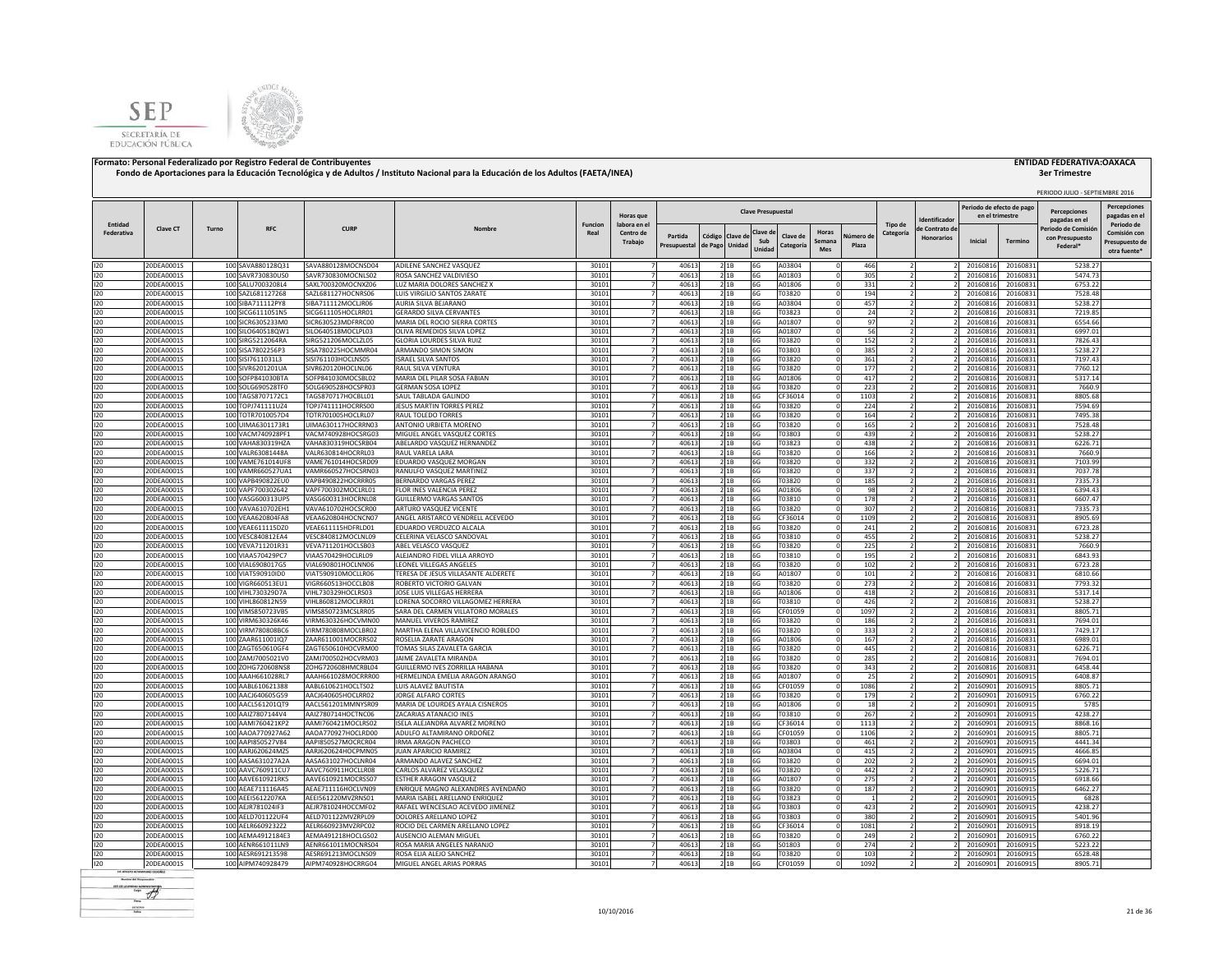



|                |                                 |       |                                        |                                          |                                                                 |                |                          |                         |                   |                   | <b>Clave Presupuestal</b> |                       |                          |                    |                |                                    | Periodo de efecto de pag |                      | PERIODO JULIO - SEPTIEMBRE 2016<br><b>Percenciones</b> | <b>Percepciones</b>                            |
|----------------|---------------------------------|-------|----------------------------------------|------------------------------------------|-----------------------------------------------------------------|----------------|--------------------------|-------------------------|-------------------|-------------------|---------------------------|-----------------------|--------------------------|--------------------|----------------|------------------------------------|--------------------------|----------------------|--------------------------------------------------------|------------------------------------------------|
| Entidad        |                                 |       |                                        |                                          |                                                                 | Funcion        | Horas que<br>labora en e |                         |                   |                   |                           |                       |                          |                    | Tipo de        | dentificado                        | en el trimestre          |                      | pagadas en el                                          | pagadas en e<br>Periodo de                     |
| Federativa     | <b>Clave CT</b>                 | Turno | <b>RFC</b>                             | <b>CURP</b>                              |                                                                 | Real           | Centro de<br>Trabajo     | Partida<br>Presupuestal | Código<br>de Pago | Clave d<br>Unidac | Clave d<br>Sub<br>Unida   | Clave de<br>Categoría | Horas<br>Semana<br>Mes   | Júmero de<br>Plaza | Categoría      | e Contrato de<br><b>Honorarios</b> | Inicial                  | <b>Termino</b>       | eriodo de Comisió<br>con Presupuesto<br>Federal*       | Comisión cor<br>Presupuesto de<br>otra fuente* |
| 120            | 20DEA0001S                      |       | 100 AOSL6102013P2                      | AOSL610201MOCLNR04                       | LAURA VICTORIA ALCOZER SANCHEZ                                  | 30101          |                          | 40613                   |                   | 2 1 B             | 6G                        | A01806                | - 0                      | 62                 |                |                                    | 20160901                 | 20160915             | 5627.9                                                 |                                                |
| 120            | 20DEA0001S                      |       | 100 AOSM610109R5A                      | AOSM610109MOCNNR08                       | MARCELINA ANTONIO SANTOS                                        | 30101          |                          | 40613                   |                   | 21B               | 6G                        | T03820                |                          | 144                |                |                                    | 20160901                 | 20160915             | 6793.32                                                |                                                |
| 120<br>120     | 20DEA0001S<br>20DEA0001S        |       | 100 AUAE641102KF8<br>100 AUGL551104EJ7 | AUAE641102HOCGLD00<br>AUGL551104MOCGRR09 | EUDOXIO AGUILAR ALTAMIRANO<br>MARIA DE LOURDES AGUIRRE GUERRERO | 30101<br>30101 |                          | 4061<br>4061            |                   | 21B<br>21B        | 6G<br>6G                  | T03820<br>A01806      |                          | 247<br>248         |                |                                    | 20160901<br>20160901     | 20160915<br>20160915 | 6694.01<br>5901.01                                     |                                                |
| 120            | !ODEA0001S                      |       | 100 BACR540320RB5                      | BACR540320HOCLSN02                       | RENE HUGO BALDERAS CASTILLO                                     | 30101          |                          | 4061                    |                   | 2 1B              | 6G                        | T03820                |                          | 286                |                |                                    | 20160901                 | 20160915             | 5723.28                                                |                                                |
| 120            | 0DFA0001S                       |       | 100 BALE730714AD7                      | BALE730714HOCTPN00                       | ENRIQUE BAUTISTA LOPEZ                                          | 30101          |                          | 40613                   |                   | 2 1B              | 6G                        | T03820                |                          | 226                |                |                                    | 20160901                 | 20160915             | 7136.65                                                |                                                |
| 120            | 20DEA0001S                      |       | 100 BALJ7408013A9                      | BALJ740801HOCRPR03                       | JORGE BARENCA LÓPEZ                                             | 30101          |                          | 40613                   |                   | 21B               | 6G                        | CF36014               | $\Omega$                 | 1083               |                |                                    | 20160901                 | 20160915             | 8893.16                                                |                                                |
| 120            | 20DEA0001S                      |       | 100 BAMS650603BX7                      | BAMS650603HDFRJR06                       | SERGIO BARRERA MEJIA                                            | 30101          |                          | 40613                   |                   | 21B               | 6G                        | CF36014               |                          | 1085               |                |                                    | 20160901                 | 20160915             | 8805.6                                                 |                                                |
| 120<br>120     | 20DEA0001S<br>20DEA0001S        |       | 100 BAOO960326638<br>100 BARH901124PN5 | BAO0960326HOCRJS00<br>BARH901124HOCRSB02 | OSVALDO JAVIER BARRITA OJEDA<br>HEBER ESAU BARRIGA RIOS         | 30101<br>30101 |                          | 40613<br>40613          |                   | 2 1 B             | 6G<br>6G                  | S01803<br>T03820      | $\Omega$                 | 463<br>388         |                |                                    | 20160901<br>20160901     | 20160915<br>20160915 | 4238.27<br>5739.84                                     |                                                |
| 120            | 20DEA0001S                      |       | 100 BARI611017RGA                      | BARI611017MOCTMN02                       | <b>INES BAUTISTA RAMIREZ</b>                                    | 30101          |                          | 40613                   |                   | 2 1 B<br>21B      | 6G                        | T03810                | $\Omega$                 | 433                |                |                                    | 20160901                 | 20160915             | 4677.8                                                 |                                                |
| 120            | 20DEA0001S                      |       | 100 BASA500722ND9                      | BASA500722HOCTNL05                       | ALEJANDRO BAUTISTA SANTIAGO                                     | 30101          |                          | 40613                   |                   | 2 1B              | 6G                        | CF33849               |                          | 530                |                |                                    | 20160901                 | 20160915             | 5498.61                                                |                                                |
| 120            | 20DEA0001S                      |       | 100 BEAM6402169E2                      | BEAM640216HOCRNN08                       | MANUEL BERNAL ANTONIO                                           | 30101          |                          | 40613                   |                   | 2 1B              | 6G                        | T03820                |                          | 168                |                |                                    | 20160901                 | 20160915             | 6727.11                                                |                                                |
| 120            | 20DEA0001S                      |       | 100 BECR591007B48                      | BECR591007MGRRSS01                       | MARIA DEL ROSARIO BERNAL CASTELLANOS                            | 30101          |                          | 4061                    |                   | 2 1 B             | 6G                        | T03810                |                          | 47                 |                |                                    | 20160901                 | 20160915             | 5667.98                                                |                                                |
| 120            | 20DEA0001S                      |       | 100 BEHT770609MB1                      | BEHT770609MOCNRD07                       | TEODORA BENITEZ HORCASITAS                                      | 30101          |                          | 40613                   |                   | 2 1B              | 6G                        | CF34810               |                          | 535                |                |                                    | 2016090                  | 20160915             | 4286.98                                                |                                                |
| 120            | 20DEA0001S                      |       | 100 BERR661114SE5                      | BERR661114HOCNBQ02                       | ROQUE BENIGNO ROBLES                                            | 30101          |                          | 40613                   |                   | 21B               | 6G                        | T03820                |                          | 153                |                |                                    | 20160901                 | 20160915             | 7172.44                                                |                                                |
| 120<br>$120 -$ | 20DEA0001S<br>20DEA0001S        |       | 100 BIGE540307SR5<br>100 BOZS750625BW0 | BIGE540307HCSRRR02<br>BOZS750625HOCRRL04 | ERICO BRIONES GUERASH<br>SALVADOR JERONIMO BORJON ZARATE        | 30101<br>30101 |                          | 40613<br>40613          |                   | 21B<br>21B        | 6G<br>6G                  | CF36014<br>T03820     | $\Omega$                 | 1114<br>111        |                |                                    | 20160901<br>20160901     | 20160915<br>20160915 | 8805.68<br>6462.27                                     |                                                |
| 120            | 20DEA0001S                      |       | 100 CAFR6201074A8                      | CAFR620107MOCNBS01                       | ROSA ANGELICA CANELA FABIAN                                     | 30101          |                          | 40613                   |                   | 21B               | 6G                        | T03803                | - 0                      | 133                |                |                                    | 20160901                 | 20160915             | 5633.19                                                |                                                |
| 120            | 20DEA0001S                      |       | 100 CAGI441217LT5                      | CAGI441217HOCSRS06                       | <b>ISRAEL CASTILLEJOS GARCIA</b>                                | 30101          |                          | 40613                   |                   | 21B               | 6G                        | T03820                | $\Omega$                 | 287                |                |                                    | 20160901                 | 20160915             | 5690.18                                                |                                                |
| 120            | 20DEA0001S                      |       | 100 CAHL760910926                      | CAHL760910MOCMLS08                       | LUISA CAMACHO HILARIO                                           | 30101          |                          | 40613                   |                   | 21B               | 6G                        | T03820                | $\Omega$                 | 460                |                |                                    | 20160901                 | 20160915             | 5226.71                                                |                                                |
| 120            | !ODEA0001S                      |       | 100 CAME700228B57                      | CAME700228HOCSNS03                       | ESEQUIAS CASTILLO MONTERO                                       | 30101          |                          | 4061                    |                   | 21B               | 6G                        | T03820                |                          | 289                |                |                                    | 20160901                 | 20160915             | 5723.28                                                |                                                |
| 120            | !ODEA0001S                      |       | 100 CAPA770216AJ1                      | CAPA770216HVZSRL07                       | ALEJANDRO SAMUEL CASTRO PERALES                                 | 30101          |                          | 4061                    |                   | 2 1B              | 6G                        | CF36014               |                          | 1104               |                |                                    | 2016090                  | 20160915             | 8805.66                                                |                                                |
| 120            | 0DEA0001S                       |       | 100 CAPR580831161                      | CAPR580831MOCNLS08                       | ROSA CANSECO PALACIOS                                           | 30101          |                          | 40613                   |                   | 21B               | 6G                        | T03823                |                          | 32                 |                |                                    | 20160901                 | 20160915             | 7252.49                                                |                                                |
| 120<br>120     | 20DEA0001S<br>20DEA0001S        |       | 100 CARC5412056J4<br>100 CARL580914JT5 | CARC541205MOCSMN00<br>CARL580914MOCSML03 | CONCEPCION CASTELLANOS RAMIREZ<br>LILIA CASTILLO ROMERO         | 30101<br>30101 |                          | 40613<br>40613          |                   | 21B<br>21B        | 6G<br>6G                  | T03820<br>T03820      | $\Omega$                 | 277<br>290         |                |                                    | 20160901<br>20160901     | 20160915<br>20160915 | 6660.9<br>5955.02                                      |                                                |
| 120            | 20DEA0001S                      |       | 100 CASL7004278W3                      | CASL700427HOCSNS03                       | JOSE LUIS CASTILLEJOS SANTIAGO                                  | 30101          |                          | 40613                   |                   | 21B               | 6G                        | T03820                |                          | 278                |                |                                    | 20160901                 | 20160915             | 6528.48                                                |                                                |
| 120            | 20DEA0001S                      |       | 100 CAUR7611067Q2                      | CAUR761106HOCBRY00                       | REY DAVID CABRERA URZUA                                         | 30101          |                          | 40613                   |                   | 2 1 B             | 6G                        | T03820                | - 0                      | 335                |                |                                    | 20160901                 | 20160915             | 6103.99                                                |                                                |
| 120            | 20DEA0001S                      |       | 100 CAVE730510J34                      | CAVE730510MOCHCL01                       | ELIA CHACON VICENTE                                             | 30101          |                          | 40613                   |                   | 21B               | 6G                        | A01806                | $\Omega$                 | 279                | $\overline{ }$ |                                    | 20160901                 | 20160915             | 5586.51                                                |                                                |
| 120            | 20DEA0001S                      |       | 100 CAAN7804215R6                      | CAXA780421HOCHXN02                       | JOSE ANTONIO CHAVEZ X                                           | 30101          |                          | 40613                   |                   | 21B               | 6G                        | T03820                |                          | 154                |                |                                    | 20160901                 | 20160915             | 6495.38                                                |                                                |
| 120            | 20DEA0001S                      |       | 100 CAMO770528556                      | CAXM770528MOCHXN19                       | MONICA X CHAVEZ                                                 | 30101          |                          | 40613                   |                   | 21B               | 6G                        | T03820                |                          | $\overline{3}$     |                |                                    | 20160901                 | 20160915             | 6103.99                                                |                                                |
| 120            | 20DEA0001S                      |       | 100 CEGS710830V62                      | CEGS710830HOCRNB08                       | SABINO CERON GONZALEZ                                           | 30101          |                          | 4061                    |                   | 21B               | 6G                        | T03820                |                          | 227                |                |                                    | 20160901                 | 20160915             | 6660.9                                                 |                                                |
| 120<br>120     | !ODEA0001S<br>20DEA0001S        |       | 100 CEPS790216GE3<br>100 CERS760914V49 | CEPS790216MOCRCN04<br>CERS760914HOCLMY01 | SANDY CERVANTES PACHECO<br>SEYMER CELAYA RAMIREZ                | 30101<br>30101 |                          | 4061<br>40613           |                   | 21B<br>21B        | 6G<br>6G                  | A01807<br>T03820      |                          | 57<br>291          |                |                                    | 20160901<br>20160901     | 20160915<br>20160915 | 5924.85<br>6070.89                                     |                                                |
| 120            | 20DEA0001S                      |       | 100 COAM630504S47                      | COAM630504HOCRLR04                       | MAURO CORTES ALTO                                               | 30101          |                          | 40613                   |                   | 21B               | 6G                        | T03820                |                          | 251                |                |                                    | 20160901                 | 20160915             | 6760.22                                                |                                                |
| 120            | 20DEA0001S                      |       | 100 COLG761231BD1                      | COLG761231MOCRYL08                       | <b>GLADYS JACCIRY CORTES LEYVA</b>                              | 30101          |                          | 40613                   |                   | 2 1B              | 6G                        | T03810                |                          | 105                |                |                                    | 20160901                 | 20160915             | 5501.96                                                |                                                |
| 120            | 20DEA0001S                      |       | 100 CORA511016ME9                      | CORA511016HOCRDN08                       | ANTONIO GERARDO CORTES RODRIGUEZ                                | 30101          |                          | 40613                   |                   | 21B               | 6G                        | A01807                | $\Omega$                 | 49                 |                |                                    | 20160901                 | 20160915             | 6440.87                                                |                                                |
| 120            | 20DEA0001S                      |       | 100 COVC6302262M9                      | COVC630226MOCNCR08                       | CARMEN CONTRERAS VICENTE                                        | 30101          |                          | 40613                   |                   | 21B               | 6G                        | A01807                |                          | 88                 |                |                                    | 20160901                 | 20160915             | 6440.87                                                |                                                |
| 120            | 20DEA0001S                      |       | 100 CUCC7604052EA                      | CUCC760405HOCRLR09                       | CARLOS CRUZ COLMENARES                                          | 30101          |                          | 4061                    |                   | 21B               | 6G                        | T03820                |                          | 228                |                |                                    | 20160901                 | 20160915             | 6137.1                                                 |                                                |
| 120            | 20DEA0001S                      |       | 100 CUCG681108KR1                      | CUCG681108MOCRSD04                       | <b>GUADALUPE CRUZ CASTRO</b>                                    | 30101          |                          | 4061                    |                   | 21B               | 6G                        | T03820                |                          | 317                |                |                                    | 20160901                 | 20160915             | 6694.01                                                |                                                |
| 120<br>120     | <b>!ODEA0001S</b><br>20DEA0001S |       | 100 CUGG6004177EA<br>100 CUGG650417G39 | CUGG600417MOCRRL02<br>CUGG650417MOCRTL09 | GLORIA REBECA CRUZ GARCIA<br>GLORIA GUADALUPE CRUZ GUTIERREZ    | 30101<br>30101 |                          | 4061<br>40613           |                   | 21B<br>21B        | 6G<br>6G                  | T03820<br>T03820      |                          | 188<br>280         |                |                                    | 20160901<br>20160901     | 20160915<br>20160915 | 6660.9<br>5690.18                                      |                                                |
| 120            | 20DEA0001S                      |       | 100 CUGI5611161CA                      | CUGI561116MOCRRN02                       | <b>INES CRUZ GARCIA</b>                                         | 30101          |                          | 40613                   |                   | 21B               | 6G                        | T03810                | $\Omega$                 | 145                |                |                                    | 20160901                 | 20160915             | 6047                                                   |                                                |
| 120            | 20DEA0001S                      |       | 100 CUGR651007440                      | CUGR651007MOCRRS05                       | MARIA DEL ROSARIO CRUZ GARCIA                                   | 30101          |                          | 40613                   |                   | 2 1B              | 6G                        | A01806                |                          | 146                |                |                                    | 20160901                 | 20160915             | 6143.79                                                |                                                |
| 120            | 20DEA0001S                      |       | 100 CUJT751221MS1                      | CUJT751221HOCRRM06                       | TOMAS PEDRO CRUZ JARQUIN                                        | 30101          |                          | 40613                   |                   | 2 1 B             | 6G                        | T03820                |                          | 147                |                |                                    | 20160901                 | 20160915             | 6694.01                                                |                                                |
| 120            | 20DEA0001S                      |       | 100 CUMA680109GU4                      | CUMA680109HOCRZN09                       | ANTONIO CRUZ MEZA                                               | 30101          |                          | 40613                   |                   | 2 1 B             | 6G                        | T03820                | - 0                      | 252                |                |                                    | 20160901                 | 20160915             | 6621.59                                                |                                                |
| 120            | 20DEA0001S                      |       | 100 CURY780320SK6                      | CURY780320MOCRGD03                       | YADIRA CRUZ REGINO                                              | 30101          |                          | 40613                   |                   | 21B               | 6G                        | A01807                |                          | 38                 |                |                                    | 20160901                 | 20160915             | 6024.86                                                |                                                |
| 120            | 20DEA0001S                      |       | 100 CUSC581128CS7                      | CUSC581128MOCRNB06                       | <b>CIBELES CRUZ SANCHEZ</b>                                     | 30101          |                          | 40613                   |                   | 21B               | 6G                        | A01807                |                          | 58                 |                |                                    | 20160901                 | 20160915             | 6440.87                                                |                                                |
| 120<br>120     | 20DEA0001S<br>20DEA0001S        |       | 100 CUSD661223SC1<br>100 CUNO641222214 | CUSD661223HOCRLG00<br>CUXN641222MOCVXR07 | DAGOBERTO CRUZ SALVATIERRA<br><b>NORMA EUNICE CUEVAS &gt;</b>   | 30101<br>30101 |                          | 40613<br>40613          |                   | 21B<br>2 1B       | 6G<br>6G                  | T03820<br>T03820      |                          | 169<br>134         |                |                                    | 20160901<br>2016090      | 20160915<br>20160915 | 6594.69<br>5789.49                                     |                                                |
| 120            | 20DEA0001S                      |       | 100 DEGJ730102RL5                      | DEGJ730102HOCSRS04                       | JESUS RANGEL DESALES GUERACH                                    | 30101          |                          | 40613                   |                   | 21B               | 6G                        | T03820                |                          | 318                |                |                                    | 20160901                 | 20160915             | 6495.38                                                |                                                |
| 120            | 20DEA0001S                      |       | 100 DIMD700627M67                      | DIMD700627HOCZRR07                       | DARIO DIAZ MARTINEZ                                             | 30101          |                          | 40613                   |                   | 21B               | 6G                        | T03820                |                          | 155                |                |                                    | 20160901                 | 20160915             | 6621.59                                                |                                                |
| 120            | 20DEA0001S                      |       | 100 DIMZ860407RY7                      | DIMZ860407HOCLJL04                       | ZALATIEL DILLANES MIJANGOS                                      | 30101          |                          | 40613                   |                   | 21B               | 6G                        | T03820                | $\Omega$                 | 429                |                |                                    | 20160901                 | 20160915             | 5226.71                                                |                                                |
| 120            | 20DEA0001S                      |       | 100 DOJA780111JF3                      | DOJA780111HOCRML01                       | ALAIN DORANTES JIMENEZ                                          | 30101          |                          | 40613                   |                   | 21B               | 6G                        | T03820                | $\Omega$                 | 336                |                |                                    | 20160901                 | 20160915             | 6429.17                                                |                                                |
| 120            | 20DEA0001S                      |       | 100 EUMR700919FU1                      | EUMR700919HOCSNC05                       | RICARDO ESTUDILLO MONTALVO                                      | 30101          |                          | 40613                   |                   | 2 1B              | 6G                        | T03820                | $\Omega$                 | 170                |                |                                    | 20160901                 | 20160915             | 6429.17                                                |                                                |
| 120            | 20DEA0001S                      |       | 100 FAGS610530QG0                      | FAGS610530MDFRNL05                       | SOLEDAD FRANCO GONZALEZ                                         | 30101          |                          | 40613                   |                   | 21B               | 6G                        | T06803                | $\Omega$                 | 135                |                |                                    | 20160901                 | 20160915             | 5652.82                                                |                                                |
| 120<br>120     | 20DEA0001S<br>!ODEA0001S        |       | 100 FEOR780413UD5<br>100 FETP761101LQ1 | FEOR780413MDFRRC04<br>FETP761101HOCLRR00 | ROCIO FERIA ORTIZ<br>PERFECTO FELIPE TRAPAGA                    | 30101<br>30101 |                          | 4061<br>4061            |                   | 2 1B<br>21B       | 6G<br>6G                  | T03820<br>T03820      |                          | 196<br>254         |                |                                    | 20160901<br>20160901     | 20160915<br>20160915 | 6268.33<br>6627.8                                      |                                                |
| 120            | 0DEA0001S                       |       | 100 FOGR7109293C0                      | FOGR710929HHGLNF05                       | RAFAEL FLORES GONZALEZ                                          | 30101          |                          | 40613                   |                   | 21B               | 6G                        | T03820                |                          | 230                |                |                                    | 20160901                 | 20160915             | 6807.11                                                |                                                |
| 120            | 20DEA0001S                      |       | 100 FOIM631111SX9                      | FOIM631111HOCLGR06                       | MARTIN FLORES IGNACIO                                           | 30101          |                          | 40613                   |                   | 21B               | 6G                        | CF36014               |                          | 1058               |                |                                    | 20160901                 | 20160915             | 8805.68                                                |                                                |
| 120            | 20DEA0001S                      |       | 100 FOPE560130AZ7                      | FOPE560130HOCLBP00                       | EPIFANIO FLORES PUEBLITA                                        | 30101          |                          | 40613                   |                   | 21B               | 6G                        | T03820                |                          | 180                |                |                                    | 20160901                 | 20160915             | 6660.9                                                 |                                                |
| 120            | 20DEA0001S                      |       | 100 FOZB740430RX0                      | FOZB740430HOCLRN19                       | BENITO JAIME FLORES ZURITA                                      | 30101          |                          | 40613                   |                   | 2 <sup>1B</sup>   | 6G                        | T03820                | $\Omega$                 | 310                |                |                                    | 20160901                 | 20160915             | 6594.69                                                |                                                |
| 120            | 20DFA0001S                      |       | 100 FUSC7603059F9                      | EUSC760305MOCNLR09                       | MARIA DEL CARMEN FUENTES SOLAR                                  | 30101          |                          | 40613                   |                   | 2 1 B             | 6G                        | T03820                |                          | 136                |                |                                    | 2016090                  | 20160915             | 6528.48                                                |                                                |
| 120<br>120     | 20DEA0001S<br>20DEA0001S        |       | 100 GAAD7505058R2<br>100 GAAF6806043C1 | GAAD750505HOCRNV03                       | DAVID GARCIA ANGEL                                              | 30101<br>30101 |                          | 40613<br>40613          |                   | 2 1 B             | 6G                        | T03820<br>T03803      | $\Omega$<br>$\mathbf{0}$ | 255<br>148         |                |                                    | 20160901                 | 20160915             | 6561.59<br>4441.34                                     |                                                |
|                |                                 |       |                                        | GAAF680604HOCLGR01                       | FRANCISCO GALLARDO AGUILAR                                      |                |                          |                         |                   | 21B               | 6G                        |                       |                          |                    |                |                                    | 20160901                 | 20160915             |                                                        |                                                |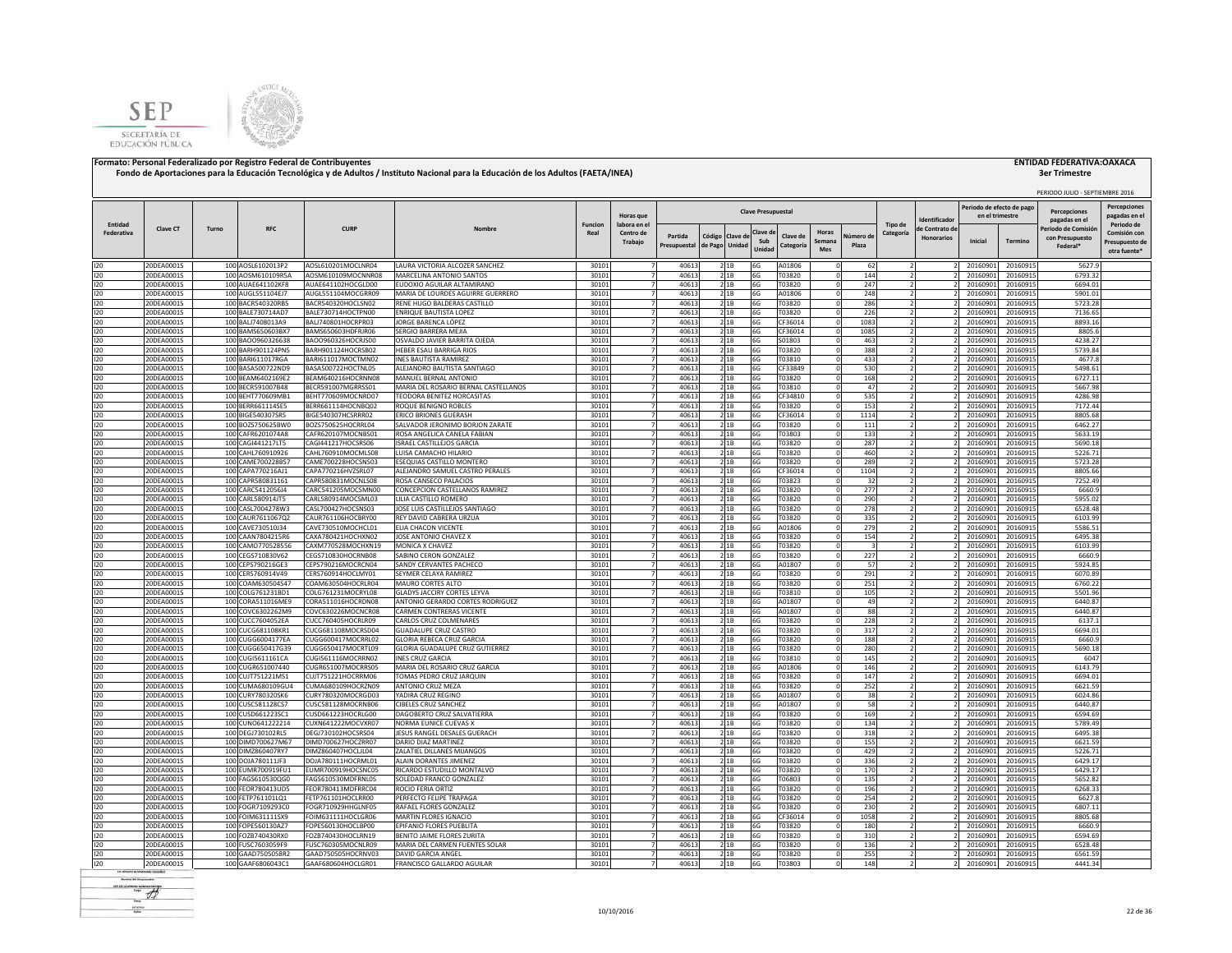



|                       |                          |       |                                        |                                          |                                                                 |                        |                                  |                |                                   |                |                           |                            |            |                          |                          | Periodo de efecto de pag |                      | PERIODO JULIO - SEPTIEMBRE 2016      |                                            |
|-----------------------|--------------------------|-------|----------------------------------------|------------------------------------------|-----------------------------------------------------------------|------------------------|----------------------------------|----------------|-----------------------------------|----------------|---------------------------|----------------------------|------------|--------------------------|--------------------------|--------------------------|----------------------|--------------------------------------|--------------------------------------------|
|                       |                          |       |                                        |                                          |                                                                 |                        | Horas que                        |                |                                   |                | <b>Clave Presupuestal</b> |                            |            |                          | dentificado              | en el trimestre          |                      | <b>Percenciones</b><br>pagadas en el | <b>Percepciones</b><br>pagadas en e        |
| Entidad<br>Federativa | <b>Clave CT</b>          | Turno | <b>RFC</b>                             | <b>CURP</b>                              | Nombre                                                          | <b>Funcion</b><br>Real | labora en el<br>Centro de        | Partida        |                                   |                | Clave d                   | Horas<br>Clave de          | Vúmero de  | Tipo de<br>Categoría     | le Contrato de           |                          |                      | Periodo de Comisió                   | Periodo de<br>Comisión cor                 |
|                       |                          |       |                                        |                                          |                                                                 |                        | Trabajo                          | Presupuestal   | Código Clave de<br>de Pago Unidad |                | Sub<br>Unida              | Semana<br>Categoría<br>Mes | Plaza      |                          | <b>Honorarios</b>        | Inicial                  | Termino              | con Presupuesto<br>Federal*          | Presupuesto de<br>otra fuente <sup>®</sup> |
| 120                   | 20DEA0001S               |       | 100 GACA720925CRA                      | GACA720925HDFSDL05                       | ALFREDO GASGA CID DEL PRADO                                     | 30101                  | $\overline{7}$                   | 40613          |                                   | 2 1B           | 6G                        | CF36014                    | 1053       |                          |                          | 20160901                 | 20160915             | 8805.66                              |                                            |
| 120                   | 20DEA0001S               |       | 100 GAGA830814T26                      | GAGA830814MOCLLS02                       | ASUNCION NERY GALINDO GALINDO                                   | 30101                  | $\overline{7}$                   | 40613          |                                   | 21B            | 6G                        | A01807                     | 467        | $\overline{2}$           |                          | 20160901                 | 20160915             | 4695.96                              |                                            |
| 120                   | 20DEA0001S               |       | 100 GALF7301112S5                      | GALF730111MOCRPR03                       | FRANCISCA GUILLERMINA GARCIA LOPEZ                              | 30101                  |                                  | 40613          |                                   | 2 1B           | 6G                        | T03820                     | 203        |                          |                          | 20160901                 | 20160915             | 6495.38                              |                                            |
| 120                   | 20DEA0001S               |       | 100 GALM6010238X3                      | GALM601023MOCRNR04                       | MARGARITA LETICIA GARCIA LUNA                                   | 30101                  |                                  | 40613          |                                   | 2 1B           | 6G                        | A01807                     | 26         |                          |                          | 20160901                 | 20160915             | 6408.87                              |                                            |
| 120                   | 20DEA0001S<br>20DEA0001S |       | 100 GALR710301FK6<br>100 GALS700622D4A | GALR710301MOCLBS04<br>GALS700622MOCRPY07 | ROSA MARIA GALLEGOS LABIAS<br>SYLVIA MAGDALENA GARCIA LOPEZ     | 30101<br>30101         |                                  | 40613<br>40613 |                                   | 21B<br>2 1 B   | 6G                        | T03820                     | 69         |                          |                          | 20160901<br>20160901     | 20160915<br>20160915 | 6694.01<br>4755.18                   |                                            |
| 120<br>120            | 20DEA0001S               |       | 100 GAME670305JJ4                      | GAME670305MOCRRL09                       | ELIZABETH GARCIA MARTINEZ                                       | 30101                  |                                  | 40613          |                                   | 21B            | 6G<br>6G                  | CF04807<br>T03820          | 532<br>113 |                          |                          | 20160901                 | 20160915             | 6627.8                               |                                            |
| 120                   | 20DEA0001S               |       | 100 GAMF891009AE3                      | GAMF891009MBCRNT06                       | FATIMA DEL ROSARIO GARCIA MENDOZA                               | 30101                  |                                  | 40613          |                                   | 21B            | 6G                        | CF33849                    | 528        |                          |                          | 20160901                 | 20160915             | 5398.61                              |                                            |
| 120                   | 20DEA0001S               |       | 100 GANT8105197E8                      | GANT810519HOCRXR00                       | TARCIS GARCIA NUÑEZ                                             | 30101                  |                                  | 40613          |                                   | 2 1B           | 6G                        | T03803                     | 443        |                          |                          | 20160901                 | 20160915             | 4441.34                              |                                            |
| 120                   | 20DEA0001S               |       | 100 GATI700220R64                      | GATI700220MOCRMR07                       | <b>IRMA GARCIA TAMAYO</b>                                       | 30101                  | 7                                | 40613          |                                   | 2 1 B          | 6G                        | T03820                     | 243        |                          |                          | 20160901                 | 20160915             | 6807.11                              |                                            |
| 120                   | 20DEA0001S               |       | 100 GAVC800126EG4                      | GAVC800126MOCYLL08                       | CLAUDIA LILIANA GAY VALENCIA                                    | 30101                  | $\overline{7}$                   | 40613          |                                   | 2 1 B          | 6G                        | A03804                     | 20         |                          |                          | 20160901                 | 20160915             | 4415.62                              |                                            |
| 120                   | 20DEA0001S               |       | 100 GOCL5306113T1                      | GOCL530611HOCMSS00                       | LUIS RAFAEL GOMEZ CASTILLO                                      | 30101                  |                                  | 40613          |                                   | 21B            | 6G                        | T03820                     | 256        |                          |                          | 20160901                 | 20160915             | 6495.38                              |                                            |
| 120<br>120            | 20DEA0001S<br>20DEA0001S |       | 100 GOFC5803062S4<br>100 GOMP8107018G7 | GOFC580306HOCNRR02<br>GOMP810701HOCMRD00 | <b>CIRO GONZALEZ FRANCO</b><br>PEDRO GOMEZ MARQUEZ              | 30101<br>30101         |                                  | 40613<br>40613 |                                   | 2 1 B<br>2 1 B | 6G<br>6G                  | T03810<br>S01803           | 89<br>464  | $\overline{z}$           |                          | 20160901<br>20160901     | 20160915<br>20160915 | 5638.42<br>4441.34                   |                                            |
| 120                   | 20DEA0001S               |       | 100 GOPE610511J59                      | GOPE610511HOCNRR06                       | ERNESTO GONZALEZ PERALTA                                        | 30101                  | $\overline{7}$                   | 40613          |                                   | 2 1 B          | 6G                        | T03823                     | 6          |                          |                          | 2016090                  | 20160915             | 7312.49                              |                                            |
| 120                   | 20DEA0001S               |       | 100 GORJ681203GH6                      | GORJ681203HOCNZV07                       | JAVIER GONZALEZ RUIZ                                            | 30101                  | $\overline{7}$                   | 40613          |                                   | 21B            | 6G                        | T03820                     | 231        |                          | $\overline{\phantom{a}}$ | 20160901                 | 20160915             | 6785.16                              |                                            |
| 120                   | 20DEA0001S               |       | 100 GORS630531PT4                      | GORS630531MOCDSL00                       | SILVIA GODINEZ RASGADO                                          | 30101                  | $\overline{7}$                   | 40613          |                                   | 21B            | 6G                        | T03820                     | 171        | $\overline{2}$           |                          | 20160901                 | 20160915             | 6561.59                              |                                            |
| 120                   | 20DEA0001S               |       | 100 GORS740318BX7                      | GORS740318MDFMYN03                       | SANDRA ANGELICA GOMEZ REYES                                     | 30101                  | $\overline{7}$                   | 40613          |                                   | 21B            | 6G                        | A01807                     | 70         | $\overline{2}$           |                          | 20160901                 | 20160915             | 6120.86                              |                                            |
| 120                   | 20DEA0001S               |       | 100 GUCF571020QL8                      | GUCF571020HOCTNL07                       | FELICIANO GUTIERREZ CONTRERAS                                   | 30101                  | $\overline{7}$                   | 40613          |                                   | 21B            | 6G                        | T03820                     | 157        | $\overline{2}$           |                          | 20160901                 | 20160915             | 7279.79                              |                                            |
| 120                   | 20DEA0001S               |       | 100 GUDH680108EC7                      | GUDH680108HOCTZL01                       | <b>HELADIO GUTIERREZ DIAZ</b>                                   | 30101                  | $\overline{7}$                   | 40613          |                                   | 21B            | 6G                        | T03820                     | 232        |                          |                          | 20160901                 | 20160915             | 7315.58                              |                                            |
| 120                   | 20DEA0001S               |       | 100 GUMJ680814RK8                      | GUMJ680814MOCTRN02                       | JUANA BELEM GUTIERREZ MORALES                                   | 30101                  |                                  | 40613          |                                   | 2 1 B          | 6G                        | T03820                     | 114        |                          |                          | 20160901                 | 20160915             | 6429.17                              |                                            |
| 120                   | 20DEA0001S<br>20DEA0001S |       | 100 GUSR6510162R4<br>100 HEBV650315UQ8 | GUSR651016MOCZLC03<br>HEBV650315HOCRRD09 | ROCIO JULIA GUZMAN SOLANA<br>VIDAL EDMUNDO HERNANDEZ BARRIENTOS | 30101<br>30101         |                                  | 40613<br>40613 |                                   | 2 1 B          | 6G                        | T03820<br>T03820           | 319<br>198 |                          |                          | 20160901<br>2016090      | 20160915<br>20160915 | 6528.48<br>6269.52                   |                                            |
| 120<br>120            | 20DEA0001S               |       | 100 HECF510117120                      | HECF510117HOCRRL04                       | FLORENTINO NATALIO HERNANDEZ CERVANTES                          | 30101                  |                                  | 40613          |                                   | 2 1 B<br>2 1B  | 6G<br>6G                  | CF36014                    | 1037       |                          |                          | 2016090                  | 20160915             | 8918.21                              |                                            |
| 120                   | 20DEA0001S               |       | 100 HECM781122PA4                      | HECM781122HOCRNR02                       | MAURO HERNANDEZ CANSECO                                         | 30101                  |                                  | 40613          |                                   | 2 1B           | 6G                        | T03820                     | 233        |                          |                          | 20160901                 | 20160915             | 7065.08                              |                                            |
| 120                   | 20DEA0001S               |       | 100 HECR740928IY6                      | HECR740928MOCRCO01                       | RAQUEL HERNANDEZ COCA                                           | 30101                  |                                  | 40613          |                                   | 2 1B           | 6G                        | A01807                     | 51         |                          |                          | 20160901                 | 20160915             | 6088.86                              |                                            |
| 120                   | 20DEA0001S               |       | 100 HEDG730227D28                      | HEDG730227HOCRZL06                       | GILBERTO HERNANDEZ DIAZ                                         | 30101                  |                                  | 40613          |                                   | 2 1B           | 6G                        | T03820                     | 189        |                          |                          | 20160901                 | 20160915             | 6495.38                              |                                            |
| 120                   | 20DEA0001S               |       | 100 HEFR791029JG0                      | HEFR791029HOCRRY08                       | REYNALDO HERNANDEZ FRANCO                                       | 30101                  | 7                                | 40613          |                                   | 2 1 B          | 6G                        | CF36014                    | 1102       |                          |                          | 20160901                 | 20160915             | 8805.66                              |                                            |
| 120                   | 20DEA0001S               |       | 100 HEHC720327BD1                      | HEHC720327MOCRRL06                       | CELSA HERNANDEZ HERNANDEZ                                       | 30101                  |                                  | 40613          |                                   | 21B            | 6G                        | A01807                     | 106        |                          |                          | 20160901                 | 20160915             | 6216.87                              |                                            |
| 120                   | 20DEA0001S               |       | 100 HEHI660424P63                      | HEHI660424MOCRRR03                       | <b>IRMA HERNANDEZ HERNANDEZ</b>                                 | 3010                   |                                  | 40613          |                                   | 21B            | 6G                        | A01807                     | 84         |                          |                          | 20160901                 | 20160915             | 6440.87                              |                                            |
| 120                   | 20DEA0001S               |       | 100 HELA6405036E1                      | HELA640503HOCRPN06                       | ANDRES HERNANDEZ LOPEZ                                          | 30101                  |                                  | 40613          |                                   | 21B            | 6G                        | T03820                     | 311        |                          |                          | 20160901                 | 20160915             | 6170.2                               |                                            |
| 120<br>120            | 20DEA0001S<br>20DEA0001S |       | 100 HELA680221DQ0<br>100 HELA731206AL2 | HELA680221HOCRZN05<br>HELA731206HOCRPR04 | ANTONIO HERNANDEZ LOAEZA<br>AURELIO JESUS HERNANDEZ LOPEZ       | 30101<br>30101         | $\overline{7}$<br>$\overline{7}$ | 40613<br>40613 |                                   | 2 1 B<br>21B   | 6G<br>6G                  | T03820<br>T03820           | 340<br>459 |                          |                          | 2016090<br>20160901      | 20160915<br>20160915 | 6694.01<br>5226.71                   |                                            |
| 120                   | 20DEA0001S               |       | 100 HEMF741112KP9                      | HEMF741112MOCRRD04                       | FIDELINA HERNANDEZ MERINO                                       | 30101                  | $\overline{7}$                   | 40613          |                                   | 21B            | 6G                        | T03820                     | 214        |                          | $\overline{2}$           | 20160901                 | 20160915             | 6429.17                              |                                            |
| 120                   | 20DEA0001S               |       | 100 HERH580904K48                      | HERH580904HGRRZC08                       | HECTOR JAVIER HERNANDEZ RUIZ                                    | 30101                  | $\overline{7}$                   | 40613          |                                   | 21B            | 6G                        | A01807                     | 63         | $\overline{2}$           |                          | 20160901                 | 20160915             | 6440.87                              |                                            |
| 120                   | 20DEA0001S               |       | 100 HERJ721022QP9                      | HERJ721022HOCRYN07                       | JUAN SANTIAGO HERNANDEZ REYES                                   | 30101                  | $\overline{7}$                   | 40613          |                                   | 21B            | 6G                        | T03820                     | 213        | ν                        |                          | 20160901                 | 20160915             | 6727.11                              |                                            |
| 120                   | 20DEA0001S               |       | 100 HESA750112H92                      | HESA750112HOCRNL02                       | ALFREDO HERNANDEZ SANTIBAÑEZ                                    | 30101                  | $\overline{7}$                   | 40613          |                                   | 21B            | 6G                        | CF33849                    | 554        |                          |                          | 20160901                 | 20160915             | 5398.61                              |                                            |
| 120                   | 20DEA0001S               |       | 100 HESD620525LU7                      | HESD620525MOCRNM06                       | DOMITILA HERNANDEZ SANCHEZ                                      | 30101                  | $\overline{7}$                   | 40613          |                                   | 21B            | 6G                        | T03820                     | 282        | $\overline{2}$           |                          | 20160901                 | 20160915             | 6368.83                              |                                            |
| 120                   | 20DEA0001S               |       | 100 HESN780925235                      | HESN780925MBCRLR16                       | NORMA HERNANDEZ SOLIS                                           | 30101                  |                                  | 40613          |                                   | 2 1 B          | 6G                        | A03804                     | 390        | $\overline{\phantom{a}}$ |                          | 20160901                 | 20160915             | 5278.5                               |                                            |
| 120                   | 20DEA0001S               |       | 100 HETC620302EK6                      | HETC620302HOCRLR04                       | CRISTOBAL HERNANDEZ TOLEDO                                      | 30101                  |                                  | 40613          |                                   | 21B            | 6G                        | A01805                     | 64         |                          |                          | 20160901                 | 20160915             | 5485.4                               |                                            |
| 120                   | 20DEA0001S               |       | 100 HEZF670206C56                      | HEZF670206HOCRRL06                       | FELIPE DE JESUS HEREDIA ZARATE                                  | 30101                  |                                  | 40613<br>40613 |                                   | 2 1 B          | 6G                        | T03820                     | 320        |                          |                          | 20160901                 | 20160915             | 6269.52<br>5667.98                   |                                            |
| 120<br>120            | 20DEA0001S<br>20DEA0001S |       | 100 HISI6105248J6<br>100 IURJ811203V25 | HISI610524MOCPND02<br>URJ811203HOCTYV01  | IDALIA SONIA OLIVIA HIPOLITO SANTIAGO<br>JAVIER ITURBIDE REYES  | 30101<br>30101         |                                  | 40613          |                                   | 21B<br>21B     | 6G<br>6G                  | T03810<br>CF33849          | 137<br>555 |                          |                          | 20160901<br>20160901     | 20160915<br>20160915 | 5398.61                              |                                            |
| 120                   | 20DEA0001S               |       | 100 JAOE570420U37                      | JAOE570420MOCRRL05                       | ELIA JARQUIN ORTIZ                                              | 30101                  |                                  | 40613          |                                   | 21B            | 6G                        | T03803                     | 258        |                          |                          | 20160901                 | 20160915             | 5190.25                              |                                            |
| 120                   | 20DEA0001S               |       | 100 JASA531102HS5                      | JASA531102MOCCNN00                       | MARIA DE LOS ANGELES JACINTO SANTOS                             | 30101                  | 7                                | 40613          |                                   | 21B            | 6G                        | T03823                     | 75         |                          |                          | 20160901                 | 20160915             | 7252.49                              |                                            |
| 120                   | 20DEA0001S               |       | 100 JEMM770413CW5                      | JEMM770413HOCSJR00                       | MARGARITO DE JESUS MEJIA                                        | 30101                  |                                  | 40613          |                                   | 2 1 B          | 6G                        | T03820                     | 229        |                          |                          | 20160901                 | 20160915             | 7029.3                               |                                            |
| 120                   | 20DEA0001S               |       | 100 JICE590225TP9                      | JICE590225MOCMBL06                       | ELVIRA CECILIA JIMENEZ CABALLERO                                | 30101                  | 7                                | 40613          |                                   | 2 1 B          | 6G                        | S01803                     | 199        | $\overline{z}$           |                          | 20160901                 | 20160915             | 4445.17                              |                                            |
| 120                   | 20DEA0001S               |       | 100 JIME5207231N4                      | JIME520723MOCMRL02                       | ELDA JIMENEZ MORGAN                                             | 30101                  |                                  | 40613          |                                   | 2 1 B          | 6G                        | A01806                     | 172        | $\overline{z}$           |                          | 20160901                 | 20160915             | 6174.13                              |                                            |
| 120                   | 20DEA0001S               |       | 100 JIPE670915E29                      | JIPE670915MOCMCV00                       | EVA MIRTHALA JIMENEZ PACHECO                                    | 30101                  | $\overline{7}$                   | 40613          |                                   | 2 1 B          | 6G                        | T03823                     | 107        |                          |                          | 20160901                 | 20160915             | 6561.59                              |                                            |
| 120                   | 20DEA0001S               |       | 100 JIPR770214DV3                      | JIPR770214HOCMXB07                       | ROBERTO JIMENEZ PIÑON                                           | 30101                  | $\overline{7}$<br>$\overline{7}$ | 40613          |                                   | 2 1 B          | 6G                        | CF36014                    | 1107       |                          |                          | 2016090                  | 20160915             | 8893.16                              |                                            |
| 120<br>120            | 20DEA0001S<br>20DEA0001S |       | 100 JOSE770124SA1<br>100 JUAJ450414JC1 | JOSE770124MOCSNL00<br>JUAJ450414HOCRRS03 | MARIA ELVIRA JOSE SANTIAGO<br>JUSTINO JUAREZ ARAGON             | 30101<br>30101         | $\overline{7}$                   | 40613<br>40613 |                                   | 21B<br>21B     | 6G<br>6G                  | T03810<br>T03820           | 356<br>126 |                          | $\overline{\phantom{a}}$ | 2016090<br>20160901      | 20160915<br>20160915 | 4441.34<br>5955.02                   |                                            |
| 120                   | 20DEA0001S               |       | 100 JULJ8503299J6                      | JULJ850329HOCRLS05                       | JOSE JUAREZ LLAMAS                                              | 30101                  | $\overline{7}$                   | 40613          |                                   | 21B            | 6G                        | CF36014                    | 1098       | ν                        |                          | 20160901                 | 20160915             | 8805.66                              |                                            |
| 120                   | 20DEA0001S               |       | 100 JUPO750613A1A                      | JUPO750613HOCRCS06                       | OSVALDO ANTONIO JUAREZ PICHARDO                                 | 30101                  | $\overline{7}$                   | 40613          |                                   | 21B            | 6G                        | T03820                     | 432        | $\overline{2}$           |                          | 20160901                 | 20160915             | 5226.71                              |                                            |
| 120                   | 20DEA0001S               |       | 100 KAGX620119557                      | KXGA620119HYNNNL05                       | ALBERTO KANTUN GONZALEZ                                         | 30101                  | $\overline{7}$                   | 40613          |                                   | 2 1B           | 6G                        | T03820                     | 200        | $\overline{2}$           |                          | 20160901                 | 20160915             | 7025.05                              |                                            |
| 120                   | 20DEA0001S               |       | 100 LECE540605AN2                      | LECE540605MOCNRL06                       | ELOISA JOSEFINA LEON CRUZ                                       | 30101                  | $\overline{7}$                   | 40613          |                                   | 21B            | 6G                        | T03803                     | 397        | $\overline{\phantom{a}}$ |                          | 20160901                 | 20160915             | 4356.5                               |                                            |
| 120                   | 20DEA0001S               |       | 100 LIEN6509218R7                      | LIEN650921HOCBSX04                       | NOE LIBORIO ESCAMILLA                                           | 30101                  |                                  | 40613          |                                   | 2 1 B          | 6G                        | T03820                     | 322        |                          |                          | 20160901                 | 20160915             | 6627.8                               |                                            |
| 120                   | 20DEA0001S               |       | 100 LIMC740127RW4                      | LIMC740127MOCNTC06                       | CICLALI LINARES MATUS                                           | 30101                  |                                  | 40613          |                                   | 2 1 B          | 6G                        | T03820                     | 115        |                          |                          | 2016090                  | 20160915             | 6462.27                              |                                            |
| 120                   | 20DEA0001S               |       | 100 LOAH641025SN2                      | LOAH641025HOCPNC08                       | HECTOR LOPEZ ANTONIO                                            | 30101                  |                                  | 40613          |                                   | 2 1B           | 6G                        | T03820                     | 269        |                          |                          | 2016090                  | 20160915             | 7994.01                              |                                            |
| 120<br>120            | 20DEA0001S<br>20DEA0001S |       | 100 LOAR670604CT0<br>100 LOCG650407U15 | LOAR670604MOCPNT05<br>LOCG650407MOCPRD05 | RUTILIA LOPEZ ANTONIO<br>GUADALUPE LOPEZ CARRASCO               | 30101<br>30101         |                                  | 40613<br>40613 |                                   | 2 1B<br>21B    | 6G<br>6G                  | T03810<br>T03820           | 268<br>159 |                          |                          | 20160901<br>20160901     | 20160915<br>20160915 | 7258.33<br>7172.44                   |                                            |
| 120                   | 20DEA0001S               |       | 100 LOCH780529JC7                      | LOCH780529HOCPRR03                       | HIRAM LOPEZ CARRASCO                                            | 30101                  |                                  | 40613          |                                   | 21B            | 6G                        | T03820                     | 323        |                          |                          | 20160901                 | 20160915             | 6462.27                              |                                            |
| 120                   | 20DEA0001S               |       | 100 LOGA6810026G2                      | LOGA681002HOCPRN09                       | ANDRES LOPEZ GARCIA                                             | 3010                   |                                  | 4061           |                                   | 2 1 B          | 6G                        | CF36014                    | 1108       |                          |                          | 2016090                  | 20160915             | 8918.16                              |                                            |
| 120                   | 20DEA0001S               |       | 100 LOGJ590904510                      | LOG1590904HOCPMM07                       | JAIME LOPEZ GOMEZ                                               | 30101                  | $\overline{7}$                   | 40613          |                                   | 2 1 B          | 6G                        | T03820                     | 793        |                          |                          | 20160901                 | 20160915             | 6720.9                               |                                            |
| 120                   | 20DEA0001S               |       | 100 LOGJ6502272F3                      | LOGJ650227HOCPLL02                       | JULIO CESAR LOPEZ GALVEZ                                        | 30101                  | $\overline{7}$                   | 40613          |                                   | 2 1 B          | 6G                        | T03820                     | 205        | 2                        |                          | 20160901                 | 20160915             | 6004.68                              |                                            |
|                       |                          |       |                                        |                                          |                                                                 |                        |                                  |                |                                   |                |                           |                            |            |                          |                          |                          |                      |                                      |                                            |

**Render del Francesco**  $-46$ scales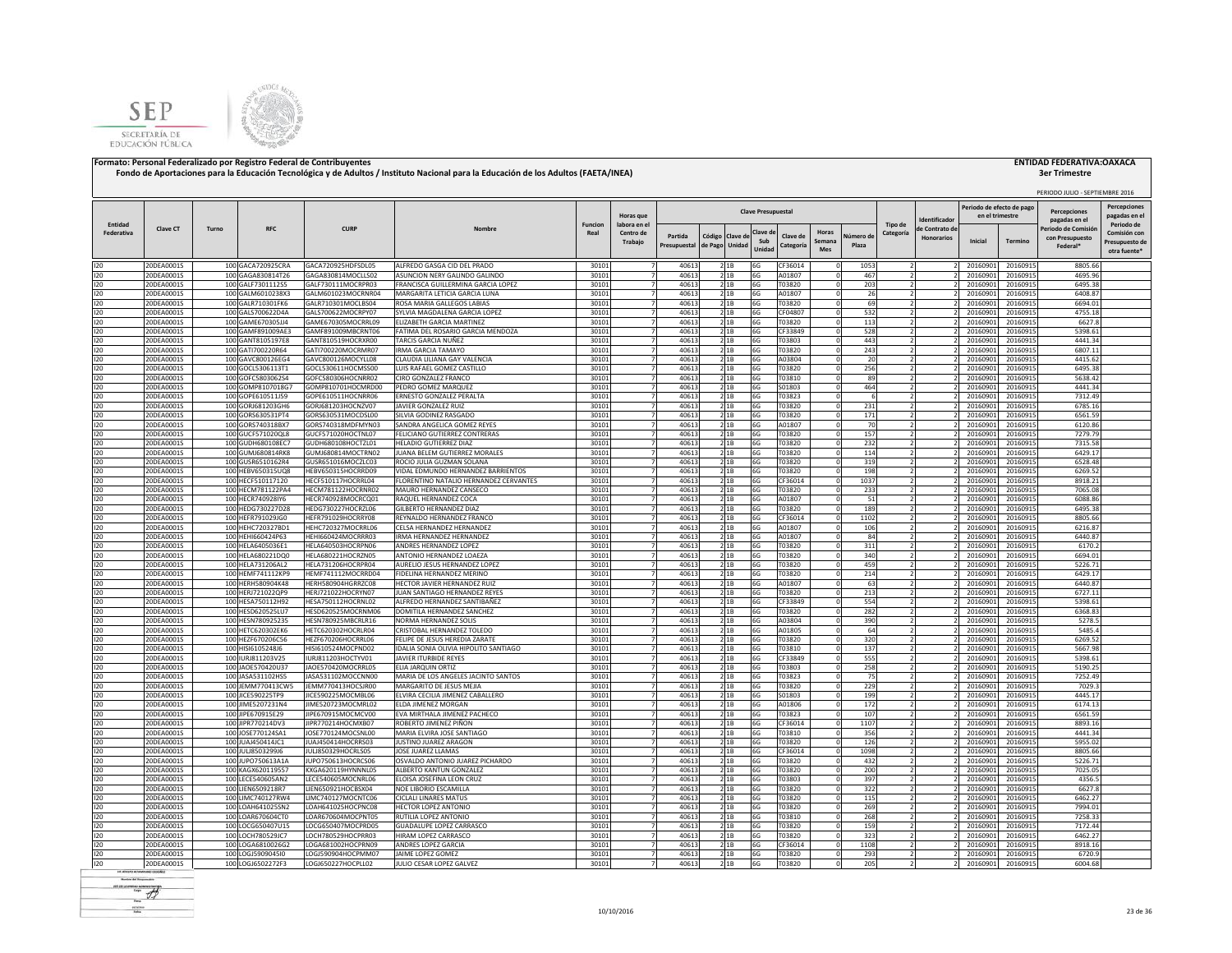



|                       |                          |       |                                        |                                          |                                                            |                        | Horas que                           |                         |                          |         | <b>Clave Presupuestal</b> |                       |                        |                    |                      | dentificado                         | Periodo de efecto de pago<br>en el trimestre |                      | PERIODO JULIO - SEPTIEMBRE 2016<br><b>Percenciones</b>             | <b>Percepciones</b><br>pagadas en e                          |
|-----------------------|--------------------------|-------|----------------------------------------|------------------------------------------|------------------------------------------------------------|------------------------|-------------------------------------|-------------------------|--------------------------|---------|---------------------------|-----------------------|------------------------|--------------------|----------------------|-------------------------------------|----------------------------------------------|----------------------|--------------------------------------------------------------------|--------------------------------------------------------------|
| Entidad<br>Federativa | <b>Clave CT</b>          | Turno | <b>RFC</b>                             | <b>CURF</b>                              | Nombr <sub>®</sub>                                         | <b>Funcion</b><br>Real | labora en e<br>Centro de<br>Trabajo | Partida<br>Presupuestal | Código<br>de Pago Unidad | Clave d | Clave d<br>Sub<br>Unida   | Clave de<br>Categoría | Horas<br>Semana<br>Mes | Vúmero di<br>Plaza | Tipo de<br>Categoría | le Contrato de<br><b>Honorarios</b> | Inicial                                      | Termino              | pagadas en el<br>Periodo de Comisió<br>con Presupuesto<br>Federal* | Periodo de<br>Comisión cor<br>Presupuesto de<br>otra fuente' |
|                       |                          |       |                                        |                                          |                                                            |                        |                                     |                         |                          |         |                           |                       |                        |                    |                      |                                     |                                              |                      |                                                                    |                                                              |
| 120<br>120            | 20DEA0001S<br>20DEA0001S |       | 100 LOGJ680624MYA<br>100 LOGV710228FJA | LOGJ680624HOCPNN02<br>LOGV710228HOCPNC05 | JUAN CARLOS LOPEZ GONZALEZ<br>VICTOR LOPEZ GUENDOLAIN      | 30101<br>3010          | $\overline{7}$<br>$\overline{7}$    | 40613<br>40613          | 2 1B<br>21B              |         | 6G<br>6G                  | T03820<br>T03820      |                        | 52<br>294          |                      |                                     | 20160901<br>20160901                         | 20160915<br>20160915 | 8093.32<br>6070.89                                                 |                                                              |
| 120                   | 20DEA0001S               |       | 100 LOHT671003KL7                      | LOHT671003MOCPRR02                       | TERESITA DE JESUS LOPEZ HERNANDEZ                          | 3010                   |                                     | 4061                    | 21B                      |         | 6G                        | A01807                |                        | 27                 |                      |                                     | 20160901                                     | 20160915             | 6344.87                                                            |                                                              |
| 120                   | 20DEA0001S               |       | 100 LOLA700424Q88                      | LOLA700424HOCPPL03                       | ALEJANDRO LOPEZ LOPEZ                                      | 3010:                  |                                     | 40613                   | 2 1 B                    |         | 6G                        | T03820                |                        | 191                |                      |                                     | 20160901                                     | 20160915             | 6793.32                                                            |                                                              |
| 120                   | 20DEA0001S               |       | 100 LOLR711207D61                      | LOLR711207MOCPSC08                       | ROCELIA LOPEZ LUIS                                         | 30101                  |                                     | 4061                    | 21B                      |         | 6G                        | T03820                |                        | 138                |                      |                                     | 20160901                                     | 20160915             | 6236.41                                                            |                                                              |
| 120                   | 20DEA0001S               |       | 100 LOLT6312289C4                      | LOLT631228MOCPSF08                       | <b>TEOFILA LOPEZ LUIS</b>                                  | 30101                  |                                     | 40613                   | 21B                      |         | 6G                        | F03820                |                        | 324                |                      |                                     | 20160901                                     | 20160915             | 6826.43                                                            |                                                              |
| 120                   | 20DEA0001S               |       | 100 LOMF6504039G1                      | LOMF650403MOCPJR07                       | FRANCISCA OFELIA LOPEZ MEJIA                               | 30101                  |                                     | 40613                   | 21B                      |         | 6G                        | T03820                |                        | 216                |                      |                                     | 20160901                                     | 20160915             | 6561.59                                                            |                                                              |
| 120                   | 20DEA0001S<br>20DEA0001S |       | 100 LOOC700725679                      | LOOC700725MOCPRL09<br>LOOE720214MOCPRR06 | CLAUDIA DEL CARMEN LOPEZ OROZCO                            | 30101<br>30101         |                                     | 40613<br>40613          | 2 1 B                    |         | 6G                        | A01807<br>T03820      |                        | 342<br>338         |                      |                                     | 20160901<br>20160901                         | 20160915<br>20160915 | 5837<br>6070.89                                                    |                                                              |
| 120<br>120            | 20DEA0001S               |       | 100 LOOE720214DS2<br>100 LOPY800507GD6 | LOPY800507MOCPND02                       | ERIKA PATRICIA LOPEZ OROZCO<br>YADIRA LOPEZ PINEDA         | 30101                  | 7                                   | 40613                   | 2 1 B<br>2 1 B           |         | 6G<br>6G                  | T03803                |                        | 448                |                      |                                     | 20160901                                     | 20160915             | 4238.27                                                            |                                                              |
| 120                   | 20DEA0001S               |       | 100 LORG610918UD7                      | LORG610918HOCPDN07                       | <b>GENARO LOPEZ RODRIGUEZ</b>                              | 30101                  |                                     | 40613                   | 2 1 B                    |         | 6G                        | T03820                |                        | 325                |                      |                                     | 20160901                                     | 20160915             | 7105.05                                                            |                                                              |
| 120                   | 20DEA0001S               |       | 100 LOSE641115LZ7                      | LOSE641115MOCPNL01                       | ELPIDIA LOPEZ SANTIAGO                                     | 3010                   |                                     | 40613                   | 2 1 B                    |         | 6G                        | A01807                |                        | 108                |                      |                                     | 20160901                                     | 20160915             | 6376.87                                                            |                                                              |
| 120                   | 20DEA0001S               |       | 100 LOST640114FJ9                      | LOST640114MOCPRR01                       | MARIA TERESA LOPEZ SORIANO                                 | 30101                  |                                     | 40613                   | 2 1 B                    |         | 6G                        | A03804                |                        | 78                 |                      |                                     | 20160901                                     | 20160915             | 5461.08                                                            |                                                              |
| 120                   | 20DEA0001S               |       | 100 LOVE741027LG9                      | LOVE741027HOCPLD04                       | EDUARDO REY LOPEZ VILLAVICENCIO                            | 3010:                  |                                     | 40613                   | 2 1B                     |         | 6G                        | T03810                |                        | 53                 |                      |                                     | 2016090                                      | 20160915             | 4441.34                                                            |                                                              |
| 120                   | 20DEA0001S               |       | 100 LOVJ640412H41                      | LOVJ640412MOCPSL00                       | JULIA LOPEZ VASQUEZ                                        | 30101                  | $\overline{7}$                      | 40613                   | 2 1 B                    |         | 6G                        | A01806                |                        | 270                |                      |                                     | 2016090                                      | 20160915             | 7383.09                                                            |                                                              |
| 120                   | 20DEA0001S               |       | 100 LUGA5910015F6                      | LUGA591001HOCNRN02                       | ANGEL LUNA GARCIA                                          | 30101                  | $\overline{7}$                      | 40613                   | 21B                      |         | 6G                        | T03820                |                        | 40                 |                      |                                     | 20160901                                     | 20160915             | 6740.9                                                             |                                                              |
| 120                   | 20DEA0001S               |       | 100 LUSS681111QD6                      | LUSS681111MOCSNY01                       | SYLVIA VICTORIA LUIS SANTOS                                | 30101                  | $\overline{7}$                      | 40613                   | 21B                      |         | 6G                        | A01807                |                        | 22                 |                      |                                     | 20160901                                     | 20160915             | 6248.87                                                            |                                                              |
| 120                   | 20DEA0001S               |       | 100 LOCA681026FT9                      | LXCA681026HOCPSL06                       | ALFREDO CARLOS LOPEZ CASTRO                                | 3010                   | $\overline{7}$                      | 40613                   | 21B                      |         | 6G                        | T03820                |                        | 190                |                      |                                     | 20160901                                     | 20160915             | 6561.59                                                            |                                                              |
| 120<br>120            | 20DEA0001S<br>20DEA0001S |       | 100 MACE610812JD7<br>100 MACU540516K44 | MACE610812MOCTRL01<br>MACU540516HOCTYB00 | ELENA MATUS CRUZ<br><b>UBALDO MATIAS CAYETANO</b>          | 30101<br>3010          | $\overline{7}$                      | 40613<br>40613          | 21B<br>21B               |         | 6G<br>6G                  | T03810<br>T03820      |                        | 160<br>45          |                      |                                     | 20160901<br>2016090                          | 20160915<br>20160915 | 6555.24<br>6826.43                                                 |                                                              |
| 120                   | 20DEA0001S               |       | 100 MAGD530225JB0                      | MAGD530225MOCNLL02                       | DALIA VICTORIA MANZANARES GIL                              | 3010                   |                                     | 40613                   | 2 1B                     |         | 6G                        | T03810                |                        | 234                |                      |                                     | 2016090                                      | 20160915             | 6135.79                                                            |                                                              |
| 120                   | 20DEA0001S               |       | 100 MAGP710531ST2                      | MAGP710531MOCRRT08                       | PETRONILA MARTINEZ GARCIA                                  | 30101                  |                                     | 40613                   | 21B                      |         | 6G                        | T03820                |                        | 127                |                      |                                     | 2016090                                      | 20160915             | 6594.69                                                            |                                                              |
| 120                   | 20DEA0001S               |       | 100 MALD570609T63                      | MALD570609MOCRPL05                       | DALILA MARTINEZ LOPEZ                                      | 30101                  |                                     | 40613                   | 21B                      |         | 6G                        | A03804                |                        | 283                |                      |                                     | 2016090                                      | 20160915             | 5549.75                                                            |                                                              |
| 120                   | 20DEA0001S               |       | 100 MAMA6501036V4                      | MAMA650103HCSRNB06                       | ABEL MARTINEZ MUNDO                                        | 30101                  |                                     | 40613                   | 21B                      |         | 6G                        | F03820                |                        | 117                |                      |                                     | 2016090                                      | 20160915             | 6368.83                                                            |                                                              |
| 120                   | 20DEA0001S               |       | 100 MAMC6609242V3                      | MAMC660924MOCRRR06                       | MARIA DEL CARMEN MARTINEZ MARTINEZ                         | 30101                  |                                     | 40613                   | 2 1 B                    |         | 6G                        | T03803                |                        | 206                |                      |                                     | 20160901                                     | 20160915             | 5751.42                                                            |                                                              |
| 120                   | 20DEA0001S               |       | 100 MAPC700724R58                      | MAPC700724MOCRRR08                       | MARIA CRISTINA MARTINEZ PEREZ                              | 3010:                  |                                     | 40613                   | 2 1 B                    |         | 6G                        | T03820                |                        | 261                |                      |                                     | 20160903                                     | 20160915             | 6840.22                                                            |                                                              |
| 120                   | 20DEA0001S               |       | 100 MAPF580215Q33                      | MAPF580215HOCRRS00                       | <b>FAUSTINO MARTINEZ PEREZ</b>                             | 3010                   |                                     | 40613                   | 2 1 B                    |         | 6G                        | T03820                |                        | 118                |                      |                                     | 2016090                                      | 20160915             | 6826.43                                                            |                                                              |
| 120                   | 20DEA0001S               |       | 100 MAPR7503245K3                      | MAPR750324HOCRNB08                       | ROBERTO CARLOS MARTINEZ PINACHO                            | 3010:                  |                                     | 40613                   | 2 1 B                    |         | 6G                        | A01807                |                        | 465                |                      |                                     | 20160903                                     | 20160915             | 4696.96                                                            |                                                              |
| 120                   | 20DEA0001S               |       | 100 MAPT670924LK2                      | MAPT670924MOCRRR09                       | TEREZA MARTINEZ PEREZ                                      | 3010:                  |                                     | 40613                   | 21B                      |         | 6G                        | T03820                |                        | 128                |                      |                                     | 20160901                                     | 20160915             | 6660.9                                                             |                                                              |
| 120                   | 20DEA0001S               |       | 100 MAQL560814GK3                      | MAQL560814HOCRRS03                       | JOSE LUIS MARTINEZ QUIROZ                                  | 3010                   |                                     | 40613                   | 21B                      |         | 6G                        | A01807                |                        | 91                 |                      |                                     | 20160901                                     | 20160915             | 5442.65                                                            |                                                              |
| 120<br>120            | 20DEA0001S<br>20DEA0001S |       | 100 MARI780504T25<br>100 MARS730806MF6 | MARI780504HOCRSV08<br>MARS730806HOCTDL04 | <b>IVAN MARTINEZ RIOS</b><br>SALVADOR ANGEL MATA RODRIGUEZ | 3010:<br>3010:         | $\overline{7}$                      | 40613<br>40613          | 21B<br>2 1B              |         | 6G<br>6G                  | T03820<br>T03820      |                        | 207<br>182         |                      |                                     | 2016090<br>2016090                           | 20160915<br>20160915 | 6528.48<br>6660.9                                                  |                                                              |
| 120                   | 20DEA0001S               |       | 100 MART680521QJ3                      | MART680521MOCRJR01                       | TRINIDAD VALENTINA MARTINEZ ROJAS                          | 3010:                  | $\overline{7}$                      | 40613                   | 21B                      |         | 6G                        | A01806                |                        | 374                |                      |                                     | 2016090                                      | 20160915             | 5385.13                                                            |                                                              |
| 120                   | 20DEA0001S               |       | 100 MASA8211255H7                      | MASA821125HOCRLB04                       | ABEL MARTINEZ SALINAS                                      | 3010:                  | $\overline{7}$                      | 40613                   | 21B                      |         | 6G                        | T03820                |                        | 399                |                      |                                     | 20160901                                     | 20160915             | 6224.33                                                            |                                                              |
| 120                   | 20DEA0001S               |       | 100 MASV6410089C0                      | MASV641008HOCRYC01                       | VICENTE MARTINEZ SAYNES                                    | 3010:                  | $\overline{7}$                      | 40613                   | 21B                      |         | 6G                        | T03820                |                        | 173                |                      |                                     | 20160901                                     | 20160915             | 6495.38                                                            |                                                              |
| 120                   | 20DEA0001S               |       | 100 MAPE6206013R5                      | MAXP620601HOCRXD07                       | PEDRO MARTINEZ X                                           | 30101                  | $\overline{7}$                      | 40613                   | 21B                      |         | 6G                        | T03820                |                        | 149                |                      |                                     | 20160901                                     | 20160915             | 6302.62                                                            |                                                              |
| 120                   | 20DEA0001S               |       | 100 MEDJ630930RG6                      | MEDJ630930HOCRZR00                       | JERONIMO MANUEL MERINO DIAZ                                | 3010:                  | $\overline{7}$                      | 40613                   | 21B                      |         | 6G                        | T03820                |                        | 139                |                      |                                     | 20160901                                     | 20160915             | 6528.48                                                            |                                                              |
| 120                   | 20DEA0001S               |       | 100 MEFR840505JP4                      | MEFR840505MOCNNF07                       | RAFAELA MENDOZA FUENTES                                    | 3010                   |                                     | 40613                   | 21B                      |         | 6G                        | T03820                |                        | 431                |                      |                                     | 20160901                                     | 20160915             | 5226.71                                                            |                                                              |
| 120                   | 20DEA0001S               |       | 100 MEGV640826GG1                      | MEGV640826MOCSVR02                       | VIRGINIA DACIA MESTAS GUEVARA                              | 3010:                  |                                     | 40613                   | 21B                      |         | 6G                        | T03820                |                        | 326                |                      |                                     | 20160901                                     | 20160915             | 6760.22                                                            |                                                              |
| 120                   | 20DEA0001S               |       | 100 MEHA590212LB0                      | MEHA590212MOCRRR08                       | AURORA MERINO HERNANDEZ                                    | 3010:                  |                                     | 4061                    | 2 1B                     |         | 6G                        | T03820                |                        | 219                |                      |                                     | 20160901                                     | 20160915             | 7025.05                                                            |                                                              |
| 120                   | 20DEA0001S               |       | 100 MELR631203GX9                      | MELR631203HOCNPL01                       | RAUL ELISEO MENDOZA LOPEZ                                  | 30101                  |                                     | 40613<br>40613          | 2 1B                     |         | 6G                        | T03823                |                        | 11                 |                      |                                     | 20160901                                     | 20160915             | 7020.76<br>6627.8                                                  |                                                              |
| 120                   | 20DEA0001S               |       | 100 MEMG500619699                      | MEMG500619HOCNRR03                       | GERVASIO MENDOZA MARTINEZ                                  | 30101                  |                                     |                         | 21B                      |         | 6G                        | T03820                |                        | 271                |                      |                                     | 20160901                                     | 20160915             |                                                                    |                                                              |
| 120<br>120            | 20DEA0001S<br>20DEA0001S |       | 100 MEMR6511251H5<br>100 MESM7010201H1 | MEMR651125HOCCNB09<br>MESM701020MOCNLR06 | RUBICEL MECOTT MONTERO<br>MARTHA ELENA MENDOZA SILVA       | 30101<br>30101         |                                     | 40613<br>40613          | 21B<br>2 1 B             |         | 6G<br>6G                  | T03820<br>A01806      |                        | 296<br>235         |                      |                                     | 20160901<br>20160901                         | 20160915<br>20160915 | 6103.99<br>6581.7                                                  |                                                              |
| 120                   | 20DEA0001S               |       | 100 MIMP821215BC6                      | MIMP821215HOCGRB01                       | PABLITO MIGUEL MARTINEZ                                    | 30101                  |                                     | 40613                   | 2 1 B                    |         | 6G                        | A01805                |                        | 65                 |                      |                                     | 20160901                                     | 20160915             | 4533.85                                                            |                                                              |
| 120                   | 20DEA0001S               |       | 100 MISV8701083H3                      | MISV870108MOCGNV07                       | VIVIANA DEL CARMEN MIGUEL SANCHEZ                          | 30101                  |                                     | 40613                   | 2 1 B                    |         | 6G                        | T03820                |                        | 470                |                      |                                     | 20160901                                     | 20160915             | 5622.16                                                            |                                                              |
| 120                   | 20DEA0001S               |       | 100 MITG661021CH3                      | MITG661021MOCRRD01                       | <b>GUADALUPE MIRANDA TERAN</b>                             | 30101                  |                                     | 40613                   | 2 1 B                    |         | 6G                        | T03820                |                        | 262                |                      |                                     | 20160901                                     | 20160915             | 6760.22                                                            |                                                              |
| 120                   | 20DEA0001S               |       | 100 MOGG820814NN5                      | MOGG820814MOCRMB07                       | GABRIELA ROSALBA MORALES GOMEZ                             | 30101                  |                                     | 40613                   | 2 1 B                    |         | 6G                        | A01806                |                        | 93                 |                      |                                     | 20160901                                     | 20160915             | 5583.75                                                            |                                                              |
| 120                   | 20DEA0001S               |       | 100 MOGS5304189F4                      | MOGS530418MOCRRL05                       | SILVIA MORALES GARCIA                                      | 3010:                  |                                     | 40613                   | 21B                      |         | 6G                        | CF04805               |                        | 553                |                      |                                     | 2016090                                      | 20160915             | 4148                                                               |                                                              |
| 120                   | 20DEA0001S               |       | 100 MOHM621223UJ8                      | MOHM621223HOCRRN02                       | MANUEL MORGAN HERNANDEZ                                    | 30101                  | $\overline{7}$                      | 40613                   | 2 1 B                    |         | 6G                        | T03820                |                        | 298                |                      |                                     | 2016090                                      | 20160915             | 5723.28                                                            |                                                              |
| 120                   | 20DEA0001S               |       | 100 MOJA420415MA7                      | MOJA420415HOCRVN04                       | ANASTACIO CRISOFORO MORALES JAVIER                         | 30101                  | $\overline{7}$                      | 40613                   | 21B                      |         | 6G                        | T03803                |                        | 94                 |                      |                                     | 2016090                                      | 20160915             | 5150.72                                                            |                                                              |
| 120<br>120            | 20DEA0001S<br>20DEA0001S |       | 100 MOMR710104EP3<br>100 MOSM630525QJ4 | MOMR710104MOCNRS02<br>MOSM630525MOCNSR04 | ROSA MADEL MONTAÑO MARTINEZ<br>MARCELA MONTERROSA SOSA     | 30101<br>30101         | $\overline{7}$<br>$\overline{7}$    | 40613<br>40613          | 21B<br>21B               |         | 6G<br>6G                  | T03820<br>T03823      |                        | 297<br>33          |                      |                                     | 20160901<br>20160901                         | 20160915<br>20160915 | 6170.2<br>7252.49                                                  |                                                              |
| 120                   | 20DEA0001S               |       | 100 MOSR561221FU1                      | MOSR561221HOCRNB06                       | RUBEN MORALES SANCHEZ                                      | 30101                  | $\overline{7}$                      | 40613                   | 21B                      |         | 6G                        | T03820                |                        | 59                 |                      |                                     | 20160901                                     | 20160915             | 6534.35                                                            |                                                              |
| 120                   | 20DEA0001S               |       | 100 MOSY610331IY7                      | MOSY610331MOCRNL03                       | YOLANDA MORALES SANCHEZ                                    | 30101                  | $\overline{7}$                      | 40613                   | 21B                      |         | 6G                        | A01807                |                        | 23                 |                      |                                     | 20160901                                     | 20160915             | 6248.87                                                            |                                                              |
| 120                   | 20DEA0001S               |       | 100 MAMX720608l93                      | MXME720608MOCRTS02                       | <b>ESPERANZA MARTINEZ MATUS</b>                            | 30101                  | $\overline{7}$                      | 40613                   | 21B                      |         | 6G                        | A01807                |                        | 79                 |                      |                                     | 20160901                                     | 20160915             | 5837                                                               |                                                              |
| 120                   | 20DEA0001S               |       | 100 NAAA5504088Z3                      | NAAA550408HOCVRL07                       | ALBERTO NAVA ARMENGOL                                      | 3010:                  |                                     | 40613                   | 21B                      |         | 6G                        | T03820                |                        | 284                |                      |                                     | 2016090                                      | 20160915             | 7025.05                                                            |                                                              |
| 120                   | 20DEA0001S               |       | 100 NAGS6806277IA                      | NAGS680627MOCVRC07                       | SOCORRO NAVARRO GARCIA                                     | 3010:                  |                                     | 4061                    | 2 1B                     |         | 6G                        | A01806                |                        | 263                |                      |                                     | 2016090                                      | 20160915             | 7292.05                                                            |                                                              |
| 120                   | 20DEA0001S               |       | 100 NAJO820513M93                      | NAJO820513MOCRRB09                       | OBDULIA NARANJO JARQUIN                                    | 30101                  |                                     | 40613                   | 21B                      |         | 6G                        | T03810                |                        | 387                |                      |                                     | 2016090                                      | 20160915             | 5248.94                                                            |                                                              |
| 120                   | 20DEA0001S               |       | 100 NOME570303EB1                      | NOME570303MOCLNV02                       | EVELIA DEVORA NOLASCO MENDEZ                               | 3010:                  |                                     | 40613                   | 2 1 B                    |         | 6G                        | A01807                |                        | 35                 |                      |                                     | 2016090                                      | 20160915             | 6440.87                                                            |                                                              |
| 120                   | 20DEA0001S               |       | 100 OAPC670118R70                      | OAPC670118MOCRNL08                       | CLARITZA ORDAZ PINEDA                                      | 30101                  |                                     | 40613                   | 2 1 B                    |         | 6G                        | T03820                |                        | 344                |                      |                                     | 20160901                                     | 20160915             | 5226.71                                                            |                                                              |
| 120                   | 20DEA0001S               |       | 100 OASL630910SA3                      | OASL630910HOCRNS07                       | LUIS ANGEL ORDAZ SANTIAGO                                  | 3010                   |                                     | 40613                   | 21B                      |         | 6G                        | T03820                |                        | 299                |                      |                                     | 20160901                                     | 20160915             | 6528.48                                                            |                                                              |
| 120                   | 20DEA0001S               |       | 100 OERA58010634A                      | OERA580106MOCRMM08                       | AMELIA REINA ORTEGA RAMIREZ                                | 3010:                  |                                     | 40613                   | 2 1 B                    |         | 6G                        | 103820                |                        | 119                |                      |                                     | 2016090                                      | 20160915             | 6528.48                                                            |                                                              |
| 120                   | 20DEA0001S               |       | 100 OIPJ690319IK2                      | OIPJ690319MOCRNS06                       | JOSEFA ORTIZ PANTOJA                                       | 3010                   | $\overline{ }$                      | 40613                   | 2 1 B                    |         | 6G                        | T03820                |                        | 12                 |                      |                                     | 20160901                                     | 20160915             | 6754.01                                                            |                                                              |
| 120                   | 20DEA0001S               |       | 100 OIPL630211I76                      | OIPL630211MOCRRR00                       | LOURDES ORTIZ PEREZ                                        | 30101                  | 7                                   | 40613                   | 2 1 B                    |         | 6G                        | T03820                |                        | 264                |                      |                                     | 20160901                                     | 20160915             | 6793.32                                                            |                                                              |

**Render del Francesco**  $-$  of scales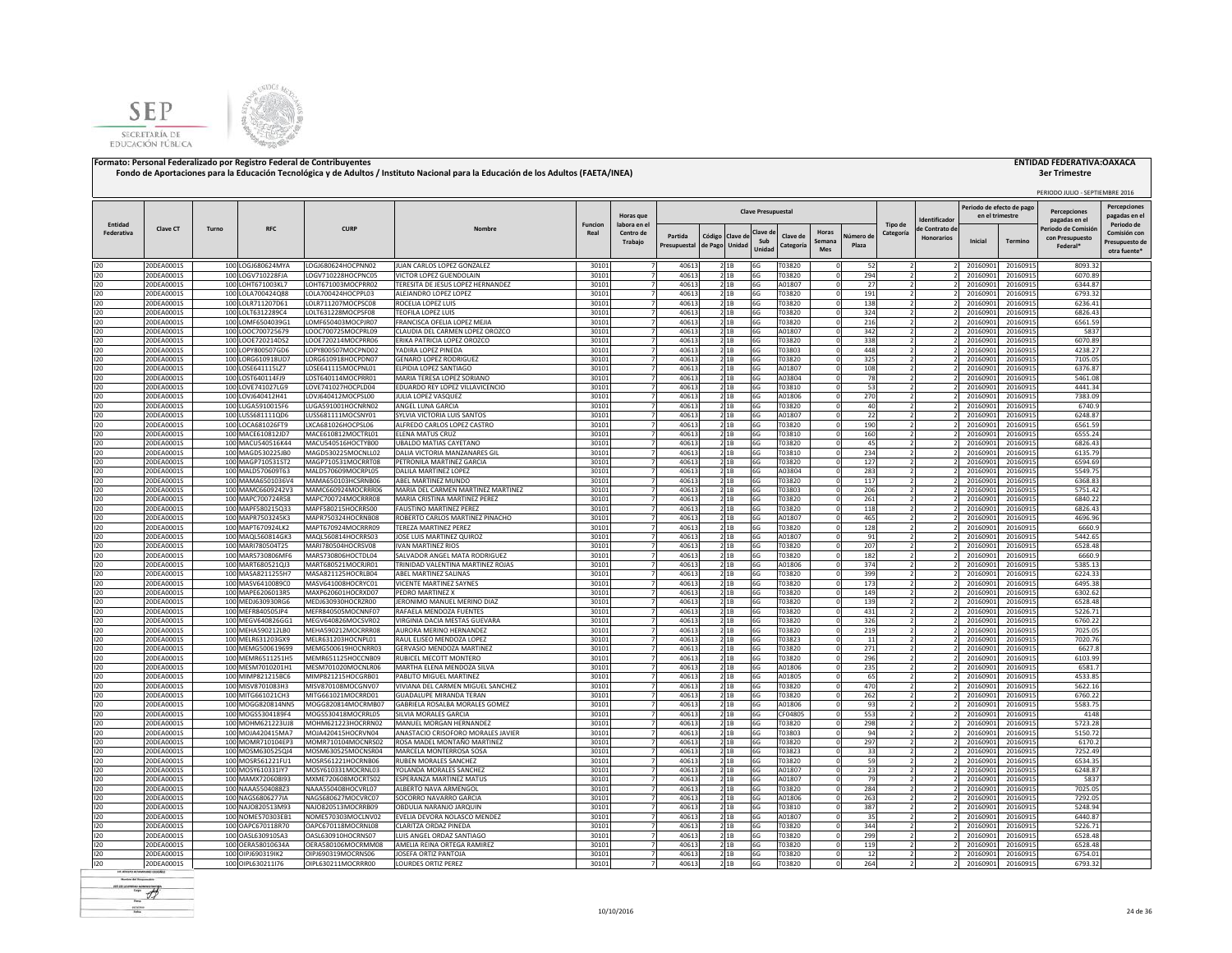



# **3er Trimestre**

|                       |                          |       |                                        |                                          |                                                              |                 |                                     |                         |                                      |                           |                       |                        |                   |                      |                                    |                                              |                      | PERIODO JULIO - SEPTIEMBRE 2016                   |                                                              |
|-----------------------|--------------------------|-------|----------------------------------------|------------------------------------------|--------------------------------------------------------------|-----------------|-------------------------------------|-------------------------|--------------------------------------|---------------------------|-----------------------|------------------------|-------------------|----------------------|------------------------------------|----------------------------------------------|----------------------|---------------------------------------------------|--------------------------------------------------------------|
|                       |                          |       |                                        |                                          |                                                              |                 | Horas que                           |                         |                                      | <b>Clave Presupuestal</b> |                       |                        |                   |                      | dentificado                        | Periodo de efecto de pago<br>en el trimestre |                      | <b>Percepciones</b><br>pagadas en el              | Percepciones<br>pagadas en el                                |
| Entidad<br>Federativa | <b>Clave CT</b>          | Turno | RFC                                    | <b>CURP</b>                              | Nombre                                                       | Funcion<br>Real | labora en e<br>Centro de<br>Trabajo | Partida<br>Presupuestal | Código Clave de<br>Unidad<br>de Pago | Clave de<br>Sub<br>Unida  | Clave de<br>Categoría | Horas<br>Semana<br>Mes | lúmero d<br>Plaza | Tipo de<br>Categoría | e Contrato de<br><b>Honorarios</b> | Inicial                                      | <b>Termino</b>       | Periodo de Comisio<br>con Presupuesto<br>Federal* | Periodo de<br>Comisión cor<br>Presupuesto de<br>otra fuente' |
| 120                   | 20DEA0001S               |       | 100 OIRE5802056H6                      | OIRE580205HOCRBD09                       | EDUARDO FELIPE ORTIZ ROBLES                                  | 30101           |                                     | 40613                   | 21B                                  | 6G                        | T03820                |                        | 300               |                      |                                    | 20160901                                     | 20160915             | 6070.89                                           |                                                              |
| 120                   | 20DEA0001S               |       | 100 OOCR650213L68                      | OOCR650213HOCRSB03                       | ROBERTO OROZCO CASTILLO                                      | 30101           |                                     | 40613                   | 21B                                  | 6G                        | T03820                |                        | 236               |                      |                                    | 20160901                                     | 20160915             | 6153.64                                           |                                                              |
| 120                   | 20DEA0001S               |       | 100 OOL1721127RE9                      | OOLI721127MOCRPS05                       | <b>ISELA OROZCO LOPEZ</b>                                    | 30101           |                                     | 40613                   | 21B                                  | 6G                        | T03820                |                        | 54                |                      |                                    | 20160901                                     | 20160915             | 6759.03                                           |                                                              |
| 120                   | 20DEA0001S               |       | 100 OOSV7305298M1                      | 005V730529HOCRLR07                       | VIRGINIO GERMAN OROPEZA SALAZAR                              | 30101           | $\overline{7}$                      | 40613                   | 21B                                  | 6G                        | T03820                | $\Omega$               | 453               |                      |                                    | 20160901                                     | 20160915             | 5226.71                                           |                                                              |
| 120                   | 20DEA0001S               |       | 100 PACI710506QF6                      | PACI710506MOCSNS03                       | <b>ISABEL PASTOR CONTRERAS</b>                               | 30101           |                                     | 40613                   | 21B                                  | 6G                        | T03810                | $\Omega$               | 373               |                      |                                    | 20160901                                     | 20160915             | 5426.29                                           |                                                              |
| 120                   | 20DEA0001S               |       | 100 PALG790223FB4                      | PALG790223MOCCPV09                       | GIOVANNA PAOLA PACHECO LOPEZ                                 | 30101           |                                     | 40613                   | 2 1B                                 | 6G                        | A01807                |                        | 456               |                      |                                    | 20160901                                     | 20160915             | 4702.48                                           |                                                              |
| 120                   | 20DEA0001S               |       | 100 PAML7306075K6                      | PAML730607HOCDLS00                       | JOSE LUIS PADILLA MILAN                                      | 30101           |                                     | 40613                   | 21B                                  | 6G                        | T03820                | $\Omega$               | 121               |                      |                                    | 20160901                                     | 20160915             | 6528.48                                           |                                                              |
| 120<br>120            | 20DEA0001S<br>20DEA0001S |       | 100 PARC800406ES5<br>100 PARI7302013P1 | PARC800406HOCCML00<br>PARI730201HOCCMG07 | CELSO PACHECO RAMIREZ<br><b>IGNACIO PACHECO RAMIREZ</b>      | 30101<br>30101  | $\overline{7}$                      | 40613<br>40613          | 21B<br>21B                           | 6G<br>6G                  | CF36014<br>A01807     |                        | 1099<br>441       |                      |                                    | 2016090<br>20160901                          | 20160915<br>20160915 | 8868.18<br>4482.62                                |                                                              |
| 120                   | 20DEA0001S               |       | 100 PECL551009399                      | PECL551009HOCXBS05                       | LUIS JAIME PEÑA CABALLERO                                    | 30101           | $\overline{7}$                      | 40613                   | 21B                                  | 6G                        | CF36014               | $\Omega$               | 1057              |                      |                                    | 20160901                                     | 20160915             | 8805.66                                           |                                                              |
| 120                   | 20DEA0001S               |       | 100 PEGA650720P30                      | PEGA650720MOCRRZ09                       | <b>AZALIA PEREZ GUERRA</b>                                   | 30101           | $\overline{7}$                      | 40613                   | 21B                                  | 6G                        | T03820                |                        | 302               |                      |                                    | 20160901                                     | 20160915             | 6335.73                                           |                                                              |
| 120                   | 20DEA0001S               |       | 100 PEGL650921NC8                      | PEGL650921HOCRRS04                       | LUIS ARTURO PEREZ GARCIA                                     | 30101           | 7                                   | 40613                   | 2 1B                                 | 6G                        | CF36014               |                        | 1016              |                      |                                    | 20160901                                     | 20160915             | 8905.66                                           |                                                              |
| 120                   | 20DEA0001S               |       | 100 PEHR670102NS8                      | PEHR670102MOCRRS06                       | ROSA ELVA PEREZ HERNANDEZ                                    | 30101           | 7                                   | 40613                   | 2 1B                                 | 6G                        | A01807                | $\Omega$               | 28                |                      |                                    | 20160901                                     | 20160915             | 6189.01                                           |                                                              |
| 120                   | 20DEA0001S               |       | 100 PELB541209TS6                      | PELB541209HOCRPR05                       | <b>BRAULIO PEREZ LOPEZ</b>                                   | 30101           |                                     | 40613                   | 2 1B                                 | 6G                        | CF36014               |                        | 1091              |                      |                                    | 20160901                                     | 20160915             | 8805.68                                           |                                                              |
| 120                   | 20DEA0001S               |       | 100 PELP621007PX6                      | PELP621007HOCRPD07                       | PEDRO MARCOS PEREZ LOPEZ                                     | 30101           |                                     | 40613                   | 21B                                  | 6G                        | T03820                |                        | 245               |                      |                                    | 2016090                                      | 20160915             | 6793.32                                           |                                                              |
| 120                   | 20DEA0001S               |       | 100 PELU6001079G5                      | PEXL600107HOCRXC02                       | LUCIANO JULIAN PEREZ X                                       | 30101           |                                     | 40613                   | 21B                                  | 6G                        | T03820                |                        | 220               |                      |                                    | 20160903                                     | 20160915             | 6660.9                                            |                                                              |
| 120                   | 20DEA0001S               |       | 100 PEPE620429G29                      | PEXP620429HOCRXD07                       | PFDRO PFRF7 X                                                | 30101           |                                     | 40613                   | 21B                                  | 6G                        | CF36014               |                        | 1019              |                      |                                    | 20160901                                     | 20160915             | 8918.16                                           |                                                              |
| 120<br>120            | 20DEA0001S<br>20DEA0001S |       | 100 PICM561128GZ3<br>100 PIRM620327RA8 | PICM561128MOCNSR03<br>PIRM620327HOCNMD07 | MARISELA PINEDA CASTILLO<br>MODESTO PINEDA ROMERO            | 30101<br>30101  |                                     | 40613<br>40613          | 21B                                  | 6G                        | T03820<br>CF14070     |                        | 161<br>1073       |                      |                                    | 20160901<br>20160901                         | 20160915<br>20160915 | 6561.59<br>33118.15                               |                                                              |
| 120                   | 20DEA0001S               |       | 100 POCN690525Q68                      | POCN690525MCCTND06                       | NIDEI VIA MARGARITA POOT CANUI                               | 30101           |                                     | 40613                   | 2 1B                                 | 6G<br>6G                  | T03820                | $\Omega$               | 162               |                      |                                    | 20160901                                     | 20160915             | 7372.56                                           |                                                              |
| 120                   | 20DEA0001S               |       | 100 POVV6309058X8                      | POVV630905MOCBLR10                       | VIRGINIA SELIFLOR POBLANO VILLALOBOS                         | 30101           | $\overline{7}$                      | 40613                   | 2 1 B<br>21B                         | 6G                        | T03820                | n<br>$\Omega$          | 43                |                      |                                    | 20160901                                     | 20160915             | 6640.3                                            |                                                              |
| 120                   | 20DEA0001S               |       | 100 RAAF6506115R3                      | RAAF650611MOCMZS03                       | FAUSTINA RAMIREZ AZCONA                                      | 30101           |                                     | 40613                   | 2 1 B                                | 6G                        | T03820                |                        | 163               |                      |                                    | 20160901                                     | 20160915             | 6462.27                                           |                                                              |
| 120                   | 20DEA0001S               |       | 100 RAAM6703046T9                      | RAAM670304MOCMNN08                       | MANUELA RAMIREZ ANTONIO                                      | 30101           |                                     | 40613                   | 21B                                  | 6G                        | T03820                |                        | 265               |                      |                                    | 20160901                                     | 20160915             | 6826.43                                           |                                                              |
| 120                   | 20DEA0001S               |       | 100 RABA5711301BA                      | RABA571130MOCMRN02                       | ANDREA RAMOS BURGUET                                         | 30101           | $\overline{7}$                      | 40613                   | 21B                                  | 6G                        | T03810                |                        | 183               |                      |                                    | 2016090                                      | 20160915             | 5810.54                                           |                                                              |
| 120                   | 20DEA0001S               |       | 100 RABO800823P97                      | RABO800823HOCMSS02                       | OSCAR DAMIAN RAMOS BUSTAMANTE                                | 30101           | $\overline{7}$                      | 40613                   | 21B                                  | 6G                        | T03820                |                        | 452               |                      |                                    | 20160901                                     | 20160915             | 5226.71                                           |                                                              |
| 120                   | 20DEA0001S               |       | 100 RACA610804GA3                      | RACA610804HMCMSL02                       | ALBERTO RAMOS CASAS                                          | 30101           | $\overline{7}$                      | 40613                   | 21B                                  | 6G                        | T03820                |                        | 328               |                      |                                    | 20160901                                     | 20160915             | 6826.43                                           |                                                              |
| 120                   | 20DEA0001S               |       | 100 RACD610701TU6                      | RACD610701MOCMRR07                       | DORA MARTHA RAMIREZ CRUZ                                     | 30101           | $\overline{7}$                      | 40613                   | 21B                                  | 6G                        | CF01059               | $\Omega$               | 1111              |                      |                                    | 20160901                                     | 20160915             | 8918.21                                           |                                                              |
| 120                   | 20DEA0001S               |       | 100 RALI650221AV2                      | RALI650221MDFMSS00                       | <b>MARIA ISABEL RAMIREZ LUIS</b>                             | 30101           | $\overline{7}$                      | 40613                   | 2 1B                                 | 6G                        | T03810                |                        | 130               |                      |                                    | 20160901                                     | 20160915             | 5444.02                                           |                                                              |
| 120                   | 20DEA0001S               |       | 100 RANE720804PU6                      | RANE720804HOCMCL06                       | ELEUTERIO RAMIREZ NICOLAS                                    | 30101           |                                     | 40613                   | 21B                                  | 6G                        | A01806                |                        | 416               |                      |                                    | 20160901                                     | 20160915             | 4666.12                                           |                                                              |
| 120                   | 20DEA0001S               |       | 100 RARM560721U6A                      | RARM560721HOCMDR05                       | MARCELINO RAMIREZ RODRIGUEZ                                  | 30101           |                                     | 40613                   | 2 1B                                 | 6G                        | T03820                |                        | 313               |                      |                                    | 20160901                                     | 20160915             | 5855.7                                            |                                                              |
| 120                   | 20DEA0001S               |       | 100 RARV701114HY1                      | RARV701114MOCMMR06                       | VIRGINIA RAMIREZ RAMIREZ                                     | 30101           |                                     | 40613                   | 2 1B                                 | 6G                        | T03820                |                        | 29                |                      |                                    | 20160901                                     | 20160915             | 6826.43                                           |                                                              |
| 120<br>120            | 20DEA0001S               |       | 100 REPE631210J56                      | REPE631210MOCYRL02                       | FULALIA REYES PEREZ                                          | 30101           |                                     | 40613                   | 21B                                  | 6G                        | A01806                | $\Omega$               | 150<br>238        |                      |                                    | 20160901                                     | 20160915             | 6052.75                                           |                                                              |
| 120                   | 20DEA0001S<br>20DEA0001S |       | 100 RERA700408KA5<br>100 RERA830802814 | RERA700408HOCYML07<br>RERA830802MOCYYN06 | ALBERTO BENEDICTO REYES RAMIREZ<br>ANGELA REYES REYES        | 30101<br>30101  |                                     | 40613<br>40613          | 21B<br>21B                           | 6G<br>6G                  | T03820<br>T03820      |                        | 471               |                      |                                    | 20160901<br>20160901                         | 20160915<br>20160915 | 7279.79<br>5226.71                                |                                                              |
| 120                   | 20DEA0001S               |       | 100 RERF640714MT0                      | RERF640714HOCYMR06                       | FRANCISCO REYES RAMIREZ                                      | 30101           |                                     | 40613                   | 21B                                  | 6G                        | T03820                |                        | 237               |                      |                                    | 20160901                                     | 20160915             | 7279.79                                           |                                                              |
| 120                   | 20DEA0001S               |       | 100 RESE540714UM8                      | RESE540714HOCYNM03                       | <b>EMILIANO REYES SANTIAGO</b>                               | 30101           | $\overline{7}$                      | 40613                   | 2 1 B                                | 6G                        | T03820                | $\Omega$               | 314               |                      |                                    | 20160901                                     | 20160915             | 6302.62                                           |                                                              |
| 120                   | 20DEA0001S               |       | 100 RESU851127MC5                      | RESU851127HDFYNL09                       | ULISSES REYNA SANCHEZ                                        | 30101           |                                     | 40613                   | 21B                                  | 6G                        | T03820                |                        | 450               |                      |                                    | 20160901                                     | 20160915             | 5226.71                                           |                                                              |
| 120                   | 20DEA0001S               |       | 100 RICA620505356                      | RICA620505MOCSRN09                       | ANGELA RIOS CRUZ                                             | 30101           |                                     | 40613                   | 2 1B                                 | 6G                        | T03820                | $\Omega$               | 86                |                      |                                    | 20160901                                     | 20160915             | 6600.56                                           |                                                              |
| 120                   | 20DEA0001S               |       | 100 RICF691004R13                      | RICF691004MOCSRR00                       | <b>FRANCISCA RIOS CRUZ</b>                                   | 30101           | $\overline{7}$                      | 40613                   | 21B                                  | 6G                        | A03804                |                        | 140               |                      |                                    | 20160901                                     | 20160915             | 5056.03                                           |                                                              |
| 120                   | 20DEA0001S               |       | 100 RIPM6406108C2                      | RIPM640610HOCSLR06                       | MARGARITO RIOS PALACIOS                                      | 30101           | $\overline{7}$                      | 40613                   | 2 1 B                                | 6G                        | T03820                |                        | 239               |                      |                                    | 2016090                                      | 20160915             | 7458.71                                           |                                                              |
| 120                   | 20DEA0001S               |       | 100 ROAI6903177G4                      | ROAI690317MOCDRR00                       | IRLANDA GERTRUDIS RODRIGUEZ ARAGON                           | 30101           | $\overline{7}$                      | 40613                   | 21B                                  | 6G                        | A01806                |                        | 131               |                      |                                    | 20160901                                     | 20160915             | 5602.23                                           |                                                              |
| 120                   | 20DEA0001S               |       | 100 ROCS5611184Q3                      | ROCS561118MOCDRR07                       | SERAFINA RODRIGUEZ CRUZ                                      | 30101           | $\overline{7}$                      | 40613                   | 21B                                  | 6G                        | A01806                | $\Omega$               | 193               |                      |                                    | 20160901                                     | 20160915             | 6174.13                                           |                                                              |
| 120                   | 20DEA0001S               |       | 100 ROHM7109022HA                      | ROHM710902MOCSRR07                       | MIRNA GABRIELA ROSAS HERRERA                                 | 30101           | $\overline{7}$                      | 40613                   | 2 1B                                 | 6G                        | A01807                |                        | 36                |                      |                                    | 20160901                                     | 20160915             | 6276.87                                           |                                                              |
| 120                   | 20DEA0001S               |       | 100 ROSA680702F45                      | ROSA680702HOCSNB01                       | ABEL DE LA ROSA SANTOS                                       | 30101           | $\overline{7}$<br>$\overline{7}$    | 40613                   | 21B                                  | 6G                        | T03820                | $\Omega$               | 352               |                      |                                    | 20160901                                     | 20160915             | 5524.65                                           |                                                              |
| 120<br>120            | 20DEA0001S<br>20DEA0001S |       | 100 ROVA720415948<br>100 ROVH580406P33 | ROVA720415MOCSLN05<br>ROVH580406HOCSSM02 | ANA LILIA ROSALES VELASCO<br>HUMBERTO JULIAN ROSETTE VASQUEZ | 30101<br>30101  |                                     | 40613<br>40613          | 2 1B<br>21B                          | 6G<br>6G                  | A01806<br>T03820      | $\Omega$               | 123<br>132        |                      |                                    | 20160901<br>2016090                          | 20160915<br>20160915 | 5992.05<br>5855.7                                 |                                                              |
| 120                   | 20DEA0001S               |       | 100 ROVL500215KT2                      | ROVL500215HOCDLM09                       | LAMBERTO RODRIGUEZ VILLASEÑOR                                | 30101           |                                     | 40613                   | 2 1B                                 | 6G                        | T03820                |                        | 175               |                      |                                    | 2016090                                      | 20160915             | 6694.01                                           |                                                              |
| 120                   | 20DEA0001S               |       | 100 ROEL640123E63                      | ROXE640123MOCJXL06                       | <b>FLIZABET ROJAS X</b>                                      | 30101           |                                     | 40613                   | 21B                                  | 6G                        | T03820                |                        | 240               |                      |                                    | 20160901                                     | 20160915             | 6462.27                                           |                                                              |
| 120                   | 20DEA0001S               |       | 100 RUCA661218PC4                      | RUCA661218HOCZRD05                       | ADOLFO RUIZ CORTES                                           | 30101           |                                     | 40613                   | 21B                                  | 6G                        | T03820                |                        | 272               |                      |                                    | 20160901                                     | 20160915             | 6335.73                                           |                                                              |
| 120                   | 20DEA0001S               |       | 100 RUGB6101106R8                      | RUGB610110HOCZRN06                       | <b>BENITO RUIZ GUERRA</b>                                    | 30101           |                                     | 40613                   | 21B                                  | 6G                        | CF33849               |                        | 529               |                      |                                    | 20160901                                     | 20160915             | 5511.11                                           |                                                              |
| 120                   | 20DEA0001S               |       | 100 RUSE630122PI8                      | RUSE630122HOCZNP00                       | EPIFANIO ANTONIO RUIZ SANTIAGO                               | 30101           |                                     | 40613                   | 2 1B                                 | 6G                        | T03820                |                        | 449               |                      |                                    | 20160901                                     | 20160915             | 5226.71                                           |                                                              |
| 120                   | 20DEA0001S               |       | 100 RUVR60030144A                      | RUVR600301MOCZLS07                       | ROSENDA LEONOR RUIZ VELASCO                                  | 30101           | $\overline{7}$                      | 40613                   | 21B                                  | 6G                        | A01807                | $\Omega$               | 14                |                      |                                    | 20160901                                     | 20160915             | 6440.87                                           |                                                              |
| 120                   | 20DEA0001S               |       | 100 SAAM690615DK7                      | SAAM690615HOCNQG02                       | MIGUEL ANGEL SANCHEZ AQUINO                                  | 30101           |                                     | 40613                   | 21B                                  | 6G                        | T03820                | $\Omega$               | 304               |                      |                                    | 20160901                                     | 20160915             | 6368.83                                           |                                                              |
| 120                   | 20DEA0001S               |       | 100 SACG6309299K0                      | SACG630929HJCLRN06                       | GONZALO SALGADO CARBALLO                                     | 30101           |                                     | 40613                   | 21B                                  | 6G                        | T03803                |                        | 96                |                      |                                    | 20160901                                     | 20160915             | 5169.33                                           |                                                              |
| 120                   | 20DEA0001S               |       | 100 SACR540827448                      | SACR540827MOCLSS02                       | ROSALBA SALINAS CASTILLO                                     | 30101           | $\overline{7}$                      | 40613                   | 2 1B                                 | 6G                        | T03820                |                        | 15                |                      |                                    | 2016090                                      | 20160915             | 6760.22                                           |                                                              |
| 120                   | 20DEA0001S               |       | 100 SADR851009V57                      | SADR851009HOCNVC08                       | RICARDO JAVIER SANTANA DAVILA                                | 30101           | $\overline{7}$<br>$\overline{7}$    | 40613                   | 21B                                  | 6G                        | T03820                |                        | 454               |                      |                                    | 20160901                                     | 20160915             | 5226.71                                           |                                                              |
| 120<br>120            | 20DEA0001S<br>20DEA0001S |       | 100 SAFF701120411<br>100 SAGA640123TV4 | SAFF701120MOCNNL09<br>SAGA640123MOCLIM08 | FELISA SANTANA FUENTES<br>AMELIA SALVADOR GIJON              | 30101<br>30101  | $\overline{7}$                      | 40613<br>40613          | 21B<br>2 1B                          | 6G<br>6G                  | T03820<br>A01806      |                        | 176<br>55         |                      |                                    | 20160901<br>20160901                         | 20160915<br>20160915 | 6495.38<br>5901.01                                |                                                              |
| 120                   | 20DEA0001S               |       | 100 SAGA7006056G4                      | SAGA700605MOCBND04                       | ADELAIDA SABAH GENICO                                        | 30101           | 7                                   | 40613                   | 2 1B                                 | 6G                        | A01806                | $\Omega$               | 16                |                      |                                    | 20160901                                     | 20160915             | 5901.01                                           |                                                              |
| 120                   | 20DEA0001S               |       | 100 SAGF581027710                      | SAGF581027HOCNRR04                       | FRUMENCIO SANTIAGO GARCIA                                    | 30101           | $\overline{7}$                      | 40613                   | 2 1B                                 | 6G                        | T03823                |                        | 110               |                      |                                    | 20160901                                     | 20160915             | 7252.49                                           |                                                              |
| 120                   | 20DEA0001S               |       | 100 SAGR651023746                      | SAGR651023HOCNML05                       | RAUL SANTIAGO GOMEZ                                          | 30101           |                                     | 40613                   | 21B                                  | 6G                        | T03820                |                        | 306               |                      |                                    | 20160901                                     | 20160915             | 6694.01                                           |                                                              |
| 120                   | 20DEA0001S               |       | 100 SAHJ7012204J7                      | SAHJ701220HOCNRN00                       | JUAN JOSE SANTIAGO HERNANDEZ                                 | 30101           |                                     | 40613                   | 2 1B                                 | 6G                        | T03820                |                        | 316               |                      |                                    | 20160901                                     | 20160915             | 6694.01                                           |                                                              |
| 120                   | 20DEA0001S               |       | 100 SAJA680204QI9                      | SAJA680204HOCNRN09                       | ANDRES SANCHEZ JARQUIN                                       | 30101           |                                     | 40613                   | 21B                                  | 6G                        | T03820                |                        | 151               |                      |                                    | 2016090                                      | 20160915             | 6654.69                                           |                                                              |
| 120                   | 20DEA0001S               |       | 100 SAMJ6612273N1                      | SAMJ661227HOCNJN09                       | JUAN PASCUAL SANTIAGO MEJIA                                  | 30101           |                                     | 40613                   | 2 1B                                 | 6G                        | T03820                |                        | 221               |                      |                                    | 20160901                                     | 20160915             | 6627.8                                            |                                                              |
| 120                   | 20DEA0001S               |       | 100 SAMM6312263CA                      | SAMM631226MOCNRR01                       | MARINA MA DE LA LUZ SANTIAGO MARTINEZ                        | 30101           |                                     | 40613                   | 21B                                  | 6G                        | A01807                |                        | 61                |                      |                                    | 20160901                                     | 20160915             | 6440.87                                           |                                                              |

 $\#$ scales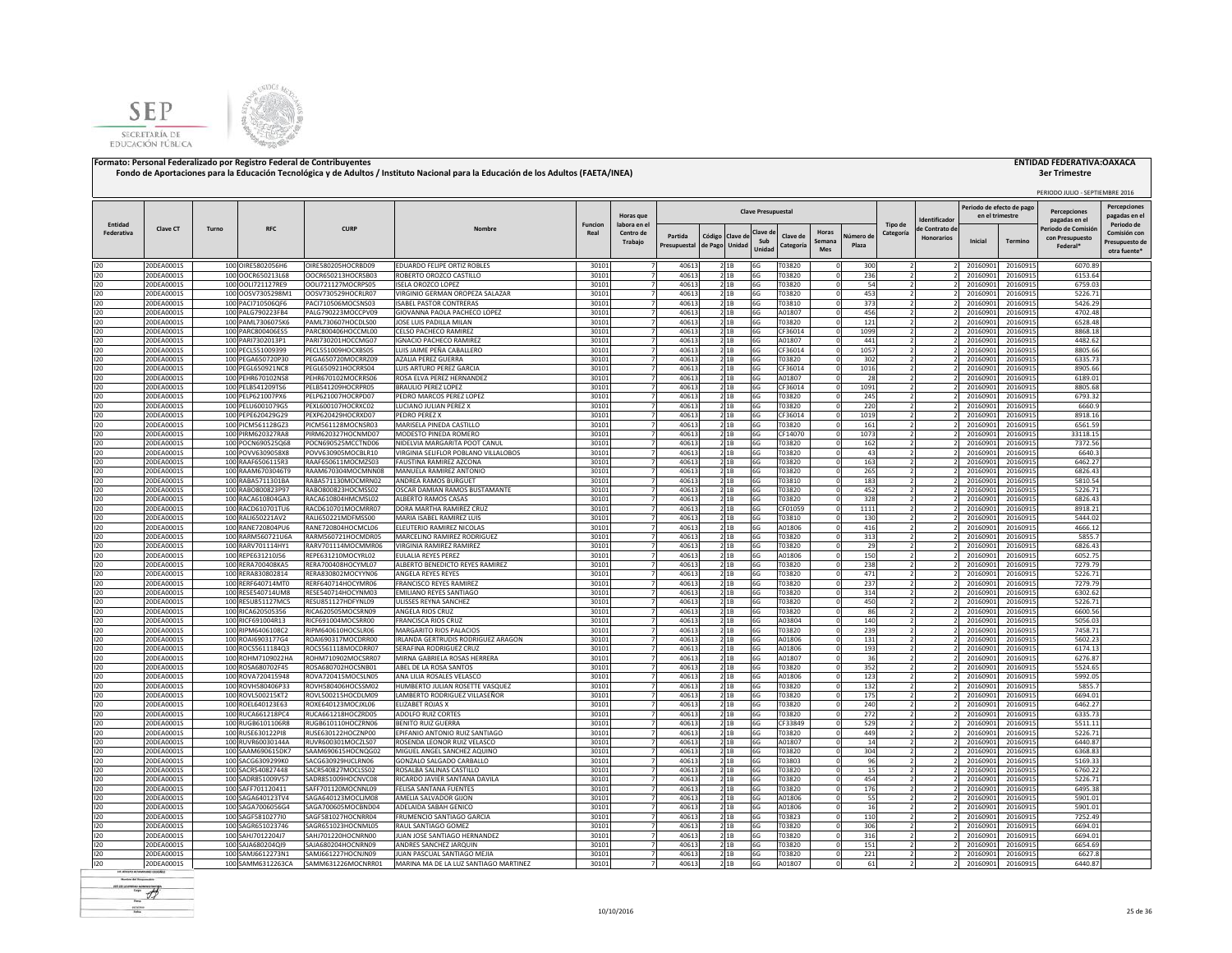



|            |                          |       |                                        |                                          |                                                        |                |                                  |                |                |                |                           |                  |               |            |                                            |                                     |                           |                      | PERIODO JULIO - SEPTIEMBRE 2016       |                |
|------------|--------------------------|-------|----------------------------------------|------------------------------------------|--------------------------------------------------------|----------------|----------------------------------|----------------|----------------|----------------|---------------------------|------------------|---------------|------------|--------------------------------------------|-------------------------------------|---------------------------|----------------------|---------------------------------------|----------------|
|            |                          |       |                                        |                                          |                                                        |                |                                  |                |                |                |                           |                  |               |            |                                            |                                     | Periodo de efecto de pago |                      |                                       | Percepciones   |
|            |                          |       |                                        |                                          |                                                        |                | <b>Horas</b> que                 |                |                |                | <b>Clave Presupuestal</b> |                  |               |            |                                            |                                     | en el trimestre           |                      | Percepciones                          | pagadas en e   |
| Entidad    |                          |       |                                        | <b>CURP</b>                              |                                                        | Funcion        | labora en el                     |                |                |                |                           |                  |               |            | Tipo de                                    | Identificado                        |                           |                      | pagadas en el                         | Periodo de     |
| Federativa | Clave CT                 | Turno | <b>RFC</b>                             |                                          | Nombre                                                 | Real           | Centro de                        | Partida        | Código Clave d |                | Clave d                   | Clave de         | Horas         | lúmero     | Categoría                                  | le Contrato de<br><b>Honorarios</b> |                           |                      | Periodo de Comisió<br>con Presupuesto | Comisión cor   |
|            |                          |       |                                        |                                          |                                                        |                | Trabajo                          | Presupuestal   | de Pago Unidad |                | Sub                       | <b>Categorí</b>  | <b>Semana</b> | Plaza      |                                            |                                     | <b>Inicial</b>            | Termino              | Federal*                              | Presupuesto de |
|            |                          |       |                                        |                                          |                                                        |                |                                  |                |                |                | Unida                     |                  | <b>Mes</b>    |            |                                            |                                     |                           |                      |                                       | otra fuente'   |
| 120        | 20DEA0001S               |       | 100 SAOC681124JL7                      | SAOC681124HOCNRR07                       | CRISOFORO ALEJANDRO SANTIAGO ORTIZ                     | 30101          |                                  | 40613          |                | 2 1 B          | 6G                        | T03820           |               | 222        |                                            |                                     | 20160901                  | 20160915             | 6760.22                               |                |
| 120        | 20DEA0001S               |       | 100 SAPL391210D19                      | SAPL391210MOCNLR08                       | LORETO GRACIELA SANTIAGO PALMA                         | 30101          |                                  | 40613          |                | 21B            | 6G                        | T03820           |               | 124        |                                            |                                     | 20160901                  | 20160915             | 5723.28                               |                |
| 120        | 20DEA0001S               |       | 100 SAPR650531A23                      | SAPR650531MOCNRY04                       | REYNA VIRGEN SANTIAGO PEREZ                            | 30101          |                                  | 40613          |                | 21B            | 6G                        | T03820           |               | 246        |                                            |                                     | 20160901                  | 20160915             | 6660.9                                |                |
| 120        | 20DEA0001S               |       | 100 SARA7108245N0                      | SARA710824MDFNMR01                       | AUREA AIDA SANCHEZ RAMIREZ                             | 30101          |                                  | 40613          |                | 21B            | 6G                        | T03803           |               | 184        |                                            |                                     | 20160901                  | 20160915             | 5371.01                               |                |
| 120        | 20DEA0001S               |       | 100 SARG681003E78                      | SARG681003MOCNSS02                       | GISELA SANDOVAL ROSALES                                | 30101          |                                  | 40613          |                | 21B            | 6G                        | T03820           |               | 211        |                                            |                                     | 20160901                  | 20160915             | 6302.62                               |                |
| 120        | 20DEA0001S               |       | 100 SARH771127QB6                      | SARH771127MOCLDR06                       | HORTENSIA SALVADOR RODRIGUEZ                           | 30101          |                                  | 40613          |                | 21B            | 6G                        | T03803           |               | 60         |                                            |                                     | 20160901                  | 20160915             | 5283.73                               |                |
| 120        | 20DEA0001S               |       | 100 SARM6803143D4                      | SARM680314MOCVVT02                       | MATILDE MARGARITA SAAVEDRA REVILLA                     | 30101          | 7                                | 40613          |                | 2 1 B          | 6G                        | T03820           |               | 330        |                                            |                                     | 20160901                  | 20160915             | 6760.22                               |                |
| 120        | 20DEA0001S               |       | 100 SASF600530QK2                      | SASF600530HOCNNR06                       | FERNANDO SANCHEZ SANCHEZ                               | 30101          |                                  | 40613          |                | 21B            | 6G                        | CF33849          |               | 534        |                                            |                                     | 20160901                  | 20160915             | 5511.11                               |                |
| 120        | 20DEA0001S               |       | 100 SASJ720505R53                      | SASJ720505HDFNNN02                       | JUAN GABRIEL SAN JUAN SAN JUAN                         | 30101          |                                  | 40613          |                | 21B            | 6G                        | T03820           |               | 315        | 2                                          |                                     | 20160901                  | 20160915             | 6760.22                               |                |
| 120        | 20DEA0001S               |       | 100 SATR6912146Q8                      | SATR691214MOCNRS00                       | ROSA MARIA SANCHEZ TORIS                               | 30101          |                                  | 40613          |                | 2 1 B          | 6G                        | T03820           |               | 142        | $\overline{z}$                             |                                     | 20160901                  | 20160915             | 6561.59                               |                |
| 120        | 20DEA0001S               |       | 100 SAVA740814HW2                      | SAVA740814HOCRSR09                       | ARMANDO SARABIA VASQUEZ                                | 30101          | $\overline{7}$                   | 40613          |                | 21B            | 6G                        | T03810           |               | 440        |                                            |                                     | 20160901                  | 20160915             | 4441.34                               |                |
| 120        | 20DEA0001S               |       | 100 SAVA880128Q31                      | SAVA880128MOCNSD04                       | ADILENE SANCHEZ VASQUEZ                                | 30101          | $\overline{7}$                   | 40613          |                | 2 1 B          | 6G                        | A03804           |               | 466        |                                            |                                     | 2016090                   | 20160915             | 4238.27                               |                |
| 120        | 20DEA0001S               |       | 100 SAVR730830US0                      | SAVR730830MOCNLS02                       | ROSA SANCHEZ VALDIVIESO                                | 30101          | $\overline{7}$                   | 40613          |                | 21B            | 6G                        | A01803           |               | 305        |                                            |                                     | 20160901                  | 20160915             | 4474.7                                |                |
| 120        | 20DEA0001S               |       | 100 SALU7003208L4                      | SAXL700320MOCNXZ06                       | LUZ MARIA DOLORES SANCHEZ X                            | 30101          | $\overline{7}$                   | 40613          |                | 2 1 B          | 6G                        | A01806           |               | 331        | $\overline{\phantom{a}}$                   |                                     | 20160901                  | 20160915             | 5961.71                               |                |
| 120        | 20DEA0001S               |       | 100 SAZL681127268                      | SAZL681127HOCNRS06                       | LUIS VIRGILIO SANTOS ZARATE                            | 30101          | 7                                | 40613          |                | 2 1 B          | 6G                        | T03820           |               | 194        | $\overline{z}$                             |                                     | 20160901                  | 20160915             | 6528.48                               |                |
| 120        | 20DEA0001S               |       | 100 SIBA711112PY8                      | SIBA711112MOCLJR06                       | AURIA SILVA BEJARANO                                   | 30101          | $\overline{7}$                   | 40613          |                | 21B            | 6G                        | A03804           |               | 457        | $\overline{z}$                             |                                     | 20160901                  | 20160915             | 4238.27                               |                |
| 120        | 20DEA0001S               |       | 100 SICG6111051N5                      | SICG611105HOCLRR01                       | <b>GERARDO SILVA CERVANTES</b>                         | 30101          | $\overline{7}$                   | 40613          | 2 1B           |                | 6G                        | T03823           |               | 24         | $\overline{2}$                             |                                     | 20160901                  | 20160915             | 6447.29                               |                |
| 120        | 20DEA0001S               |       | 100 SICR6305233M0                      | SICR630523MDFRRC00                       | MARIA DEL ROCIO SIERRA CORTES                          | 30101          | $\overline{7}$                   | 40613          |                | 21B            | 6G                        | A01807           |               | 97         | $\overline{z}$                             |                                     | 20160901                  | 20160915             | 5554.66                               |                |
| 120        | 20DEA0001S               |       | 100 SILO640518QW1                      | SILO640518MOCLPL03                       | OLIVA REMEDIOS SILVA LOPEZ                             | 30101          |                                  | 40613          |                | 21B            | 6G                        | A01807           |               | 56         |                                            |                                     | 20160901                  | 20160915             | 6216.87                               |                |
| 120        | 20DEA0001S               |       | 100 SIRG5212064RA                      | SIRG521206MOCLZL05                       | GLORIA LOURDES SILVA RUIZ                              | 30101          |                                  | 40613          |                | 2 1B           | 6G                        | T03820           |               | 152        |                                            |                                     | 20160901                  | 20160915             | 6826.43                               |                |
| 120        | 20DEA0001S               |       | 100 SISA7802256P3                      | SISA780225HOCMMR04                       | ARMANDO SIMON SIMON                                    | 30101          |                                  | 40613          |                | 2 1 B          | 6G                        | T03803           |               | 385        |                                            |                                     | 20160901                  | 20160915             | 4441.34                               |                |
| 120        | 20DEA0001S               |       | 100 SISI7611031L3                      | SISI761103HOCLNS05                       | SRAEL SILVA SANTOS                                     | 30101          |                                  | 40613          |                | 2 1 B          | 6G                        | T03820           |               | 361        |                                            |                                     | 2016090                   | 20160915             | 6197.43                               |                |
| 120        | 20DEA0001S               |       | 100 SIVR6201201UA                      | SIVR620120HOCLNL06                       | RAUL SILVA VENTURA                                     | 30101          |                                  | 40613          |                | 2 1B           | 6G                        | T03820           |               | 177        |                                            |                                     | 20160901                  | 20160915             | 6760.12                               |                |
| 120        | 20DEA0001S               |       | 100 SOFP841030BTA                      | SOFP841030MOCSBL02                       | MARIA DEL PILAR SOSA FABIAN                            | 30101          |                                  | 40613          |                | 2 1 B          | 6G                        | A01806           |               | 417        |                                            |                                     | 20160901                  | 20160915             | 4525.63                               |                |
| 120        | 20DEA0001S               |       | 100 SOLG690528TF0                      | SOLG690528HOCSPR03                       | <b>GERMAN SOSA LOPEZ</b>                               | 30101          |                                  | 40613          |                | 21B            | 6G                        | T03820           |               | 223        |                                            |                                     | 20160901                  | 20160915             | 6660.9                                |                |
| 120        | 20DEA0001S               |       | 100 TAGS8707172C1                      | TAGS870717HOCBLL01                       | SAUL TABLADA GALINDO                                   | 3010           | 7                                | 40613          | 2 1 B          |                | 6G                        | CF36014          |               | 1103       |                                            |                                     | 2016090                   | 20160915             | 8805.68                               |                |
| 120        | 20DEA0001S               |       | 100 TOPJ741111UZ4                      | TOPJ741111HOCRRS00                       | JESUS MARTIN TORRES PEREZ                              | 30101          | 7                                | 40613          |                | 2 1 B          | 6G                        | T03820           |               | 224        | $\mathcal{L}$                              |                                     | 20160901                  | 20160915             | 6594.69                               |                |
| 120        | 20DEA0001S               |       | 100 TOTR7010057D4                      | TOTR701005HOCLRL07                       | RAUL TOLEDO TORRES                                     | 30101          |                                  | 40613          |                | 21B            | 6G                        | T03820           |               | 164        |                                            |                                     | 20160901                  | 20160915             | 6495.38                               |                |
| 120        | 20DEA0001S               |       | 100 UIMA6301173R1                      | UIMA630117HOCRRN03                       | ANTONIO URBIETA MORENO                                 | 3010           |                                  | 40613          |                | 2 1 B          | 6G                        | T03820           |               | 165        | 2                                          |                                     | 20160901                  | 20160915             | 6528.48                               |                |
| 120        | 20DEA0001S               |       | 100 VACM740928PF1                      | VACM740928HOCSRG03                       | MIGUEL ANGEL VASQUEZ CORTES                            | 30101          |                                  | 40613          |                | 21B            | 6G                        | T03803           |               | 439        |                                            |                                     | 20160901                  | 20160915             | 4441.34                               |                |
| 120        | 20DEA0001S               |       | 100 VAHA830319HZA                      | VAHA830319HOCSRB04                       | ABELARDO VASQUEZ HERNANDEZ                             | 30101          | $\overline{7}$                   | 40613          |                | 2 1 B          | 6G                        | T03823           |               | 438        |                                            |                                     | 20160901                  | 20160915             | 5447.41                               |                |
| 120        | 20DEA0001S               |       | 100 VALR63081448A                      | VALR630814HOCRRL03                       | RAUL VARFIA LARA                                       | 30101          | $\overline{7}$                   | 40613          |                | 2 1 B          | 6G                        | T03820           |               | 166        |                                            |                                     | 2016090                   | 20160915             | 6720.9                                |                |
| 120        | 20DEA0001S               |       | 100 VAME761014UF8                      | VAME761014HOCSRD09                       | EDUARDO VASQUEZ MORGAN                                 | 30101          | $\overline{7}$                   | 40613          |                | 21B            | 6G                        | T03820           |               | 332        | $\overline{2}$                             |                                     | 20160901                  | 20160915             | 6103.99                               |                |
| 120        | 20DEA0001S               |       | 100 VAMR660527UA1                      | VAMR660527HOCSRN03                       | RANULFO VASQUEZ MARTINEZ                               | 30101          | $\overline{7}$                   | 40613          |                | 21B            | 6G                        | T03820           |               | 337        | $\overline{2}$                             |                                     | 20160901                  | 20160915             | 6037.78                               |                |
| 120        | 20DEA0001S               |       | 100 VAPB490822EU0                      | VAPB490822HOCRRR05                       | <b>BERNARDO VARGAS PEREZ</b>                           | 30101          | $\overline{7}$                   | 40613          |                | 21B            | 6G                        | T03820           |               | 185        | $\overline{2}$                             |                                     | 20160901                  | 20160915             | 6335.73                               |                |
| 120        | 20DEA0001S               |       | 100 VAPF700302642                      | VAPF700302MOCLRL01                       | FLOR INES VALENCIA PEREZ                               | 30101          | $\overline{7}$                   | 40613          |                | 21B            | 6G                        | A01806           |               | 98         |                                            |                                     | 20160901                  | 20160915             | 5682.92                               |                |
| 120        | 20DEA0001S               |       | 100 VASG600313UP5                      | VASG600313HOCRNL08                       | <b>GUILLERMO VARGAS SANTOS</b>                         | 30101          | $\overline{7}$                   | 40613          |                | 21B            | 6G                        | T03810           |               | 178        | $\overline{z}$                             |                                     | 20160901                  | 20160915             | 5810.54                               |                |
| 120        | 20DEA0001S               |       | 100 VAVA610702EH1                      | VAVA610702HOCSCR00                       | ARTURO VASQUEZ VICENTE                                 | 30101          | $\overline{7}$                   | 40613          |                | 21B            | 6G                        | T03820           |               | 307        | $\overline{2}$                             |                                     | 20160901                  | 20160915             | 6335.73                               |                |
| 120        | 20DEA0001S               |       | 100 VEAA620804FA8                      | VEAA620804HOCNCN07                       | ANGEL ARISTARCO VENDRELL ACEVEDO                       | 30101          |                                  | 40613          |                | 21B            | 6G                        | CF36014          |               | 1109       |                                            |                                     | 20160901                  | 20160915             | 8905.69                               |                |
| 120        | 20DEA0001S               |       | 100 VEAE611115DZ0                      | VEAE611115HDFRLD01                       | EDUARDO VERDUZCO ALCALA                                | 30101          |                                  | 40613          |                | 21B            | 6G                        | T03820           |               | 241        |                                            |                                     | 20160901                  | 20160915             | 5723.28                               |                |
| 120        | 20DEA0001S               |       | 100 VESC840812EA4                      | VESC840812MOCLNL09                       | CELERINA VELASCO SANDOVAL                              | 30101          |                                  | 40613          |                | 21B            | 6G                        | T03810           |               | 455        |                                            |                                     | 20160901                  | 20160915             | 4238.27                               |                |
| 120        | 20DEA0001S               |       | 100 VEVA711201R31                      | VEVA711201HOCLSB03                       | ABEL VELASCO VASQUEZ                                   | 30101          |                                  | 40613          |                | 21B            | 6G                        | T03820           |               | 225        |                                            |                                     | 20160901                  | 20160915             | 6660.9                                |                |
| 120        | 20DEA0001S               |       | 100 VIAA570429PC7                      | VIAA570429HOCLRL09                       | ALEJANDRO FIDEL VILLA ARROYO                           | 30101          |                                  | 40613          |                | 21B            | 6G                        | T03810           |               | 195        |                                            |                                     | 20160901                  | 20160915             | 6047                                  |                |
| 120        | 20DEA0001S               |       | 100 VIAL6908017G5                      | VIAL690801HOCLNN06                       | LEONEL VILLEGAS ANGELES                                | 30101          |                                  | 40613          |                | 21B            | 6G                        | T03820           |               | 102        | $\overline{2}$                             |                                     | 20160901                  | 20160915             | 5723.28                               |                |
| 120        | 20DEA0001S               |       | 100 VIAT590910ID0                      | VIAT590910MOCLLR06                       | TERESA DE JESUS VILLASANTE ALDERETE                    | 30101          |                                  | 40613          |                | 2 1 B          | 6G                        | A01807           |               | 101        |                                            |                                     | 20160901                  | 20160915             | 6030.52                               |                |
| 120        | 20DEA0001S               |       | 100 VIGR660513EU1                      | VIGR660513HOCCLB08                       | ROBERTO VICTORIO GALVAN                                | 30101          | -7                               | 40613          | 2 1 B          |                | 6G                        | T03820           |               | 273        |                                            |                                     | 20160901                  | 20160915             | 6793.32                               |                |
| 120        | 20DEA0001S               |       | 100 VIHL730329D7A                      | VIHL730329HOCLRS03                       | <b>IOSE LUIS VILLEGAS HERRERA</b>                      | 30101          | $\overline{7}$                   | 40613          |                | 2 1 B          | 6G                        | A01806           |               | 418        | $\overline{z}$                             |                                     | 20160901                  | 20160915             | 4317.14                               |                |
| 120        | 20DEA0001S               |       | 100 VIHL860812N59                      | VIHL860812MOCLRR01                       | LORENA SOCORRO VILLAGOMEZ HERRERA                      | 30101          |                                  | 40613          |                | 21B            | 6G                        | T03810           |               | 426        |                                            |                                     | 20160901                  | 20160915             | 4441.34                               |                |
| 120        | 20DEA0001S               |       | 100 VIMS850723VB5                      | VIMS850723MCSLRR05                       | SARA DEL CARMEN VILLATORO MORALES                      | 30101          |                                  | 40613          |                | 2 1 B          | 6G                        | CF01059          |               | 1097       | $\overline{z}$                             |                                     | 20160901                  | 20160915             | 8805.71                               |                |
| 120        | 20DEA0001S               |       | 100 VIRM630326K46                      | VIRM630326HOCVMN00                       | MANUEL VIVEROS RAMIREZ                                 | 30101          |                                  | 40613          |                | 2 1B           | 6G                        | T03820           |               | 186        |                                            |                                     | 20160901                  | 20160915             | 6694.01                               |                |
| 120        | 20DEA0001S               |       | 100 VIRM780808BC6                      | VIRM780808MOCLBR02                       | MARTHA ELENA VILLAVICENCIO ROBLEDO                     | 30101          | $\overline{7}$                   | 40613          |                | 2 1 B          | 6G                        | T03820           |               | 333        |                                            |                                     | 2016090                   | 20160915             | 6489.17                               |                |
| 120        | 20DEA0001S               |       | 100 ZAAR611001lQ7                      | ZAAR611001MOCRRS02                       | ROSELIA ZARATE ARAGON                                  | 30101          | $\overline{7}$                   | 40613          |                | 21B            | 6G                        | A01806           |               | 167        | $\overline{\phantom{a}}$<br>$\overline{2}$ |                                     | 20160901                  | 20160915             | 6219.15                               |                |
| 120        | 20DEA0001S               |       | 100 ZAGT650610GF4                      | ZAGT650610HOCVRM00                       | TOMAS SILAS ZAVALETA GARCIA<br>JAIME ZAVALETA MIRANDA  | 30101<br>30101 | $\overline{7}$<br>$\overline{7}$ | 40613<br>40613 |                | 21B<br>21B     | 6G<br>6G                  | T03820<br>T03820 |               | 445<br>285 | $\overline{z}$                             |                                     | 20160901<br>20160901      | 20160915             | 5226.71<br>6694.01                    |                |
| 120<br>120 | 20DEA0001S<br>20DEA0001S |       | 100 ZAMJ7005021V0<br>100 ZOHG720608NS8 | ZAMJ700502HOCVRM03<br>ZOHG720608HMCRBL04 | GUILLERMO IVES ZORRILLA HABANA                         | 30101          | $\overline{7}$                   | 40613          |                | 21B            |                           | T03820           |               | 343        | ν                                          |                                     | 20160901                  | 20160915             | 5458.44                               |                |
|            | 20DEA0001S               |       | 100 AAAH661028RL7                      | AAAH661028MOCRRR00                       | HERMELINDA EMELIA ARAGON ARANGO                        | 30101          | $\overline{7}$                   | 40613          |                |                | 6G                        | A01807           |               |            |                                            |                                     | 20160916                  | 20160915<br>20160930 | 6189.01                               |                |
| 120        |                          |       |                                        |                                          |                                                        | 30101          | $\overline{7}$                   | 40613          |                | 2 1 B          | 6G                        |                  |               | 25<br>1086 |                                            |                                     | 20160916                  | 20160930             | 8805.71                               |                |
| 120        | 20DEA0001S               |       | 100 AABL610621388                      | AABL610621HOCLTS02                       | LUIS ALAVEZ BAUTISTA                                   |                | $\overline{7}$                   |                |                | 2 1B           | 6G                        | CF01059          |               |            |                                            |                                     |                           |                      |                                       |                |
| 120<br>120 | 20DEA0001S<br>20DEA0001S |       | 100 AACJ640605G59<br>100 AACL561201QT9 | AACJ640605HOCLRR02<br>AACL561201MMNYSR09 | JORGE ALFARO CORTES<br>MARIA DE LOURDES AYALA CISNEROS | 30101<br>30101 |                                  | 40613<br>40613 |                | 2 1B           | 6G                        | T03820<br>A01806 |               | 179<br>18  |                                            |                                     | 20160916<br>2016091       | 20160930<br>20160930 | 6760.22<br>5576.51                    |                |
| 120        | 20DEA0001S               |       | 100 AAIZ7807144V4                      | AAIZ780714HOCTNC06                       | ZACARIAS ATANACIO INES                                 | 30101          |                                  | 40613          |                | 2 1 B<br>2 1 B | 6G<br>6G                  | T03810           |               | 267        |                                            |                                     | 2016091                   | 20160930             | 4238.27                               |                |
|            | 20DEA0001S               |       | 100 AAMI760421KP2                      | AAMI760421MOCLRS02                       | ISELA ALEJANDRA ALVAREZ MORENO                         | 30101          |                                  | 40613          |                | 2 1 B          | 6G                        | CF36014          |               | 1113       |                                            |                                     | 2016091                   | 20160930             | 8868.16                               |                |
| 120<br>120 | 20DEA0001S               |       | 100 AAOA770927A62                      | AAOA770927HOCLRD00                       | ADULFO ALTAMIRANO ORDOÑEZ                              | 30101          |                                  | 40613          |                | 2 1B           | 6G                        | CF01059          |               | 1106       |                                            |                                     | 2016091                   | 20160930             | 8805.71                               |                |
| 120        | 20DEA0001S               |       | 100 AAPI850527V84                      | AAPI850527MOCRCR04                       | IRMA ARAGON PACHECO                                    | 30101          |                                  | 40613          |                | 2 1B           | 6G                        | T03803           |               | 461        |                                            |                                     | 20160916                  | 20160930             | 4238.27                               |                |
| 120        | 20DEA0001S               |       | 100 AARJ620624MZ5                      | AARJ620624HOCPMN05                       | <b>JUAN APARICIO RAMIREZ</b>                           | 30101          |                                  | 40613          |                | 21B            | 6G                        | A03804           |               | 415        |                                            |                                     | 20160916                  | 20160930             | 4666.85                               |                |
|            |                          |       |                                        | AASA631027HOCLNR04                       | ARMANDO ALAVEZ SANCHEZ                                 | 30101          |                                  | 40613          |                |                |                           | T03820           |               |            |                                            |                                     |                           |                      | 6694.01                               |                |
| 120        | 20DEA0001S               |       | 100 AASA631027A2A                      |                                          |                                                        |                | 7                                |                | 2 1B           |                | 6G                        |                  |               | 202        |                                            |                                     | 20160916                  | 20160930             |                                       |                |

**Color del Terminale**  $\#$ econos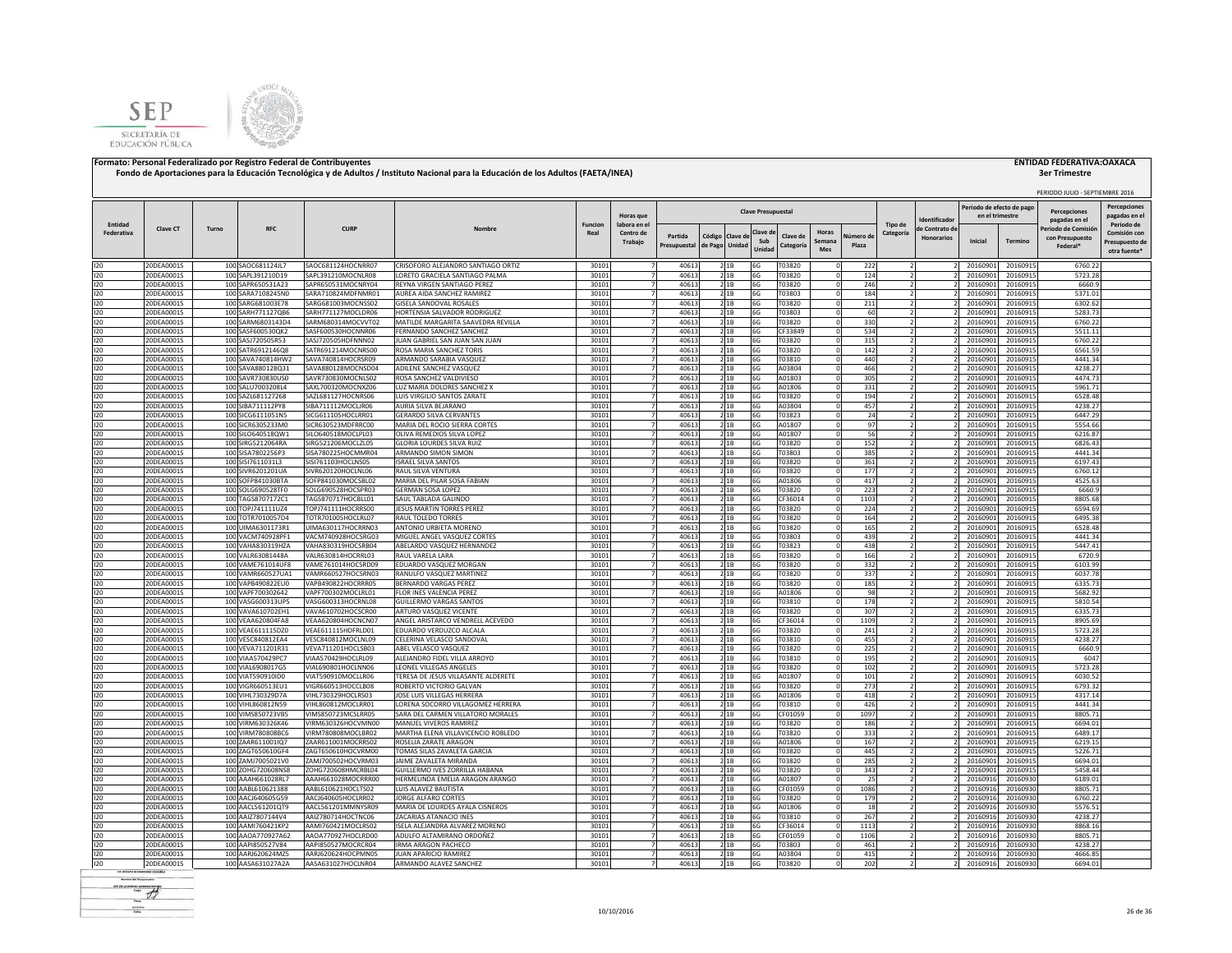



# **3er Trimestre**

|                       |                          |       |                                        |                                          |                                                                     |                        |                           |                         |                                  |              |                           |                                       |                    |                          |                   |                                              |                      | PERIODO JULIO - SEPTIEMBRE 2016     |                                     |
|-----------------------|--------------------------|-------|----------------------------------------|------------------------------------------|---------------------------------------------------------------------|------------------------|---------------------------|-------------------------|----------------------------------|--------------|---------------------------|---------------------------------------|--------------------|--------------------------|-------------------|----------------------------------------------|----------------------|-------------------------------------|-------------------------------------|
|                       |                          |       |                                        |                                          |                                                                     |                        | Horas que                 |                         |                                  |              | <b>Clave Presupuestal</b> |                                       |                    |                          | dentificado       | Periodo de efecto de pago<br>en el trimestre |                      | Percenciones                        | <b>Percepciones</b><br>pagadas en e |
| Entidad<br>Federativa | <b>Clave CT</b>          | Turno | <b>RFC</b>                             | <b>CURP</b>                              | Nombre                                                              | <b>Funcion</b><br>Real | labora en el<br>Centro de |                         |                                  |              | Clave c                   | Horas                                 |                    | Tipo de                  | de Contrato de    |                                              |                      | pagadas en el<br>Periodo de Comisió | Periodo de<br>Comisión cor          |
|                       |                          |       |                                        |                                          |                                                                     |                        | Trabajo                   | Partida<br>Presupuestal | Código Clave d<br>de Pago Unidad |              | Sub<br>Unidad             | Clave de<br>Semana<br>Categorí<br>Mes | Vúmero di<br>Plaza | Categoría                | <b>Honorarios</b> | Inicial                                      | <b>Termino</b>       | con Presupuesto<br>Federal*         | Presupuesto de<br>otra fuente'      |
| 120                   | 20DEA0001S               |       | 100 AAVC760911CU7                      | AAVC760911HOCLLR08                       | CARLOS ALVAREZ VELASQUEZ                                            | 30101                  |                           | 40613                   |                                  | 2 1B         | 6G                        | T03820                                | 442                |                          |                   | 20160916                                     | 20160930             | 5226.71                             |                                     |
| 120                   | 20DEA0001S               |       | 100 AAVE610921RK5                      | AAVE610921MOCRSS07                       | ESTHER ARAGON VASQUEZ                                               | 30101                  | $\overline{7}$            | 40613                   |                                  | 21B          | 6G                        | A01807                                | 275                | $\overline{z}$           |                   | 20160916                                     | 20160930             | 5618.66                             |                                     |
| 120                   | 20DEA0001S               |       | 100 AEAE711116A45                      | AEAE711116HOCLVN09                       | ENRIQUE MAGNO ALEXANDRES AVENDAÑO                                   | 30101                  |                           | 40613                   |                                  | 21B          | 6G                        | T03820                                | 187                |                          |                   | 20160916                                     | 20160930             | 6462.27                             |                                     |
| 120                   | 20DEA0001S               |       | 100 AEEI5612207KA                      | AEEI561220MVZRNS01                       | MARIA ISABEL ARELLANO ENRIQUEZ                                      | 30101                  |                           | 40613                   |                                  | 2 1 B        | 6G                        | T03823                                |                    |                          |                   | 20160916                                     | 20160930             | 6600.56                             |                                     |
| 120                   | 20DEA0001S               |       | 100 AEJR781024IF3                      | AEJR781024HOCCMF02                       | RAFAEL WENCESLAO ACEVEDO JIMENEZ                                    | 30101                  |                           | 40613                   |                                  | 21B          | 6G                        | T03803                                | 423                |                          |                   | 20160916                                     | 20160930             | 4238.27                             |                                     |
| 120                   | 20DEA0001S<br>20DEA0001S |       | 100 AELD701122UF4<br>100 AELR6609232Z2 | AELD701122MVZRPL09<br>AELR660923MVZRPC02 | DOLORES ARELLANO LOPEZ<br>ROCIO DEL CARMEN ARELLANO LOPEZ           | 30101<br>30101         |                           | 40613<br>40613          |                                  | 21B          | 6G<br>6G                  | T03803<br>CF36014                     | 380<br>1081        |                          |                   | 20160916<br>20160916                         | 20160930<br>20160930 | 5198.89<br>8918.19                  |                                     |
| 120<br>120            | 20DEA0001S               |       | 100 AEMA4912184E3                      | AEMA491218HOCLGS02                       | AUSENCIO ALEMAN MIGUEL                                              | 30101                  | 7                         | 40613                   |                                  | 21B<br>21B   | 6G                        | T03820                                | 249                |                          |                   | 20160916                                     | 20160930             | 6760.22                             |                                     |
| 120                   | 20DEA0001S               |       | 100 AENR661011LN9                      | AENR661011MOCNRS04                       | ROSA MARIA ANGELES NARANJO                                          | 30101                  |                           | 40613                   |                                  | 2 1B         | 6G                        | S01803                                | 274                |                          |                   | 20160916                                     | 20160930             | 5223.22                             |                                     |
| 120                   | 20DEA0001S               |       | 100 AESR691213598                      | AESR691213MOCLNS09                       | ROSA ELIA ALEJO SANCHEZ                                             | 30101                  |                           | 40613                   |                                  | 21B          | 6G                        | T03820                                | 103                |                          |                   | 20160916                                     | 20160930             | 6528.48                             |                                     |
| 120                   | 20DEA0001S               |       | 100 AIPM740928479                      | AIPM740928HOCRRG04                       | MIGUEL ANGEL ARIAS PORRAS                                           | 30101                  |                           | 40613                   |                                  | 21B          | 6G                        | CF01059                               | 1092               | $\overline{z}$           |                   | 20160916                                     | 20160930             | 8905.71                             |                                     |
| 120                   | 20DEA0001S               |       | 100 AOSL6102013P2                      | AOSL610201MOCLNR04                       | LAURA VICTORIA ALCOZER SANCHEZ                                      | 30101                  | 7                         | 40613                   |                                  | 2 1 B        | 6G                        | A01806                                | 62                 |                          |                   | 20160916                                     | 20160930             | 5419.41                             |                                     |
| 120                   | 20DEA0001S               |       | 100 AOSM610109R5A                      | AOSM610109MOCNNR08                       | MARCELINA ANTONIO SANTOS                                            | 30101                  | $\overline{7}$            | 40613                   |                                  | 2 1B         | 6G                        | T03820                                | 144                | $\overline{\phantom{a}}$ |                   | 20160916                                     | 20160930             | 6793.32                             |                                     |
| 120                   | 20DEA0001S               |       | 100 AUAE641102KF8                      | AUAE641102HOCGLD00                       | EUDOXIO AGUILAR ALTAMIRANO                                          | 30101                  | $\overline{7}$            | 40613                   |                                  | 21B          | 6G                        | T03820                                | 247                | $\overline{2}$           |                   | 20160916                                     | 20160930             | 6694.01                             |                                     |
| 120                   | 20DEA0001S               |       | 100 AUGL551104EJ7                      | AUGL551104MOCGRR09                       | MARIA DE LOURDES AGUIRRE GUERRERO                                   | 30101                  | $\overline{7}$            | 40613                   |                                  | 21B          | 6G                        | A01806                                | 248                | J                        |                   | 20160916                                     | 20160930             | 5692.52                             |                                     |
| 120                   | 20DEA0001S               |       | 100 BACR540320RB5                      | BACR540320HOCLSN02                       | RENE HUGO BALDERAS CASTILLO                                         | 30101                  | $\overline{7}$            | 40613                   | 21B                              |              | 6G                        | T03820                                | 286                | $\overline{2}$           |                   | 20160916                                     | 20160930             | 5723.28                             |                                     |
| 120                   | 20DEA0001S               |       | 100 BALE730714AD7                      | BALE730714HOCTPN00                       | ENRIQUE BAUTISTA LOPEZ                                              | 30101                  | 7                         | 40613                   | 21B                              |              | 6G                        | T03820                                | 226                | $\overline{z}$           |                   | 20160916                                     | 20160930             | 7136.65                             |                                     |
| 120                   | 20DEA0001S               |       | 100 BALJ7408013A9                      | BALJ740801HOCRPR03                       | JORGE BARENCA LÓPEZ                                                 | 30101                  |                           | 40613                   |                                  | 2 1 B        | 6G                        | CF36014                               | 1083               |                          |                   | 2016091                                      | 20160930             | 8893.16                             |                                     |
| 120                   | 20DEA0001S               |       | 100 BAMS650603BX7                      | BAMS650603HDFRJR06                       | SERGIO BARRERA MEJIA                                                | 30101                  |                           | 40613                   | 2 1B                             |              | 6G                        | CF36014                               | 1085               |                          |                   | 2016091                                      | 20160930             | 8805.6                              |                                     |
| 120                   | 20DEA0001S               |       | 100 BAO0960326638                      | BAOO960326HOCRJS00                       | OSVALDO JAVIER BARRITA OJEDA                                        | 30101                  |                           | 40613                   |                                  | 21B          | 6G                        | S01803                                | 463                |                          |                   | 2016091                                      | 20160930             | 4238.27                             |                                     |
| 120                   | 20DEA0001S               |       | 100 BARH901124PN5                      | BARH901124HOCRSB02                       | HEBER ESAU BARRIGA RIOS                                             | 30101                  |                           | 40613                   |                                  | 2 1B         | 6G                        | T03820                                | 388                |                          |                   | 20160916                                     | 20160930             | 5739.84                             |                                     |
| 120                   | 20DEA0001S               |       | 100 BARI611017RGA                      | BARI611017MOCTMN02                       | <b>INES BAUTISTA RAMIREZ</b>                                        | 30101                  |                           | 40613                   |                                  | 21B          | 6G                        | T03810                                | 433                |                          |                   | 20160916                                     | 20160930             | 4474.73                             |                                     |
| 120                   | 20DEA0001S               |       | 100 BASA500722ND9                      | BASA500722HOCTNL05                       | ALEJANDRO BAUTISTA SANTIAGO                                         | 30101                  |                           | 40613                   |                                  | 21B          | 6G                        | CF33849                               | 530                |                          |                   | 20160916                                     | 20160930             | 5498.61                             |                                     |
| 120                   | 20DEA0001S               |       | 100 BEAM6402169E2                      | BEAM640216HOCRNN08                       | MANUEL BERNAL ANTONIO                                               | 30101                  |                           | 40613                   | 2 1 B                            |              | 6G                        | T03820                                | 168                |                          |                   | 20160916                                     | 20160930             | 6760.22                             |                                     |
| 120                   | 20DEA0001S               |       | 100 BECR591007B48                      | BECR591007MGRRSS01                       | MARIA DEL ROSARIO BERNAL CASTELLANOS                                | 30101                  | $\overline{7}$            | 40613                   |                                  | 21B          | 6G                        | T03810                                | 47                 | $\overline{z}$           |                   | 20160916                                     | 20160930             | 5464.91                             |                                     |
| 120                   | 20DEA0001S               |       | 100 BEHT770609MB1                      | BEHT770609MOCNRD07                       | TEODORA BENITEZ HORCASITAS                                          | 30101                  |                           | 40613                   |                                  | 2 1 B        | 6G                        | CF34810                               | 535                |                          |                   | 20160916                                     | 20160930             | 4286.98                             |                                     |
| 120                   | 20DEA0001S               |       | 100 BERR661114SE5                      | BERR661114HOCNBQ02<br>BIGE540307HCSRRR02 | ROQUE BENIGNO ROBLES<br><b>ERICO BRIONES GUERASH</b>                | 30101                  | $\overline{7}$            | 40613<br>40613          |                                  | 21B          | 6G                        | T03820                                | 153<br>1114        |                          |                   | 20160916<br>20160916                         | 20160930             | 7172.44<br>8805.68                  |                                     |
| 120<br>120            | 20DEA0001S<br>20DEA0001S |       | 100 BIGE540307SR5<br>100 BOZS750625BW0 | BOZS750625HOCRRL04                       | SALVADOR JERONIMO BORJON ZARATE                                     | 30101<br>30101         | $\overline{7}$            | 40613                   |                                  | 21B<br>21B   | 6G<br>6G                  | CF36014<br>T03820                     | 111                |                          |                   | 20160916                                     | 20160930<br>20160930 | 6495.38                             |                                     |
| 120                   | 20DEA0001S               |       | 100 CAFR6201074A8                      | CAFR620107MOCNBS01                       | ROSA ANGELICA CANELA FABIAN                                         | 30101                  | $\overline{7}$            | 40613                   |                                  | 21B          | 6G                        | T03803                                | 133                | $\overline{2}$           |                   | 20160916                                     | 20160930             | 5430.12                             |                                     |
| 120                   | 20DEA0001S               |       | 100 CAGI441217LT5                      | CAGI441217HOCSRS06                       | <b>ISRAEL CASTILLEJOS GARCIA</b>                                    | 30101                  | $\overline{7}$            | 40613                   |                                  | 21B          | 6G                        | T03820                                | 287                | ν                        |                   | 20160916                                     | 20160930             | 5690.18                             |                                     |
| 120                   | 20DEA0001S               |       | 100 CAHL760910926                      | CAHL760910MOCMLS08                       | LUISA CAMACHO HILARIO                                               | 30101                  | $\overline{7}$            | 40613                   |                                  | 21B          | 6G                        | T03820                                | 460                |                          |                   | 20160916                                     | 20160930             | 5226.71                             |                                     |
| 120                   | 20DEA0001S               |       | 100 CAME700228B57                      | CAME700228HOCSNS03                       | ESEQUIAS CASTILLO MONTERO                                           | 30101                  | $\overline{7}$            | 40613                   |                                  | 21B          | 6G                        | T03820                                | 289                | $\overline{2}$           |                   | 20160916                                     | 20160930             | 5723.28                             |                                     |
| 120                   | 20DEA0001S               |       | 100 CAPA770216AJ1                      | CAPA770216HVZSRL07                       | ALEJANDRO SAMUEL CASTRO PERALES                                     | 30101                  |                           | 40613                   |                                  | 2 1 B        | 6G                        | CF36014                               | 1104               |                          |                   | 20160916                                     | 20160930             | 8805.66                             |                                     |
| 120                   | 20DEA0001S               |       | 100 CAPR580831161                      | CAPR580831MOCNLS08                       | ROSA CANSECO PALACIOS                                               | 30101                  |                           | 40613                   |                                  | 21B          | 6G                        | T03823                                | 32                 |                          |                   | 20160916                                     | 20160930             | 7025.05                             |                                     |
| 120                   | 20DEA0001S               |       | 100 CARC5412056J4                      | CARC541205MOCSMN00                       | CONCEPCION CASTELLANOS RAMIREZ                                      | 30101                  |                           | 40613                   |                                  | 21B          | 6G                        | T03820                                | 277                |                          |                   | 20160916                                     | 20160930             | 6660.9                              |                                     |
| 120                   | 20DEA0001S               |       | 100 CARL580914JT5                      | CARL580914MOCSML03                       | LILIA CASTILLO ROMERO                                               | 30101                  |                           | 40613                   |                                  | 21B          | 6G                        | T03820                                | 290                |                          |                   | 20160916                                     | 20160930             | 5955.02                             |                                     |
| 120                   | 20DEA0001S               |       | 100 CASL7004278W3                      | CASL700427HOCSNS03                       | JOSE LUIS CASTILLEJOS SANTIAGO                                      | 30101                  |                           | 40613                   |                                  | 21B          | 6G                        | T03820                                | 278                |                          |                   | 20160916                                     | 20160930             | 6528.48                             |                                     |
| 120                   | 20DEA0001S               |       | 100 CAUR7611067Q2                      | CAUR761106HOCBRY00                       | REY DAVID CABRERA URZUA                                             | 30101                  |                           | 40613                   |                                  | 21B          | 6G                        | T03820                                | 335                |                          |                   | 20160916                                     | 20160930             | 6103.99                             |                                     |
| 120                   | 20DEA0001S               |       | 100 CAVE730510J34                      | CAVE730510MOCHCL01                       | <b>FIIA CHACON VICENTE</b>                                          | 30101                  | 7                         | 40613                   |                                  | 2 1 B        | 6G                        | A01806                                | 279                |                          |                   | 20160916                                     | 20160930             | 5298.02                             |                                     |
| 120                   | 20DEA0001S               |       | 100 CAAN7804215R6                      | CAXA780421HOCHXN02                       | JOSE ANTONIO CHAVEZ X                                               | 30101                  |                           | 40613                   |                                  | 21B          | 6G                        | T03820                                | 154                |                          |                   | 20160916                                     | 20160930             | 6495.38                             |                                     |
| 120                   | 20DEA0001S               |       | 100 CAMO770528556                      | CAXM770528MOCHXN19                       | MONICA X CHAVEZ                                                     | 30101                  |                           | 40613                   |                                  | 2 1 B        | 6G                        | T03820                                |                    |                          |                   | 20160916                                     | 20160930             | 6103.99                             |                                     |
| 120                   | 20DEA0001S               |       | 100 CEGS710830V62                      | CEGS710830HOCRNB08                       | SABINO CERON GONZALEZ                                               | 30101                  |                           | 40613                   |                                  | 2 1 B        | 6G                        | T03820                                | 227                |                          |                   | 20160916                                     | 20160930             | 6660.9                              |                                     |
| 120                   | 20DEA0001S               |       | 100 CEPS790216GE3                      | CEPS790216MOCRCN04                       | SANDY CERVANTES PACHECC                                             | 30101                  | $\overline{7}$            | 40613                   |                                  | 2 1 B        | 6G                        | A01807                                | 57                 |                          |                   | 20160916                                     | 20160930             | 5644.99                             |                                     |
| 120                   | 20DEA0001S               |       | 100 CERS760914V49                      | CERS760914HOCLMY01                       | SEYMER CELAYA RAMIREZ                                               | 30101                  | $\overline{7}$            | 40613                   |                                  | 21B          | 6G                        | T03820                                | 291                | $\overline{\mathcal{L}}$ |                   | 20160916                                     | 20160930             | 6070.89                             |                                     |
| 120                   | 20DEA0001S               |       | 100 COAM630504S47                      | COAM630504HOCRLR04                       | MAURO CORTES ALTO                                                   | 30101                  | $\overline{7}$            | 40613                   |                                  | 21B          | 6G                        | T03820                                | 251                | $\overline{2}$           |                   | 20160916                                     | 20160930             | 6760.22                             |                                     |
| 120                   | 20DEA0001S               |       | 100 COLG761231BD1                      | COLG761231MOCRYL08                       | <b>GLADYS JACCIRY CORTES LEYVA</b>                                  | 30101                  | $\overline{7}$            | 40613                   |                                  | 21B          | 6G                        | T03810                                | 105                | $\overline{2}$           |                   | 20160916                                     | 20160930             | 5298.89                             |                                     |
| 120                   | 20DEA0001S               |       | 100 CORA511016ME9                      | CORA511016HOCRDN08                       | ANTONIO GERARDO CORTES RODRIGUEZ                                    | 30101                  | $\overline{7}$            | 40613                   | 2 1B                             |              | 6G                        | A01807                                | 49                 | $\overline{z}$           |                   | 20160916                                     | 20160930             | 6221.01                             |                                     |
| 120                   | 20DEA0001S               |       | 100 COVC6302262M9                      | COVC630226MOCNCR08                       | CARMEN CONTRERAS VICENTE                                            | 30101                  | $\overline{7}$            | 40613                   |                                  | 2 1B         | 6G                        | A01807                                | 88                 |                          |                   | 20160916                                     | 20160930             | 6221.01                             |                                     |
| 120                   | 20DEA0001S               |       | 100 CUCC7604052EA                      | CUCC760405HOCRLR09                       | CARLOS CRUZ COLMENARES                                              | 30101                  |                           | 40613                   |                                  | 2 1 B        | 6G                        | T03820                                | 228                |                          |                   | 2016091                                      | 20160930             | 6137.1                              |                                     |
| 120<br>120            | 20DEA0001S               |       | 100 CUCG681108KR1<br>100 CUGG6004177EA | CUCG681108MOCRSD04                       | <b>GUADALUPE CRUZ CASTRO</b>                                        | 30101<br>30101         |                           | 40613<br>40613          |                                  | 2 1 B        | 6G                        | T03820                                | 317                |                          |                   | 2016091<br>2016091                           | 20160930             | 6694.01<br>6660.9                   |                                     |
| 120                   | 20DEA0001S<br>20DEA0001S |       | 100 CUGG650417G39                      | CUGG600417MOCRRL02<br>CUGG650417MOCRTL09 | <b>GLORIA REBECA CRUZ GARCIA</b><br>GLORIA GUADALUPE CRUZ GUTIERREZ | 30101                  |                           | 40613                   |                                  | 2 1 B<br>21B | 6G<br>6G                  | T03820<br>T03820                      | 188<br>280         |                          |                   | 20160916                                     | 20160930<br>20160930 | 5690.18                             |                                     |
| 120                   | 20DEA0001S               |       | 100 CUGI5611161CA                      | CUGI561116MOCRRN02                       | <b>INES CRUZ GARCIA</b>                                             | 30101                  |                           | 40613                   |                                  | 2 1 B        | 6G                        | T03810                                | 145                | $\overline{ }$           |                   | 20160916                                     | 20160930             | 5843.93                             |                                     |
| 120                   | 20DEA0001S               |       | 100 CUGR651007440                      | CUGR651007MOCRRS05                       | MARIA DEL ROSARIO CRUZ GARCIA                                       | 30101                  |                           | 40613                   |                                  | 2 1 B        | 6G                        | A01806                                | 146                |                          |                   | 20160916                                     | 20160930             | 5935.                               |                                     |
| 120                   | 20DEA0001S               |       | 100 CUJT751221MS1                      | CUJT751221HOCRRM06                       | TOMAS PEDRO CRUZ JAROUIN                                            | 30101                  | $\overline{7}$            | 40613                   |                                  | 2 1 B        | 6G                        | T03820                                | 147                | $\overline{z}$           |                   | 20160916                                     | 20160930             | 6694.01                             |                                     |
| 120                   | 20DEA0001S               |       | 100 CUMA680109GU4                      | CUMA680109HOCRZN09                       | ANTONIO CRUZ MEZA                                                   | 30101                  | $\overline{7}$            | 40613                   |                                  | 2 1 B        | 6G                        | T03820                                | 252                | 2                        |                   | 20160916                                     | 20160930             | 6594.69                             |                                     |
| 120                   | 20DEA0001S               |       | 100 CURY780320SK6                      | CURY780320MOCRGD03                       | YADIRA CRUZ REGINO                                                  | 30101                  |                           | 40613                   |                                  | 2 1 B        | 6G                        | A01807                                | 38                 |                          |                   | 20160916                                     | 20160930             | 5805                                |                                     |
| 120                   | 20DEA0001S               |       | 100 CUSC581128CS7                      | CUSC581128MOCRNB06                       | <b>CIBELES CRUZ SANCHEZ</b>                                         | 30101                  | $\overline{7}$            | 40613                   |                                  | 2 1 B        | 6G                        | A01807                                | 58                 |                          |                   | 20160916                                     | 20160930             | 6221.01                             |                                     |
| 120                   | 20DEA0001S               |       | 100 CUSD661223SC1                      | CUSD661223HOCRLG00                       | DAGOBERTO CRUZ SALVATIERRA                                          | 30101                  | $\overline{7}$            | 40613                   |                                  | 21B          | 6G                        | T03820                                | 169                |                          |                   | 20160916                                     | 20160930             | 6594.69                             |                                     |
| 120                   | 20DEA0001S               |       | 100 CUNO641222214                      | CUXN641222MOCVXR07                       | NORMA EUNICE CUEVAS X                                               | 30101                  | $\overline{7}$            | 40613                   |                                  | 21B          | 6G                        | T03820                                | 134                | $\overline{2}$           |                   | 20160916                                     | 20160930             | 5789.49                             |                                     |
| 120                   | 20DEA0001S               |       | 100 DEGJ730102RL5                      | DEGJ730102HOCSRS04                       | JESUS RANGEL DESALES GUERACH                                        | 30101                  | $\overline{7}$            | 40613                   |                                  | 21B          | 6G                        | T03820                                | 318                | $\overline{\phantom{a}}$ |                   | 20160916                                     | 20160930             | 6495.38                             |                                     |
| 120                   | 20DEA0001S               |       | 100 DIMD700627M67                      | DIMD700627HOCZRR07                       | DARIO DIAZ MARTINEZ                                                 | 30101                  | $\overline{7}$            | 40613                   |                                  | 21B          | 6G                        | T03820                                | 155                | $\overline{2}$           |                   | 20160916                                     | 20160930             | 6561.59                             |                                     |
| 120                   | 20DEA0001S               |       | 100 DIMZ860407RY7                      | DIMZ860407HOCLIL04                       | ZALATIEL DILLANES MIJANGOS                                          | 30101                  | $\overline{7}$            | 40613                   |                                  | 2 1B         | 6G                        | T03820                                | 429                |                          |                   | 20160916                                     | 20160930             | 5226.71                             |                                     |
| 120                   | 20DEA0001S               |       | 100 DOJA780111JF3                      | DOJA780111HOCRML01                       | ALAIN DORANTES JIMENEZ                                              | 30101                  |                           | 40613                   |                                  | 21B          | 6G                        | T03820                                | 336                |                          |                   | 20160916                                     | 20160930             | 6429.17                             |                                     |

**Rental de Segundro**  $-$  + **First** scales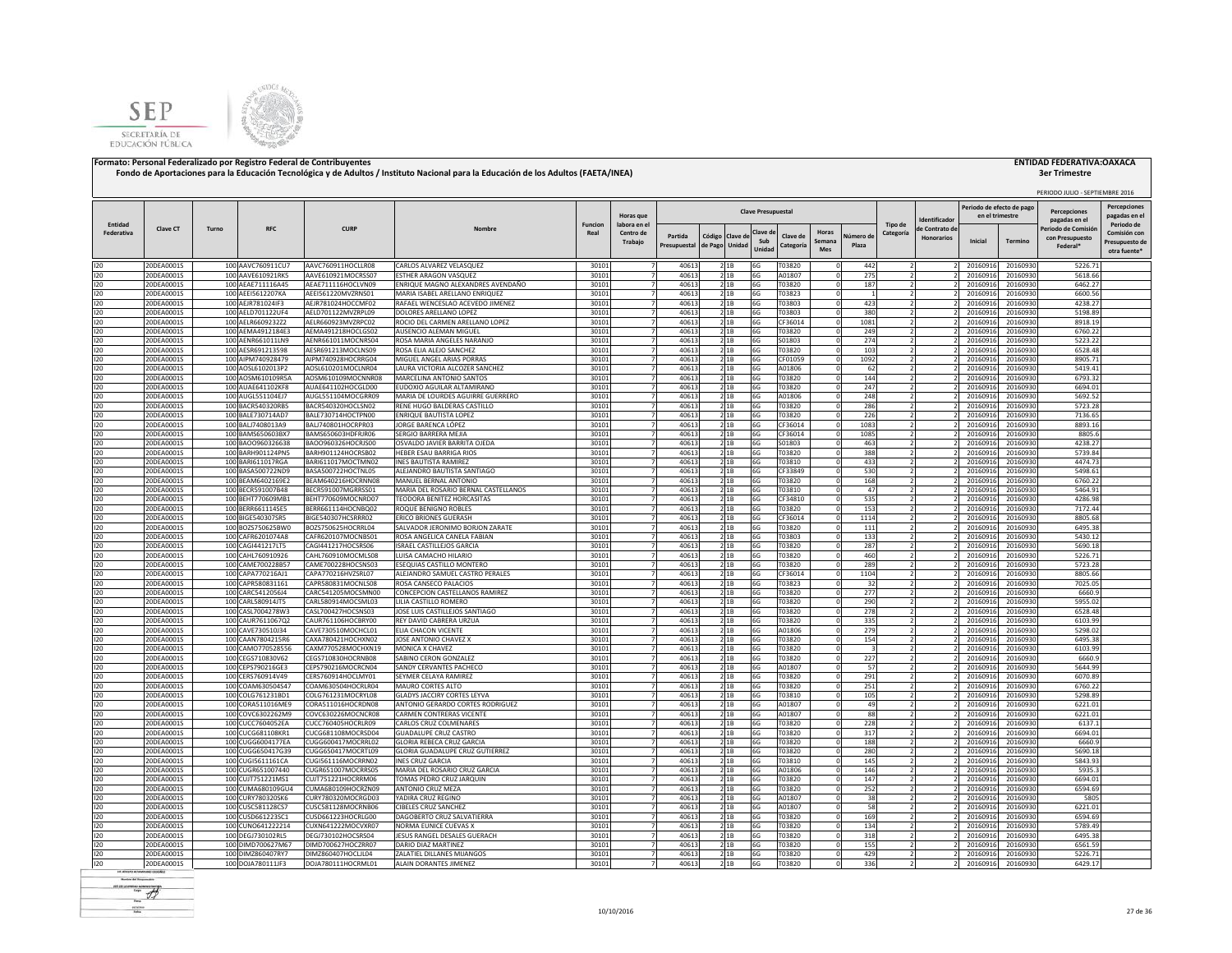



|            |                          |       |                                        |                                          |                                                                     |                |                |                |                |                           |                            |            |                          |                                     |                                             |                      | PERIODO JULIO - SEPTIEMBRE 2016       |                                     |
|------------|--------------------------|-------|----------------------------------------|------------------------------------------|---------------------------------------------------------------------|----------------|----------------|----------------|----------------|---------------------------|----------------------------|------------|--------------------------|-------------------------------------|---------------------------------------------|----------------------|---------------------------------------|-------------------------------------|
|            |                          |       |                                        |                                          |                                                                     |                | Horas que      |                |                | <b>Clave Presupuestal</b> |                            |            |                          |                                     | Periodo de efecto de pag<br>en el trimestre |                      | <b>Percenciones</b>                   | <b>Percepciones</b><br>pagadas en e |
| Entidad    |                          |       |                                        |                                          |                                                                     | <b>Funcion</b> | labora en el   |                |                |                           |                            |            | Tipo de                  | dentificado                         |                                             |                      | pagadas en el                         | Periodo de                          |
| Federativa | Clave CT                 | Turno | <b>RFC</b>                             | <b>CURP</b>                              | Nombre                                                              | Real           | Centro de      | Partida        | Código Clave d | Clave d                   | Horas<br>Clave de          | Vúmero di  | Categoría                | le Contrato de<br><b>Honorarios</b> |                                             |                      | Periodo de Comisió<br>con Presupuesto | Comisión cor                        |
|            |                          |       |                                        |                                          |                                                                     |                | Trabajo        | Presupuestal   | de Pago Unidad | Sub<br>Unidad             | Semana<br>Categoría<br>Mes | Plaza      |                          |                                     | Inicial                                     | Termino              | Federal*                              | Presupuesto de                      |
|            |                          |       |                                        |                                          |                                                                     |                |                |                |                |                           |                            |            |                          |                                     |                                             |                      |                                       | otra fuente <sup>®</sup>            |
| 120        | 20DEA0001S               |       | 100 EUMR700919FU1                      | EUMR700919HOCSNC05                       | RICARDO ESTUDILLO MONTALVO                                          | 30101          | $\overline{7}$ | 40613          | 2 1B           | 6G                        | T03820                     | 170        |                          |                                     | 20160916                                    | 20160930             | 6429.17                               |                                     |
| 120        | 20DEA0001S               |       | 100 FAGS610530QG0                      | FAGS610530MDFRNL05                       | SOLEDAD FRANCO GONZALEZ                                             | 30101          | $\overline{z}$ | 40613          | 21B            | 6G                        | T06803                     | 135        | $\overline{z}$           |                                     | 20160916                                    | 20160930             | 5470.06                               |                                     |
| 120<br>120 | 20DEA0001S<br>20DEA0001S |       | 100 FEOR780413UD5<br>100 FETP761101LQ1 | FEOR780413MDFRRC04<br>FETP761101HOCLRR00 | ROCIO FERIA ORTIZ<br>PERFECTO FELIPE TRAPAGA                        | 30101<br>30101 |                | 40613<br>40613 | 21B<br>21B     | 6G<br>6G                  | T03820<br>T03820           | 196<br>254 |                          |                                     | 20160916<br>20160916                        | 20160930<br>20160930 | 6268.33<br>6627.8                     |                                     |
| 120        | 20DEA0001S               |       | 100 FOGR7109293C0                      | FOGR710929HHGLNF05                       | RAFAEL FLORES GONZALEZ                                              | 30101          |                | 40613          | 21B            | 6G                        | T03820                     | 230        |                          |                                     | 20160916                                    | 20160930             | 6727.11                               |                                     |
| 120        | 20DEA0001S               |       | 100 FOIM631111SX9                      | FOIM631111HOCLGR06                       | MARTIN FLORES IGNACIO                                               | 30101          |                | 40613          | 21B            | 6G                        | CF36014                    | 1058       |                          |                                     | 20160916                                    | 20160930             | 8805.68                               |                                     |
| 120        | 20DEA0001S               |       | 100 FOPE560130AZ7                      | FOPE560130HOCLBP00                       | EPIFANIO FLORES PUEBLITA                                            | 30101          |                | 40613          | 21B            | 6G                        | T03820                     | 180        |                          |                                     | 20160916                                    | 20160930             | 6660.9                                |                                     |
| 120        | 20DEA0001S               |       | 100 FOZB740430RX0                      | FOZB740430HOCLRN19                       | BENITO JAIME FLORES ZURITA                                          | 30101          |                | 40613          | 21B            | 6G                        | T03820                     | 310        | $\overline{2}$           |                                     | 20160916                                    | 20160930             | 6594.69                               |                                     |
| 120        | 20DEA0001S               |       | 100 FUSC7603059F9                      | FUSC760305MOCNLR09                       | MARIA DEL CARMEN FUENTES SOLAR                                      | 30101          |                | 40613          | 2 1 B          | 6G                        | T03820                     | 136        |                          |                                     | 20160916                                    | 20160930             | 6528.48                               |                                     |
| 120        | 20DEA0001S               |       | 100 GAAD7505058R2                      | GAAD750505HOCRNV03                       | DAVID GARCIA ANGEL                                                  | 30101          | -7             | 40613          | 2 1 B          | 6G                        | T03820                     | 255        |                          |                                     | 20160916                                    | 20160930             | 6561.59                               |                                     |
| 120        | 20DEA0001S               |       | 100 GAAF6806043C1                      | GAAF680604HOCLGR01                       | FRANCISCO GALLARDO AGUILAR                                          | 30101          | 7              | 40613          | 2 1 B          | 6G                        | T03803                     | 148        | 2                        |                                     | 20160916                                    | 20160930             | 4238.27                               |                                     |
| 120        | 20DEA0001S               |       | 100 GACA720925CRA                      | GACA720925HDFSDL05                       | ALFREDO GASGA CID DEL PRADO                                         | 30101          |                | 40613          | 2 1 B          | 6G                        | CF36014                    | 1053       |                          |                                     | 20160916                                    | 20160930             | 8805.66                               |                                     |
| 120        | 20DEA0001S               |       | 100 GAGA830814T26                      | GAGA830814MOCLLS02                       | ASUNCION NERY GALINDO GALINDO                                       | 30101          |                | 40613          | 21B            | 6G                        | A01807                     | 467        |                          |                                     | 20160916                                    | 20160930             | 4482.62                               |                                     |
| 120<br>120 | 20DEA0001S<br>20DEA0001S |       | 100 GALF7301112S5<br>100 GALM6010238X3 | GALF730111MOCRPR03<br>GALM601023MOCRNR04 | FRANCISCA GUILLERMINA GARCIA LOPEZ<br>MARGARITA LETICIA GARCIA LUNA | 30101<br>30101 | $\overline{7}$ | 40613<br>40613 | 2 1 B<br>2 1B  | 6G<br>6G                  | T03820<br>A01807           | 203<br>26  |                          |                                     | 20160916<br>20160916                        | 20160930<br>20160930 | 6495.38<br>6189.01                    |                                     |
| 120        | 20DEA0001S               |       | 100 GALR710301FK6                      | GALR710301MOCLBS04                       | ROSA MARIA GALLEGOS LABIAS                                          | 30101          | $\overline{7}$ | 40613          | 21B            | 6G                        | T03820                     | 69         | $\overline{2}$           |                                     | 20160916                                    | 20160930             | 6694.01                               |                                     |
| 120        | 20DEA0001S               |       | 100 GALS700622D4A                      | GALS700622MOCRPY07                       | SYLVIA MAGDALENA GARCIA LOPEZ                                       | 30101          | $\overline{7}$ | 40613          | 21B            | 6G                        | CF04807                    | 532        | ν                        |                                     | 20160916                                    | 20160930             | 4755.18                               |                                     |
| 120        | 20DEA0001S               |       | 100 GAME670305JJ4                      | GAME670305MOCRRL09                       | ELIZABETH GARCIA MARTINEZ                                           | 30101          | $\overline{7}$ | 40613          | 21B            | 6G                        | T03820                     | 113        |                          |                                     | 20160916                                    | 20160930             | 6627.8                                |                                     |
| 120        | 20DEA0001S               |       | 100 GAMF891009AE3                      | GAMF891009MBCRNT06                       | FATIMA DEL ROSARIO GARCIA MENDOZA                                   | 30101          | 7              | 40613          | 21B            | 6G                        | CF33849                    | 528        | J                        |                                     | 20160916                                    | 20160930             | 5398.61                               |                                     |
| 120        | 20DEA0001S               |       | 100 GANT8105197E8                      | GANT810519HOCRXR00                       | TARCIS GARCIA NUÑEZ                                                 | 30101          | $\overline{7}$ | 40613          | 2 1B           | 6G                        | T03803                     | 443        |                          |                                     | 20160916                                    | 20160930             | 4238.27                               |                                     |
| 120        | 20DEA0001S               |       | 100 GATI700220R64                      | GATI700220MOCRMR07                       | <b>IRMA GARCIA TAMAYO</b>                                           | 30101          |                | 40613          | 2 1 B          | 6G                        | T03820                     | 243        |                          |                                     | 2016091                                     | 20160930             | 6727.11                               |                                     |
| 120        | 20DEA0001S               |       | 100 GAVC800126EG4                      | GAVC800126MOCYLL08                       | CLAUDIA LILIANA GAY VALENCIA                                        | 30101          |                | 40613          | 2 1 B          | 6G                        | A03804                     | 20         |                          |                                     | 2016091                                     | 20160930             | 4415.62                               |                                     |
| 120        | 20DEA0001S               |       | 100 GOCL5306113T1                      | GOCL530611HOCMSS00                       | LUIS RAFAEL GOMEZ CASTILLO                                          | 30101          |                | 40613          | 21B            | 6G                        | T03820                     | 256        |                          |                                     | 2016091                                     | 20160930             | 6495.38                               |                                     |
| 120        | 20DEA0001S               |       | 100 GOFC5803062S4                      | GOFC580306HOCNRR02                       | CIRO GONZALEZ FRANCO                                                | 30101          |                | 40613          | 2 1B           | 6G                        | T03810                     | 89         |                          |                                     | 20160916                                    | 20160930             | 5435.35                               |                                     |
| 120        | 20DEA0001S               |       | 100 GOMP8107018G7                      | GOMP810701HOCMRD00                       | PEDRO GOMEZ MARQUEZ                                                 | 30101          |                | 40613          | 2 1 B          | 6G                        | S01803                     | 464        |                          |                                     | 20160916                                    | 20160930             | 4238.27                               |                                     |
| 120        | 20DEA0001S               |       | 100 GOPE610511J59                      | GOPE610511HOCNRR06                       | ERNESTO GONZALEZ PERALTA                                            | 30101          |                | 40613          | 21B            | 6G                        | T03823                     | 6          |                          |                                     | 20160916                                    | 20160930             | 7025.05                               |                                     |
| 120        | 20DEA0001S               |       | 100 GORJ681203GH6                      | GORJ681203HOCNZV07                       | <b>IAVIER GONZALEZ RUIZ</b>                                         | 30101          |                | 40613          | 2 1 B          | 6G                        | T03820                     | 231        |                          |                                     | 20160916                                    | 20160930             | 6785.16                               |                                     |
| 120<br>120 | 20DEA0001S               |       | 100 GORS630531PT4<br>100 GORS740318BX7 | GORS630531MOCDSL00                       | SILVIA GODINEZ RASGADO                                              | 30101          | $\overline{7}$ | 40613          | 21B            | 6G                        | T03820                     | 171        | $\overline{z}$           |                                     | 20160916                                    | 20160930             | 6561.59                               |                                     |
| 120        | 20DEA0001S<br>20DEA0001S |       | 100 GUCF571020QL8                      | GORS740318MDFMYN03<br>GUCF571020HOCTNL07 | SANDRA ANGELICA GOMEZ REYES<br>FELICIANO GUTIERREZ CONTRERAS        | 30101<br>30101 |                | 40613<br>40613 | 2 1 B<br>21B   | 6G<br>6G                  | A01807<br>T03820           | 70<br>157  |                          |                                     | 20160916<br>20160916                        | 20160930<br>20160930 | 5901<br>7279.79                       |                                     |
| 120        | 20DEA0001S               |       | 100 GUDH680108EC7                      | GUDH680108HOCTZL01                       | <b>HELADIO GUTIERREZ DIAZ</b>                                       | 30101          | $\overline{7}$ | 40613          | 21B            | 6G                        | T03820                     | 232        |                          |                                     | 20160916                                    | 20160930             | 7315.58                               |                                     |
| 120        | 20DEA0001S               |       | 100 GUMJ680814RK8                      | GUMJ680814MOCTRN02                       | JUANA BELEM GUTIERREZ MORALES                                       | 30101          | $\overline{7}$ | 40613          | 21B            | 6G                        | T03820                     | 114        |                          |                                     | 20160916                                    | 20160930             | 6429.17                               |                                     |
| 120        | 20DEA0001S               |       | 100 GUSR6510162R4                      | GUSR651016MOCZLC03                       | ROCIO JULIA GUZMAN SOLANA                                           | 30101          | $\overline{7}$ | 40613          | 21B            | 6G                        | T03820                     | 319        | $\overline{2}$           |                                     | 20160916                                    | 20160930             | 6528.48                               |                                     |
| 120        | 20DEA0001S               |       | 100 HEBV650315UQ8                      | HEBV650315HOCRRD09                       | VIDAL EDMUNDO HERNANDEZ BARRIENTOS                                  | 30101          | $\overline{7}$ | 40613          | 21B            | 6G                        | T03820                     | 198        | ν                        |                                     | 20160916                                    | 20160930             | 6269.52                               |                                     |
| 120        | 20DEA0001S               |       | 100 HECF510117120                      | HECF510117HOCRRL04                       | FLORENTINO NATALIO HERNANDEZ CERVANTES                              | 30101          | $\overline{7}$ | 40613          | 21B            | 6G                        | CF36014                    | 1037       |                          |                                     | 20160916                                    | 20160930             | 8918.21                               |                                     |
| 120        | 20DEA0001S               |       | 100 HECM781122PA4                      | HECM781122HOCRNR02                       | MAURO HERNANDEZ CANSECO                                             | 30101          | $\overline{7}$ | 40613          | 21B            | 6G                        | T03820                     | 233        | $\overline{z}$           |                                     | 20160916                                    | 20160930             | 7065.08                               |                                     |
| 120        | 20DEA0001S               |       | 100 HECR740928IY6                      | HECR740928MOCRCQ01                       | RAQUEL HERNANDEZ COCA                                               | 30101          | $\overline{7}$ | 40613          | 21B            | 6G                        | A01807                     | 51         | $\overline{2}$           |                                     | 20160916                                    | 20160930             | 5869                                  |                                     |
| 120        | 20DEA0001S               |       | 100 HEDG730227D28                      | HEDG730227HOCRZL06                       | GILBERTO HERNANDEZ DIAZ                                             | 30101          |                | 40613          | 21B            | 6G                        | T03820                     | 189        |                          |                                     | 20160916                                    | 20160930             | 6528.48                               |                                     |
| 120        | 20DEA0001S               |       | 100 HEFR791029JG0                      | HEFR791029HOCRRY08                       | REYNALDO HERNANDEZ FRANCO                                           | 30101          |                | 40613          | 21B            | 6G                        | CF36014                    | 1102       |                          |                                     | 20160916                                    | 20160930             | 8805.66                               |                                     |
| 120        | 20DEA0001S               |       | 100 HEHC720327BD1                      | HEHC720327MOCRRL06                       | CELSA HERNANDEZ HERNANDEZ                                           | 30101          |                | 40613          | 21B            | 6G                        | A01807                     | 106        |                          |                                     | 20160916                                    | 20160930             | 5997.01                               |                                     |
| 120<br>120 | 20DEA0001S<br>20DEA0001S |       | 100 HEHI660424P63<br>100 HELA6405036E1 | HEHI660424MOCRRR03<br>HELA640503HOCRPN06 | IRMA HERNANDEZ HERNANDEZ<br>ANDRES HERNANDEZ LOPEZ                  | 30101<br>30101 |                | 40613<br>40613 | 21B<br>21B     | 6G<br>6G                  | A01807<br>T03820           | 84<br>311  |                          |                                     | 20160916<br>20160916                        | 20160930<br>20160930 | 6221.01<br>6170.2                     |                                     |
| 120        | 20DEA0001S               |       | 100 HELA680221DQ0                      | HELA680221HOCRZN05                       | ANTONIO HERNANDEZ LOAEZA                                            | 30101          |                | 40613          | 21B            | 6G                        | T03820                     | 340        |                          |                                     | 20160916                                    | 20160930             | 6694.01                               |                                     |
| 120        | 20DEA0001S               |       | 100 HELA731206AL2                      | HELA731206HOCRPR04                       | AURELIO JESUS HERNANDEZ LOPEZ                                       | 30101          |                | 40613          | 2 1 B          | 6G                        | T03820                     | 459        |                          |                                     | 20160916                                    | 20160930             | 5226.71                               |                                     |
| 120        | 20DEA0001S               |       | 100 HEMF741112KP9                      | HEMF741112MOCRRD04                       | FIDELINA HERNANDEZ MERINO                                           | 30101          | 7 <sup>1</sup> | 40613          | 2 1 B          | 6G                        | T03820                     | 214        | $\overline{z}$           |                                     | 20160916                                    | 20160930             | 6429.17                               |                                     |
| 120        | 20DEA0001S               |       | 100 HERH580904K48                      | HERH580904HGRRZC08                       | <b>HECTOR JAVIER HERNANDEZ RUIZ</b>                                 | 30101          |                | 40613          | 2 1 B          | 6G                        | A01807                     | 63         |                          |                                     | 20160916                                    | 20160930             | 6221.01                               |                                     |
| 120        | 20DEA0001S               |       | 100 HERJ721022QP9                      | HERJ721022HOCRYN07                       | JUAN SANTIAGO HERNANDEZ REYES                                       | 30101          |                | 40613          | 2 1 B          | 6G                        | T03820                     | 213        |                          |                                     | 20160916                                    | 20160930             | 6727.11                               |                                     |
| 120        | 20DEA0001S               |       | 100 HESA750112H92                      | HESA750112HOCRNL02                       | ALFREDO HERNANDEZ SANTIBAÑEZ                                        | 30101          |                | 40613          | 21B            | 6G                        | CF33849                    | 554        |                          |                                     | 20160916                                    | 20160930             | 5398.61                               |                                     |
| 120        | 20DEA0001S               |       | 100 HESD620525LU7                      | HESD620525MOCRNM06                       | DOMITILA HERNANDEZ SANCHEZ                                          | 30101          | $\overline{7}$ | 40613          | 21B            | 6G                        | T03820                     | 282        |                          |                                     | 20160916                                    | 20160930             | 6368.83                               |                                     |
| 120        | 20DEA0001S               |       | 100 HESN780925235                      | HESN780925MBCRLR16                       | NORMA HERNANDEZ SOLIS                                               | 30101          | $\overline{7}$ | 40613          | 2 1 B          | 6G                        | A03804                     | 390        | $\overline{\phantom{a}}$ |                                     | 20160916                                    | 20160930             | 5075.43                               |                                     |
| 120        | 20DEA0001S               |       | 100 HETC620302EK6                      | HETC620302HOCRLR04                       | CRISTOBAL HERNANDEZ TOLEDO                                          | 30101          | 7              | 40613          | 2 1 B          | 6G                        | A01805                     | 64         | $\overline{2}$           |                                     | 20160916                                    | 20160930             | 5282.33                               |                                     |
| 120        | 20DEA0001S               |       | 100 HEZF670206C56                      | HEZF670206HOCRRL06                       | FELIPE DE JESUS HEREDIA ZARATE                                      | 30101          | $\overline{7}$ | 40613          | 21B            | 6G                        | T03820                     | 320        | $\overline{z}$           |                                     | 20160916                                    | 20160930             | 6269.52                               |                                     |
| 120        | 20DEA0001S               |       | 100 HISI6105248J6                      | HISI610524MOCPND02                       | IDALIA SONIA OLIVIA HIPOLITO SANTIAGO                               | 30101          | $\overline{7}$ | 40613          | 2 1B           | 6G                        | T03810                     | 137        | $\overline{2}$           |                                     | 20160916                                    | 20160930             | 5464.91                               |                                     |
| 120        | 20DEA0001S               |       | 100 IURJ811203V25                      | IURJ811203HOCTYV01                       | JAVIER ITURBIDE REYES                                               | 30101          | $\overline{7}$ | 40613          | 21B            | 6G                        | CF33849                    | 555        | $\overline{2}$           |                                     | 20160916                                    | 20160930             | 5398.61                               |                                     |
| 120<br>120 | 20DEA0001S<br>20DEA0001S |       | 100 JAOE570420U37<br>100 JASA531102HS5 | JAOE570420MOCRRL05<br>JASA531102MOCCNN00 | ELIA JARQUIN ORTIZ<br>MARIA DE LOS ANGELES JACINTO SANTOS           | 30101<br>30101 |                | 40613<br>40613 | 21B<br>2 1 B   | 6G<br>6G                  | T03803<br>T03823           | 258<br>75  |                          |                                     | 2016091<br>2016091                          | 20160930<br>20160930 | 4987.18<br>7025.05                    |                                     |
| 120        | 20DEA0001S               |       | 100 JEMM770413CW5                      | JEMM770413HOCSJR00                       | MARGARITO DE JESUS MEJIA                                            | 30101          |                | 40613          | 2 1B           | 6G                        | T03820                     | 229        |                          |                                     | 2016091                                     | 20160930             | 7029.3                                |                                     |
| 120        | 20DEA0001S               |       | 100 JICE590225TP9                      | IICE590225MOCMBL06                       | ELVIRA CECILIA JIMENEZ CABALLERO                                    | 30101          |                | 40613          | 2 1B           | 6G                        | S01803                     | 199        |                          |                                     | 20160916                                    | 20160930             | 4445.17                               |                                     |
| 120        | 20DEA0001S               |       | 100 JIME5207231N4                      | JIME520723MOCMRL02                       | ELDA JIMENEZ MORGAN                                                 | 30101          |                | 40613          | 21B            | 6G                        | A01806                     | 172        |                          |                                     | 20160916                                    | 20160930             | 5965.64                               |                                     |
| 120        | 20DEA0001S               |       | 100 JIPE670915E29                      | JIPE670915MOCMCV00                       | EVA MIRTHALA JIMENEZ PACHECO                                        | 30101          | $\overline{7}$ | 40613          | 21B            | 6G                        | T03823                     | 107        | $\overline{ }$           |                                     | 20160916                                    | 20160930             | 6561.59                               |                                     |
| 120        | 20DEA0001S               |       | 100 JIPR770214DV3                      | JIPR770214HOCMXB07                       | ROBERTO JIMENEZ PIÑON                                               | 30101          |                | 40613          | 2 1 B          | 6G                        | CF36014                    | 1107       |                          |                                     | 20160916                                    | 20160930             | 8893.16                               |                                     |
| 120        | 20DEA0001S               |       | 100 JOSE770124SA1                      | JOSE770124MOCSNL00                       | MARIA ELVIRA JOSE SANTIAGO                                          | 30101          | $\overline{7}$ | 40613          | 2 1 B          | 6G                        | T03810                     | 356        | $\overline{2}$           |                                     | 20160916                                    | 20160930             | 4238.27                               |                                     |
| 120        | 20DEA0001S               |       | 100 JUAJ450414JC1                      | JUAJ450414HOCRRS03                       | JUSTINO JUAREZ ARAGON                                               | 3010           |                | 40613          | 2 1 B          | 6G                        | T03820                     | 126        |                          |                                     | 20160916                                    | 20160930             | 5955.02                               |                                     |
| 120        | 20DEA0001S               |       | 100 JULI8503299J6                      | JULJ850329HOCRLS05                       | JOSE JUAREZ LLAMAS                                                  | 30101          |                | 40613          | 21B            | 6G                        | CF36014                    | 1098       |                          |                                     | 20160916                                    | 20160930             | 8805.66                               |                                     |
| 120        | 20DEA0001S               |       | 100 JUPO750613A1A                      | JUPO750613HOCRCS06                       | OSVALDO ANTONIO JUAREZ PICHARDO                                     | 30101          | $\overline{7}$ | 40613          | 2 1 B          | 6G                        | T03820                     | 432        |                          |                                     | 20160916                                    | 20160930             | 5226.71                               |                                     |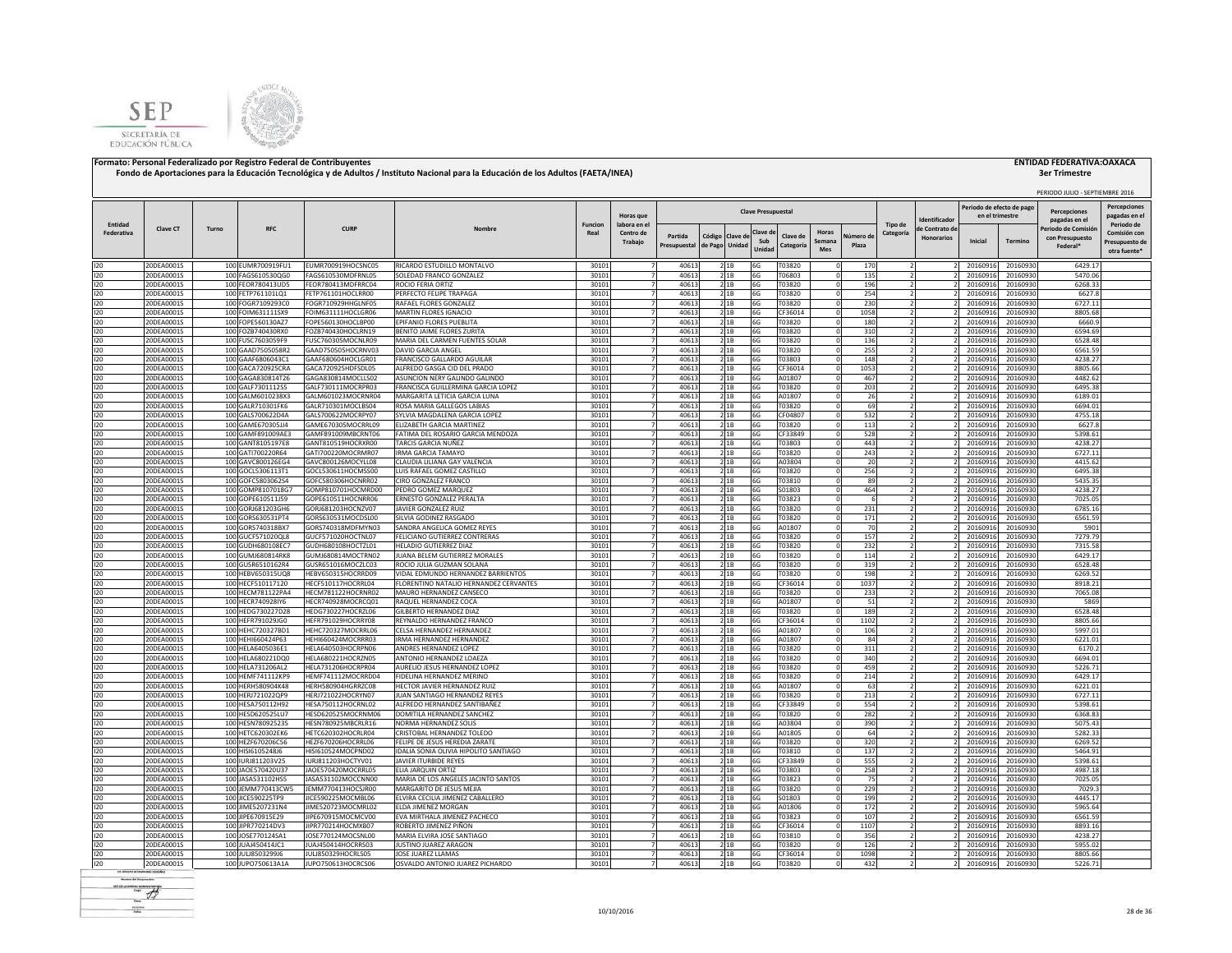



|                       |                          |       |                                        |                                          |                                                                 |                        |                                  |                |                 |                |                           |                  |                      |            |                          |                                     |                                              |                      | PERIODO JULIO - SEPTIEMBRE 2016      |                                     |
|-----------------------|--------------------------|-------|----------------------------------------|------------------------------------------|-----------------------------------------------------------------|------------------------|----------------------------------|----------------|-----------------|----------------|---------------------------|------------------|----------------------|------------|--------------------------|-------------------------------------|----------------------------------------------|----------------------|--------------------------------------|-------------------------------------|
|                       |                          |       |                                        |                                          |                                                                 |                        | Horas que                        |                |                 |                | <b>Clave Presupuestal</b> |                  |                      |            |                          | dentificado                         | Periodo de efecto de pago<br>en el trimestre |                      | <b>Percenciones</b><br>pagadas en el | <b>Percepciones</b><br>pagadas en e |
| Entidad<br>Federativa | Clave CT                 | Turno | RFC                                    | <b>CURF</b>                              | Nombre                                                          | <b>Funcion</b><br>Real | labora en el<br>Centro de        | Partida        | Código Clave de |                | Clave d                   | Clave de         | Horas                | Vúmero de  | Tipo de<br>Categoría     | le Contrato de<br><b>Honorarios</b> |                                              |                      | Periodo de Comisió                   | Periodo de<br>Comisión cor          |
|                       |                          |       |                                        |                                          |                                                                 |                        | Trabajo                          | Presupuestal   | de Pago         | Unidad         | Sub<br>Unidad             | Categoría        | Semana<br><b>Mes</b> | Plaza      |                          |                                     | Inicial                                      | Termino              | con Presupuesto<br>Federal*          | Presupuesto de<br>otra fuente'      |
| 120                   | 20DEA0001S               |       | 100 KAGX620119557                      | KXGA620119HYNNNL05                       | ALBERTO KANTUN GONZALEZ                                         | 30101                  | $\overline{7}$                   | 40613          |                 | 2 1 B          | 6G                        | T03820           |                      | 200        |                          |                                     | 20160916                                     | 20160930             | 7025.05                              |                                     |
| 120                   | 20DEA0001S               |       | 100 LECE540605AN2                      | LECE540605MOCNRL06                       | ELOISA JOSEFINA LEON CRUZ                                       | 30101                  | $\overline{7}$                   | 40613          |                 | 21B            | 6G                        | T03803           |                      | 397        |                          |                                     | 20160916                                     | 20160930             | 4356.5                               |                                     |
| 120                   | 20DEA0001S               |       | 100 LIEN6509218R7                      | LIEN650921HOCBSX04                       | NOE LIBORIO ESCAMILLA                                           | 30101                  | $\overline{7}$                   | 40613          |                 | 21B            | 6G                        | T03820           |                      | 322        |                          |                                     | 20160916                                     | 20160930             | 6627.8                               |                                     |
| 120                   | 20DEA0001S               |       | 100 LIMC740127RW4                      | LIMC740127MOCNTC06                       | CICLALI LINARES MATUS                                           | 30101                  |                                  | 40613          |                 | 21B            | 6G                        | T03820           |                      | 115        |                          |                                     | 20160916                                     | 20160930             | 6462.27                              |                                     |
| 120<br>120            | 20DEA0001S               |       | 100 LOAH641025SN2<br>100 LOAR670604CT0 | LOAH641025HOCPNC08                       | <b>IECTOR LOPEZ ANTONIO</b>                                     | 30101                  |                                  | 40613          |                 | 2 1B           | 6G                        | T03820           |                      | 269        |                          |                                     | 20160916                                     | 20160930             | 6694.01                              |                                     |
| 120                   | 20DEA0001S<br>20DEA0001S |       | 100 LOCG650407U15                      | LOAR670604MOCPNT05<br>LOCG650407MOCPRD05 | <b>NUTILIA LOPEZ ANTONIO</b><br><b>GUADALUPE LOPEZ CARRASCO</b> | 30101<br>30101         |                                  | 40613<br>40613 |                 | 2 1B<br>2 1B   | 6G<br>6G                  | T03810<br>T03820 |                      | 268<br>159 |                          |                                     | 20160916<br>20160916                         | 20160930<br>20160930 | 5755.26<br>7172.44                   |                                     |
| 120                   | 20DEA0001S               |       | 100 LOCH780529JC7                      | LOCH780529HOCPRR03                       | HIRAM LOPEZ CARRASCO                                            | 30101                  |                                  | 40613          |                 | 2 1B           | 6G                        | T03820           |                      | 323        |                          |                                     | 20160916                                     | 20160930             | 6462.27                              |                                     |
| 120                   | 20DEA0001S               |       | 100 LOGA6810026G2                      | LOGA681002HOCPRN09                       | ANDRES LOPEZ GARCIA                                             | 30101                  |                                  | 40613          |                 | 21B            | 6G                        | CF36014          |                      | 1108       |                          |                                     | 20160916                                     | 20160930             | 8918.16                              |                                     |
| 120                   | 20DEA0001S               |       | 100 LOGJ590904510                      | LOG1590904HOCPMM07                       | <b>IAIME LOPEZ GOMEZ</b>                                        | 30101                  | $\overline{7}$                   | 40613          |                 | 2 1 B          | 6G                        | T03820           |                      | 293        | $\overline{2}$           |                                     | 20160916                                     | 20160930             | 6660.9                               |                                     |
| 120                   | 20DEA0001S               |       | 100 LOGJ6502272F3                      | LOGJ650227HOCPLL02                       | JULIO CESAR LOPEZ GALVEZ                                        | 30101                  | 7                                | 40613          |                 | 21B            | 6G                        | T03820           |                      | 205        |                          |                                     | 20160916                                     | 20160930             | 6004.68                              |                                     |
| 120<br>120            | 20DEA0001S               |       | 100 LOGJ680624MYA<br>100 LOGV710228FJA | LOGJ680624HOCPNN02<br>LOGV710228HOCPNC05 | JUAN CARLOS LOPEZ GONZALEZ<br>VICTOR LOPEZ GUENDOLAIN           | 30101<br>30101         | $\overline{7}$<br>$\overline{7}$ | 40613<br>40613 |                 | 2 1B           | 6G<br>6G                  | T03820<br>T03820 |                      | 52<br>294  |                          |                                     | 20160916<br>20160916                         | 20160930<br>20160930 | 6793.32<br>6070.89                   |                                     |
| 120                   | 20DEA0001S<br>20DEA0001S |       | 100 LOHT671003KL7                      | LOHT671003MOCPRR02                       | TERESITA DE JESUS LOPEZ HERNANDEZ                               | 30101                  | $\overline{7}$                   | 40613          |                 | 21B<br>2 1B    | 6G                        | A01807           |                      | 27         |                          |                                     | 20160916                                     | 20160930             | 6125.01                              |                                     |
| 120                   | 20DEA0001S               |       | 100 LOLA700424Q88                      | LOLA700424HOCPPL03                       | ALEJANDRO LOPEZ LOPEZ                                           | 30101                  | 7                                | 40613          |                 | 2 1B           | 6G                        | T03820           |                      | 191        |                          |                                     | 20160916                                     | 20160930             | 6793.32                              |                                     |
| 120                   | 20DEA0001S               |       | 100 LOLR711207D61                      | LOLR711207MOCPSC08                       | ROCELIA LOPEZ LUIS                                              | 30101                  | 7                                | 40613          |                 | 21B            | 6G                        | T03820           |                      | 138        | $\overline{2}$           |                                     | 20160916                                     | 20160930             | 6236.41                              |                                     |
| 120                   | 20DEA0001S               |       | 100 LOLT6312289C4                      | LOLT631228MOCPSF08                       | <b>TEOFILA LOPEZ LUIS</b>                                       | 30101                  | $\overline{7}$                   | 40613          |                 | 21B            | 6G                        | T03820           |                      | 324        |                          |                                     | 20160916                                     | 20160930             | 6859.53                              |                                     |
| 120                   | 20DEA0001S               |       | 100 LOMF6504039G1                      | LOMF650403MOCPJR07                       | FRANCISCA OFELIA LOPEZ MEJIA                                    | 30101                  | 7                                | 40613          |                 | 2 1 B          | 6G                        | T03820           |                      | 216        |                          |                                     | 20160916                                     | 20160930             | 6561.59                              |                                     |
| 120<br>120            | 20DEA0001S<br>20DEA0001S | 100   | 100 LOOC700725679<br>LOOE720214DS2     | LOOC700725MOCPRL09<br>LOOE720214MOCPRR06 | CLAUDIA DEL CARMEN LOPEZ OROZCO<br>ERIKA PATRICIA LOPEZ OROZCO  | 30101<br>30101         | $\overline{7}$                   | 40613<br>40613 |                 | 2 1B<br>2 1 B  | 6G<br>6G                  | A01807<br>T03820 |                      | 342<br>338 |                          |                                     | 20160916<br>2016091                          | 20160930<br>20160930 | 5837<br>6070.89                      |                                     |
| 120                   | 20DEA0001S               | 100   | OPY800507GD6                           | LOPY800507MOCPND02                       | ADIRA LOPEZ PINEDA                                              | 30101                  |                                  | 40613          |                 | 21B            | 6G                        | T03803           |                      | 448        |                          |                                     | 2016091                                      | 2016093              | 4238.27                              |                                     |
| 120                   | 20DEA0001S               | 100   | LORG610918UD7                          | LORG610918HOCPDN07                       | <b>GENARO LOPEZ RODRIGUEZ</b>                                   | 30101                  |                                  | 40613          |                 | 21B            | 6G                        | T03820           |                      | 325        |                          |                                     | 2016091                                      | 20160930             | 7025.05                              |                                     |
| 120                   | 20DEA0001S               |       | 100 LOSE641115LZ7                      | LOSE641115MOCPNL01                       | LPIDIA LOPEZ SANTIAGO                                           | 30101                  |                                  | 40613          |                 | 2 1 B          | 6G                        | A01807           |                      | 108        |                          |                                     | 20160916                                     | 20160930             | 6157.01                              |                                     |
| 120                   | 20DEA0001S               |       | 100 LOST640114FJ9                      | LOST640114MOCPRR01                       | MARIA TERESA LOPEZ SORIANO                                      | 30101                  |                                  | 40613          |                 | 21B            | 6G                        | A03804           |                      | 78         |                          |                                     | 20160916                                     | 20160930             | 5258.01                              |                                     |
| 120                   | 20DEA0001S               |       | 100 LOVE741027LG9                      | LOVE741027HOCPLD04                       | EDUARDO REY LOPEZ VILLAVICENCIO                                 | 30101                  |                                  | 40613          |                 | 21B            | 6G                        | T03810           |                      | 53         |                          |                                     | 20160916                                     | 20160930             | 4238.27                              |                                     |
| 120                   | 20DEA0001S               |       | 100 LOVJ640412H41                      | LOVJ640412MOCPSL00                       | <b>IULIA LOPEZ VASOUEZ</b>                                      | 30101                  |                                  | 40613          |                 | 21B            | 6G                        | A01806           |                      | 270        | $\overline{\phantom{0}}$ |                                     | 20160916                                     | 20160930             | 5874.6                               |                                     |
| 120<br>120            | 20DEA0001S<br>20DEA0001S |       | 100 LUGA5910015F6<br>100 LUSS681111QD6 | LUGA591001HOCNRN02<br>LUSS681111MOCSNY01 | ANGEL LUNA GARCIA<br>SYLVIA VICTORIA LUIS SANTOS                | 30101<br>30101         | $\overline{7}$                   | 40613<br>40613 |                 | 2 1 B<br>2 1 B | 6G<br>6G                  | T03820<br>A01807 |                      | 40<br>22   | $\overline{2}$           |                                     | 20160916<br>20160916                         | 20160930<br>20160930 | 6660.9<br>6029.01                    |                                     |
| 120                   | 20DEA0001S               |       | 100 LOCA681026FT9                      | LXCA681026HOCPSL06                       | ALFREDO CARLOS LOPEZ CASTRO                                     | 30101                  | $\overline{7}$                   | 40613          |                 | 21B            | 6G                        | T03820           |                      | 190        |                          |                                     | 20160916                                     | 20160930             | 6561.59                              |                                     |
| 120                   | 20DEA0001S               |       | 100 MACE610812JD7                      | MACE610812MOCTRL01                       | <b>LENA MATUS CRUZ</b>                                          | 30101                  | $\overline{7}$                   | 40613          |                 | 2 1 B          | 6G                        | T03810           |                      | 160        |                          |                                     | 20160916                                     | 20160930             | 6330.51                              |                                     |
| 120                   | 20DEA0001S               |       | 100 MACU540516K44                      | MACU540516HOCTYB00                       | <b>UBALDO MATIAS CAYETANO</b>                                   | 30101                  | $\overline{7}$                   | 40613          |                 | 2 1B           | 6G                        | T03820           |                      | 45         |                          |                                     | 20160916                                     | 20160930             | 6826.43                              |                                     |
| 120                   | 20DEA0001S               |       | 100 MAGD530225JB0                      | MAGD530225MOCNLL02                       | DALIA VICTORIA MANZANARES GIL                                   | 30101                  | 7                                | 40613          |                 | 2 1B           | 6G                        | T03810           |                      | 234        | $\overline{2}$           |                                     | 20160916                                     | 20160930             | 5911.06                              |                                     |
| 120                   | 20DEA0001S               |       | 100 MAGP710531ST2                      | MAGP710531MOCRRT08                       | PETRONILA MARTINEZ GARCIA                                       | 30101                  | $\overline{7}$                   | 40613          |                 | 21B            | 6G                        | T03820           |                      | 127        | $\overline{2}$           |                                     | 20160916                                     | 20160930             | 6594.69                              |                                     |
| 120<br>120            | 20DEA0001S<br>20DEA0001S |       | 100 MALD570609T63<br>100 MAMA6501036V4 | MALD570609MOCRPL05<br>MAMA650103HCSRNB06 | DALILA MARTINEZ LOPEZ<br>ABEL MARTINEZ MUNDO                    | 30101<br>30101         | 7<br>$\overline{7}$              | 40613<br>40613 |                 | 2 1B<br>21B    | 6G<br>6G                  | A03804<br>T03820 |                      | 283<br>117 | $\overline{2}$           |                                     | 20160916<br>20160916                         | 20160930<br>20160930 | 5346.68<br>6368.83                   |                                     |
| 120                   | 20DEA0001S               |       | 100 MAMC6609242V3                      | MAMC660924MOCRRR06                       | MARIA DEL CARMEN MARTINEZ MARTINEZ                              | 30101                  | $\overline{7}$                   | 40613          |                 | 21B            | 6G                        | T03803           |                      | 206        |                          |                                     | 20160916                                     | 20160930             | 5548.35                              |                                     |
| 120                   | 20DEA0001S               |       | 100 MAPC700724R58                      | MAPC700724MOCRRR08                       | MARIA CRISTINA MARTINEZ PEREZ                                   | 30101                  |                                  | 40613          |                 | 21B            | 6G                        | T03820           |                      | 261        |                          |                                     | 20160916                                     | 20160930             | 6760.22                              |                                     |
| 120                   | 20DEA0001S               |       | 100 MAPF580215Q33                      | MAPF580215HOCRRS00                       | AUSTINO MARTINEZ PEREZ                                          | 30101                  |                                  | 40613          |                 | 21B            | 6G                        | T03820           |                      | 118        |                          |                                     | 20160916                                     | 20160930             | 6826.43                              |                                     |
| 120                   | 20DEA0001S               |       | 100 MAPR7503245K3                      | MAPR750324HOCRNB08                       | ROBERTO CARLOS MARTINEZ PINACHO                                 | 30101                  |                                  | 40613          |                 | 21B            | 6G                        | A01807           |                      | 465        |                          |                                     | 20160916                                     | 20160930             | 4482.62                              |                                     |
| 120                   | 20DEA0001S               |       | 100 MAPT670924LK2                      | MAPT670924MOCRRR09                       | <b>FEREZA MARTINEZ PEREZ</b>                                    | 30101                  |                                  | 40613          |                 | 2 1B           | 6G                        | T03820           |                      | 128        |                          |                                     | 20160916                                     | 20160930             | 6660.9                               |                                     |
| 120<br>120            | 20DEA0001S<br>20DEA0001S |       | 100 MAQL560814GK3<br>100 MARI780504T25 | MAQL560814HOCRRS03<br>MARI780504HOCRSV08 | JOSE LUIS MARTINEZ QUIROZ<br>VAN MARTINEZ RIOS                  | 30101<br>30101         | $\overline{7}$                   | 40613<br>40613 |                 | 21B            | 6G<br>6G                  | A01807<br>T03820 |                      | 91<br>207  | $\overline{2}$           |                                     | 20160916<br>20160916                         | 20160930<br>20160930 | 5442.65<br>6528.48                   |                                     |
| 120                   | 20DEA0001S               |       | 100 MARS730806MF6                      | MARS730806HOCTDL04                       | SALVADOR ANGEL MATA RODRIGUEZ                                   | 30101                  | 7                                | 40613          |                 | 2 1B<br>2 1 B  | 6G                        | T03820           |                      | 182        |                          |                                     | 20160916                                     | 20160930             | 6660.9                               |                                     |
| 120                   | 20DEA0001S               |       | 100 MART680521QJ3                      | MART680521MOCRJR01                       | TRINIDAD VALENTINA MARTINEZ ROJAS                               | 30101                  | $\overline{7}$                   | 40613          |                 | 2 1 B          | 6G                        | A01806           |                      | 374        | 2                        |                                     | 20160916                                     | 20160930             | 5376.64                              |                                     |
| 120                   | 20DEA0001S               |       | 100 MASA8211255H7                      | MASA821125HOCRLB04                       | ABEL MARTINEZ SALINAS                                           | 30101                  | 7                                | 40613          |                 | 2 1B           | 6G                        | T03820           |                      | 399        |                          |                                     | 20160916                                     | 20160930             | 6164.33                              |                                     |
| 120                   | 20DEA0001S               |       | 100 MASV6410089C0                      | MASV641008HOCRYC01                       | VICENTE MARTINEZ SAYNES                                         | 30101                  | $\overline{7}$                   | 40613          |                 | 21B            | 6G                        | T03820           |                      | 173        |                          |                                     | 20160916                                     | 20160930             | 6495.38                              |                                     |
| 120                   | 20DEA0001S               |       | 100 MAPE6206013R5                      | MAXP620601HOCRXD07                       | PEDRO MARTINEZ X                                                | 30101                  | $\overline{7}$                   | 40613          |                 | 2 1B           | 6G                        | T03820           |                      | 149        |                          |                                     | 2016091                                      | 20160930             | 6302.62                              |                                     |
| 120<br>120            | 20DEA0001S<br>20DEA0001S |       | 100 MEDJ630930RG6<br>100 MEFR840505JP4 | MEDJ630930HOCRZR00<br>MEFR840505MOCNNF07 | JERONIMO MANUEL MERINO DIAZ<br>RAFAELA MENDOZA FUENTES          | 30101<br>30101         | 7 <sup>1</sup><br>7              | 40613<br>40613 |                 | 21B<br>21B     | 6G<br>6G                  | T03820<br>T03820 |                      | 139<br>431 | $\overline{2}$           |                                     | 20160916<br>20160916                         | 20160930<br>20160930 | 6528.48<br>5226.71                   |                                     |
| 120                   | 20DEA0001S               |       | 100 MEGV640826GG1                      | MEGV640826MOCSVR02                       | VIRGINIA DACIA MESTAS GUEVARA                                   | 30101                  | 7                                | 40613          |                 | 21B            | 6G                        | T03820           |                      | 326        | $\overline{2}$           |                                     | 20160916                                     | 20160930             | 6760.22                              |                                     |
| 120                   | 20DEA0001S               |       | 100 MEHA590212LB0                      | MEHA590212MOCRRR08                       | AURORA MERINO HERNANDEZ                                         | 30101                  | 7                                | 40613          |                 | 21B            | 6G                        | T03820           |                      | 219        |                          |                                     | 20160916                                     | 20160930             | 7025.05                              |                                     |
| 120                   | 20DEA0001S               |       | 100 MELR631203GX9                      | MELR631203HOCNPL01                       | RAUL ELISEO MENDOZA LOPEZ                                       | 30101                  | $\overline{7}$                   | 40613          |                 | 2 1B           | 6G                        | T03823           |                      | 11         |                          |                                     | 20160916                                     | 20160930             | 6793.32                              |                                     |
| 120                   | 20DEA0001S               |       | 100 MEMG500619699                      | MEMG500619HOCNRR03                       | GERVASIO MENDOZA MARTINEZ                                       | 30101                  | $\overline{7}$                   | 40613          |                 | 21B            | 6G                        | T03820           |                      | 271        |                          |                                     | 20160916                                     | 20160930             | 6627.8                               |                                     |
| 120                   | 20DEA0001S               |       | 100 MEMR6511251H5                      | MEMR651125HOCCNB09                       | RUBICEL MECOTT MONTERO                                          | 30101                  |                                  | 40613          |                 | 21B            | 6G                        | T03820           |                      | 296        |                          |                                     | 2016091                                      | 20160930             | 6103.99                              |                                     |
| 120<br>120            | 20DEA0001S               |       | 100 MESM7010201H1                      | MESM701020MOCNLR06                       | MARTHA ELENA MENDOZA SILVA                                      | 30101                  |                                  | 40613          |                 | 2 1 B          | 6G                        | A01806           |                      | 235        |                          |                                     | 2016091                                      | 20160930             | 6351.56                              |                                     |
| 120                   | 20DEA0001S<br>20DEA0001S |       | 100 MIMP821215BC6<br>100 MISV8701083H3 | MIMP821215HOCGRB01<br>MISV870108MOCGNV07 | ABLITO MIGUEL MARTINEZ<br>/IVIANA DEL CARMEN MIGUEL SANCHEZ     | 30101<br>30101         |                                  | 40613<br>40613 |                 | 21B<br>21B     | 6G<br>6G                  | A01805<br>T03820 |                      | 65<br>470  |                          |                                     | 20160916<br>20160916                         | 20160930<br>20160930 | 4533.85<br>5622.16                   |                                     |
| 120                   | 20DEA0001S               |       | 100 MITG661021CH3                      | MITG661021MOCRRD01                       | <b>GUADALUPE MIRANDA TERAN</b>                                  | 30101                  |                                  | 40613          |                 | 21B            | 6G                        | T03820           |                      | 262        | $\overline{2}$           |                                     | 20160916                                     | 20160930             | 6760.22                              |                                     |
| 120                   | 20DEA0001S               |       | 100 MOGG820814NN5                      | MOGG820814MOCRMB07                       | GABRIELA ROSALBA MORALES GOMEZ                                  | 30101                  |                                  | 40613          |                 | 2 1 B          | 6G                        | A01806           |                      | 93         |                          |                                     | 20160916                                     | 20160930             | 5583.75                              |                                     |
| 120                   | 20DEA0001S               |       | 100 MOGS5304189F4                      | MOGS530418MOCRRL05                       | SILVIA MORALES GARCIA                                           | 30101                  | $\overline{7}$                   | 40613          |                 | 2 1 B          | 6G                        | CF04805          |                      | 553        | $\overline{2}$           |                                     | 20160916                                     | 20160930             | 4148                                 |                                     |
| 120                   | 20DEA0001S               |       | 100 MOHM621223UJ8                      | MOHM621223HOCRRN02                       | MANUEL MORGAN HERNANDEZ                                         | 30101                  | 7                                | 40613          |                 | 2 1 B          | 6G                        | T03820           |                      | 298        | 2                        |                                     | 20160916                                     | 20160930             | 5723.28                              |                                     |
| 120                   | 20DEA0001S               |       | 100 MOJA420415MA7                      | MOJA420415HOCRVN04                       | ANASTACIO CRISOFORO MORALES JAVIER                              | 30101                  |                                  | 40613          |                 | 21B            | 6G                        | T03803           |                      | 94         |                          |                                     | 20160916                                     | 20160930             | 4947.65                              |                                     |
| 120<br>120            | 20DEA0001S<br>20DEA0001S |       | 100 MOMR710104EP3<br>100 MOSM630525QJ4 | MOMR710104MOCNRS02<br>MOSM630525MOCNSR04 | ROSA MADEL MONTAÑO MARTINEZ<br>MARCELA MONTERROSA SOSA          | 30101<br>30101         |                                  | 40613<br>40613 |                 | 21B<br>21B     | 6G<br>6G                  | T03820<br>T03823 |                      | 297<br>33  |                          |                                     | 2016091<br>20160916                          | 20160930<br>20160930 | 6170.<br>7025.05                     |                                     |
| 120                   | 20DEA0001S               |       | 100 MOSR561221FU1                      | MOSR561221HOCRNB06                       | RUBEN MORALES SANCHEZ                                           | 30101                  | 7 <sup>1</sup>                   | 40613          |                 | 21B            | 6G                        | T03820           |                      | 59         |                          |                                     | 20160916                                     | 20160930             | 6534.35                              |                                     |
|                       |                          |       |                                        |                                          |                                                                 |                        |                                  |                |                 |                |                           |                  |                      |            |                          |                                     |                                              |                      |                                      |                                     |

 $-45$ **First** scales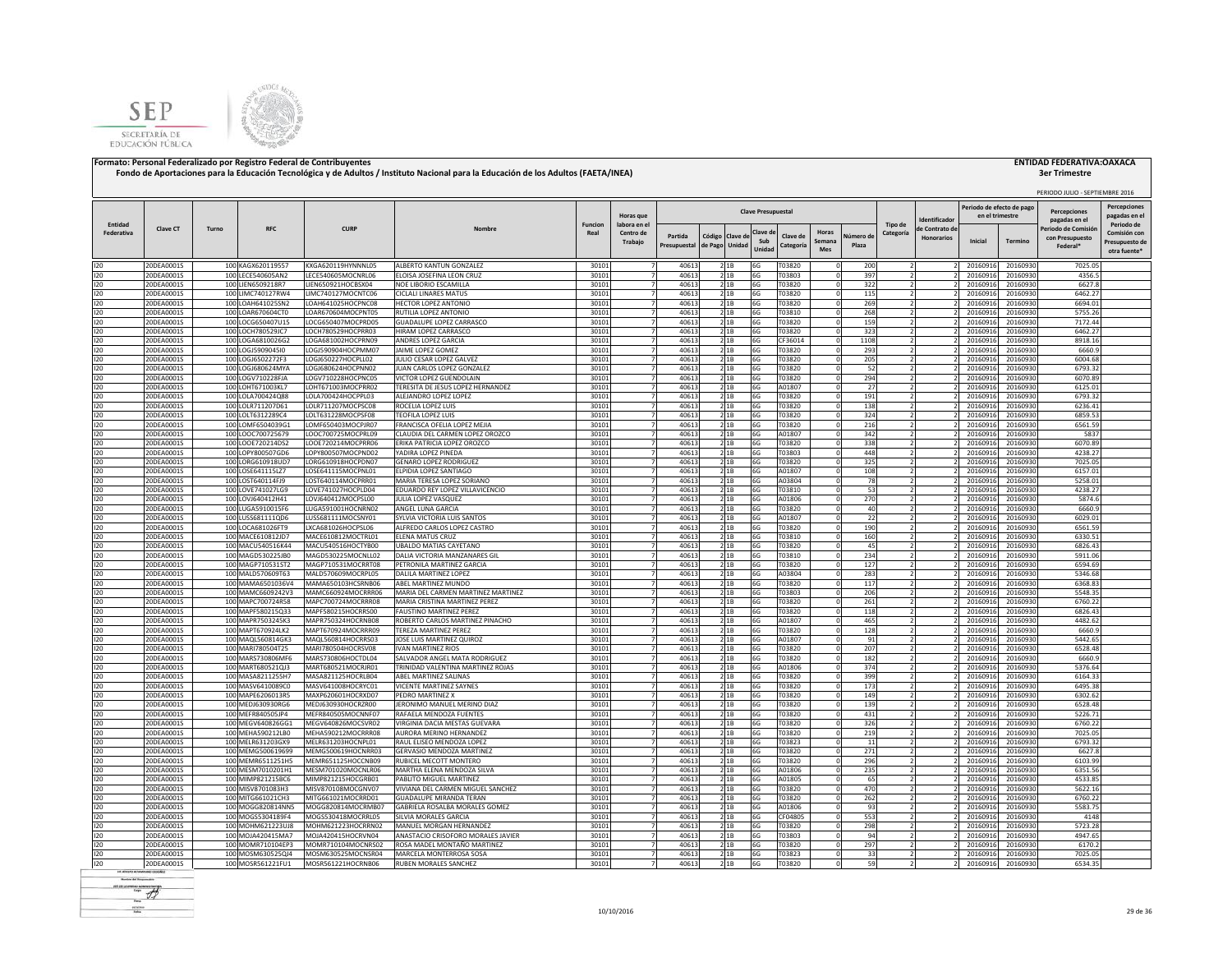



# **3er Trimestre**

|            |                 |       |                   |                            |                                      |                |                  |              |                |       |                           |           |               |          |                          |                   |                           |          | PERIODO JULIO - SEPTIEMBRE 2016 |                     |
|------------|-----------------|-------|-------------------|----------------------------|--------------------------------------|----------------|------------------|--------------|----------------|-------|---------------------------|-----------|---------------|----------|--------------------------|-------------------|---------------------------|----------|---------------------------------|---------------------|
|            |                 |       |                   |                            |                                      |                |                  |              |                |       |                           |           |               |          |                          |                   | Periodo de efecto de pago |          |                                 | <b>Percepciones</b> |
|            |                 |       |                   |                            |                                      |                | <b>Horas</b> que |              |                |       | <b>Clave Presupuestal</b> |           |               |          |                          | Identificado      | en el trimestre           |          | Percepciones<br>pagadas en el   | pagadas en e        |
| Entidad    | <b>Clave CT</b> | Turno | <b>RFC</b>        | <b>CURP</b>                | Nombre                               | <b>Funcion</b> | labora en el     |              |                |       |                           |           |               |          | Tipo de                  | de Contrato de    |                           |          | Periodo de Comisió              | Periodo de          |
| Federativa |                 |       |                   |                            |                                      | Real           | Centro de        | Partida      | Código Clave d |       | Clave d<br>Sub            | Clave di  | <b>Horas</b>  | Vúmero d | Categoría                | <b>Honorarios</b> | Inicial                   | Termino  | con Presupuesto                 | Comisión cor        |
|            |                 |       |                   |                            |                                      |                | Trabaio          | Presupuestal | de Pago Unidad |       | Unidad                    | Categoría | Semana<br>Mes | Plaza    |                          |                   |                           |          | Federal <sup>®</sup>            | Presupuesto de      |
|            |                 |       |                   |                            |                                      |                |                  |              |                |       |                           |           |               |          |                          |                   |                           |          |                                 | otra fuente*        |
| 120        | 20DEA0001S      |       | 100 MOSY610331lY7 | MOSY610331MOCRNL03         | YOLANDA MORALES SANCHEZ              | 30101          |                  | 40613        |                | 21B   | 6G                        | A01807    |               | 23       |                          |                   | 20160916                  | 20160930 | 6029.01                         |                     |
| 120        | 20DEA0001S      |       | 100 MAMX720608l93 | MXME720608MOCRTS02         | ESPERANZA MARTINEZ MATUS             | 30101          |                  | 40613        |                | 2 1 B | 6G                        | A01807    |               | 79       |                          |                   | 20160916                  | 20160930 | 5837                            |                     |
| 120        | 20DEA0001S      |       | 100 NAAA5504088Z3 | NAAA550408HOCVRL07         | ALBERTO NAVA ARMENGOL                | 30101          |                  | 40613        |                | 21B   | 6G                        | T03820    |               | 284      |                          |                   | 20160916                  | 20160930 | 7025.05                         |                     |
| 120        | 20DEA0001S      |       | 100 NAGS6806277IA | NAGS680627MOCVRC07         | SOCORRO NAVARRO GARCIA               | 30101          |                  | 40613        |                | 2 1 B | 6G                        | A01806    |               | 263      |                          |                   | 20160916                  | 20160930 | 5783.56                         |                     |
| 120        | 20DEA0001S      |       | 100 NAJ0820513M93 | NAJO820513MOCRRB09         | OBDULIA NARANJO JARQUIN              | 30101          |                  | 40613        |                | 21B   | 6G                        | T03810    |               | 387      |                          |                   | 20160916                  | 20160930 | 5045.87                         |                     |
| 120        | 20DEA0001S      |       | 100 NOME570303EB1 | NOME570303MOCLNV02         | EVELIA DEVORA NOLASCO MENDEZ         | 30101          |                  | 40613        |                | 21B   | 6G                        | A01807    |               | 35       |                          |                   | 20160916                  | 20160930 | 6221.01                         |                     |
| 120        | 20DEA0001S      |       | 100 OAPC670118R70 | OAPC670118MOCRNL08         | CLARITZA ORDAZ PINEDA                | 30101          |                  | 40613        |                | 21B   | 6G                        | T03820    |               | 344      |                          |                   | 20160916                  | 20160930 | 5226.71                         |                     |
| 120        | 20DEA0001S      |       | 100 OASL630910SA3 | <b>DASI 630910HOCRNS07</b> | LUIS ANGEL ORDAZ SANTIAGO            | 30101          | 7                | 40613        |                | 21B   | 6G                        | T03820    |               | 299      |                          |                   | 20160916                  | 20160930 | 6528.48                         |                     |
| 120        | 20DEA0001S      |       | 100 OERA58010634A | OERA580106MOCRMM08         | AMELIA REINA ORTEGA RAMIREZ          | 30101          |                  | 40613        |                | 2 1 B | 6G                        | T03820    |               | 119      |                          |                   | 20160916                  | 20160930 | 6528.48                         |                     |
| 120        | 20DEA0001S      |       | 100 OIPJ690319IK2 | OIPJ690319MOCRNS06         | JOSEFA ORTIZ PANTOJA                 | 30101          |                  | 40613        |                | 21B   | 6G                        | T03820    |               | 12       |                          |                   | 20160916                  | 20160930 | 6694.01                         |                     |
| 120        | 20DEA0001S      |       | 100 OIPL630211176 | OIPL630211MOCRRR00         | <b>LOURDES ORTIZ PEREZ</b>           | 30101          |                  | 40613        |                | 2 1 B | 6G                        | T03820    |               | 264      | $\overline{z}$           |                   | 20160916                  | 20160930 | 6793.32                         |                     |
| 120        | 20DEA0001S      |       | 100 OIRE5802056H6 | OIRE580205HOCRBD09         | EDUARDO FELIPE ORTIZ ROBLES          | 30101          |                  | 40613        |                | 2 1B  | 6G                        | T03820    |               | 300      |                          |                   | 20160916                  | 20160930 | 6070.89                         |                     |
| 120        | 20DEA0001S      |       | 100 OOCR650213L68 | OOCR650213HOCRSB03         | ROBERTO OROZCO CASTILLO              | 30101          | $\overline{7}$   | 40613        |                | 2 1 B | 6G                        | T03820    |               | 236      |                          |                   | 20160916                  | 20160930 | 6153.64                         |                     |
| 120        | 20DEA0001S      |       | 100 OOLI721127RE9 | OOLI721127MOCRPS05         | <b>ISELA OROZCO LOPEZ</b>            | 30101          | $\overline{7}$   | 40613        |                | 21B   | 6G                        | T03820    |               | 54       |                          |                   | 20160916                  | 20160930 | 6759.03                         |                     |
| 120        | 20DEA0001S      |       | 100 OOSV7305298M1 | OOSV730529HOCRLR07         | VIRGINIO GERMAN OROPEZA SALAZAR      | 30101          | $\overline{7}$   | 40613        |                | 21B   | 6G                        | T03820    |               | 453      | $\overline{2}$           |                   | 20160916                  | 20160930 | 5226.71                         |                     |
| 120        | 20DEA0001S      |       | 100 PAC1710506QF6 | PACI710506MOCSNS03         | <b>ISABEL PASTOR CONTRERAS</b>       | 30101          | $\overline{7}$   | 40613        |                | 21B   | 6G                        | T03810    |               | 373      | $\overline{2}$           |                   | 20160916                  | 20160930 | 5223.22                         |                     |
| 120        | 20DEA0001S      |       | 100 PALG790223FB4 | PALG790223MOCCPV09         | GIOVANNA PAOLA PACHECO LOPEZ         | 30101          | $\overline{7}$   | 40613        |                | 21B   | 6G                        | A01807    |               | 456      | $\overline{2}$           |                   | 20160916                  | 20160930 | 4482.62                         |                     |
| 120        | 20DEA0001S      |       | 100 PAML7306075K6 | PAML730607HOCDLS00         | JOSE LUIS PADILLA MILAN              | 30101          | $\overline{7}$   | 40613        |                | 2 1 B | 6G                        | T03820    |               | 121      |                          |                   | 20160916                  | 20160930 | 6528.48                         |                     |
| 120        | 20DEA0001S      |       | 100 PARC800406ES5 | PARC800406HOCCML00         | CELSO PACHECO RAMIREZ                | 30101          | $\overline{7}$   | 40613        |                | 2 1B  | 6G                        | CF36014   |               | 1099     | $\overline{2}$           |                   | 20160916                  | 20160930 | 8868.18                         |                     |
| 120        | 20DEA0001S      |       | 100 PARI7302013P1 | PARI730201HOCCMG07         | <b>IGNACIO PACHECO RAMIREZ</b>       | 30101          |                  | 40613        |                | 2 1 B | 6G                        | A01807    |               | 441      |                          |                   | 20160916                  | 20160930 | 4482.62                         |                     |
| 120        | 20DEA0001S      |       | 100 PECL551009399 | PECL551009HOCXBS05         | LUIS JAIME PEÑA CABALLERO            | 30101          |                  | 40613        |                | 21B   | 6G                        | CF36014   |               | 1057     |                          |                   | 2016091                   | 20160930 | 8805.66                         |                     |
| 120        | 20DEA0001S      |       | 100 PEGA650720P30 | PEGA650720MOCRRZ09         | AZALIA PEREZ GUERRA                  | 30101          |                  | 40613        |                | 2 1 B | 6G                        | T03820    |               | 302      |                          |                   | 2016091                   | 20160930 | 6335.73                         |                     |
| 120        | 20DEA0001S      |       | 100 PEGL650921NC8 | PEGL650921HOCRRS04         | UIS ARTURO PEREZ GARCIA              | 30101          |                  | 40613        |                | 2 1B  | 6G                        | CF36014   |               | 1016     |                          |                   | 2016091                   | 20160930 | 8905.66                         |                     |
| 120        | 20DEA0001S      |       | 100 PEHR670102NS8 | PEHR670102MOCRRS06         | ROSA ELVA PEREZ HERNANDEZ            | 30101          |                  | 40613        |                | 21B   | 6G                        | A01807    |               | 28       |                          |                   | 20160916                  | 20160930 | 6189.01                         |                     |
| 120        | 20DEA0001S      |       | 100 PELB541209TS6 | PELB541209HOCRPR05         | <b>BRAULIO PEREZ LOPEZ</b>           | 30101          |                  | 40613        |                | 2 1 B | 6G                        | CF36014   |               | 1091     | $\overline{ }$           |                   | 20160916                  | 20160930 | 8805.68                         |                     |
| 120        | 20DEA0001S      |       | 100 PELP621007PX6 | PELP621007HOCRPD07         | PEDRO MARCOS PEREZ LOPEZ             | 30101          |                  | 40613        |                | 2 1 B | 6G                        | T03820    |               | 245      |                          |                   | 20160916                  | 20160930 | 6793.32                         |                     |
| 120        | 20DEA0001S      |       | 100 PELU6001079G5 | PEXL600107HOCRXC02         | LUCIANO JULIAN PEREZ X               | 30101          | 7                | 40613        |                | 2 1 B | 6G                        | T03820    |               | 220      |                          |                   | 20160916                  | 20160930 | 5660                            |                     |
| 120        | 20DEA0001S      |       | 100 PEPE620429G29 | PEXP620429HOCRXD07         | PEDRO PEREZ X                        | 30101          | $\overline{7}$   | 40613        | 21B            |       | 6G                        | CF36014   |               | 1019     | $\overline{z}$           |                   | 20160916                  | 20160930 | 8918.16                         |                     |
| 120        | 20DEA0001S      |       | 100 PICM561128GZ3 | PICM561128MOCNSR03         | MARISELA PINEDA CASTILLO             | 30101          |                  | 40613        |                | 2 1 B | 6G                        | T03820    |               | 161      |                          |                   | 20160916                  | 20160930 | 6561.59                         |                     |
| 120        | 20DEA0001S      |       | 100 PIRM620327RA8 | PIRM620327HOCNMD07         | MODESTO PINEDA ROMERO                | 30101          |                  | 40613        |                | 21B   | 6G                        | CF14070   |               | 1073     |                          |                   | 20160916                  | 20160930 | 33118.15                        |                     |
| 120        | 20DEA0001S      |       | 100 POCN690525Q68 | POCN690525MCCTND06         | NIDELVIA MARGARITA POOT CANUL        | 30101          | $\overline{7}$   | 40613        |                | 21B   | 6G                        | T03820    |               | 162      |                          |                   | 20160916                  | 20160930 | 7408.35                         |                     |
| 120        | 20DEA0001S      |       | 100 POVV6309058X8 | POVV630905MOCBLR10         | VIRGINIA SELIFLOR POBLANO VILLALOBOS | 30101          | $\overline{7}$   | 40613        |                | 21B   | 6G                        | T03820    |               | 43       |                          |                   | 20160916                  | 20160930 | 6640.3                          |                     |
| 120        | 20DEA0001S      |       | 100 RAAF6506115R3 | RAAF650611MOCMZS03         | <b>FAUSTINA RAMIREZ AZCONA</b>       | 30101          | $\overline{7}$   | 40613        |                | 21B   | 6G                        | T03820    |               | 163      | $\overline{2}$           |                   | 20160916                  | 20160930 | 6462.27                         |                     |
| 120        | 20DEA0001S      |       | 100 RAAM6703046T9 | RAAM670304MOCMNN08         | MANUELA RAMIREZ ANTONIO              | 30101          | $\overline{7}$   | 40613        |                | 2 1 B | 6G                        | T03820    |               | 265      | $\overline{z}$           |                   | 20160916                  | 20160930 | 6826.43                         |                     |
| 120        | 20DEA0001S      |       | 100 RABA5711301BA | RABA571130MOCMRN02         | ANDREA RAMOS BURGUET                 | 30101          | $\overline{7}$   | 40613        |                | 21B   | 6G                        | T03810    |               | 183      | $\overline{2}$           |                   | 20160916                  | 20160930 | 5607.47                         |                     |
| 120        | 20DEA0001S      |       | 100 RABO800823P97 | RABO800823HOCMSS02         | OSCAR DAMIAN RAMOS BUSTAMANTE        | 30101          | $\overline{7}$   | 40613        | 21B            |       | 6G                        | T03820    |               | 452      | $\overline{z}$           |                   | 20160916                  | 20160930 | 5226.71                         |                     |
| 120        | 20DEA0001S      |       | 100 RACA610804GA3 | RACA610804HMCMSL02         | ALBERTO RAMOS CASAS                  | 30101          | $\overline{z}$   | 40613        |                | 21B   | 6G                        | T03820    |               | 328      | $\overline{z}$           |                   | 20160916                  | 20160930 | 6826.43                         |                     |
| 120        | 20DEA0001S      |       | 100 RACD610701TU6 | RACD610701MOCMRR07         | DORA MARTHA RAMIREZ CRUZ             | 30101          |                  | 40613        |                | 2 1B  | 6G                        | CF01059   |               | 1111     |                          |                   | 20160916                  | 20160930 | 8918.21                         |                     |
| 120        | 20DEA0001S      |       | 100 RALI650221AV2 | RALI650221MDFMSS00         | MARIA ISABEL RAMIREZ LUIS            | 30101          |                  | 40613        |                | 2 1 B | 6G                        | T03810    |               | 130      |                          |                   | 20160916                  | 20160930 | 5240.95                         |                     |
| 120        | 20DEA0001S      |       | 100 RANE720804PU6 | RANE720804HOCMCL06         | ELEUTERIO RAMIREZ NICOLAS            | 30101          |                  | 40613        |                | 2 1 B | 6G                        | A01806    |               | 416      |                          |                   | 20160916                  | 20160930 | 4666.12                         |                     |
| 120        | 20DEA0001S      |       | 100 RARM560721U6A | RARM560721HOCMDR05         | MARCELINO RAMIREZ RODRIGUEZ          | 30101          |                  | 40613        |                | 2 1 B | 6G                        | T03820    |               | 313      |                          |                   | 20160916                  | 20160930 | 5855.7                          |                     |
| 120        | 20DEA0001S      |       | 100 RARV701114HY1 | RARV701114MOCMMR06         | VIRGINIA RAMIREZ RAMIREZ             | 30101          |                  | 40613        |                | 21B   | 6G                        | T03820    |               | 29       |                          |                   | 20160916                  | 20160930 | 6826.43                         |                     |
| 120        | 20DEA0001S      |       | 100 REPE631210J56 | REPE631210MOCYRL02         | EULALIA REYES PEREZ                  | 30101          |                  | 40613        |                | 21B   | 6G                        | A01806    |               | 150      |                          |                   | 20160916                  | 20160930 | 5844.26                         |                     |
| 120        | 20DEA0001S      |       | 100 RERA700408KA5 | RERA700408HOCYML07         | ALBERTO BENEDICTO REYES RAMIREZ      | 30101          |                  | 40613        |                | 2 1B  | 6G                        | T03820    |               | 238      |                          |                   | 20160916                  | 20160930 | 7279.79                         |                     |
| 120        | 20DEA0001S      |       | 100 RERA830802814 | RERA830802MOCYYN06         | <b>ANGELA REYES REYES</b>            | 30101          | 7                | 40613        |                | 2 1 B | 6G                        | T03820    |               | 471      |                          |                   | 20160916                  | 20160930 | 5226.71                         |                     |
| 120        | 20DEA0001S      |       | 100 RERF640714MT0 | RERE640714HOCYMR06         | FRANCISCO REYES RAMIREZ              | 30101          |                  | 40613        |                | 21B   | 6G                        | T03820    |               | 237      |                          |                   | 20160916                  | 20160930 | 7279.79                         |                     |
| 120        | 20DEA0001S      |       | 100 RESE540714UM8 | RESE540714HOCYNM03         | <b>EMILIANO REYES SANTIAGO</b>       | 30101          |                  | 40613        |                | 21B   | 6G                        | T03820    |               | 314      |                          |                   | 20160916                  | 20160930 | 6302.62                         |                     |
| 120        | 20DEA0001S      |       | 100 RESU851127MC5 | RESU851127HDFYNL09         | ULISSES REYNA SANCHEZ                | 30101          |                  | 40613        |                | 21B   | 6G                        | T03820    |               | 450      | $\overline{z}$           |                   | 20160916                  | 20160930 | 5226.71                         |                     |
| 120        | 20DEA0001S      |       | 100 RICA620505356 | RICA620505MOCSRN09         | ANGELA RIOS CRUZ                     | 30101          | $\overline{7}$   | 40613        |                | 21B   | 6G                        | T03820    |               | 86       |                          |                   | 20160916                  | 20160930 | 6600.56                         |                     |
| 120        | 20DEA0001S      |       | 100 RICF691004R13 | RICF691004MOCSRR00         | <b>FRANCISCA RIOS CRUZ</b>           | 30101          | $\overline{7}$   | 40613        |                | 2 1 B | 6G                        | A03804    |               | 140      |                          |                   | 2016091                   | 20160930 | 4858.98                         |                     |
| 120        | 20DEA0001S      |       | 100 RIPM6406108C2 | RIPM640610HOCSLR06         | MARGARITO RIOS PALACIOS              | 30101          | $\overline{7}$   | 40613        |                | 21B   | 6G                        | T03820    |               | 239      | $\overline{z}$           |                   | 20160916                  | 20160930 | 7458.71                         |                     |
| 120        | 20DEA0001S      |       | 100 ROAI6903177G4 | ROAI690317MOCDRR00         | IRLANDA GERTRUDIS RODRIGUEZ ARAGON   | 30101          | $\overline{7}$   | 40613        |                | 21B   | 6G                        | A01806    |               | 131      | $\overline{z}$           |                   | 20160916                  | 20160930 | 5333.74                         |                     |
| 120        | 20DEA0001S      |       | 100 ROCS5611184Q3 | ROCS561118MOCDRR07         | SERAFINA RODRIGUEZ CRUZ              | 30101          | $\overline{7}$   | 40613        |                | 21B   | 6G                        | A01806    |               | 193      | ν                        |                   | 20160916                  | 20160930 | 5965.64                         |                     |
| 120        | 20DEA0001S      |       | 100 ROHM7109022HA | ROHM710902MOCSRR07         | MIRNA GABRIELA ROSAS HERRERA         | 30101          | $\overline{7}$   | 40613        | 21B            |       | 6G                        | A01807    |               | 36       |                          |                   | 20160916                  | 20160930 | 5997.01                         |                     |
| 120        | 20DEA0001S      |       | 100 ROSA680702F45 | ROSA680702HOCSNB01         | ABEL DE LA ROSA SANTOS               | 30101          | $\overline{7}$   | 40613        |                | 21B   | 6G                        | T03820    |               | 352      |                          |                   | 20160916                  | 20160930 | 5524.65                         |                     |
| 120        | 20DEA0001S      |       | 100 ROVA720415948 | ROVA720415MOCSLN05         | ANA LILIA ROSALES VELASCO            | 30101          | $\overline{7}$   | 40613        |                | 2 1B  | 6G                        | A01806    |               | 123      | $\overline{\phantom{a}}$ |                   | 20160916                  | 20160930 | 5783.56                         |                     |
| 120        | 20DEA0001S      |       | 100 ROVH580406P33 | ROVH580406HOCSSM02         | HUMBERTO JULIAN ROSETTE VASQUEZ      | 30101          |                  | 40613        |                | 2 1 B | 6G                        | T03820    |               | 132      |                          |                   | 2016091                   | 20160930 | 5855.7                          |                     |
| 120        | 20DEA0001S      |       | 100 ROVL500215KT2 | ROVL500215HOCDLM09         | LAMBERTO RODRIGUEZ VILLASEÑOR        | 30101          |                  | 40613        | 2 1B           |       | 6G                        | T03820    |               | 175      |                          |                   | 2016091                   | 20160930 | 6694.01                         |                     |
| 120        | 20DEA0001S      |       | 100 ROEL640123E63 | ROXE640123MOCJXL06         | ELIZABET ROJAS X                     | 30101          |                  | 40613        |                | 2 1 B | 6G                        | T03820    |               | 240      |                          |                   | 2016091                   | 20160930 | 6462.27                         |                     |
| 120        | 20DEA0001S      |       | 100 RUCA661218PC4 | RUCA661218HOCZRD05         | ADOLFO RUIZ CORTES                   | 30101          |                  | 40613        |                | 2 1B  | 6G                        | T03820    |               | 272      |                          |                   | 20160916                  | 20160930 | 6335.73                         |                     |
| 120        | 20DEA0001S      |       | 100 RUGB6101106R8 | RUGB610110HOCZRN06         | <b>BENITO RUIZ GUERRA</b>            | 30101          |                  | 40613        |                | 21B   | 6G                        | CF33849   |               | 529      |                          |                   | 20160916                  | 20160930 | 5511.11                         |                     |
| 120        | 20DEA0001S      |       | 100 RUSE630122PI8 | RUSE630122HOCZNP00         | EPIFANIO ANTONIO RUIZ SANTIAGO       | 30101          |                  | 40613        |                | 21B   | 6G                        | T03820    |               | 449      |                          |                   | 20160916                  | 20160930 | 5226.71                         |                     |
| 120        | 20DEA0001S      |       | 100 RUVR60030144A | RUVR600301MOCZLS07         | ROSENDA LEONOR RUIZ VELASCO          | 3010           |                  | 4061         |                | 2 1 B | 6G                        | A01807    |               | 14       |                          |                   | 2016091                   | 20160930 | 6221.01                         |                     |
| 120        | 20DEA0001S      |       | 100 SAAM690615DK7 | SAAM690615HOCNOG02         | MIGUEL ANGEL SANCHEZ AQUINO          | 30101          | $\overline{7}$   | 40613        | 2 1 B          |       | 6G                        | T03820    |               | 304      |                          |                   | 20160916                  | 20160930 | 6368.83                         |                     |
| 120        | 20DEA0001S      |       | 100 SACG6309299K0 | SACG630929HJCLRN06         | GONZALO SALGADO CARBALLO             | 30101          | $\overline{7}$   | 40613        |                | 2 1 B | 6G                        | T03803    |               | 96       | 2                        |                   | 20160916                  | 20160930 | 5169.33                         |                     |
|            |                 |       |                   |                            |                                      |                |                  |              |                |       |                           |           |               |          |                          |                   |                           |          |                                 |                     |

**Render del Francesco**  $-$  + scales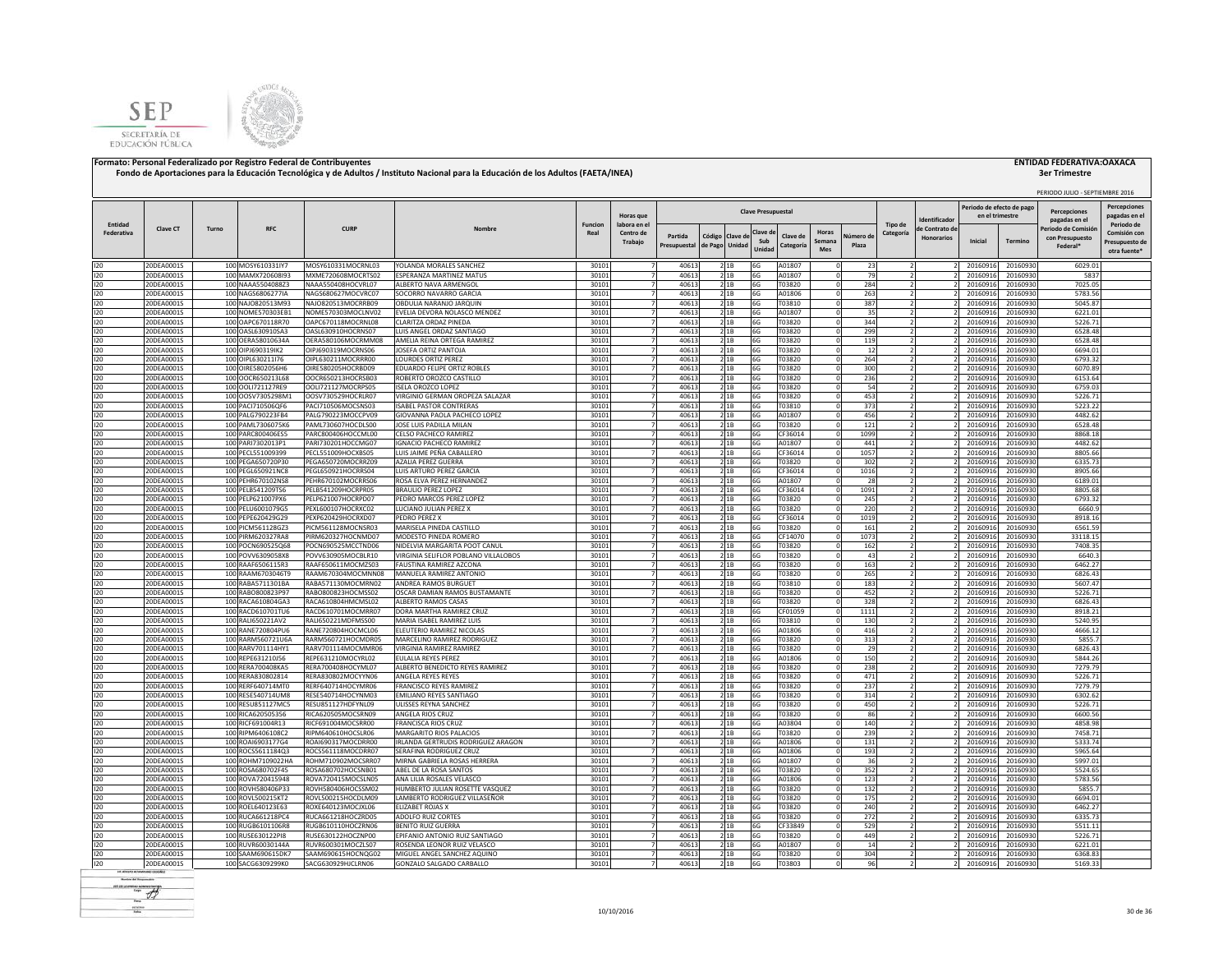



|                       |                          |       |                                        |                                          |                                                                      |                        |                                  |                         |                                   |                |                           |                       |                                     |                      |                          |                                             |                      | PERIODO JULIO - SEPTIEMBRE 2016      |                                     |
|-----------------------|--------------------------|-------|----------------------------------------|------------------------------------------|----------------------------------------------------------------------|------------------------|----------------------------------|-------------------------|-----------------------------------|----------------|---------------------------|-----------------------|-------------------------------------|----------------------|--------------------------|---------------------------------------------|----------------------|--------------------------------------|-------------------------------------|
|                       |                          |       |                                        |                                          |                                                                      |                        | Horas que                        |                         |                                   |                | <b>Clave Presupuestal</b> |                       |                                     |                      | dentificado              | Periodo de efecto de pag<br>en el trimestre |                      | <b>Percenciones</b><br>pagadas en el | <b>Percepciones</b><br>pagadas en e |
| Entidad<br>Federativa | <b>Clave CT</b>          | Turno | <b>RFC</b>                             | <b>CURP</b>                              | Nombre                                                               | <b>Funcion</b><br>Real | labora en el<br>Centro de        |                         |                                   |                | Clave d                   |                       | Horas                               | Tipo de<br>Categoría | le Contrato de           |                                             |                      | Periodo de Comisió                   | Periodo de<br>Comisión cor          |
|                       |                          |       |                                        |                                          |                                                                      |                        | Trabajo                          | Partida<br>Presupuestal | Código Clave de<br>de Pago Unidad |                | Sub<br>Unidad             | Clave de<br>Categoría | Vúmero de<br>Semana<br>Plaza<br>Mes |                      | <b>Honorarios</b>        | Inicial                                     | Termino              | con Presupuesto<br>Federal*          | Presupuesto de<br>otra fuente'      |
| 120                   | 20DEA0001S               |       | 100 SACR540827448                      | SACR540827MOCLSS02                       | ROSALBA SALINAS CASTILLO                                             | 30101                  | $\overline{7}$                   | 40613                   |                                   | 2 1B           | 6G                        | T03820                |                                     | 15                   |                          | 20160916                                    | 20160930             | 6760.22                              |                                     |
| 120                   | 20DEA0001S               |       | 100 SADR851009V57                      | SADR851009HOCNVC08                       | RICARDO JAVIER SANTANA DAVILA                                        | 30101                  | $\overline{7}$                   | 40613                   |                                   | 21B            | 6G                        | T03820                |                                     | 454                  | $\overline{2}$           | 20160916                                    | 20160930             | 5226.71                              |                                     |
| 120                   | 20DEA0001S               |       | 100 SAFF701120411                      | SAFF701120MOCNNL09                       | FELISA SANTANA FUENTES                                               | 30101                  |                                  | 40613                   |                                   | 2 1B           | 6G                        | T03820                |                                     | 176                  |                          | 20160916                                    | 20160930             | 6495.38                              |                                     |
| 120<br>120            | 20DEA0001S<br>20DEA0001S |       | 100 SAGA640123TV4<br>100 SAGA7006056G4 | SAGA640123MOCLJM08<br>SAGA700605MOCBND04 | AMELIA SALVADOR GIJON<br>ADELAIDA SABAH GENICO                       | 30101<br>30101         |                                  | 40613<br>40613          |                                   | 21B            | 6G<br>6G                  | A01806<br>A01806      |                                     | 55<br>16             |                          | 20160916<br>20160916                        | 20160930<br>20160930 | 5692.52<br>5692.52                   |                                     |
| 120                   | 20DEA0001S               |       | 100 SAGF5810277I0                      | SAGF581027HOCNRR04                       | FRUMENCIO SANTIAGO GARCIA                                            | 30101                  |                                  | 40613                   |                                   | 21B<br>2 1 B   | 6G                        | T03823                |                                     | 110                  |                          | 20160916                                    | 20160930             | 7025.05                              |                                     |
| 120                   | 20DEA0001S               |       | 100 SAGR651023746                      | SAGR651023HOCNML05                       | RAUL SANTIAGO GOMEZ                                                  | 30101                  |                                  | 40613                   |                                   | 21B            | 6G                        | T03820                |                                     | 306                  |                          | 20160916                                    | 20160930             | 6694.01                              |                                     |
| 120                   | 20DEA0001S               |       | 100 SAHJ7012204J7                      | SAHJ701220HOCNRN00                       | JUAN JOSE SANTIAGO HERNANDEZ                                         | 30101                  |                                  | 40613                   |                                   | 21B            | 6G                        | T03820                |                                     | 316                  |                          | 20160916                                    | 20160930             | 6694.01                              |                                     |
| 120                   | 20DEA0001S               |       | 100 SAJA680204QI9                      | SAJA680204HOCNRN09                       | ANDRES SANCHEZ JAROUIN                                               | 30101                  |                                  | 40613                   |                                   | 2 1B           | 6G                        | T03820                |                                     | 151                  |                          | 20160916                                    | 20160930             | 6594.69                              |                                     |
| 120                   | 20DEA0001S               |       | 100 SAMJ6612273N1                      | SAMJ661227HOCNJN09                       | <b>IUAN PASCUAL SANTIAGO MEILA</b>                                   | 30101                  | -7                               | 40613                   |                                   | 2 1 B          | 6G                        | T03820                |                                     | 221                  |                          | 20160916                                    | 20160930             | 6627.8                               |                                     |
| 120                   | 20DEA0001S               |       | 100 SAMM6312263CA                      | SAMM631226MOCNRR01                       | MARINA MA DE LA LUZ SANTIAGO MARTINEZ                                | 30101                  | $\overline{7}$                   | 40613                   |                                   | 2 1 B          | 6G                        | A01807                |                                     | 61                   | $\overline{z}$           | 20160916                                    | 20160930             | 6221.01                              |                                     |
| 120<br>120            | 20DEA0001S<br>20DEA0001S |       | 100 SAOC681124JL7<br>100 SAPL391210D19 | SAOC681124HOCNRR07<br>SAPL391210MOCNLR08 | CRISOFORO ALEJANDRO SANTIAGO ORTIZ<br>LORETO GRACIELA SANTIAGO PALMA | 30101<br>30101         |                                  | 40613<br>40613          |                                   | 21B<br>2 1 B   | 6G<br>6G                  | T03820<br>T03820      |                                     | 222<br>124           | $\overline{z}$           | 20160916<br>20160916                        | 20160930<br>20160930 | 6760.22<br>5723.28                   |                                     |
| 120                   | 20DEA0001S               |       | 100 SAPR650531A23                      | SAPR650531MOCNRY04                       | REYNA VIRGEN SANTIAGO PEREZ                                          | 30101                  |                                  | 40613                   |                                   | 2 1 B          | 6G                        | T03820                |                                     | 246                  |                          | 20160916                                    | 20160930             | 6660.9                               |                                     |
| 120                   | 20DEA0001S               |       | 100 SARA7108245N0                      | SARA710824MDFNMR01                       | AUREA AIDA SANCHEZ RAMIREZ                                           | 30101                  | $\overline{7}$                   | 40613                   |                                   | 2 1 B          | 6G                        | T03803                |                                     | 184                  | $\overline{2}$           | 20160916                                    | 20160930             | 5371.01                              |                                     |
| 120                   | 20DEA0001S               |       | 100 SARG681003E78                      | SARG681003MOCNSS02                       | GISELA SANDOVAL ROSALES                                              | 30101                  | $\overline{7}$                   | 40613                   |                                   | 21B            | 6G                        | T03820                |                                     | 211                  | $\overline{2}$           | 20160916                                    | 20160930             | 6302.62                              |                                     |
| 120                   | 20DEA0001S               |       | 100 SARH771127QB6                      | SARH771127MOCLDR06                       | HORTENSIA SALVADOR RODRIGUEZ                                         | 30101                  | $\overline{7}$                   | 40613                   |                                   | 21B            | 6G                        | T03803                |                                     | 60                   | $\overline{2}$           | 20160916                                    | 20160930             | 5080.66                              |                                     |
| 120                   | 20DEA0001S               |       | 100 SARM6803143D4                      | SARM680314MOCVVT02                       | MATILDE MARGARITA SAAVEDRA REVILLA                                   | 30101                  | $\overline{7}$                   | 40613                   |                                   | 21B            | 6G                        | T03820                |                                     | 330                  | $\overline{2}$           | 20160916                                    | 20160930             | 6760.22                              |                                     |
| 120                   | 20DEA0001S               |       | 100 SASF600530QK2                      | SASF600530HOCNNR06                       | FERNANDO SANCHEZ SANCHEZ                                             | 30101                  | $\overline{7}$                   | 40613                   |                                   | 21B            | 6G                        | CF33849               |                                     | 534                  | $\overline{2}$           | 20160916                                    | 20160930             | 5511.11                              |                                     |
| 120                   | 20DEA0001S               |       | 100 SASJ720505R53                      | SASJ720505HDFNNN02                       | JUAN GABRIEL SAN JUAN SAN JUAN                                       | 30101                  | $\overline{7}$                   | 40613                   |                                   | 21B            | 6G                        | T03820                |                                     | 315                  |                          | 2016091                                     | 20160930             | 6760.22                              |                                     |
| 120<br>120            | 20DEA0001S<br>20DEA0001S |       | 100 SATR6912146Q8<br>100 SAVA740814HW2 | SATR691214MOCNRS00<br>SAVA740814HOCRSR09 | ROSA MARIA SANCHEZ TORIS<br>ARMANDO SARABIA VASQUEZ                  | 30101<br>30101         |                                  | 40613<br>40613          |                                   | 2 1 B<br>2 1 B | 6G<br>6G                  | T03820<br>T03810      |                                     | 142<br>440           |                          | 2016091<br>20160916                         | 20160930<br>20160930 | 6561.59<br>4238.27                   |                                     |
| 120                   | 20DEA0001S               |       | 100 SAVA880128Q31                      | SAVA880128MOCNSD04                       | ADILENE SANCHEZ VASQUEZ                                              | 30101                  |                                  | 40613                   |                                   | 2 1 B          | 6G                        | A03804                |                                     | 466                  |                          | 2016091                                     | 20160930             | 4238.27                              |                                     |
| 120                   | 20DEA0001S               |       | 100 SAVR730830US0                      | SAVR730830MOCNLS02                       | ROSA SANCHEZ VALDIVIESO                                              | 30101                  |                                  | 40613                   |                                   | 2 1B           | 6G                        | A01803                |                                     | 305                  |                          | 2016091                                     | 20160930             | 4474.73                              |                                     |
| 120                   | 20DEA0001S               |       | 100 SALU7003208L4                      | SAXL700320MOCNXZ06                       | LUZ MARIA DOLORES SANCHEZ X                                          | 30101                  |                                  | 40613                   |                                   | 2 1B           | 6G                        | A01806                |                                     | 331                  |                          | 20160916                                    | 20160930             | 5753.22                              |                                     |
| 120                   | 20DEA0001S               |       | 100 SAZL681127268                      | SAZL681127HOCNRS06                       | LUIS VIRGILIO SANTOS ZARATE                                          | 30101                  |                                  | 40613                   |                                   | 2 1B           | 6G                        | T03820                |                                     | 194                  |                          | 2016091                                     | 20160930             | 6528.48                              |                                     |
| 120                   | 20DEA0001S               |       | 100 SIBA711112PY8                      | SIBA711112MOCLJR06                       | AURIA SILVA BEJARANO                                                 | 30101                  |                                  | 40613                   |                                   | 2 1B           | 6G                        | A03804                |                                     | 457                  |                          | 20160916                                    | 20160930             | 4238.27                              |                                     |
| 120                   | 20DEA0001S<br>20DEA0001S |       | 100 SICG6111051N5<br>100 SICR6305233M0 | SICG611105HOCLRR01<br>SICR630523MDFRRC00 | <b>GERARDO SILVA CERVANTES</b><br>MARIA DEL ROCIO SIERRA CORTES      | 30101<br>30101         | 7                                | 40613<br>40613          |                                   | 2 1 B          | 6G                        | T03823                |                                     | 24<br>97             |                          | 20160916<br>20160916                        | 20160930<br>20160930 | 6219.85<br>5554.66                   |                                     |
| 120<br>120            | 20DEA0001S               |       | 100 SILO640518QW1                      | SILO640518MOCLPL03                       | OLIVA REMEDIOS SILVA LOPEZ                                           | 3010                   |                                  | 40613                   |                                   | 21B<br>21B     | 6G<br>6G                  | A01807<br>A01807      |                                     | 56                   |                          | 20160916                                    | 20160930             | 5997.01                              |                                     |
| 120                   | 20DEA0001S               |       | 100 SIRG5212064RA                      | SIRG521206MOCLZL05                       | GLORIA LOURDES SILVA RUIZ                                            | 30101                  |                                  | 40613                   |                                   | 21B            | 6G                        | T03820                |                                     | 152                  |                          | 20160916                                    | 20160930             | 6826.43                              |                                     |
| 120                   | 20DEA0001S               |       | 100 SISA7802256P3                      | SISA780225HOCMMR04                       | ARMANDO SIMON SIMON                                                  | 30101                  | $\overline{7}$                   | 40613                   |                                   | 2 1 B          | 6G                        | T03803                |                                     | 385                  |                          | 20160916                                    | 20160930             | 4238.27                              |                                     |
| 120                   | 20DEA0001S               |       | 100 SISI7611031L3                      | SISI761103HOCLNS05                       | <b>ISRAEL SILVA SANTOS</b>                                           | 30101                  | $\overline{7}$                   | 40613                   |                                   | 21B            | 6G                        | T03820                |                                     | 361                  |                          | 20160916                                    | 20160930             | 6197.43                              |                                     |
| 120                   | 20DEA0001S               |       | 100 SIVR6201201UA                      | SIVR620120HOCLNL06                       | RAUL SILVA VENTURA                                                   | 30101                  | $\overline{7}$                   | 40613                   |                                   | 21B            | 6G                        | T03820                |                                     | 177                  | $\overline{2}$           | 20160916                                    | 20160930             | 6760.12                              |                                     |
| 120                   | 20DEA0001S               |       | 100 SOFP841030BTA                      | SOFP841030MOCSBL02                       | MARIA DEL PILAR SOSA FABIAN                                          | 30101                  | $\overline{7}$                   | 40613                   |                                   | 21B            | 6G                        | A01806                |                                     | 417                  | $\overline{2}$           | 20160916                                    | 20160930             | 4317.14                              |                                     |
| 120                   | 20DEA0001S               |       | 100 SOLG690528TF0                      | SOLG690528HOCSPR03                       | <b>GERMAN SOSA LOPEZ</b>                                             | 30101                  | $\overline{7}$<br>$\overline{z}$ | 40613                   |                                   | 21B            | 6G                        | T03820                |                                     | 223                  | ν                        | 20160916                                    | 20160930             | 6660.9<br>8805.68                    |                                     |
| 120<br>120            | 20DEA0001S<br>20DEA0001S |       | 100 TAGS8707172C1<br>100 TOPJ741111UZ4 | TAGS870717HOCBLL01<br>TOPJ741111HOCRRS00 | SAUL TABLADA GALINDO<br>JESUS MARTIN TORRES PEREZ                    | 30101<br>30101         | $\overline{7}$                   | 40613<br>40613          |                                   | 21B<br>21B     | 6G<br>6G                  | CF36014<br>T03820     |                                     | 1103<br>224          | $\overline{2}$           | 20160916<br>20160916                        | 20160930<br>20160930 | 6594.69                              |                                     |
| 120                   | 20DEA0001S               |       | 100 TOTR7010057D4                      | TOTR701005HOCLRL07                       | <b>RAUL TOLEDO TORRES</b>                                            | 30101                  |                                  | 40613                   |                                   | 2 1 B          | 6G                        | T03820                |                                     | 164                  | $\overline{\phantom{a}}$ | 20160916                                    | 20160930             | 6495.38                              |                                     |
| 120                   | 20DEA0001S               |       | 100 UIMA6301173R1                      | UIMA630117HOCRRN03                       | ANTONIO URBIETA MORENO                                               | 30101                  |                                  | 40613                   |                                   | 21B            | 6G                        | T03820                |                                     | 165                  |                          | 20160916                                    | 20160930             | 6528.48                              |                                     |
| 120                   | 20DEA0001S               |       | 100 VACM740928PF1                      | VACM740928HOCSRG03                       | MIGUEL ANGEL VASQUEZ CORTES                                          | 30101                  |                                  | 40613                   |                                   | 2 1 B          | 6G                        | T03803                |                                     | 439                  |                          | 20160916                                    | 20160930             | 4238.27                              |                                     |
| 120                   | 20DEA0001S               |       | 100 VAHA830319HZA                      | VAHA830319HOCSRB04                       | ABELARDO VASQUEZ HERNANDEZ                                           | 30101                  |                                  | 40613                   |                                   | 21B            | 6G                        | T03823                |                                     | 438                  |                          | 20160916                                    | 20160930             | 5226.71                              |                                     |
| 120                   | 20DEA0001S               |       | 100 VALR63081448A                      | VALR630814HOCRRL03                       | RAUL VARELA LARA                                                     | 30101                  |                                  | 40613                   |                                   | 21B            | 6G                        | T03820                |                                     | 166                  |                          | 20160916                                    | 20160930             | 6660.9                               |                                     |
| 120<br>120            | 20DEA0001S               |       | 100 VAME761014UF8<br>100 VAMR660527UA1 | VAME761014HOCSRD09<br>VAMR660527HOCSRN03 | EDUARDO VASQUEZ MORGAN                                               | 30101<br>30101         |                                  | 40613<br>40613          |                                   | 21B            | 6G                        | T03820<br>T03820      |                                     | 332<br>337           |                          | 20160916<br>20160916                        | 20160930<br>20160930 | 6103.99<br>6037.78                   |                                     |
| 120                   | 20DEA0001S<br>20DEA0001S |       | 100 VAPB490822EU0                      | VAPB490822HOCRRR05                       | RANULFO VASQUEZ MARTINEZ<br>BERNARDO VARGAS PEREZ                    | 30101                  | 7                                | 40613                   |                                   | 21B<br>2 1 B   | 6G<br>6G                  | T03820                |                                     | 185                  |                          | 20160916                                    | 20160930             | 6335.73                              |                                     |
| 120                   | 20DEA0001S               |       | 100 VAPF700302642                      | VAPF700302MOCLRL01                       | FLOR INES VALENCIA PEREZ                                             | 30101                  | 7                                | 40613                   |                                   | 2 1 B          | 6G                        | A01806                |                                     | 98                   | $\overline{z}$           | 20160916                                    | 20160930             | 5394.43                              |                                     |
| 120                   | 20DEA0001S               |       | 100 VASG600313UP5                      | VASG600313HOCRNL08                       | <b>GUILLERMO VARGAS SANTOS</b>                                       | 30101                  |                                  | 40613                   |                                   | 2 1 B          | 6G                        | T03810                |                                     | 178                  | $\overline{z}$           | 20160916                                    | 20160930             | 5607.47                              |                                     |
| 120                   | 20DEA0001S               |       | 100 VAVA610702EH1                      | VAVA610702HOCSCR00                       | ARTURO VASQUEZ VICENTE                                               | 30101                  | $\overline{7}$                   | 40613                   |                                   | 21B            | 6G                        | T03820                |                                     | 307                  |                          | 20160916                                    | 20160930             | 6335.73                              |                                     |
| 120                   | 20DEA0001S               |       | 100 VEAA620804FA8                      | VEAA620804HOCNCN07                       | ANGEL ARISTARCO VENDRELL ACEVEDO                                     | 30101                  | $\overline{7}$                   | 40613                   |                                   | 2 1 B          | 6G                        | CF36014               |                                     | 1109                 |                          | 20160916                                    | 20160930             | 8905.69                              |                                     |
| 120                   | 20DEA0001S               |       | 100 VEAE611115DZ0                      | VEAE611115HDFRLD01                       | EDUARDO VERDUZCO ALCALA                                              | 30101                  | $\overline{7}$                   | 40613                   |                                   | 21B            | 6G                        | T03820                |                                     | 241                  |                          | 20160916                                    | 20160930             | 5723.28                              |                                     |
| 120<br>120            | 20DEA0001S               |       | 100 VESC840812EA4                      | VESC840812MOCLNL09                       | CELERINA VELASCO SANDOVAL                                            | 30101<br>30101         | $\overline{7}$<br>$\overline{7}$ | 40613<br>40613          |                                   | 21B<br>21B     | 6G<br>6G                  | T03810<br>T03820      |                                     | 455<br>225           | $\overline{z}$<br>ν      | 20160916<br>20160916                        | 20160930<br>20160930 | 4238.27<br>6660.9                    |                                     |
| 120                   | 20DEA0001S<br>20DEA0001S |       | 100 VEVA711201R31<br>100 VIAA570429PC7 | VEVA711201HOCLSB03<br>VIAA570429HOCLRL09 | ABEL VELASCO VASQUEZ<br>ALEJANDRO FIDEL VILLA ARROYO                 | 30101                  | $\overline{7}$                   | 40613                   |                                   | 21B            | 6G                        | T03810                |                                     | 195                  |                          | 20160916                                    | 20160930             | 5843.93                              |                                     |
| 120                   | 20DEA0001S               |       | 100 VIAL6908017G5                      | VIAL690801HOCLNN06                       | LEONEL VILLEGAS ANGELES                                              | 30101                  | $\overline{7}$                   | 40613                   |                                   | 2 1B           | 6G                        | T03820                |                                     | 102                  | $\overline{2}$           | 20160916                                    | 20160930             | 5723.28                              |                                     |
| 120                   | 20DEA0001S               |       | 100 VIAT590910ID0                      | VIAT590910MOCLLR06                       | TERESA DE JESUS VILLASANTE ALDERETE                                  | 30101                  | $\overline{7}$                   | 40613                   |                                   | 21B            | 6G                        | A01807                |                                     | 101                  | $\overline{\phantom{a}}$ | 20160916                                    | 20160930             | 5810.66                              |                                     |
| 120                   | 20DEA0001S               |       | 100 VIGR660513EU1                      | VIGR660513HOCCLB08                       | ROBERTO VICTORIO GALVAN                                              | 30101                  |                                  | 40613                   |                                   | 2 1 B          | 6G                        | T03820                |                                     | 273                  |                          | 2016091                                     | 20160930             | 6793.32                              |                                     |
| 120                   | 20DEA0001S               |       | 100 VIHL730329D7A                      | VIHL730329HOCLRS03                       | JOSE LUIS VILLEGAS HERRERA                                           | 30101                  |                                  | 40613                   |                                   | 2 1 B          | 6G                        | A01806                |                                     | 418                  |                          | 2016091                                     | 20160930             | 4317.14                              |                                     |
| 120                   | 20DEA0001S               |       | 100 VIHL860812N59                      | VIHL860812MOCLRR01                       | LORENA SOCORRO VILLAGOMEZ HERRERA                                    | 30101                  |                                  | 40613                   |                                   | 2 1B           | 6G                        | T03810                |                                     | 426                  |                          | 2016091                                     | 20160930             | 4238.27                              |                                     |
| 120                   | 20DEA0001S               |       | 100 VIMS850723VB5                      | VIMS850723MCSLRR05                       | SARA DEL CARMEN VILLATORO MORALES                                    | 30101                  |                                  | 40613                   |                                   | 2 1B           | 6G                        | CF01059               |                                     | 1097                 |                          | 20160916                                    | 20160930             | 8805.71                              |                                     |
| 120<br>120            | 20DEA0001S<br>20DEA0001S |       | 100 VIRM630326K46<br>100 VIRM780808BC6 | VIRM630326HOCVMN00<br>VIRM780808MOCLBR02 | MANUEL VIVEROS RAMIREZ<br>MARTHA ELENA VILLAVICENCIO ROBLEDO         | 30101<br>30101         |                                  | 40613<br>40613          |                                   | 21B            | 6G                        | T03820<br>T03820      |                                     | 186<br>333           |                          | 20160916<br>20160916                        | 20160930<br>20160930 | 6694.01<br>6429.17                   |                                     |
| 120                   | 20DEA0001S               |       | 100 ZAAR611001lQ7                      | ZAAR611001MOCRRS02                       | ROSELIA ZARATE ARAGON                                                | 3010                   |                                  | 40613                   |                                   | 21B<br>2 1 B   | 6G<br>6G                  | A01806                |                                     | 167                  |                          | 2016091                                     | 20160930             | 6022.51                              |                                     |
| 120                   | 20DEA0001S               |       | 100 ZAGT650610GF4                      | 7AGT650610HOCVRM00                       | TOMAS SILAS ZAVALETA GARCIA                                          | 30101                  | $\overline{7}$                   | 40613                   |                                   | 2 1 B          | 6G                        | T03820                |                                     | 445                  |                          | 20160916                                    | 20160930             | 5226.71                              |                                     |
| 120                   | 20DEA0001S               |       | 100 ZAMJ7005021V0                      | ZAMJ700502HOCVRM03                       | JAIME ZAVALETA MIRANDA                                               | 30101                  | $\overline{7}$                   | 40613                   |                                   | 2 1 B          | 6G                        | T03820                |                                     | 285                  | 2                        | 20160916                                    | 20160930             | 6694.01                              |                                     |
|                       |                          |       |                                        |                                          |                                                                      |                        |                                  |                         |                                   |                |                           |                       |                                     |                      |                          |                                             |                      |                                      |                                     |

**Render del Francesco**  $-46$ scales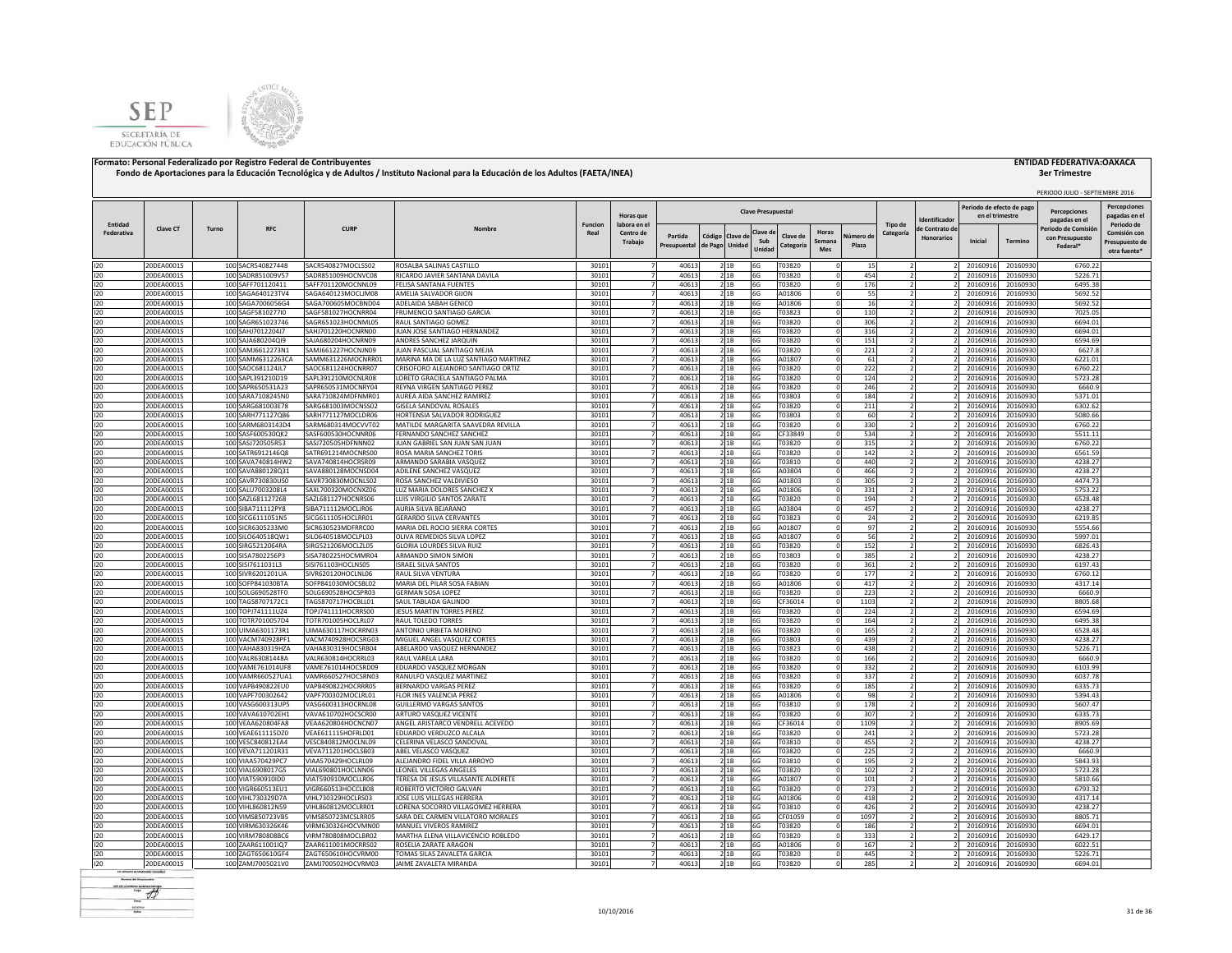



|                       |                          |                  |                                           |                                          |                                                                      |                        |                                  |                |                            |               |                           |                       |                      |                    |                      |                   |                                             |                      | PERIODO JULIO - SEPTIEMBRE 2016      |                                     |
|-----------------------|--------------------------|------------------|-------------------------------------------|------------------------------------------|----------------------------------------------------------------------|------------------------|----------------------------------|----------------|----------------------------|---------------|---------------------------|-----------------------|----------------------|--------------------|----------------------|-------------------|---------------------------------------------|----------------------|--------------------------------------|-------------------------------------|
|                       |                          |                  |                                           |                                          |                                                                      |                        | Horas que                        |                |                            |               | <b>Clave Presupuestal</b> |                       |                      |                    |                      | dentificado       | Periodo de efecto de pag<br>en el trimestre |                      | <b>Percenciones</b><br>pagadas en el | <b>Percepciones</b><br>pagadas en e |
| Entidad<br>Federativa | Clave CT                 | Turno            | <b>RFC</b>                                | <b>CURP</b>                              | Nombre                                                               | <b>Funcion</b><br>Real | labora en el<br>Centro de        | Partida        |                            |               | Clave d                   |                       | Horas                |                    | Tipo de<br>Categoría | le Contrato de    |                                             |                      | 'eriodo de Comisió                   | Periodo de<br>Comisión cor          |
|                       |                          |                  |                                           |                                          |                                                                      |                        | Trabajo                          | Presupuestal   | Código Clave de<br>de Pago | Unidad        | Sub<br>Unidad             | Clave de<br>Categoría | Semana<br><b>Mes</b> | Vúmero de<br>Plaza |                      | <b>Honorarios</b> | Inicial                                     | Termino              | con Presupuesto<br>Federal*          | Presupuesto de<br>otra fuente'      |
|                       |                          |                  |                                           |                                          |                                                                      |                        |                                  |                |                            |               |                           |                       |                      |                    |                      |                   |                                             |                      |                                      |                                     |
| 120<br>120            | 20DEA0001S<br>20DEA0001S |                  | 100 ZOHG720608NS8<br>100 BEAM6402169E2    | ZOHG720608HMCRBL04<br>BEAM640216HOCRNN08 | GUILLERMO IVES ZORRILLA HABANA<br>MANUEL BERNAL ANTONIO              | 30101<br>30101         | $\overline{7}$<br>$\overline{7}$ | 40613<br>40613 |                            | 2 1 B<br>2 1B | 6G<br>6G                  | T03820<br>T03820      |                      | 343<br>168         |                      |                   | 20160916<br>20160101                        | 20160930<br>20160331 | 5458.44<br>2055.91                   |                                     |
| 120                   | 20DEA0001S               |                  | 100 CAGI441217LT5                         | CAGI441217HOCSRS06                       | SRAEL CASTILLEJOS GARCIA                                             | 30101                  | 7                                | 40613          |                            | 2 1B          | 6G                        | T03820                |                      | 287                |                      |                   | 20160101                                    | 20160331             | 1675.99                              |                                     |
| 120                   | 20DEA0001S               |                  | 100 CUCG681108KR1                         | CUCG681108MOCRSD04                       | <b>GUADALUPE CRUZ CASTRO</b>                                         | 30101                  | $\overline{7}$                   | 40613          |                            | 21B           | 6G                        | T03820                |                      | 317                |                      |                   | 20160101                                    | 20160331             | 2043.79                              |                                     |
| 120                   | 20DEA0001S               |                  | 100 CUSD661223SC1                         | CUSD661223HOCRLG00                       | DAGOBERTO CRUZ SALVATIERRA                                           | 30101                  |                                  | 40613          |                            | 21B           | 6G                        | T03820                |                      | 169                |                      |                   | 20160101                                    | 20160331             | 2007.43                              |                                     |
| 120                   | 20DEA0001S               |                  | 100 FAGS610530QG0                         | FAGS610530MDFRNL05                       | <b>SOLEDAD FRANCO GONZALEZ</b>                                       | 30101                  |                                  | 40613          |                            | 2 1B          | 6G                        | T06803                |                      | 135                |                      |                   | 20160101                                    | 20160331             | 1618.1                               |                                     |
| 120<br>120            | 20DEA0001S<br>20DEA0001S |                  | 100 GUDH680108EC7<br>100 HEBV650315UQ8    | GUDH680108HOCTZL01<br>HEBV650315HOCRRD09 | HELADIO GUTIERREZ DIAZ<br>VIDAL EDMUNDO HERNANDEZ BARRIENTOS         | 30101<br>30101         |                                  | 40613<br>40613 |                            | 21B<br>21B    | 6G<br>6G                  | T03820<br>T03820      |                      | 232<br>198         |                      |                   | 20160101<br>20160101                        | 20160331<br>20160331 | 2271.01<br>1877.16                   |                                     |
| 120                   | 20DEA0001S               |                  | 100 HERJ721022QP9                         | HERJ721022HOCRYN07                       | <b>UAN SANTIAGO HERNANDEZ REYES</b>                                  | 30101                  | 7                                | 40613          |                            | 21B           | 6G                        | T03820                |                      | 213                |                      |                   | 20160101                                    | 20160331             | 1468.96                              |                                     |
| 120                   | 20DEA0001S               |                  | 100 HESD620525LU7                         | HESD620525MOCRNM06                       | DOMITILA HERNANDEZ SANCHEZ                                           | 30101                  | $\overline{7}$                   | 40613          |                            | 2 1B          | 6G                        | T03820                |                      | 282                |                      |                   | 20160101                                    | 2016033              | 1919.63                              |                                     |
| 120                   | 20DEA0001S               |                  | 100 LOAR670604CT0                         | LOAR670604MOCPNT05                       | RUTILIA LOPEZ ANTONIO                                                | 30101                  | $\overline{7}$                   | 40613          |                            | 21B           | 6G                        | T03810                |                      | 268                | $\overline{2}$       |                   | 20160101                                    | 2016033              | 1729.39                              |                                     |
| 120                   | 20DEA0001S               |                  | 100 LOLA700424Q88                         | LOLA700424HOCPPL03                       | ALEJANDRO LOPEZ LOPEZ                                                | 30101                  | $\overline{7}$                   | 40613          |                            | 2 1B          | 6G                        | T03820                |                      | 191                |                      |                   | 20160101                                    | 20160331             | 2069.15                              |                                     |
| 120                   | 20DEA0001S               |                  | 100 OERA58010634A                         | OERA580106MOCRMM08                       | AMELIA REINA ORTEGA RAMIREZ                                          | 30101                  | 7                                | 40613          |                            | 2 1 B         | 6G                        | T03820                |                      | 119                |                      |                   | 20160101                                    | 20160331             | 1983.07                              |                                     |
| 120                   | 20DEA0001S               |                  | 100 SARH771127QB6                         | SARH771127MOCLDR06                       | HORTENSIA SALVADOR RODRIGUEZ                                         | 30101                  | $\overline{7}$                   | 40613          |                            | 21B           | 6G                        | T03803                |                      | 60                 |                      |                   | 20160101                                    | 2016033              | 1474.75                              |                                     |
| 120<br>120            | 20DEA0001S<br>20DEA0001S |                  | 100 SAVA880128Q31<br>100 SAZL681127268    | SAVA880128MOCNSD04<br>SAZL681127HOCNRS06 | ADILENE SANCHEZ VASQUEZ<br>LUIS VIRGILIO SANTOS ZARATE               | 30101<br>30101         | $\overline{7}$<br>7              | 40613<br>40613 |                            | 2 1B<br>21B   | 6G<br>6G                  | A03804<br>T03820      |                      | 466<br>194         | $\overline{2}$       |                   | 2016010<br>20160101                         | 2016033<br>20160331  | 1160.08<br>1983.06                   |                                     |
| 120                   | 20DEA0001S               |                  | 100 SOFP841030BTA                         | SOFP841030MOCSBL02                       | MARIA DEL PILAR SOSA FABIAN                                          | 30101                  | 7                                | 40613          |                            | 21B           | 6G                        | A01806                |                      | 417                |                      |                   | 20160101                                    | 20160331             | 1181.18                              |                                     |
| 120                   | 20DEA0001S               |                  | 100 VAHA830319HZA                         | VAHA830319HOCSRB04                       | ABELARDO VASQUEZ HERNANDEZ                                           | 30101                  | 7                                | 40613          |                            | 21B           | 6G                        | T03823                |                      | 438                |                      |                   | 20160101                                    | 20160331             | 1467.53                              |                                     |
| 120                   | 20DEA0001S               |                  | 100 VIAL6908017G5                         | VIAL690801HOCLNN06                       | LEONEL VILLEGAS ANGELES                                              | 30101                  | 7                                | 40613          |                            | 21B           | 6G                        | T03820                |                      | 102                | $\overline{2}$       |                   | 2016010                                     | 20160331             | 1687.99                              |                                     |
| 120                   | 20DEA0001S               |                  | 100 VIGR660513EU1                         | VIGR660513HOCCLB08                       | ROBERTO VICTORIO GALVAN                                              | 30101                  | $\overline{7}$                   | 40613          |                            | 21B           | 6G                        | T03820                |                      | 273                |                      |                   | 2016010                                     | 20160331             | 2075.15                              |                                     |
| 120                   | 20DEA0001S               |                  | 100 ZAGT650610GF4                         | ZAGT650610HOCVRM00                       | TOMAS SILAS ZAVALETA GARCIA                                          | 30101                  |                                  | 40613          |                            | 21B           | 6G                        | T03820                |                      | 445                |                      |                   | 2016010                                     | 2016033              | 1506.07                              |                                     |
| 120                   | 20DEA0001S               |                  | 100 ZOHG720608NS8                         | ZOHG720608HMCRBL04                       | GUILLERMO IVES ZORRILLA HABANA                                       | 30101                  |                                  | 40613          |                            | 21B           | 6G                        | T03820                |                      | 343                |                      |                   | 20160101                                    | 20160331             | 1935.29                              |                                     |
| 120<br>120            | 20DEA0001S               | 100<br>100       | AEAE711116A45<br>AMF700228B57             | AEAE711116HOCLVN09<br>CAME700228HOCSNS03 | NRIQUE MAGNO ALEXANDRES AVENDAÑO<br>SEQUIAS CASTILLO MONTERO         | 30101                  |                                  | 40613<br>40613 |                            | 21B           | 6G<br>6G                  | T03820                |                      | 187                |                      |                   | 2016010<br>2016010                          | 2016033              | 1801.15<br>1687.99                   |                                     |
| 120                   | 20DEA0001S<br>20DEA0001S |                  | 100 CUGG650417G39                         | CUGG650417MOCRTL09                       | <b>GLORIA GUADALUPE CRUZ GUTIERREZ</b>                               | 30101<br>30101         |                                  | 40613          |                            | 2 1 B<br>21B  | 6G                        | T03820<br>T03820      |                      | 289<br>280         |                      |                   | 20160101                                    | 20160331<br>20160331 | 1396.65                              |                                     |
| 120                   | 20DEA0001S               |                  | 100 CUJT751221MS1                         | CUJT751221HOCRRM06                       | OMAS PEDRO CRUZ JARQUIN                                              | 30101                  |                                  | 40613          |                            | 2 1 B         | 6G                        | T03820                |                      | 147                |                      |                   | 20160101                                    | 20160331             | 2042.78                              |                                     |
| 120                   | 20DEA0001S               |                  | 100 GATI700220R64                         | GATI700220MOCRMR07                       | RMA GARCIA TAMAYO                                                    | 30101                  |                                  | 40613          |                            | 21B           | 6G                        | T03820                |                      | 243                |                      |                   | 20160101                                    | 20160331             | 2050.86                              |                                     |
| 120                   | 20DEA0001S               |                  | 100 GOPE610511J59                         | GOPE610511HOCNRR06                       | ERNESTO GONZALEZ PERALTA                                             | 30101                  |                                  | 40613          |                            | 21B           | 6G                        | T03823                |                      | -6                 |                      |                   | 20160101                                    | 20160331             | 2205.55                              |                                     |
| 120                   | 20DEA0001S               |                  | 100 JASA531102HS5                         | JASA531102MOCCNN00                       | MARIA DE LOS ANGELES JACINTO SANTOS                                  | 30101                  |                                  | 40613          |                            | 21B           | 6G                        | T03823                |                      | 75                 |                      |                   | 2016010                                     | 20160331             | 2205.55                              |                                     |
| 120                   | 20DEA0001S               |                  | 100 JOSE770124SA1                         | JOSE770124MOCSNL00                       | MARIA ELVIRA JOSE SANTIAGO                                           | 30101                  |                                  | 40613          |                            | 21B           | 6G                        | T03810                |                      | 356                |                      |                   | 20160101                                    | 20160331             | 1173.43                              |                                     |
| 120                   | 20DEA0001S<br>20DEA0001S |                  | 100 LOGJ680624MYA<br>100 MOGG820814NN5    | LOGJ680624HOCPNN02<br>MOGG820814MOCRMB07 | JUAN CARLOS LOPEZ GONZALEZ<br>GABRIELA ROSALBA MORALES GOMEZ         | 30101                  | $\overline{7}$                   | 40613<br>40613 |                            | 21B           | 6G<br>6G                  | T03820                |                      | 52<br>93           |                      |                   | 20160101<br>2016010                         | 20160331             | 2108.65<br>1593.57                   |                                     |
| 120<br>120            | 20DEA0001S               |                  | 100 MOSY610331lY7                         | MOSY610331MOCRNL03                       | <b>/OLANDA MORALES SANCHEZ</b>                                       | 30101<br>30101         | $\overline{7}$                   | 40613          |                            | 21B<br>21B    | 6G                        | A01806<br>A01807      |                      | 23                 |                      |                   | 20160101                                    | 20160331<br>20160331 | 1832.3                               |                                     |
| 120                   | 20DEA0001S               |                  | 100 OASL630910SA3                         | OASL630910HOCRNS07                       | LUIS ANGEL ORDAZ SANTIAGO                                            | 30101                  | 7 <sup>1</sup>                   | 40613          |                            | 21B           | 6G                        | T03820                |                      | 299                |                      |                   | 20160101                                    | 20160331             | 1978.07                              |                                     |
| 120                   | 20DEA0001S               |                  | 100 PAML7306075K6                         | PAML730607HOCDLS00                       | JOSE LUIS PADILLA MILAN                                              | 30101                  | 7                                | 40613          |                            | 21B           | 6G                        | T03820                |                      | 121                | $\mathcal{P}$        |                   | 20160101                                    | 20160331             | 1971.07                              |                                     |
| 120                   | 20DEA0001S               |                  | 100 RERF640714MT0                         | RERF640714HOCYMR06                       | FRANCISCO REYES RAMIREZ                                              | 30101                  | 7                                | 40613          |                            | 21B           | 6G                        | T03820                |                      | 237                | $\overline{2}$       |                   | 20160101                                    | 20160331             | 2263.31                              |                                     |
| 120                   | 20DEA0001S               |                  | 100 VAMR660527UA1                         | VAMR660527HOCSRN03                       | RANULFO VASQUEZ MARTINEZ                                             | 30101                  | $\overline{7}$                   | 40613          |                            | 21B           | 6G                        | T03820                |                      | 337                |                      |                   | 20160101                                    | 20160331             | 2176.39                              |                                     |
| 120                   | 20DEA0001S               |                  | 100 VIAA570429PC7                         | VIAA570429HOCLRL09                       | ALEJANDRO FIDEL VILLA ARROYO                                         | 30101                  | $\overline{7}$                   | 40613          |                            | 21B           | 6G                        | T03810                |                      | 195                |                      |                   | 20160101                                    | 20160331             | 1761.91                              |                                     |
| 120<br>120            | 20DEA0001S               |                  | 100 VIHL730329D7A                         | VIHL730329HOCLRS03                       | JOSE LUIS VILLEGAS HERRERA                                           | 30101                  | $\overline{7}$                   | 40613          |                            | 2 1B          | 6G                        | A01806                |                      | 418                |                      |                   | 20160101                                    | 20160331             | 1167.67                              |                                     |
| 120                   | 20DEA0001S<br>20DEA0001S | 100 <sub>l</sub> | VIHL860812N59<br>100 AEJR781024IF3        | VIHL860812MOCLRR01<br>AEJR781024HOCCMF02 | ORENA SOCORRO VILLAGOMEZ HERRERA<br>RAFAEL WENCESLAO ACEVEDO JIMENEZ | 30101<br>30101         |                                  | 40613<br>40613 |                            | 21B<br>21B    | 6G<br>6G                  | T03810<br>T03803      |                      | 426<br>423         |                      |                   | 20160101<br>20160101                        | 20160331<br>20160331 | 1173.43<br>1137.32                   |                                     |
| 120                   | 20DEA0001S               |                  | 100 CAMO770528556                         | CAXM770528MOCHXN19                       | MONICA X CHAVEZ                                                      | 30101                  |                                  | 40613          |                            | 21B           | 6G                        | T03820                |                      |                    |                      |                   | 20160101                                    | 20160331             | 1822.55                              |                                     |
| 120                   | 20DEA0001S               |                  | 100 CASL7004278W3                         | CASL700427HOCSNS03                       | <b>OSE LUIS CASTILLEJOS SANTIAGO</b>                                 | 30101                  |                                  | 40613          |                            | 21B           | 6G                        | T03820                |                      | 278                |                      |                   | 20160101                                    | 20160331             | 1977.07                              |                                     |
| 120                   | 20DEA0001S               |                  | 100 CERS760914V49                         | CERS760914HOCLMY01                       | SEYMER CELAYA RAMIREZ                                                | 30101                  |                                  | 40613          |                            | 2 1 B         | 6G                        | T03820                |                      | 291                | $\overline{2}$       |                   | 20160101                                    | 20160331             | 1808.27                              |                                     |
| 120                   | 20DEA0001S               |                  | 100 CUSC581128CS7                         | CUSC581128MOCRNB06                       | CIBELES CRUZ SANCHEZ                                                 | 30101                  | $\overline{7}$                   | 40613          |                            | 2 1B          | 6G                        | A01807                |                      | 58                 |                      |                   | 20160101                                    | 20160331             | 1907.52                              |                                     |
| 120                   | 20DEA0001S               |                  | 100 FOGR7109293C0                         | FOGR710929HHGLNF05                       | RAFAEL FLORES GONZALEZ                                               | 30101                  | 7                                | 40613          |                            | 2 1 B         | 6G                        | T03820                |                      | 230                |                      |                   | 20160101                                    | 20160331             | 2050.27                              |                                     |
| 120                   | 20DEA0001S               |                  | 100 GAME670305JJ4                         | GAME670305MOCRRL09                       | ELIZABETH GARCIA MARTINEZ                                            | 30101                  | 7                                | 40613          |                            | 2 1 B         | 6G                        | T03820                |                      | 113                | $\overline{2}$       |                   | 20160101                                    | 20160331             | 2007.43                              |                                     |
| 120<br>120            | 20DEA0001S<br>20DEA0001S |                  | 100 GAVC800126EG4<br>100 LECE540605AN2    | GAVC800126MOCYLL08<br>LECE540605MOCNRL06 | CLAUDIA LILIANA GAY VALENCIA<br>LOISA JOSEFINA LEON CRUZ             | 30101<br>30101         | 7<br>$\overline{7}$              | 40613<br>40613 |                            | 2 1 B<br>21B  | 6G<br>6G                  | A03804<br>T03803      |                      | 20<br>397          |                      |                   | 20160101<br>20160101                        | 20160331<br>2016033  | 1197.81<br>1169.72                   |                                     |
| 120                   | 20DEA0001S               |                  | 100 LUSS681111QD6                         | LUSS681111MOCSNY01                       | SYLVIA VICTORIA LUIS SANTOS                                          | 30101                  | $\overline{7}$                   | 40613          |                            | 2 1B          | 6G                        | A01807                |                      | 22                 |                      |                   | 2016010                                     | 2016033              | 1833.28                              |                                     |
| 120                   | 20DEA0001S               |                  | 100 MOSM630525QJ4                         | MOSM630525MOCNSR04                       | MARCELA MONTERROSA SOSA                                              | 30101                  | $\overline{7}$                   | 40613          |                            | 21B           | 6G                        | T03823                |                      | 33                 |                      |                   | 20160101                                    | 20160331             | 2205.55                              |                                     |
| 120                   | 20DEA0001S               |                  | 100 POCN690525Q68                         | POCN690525MCCTND06                       | NIDELVIA MARGARITA POOT CANUL                                        | 30101                  | 7                                | 40613          |                            | 21B           | 6G                        | T03820                |                      | 162                |                      |                   | 20160101                                    | 20160331             | 2237.03                              |                                     |
| 120                   | 20DEA0001S               |                  | 100 RACA610804GA3                         | RACA610804HMCMSL02                       | ALBERTO RAMOS CASAS                                                  | 30101                  | 7                                | 40613          |                            | 21B           | 6G                        | T03820                |                      | 328                | $\overline{ }$       |                   | 20160101                                    | 20160331             | 2084.23                              |                                     |
| 120                   | 20DEA0001S               |                  | 100 RANE720804PU6                         | RANE720804HOCMCL06                       | ELEUTERIO RAMIREZ NICOLAS                                            | 30101                  | $\overline{7}$                   | 40613          |                            | 21B           | 6G                        | A01806                |                      | 416                |                      |                   | 20160101                                    | 20160331             | 1295.47                              |                                     |
| 120                   | 20DEA0001S               |                  | 100 RARV701114HY1                         | RARV701114MOCMMR06                       | VIRGINIA RAMIREZ RAMIREZ                                             | 30101                  | 7                                | 40613          |                            | 2 1B          | 6G                        | T03820                |                      | 29                 |                      |                   | 20160101                                    | 2016033              | 2315.35                              |                                     |
| 120<br>120            | 20DEA0001S<br>20DEA0001S | 100              | 100 RESE540714UM8<br><b>RESU851127MC5</b> | RESE540714HOCYNM03<br>RESU851127HDFYNL09 | EMILIANO REYES SANTIAGO<br>JLISSES REYNA SANCHEZ                     | 30101<br>30101         | $\overline{7}$                   | 40613<br>40613 |                            | 2 1B<br>2 1 B | 6G<br>6G                  | T03820<br>T03820      |                      | 314<br>450         | $\overline{2}$       |                   | 20160101<br>2016010                         | 20160331<br>20160331 | 1893.32<br>1506.07                   |                                     |
| 120                   | 20DEA0001S               | 100              | <b>NUSE630122PI8</b>                      | RUSE630122HOCZNP00                       | PIFANIO ANTONIO RUIZ SANTIAGO                                        | 30101                  |                                  | 40613          |                            | 21B           | 6G                        | T03820                |                      | 449                |                      |                   | 2016010                                     | 2016033              | 1506.07                              |                                     |
| 120                   | 20DEA0001S               |                  | 100 SAMJ6612273N1                         | SAMJ661227HOCNJN09                       | UAN PASCUAL SANTIAGO MEJIA                                           | 30101                  |                                  | 40613          |                            | 21B           | 6G                        | T03820                |                      | 221                |                      |                   | 2016010                                     | 20160331             | 2017.15                              |                                     |
| 120                   | 20DEA0001S               |                  | 100 SATR6912146Q8                         | SATR691214MOCNRS00                       | ROSA MARIA SANCHEZ TORIS                                             | 30101                  |                                  | 40613          |                            | 2 1 B         | 6G                        | T03820                |                      | 142                |                      |                   | 20160101                                    | 20160331             | 1985.11                              |                                     |
| 120                   | 20DEA0001S               |                  | 100 SAVR730830US0                         | SAVR730830MOCNLS02                       | ROSA SANCHEZ VALDIVIESO                                              | 30101                  |                                  | 40613          |                            | 21B           | 6G                        | A01803                |                      | 305                |                      |                   | 20160101                                    | 20160331             | 1223.96                              |                                     |
| 120                   | 20DEA0001S               |                  | 100 TOTR7010057D4                         | TOTR701005HOCLRL07                       | RAUL TOLEDO TORRES                                                   | 30101                  |                                  | 40613          |                            | 21B           | 6G                        | T03820                |                      | 164                | $\overline{ }$       |                   | 20160101                                    | 20160331             | 2356.15                              |                                     |
| 120                   | 20DEA0001S               |                  | 100 VASG600313UP5                         | VASG600313HOCRNL08                       | GUILLERMO VARGAS SANTOS                                              | 30101                  |                                  | 40613          |                            | 21B           | 6G                        | T03810                |                      | 178                |                      |                   | 2016010                                     | 20160331             | 1723.47                              |                                     |
| 120                   | 20DEA0001S               |                  | 100 AAAH661028RL7                         | AAAH661028MOCRRR00                       | HERMELINDA EMELIA ARAGON ARANGO                                      | 30101                  |                                  | 40613          |                            | 21B           | 6G                        | A01807                |                      | 25                 |                      |                   | 20160101                                    | 20160331             | 1884                                 |                                     |
| 120                   | 20DEA0001S               |                  | 100 AACJ640605G59                         | AACJ640605HOCLRR02                       | JORGE ALFARO CORTES                                                  | 30101                  | $\overline{7}$                   | 40613          |                            | 21B           | 6G                        | T03820                |                      | 179                | $\overline{2}$       |                   | 20160101                                    | 20160331             | 2062.03                              |                                     |

**Render del Francesco**  $-46$ scales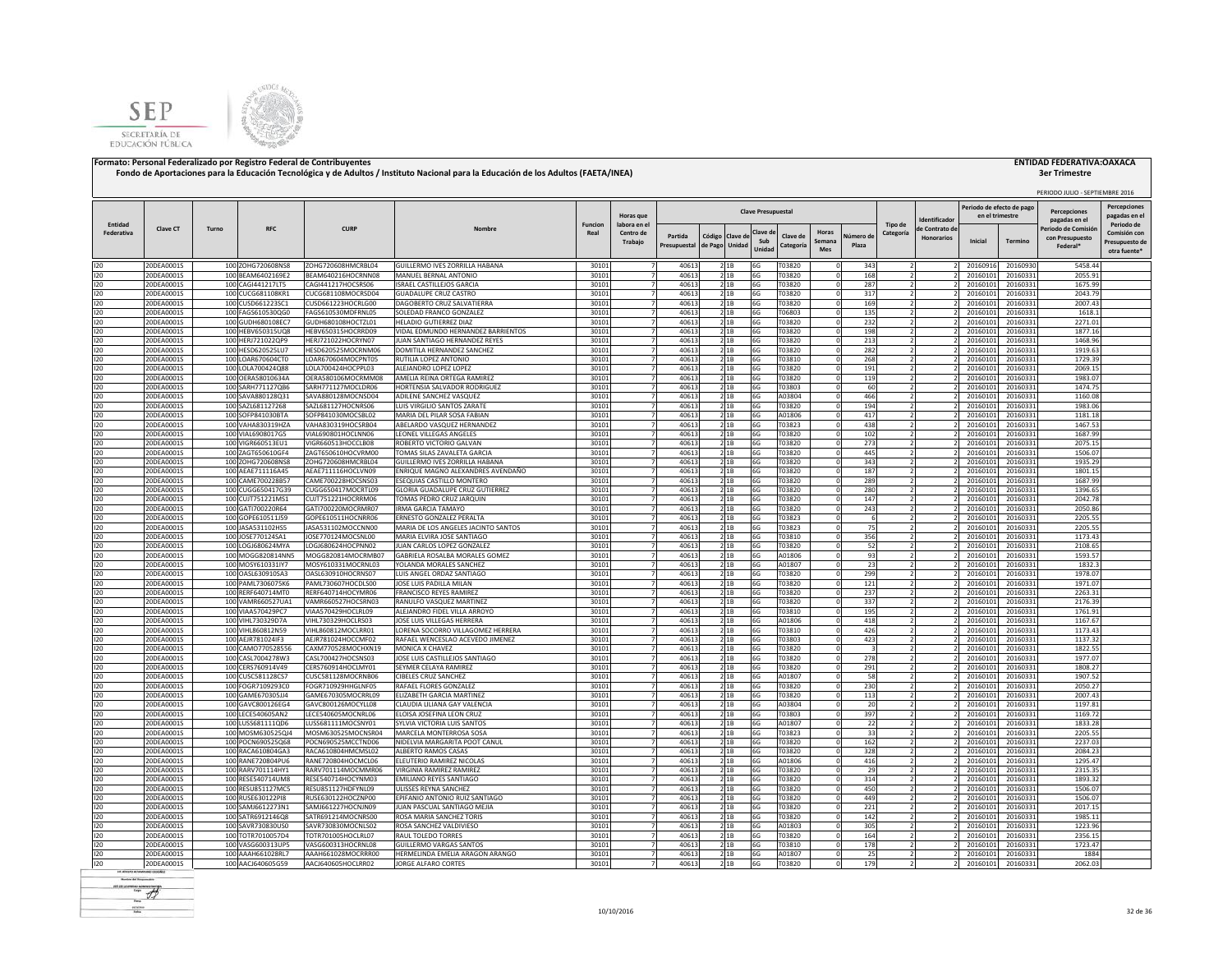



## **3er Trimestre**

|                       |                          |       |                                        |                                          |                                                           |                        |                           |                                                    |                                        |                           |                       |               |                    |                      |                   |                                              |                      | PERIODO JULIO - SEPTIEMBRE 2016 |                                     |
|-----------------------|--------------------------|-------|----------------------------------------|------------------------------------------|-----------------------------------------------------------|------------------------|---------------------------|----------------------------------------------------|----------------------------------------|---------------------------|-----------------------|---------------|--------------------|----------------------|-------------------|----------------------------------------------|----------------------|---------------------------------|-------------------------------------|
|                       |                          |       |                                        |                                          |                                                           |                        | Horas que                 |                                                    |                                        | <b>Clave Presupuestal</b> |                       |               |                    |                      | dentificador      | Periodo de efecto de pago<br>en el trimestre |                      | Percenciones<br>pagadas en el   | <b>Percepciones</b><br>pagadas en e |
| Entidad<br>Federativa | Clave CT                 | Turno | <b>RFC</b>                             | <b>CURF</b>                              | Nombre                                                    | <b>Funcion</b><br>Real | labora en el<br>Centro de |                                                    |                                        | Clave d                   |                       | Horas         |                    | Tipo de<br>Categoría | le Contrato de    |                                              |                      | Periodo de Comisió              | Periodo de<br>Comisión con          |
|                       |                          |       |                                        |                                          |                                                           |                        | <b>Trabaio</b>            | Partida<br>Presupuestal                            | Código<br>Clave d<br>Unidad<br>de Pago | Sub<br>Unidad             | Clave de<br>Categoría | Semana<br>Mes | Número di<br>Plaza |                      | <b>Honorarios</b> | Inicial                                      | <b>Termino</b>       | con Presupuesto<br>Federal*     | Presupuesto de<br>otra fuente'      |
| 120                   | 20DEA0001S               |       | 100 BERR661114SE5                      | BERR661114HOCNBQ02                       | ROQUE BENIGNO ROBLES                                      | 30101                  |                           | 40613                                              | 2 1B                                   | 6G                        | T03820                |               | 153                |                      |                   | 20160101                                     | 20160331             | 2222.97                         |                                     |
| 120                   | 20DEA0001S               |       | 100 EUMR700919FU1                      | EUMR700919HOCSNC05                       | RICARDO ESTUDILLO MONTALVO                                | 30101                  |                           | 40613                                              | 2 1B                                   | 6G                        | T03820                |               | 170                |                      |                   | 20160101                                     | 20160331             | 1942.67                         |                                     |
| 120                   | 20DEA0001S               |       | 100 LOVJ640412H41                      | LOVJ640412MOCPSL00                       | JULIA LOPEZ VASQUEZ                                       | 30101                  |                           | 40613                                              | 2 1B                                   | 6G                        | A01806                |               | 270                |                      |                   | 20160101                                     | 20160331             | 1772.7                          |                                     |
| 120<br>120            | 20DEA0001S<br>20DEA0001S |       | 100 LUGA5910015F6<br>100 MAPT670924LK2 | LUGA591001HOCNRN02<br>MAPT670924MOCRRR09 | ANGEL LUNA GARCIA<br>TEREZA MARTINEZ PEREZ                | 30101<br>30101         |                           | 40613<br>40613                                     | 21B<br>21B                             | 6G<br>6G                  | T03820<br>T03820      |               | 40<br>128          |                      |                   | 20160101<br>20160101                         | 20160331<br>20160331 | 2029.65<br>2030.66              |                                     |
| 120                   | 20DEA0001S               |       | 100 MARI780504T25                      | MARI780504HOCRSV08                       | <b>IVAN MARTINEZ RIOS</b>                                 | 30101                  |                           | 40613                                              | 21B                                    | 6G                        | T03820                |               | 207                |                      |                   | 20160101                                     | 20160331             | 1979.07                         |                                     |
| 120                   | 20DEA0001S               |       | 100 MELR631203GX9                      | MELR631203HOCNPL01                       | RAUL ELISEO MENDOZA LOPEZ                                 | 30101                  |                           | 40613                                              | 21B                                    | 6G                        | T03823                |               | 11                 |                      |                   | 20160101                                     | 20160331             | 2114.59                         |                                     |
| 120                   | 20DEA0001S               |       | 100 PARI7302013P1                      | PARI730201HOCCMG07                       | <b>IGNACIO PACHECO RAMIREZ</b>                            | 30101                  | $\overline{7}$            | 40613                                              | 2 1 B                                  | 6G                        | A01807                | n             | 441                |                      |                   | 20160101                                     | 20160331             | 1252.57                         |                                     |
| 120                   | 20DEA0001S               |       | 100 RIPM6406108C2                      | RIPM640610HOCSLR06                       | MARGARITO RIOS PALACIOS                                   | 30101                  |                           | 40613                                              | 2 1 B                                  | 6G                        | T03820                |               | 239                |                      |                   | 20160101                                     | 20160331             | 2732.15                         |                                     |
| 120                   | 20DEA0001S               |       | 100 ROHM7109022HA                      | ROHM710902MOCSRR07                       | MIRNA GABRIELA ROSAS HERRERA                              | 30101                  |                           | 40613                                              | 2 1B                                   | 6G                        | A01807                | $\Omega$      | 36                 |                      |                   | 20160101                                     | 20160331             | 1823.78                         |                                     |
| 120                   | 20DEA0001S               |       | 100 ROVA720415948                      | ROVA720415MOCSLN05                       | ANA LILIA ROSALES VELASCO                                 | 30101                  |                           | 40613                                              | 21B                                    | 6G                        | A01806                |               | 123                |                      |                   | 20160101                                     | 20160331             | 2116.5                          |                                     |
| 120                   | 20DEA0001S               |       | 100 RUCA661218PC4                      | RUCA661218HOCZRD05                       | ADOLFO RUIZ CORTES                                        | 30101                  |                           | 40613                                              | 21B                                    | 6G                        | T03820                |               | 272                |                      |                   | 20160101                                     | 20160331             | 1912.63                         |                                     |
| 120<br>120            | 20DEA0001S<br>20DEA0001S |       | 100 SACR540827448<br>100 SADR851009V57 | SACR540827MOCLSS02<br>SADR851009HOCNVC08 | ROSALBA SALINAS CASTILLO<br>RICARDO JAVIER SANTANA DAVILA | 30101<br>30101         |                           | $\overline{7}$<br>40613<br>$\overline{7}$<br>40613 | 21B<br>21B                             | 6G<br>6G                  | T03820<br>T03820      | $\Omega$      | 15<br>454          |                      |                   | 20160101<br>20160101                         | 20160331<br>20160331 | 1959.26<br>1506.07              |                                     |
| 120                   | 20DEA0001S               |       | 100 SAFF701120411                      | SAFF701120MOCNNL09                       | FELISA SANTANA FUENTES                                    | 30101                  | $\overline{7}$            | 40613                                              | 2 1B                                   | 6G                        | T03820                |               | 176                |                      |                   | 20160101                                     | 20160331             | 1961.13                         |                                     |
| 120                   | 20DEA0001S               |       | 100 SAGA7006056G4                      | SAGA700605MOCBND04                       | ADELAIDA SABAH GENICO                                     | 30101                  |                           | $\overline{7}$<br>40613                            | 21B                                    | 6G                        | A01806                | $\Omega$      | 16                 |                      |                   | 20160101                                     | 20160331             | 2061.79                         |                                     |
| 120                   | 20DEA0001S               |       | 100 SAGR651023746                      | SAGR651023HOCNML05                       | RAUL SANTIAGO GOMEZ                                       | 30101                  |                           | $\overline{7}$<br>40613                            | 2 1B                                   | 6G                        | T03820                | $\Omega$      | 306                |                      |                   | 20160101                                     | 20160331             | 2107.79                         |                                     |
| 120                   | 20DEA0001S               |       | 100 SAJA680204QI9                      | SAJA680204HOCNRN09                       | ANDRES SANCHEZ JARQUIN                                    | 30101                  |                           | 40613                                              | 21B                                    | 6G                        | T03820                |               | 151                |                      |                   | 2016010                                      | 20160331             | 1997.33                         |                                     |
| 120                   | 20DEA0001S               |       | 100 SALU7003208L4                      | SAXL700320MOCNXZ06                       | LUZ MARIA DOLORES SANCHEZ X                               | 30101                  |                           | 40613                                              | 2 1B                                   | 6G                        | A01806                |               | 331                |                      |                   | 2016010                                      | 20160331             | 1581.06                         |                                     |
| 120                   | 20DEA0001S               |       | 100 SAOC681124JL7                      | SAOC681124HOCNRR07                       | CRISOFORO ALEJANDRO SANTIAGO ORTIZ                        | 30101                  |                           | 40613                                              | 21B                                    | 6G                        | T03820                |               | 222                |                      |                   | 20160101                                     | 20160331             | 2064.07                         |                                     |
| 120                   | 20DEA0001S               |       | 100 SAPR650531A23                      | SAPR650531MOCNRY04                       | REYNA VIRGEN SANTIAGO PEREZ                               | 30101                  |                           | 40613                                              | 2 1B                                   | 6G                        | T03820                |               | 246                |                      |                   | 20160101                                     | 20160331             | 2031.67                         |                                     |
| 120                   | 20DEA0001S               |       | 100 SIBA711112PY8                      | SIBA711112MOCLIR06                       | AURIA SILVA BEJARANO                                      | 30101                  |                           | 40613                                              | 2 1B                                   | 6G                        | A03804                |               | 457                |                      |                   | 20160101                                     | 20160331             | 1137.32                         |                                     |
| 120                   | 20DEA0001S               |       | 100 SISA7802256P3                      | SISA780225HOCMMR04                       | ARMANDO SIMON SIMON                                       | 30101                  |                           | 40613                                              | 2 1B                                   | 6G                        | T03803                |               | 385                |                      |                   | 20160101                                     | 20160331             | 1173.43                         |                                     |
| 120<br>120            | 20DEA0001S               |       | 100 SIVR6201201UA<br>100 VACM740928PF1 | SIVR620120HOCLNL06                       | RAUL SILVA VENTURA                                        | 30101                  |                           | 40613                                              | 21B                                    | 6G                        | T03820                |               | 177<br>439         |                      |                   | 20160101                                     | 20160331             | 2067.31                         |                                     |
| 120                   | 20DEA0001S<br>20DEA0001S |       | 100 VALR63081448A                      | VACM740928HOCSRG03<br>VALR630814HOCRRL03 | MIGUEL ANGEL VASQUEZ CORTES<br>RAUL VARELA LARA           | 30101<br>30101         |                           | 40613<br>40613                                     | 2 1 B<br>21B                           | 6G<br>6G                  | T03803<br>T03820      |               | 166                |                      |                   | 20160101<br>20160101                         | 20160331<br>20160331 | 1173.43<br>2254.75              |                                     |
| 120                   | 20DEA0001S               |       | 100 VAPF700302642                      | VAPF700302MOCLRL01                       | FLOR INES VALENCIA PEREZ                                  | 30101                  | $\overline{7}$            | 40613                                              | 21B                                    | 6G                        | A01806                |               | 98                 |                      |                   | 20160101                                     | 20160331             | 1596.66                         |                                     |
| 120                   | 20DEA0001S               |       | 100 VESC840812EA4                      | VESC840812MOCLNL09                       | CELERINA VELASCO SANDOVAL                                 | 30101                  |                           | 40613<br>$\overline{7}$                            | 21B                                    | 6G                        | T03810                |               | 455                |                      |                   | 20160101                                     | 20160331             | 1137.32                         |                                     |
| 120                   | 20DEA0001S               |       | 100 AOSM610109R5A                      | AOSM610109MOCNNR08                       | MARCELINA ANTONIO SANTOS                                  | 30101                  |                           | $\overline{7}$<br>40613                            | 21B                                    | 6G                        | T03820                |               | 144                |                      |                   | 20160101                                     | 20160331             | 2072.15                         |                                     |
| 120                   | 20DEA0001S               |       | 100 CAHL760910926                      | CAHL760910MOCMLS08                       | LUISA CAMACHO HILARIO                                     | 30101                  |                           | $\overline{7}$<br>40613                            | 2 1B                                   | 6G                        | T03820                |               | 460                |                      |                   | 20160101                                     | 20160331             | 1506.07                         |                                     |
| 120                   | 20DEA0001S               |       | 100 GORJ681203GH6                      | GORJ681203HOCNZV07                       | JAVIER GONZALEZ RUIZ                                      | 30101                  | 7                         | 40613                                              | 2 1B                                   | 6G                        | T03820                | n             | 231                |                      |                   | 20160101                                     | 20160331             | 2081.99                         |                                     |
| 120                   | 20DEA0001S               |       | 100 HELA731206AL2                      | HELA731206HOCRPR04                       | AURELIO JESUS HERNANDEZ LOPEZ                             | 30101                  | $\overline{7}$            | 40613                                              | 21B                                    | 6G                        | T03820                | $\Omega$      | 459                |                      |                   | 20160101                                     | 20160331             | 1506.07                         |                                     |
| 120                   | 20DEA0001S               |       | 100 JIPE670915E29                      | JIPE670915MOCMCV00                       | EVA MIRTHALA JIMENEZ PACHECO                              | 30101                  |                           | 40613                                              | 21B                                    | 6G                        | T03823                |               | 107                |                      |                   | 20160101                                     | 20160331             | 1986.13                         |                                     |
| 120                   | 20DEA0001S               |       | 100 LIMC740127RW4                      | LIMC740127MOCNTC06                       | CICLALI LINARES MATUS                                     | 30101                  |                           | 40613                                              | 2 1B                                   | 6G                        | T03820                |               | 115                |                      |                   | 20160101                                     | 20160331             | 1952.77                         |                                     |
| 120                   | 20DEA0001S               |       | 100 LOCH780529JC7                      | LOCH780529HOCPRR03                       | HIRAM LOPEZ CARRASCO                                      | 30101                  |                           | 40613                                              | 21B                                    | 6G                        | T03820                |               | 323                |                      |                   | 20160101                                     | 20160331             | 1949.74                         |                                     |
| 120<br>120            | 20DEA0001S<br>20DEA0001S |       | 100 MAMA6501036V4<br>100 NAJO820513M93 | MAMA650103HCSRNB06<br>NAJO820513MOCRRB09 | ABEL MARTINEZ MUNDO<br>OBDULIA NARANJO JARQUIN            | 30101<br>30101         |                           | 40613<br>40613                                     | 21B<br>21B                             | 6G<br>6G                  | T03820<br>T03810      | $\Omega$      | 117<br>387         |                      |                   | 20160101<br>20160101                         | 20160331<br>20160331 | 1921.63<br>1552.96              |                                     |
| 120                   | 20DEA0001S               |       | 100 RAAF6506115R3                      | RAAF650611MOCMZS03                       | FAUSTINA RAMIREZ AZCONA                                   | 30101                  |                           | 40613                                              | 21B                                    | 6G                        | T03820                |               | 163                |                      |                   | 20160101                                     | 20160331             | 1946.71                         |                                     |
| 120                   | 20DEA0001S               |       | 100 REPE631210J56                      | REPE631210MOCYRL02                       | EULALIA REYES PEREZ                                       | 30101                  |                           | 40613                                              | 2 1 B                                  | 6G                        | A01806                | $\Omega$      | 150                |                      |                   | 20160101                                     | 20160331             | 1764.42                         |                                     |
| 120                   | 20DEA0001S               |       | 100 RUVR60030144A                      | RUVR600301MOCZLS07                       | ROSENDA LEONOR RUIZ VELASCO                               | 30101                  |                           | 40613                                              | 21B                                    | 6G                        | A01807                | $\Omega$      | 14                 |                      |                   | 20160101                                     | 20160331             | 1903.6                          |                                     |
| 120                   | 20DEA0001S               |       | 100 UIMA6301173R1                      | UIMA630117HOCRRN03                       | ANTONIO URBIETA MORENO                                    | 30101                  |                           | 40613                                              | 21B                                    | 6G                        | T03820                |               | 165                |                      |                   | 20160101                                     | 20160331             | 1971.07                         |                                     |
| 120                   | 20DEA0001S               |       | 100 AAIZ7807144V4                      | AAIZ780714HOCTNC06                       | ZACARIAS ATANACIO INES                                    | 30101                  |                           | 40613                                              | 21B                                    | 6G                        | T03810                |               | 267                |                      |                   | 20160101                                     | 20160331             | 1137.32                         |                                     |
| 120                   | 20DEA0001S               |       | 100 AAPI850527V84                      | AAPI850527MOCRCR04                       | IRMA ARAGON PACHECO                                       | 30101                  | $\overline{7}$            | 40613                                              | 21B                                    | 6G                        | T03803                |               | 461                |                      |                   | 20160101                                     | 20160331             | 1173.43                         |                                     |
| 120                   | 20DEA0001S               |       | 100 AUGL551104EJ7                      | AUGL551104MOCGRR09                       | MARIA DE LOURDES AGUIRRE GUERRERO                         | 30101                  |                           | $\overline{7}$<br>40613                            | 21B                                    | 6G                        | A01806                |               | 248                |                      |                   | 20160101                                     | 20160331             | 1704.14                         |                                     |
| 120                   | 20DEA0001S               |       | 100 CEPS790216GE3                      | CEPS790216MOCRCN04                       | SANDY CERVANTES PACHECO                                   | 30101                  | 7                         | $\overline{7}$<br>40613                            | 21B                                    | 6G                        | A01807                |               | 57                 |                      |                   | 20160101                                     | 20160331             | 1689.59                         |                                     |
| 120<br>120            | 20DEA0001S<br>20DEA0001S |       | 100 COLG761231BD1<br>100 CUNO641222214 | COLG761231MOCRYL08<br>CUXN641222MOCVXR07 | GLADYS JACCIRY CORTES LEYVA<br>NORMA EUNICE CUEVAS X      | 30101<br>30101         | $\overline{7}$            | 40613<br>40613                                     | 2 1B<br>2 1B                           | 6G<br>6G                  | T03810<br>T03820      | - 0           | 105<br>134         |                      |                   | 20160101<br>20160101                         | 20160331<br>20160331 | 1501.99<br>2085.31              |                                     |
| 120                   | 20DEA0001S               |       | 100 GAAF6806043C1                      | GAAF680604HOCLGR01                       | FRANCISCO GALLARDO AGUILAR                                | 30101                  |                           | 40613                                              | 2 1B                                   | 6G                        | T03803                |               | 148                |                      |                   | 2016010                                      | 20160331             | 1155.37                         |                                     |
| 120                   | 20DEA0001S               |       | 100 GUCF571020QL8                      | GUCF571020HOCTNL07                       | FELICIANO GUTIERREZ CONTRERAS                             | 30101                  |                           | 40613                                              | 2 1B                                   | 6G                        | T03820                |               | 157                |                      |                   | 2016010                                      | 20160331             | 2263.31                         |                                     |
| 120                   | 20DEA0001S               |       | 100 HECR740928IY6                      | HECR740928MOCRCQ01                       | RAQUEL HERNANDEZ COCA                                     | 30101                  |                           | 40613                                              | 21B                                    | 6G                        | A01807                |               | 51                 |                      |                   | 2016010                                      | 20160331             | 1778.52                         |                                     |
| 120                   | 20DEA0001S               |       | 100 JUAJ450414JC1                      | JUAJ450414HOCRRS03                       | JUSTINO JUAREZ ARAGON                                     | 30101                  |                           | 40613                                              | 21B                                    | 6G                        | T03820                |               | 126                |                      |                   | 20160101                                     | 20160331             | 1773.07                         |                                     |
| 120                   | 20DEA0001S               |       | 100 LOAH641025SN2                      | LOAH641025HOCPNC08                       | HECTOR LOPEZ ANTONIO                                      | 30101                  |                           | 40613                                              | 21B                                    | 6G                        | T03820                |               | 269                |                      |                   | 20160101                                     | 20160331             | 2039.75                         |                                     |
| 120                   | 20DEA0001S               |       | 100 MALD570609T63                      | MALD570609MOCRPL05                       | DALILA MARTINEZ LOPEZ                                     | 30101                  |                           | 40613                                              | 21B                                    | 6G                        | A03804                |               | 283                |                      |                   | 20160101                                     | 20160331             | 1579.63                         |                                     |
| 120                   | 20DEA0001S               |       | 100 MAPC700724R58                      | MAPC700724MOCRRR08                       | MARIA CRISTINA MARTINEZ PEREZ                             | 30101                  |                           | 40613                                              | 2 1 B                                  | 6G                        | T03820                | n             | 261                |                      |                   | 20160101                                     | 20160331             | 2068.15                         |                                     |
| 120                   | 20DEA0001S               |       | 100 MART680521QJ3                      | MART680521MOCRJR01                       | TRINIDAD VALENTINA MARTINEZ ROJAS                         | 30101                  | $\overline{7}$            | 40613                                              | 2 1B                                   | 6G                        | A01806                | $\Omega$      | 374                |                      |                   | 20160101                                     | 20160331             | 1517.88                         |                                     |
| 120                   | 20DEA0001S               |       | 100 MEFR840505JP4<br>100 PEGA650720P30 | MEFR840505MOCNNF07<br>PEGA650720MOCRRZ09 | RAFAELA MENDOZA FUENTES<br>AZALIA PEREZ GUERRA            | 30101                  |                           | 40613<br>40613                                     | 21B                                    | 6G<br>6G                  | T03820<br>T03820      |               | 431<br>302         |                      |                   | 20160101<br>20160101                         | 20160331<br>20160331 | 1506.07<br>1906.51              |                                     |
| 120<br>120            | 20DEA0001S<br>20DEA0001S |       | 100 PELP621007PX6                      | PELP621007HOCRPD07                       | PEDRO MARCOS PEREZ LOPEZ                                  | 30101<br>30101         | $\overline{7}$            | 40613                                              | 21B<br>2 1 B                           | 6G                        | T03820                |               | 245                |                      |                   | 20160101                                     | 20160331             | 2048.65                         |                                     |
| 120                   | 20DEA0001S               |       | 100 VIAT590910ID0                      | VIAT590910MOCLLR06                       | TERESA DE JESUS VILLASANTE ALDERETE                       | 30101                  |                           | $\overline{7}$<br>40613                            | 21B                                    | 6G                        | A01807                |               | 101                |                      |                   | 20160101                                     | 20160331             | 1757.16                         |                                     |
| 120                   | 20DEA0001S               |       | 100 VIRM630326K46                      | VIRM630326HOCVMN00                       | MANUEL VIVEROS RAMIREZ                                    | 30101                  |                           | $\overline{7}$<br>40613                            | 21B                                    | 6G                        | T03820                |               | 186                |                      |                   | 20160101                                     | 20160331             | 2036.72                         |                                     |
| 120                   | 20DEA0001S               |       | 100 ZAAR611001lQ7                      | ZAAR611001MOCRRS02                       | ROSELIA ZARATE ARAGON                                     | 30101                  |                           | $\overline{7}$<br>40613                            | 2 1B                                   | 6G                        | A01806                |               | 167                |                      |                   | 20160101                                     | 20160331             | 1827.02                         |                                     |
| 120                   | 20DEA0001S               |       | 100 AENR661011LN9                      | AENR661011MOCNRS04                       | ROSA MARIA ANGELES NARANJO                                | 30101                  | $\overline{7}$            | 40613                                              | 21B                                    | 6G                        | S01803                |               | 274                |                      |                   | 20160101                                     | 20160331             | 1400.84                         |                                     |
| 120                   | 20DEA0001S               |       | 100 AESR691213598                      | AESR691213MOCLNS09                       | ROSA ELIA ALEJO SANCHEZ                                   | 30101                  |                           | 40613                                              | 2 1B                                   | 6G                        | T03820                |               | 103                |                      |                   | 20160101                                     | 20160331             | 1981.07                         |                                     |
| 120                   | 20DEA0001S               |       | 100 CAUR7611067Q2                      | CAUR761106HOCBRY00                       | REY DAVID CABRERA URZUA                                   | 30101                  |                           | 40613                                              | 2 1B                                   | 6G                        | T03820                |               | 335                |                      |                   | 20160101                                     | 20160331             | 1818.55                         |                                     |
| 120                   | 20DEA0001S               |       | 100 CORA511016ME9                      | CORA511016HOCRDN08                       | ANTONIO GERARDO CORTES RODRIGUEZ                          | 30101                  |                           | 40613                                              | 21B                                    | 6G                        | A01807                |               | 49                 |                      |                   | 20160101                                     | 20160331             | 1907.52                         |                                     |

### $\#$ scales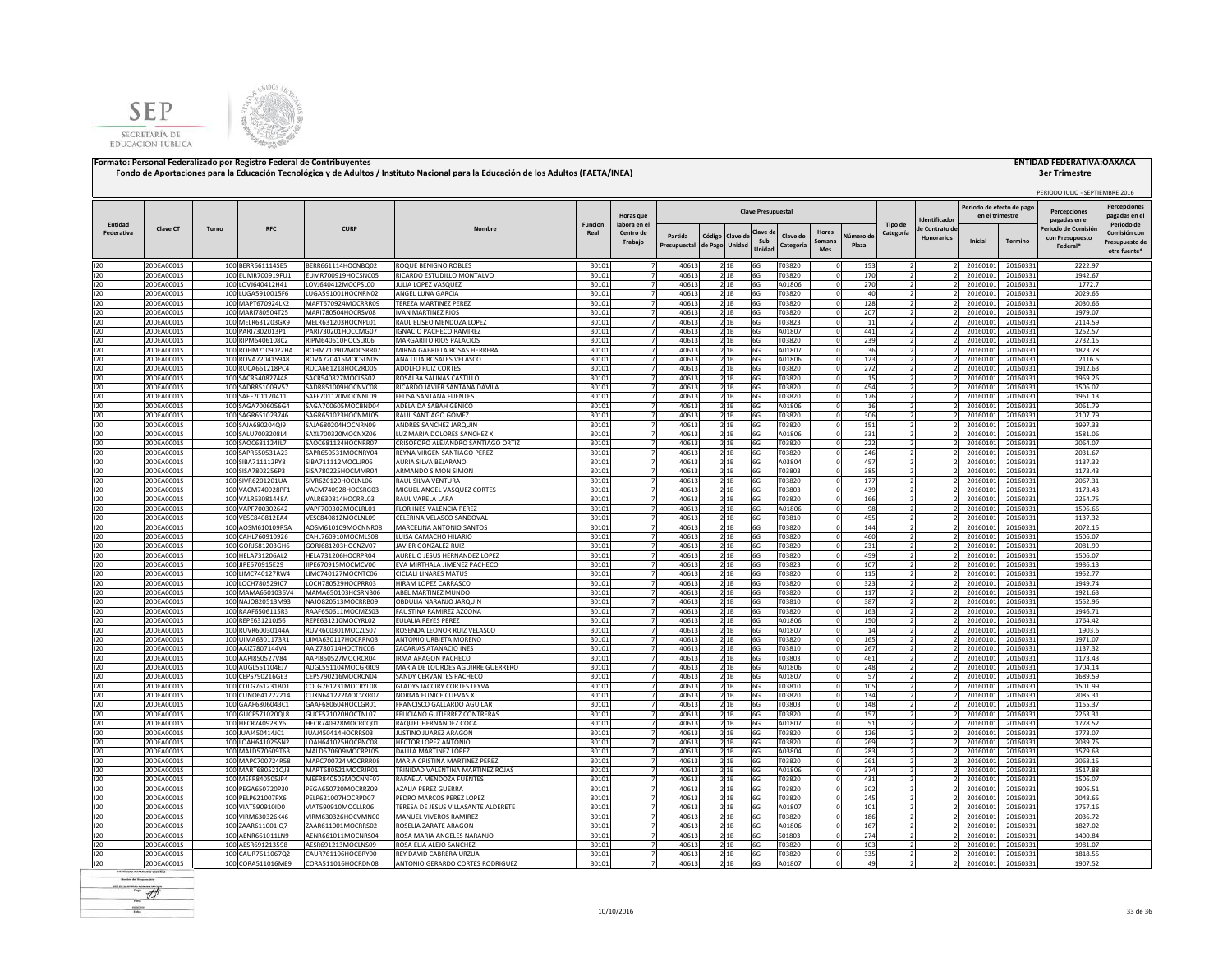



|                       |                          |       |                                        |                                          |                                                            |                        |                                  |                         |                                   |              |                           |                                        |                    |                                  |                   |                                             |                      | PERIODO JULIO - SEPTIEMBRE 2016      |                                            |
|-----------------------|--------------------------|-------|----------------------------------------|------------------------------------------|------------------------------------------------------------|------------------------|----------------------------------|-------------------------|-----------------------------------|--------------|---------------------------|----------------------------------------|--------------------|----------------------------------|-------------------|---------------------------------------------|----------------------|--------------------------------------|--------------------------------------------|
|                       |                          |       |                                        |                                          |                                                            |                        | Horas que                        |                         |                                   |              | <b>Clave Presupuestal</b> |                                        |                    |                                  | dentificado       | Periodo de efecto de pag<br>en el trimestre |                      | <b>Percenciones</b><br>pagadas en el | <b>Percepciones</b><br>pagadas en e        |
| Entidad<br>Federativa | <b>Clave CT</b>          | Turno | <b>RFC</b>                             | <b>CURP</b>                              | Nombre                                                     | <b>Funcion</b><br>Real | labora en el<br>Centro de        |                         |                                   |              | Clave d                   | Horas                                  |                    | Tipo de<br>Categoría             | le Contrato de    |                                             |                      | Periodo de Comisió                   | Periodo de<br>Comisión cor                 |
|                       |                          |       |                                        |                                          |                                                            |                        | Trabajo                          | Partida<br>Presupuestal | Código Clave de<br>de Pago Unidad |              | Sub<br>Unidad             | Clave de<br>Semana<br>Categoría<br>Mes | Vúmero de<br>Plaza |                                  | <b>Honorarios</b> | Inicial                                     | Termino              | con Presupuesto<br>Federal*          | Presupuesto de<br>otra fuente <sup>®</sup> |
| 120                   | 20DEA0001S               |       | 100 GOCL5306113T1                      | GOCL530611HOCMSS00                       | LUIS RAFAEL GOMEZ CASTILLO                                 | 30101                  | $\overline{7}$                   | 40613                   |                                   | 2 1B         | 6G                        | T03820                                 | 256                |                                  |                   | 20160101                                    | 20160331             | 1965.97                              |                                            |
| 120                   | 20DEA0001S               |       | 100 JAOE570420U37                      | JAOE570420MOCRRL05                       | ELIA JARQUIN ORTIZ                                         | 30101                  | $\overline{7}$                   | 40613                   |                                   | 21B          | 6G                        | T03803                                 | 258                | $\overline{2}$                   |                   | 20160101                                    | 20160331             | 1421.98                              |                                            |
| 120                   | 20DEA0001S               |       | 100 MACU540516K44                      | MACU540516HOCTYB00                       | <b>UBALDO MATIAS CAYETANO</b>                              | 30101                  |                                  | 40613                   |                                   | 2 1B         | 6G                        | T03820                                 | 45                 |                                  |                   | 20160101                                    | 20160331             | 2080.15                              |                                            |
| 120                   | 20DEA0001S               |       | 100 MAGP710531ST2                      | MAGP710531MOCRRT08                       | PETRONILA MARTINEZ GARCIA                                  | 30101                  |                                  | 40613                   |                                   | 2 1B         | 6G                        | T03820                                 | 127                |                                  |                   | 20160101                                    | 20160331             | 1995.31                              |                                            |
| 120                   | 20DEA0001S               |       | 100 MAMC6609242V3                      | MAMC660924MOCRRR06                       | MARIA DEL CARMEN MARTINEZ MARTINEZ                         | 30101                  |                                  | 40613                   |                                   | 21B          | 6G                        | T03803                                 | 206                |                                  |                   | 20160101                                    | 20160331             | 1643.65                              |                                            |
| 120<br>120            | 20DEA0001S<br>20DEA0001S |       | 100 MAPE6206013R5<br>100 MAPF580215Q33 | MAXP620601HOCRXD07<br>MAPF580215HOCRRS00 | PEDRO MARTINEZ X<br><b>FAUSTINO MARTINEZ PEREZ</b>         | 30101<br>30101         |                                  | 40613<br>40613          |                                   | 2 1 B<br>21B | 6G<br>6G                  | T03820<br>T03820                       | 149<br>118         |                                  |                   | 20160101<br>20160101                        | 20160331<br>20160331 | 1900.39<br>2080.15                   |                                            |
| 120                   | 20DEA0001S               |       | 100 MARS730806MF6                      | MARS730806HOCTDL04                       | SALVADOR ANGEL MATA RODRIGUEZ                              | 30101                  |                                  | 40613                   |                                   | 21B          | 6G                        | T03820                                 | 182                |                                  |                   | 20160101                                    | 20160331             | 2030.66                              |                                            |
| 120                   | 20DEA0001S               |       | 100 MASV6410089C0                      | MASV641008HOCRYC01                       | <b>VICENTE MARTINEZ SAYNES</b>                             | 30101                  |                                  | 40613                   |                                   | 2 1B         | 6G                        | T03820                                 | 173                |                                  |                   | 20160101                                    | 20160331             | 1970.05                              |                                            |
| 120                   | 20DEA0001S               |       | 100 MEDJ630930RG6                      | MEDJ630930HOCRZR00                       | JERONIMO MANUEL MERINO DIAZ                                | 30101                  | 7                                | 40613                   |                                   | 2 1 B        | 6G                        | T03820                                 | 139                |                                  |                   | 20160101                                    | 20160331             | 2356.15                              |                                            |
| 120                   | 20DEA0001S               |       | 100 MEGV640826GG1                      | MEGV640826MOCSVR02                       | VIRGINIA DACIA MESTAS GUEVARA                              | 30101                  | $\overline{7}$                   | 40613                   |                                   | 2 1B         | 6G                        | T03820                                 | 326                | $\overline{z}$                   |                   | 20160101                                    | 20160331             | 2068.15                              |                                            |
| 120                   | 20DEA0001S               |       | 100 MEHA590212LB0                      | MEHA590212MOCRRR08                       | AURORA MERINO HERNANDEZ                                    | 30101                  |                                  | 40613                   |                                   | 21B          | 6G                        | T03820                                 | 219                |                                  |                   | 20160101                                    | 20160331             | 2225.11                              |                                            |
| 120                   | 20DEA0001S               |       | 100 MEMR6511251H5                      | MEMR651125HOCCNB09                       | RUBICEL MECOTT MONTERO                                     | 30101                  |                                  | 40613                   |                                   | 2 1 B        | 6G                        | T03820                                 | 296                | $\overline{z}$                   |                   | 20160101                                    | 20160331             | 1821.55                              |                                            |
| 120                   | 20DEA0001S               |       | 100 MESM7010201H1                      | MESM701020MOCNLR06                       | MARTHA ELENA MENDOZA SILVA                                 | 30101                  |                                  | 40613                   |                                   | 2 1 B        | 6G                        | A01806                                 | 235                |                                  |                   | 20160101                                    | 20160331             | 1952.67                              |                                            |
| 120                   | 20DEA0001S               |       | 100 MIMP821215BC6                      | MIMP821215HOCGRB01                       | PABLITO MIGUEL MARTINEZ                                    | 30101                  | $\overline{7}$                   | 40613                   |                                   | 2 1 B        | 6G                        | A01805                                 | 65                 |                                  |                   | 2016010                                     | 20160331             | 1257.36                              |                                            |
| 120<br>120            | 20DEA0001S<br>20DEA0001S |       | 100 MITG661021CH3<br>100 MOHM621223UJ8 | MITG661021MOCRRD01<br>MOHM621223HOCRRN02 | <b>GUADALUPE MIRANDA TERAN</b><br>MANUEL MORGAN HERNANDEZ  | 30101<br>30101         | $\overline{7}$<br>$\overline{7}$ | 40613<br>40613          |                                   | 21B<br>21B   | 6G<br>6G                  | T03820<br>T03820                       | 262<br>298         | $\overline{z}$<br>$\overline{2}$ |                   | 20160101<br>20160101                        | 20160331<br>20160331 | 2068.15<br>1682.99                   |                                            |
| 120                   | 20DEA0001S               |       | 100 NAAA5504088Z3                      | NAAA550408HOCVRL07                       | ALBERTO NAVA ARMENGOL                                      | 30101                  | $\overline{7}$                   | 40613                   |                                   | 21B          | 6G                        | T03820                                 | 284                | $\overline{2}$                   |                   | 20160101                                    | 20160331             | 2165.11                              |                                            |
| 120                   | 20DEA0001S               |       | 100 OIPJ690319IK2                      | OIPJ690319MOCRNS06                       | JOSEFA ORTIZ PANTOJA                                       | 30101                  | $\overline{7}$                   | 40613                   |                                   | 21B          | 6G                        | T03820                                 | 12                 | $\overline{2}$                   |                   | 20160101                                    | 20160331             | 2416.75                              |                                            |
| 120                   | 20DEA0001S               |       | 100 OIRE5802056H6                      | OIRE580205HOCRBD09                       | EDUARDO FELIPE ORTIZ ROBLES                                | 30101                  | $\overline{7}$                   | 40613                   |                                   | 21B          | 6G                        | T03820                                 | 300                |                                  |                   | 20160101                                    | 20160331             | 1815.55                              |                                            |
| 120                   | 20DEA0001S               |       | 100 OOSV7305298M1                      | OOSV730529HOCRLR07                       | VIRGINIO GERMAN OROPEZA SALAZAR                            | 30101                  |                                  | 40613                   |                                   | 2 1 B        | 6G                        | T03820                                 | 453                |                                  |                   | 2016010                                     | 20160331             | 1506.07                              |                                            |
| 120                   | 20DEA0001S               |       | 100 PEHR670102NS8                      | PEHR670102MOCRRS06                       | ROSA ELVA PEREZ HERNANDEZ                                  | 30101                  |                                  | 40613                   |                                   | 2 1 B        | 6G                        | A01807                                 | 28                 |                                  |                   | 20160101                                    | 20160331             | 1856.67                              |                                            |
| 120                   | 20DEA0001S               |       | 100 PICM561128GZ3                      | PICM561128MOCNSR03                       | MARISELA PINEDA CASTILLO                                   | 30101                  |                                  | 40613                   |                                   | 2 1 B        | 6G                        | 03820                                  | 161                |                                  |                   | 2016010                                     | 20160331             | 1988.17                              |                                            |
| 120                   | 20DEA0001S               |       | 100 POVV6309058X8                      | POVV630905MOCBLR10                       | VIRGINIA SELIFLOR POBLANO VILLALOBOS                       | 30101                  |                                  | 40613                   |                                   | 2 1B         | 6G                        | T03820                                 | 43                 |                                  |                   | 2016010                                     | 20160331             | 2007.43                              |                                            |
| 120                   | 20DEA0001S               |       | 100 RARM560721U6A                      | RARM560721HOCMDR05                       | MARCELINO RAMIREZ RODRIGUEZ                                | 30101                  |                                  | 40613                   |                                   | 2 1B         | 6G                        | T03820                                 | 313                |                                  |                   | 20160101                                    | 20160331             | 1735.58                              |                                            |
| 120                   | 20DEA0001S               |       | 100 RICA620505356                      | RICA620505MOCSRN09                       | ANGELA RIOS CRUZ                                           | 30101                  |                                  | 40613                   |                                   | 2 1B         | 6G                        | T03820                                 | 86                 |                                  |                   | 20160101                                    | 20160331             | 2009.59                              |                                            |
| 120                   | 20DEA0001S               |       | 100 AELD701122UF4                      | AELD701122MVZRPL09                       | DOLORES ARELLANO LOPEZ                                     | 30101                  |                                  | 40613                   |                                   | 2 1B         | 6G                        | T03803                                 | 380                |                                  |                   | 20160101                                    | 20160331             | 1520.89                              |                                            |
| 120<br>120            | 20DEA0001S<br>20DEA0001S |       | 100 CAFR6201074A8<br>100 CARL580914JT5 | CAFR620107MOCNBS01<br>CARL580914MOCSML03 | ROSA ANGELICA CANELA FABIAN<br>LILIA CASTILLO ROMERO       | 30101<br>30101         | 7                                | 40613<br>40613          |                                   | 2 1 B        | 6G                        | T03803<br>T03820                       | 133<br>290         |                                  |                   | 20160101<br>20160101                        | 20160331             | 1593.41<br>1773.07                   |                                            |
| 120                   | 20DEA0001S               |       | 100 DOJA780111JF3                      | DOJA780111HOCRML01                       | ALAIN DORANTES JIMENEZ                                     | 3010                   |                                  | 40613                   |                                   | 21B<br>21B   | 6G<br>6G                  | T03820                                 | 336                |                                  |                   | 20160101                                    | 20160331<br>20160331 | 1943.68                              |                                            |
| 120                   | 20DEA0001S               |       | 100 FEOR780413UD5                      | FEOR780413MDFRRC04                       | ROCIO FERIA ORTIZ                                          | 30101                  |                                  | 40613                   |                                   | 21B          | 6G                        | T03820                                 | 196                |                                  |                   | 20160101                                    | 20160331             | 2080.35                              |                                            |
| 120                   | 20DEA0001S               |       | 100 FETP761101LQ1                      | FETP761101HOCLRR00                       | PERFECTO FELIPE TRAPAGA                                    | 30101                  | $\overline{7}$                   | 40613                   |                                   | 2 1 B        | 6G                        | T03820                                 | 254                |                                  |                   | 20160101                                    | 20160331             | 2392.51                              |                                            |
| 120                   | 20DEA0001S               |       | 100 FOPE560130AZ7                      | FOPE560130HOCLBP00                       | EPIFANIO FLORES PUEBLITA                                   | 30101                  | $\overline{7}$                   | 40613                   |                                   | 21B          | 6G                        | T03820                                 | 180                |                                  |                   | 20160101                                    | 20160331             | 1993.1                               |                                            |
| 120                   | 20DEA0001S               |       | 100 GAAD7505058R2                      | GAAD750505HOCRNV03                       | <b>DAVID GARCIA ANGE</b>                                   | 30101                  | $\overline{7}$                   | 40613                   |                                   | 21B          | 6G                        | T03820                                 | 255                | $\overline{2}$                   |                   | 20160101                                    | 20160331             | 2368.27                              |                                            |
| 120                   | 20DEA0001S               |       | 100 LOLR711207D61                      | LOLR711207MOCPSC08                       | ROCELIA LOPEZ LUIS                                         | 30101                  | $\overline{7}$                   | 40613                   |                                   | 21B          | 6G                        | T03820                                 | 138                | $\overline{2}$                   |                   | 20160101                                    | 20160331             | 1876.15                              |                                            |
| 120                   | 20DEA0001S               |       | 100 MACE610812JD7                      | MACE610812MOCTRL01                       | ELENA MATUS CRUZ                                           | 30101                  | $\overline{7}$                   | 40613                   |                                   | 21B          | 6G                        | T03810                                 | 160                | ν                                |                   | 20160101                                    | 20160331             | 1945.88                              |                                            |
| 120                   | 20DEA0001S               |       | 100 MAGD530225JB0                      | MAGD530225MOCNLL02                       | DALIA VICTORIA MANZANARES GIL                              | 30101                  | $\overline{z}$                   | 40613                   |                                   | 21B          | 6G                        | T03810                                 | 234                |                                  |                   | 20160101                                    | 20160331             | 1795.82                              |                                            |
| 120                   | 20DEA0001S               |       | 100 OIPL630211176                      | OIPL630211MOCRRR00                       | <b>LOURDES ORTIZ PEREZ</b>                                 | 30101                  | $\overline{7}$                   | 40613                   |                                   | 21B          | 6G                        | T03820                                 | 264                | $\overline{2}$                   |                   | 20160101                                    | 20160331             | 2075.15                              |                                            |
| 120<br>120            | 20DEA0001S<br>20DEA0001S |       | 100 RAAM6703046T9<br>100 ROVH580406P33 | RAAM670304MOCMNN08<br>ROVH580406HOCSSM02 | MANUELA RAMIREZ ANTONIO<br>HUMBERTO JULIAN ROSETTE VASQUEZ | 30101<br>30101         |                                  | 40613<br>40613          |                                   | 2 1 B<br>21B | 6G<br>6G                  | T03820<br>T03820                       | 265<br>132         | $\overline{\phantom{a}}$         |                   | 20160101<br>20160101                        | 20160331<br>20160331 | 2315.35<br>1729.52                   |                                            |
| 120                   | 20DEA0001S               |       | 100 ROVL500215KT2                      | ROVL500215HOCDLM09                       | LAMBERTO RODRIGUEZ VILLASEÑOR                              | 30101                  |                                  | 40613                   |                                   | 2 1 B        | 6G                        | T03820                                 | 175                |                                  |                   | 20160101                                    | 20160331             | 2035.71                              |                                            |
| 120                   | 20DEA0001S               |       | 100 SACG6309299K0                      | SACG630929HJCLRN06                       | GONZALO SALGADO CARBALLO                                   | 30101                  |                                  | 40613                   |                                   | 21B          | 6G                        | T03803                                 | 96                 |                                  |                   | 20160101                                    | 20160331             | 1476.68                              |                                            |
| 120                   | 20DEA0001S               |       | 100 SARA7108245N0                      | SARA710824MDFNMR01                       | AUREA AIDA SANCHEZ RAMIREZ                                 | 30101                  |                                  | 40613                   |                                   | 21B          | 6G                        | T03803                                 | 184                |                                  |                   | 20160101                                    | 20160331             | 1412.88                              |                                            |
| 120                   | 20DEA0001S               |       | 100 SARG681003E78                      | SARG681003MOCNSS02                       | GISELA SANDOVAL ROSALES                                    | 30101                  |                                  | 40613                   |                                   | 21B          | 6G                        | T03820                                 | 211                |                                  |                   | 20160101                                    | 20160331             | 1900.39                              |                                            |
| 120                   | 20DEA0001S               |       | 100 SARM6803143D4                      | SARM680314MOCVVT02                       | MATILDE MARGARITA SAAVEDRA REVILLA                         | 30101                  | 7                                | 40613                   |                                   | 21B          | 6G                        | T03820                                 | 330                |                                  |                   | 20160101                                    | 20160331             | 2068.15                              |                                            |
| 120                   | 20DEA0001S               |       | 100 SICG6111051N5                      | SICG611105HOCLRR01                       | <b>GERARDO SILVA CERVANTES</b>                             | 30101                  |                                  | 40613                   |                                   | 2 1 B        | 6G                        | T03823                                 | 24                 |                                  |                   | 20160101                                    | 20160331             | 1910.47                              |                                            |
| 120                   | 20DEA0001S               |       | 100 SILO640518QW1                      | SILO640518MOCLPL03                       | OLIVA REMEDIOS SILVA LOPEZ                                 | 30101                  | 7                                | 40613                   |                                   | 2 1 B        | 6G                        | A01807                                 | 56                 | $\overline{z}$                   |                   | 20160101                                    | 20160331             | 1816.62                              |                                            |
| 120                   | 20DEA0001S               |       | 100 SIRG5212064RA                      | SIRG521206MOCLZL05                       | GLORIA LOURDES SILVA RUIZ                                  | 30101                  |                                  | 40613                   |                                   | 2 1 B        | 6G                        | T03820                                 | 152                | $\overline{z}$                   |                   | 20160101                                    | 20160331             | 2086.27                              |                                            |
| 120                   | 20DEA0001S               |       | 100 TOPJ741111UZ4                      | TOPJ741111HOCRRS00                       | JESUS MARTIN TORRES PEREZ                                  | 30101                  | $\overline{7}$                   | 40613                   |                                   | 21B          | 6G                        | T03820                                 | 224                |                                  |                   | 20160101                                    | 20160331             | 2007.43                              |                                            |
| 120<br>120            | 20DEA0001S<br>20DEA0001S |       | 100 VAME761014UF8<br>100 VAVA610702EH1 | VAME761014HOCSRD09<br>VAVA610702HOCSCR00 | EDUARDO VASQUEZ MORGAN<br>ARTURO VASQUEZ VICENTE           | 30101<br>30101         | $\overline{7}$<br>$\overline{7}$ | 40613<br>40613          |                                   | 2 1 B<br>21B | 6G<br>6G                  | T03820<br>T03820                       | 332<br>307         |                                  |                   | 20160101<br>20160101                        | 20160331<br>20160331 | 1822.55<br>1906.51                   |                                            |
| 120                   | 20DEA0001S               |       | 100 VEVA711201R31                      | VEVA711201HOCLSB03                       | ABEL VELASCO VASQUEZ                                       | 30101                  | $\overline{7}$                   | 40613                   |                                   | 21B          | 6G                        | T03820                                 | 225                | $\overline{z}$                   |                   | 20160101                                    | 20160331             | 2029.65                              |                                            |
| 120                   | 20DEA0001S               |       | 100 ZAMJ7005021V0                      | ZAMJ700502HOCVRM03                       | JAIME ZAVALETA MIRANDA                                     | 30101                  | $\overline{7}$                   | 40613                   |                                   | 21B          | 6G                        | T03820                                 | 285                | ν                                |                   | 20160101                                    | 20160331             | 1935.71                              |                                            |
| 120                   | 20DEA0001S               |       | 100 AACL561201QT9                      | AACL561201MMNYSR09                       | MARIA DE LOURDES AYALA CISNEROS                            | 30101                  | $\overline{7}$                   | 40613                   |                                   | 21B          | 6G                        | A01806                                 | 18                 |                                  |                   | 20160101                                    | 20160331             | 1666.15                              |                                            |
| 120                   | 20DEA0001S               |       | 100 AARJ620624MZ5                      | AARJ620624HOCPMN05                       | JUAN APARICIO RAMIREZ                                      | 30101                  | $\overline{7}$                   | 40613                   |                                   | 2 1B         | 6G                        | A03804                                 | 415                | $\overline{2}$                   |                   | 20160101                                    | 20160331             | 1261.88                              |                                            |
| 120                   | 20DEA0001S               |       | 100 AAVC760911CU7                      | AAVC760911HOCLLR08                       | CARLOS ALVAREZ VELASQUEZ                                   | 30101                  | $\overline{7}$                   | 40613                   |                                   | 21B          | 6G                        | T03820                                 | 442                | $\overline{\phantom{a}}$         |                   | 20160101                                    | 20160331             | 1506.07                              |                                            |
| 120                   | 20DEA0001S               |       | 100 CAAN7804215R6                      | CAXA780421HOCHXN02                       | JOSE ANTONIO CHAVEZ X                                      | 30101                  |                                  | 40613                   |                                   | 21B          | 6G                        | T03820                                 | 154                |                                  |                   | 20160101                                    | 20160331             | 1971.07                              |                                            |
| 120                   | 20DEA0001S               |       | 100 CARC5412056J4                      | CARC541205MOCSMN00                       | CONCEPCION CASTELLANOS RAMIREZ                             | 30101                  |                                  | 40613                   |                                   | 2 1 B        | 6G                        | T03820                                 | 277                |                                  |                   | 2016010                                     | 2016033              | 2030.66                              |                                            |
| 120                   | 20DEA0001S               |       | 100 FUSC7603059F9                      | FUSC760305MOCNLR09                       | MARIA DEL CARMEN FUENTES SOLAR                             | 30101                  |                                  | 40613                   |                                   | 2 1B         | 6G                        | T03820                                 | 136                |                                  |                   | 2016010                                     | 20160331             | 1972.07                              |                                            |
| 120                   | 20DEA0001S               |       | 100 GALM6010238X3                      | GALM601023MOCRNR04                       | MARGARITA LETICIA GARCIA LUNA                              | 30101                  |                                  | 40613                   |                                   | 2 1B         | 6G                        | A01807                                 | 26                 |                                  |                   | 20160101                                    | 20160331             | 1894.78                              |                                            |
| 120<br>120            | 20DEA0001S<br>20DEA0001S |       | 100 GORS740318BX7<br>100 HECM781122PA4 | GORS740318MDFMYN03<br>HECM781122HOCRNR02 | SANDRA ANGELICA GOMEZ REYES<br>MAURO HERNANDEZ CANSECO     | 30101<br>30101         |                                  | 40613<br>40613          |                                   | 21B<br>21B   | 6G<br>6G                  | A01807<br>T03820                       | 70<br>233          |                                  |                   | 20160101<br>20160101                        | 20160331<br>20160331 | 1781.43<br>2171.51                   |                                            |
| 120                   | 20DEA0001S               |       | 100 LOCA681026FT9                      | LXCA681026HOCPSL06                       | ALFREDO CARLOS LOPEZ CASTRO                                | 30101                  |                                  | 4061                    |                                   | 2 1 B        | 6G                        | T03820                                 | 190                |                                  |                   | 2016010                                     | 20160331             | 1983.07                              |                                            |
| 120                   | 20DEA0001S               |       | 100 LOCG650407U15                      | LOCG650407MOCPRD05                       | <b>GUADALUPE LOPEZ CARRASCO</b>                            | 30101                  | $\overline{7}$                   | 40613                   | 2 1 B                             |              | 6G                        | T03820                                 | 159                |                                  |                   | 20160101                                    | 20160331             | 2220.77                              |                                            |
| 120                   | 20DEA0001S               |       | 100 LOGJ590904510                      | LOGJ590904HOCPMM07                       | JAIME LOPEZ GOMEZ                                          | 30101                  | $\overline{7}$                   | 40613                   |                                   | 2 1 B        | 6G                        | T03820                                 | 293                | 2                                |                   | 20160101                                    | 20160331             | 2030.66                              |                                            |
|                       |                          |       |                                        |                                          |                                                            |                        |                                  |                         |                                   |              |                           |                                        |                    |                                  |                   |                                             |                      |                                      |                                            |

**Render del Francesco**  $-46$ scales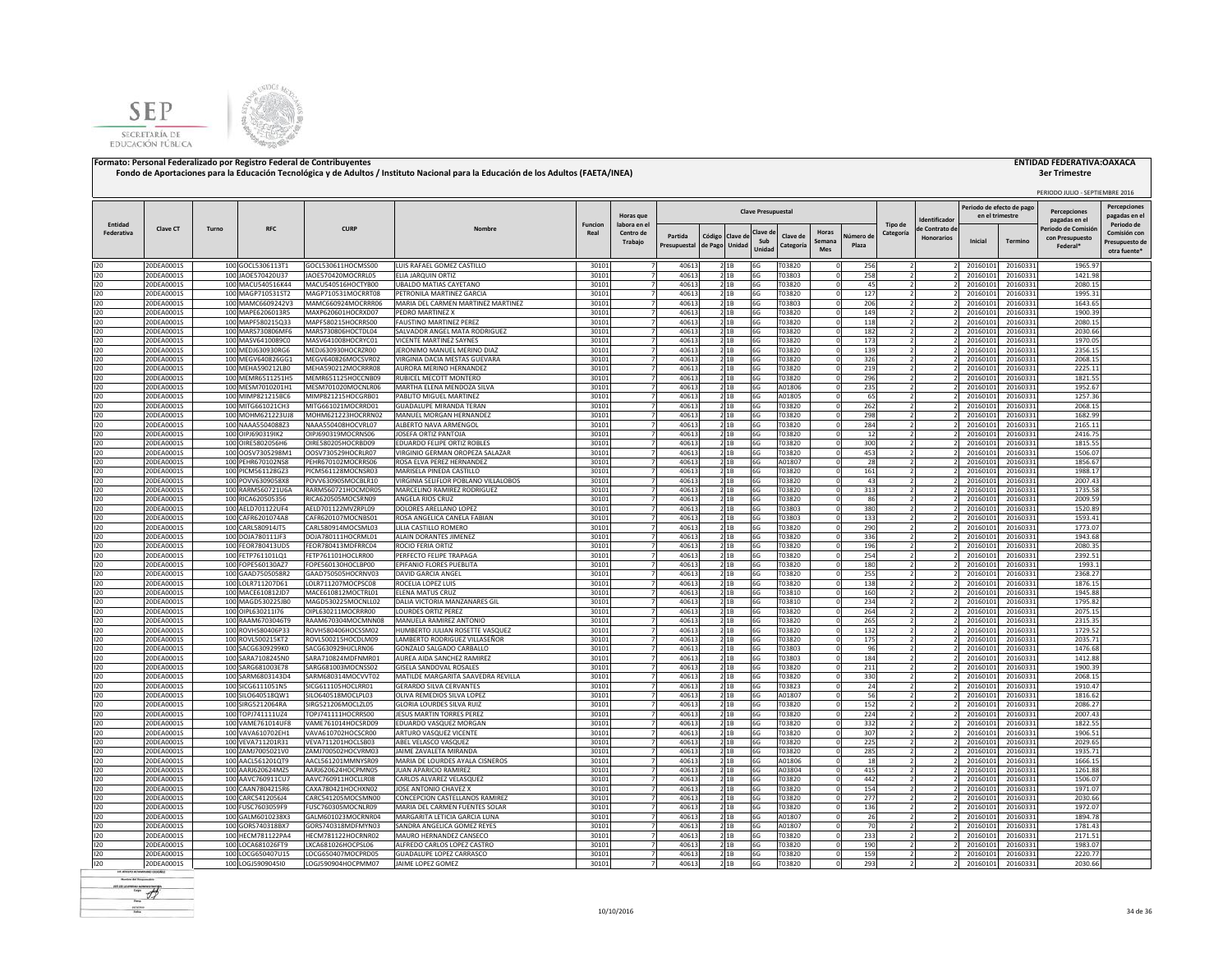



| Periodo de efecto de pag<br><b>Clave Presupuestal</b><br><b>Percenciones</b><br>Horas que<br>en el trimestre<br>dentificado<br>pagadas en el<br>Tipo de<br>Periodo de<br>Entidad<br><b>Funcion</b><br>labora en el<br>Clave CT<br><b>RFC</b><br><b>CURP</b><br>Turno<br>Nombre<br>le Contrato de<br>Periodo de Comisió<br>Clave d<br>Horas<br>Federativa<br>Real<br>Centro de<br>Categoría<br>Partida<br>Código Clave d<br>Clave de<br>Vúmero di<br><b>Honorarios</b><br>con Presupuesto<br>Sub<br>Inicial<br>Semana<br>Termino<br>Trabajo<br>de Pago Unidad<br>Presupuestal<br>Categoría<br>Plaza<br>Federal*<br>Unidad<br>Mes<br>30101<br>120<br>20DEA0001S<br>100 LOSE641115LZ7<br>LOSE641115MOCPNL01<br>ELPIDIA LOPEZ SANTIAGO<br>40613<br>2 1B<br>A01807<br>20160101<br>20160331<br>1872.24<br>$\overline{7}$<br>6G<br>108<br>20DEA0001S<br>100 LOVE741027LG9<br>30101<br>40613<br>21B<br>53<br>20160101<br>1173.43<br>120<br>LOVE741027HOCPLD04<br>EDUARDO REY LOPEZ VILLAVICENCIO<br>$\overline{7}$<br>6G<br>T03810<br>$\overline{z}$<br>20160331<br>21B<br>271<br>20DEA0001S<br>100 MEMG500619699<br>MEMG500619HOCNRR03<br>GERVASIO MENDOZA MARTINEZ<br>30101<br>40613<br>1869.55<br>120<br>6G<br>T03820<br>20160101<br>20160331<br>120<br>20DEA0001S<br>100 MOSR561221FU1<br>MOSR561221HOCRNB06<br>RUBEN MORALES SANCHEZ<br>30101<br>40613<br>21B<br>6G<br>T03820<br>59<br>20160101<br>20160331<br>1973.23<br>120<br>20DEA0001S<br>100 NAGS6806277IA<br>NAGS680627MOCVRC07<br>SOCORRO NAVARRO GARCIA<br>30101<br>40613<br>21B<br>263<br>20160101<br>20160331<br>1731.06<br>6G<br>A01806<br>20DEA0001S<br>100 NOME570303EB1<br>30101<br>21B<br>120<br>NOME570303MOCLNV02<br>EVELIA DEVORA NOLASCO MENDEZ<br>40613<br>6G<br>A01807<br>35<br>20160101<br>20160331<br>2279.76<br>120<br>20DEA0001S<br>100 PALG790223FB4<br>PALG790223MOCCPV09<br>GIOVANNA PAOLA PACHECO LOPEZ<br>30101<br>40613<br>21B<br>6G<br>A01807<br>456<br>20160101<br>20160331<br>1270.44<br>120<br>20DEA0001S<br>100 RABA5711301BA<br>RABA571130MOCMRN02<br>ANDREA RAMOS BURGUET<br>30101<br>40613<br>21B<br>T03810<br>183<br>20160101<br>20160331<br>1674.36<br>6G<br>$\overline{2}$<br>120<br>20DEA0001S<br>100 SAAM690615DK7<br>SAAM690615HOCNQG02<br>MIGUEL ANGEL SANCHEZ AQUINO<br>30101<br>40613<br>T03820<br>304<br>20160101<br>1919.63<br>2 1 B<br>20160331<br>6G<br>20DEA0001S<br>100 SAHJ7012204J7<br>SAHJ701220HOCNRN00<br>JUAN JOSE SANTIAGO HERNANDEZ<br>30101<br>40613<br>T03820<br>316<br>20160101<br>2040.76<br>120<br>2 1 B<br>20160331<br>6G<br>-7<br>30101<br>120<br>20DEA0001S<br>100 SAPL391210D19<br>SAPL391210MOCNLR08<br>LORETO GRACIELA SANTIAGO PALMA<br>40613<br>T03820<br>124<br>20160101<br>1677.99<br>2 1 B<br>6G<br>20160331<br>7<br>2<br>30101<br>120<br>20DEA0001S<br>100 SAVA740814HW2<br>SAVA740814HOCRSR09<br>ARMANDO SARABIA VASQUEZ<br>40613<br>2 1 B<br>6G<br>T03810<br>440<br>20160101<br>20160331<br>1173.43<br>120<br>20DEA0001S<br>100 SISI7611031L3<br>SISI761103HOCLNS05<br><b>ISRAEL SILVA SANTOS</b><br>30101<br>40613<br>21B<br>6G<br>T03820<br>361<br>20160101<br>20160331<br>1849.63<br>120<br>100 SOLG690528TF0<br>SOLG690528HOCSPR03<br><b>GERMAN SOSA LOPEZ</b><br>30101<br>40613<br>T03820<br>20160101<br>20DEA0001S<br>2 1 B<br>6G<br>223<br>20160331<br>2030.66<br>120<br>20DEA0001S<br>100 VAPB490822EU0<br>VAPB490822HOCRRR05<br>BERNARDO VARGAS PEREZ<br>30101<br>$\overline{7}$<br>40613<br>21B<br>6G<br>T03820<br>185<br>20160101<br>20160331<br>1912.63<br>120<br>20DEA0001S<br>100 VEAE611115DZ0<br>VEAE611115HDFRLD01<br>EDUARDO VERDUZCO ALCALA<br>30101<br>$\overline{7}$<br>40613<br>21B<br>6G<br>T03820<br>241<br>$\overline{2}$<br>20160101<br>20160331<br>1686.99<br>120<br>20DEA0001S<br>100 VIRM780808BC6<br>VIRM780808MOCLBR02<br>MARTHA ELENA VILLAVICENCIO ROBLEDO<br>30101<br>$\overline{7}$<br>40613<br>21B<br>6G<br>T03820<br>333<br>ν<br>20160101<br>20160331<br>1945.7<br>120<br>100 AASA631027A2A<br>21B<br>20DEA0001S<br>AASA631027HOCLNR04<br>ARMANDO ALAVEZ SANCHEZ<br>30101<br>$\overline{7}$<br>40613<br>6G<br>T03820<br>20160101<br>20160331<br>2040.76<br>202<br>120<br>20DEA0001S<br>MARIA ISABEL ARELLANO ENRIQUEZ<br>30101<br>7<br>40613<br>21B<br>6G<br>100 AEEI5612207KA<br>AEEI561220MVZRNS01<br>T03823<br>$\overline{z}$<br>20160101<br>2050.03<br>$\overline{1}$<br>20160331<br>120<br>20DEA0001S<br>100 AEMA4912184E3<br>AEMA491218HOCLGS02<br>AUSENCIO ALEMAN MIGUEL<br>30101<br>40613<br>2 1B<br>6G<br>T03820<br>249<br>20160101<br>20160331<br>2061.01<br>120<br>20DEA0001S<br>100 AUAE641102KF8<br>AUAE641102HOCGLD00<br>EUDOXIO AGUILAR ALTAMIRANO<br>30101<br>40613<br>2 1 B<br>6G<br>T03820<br>247<br>2016010<br>20160331<br>2042.78<br>120<br>20DEA0001S<br>100 BACR540320RB5<br>BACR540320HOCLSN02<br>RENE HUGO BALDERAS CASTILLO<br>30101<br>40613<br>2 1 B<br>6G<br>T03820<br>286<br>1682.99<br>2016010<br>2016033<br>120<br>100 BALE730714AD7<br>30101<br>21B<br>20DEA0001S<br>BALE730714HOCTPN00<br>ENRIQUE BAUTISTA LOPEZ<br>40613<br>6G<br>T03820<br>226<br>2016010<br>20160331<br>2210.87<br>120<br>20DEA0001S<br>100 BAOO960326638<br>BAOO960326HOCRJS00<br>OSVALDO JAVIER BARRITA OJEDA<br>30101<br>40613<br>2 1B<br>6G<br>S01803<br>463<br>20160101<br>20160331<br>1137.32<br>120<br>20DEA0001S<br>100 BARI611017RGA<br>BARI611017MOCTMN02<br><b>INES BAUTISTA RAMIREZ</b><br>30101<br>40613<br>2 1 B<br>6G<br>T03810<br>433<br>20160101<br>20160331<br>1173.43<br>120<br>20DEA0001S<br>100 BECR591007B48<br>BECR591007MGRRSS01<br>MARIA DEL ROSARIO BERNAL CASTELLANOS<br>30101<br>40613<br>21B<br>T03810<br>20160101<br>20160331<br>1622.95<br>6G<br>47<br>SALVADOR JERONIMO BORJON ZARATE<br>120<br>20DEA0001S<br>100 BOZS750625BW0<br>BOZS750625HOCRRL04<br>30101<br>40613<br>T03820<br>20160101<br>1958.83<br>2 1 B<br>6G<br>111<br>20160331<br>120<br>100 CAPR580831161<br>CAPR580831MOCNLS08<br>ROSA CANSECO PALACIOS<br>30101<br>40613<br>21B<br>T03823<br>20160101<br>2205.55<br>20DEA0001S<br>6G<br>32<br>$\overline{\phantom{a}}$<br>20160331<br>$\overline{7}$<br>120<br>20DEA0001S<br>100 COAM630504S47<br>COAM630504HOCRLR04<br>MAURO CORTES ALTO<br>30101<br>40613<br>2 1 B<br>6G<br>T03820<br>251<br>20160101<br>20160331<br>2068.15<br>120<br>20DEA0001S<br>100 CUCC7604052EA<br>CUCC760405HOCRLR09<br>CARLOS CRUZ COLMENARES<br>30101<br>40613<br>21B<br>6G<br>T03820<br>228<br>20160101<br>20160331<br>1830.61<br>120<br>100 DIMZ860407RY7<br>DIMZ860407HOCLJL04<br>ZALATIEL DILLANES MIJANGOS<br>30101<br>40613<br>21B<br>T03820<br>20160101<br>753.03<br>20DEA0001S<br>$\overline{7}$<br>6G<br>429<br>20160331<br>120<br>100 FOZB740430RX0<br>FOZB740430HOCLRN19<br>21B<br>20DEA0001S<br>BENITO JAIME FLORES ZURITA<br>30101<br>$\overline{7}$<br>40613<br>6G<br>T03820<br>310<br>20160101<br>20160331<br>1995.31<br>120<br>20DEA0001S<br>100 GALR710301FK6<br>GALR710301MOCLBS04<br>ROSA MARIA GALLEGOS LABIAS<br>30101<br>$\overline{7}$<br>40613<br>21B<br>6G<br>T03820<br>69<br>$\overline{2}$<br>20160101<br>20160331<br>2036.72<br>120<br>20DEA0001S<br>100 GOMP8107018G7<br>GOMP810701HOCMRD00<br>PEDRO GOMEZ MARQUEZ<br>30101<br>$\overline{7}$<br>40613<br>21B<br>6G<br>S01803<br>464<br>ν<br>20160101<br>20160331<br>1173.43<br>120<br>30101<br>40613<br>21B<br>20DEA0001S<br>100 GUSR6510162R4<br>GUSR651016MOCZLC03<br>ROCIO JULIA GUZMAN SOLANA<br>$\overline{7}$<br>6G<br>T03820<br>319<br>20160101<br>20160331<br>1973.07<br>20DEA0001S<br>100 HEDG730227D28<br>30101<br>$\overline{7}$<br>40613<br>21B<br>6G<br>189<br>$\overline{z}$<br>1971.07<br>120<br>HEDG730227HOCRZL06<br><b>GILBERTO HERNANDEZ DIAZ</b><br>T03820<br>20160101<br>20160331<br>21B<br>120<br>20DEA0001S<br>100 HELA6405036E1<br>HELA640503HOCRPN06<br>ANDRES HERNANDEZ LOPEZ<br>30101<br>$\overline{7}$<br>40613<br>6G<br>T03820<br>311<br>$\overline{2}$<br>20160101<br>20160331<br>1845.85<br>21B<br>120<br>20DEA0001S<br>100 HERH580904K48<br>HERH580904HGRRZC08<br>HECTOR JAVIER HERNANDEZ RUIZ<br>30101<br>40613<br>6G<br>A01807<br>63<br>20160101<br>20160331<br>1904.76<br>120<br>20DEA0001S<br>100 HETC620302EK6<br>HETC620302HOCRLR04<br>CRISTOBAL HERNANDEZ TOLEDO<br>30101<br>40613<br>21B<br>6G<br>A01805<br>64<br>20160101<br>20160331<br>1547.67<br>20DEA0001S<br>100 HEZF670206C56<br>HEZF670206HOCRRL06<br>FELIPE DE JESUS HEREDIA ZARATE<br>30101<br>40613<br>21B<br>320<br>120<br>6G<br>T03820<br>20160101<br>20160331<br>2261.23<br>21B<br>120<br>20DEA0001S<br>100 HISI6105248J6<br>HISI610524MOCPND02<br>IDALIA SONIA OLIVIA HIPOLITO SANTIAGO<br>30101<br>40613<br>6G<br>T03810<br>137<br>20160101<br>20160331<br>1622.62<br>120<br>20DEA0001S<br>100 JEMM770413CW5<br>JEMM770413HOCSJR00<br>MARGARITO DE JESUS MEJIA<br>30101<br>40613<br>21B<br>T03820<br>229<br>20160101<br>20160331<br>2171.51<br>6G<br>120<br>20DEA0001S<br>100 JICE590225TP9<br>JICE590225MOCMBL06<br>ELVIRA CECILIA JIMENEZ CABALLERO<br>30101<br>40613<br>21B<br>S01803<br>20160101<br>20160331<br>1213.04<br>6G<br>199<br>120<br>20DEA0001S<br>100 LOGJ6502272F3<br>LOGJ650227HOCPLL02<br>JULIO CESAR LOPEZ GALVEZ<br>30101<br>40613<br>T03820<br>20160101<br>1791.19<br>2 1 B<br>205<br>20160331<br>6G<br>30101<br>342<br>1838.87<br>120<br>20DEA0001S<br>100 LOOC700725679<br>LOOC700725MOCPRL09<br>CLAUDIA DEL CARMEN LOPEZ OROZCO<br>40613<br>A01807<br>20160101<br>20160331<br>2 1 B<br>6G<br>$\overline{7}$<br>$\overline{z}$<br>30101<br>448<br>120<br>20DEA0001S<br>100 LOPY800507GD6<br>LOPY800507MOCPND02<br>YADIRA LOPEZ PINEDA<br>40613<br>2 1 B<br>6G<br>T03803<br>20160101<br>20160331<br>1137.32<br>120<br>20DEA0001S<br>100 LORG610918UD7<br>LORG610918HOCPDN07<br><b>GENARO LOPEZ RODRIGUEZ</b><br>30101<br>40613<br>2 1 B<br>6G<br>T03820<br>325<br>20160101<br>20160331<br>2165.11<br>20DEA0001S<br>100 BARH901124PN5<br>BARH901124HOCRSB02<br>HEBER ESAU BARRIGA RIOS<br>30101<br>40613<br>T03820<br>20160101<br>1681.99<br>120<br>21B<br>6G<br>388<br>20160331<br>100 CAVE730510J34<br>120<br>20DEA0001S<br>CAVE730510MOCHCL01<br><b>ELIA CHACON VICENTE</b><br>30101<br>$\overline{7}$<br>40613<br>21B<br>6G<br>A01806<br>279<br>20160101<br>20160331<br>1554.84<br>120<br>20DEA0001S<br>100 COVC6302262M9<br>COVC630226MOCNCR08<br>CARMEN CONTRERAS VICENTE<br>30101<br>$\overline{7}$<br>40613<br>2 1 B<br>6G<br>A01807<br>88<br>$\overline{z}$<br>20160101<br>20160331<br>1908.6<br>120<br>20DEA0001S<br>100 CUGI5611161CA<br>CUGI561116MOCRRN02<br><b>INES CRUZ GARCIA</b><br>30101<br>7<br>40613<br>2 1 B<br>6G<br>T03810<br>145<br>$\overline{2}$<br>20160101<br>20160331<br>1761.91<br>120<br>100 CUGR651007440<br>MARIA DEL ROSARIO CRUZ GARCIA<br>30101<br>40613<br>21B<br>20DEA0001S<br>CUGR651007MOCRRS05<br>$\overline{7}$<br>6G<br>A01806<br>146<br>20160101<br>20160331<br>1786.62<br>120<br>20DEA0001S<br>100 DEGJ730102RL5<br>JESUS RANGEL DESALES GUERACH<br>30101<br>40613<br>2 1B<br>DEGJ730102HOCSRS04<br>$\overline{7}$<br>6G<br>T03820<br>318<br>$\overline{2}$<br>20160101<br>20160331<br>1965.97<br>120<br>20DEA0001S<br>100 GAGA830814T26<br>GAGA830814MOCLLS02<br>ASUNCION NERY GALINDO GALINDO<br>30101<br>$\overline{7}$<br>40613<br>21B<br>6G<br>A01807<br>$\overline{2}$<br>1263.2<br>467<br>20160101<br>20160331<br>120<br>21B<br>20DEA0001S<br>100 GORS630531PT4<br>GORS630531MOCDSL00<br>SILVIA GODINEZ RASGADO<br>30101<br>40613<br>6G<br>T03820<br>171<br>20160101<br>20160331<br>1983.07<br>120<br>20DEA0001S<br>100 GUMJ680814RK8<br>GUMJ680814MOCTRN02<br>JUANA BELEM GUTIERREZ MORALES<br>30101<br>40613<br>2 1 B<br>6G<br>T03820<br>114<br>2016010<br>1944.69<br>2016033<br>20DEA0001S<br>100 HEHI660424P63<br>HEHI660424MOCRRR03<br><b>IRMA HERNANDEZ HERNANDEZ</b><br>30101<br>40613<br>2 1B<br>1907.52<br>120<br>6G<br>A01807<br>84<br>2016010<br>20160331<br>120<br>20DEA0001S<br>100 HESN780925235<br>HESN780925MBCRLR16<br>NORMA HERNANDEZ SOLIS<br>30101<br>40613<br>2 1B<br>6G<br>A03804<br>390<br>20160101<br>20160331<br>1469.35<br>120<br>20DEA0001S<br>100 KAGX620119557<br>KXGA620119HYNNNL05<br>ALBERTO KANTUN GONZALEZ<br>30101<br>40613<br>21B<br>6G<br>T03820<br>200<br>20160101<br>20160331<br>2165.11<br>120<br>20DEA0001S<br>100 LIEN6509218R7<br>LIEN650921HOCBSX04<br>NOE LIBORIO ESCAMILLA<br>30101<br>40613<br>21B<br>T03820<br>322<br>20160101<br>20160331<br>2013.49<br>6G<br>$\overline{ }$<br>120<br>20DEA0001S<br>100 LOGV710228FJA<br>LOGV710228HOCPNC05<br>VICTOR LOPEZ GUENDOLAIN<br>30101<br>40613<br>T03820<br>294<br>20160101<br>1804.33<br>2 1 B<br>6G<br>20160331<br>30101<br>1872.24<br>120<br>100 LOHT671003KL7<br>LOHT671003MOCPRR02<br>TERESITA DE JESUS LOPEZ HERNANDEZ<br>40613<br>A01807<br>27<br>20160101<br>20DEA0001S<br>2 1 B<br>6G<br>20160331<br>$\overline{z}$<br>1994.29<br>120<br>20DEA0001S<br>100 LOMF6504039G1<br>LOMF650403MOCPJR07<br>FRANCISCA OFELIA LOPEZ MEJIA<br>3010<br>40613<br>2 1 B<br>6G<br>T03820<br>216<br>20160101<br>20160331<br>120<br>20DEA0001S<br>100 MAMX720608l93<br>MXME720608MOCRTS02<br>ESPERANZA MARTINEZ MATUS<br>30101<br>40613<br>21B<br>6G<br>A01807<br>79<br>20160101<br>20160331<br>1718.85<br>120<br>100 MAPR7503245K3<br>MAPR750324HOCRNB08<br>ROBERTO CARLOS MARTINEZ PINACHO<br>30101<br>40613<br>2 1 B<br>6G<br>A01807<br>465<br>20160101<br>20160331<br>1231.35<br>20DEA0001S<br>$\overline{7}$ |  |  |  |  |  |  |  |  |  | PERIODO JULIO - SEPTIEMBRE 2016 |                                            |
|------------------------------------------------------------------------------------------------------------------------------------------------------------------------------------------------------------------------------------------------------------------------------------------------------------------------------------------------------------------------------------------------------------------------------------------------------------------------------------------------------------------------------------------------------------------------------------------------------------------------------------------------------------------------------------------------------------------------------------------------------------------------------------------------------------------------------------------------------------------------------------------------------------------------------------------------------------------------------------------------------------------------------------------------------------------------------------------------------------------------------------------------------------------------------------------------------------------------------------------------------------------------------------------------------------------------------------------------------------------------------------------------------------------------------------------------------------------------------------------------------------------------------------------------------------------------------------------------------------------------------------------------------------------------------------------------------------------------------------------------------------------------------------------------------------------------------------------------------------------------------------------------------------------------------------------------------------------------------------------------------------------------------------------------------------------------------------------------------------------------------------------------------------------------------------------------------------------------------------------------------------------------------------------------------------------------------------------------------------------------------------------------------------------------------------------------------------------------------------------------------------------------------------------------------------------------------------------------------------------------------------------------------------------------------------------------------------------------------------------------------------------------------------------------------------------------------------------------------------------------------------------------------------------------------------------------------------------------------------------------------------------------------------------------------------------------------------------------------------------------------------------------------------------------------------------------------------------------------------------------------------------------------------------------------------------------------------------------------------------------------------------------------------------------------------------------------------------------------------------------------------------------------------------------------------------------------------------------------------------------------------------------------------------------------------------------------------------------------------------------------------------------------------------------------------------------------------------------------------------------------------------------------------------------------------------------------------------------------------------------------------------------------------------------------------------------------------------------------------------------------------------------------------------------------------------------------------------------------------------------------------------------------------------------------------------------------------------------------------------------------------------------------------------------------------------------------------------------------------------------------------------------------------------------------------------------------------------------------------------------------------------------------------------------------------------------------------------------------------------------------------------------------------------------------------------------------------------------------------------------------------------------------------------------------------------------------------------------------------------------------------------------------------------------------------------------------------------------------------------------------------------------------------------------------------------------------------------------------------------------------------------------------------------------------------------------------------------------------------------------------------------------------------------------------------------------------------------------------------------------------------------------------------------------------------------------------------------------------------------------------------------------------------------------------------------------------------------------------------------------------------------------------------------------------------------------------------------------------------------------------------------------------------------------------------------------------------------------------------------------------------------------------------------------------------------------------------------------------------------------------------------------------------------------------------------------------------------------------------------------------------------------------------------------------------------------------------------------------------------------------------------------------------------------------------------------------------------------------------------------------------------------------------------------------------------------------------------------------------------------------------------------------------------------------------------------------------------------------------------------------------------------------------------------------------------------------------------------------------------------------------------------------------------------------------------------------------------------------------------------------------------------------------------------------------------------------------------------------------------------------------------------------------------------------------------------------------------------------------------------------------------------------------------------------------------------------------------------------------------------------------------------------------------------------------------------------------------------------------------------------------------------------------------------------------------------------------------------------------------------------------------------------------------------------------------------------------------------------------------------------------------------------------------------------------------------------------------------------------------------------------------------------------------------------------------------------------------------------------------------------------------------------------------------------------------------------------------------------------------------------------------------------------------------------------------------------------------------------------------------------------------------------------------------------------------------------------------------------------------------------------------------------------------------------------------------------------------------------------------------------------------------------------------------------------------------------------------------------------------------------------------------------------------------------------------------------------------------------------------------------------------------------------------------------------------------------------------------------------------------------------------------------------------------------------------------------------------------------------------------------------------------------------------------------------------------------------------------------------------------------------------------------------------------------------------------------------------------------------------------------------------------------------------------------------------------------------------------------------------------------------------------------------------------------------------------------------------------------------------------------------------------------------------------------------------------------------------------------------------------------------------------------------------------------------------------------------------------------------------------------------------------------------------------------------------------------------------------------------------------------------------------------------------------------------------------------------------------------------------------------------------------------------------------------------------------------------------------------------------------------------------------------------------------------------------------------------------------------------------------------------------------------------------------------------------------------------------------------------------------------------------------------------------------------------------------------------------------------------------------------------------------------------------------------------------------------------------------------------------------------------------------------------------------------------------------------------------------------------------------------------------------------------------------------------------------------------------------------------------------------------------------------------------------------------------------------------------------------------------------------------------------------------------------------------------------------------------------------------------------------------------------------------------------------------------------------------------------------------------------------------------------------------------------------------------------------------------------------------------------------------------------------------------------------------------------------------------------------------------------------------------------------------------------------------------------------------------------------------------------------------------------------------------------------------------------------------------------------------------------------------------------------------------------------------------------------------------------------------------------------------------------------------------------------------------------------------------------------------------------------------------------------------------------------------------------------------------------------------------------------------------------------------------------------------------------------------------------------------------------------------------------------------------------------------------------------------------------------------------------------------------------------------------------------------------------------------------------------------------------------------------------------------------------------------------------------------------------------------------------------------------------------------------------------------------------------------------------------------------------------------------------------------------------------------------------------------------------------------------------------------------------------------------------------------------------------------------------------------------------------------------------------------------------------------------------------------------------------------------------------------------------------------------------------------------------------------------------------------------------------------------------------------------------------------------------------------------------------------------------|--|--|--|--|--|--|--|--|--|---------------------------------|--------------------------------------------|
|                                                                                                                                                                                                                                                                                                                                                                                                                                                                                                                                                                                                                                                                                                                                                                                                                                                                                                                                                                                                                                                                                                                                                                                                                                                                                                                                                                                                                                                                                                                                                                                                                                                                                                                                                                                                                                                                                                                                                                                                                                                                                                                                                                                                                                                                                                                                                                                                                                                                                                                                                                                                                                                                                                                                                                                                                                                                                                                                                                                                                                                                                                                                                                                                                                                                                                                                                                                                                                                                                                                                                                                                                                                                                                                                                                                                                                                                                                                                                                                                                                                                                                                                                                                                                                                                                                                                                                                                                                                                                                                                                                                                                                                                                                                                                                                                                                                                                                                                                                                                                                                                                                                                                                                                                                                                                                                                                                                                                                                                                                                                                                                                                                                                                                                                                                                                                                                                                                                                                                                                                                                                                                                                                                                                                                                                                                                                                                                                                                                                                                                                                                                                                                                                                                                                                                                                                                                                                                                                                                                                                                                                                                                                                                                                                                                                                                                                                                                                                                                                                                                                                                                                                                                                                                                                                                                                                                                                                                                                                                                                                                                                                                                                                                                                                                                                                                                                                                                                                                                                                                                                                                                                                                                                                                                                                                                                                                                                                                                                                                                                                                                                                                                                                                                                                                                                                                                                                                                                                                                                                                                                                                                                                                                                                                                                                                                                                                                                                                                                                                                                                                                                                                                                                                                                                                                                                                                                                                                                                                                                                                                                                                                                                                                                                                                                                                                                                                                                                                                                                                                                                                                                                                                                                                                                                                                                                                                                                                                                                                                                                                                                                                                                                                                                                                                                                                                                                                                                                                                                                                                                                                                                                                                                                                                                                                                                                                                                                                                                                                                                                                                                                                                                                                                                                                                                                                                                                                                                                                                                                                                                                                                                                                                                                                                                                                                                                                                                                                        |  |  |  |  |  |  |  |  |  |                                 | <b>Percepciones</b><br>pagadas en e        |
|                                                                                                                                                                                                                                                                                                                                                                                                                                                                                                                                                                                                                                                                                                                                                                                                                                                                                                                                                                                                                                                                                                                                                                                                                                                                                                                                                                                                                                                                                                                                                                                                                                                                                                                                                                                                                                                                                                                                                                                                                                                                                                                                                                                                                                                                                                                                                                                                                                                                                                                                                                                                                                                                                                                                                                                                                                                                                                                                                                                                                                                                                                                                                                                                                                                                                                                                                                                                                                                                                                                                                                                                                                                                                                                                                                                                                                                                                                                                                                                                                                                                                                                                                                                                                                                                                                                                                                                                                                                                                                                                                                                                                                                                                                                                                                                                                                                                                                                                                                                                                                                                                                                                                                                                                                                                                                                                                                                                                                                                                                                                                                                                                                                                                                                                                                                                                                                                                                                                                                                                                                                                                                                                                                                                                                                                                                                                                                                                                                                                                                                                                                                                                                                                                                                                                                                                                                                                                                                                                                                                                                                                                                                                                                                                                                                                                                                                                                                                                                                                                                                                                                                                                                                                                                                                                                                                                                                                                                                                                                                                                                                                                                                                                                                                                                                                                                                                                                                                                                                                                                                                                                                                                                                                                                                                                                                                                                                                                                                                                                                                                                                                                                                                                                                                                                                                                                                                                                                                                                                                                                                                                                                                                                                                                                                                                                                                                                                                                                                                                                                                                                                                                                                                                                                                                                                                                                                                                                                                                                                                                                                                                                                                                                                                                                                                                                                                                                                                                                                                                                                                                                                                                                                                                                                                                                                                                                                                                                                                                                                                                                                                                                                                                                                                                                                                                                                                                                                                                                                                                                                                                                                                                                                                                                                                                                                                                                                                                                                                                                                                                                                                                                                                                                                                                                                                                                                                                                                                                                                                                                                                                                                                                                                                                                                                                                                                                                                                                                        |  |  |  |  |  |  |  |  |  |                                 | Comisión cor                               |
|                                                                                                                                                                                                                                                                                                                                                                                                                                                                                                                                                                                                                                                                                                                                                                                                                                                                                                                                                                                                                                                                                                                                                                                                                                                                                                                                                                                                                                                                                                                                                                                                                                                                                                                                                                                                                                                                                                                                                                                                                                                                                                                                                                                                                                                                                                                                                                                                                                                                                                                                                                                                                                                                                                                                                                                                                                                                                                                                                                                                                                                                                                                                                                                                                                                                                                                                                                                                                                                                                                                                                                                                                                                                                                                                                                                                                                                                                                                                                                                                                                                                                                                                                                                                                                                                                                                                                                                                                                                                                                                                                                                                                                                                                                                                                                                                                                                                                                                                                                                                                                                                                                                                                                                                                                                                                                                                                                                                                                                                                                                                                                                                                                                                                                                                                                                                                                                                                                                                                                                                                                                                                                                                                                                                                                                                                                                                                                                                                                                                                                                                                                                                                                                                                                                                                                                                                                                                                                                                                                                                                                                                                                                                                                                                                                                                                                                                                                                                                                                                                                                                                                                                                                                                                                                                                                                                                                                                                                                                                                                                                                                                                                                                                                                                                                                                                                                                                                                                                                                                                                                                                                                                                                                                                                                                                                                                                                                                                                                                                                                                                                                                                                                                                                                                                                                                                                                                                                                                                                                                                                                                                                                                                                                                                                                                                                                                                                                                                                                                                                                                                                                                                                                                                                                                                                                                                                                                                                                                                                                                                                                                                                                                                                                                                                                                                                                                                                                                                                                                                                                                                                                                                                                                                                                                                                                                                                                                                                                                                                                                                                                                                                                                                                                                                                                                                                                                                                                                                                                                                                                                                                                                                                                                                                                                                                                                                                                                                                                                                                                                                                                                                                                                                                                                                                                                                                                                                                                                                                                                                                                                                                                                                                                                                                                                                                                                                                                                                                        |  |  |  |  |  |  |  |  |  |                                 | Presupuesto de<br>otra fuente <sup>®</sup> |
|                                                                                                                                                                                                                                                                                                                                                                                                                                                                                                                                                                                                                                                                                                                                                                                                                                                                                                                                                                                                                                                                                                                                                                                                                                                                                                                                                                                                                                                                                                                                                                                                                                                                                                                                                                                                                                                                                                                                                                                                                                                                                                                                                                                                                                                                                                                                                                                                                                                                                                                                                                                                                                                                                                                                                                                                                                                                                                                                                                                                                                                                                                                                                                                                                                                                                                                                                                                                                                                                                                                                                                                                                                                                                                                                                                                                                                                                                                                                                                                                                                                                                                                                                                                                                                                                                                                                                                                                                                                                                                                                                                                                                                                                                                                                                                                                                                                                                                                                                                                                                                                                                                                                                                                                                                                                                                                                                                                                                                                                                                                                                                                                                                                                                                                                                                                                                                                                                                                                                                                                                                                                                                                                                                                                                                                                                                                                                                                                                                                                                                                                                                                                                                                                                                                                                                                                                                                                                                                                                                                                                                                                                                                                                                                                                                                                                                                                                                                                                                                                                                                                                                                                                                                                                                                                                                                                                                                                                                                                                                                                                                                                                                                                                                                                                                                                                                                                                                                                                                                                                                                                                                                                                                                                                                                                                                                                                                                                                                                                                                                                                                                                                                                                                                                                                                                                                                                                                                                                                                                                                                                                                                                                                                                                                                                                                                                                                                                                                                                                                                                                                                                                                                                                                                                                                                                                                                                                                                                                                                                                                                                                                                                                                                                                                                                                                                                                                                                                                                                                                                                                                                                                                                                                                                                                                                                                                                                                                                                                                                                                                                                                                                                                                                                                                                                                                                                                                                                                                                                                                                                                                                                                                                                                                                                                                                                                                                                                                                                                                                                                                                                                                                                                                                                                                                                                                                                                                                                                                                                                                                                                                                                                                                                                                                                                                                                                                                                                                                        |  |  |  |  |  |  |  |  |  |                                 |                                            |
|                                                                                                                                                                                                                                                                                                                                                                                                                                                                                                                                                                                                                                                                                                                                                                                                                                                                                                                                                                                                                                                                                                                                                                                                                                                                                                                                                                                                                                                                                                                                                                                                                                                                                                                                                                                                                                                                                                                                                                                                                                                                                                                                                                                                                                                                                                                                                                                                                                                                                                                                                                                                                                                                                                                                                                                                                                                                                                                                                                                                                                                                                                                                                                                                                                                                                                                                                                                                                                                                                                                                                                                                                                                                                                                                                                                                                                                                                                                                                                                                                                                                                                                                                                                                                                                                                                                                                                                                                                                                                                                                                                                                                                                                                                                                                                                                                                                                                                                                                                                                                                                                                                                                                                                                                                                                                                                                                                                                                                                                                                                                                                                                                                                                                                                                                                                                                                                                                                                                                                                                                                                                                                                                                                                                                                                                                                                                                                                                                                                                                                                                                                                                                                                                                                                                                                                                                                                                                                                                                                                                                                                                                                                                                                                                                                                                                                                                                                                                                                                                                                                                                                                                                                                                                                                                                                                                                                                                                                                                                                                                                                                                                                                                                                                                                                                                                                                                                                                                                                                                                                                                                                                                                                                                                                                                                                                                                                                                                                                                                                                                                                                                                                                                                                                                                                                                                                                                                                                                                                                                                                                                                                                                                                                                                                                                                                                                                                                                                                                                                                                                                                                                                                                                                                                                                                                                                                                                                                                                                                                                                                                                                                                                                                                                                                                                                                                                                                                                                                                                                                                                                                                                                                                                                                                                                                                                                                                                                                                                                                                                                                                                                                                                                                                                                                                                                                                                                                                                                                                                                                                                                                                                                                                                                                                                                                                                                                                                                                                                                                                                                                                                                                                                                                                                                                                                                                                                                                                                                                                                                                                                                                                                                                                                                                                                                                                                                                                                                                        |  |  |  |  |  |  |  |  |  |                                 |                                            |
|                                                                                                                                                                                                                                                                                                                                                                                                                                                                                                                                                                                                                                                                                                                                                                                                                                                                                                                                                                                                                                                                                                                                                                                                                                                                                                                                                                                                                                                                                                                                                                                                                                                                                                                                                                                                                                                                                                                                                                                                                                                                                                                                                                                                                                                                                                                                                                                                                                                                                                                                                                                                                                                                                                                                                                                                                                                                                                                                                                                                                                                                                                                                                                                                                                                                                                                                                                                                                                                                                                                                                                                                                                                                                                                                                                                                                                                                                                                                                                                                                                                                                                                                                                                                                                                                                                                                                                                                                                                                                                                                                                                                                                                                                                                                                                                                                                                                                                                                                                                                                                                                                                                                                                                                                                                                                                                                                                                                                                                                                                                                                                                                                                                                                                                                                                                                                                                                                                                                                                                                                                                                                                                                                                                                                                                                                                                                                                                                                                                                                                                                                                                                                                                                                                                                                                                                                                                                                                                                                                                                                                                                                                                                                                                                                                                                                                                                                                                                                                                                                                                                                                                                                                                                                                                                                                                                                                                                                                                                                                                                                                                                                                                                                                                                                                                                                                                                                                                                                                                                                                                                                                                                                                                                                                                                                                                                                                                                                                                                                                                                                                                                                                                                                                                                                                                                                                                                                                                                                                                                                                                                                                                                                                                                                                                                                                                                                                                                                                                                                                                                                                                                                                                                                                                                                                                                                                                                                                                                                                                                                                                                                                                                                                                                                                                                                                                                                                                                                                                                                                                                                                                                                                                                                                                                                                                                                                                                                                                                                                                                                                                                                                                                                                                                                                                                                                                                                                                                                                                                                                                                                                                                                                                                                                                                                                                                                                                                                                                                                                                                                                                                                                                                                                                                                                                                                                                                                                                                                                                                                                                                                                                                                                                                                                                                                                                                                                                                                                        |  |  |  |  |  |  |  |  |  |                                 |                                            |
|                                                                                                                                                                                                                                                                                                                                                                                                                                                                                                                                                                                                                                                                                                                                                                                                                                                                                                                                                                                                                                                                                                                                                                                                                                                                                                                                                                                                                                                                                                                                                                                                                                                                                                                                                                                                                                                                                                                                                                                                                                                                                                                                                                                                                                                                                                                                                                                                                                                                                                                                                                                                                                                                                                                                                                                                                                                                                                                                                                                                                                                                                                                                                                                                                                                                                                                                                                                                                                                                                                                                                                                                                                                                                                                                                                                                                                                                                                                                                                                                                                                                                                                                                                                                                                                                                                                                                                                                                                                                                                                                                                                                                                                                                                                                                                                                                                                                                                                                                                                                                                                                                                                                                                                                                                                                                                                                                                                                                                                                                                                                                                                                                                                                                                                                                                                                                                                                                                                                                                                                                                                                                                                                                                                                                                                                                                                                                                                                                                                                                                                                                                                                                                                                                                                                                                                                                                                                                                                                                                                                                                                                                                                                                                                                                                                                                                                                                                                                                                                                                                                                                                                                                                                                                                                                                                                                                                                                                                                                                                                                                                                                                                                                                                                                                                                                                                                                                                                                                                                                                                                                                                                                                                                                                                                                                                                                                                                                                                                                                                                                                                                                                                                                                                                                                                                                                                                                                                                                                                                                                                                                                                                                                                                                                                                                                                                                                                                                                                                                                                                                                                                                                                                                                                                                                                                                                                                                                                                                                                                                                                                                                                                                                                                                                                                                                                                                                                                                                                                                                                                                                                                                                                                                                                                                                                                                                                                                                                                                                                                                                                                                                                                                                                                                                                                                                                                                                                                                                                                                                                                                                                                                                                                                                                                                                                                                                                                                                                                                                                                                                                                                                                                                                                                                                                                                                                                                                                                                                                                                                                                                                                                                                                                                                                                                                                                                                                                                                                        |  |  |  |  |  |  |  |  |  |                                 |                                            |
|                                                                                                                                                                                                                                                                                                                                                                                                                                                                                                                                                                                                                                                                                                                                                                                                                                                                                                                                                                                                                                                                                                                                                                                                                                                                                                                                                                                                                                                                                                                                                                                                                                                                                                                                                                                                                                                                                                                                                                                                                                                                                                                                                                                                                                                                                                                                                                                                                                                                                                                                                                                                                                                                                                                                                                                                                                                                                                                                                                                                                                                                                                                                                                                                                                                                                                                                                                                                                                                                                                                                                                                                                                                                                                                                                                                                                                                                                                                                                                                                                                                                                                                                                                                                                                                                                                                                                                                                                                                                                                                                                                                                                                                                                                                                                                                                                                                                                                                                                                                                                                                                                                                                                                                                                                                                                                                                                                                                                                                                                                                                                                                                                                                                                                                                                                                                                                                                                                                                                                                                                                                                                                                                                                                                                                                                                                                                                                                                                                                                                                                                                                                                                                                                                                                                                                                                                                                                                                                                                                                                                                                                                                                                                                                                                                                                                                                                                                                                                                                                                                                                                                                                                                                                                                                                                                                                                                                                                                                                                                                                                                                                                                                                                                                                                                                                                                                                                                                                                                                                                                                                                                                                                                                                                                                                                                                                                                                                                                                                                                                                                                                                                                                                                                                                                                                                                                                                                                                                                                                                                                                                                                                                                                                                                                                                                                                                                                                                                                                                                                                                                                                                                                                                                                                                                                                                                                                                                                                                                                                                                                                                                                                                                                                                                                                                                                                                                                                                                                                                                                                                                                                                                                                                                                                                                                                                                                                                                                                                                                                                                                                                                                                                                                                                                                                                                                                                                                                                                                                                                                                                                                                                                                                                                                                                                                                                                                                                                                                                                                                                                                                                                                                                                                                                                                                                                                                                                                                                                                                                                                                                                                                                                                                                                                                                                                                                                                                                                                        |  |  |  |  |  |  |  |  |  |                                 |                                            |
|                                                                                                                                                                                                                                                                                                                                                                                                                                                                                                                                                                                                                                                                                                                                                                                                                                                                                                                                                                                                                                                                                                                                                                                                                                                                                                                                                                                                                                                                                                                                                                                                                                                                                                                                                                                                                                                                                                                                                                                                                                                                                                                                                                                                                                                                                                                                                                                                                                                                                                                                                                                                                                                                                                                                                                                                                                                                                                                                                                                                                                                                                                                                                                                                                                                                                                                                                                                                                                                                                                                                                                                                                                                                                                                                                                                                                                                                                                                                                                                                                                                                                                                                                                                                                                                                                                                                                                                                                                                                                                                                                                                                                                                                                                                                                                                                                                                                                                                                                                                                                                                                                                                                                                                                                                                                                                                                                                                                                                                                                                                                                                                                                                                                                                                                                                                                                                                                                                                                                                                                                                                                                                                                                                                                                                                                                                                                                                                                                                                                                                                                                                                                                                                                                                                                                                                                                                                                                                                                                                                                                                                                                                                                                                                                                                                                                                                                                                                                                                                                                                                                                                                                                                                                                                                                                                                                                                                                                                                                                                                                                                                                                                                                                                                                                                                                                                                                                                                                                                                                                                                                                                                                                                                                                                                                                                                                                                                                                                                                                                                                                                                                                                                                                                                                                                                                                                                                                                                                                                                                                                                                                                                                                                                                                                                                                                                                                                                                                                                                                                                                                                                                                                                                                                                                                                                                                                                                                                                                                                                                                                                                                                                                                                                                                                                                                                                                                                                                                                                                                                                                                                                                                                                                                                                                                                                                                                                                                                                                                                                                                                                                                                                                                                                                                                                                                                                                                                                                                                                                                                                                                                                                                                                                                                                                                                                                                                                                                                                                                                                                                                                                                                                                                                                                                                                                                                                                                                                                                                                                                                                                                                                                                                                                                                                                                                                                                                                                                                        |  |  |  |  |  |  |  |  |  |                                 |                                            |
|                                                                                                                                                                                                                                                                                                                                                                                                                                                                                                                                                                                                                                                                                                                                                                                                                                                                                                                                                                                                                                                                                                                                                                                                                                                                                                                                                                                                                                                                                                                                                                                                                                                                                                                                                                                                                                                                                                                                                                                                                                                                                                                                                                                                                                                                                                                                                                                                                                                                                                                                                                                                                                                                                                                                                                                                                                                                                                                                                                                                                                                                                                                                                                                                                                                                                                                                                                                                                                                                                                                                                                                                                                                                                                                                                                                                                                                                                                                                                                                                                                                                                                                                                                                                                                                                                                                                                                                                                                                                                                                                                                                                                                                                                                                                                                                                                                                                                                                                                                                                                                                                                                                                                                                                                                                                                                                                                                                                                                                                                                                                                                                                                                                                                                                                                                                                                                                                                                                                                                                                                                                                                                                                                                                                                                                                                                                                                                                                                                                                                                                                                                                                                                                                                                                                                                                                                                                                                                                                                                                                                                                                                                                                                                                                                                                                                                                                                                                                                                                                                                                                                                                                                                                                                                                                                                                                                                                                                                                                                                                                                                                                                                                                                                                                                                                                                                                                                                                                                                                                                                                                                                                                                                                                                                                                                                                                                                                                                                                                                                                                                                                                                                                                                                                                                                                                                                                                                                                                                                                                                                                                                                                                                                                                                                                                                                                                                                                                                                                                                                                                                                                                                                                                                                                                                                                                                                                                                                                                                                                                                                                                                                                                                                                                                                                                                                                                                                                                                                                                                                                                                                                                                                                                                                                                                                                                                                                                                                                                                                                                                                                                                                                                                                                                                                                                                                                                                                                                                                                                                                                                                                                                                                                                                                                                                                                                                                                                                                                                                                                                                                                                                                                                                                                                                                                                                                                                                                                                                                                                                                                                                                                                                                                                                                                                                                                                                                                                                                        |  |  |  |  |  |  |  |  |  |                                 |                                            |
|                                                                                                                                                                                                                                                                                                                                                                                                                                                                                                                                                                                                                                                                                                                                                                                                                                                                                                                                                                                                                                                                                                                                                                                                                                                                                                                                                                                                                                                                                                                                                                                                                                                                                                                                                                                                                                                                                                                                                                                                                                                                                                                                                                                                                                                                                                                                                                                                                                                                                                                                                                                                                                                                                                                                                                                                                                                                                                                                                                                                                                                                                                                                                                                                                                                                                                                                                                                                                                                                                                                                                                                                                                                                                                                                                                                                                                                                                                                                                                                                                                                                                                                                                                                                                                                                                                                                                                                                                                                                                                                                                                                                                                                                                                                                                                                                                                                                                                                                                                                                                                                                                                                                                                                                                                                                                                                                                                                                                                                                                                                                                                                                                                                                                                                                                                                                                                                                                                                                                                                                                                                                                                                                                                                                                                                                                                                                                                                                                                                                                                                                                                                                                                                                                                                                                                                                                                                                                                                                                                                                                                                                                                                                                                                                                                                                                                                                                                                                                                                                                                                                                                                                                                                                                                                                                                                                                                                                                                                                                                                                                                                                                                                                                                                                                                                                                                                                                                                                                                                                                                                                                                                                                                                                                                                                                                                                                                                                                                                                                                                                                                                                                                                                                                                                                                                                                                                                                                                                                                                                                                                                                                                                                                                                                                                                                                                                                                                                                                                                                                                                                                                                                                                                                                                                                                                                                                                                                                                                                                                                                                                                                                                                                                                                                                                                                                                                                                                                                                                                                                                                                                                                                                                                                                                                                                                                                                                                                                                                                                                                                                                                                                                                                                                                                                                                                                                                                                                                                                                                                                                                                                                                                                                                                                                                                                                                                                                                                                                                                                                                                                                                                                                                                                                                                                                                                                                                                                                                                                                                                                                                                                                                                                                                                                                                                                                                                                                                                                        |  |  |  |  |  |  |  |  |  |                                 |                                            |
|                                                                                                                                                                                                                                                                                                                                                                                                                                                                                                                                                                                                                                                                                                                                                                                                                                                                                                                                                                                                                                                                                                                                                                                                                                                                                                                                                                                                                                                                                                                                                                                                                                                                                                                                                                                                                                                                                                                                                                                                                                                                                                                                                                                                                                                                                                                                                                                                                                                                                                                                                                                                                                                                                                                                                                                                                                                                                                                                                                                                                                                                                                                                                                                                                                                                                                                                                                                                                                                                                                                                                                                                                                                                                                                                                                                                                                                                                                                                                                                                                                                                                                                                                                                                                                                                                                                                                                                                                                                                                                                                                                                                                                                                                                                                                                                                                                                                                                                                                                                                                                                                                                                                                                                                                                                                                                                                                                                                                                                                                                                                                                                                                                                                                                                                                                                                                                                                                                                                                                                                                                                                                                                                                                                                                                                                                                                                                                                                                                                                                                                                                                                                                                                                                                                                                                                                                                                                                                                                                                                                                                                                                                                                                                                                                                                                                                                                                                                                                                                                                                                                                                                                                                                                                                                                                                                                                                                                                                                                                                                                                                                                                                                                                                                                                                                                                                                                                                                                                                                                                                                                                                                                                                                                                                                                                                                                                                                                                                                                                                                                                                                                                                                                                                                                                                                                                                                                                                                                                                                                                                                                                                                                                                                                                                                                                                                                                                                                                                                                                                                                                                                                                                                                                                                                                                                                                                                                                                                                                                                                                                                                                                                                                                                                                                                                                                                                                                                                                                                                                                                                                                                                                                                                                                                                                                                                                                                                                                                                                                                                                                                                                                                                                                                                                                                                                                                                                                                                                                                                                                                                                                                                                                                                                                                                                                                                                                                                                                                                                                                                                                                                                                                                                                                                                                                                                                                                                                                                                                                                                                                                                                                                                                                                                                                                                                                                                                                                                                        |  |  |  |  |  |  |  |  |  |                                 |                                            |
|                                                                                                                                                                                                                                                                                                                                                                                                                                                                                                                                                                                                                                                                                                                                                                                                                                                                                                                                                                                                                                                                                                                                                                                                                                                                                                                                                                                                                                                                                                                                                                                                                                                                                                                                                                                                                                                                                                                                                                                                                                                                                                                                                                                                                                                                                                                                                                                                                                                                                                                                                                                                                                                                                                                                                                                                                                                                                                                                                                                                                                                                                                                                                                                                                                                                                                                                                                                                                                                                                                                                                                                                                                                                                                                                                                                                                                                                                                                                                                                                                                                                                                                                                                                                                                                                                                                                                                                                                                                                                                                                                                                                                                                                                                                                                                                                                                                                                                                                                                                                                                                                                                                                                                                                                                                                                                                                                                                                                                                                                                                                                                                                                                                                                                                                                                                                                                                                                                                                                                                                                                                                                                                                                                                                                                                                                                                                                                                                                                                                                                                                                                                                                                                                                                                                                                                                                                                                                                                                                                                                                                                                                                                                                                                                                                                                                                                                                                                                                                                                                                                                                                                                                                                                                                                                                                                                                                                                                                                                                                                                                                                                                                                                                                                                                                                                                                                                                                                                                                                                                                                                                                                                                                                                                                                                                                                                                                                                                                                                                                                                                                                                                                                                                                                                                                                                                                                                                                                                                                                                                                                                                                                                                                                                                                                                                                                                                                                                                                                                                                                                                                                                                                                                                                                                                                                                                                                                                                                                                                                                                                                                                                                                                                                                                                                                                                                                                                                                                                                                                                                                                                                                                                                                                                                                                                                                                                                                                                                                                                                                                                                                                                                                                                                                                                                                                                                                                                                                                                                                                                                                                                                                                                                                                                                                                                                                                                                                                                                                                                                                                                                                                                                                                                                                                                                                                                                                                                                                                                                                                                                                                                                                                                                                                                                                                                                                                                                                                                        |  |  |  |  |  |  |  |  |  |                                 |                                            |
|                                                                                                                                                                                                                                                                                                                                                                                                                                                                                                                                                                                                                                                                                                                                                                                                                                                                                                                                                                                                                                                                                                                                                                                                                                                                                                                                                                                                                                                                                                                                                                                                                                                                                                                                                                                                                                                                                                                                                                                                                                                                                                                                                                                                                                                                                                                                                                                                                                                                                                                                                                                                                                                                                                                                                                                                                                                                                                                                                                                                                                                                                                                                                                                                                                                                                                                                                                                                                                                                                                                                                                                                                                                                                                                                                                                                                                                                                                                                                                                                                                                                                                                                                                                                                                                                                                                                                                                                                                                                                                                                                                                                                                                                                                                                                                                                                                                                                                                                                                                                                                                                                                                                                                                                                                                                                                                                                                                                                                                                                                                                                                                                                                                                                                                                                                                                                                                                                                                                                                                                                                                                                                                                                                                                                                                                                                                                                                                                                                                                                                                                                                                                                                                                                                                                                                                                                                                                                                                                                                                                                                                                                                                                                                                                                                                                                                                                                                                                                                                                                                                                                                                                                                                                                                                                                                                                                                                                                                                                                                                                                                                                                                                                                                                                                                                                                                                                                                                                                                                                                                                                                                                                                                                                                                                                                                                                                                                                                                                                                                                                                                                                                                                                                                                                                                                                                                                                                                                                                                                                                                                                                                                                                                                                                                                                                                                                                                                                                                                                                                                                                                                                                                                                                                                                                                                                                                                                                                                                                                                                                                                                                                                                                                                                                                                                                                                                                                                                                                                                                                                                                                                                                                                                                                                                                                                                                                                                                                                                                                                                                                                                                                                                                                                                                                                                                                                                                                                                                                                                                                                                                                                                                                                                                                                                                                                                                                                                                                                                                                                                                                                                                                                                                                                                                                                                                                                                                                                                                                                                                                                                                                                                                                                                                                                                                                                                                                                                                                        |  |  |  |  |  |  |  |  |  |                                 |                                            |
|                                                                                                                                                                                                                                                                                                                                                                                                                                                                                                                                                                                                                                                                                                                                                                                                                                                                                                                                                                                                                                                                                                                                                                                                                                                                                                                                                                                                                                                                                                                                                                                                                                                                                                                                                                                                                                                                                                                                                                                                                                                                                                                                                                                                                                                                                                                                                                                                                                                                                                                                                                                                                                                                                                                                                                                                                                                                                                                                                                                                                                                                                                                                                                                                                                                                                                                                                                                                                                                                                                                                                                                                                                                                                                                                                                                                                                                                                                                                                                                                                                                                                                                                                                                                                                                                                                                                                                                                                                                                                                                                                                                                                                                                                                                                                                                                                                                                                                                                                                                                                                                                                                                                                                                                                                                                                                                                                                                                                                                                                                                                                                                                                                                                                                                                                                                                                                                                                                                                                                                                                                                                                                                                                                                                                                                                                                                                                                                                                                                                                                                                                                                                                                                                                                                                                                                                                                                                                                                                                                                                                                                                                                                                                                                                                                                                                                                                                                                                                                                                                                                                                                                                                                                                                                                                                                                                                                                                                                                                                                                                                                                                                                                                                                                                                                                                                                                                                                                                                                                                                                                                                                                                                                                                                                                                                                                                                                                                                                                                                                                                                                                                                                                                                                                                                                                                                                                                                                                                                                                                                                                                                                                                                                                                                                                                                                                                                                                                                                                                                                                                                                                                                                                                                                                                                                                                                                                                                                                                                                                                                                                                                                                                                                                                                                                                                                                                                                                                                                                                                                                                                                                                                                                                                                                                                                                                                                                                                                                                                                                                                                                                                                                                                                                                                                                                                                                                                                                                                                                                                                                                                                                                                                                                                                                                                                                                                                                                                                                                                                                                                                                                                                                                                                                                                                                                                                                                                                                                                                                                                                                                                                                                                                                                                                                                                                                                                                                                                                        |  |  |  |  |  |  |  |  |  |                                 |                                            |
|                                                                                                                                                                                                                                                                                                                                                                                                                                                                                                                                                                                                                                                                                                                                                                                                                                                                                                                                                                                                                                                                                                                                                                                                                                                                                                                                                                                                                                                                                                                                                                                                                                                                                                                                                                                                                                                                                                                                                                                                                                                                                                                                                                                                                                                                                                                                                                                                                                                                                                                                                                                                                                                                                                                                                                                                                                                                                                                                                                                                                                                                                                                                                                                                                                                                                                                                                                                                                                                                                                                                                                                                                                                                                                                                                                                                                                                                                                                                                                                                                                                                                                                                                                                                                                                                                                                                                                                                                                                                                                                                                                                                                                                                                                                                                                                                                                                                                                                                                                                                                                                                                                                                                                                                                                                                                                                                                                                                                                                                                                                                                                                                                                                                                                                                                                                                                                                                                                                                                                                                                                                                                                                                                                                                                                                                                                                                                                                                                                                                                                                                                                                                                                                                                                                                                                                                                                                                                                                                                                                                                                                                                                                                                                                                                                                                                                                                                                                                                                                                                                                                                                                                                                                                                                                                                                                                                                                                                                                                                                                                                                                                                                                                                                                                                                                                                                                                                                                                                                                                                                                                                                                                                                                                                                                                                                                                                                                                                                                                                                                                                                                                                                                                                                                                                                                                                                                                                                                                                                                                                                                                                                                                                                                                                                                                                                                                                                                                                                                                                                                                                                                                                                                                                                                                                                                                                                                                                                                                                                                                                                                                                                                                                                                                                                                                                                                                                                                                                                                                                                                                                                                                                                                                                                                                                                                                                                                                                                                                                                                                                                                                                                                                                                                                                                                                                                                                                                                                                                                                                                                                                                                                                                                                                                                                                                                                                                                                                                                                                                                                                                                                                                                                                                                                                                                                                                                                                                                                                                                                                                                                                                                                                                                                                                                                                                                                                                                                                                        |  |  |  |  |  |  |  |  |  |                                 |                                            |
|                                                                                                                                                                                                                                                                                                                                                                                                                                                                                                                                                                                                                                                                                                                                                                                                                                                                                                                                                                                                                                                                                                                                                                                                                                                                                                                                                                                                                                                                                                                                                                                                                                                                                                                                                                                                                                                                                                                                                                                                                                                                                                                                                                                                                                                                                                                                                                                                                                                                                                                                                                                                                                                                                                                                                                                                                                                                                                                                                                                                                                                                                                                                                                                                                                                                                                                                                                                                                                                                                                                                                                                                                                                                                                                                                                                                                                                                                                                                                                                                                                                                                                                                                                                                                                                                                                                                                                                                                                                                                                                                                                                                                                                                                                                                                                                                                                                                                                                                                                                                                                                                                                                                                                                                                                                                                                                                                                                                                                                                                                                                                                                                                                                                                                                                                                                                                                                                                                                                                                                                                                                                                                                                                                                                                                                                                                                                                                                                                                                                                                                                                                                                                                                                                                                                                                                                                                                                                                                                                                                                                                                                                                                                                                                                                                                                                                                                                                                                                                                                                                                                                                                                                                                                                                                                                                                                                                                                                                                                                                                                                                                                                                                                                                                                                                                                                                                                                                                                                                                                                                                                                                                                                                                                                                                                                                                                                                                                                                                                                                                                                                                                                                                                                                                                                                                                                                                                                                                                                                                                                                                                                                                                                                                                                                                                                                                                                                                                                                                                                                                                                                                                                                                                                                                                                                                                                                                                                                                                                                                                                                                                                                                                                                                                                                                                                                                                                                                                                                                                                                                                                                                                                                                                                                                                                                                                                                                                                                                                                                                                                                                                                                                                                                                                                                                                                                                                                                                                                                                                                                                                                                                                                                                                                                                                                                                                                                                                                                                                                                                                                                                                                                                                                                                                                                                                                                                                                                                                                                                                                                                                                                                                                                                                                                                                                                                                                                                                                                        |  |  |  |  |  |  |  |  |  |                                 |                                            |
|                                                                                                                                                                                                                                                                                                                                                                                                                                                                                                                                                                                                                                                                                                                                                                                                                                                                                                                                                                                                                                                                                                                                                                                                                                                                                                                                                                                                                                                                                                                                                                                                                                                                                                                                                                                                                                                                                                                                                                                                                                                                                                                                                                                                                                                                                                                                                                                                                                                                                                                                                                                                                                                                                                                                                                                                                                                                                                                                                                                                                                                                                                                                                                                                                                                                                                                                                                                                                                                                                                                                                                                                                                                                                                                                                                                                                                                                                                                                                                                                                                                                                                                                                                                                                                                                                                                                                                                                                                                                                                                                                                                                                                                                                                                                                                                                                                                                                                                                                                                                                                                                                                                                                                                                                                                                                                                                                                                                                                                                                                                                                                                                                                                                                                                                                                                                                                                                                                                                                                                                                                                                                                                                                                                                                                                                                                                                                                                                                                                                                                                                                                                                                                                                                                                                                                                                                                                                                                                                                                                                                                                                                                                                                                                                                                                                                                                                                                                                                                                                                                                                                                                                                                                                                                                                                                                                                                                                                                                                                                                                                                                                                                                                                                                                                                                                                                                                                                                                                                                                                                                                                                                                                                                                                                                                                                                                                                                                                                                                                                                                                                                                                                                                                                                                                                                                                                                                                                                                                                                                                                                                                                                                                                                                                                                                                                                                                                                                                                                                                                                                                                                                                                                                                                                                                                                                                                                                                                                                                                                                                                                                                                                                                                                                                                                                                                                                                                                                                                                                                                                                                                                                                                                                                                                                                                                                                                                                                                                                                                                                                                                                                                                                                                                                                                                                                                                                                                                                                                                                                                                                                                                                                                                                                                                                                                                                                                                                                                                                                                                                                                                                                                                                                                                                                                                                                                                                                                                                                                                                                                                                                                                                                                                                                                                                                                                                                                                                                                        |  |  |  |  |  |  |  |  |  |                                 |                                            |
|                                                                                                                                                                                                                                                                                                                                                                                                                                                                                                                                                                                                                                                                                                                                                                                                                                                                                                                                                                                                                                                                                                                                                                                                                                                                                                                                                                                                                                                                                                                                                                                                                                                                                                                                                                                                                                                                                                                                                                                                                                                                                                                                                                                                                                                                                                                                                                                                                                                                                                                                                                                                                                                                                                                                                                                                                                                                                                                                                                                                                                                                                                                                                                                                                                                                                                                                                                                                                                                                                                                                                                                                                                                                                                                                                                                                                                                                                                                                                                                                                                                                                                                                                                                                                                                                                                                                                                                                                                                                                                                                                                                                                                                                                                                                                                                                                                                                                                                                                                                                                                                                                                                                                                                                                                                                                                                                                                                                                                                                                                                                                                                                                                                                                                                                                                                                                                                                                                                                                                                                                                                                                                                                                                                                                                                                                                                                                                                                                                                                                                                                                                                                                                                                                                                                                                                                                                                                                                                                                                                                                                                                                                                                                                                                                                                                                                                                                                                                                                                                                                                                                                                                                                                                                                                                                                                                                                                                                                                                                                                                                                                                                                                                                                                                                                                                                                                                                                                                                                                                                                                                                                                                                                                                                                                                                                                                                                                                                                                                                                                                                                                                                                                                                                                                                                                                                                                                                                                                                                                                                                                                                                                                                                                                                                                                                                                                                                                                                                                                                                                                                                                                                                                                                                                                                                                                                                                                                                                                                                                                                                                                                                                                                                                                                                                                                                                                                                                                                                                                                                                                                                                                                                                                                                                                                                                                                                                                                                                                                                                                                                                                                                                                                                                                                                                                                                                                                                                                                                                                                                                                                                                                                                                                                                                                                                                                                                                                                                                                                                                                                                                                                                                                                                                                                                                                                                                                                                                                                                                                                                                                                                                                                                                                                                                                                                                                                                                                                                        |  |  |  |  |  |  |  |  |  |                                 |                                            |
|                                                                                                                                                                                                                                                                                                                                                                                                                                                                                                                                                                                                                                                                                                                                                                                                                                                                                                                                                                                                                                                                                                                                                                                                                                                                                                                                                                                                                                                                                                                                                                                                                                                                                                                                                                                                                                                                                                                                                                                                                                                                                                                                                                                                                                                                                                                                                                                                                                                                                                                                                                                                                                                                                                                                                                                                                                                                                                                                                                                                                                                                                                                                                                                                                                                                                                                                                                                                                                                                                                                                                                                                                                                                                                                                                                                                                                                                                                                                                                                                                                                                                                                                                                                                                                                                                                                                                                                                                                                                                                                                                                                                                                                                                                                                                                                                                                                                                                                                                                                                                                                                                                                                                                                                                                                                                                                                                                                                                                                                                                                                                                                                                                                                                                                                                                                                                                                                                                                                                                                                                                                                                                                                                                                                                                                                                                                                                                                                                                                                                                                                                                                                                                                                                                                                                                                                                                                                                                                                                                                                                                                                                                                                                                                                                                                                                                                                                                                                                                                                                                                                                                                                                                                                                                                                                                                                                                                                                                                                                                                                                                                                                                                                                                                                                                                                                                                                                                                                                                                                                                                                                                                                                                                                                                                                                                                                                                                                                                                                                                                                                                                                                                                                                                                                                                                                                                                                                                                                                                                                                                                                                                                                                                                                                                                                                                                                                                                                                                                                                                                                                                                                                                                                                                                                                                                                                                                                                                                                                                                                                                                                                                                                                                                                                                                                                                                                                                                                                                                                                                                                                                                                                                                                                                                                                                                                                                                                                                                                                                                                                                                                                                                                                                                                                                                                                                                                                                                                                                                                                                                                                                                                                                                                                                                                                                                                                                                                                                                                                                                                                                                                                                                                                                                                                                                                                                                                                                                                                                                                                                                                                                                                                                                                                                                                                                                                                                                                                                        |  |  |  |  |  |  |  |  |  |                                 |                                            |
|                                                                                                                                                                                                                                                                                                                                                                                                                                                                                                                                                                                                                                                                                                                                                                                                                                                                                                                                                                                                                                                                                                                                                                                                                                                                                                                                                                                                                                                                                                                                                                                                                                                                                                                                                                                                                                                                                                                                                                                                                                                                                                                                                                                                                                                                                                                                                                                                                                                                                                                                                                                                                                                                                                                                                                                                                                                                                                                                                                                                                                                                                                                                                                                                                                                                                                                                                                                                                                                                                                                                                                                                                                                                                                                                                                                                                                                                                                                                                                                                                                                                                                                                                                                                                                                                                                                                                                                                                                                                                                                                                                                                                                                                                                                                                                                                                                                                                                                                                                                                                                                                                                                                                                                                                                                                                                                                                                                                                                                                                                                                                                                                                                                                                                                                                                                                                                                                                                                                                                                                                                                                                                                                                                                                                                                                                                                                                                                                                                                                                                                                                                                                                                                                                                                                                                                                                                                                                                                                                                                                                                                                                                                                                                                                                                                                                                                                                                                                                                                                                                                                                                                                                                                                                                                                                                                                                                                                                                                                                                                                                                                                                                                                                                                                                                                                                                                                                                                                                                                                                                                                                                                                                                                                                                                                                                                                                                                                                                                                                                                                                                                                                                                                                                                                                                                                                                                                                                                                                                                                                                                                                                                                                                                                                                                                                                                                                                                                                                                                                                                                                                                                                                                                                                                                                                                                                                                                                                                                                                                                                                                                                                                                                                                                                                                                                                                                                                                                                                                                                                                                                                                                                                                                                                                                                                                                                                                                                                                                                                                                                                                                                                                                                                                                                                                                                                                                                                                                                                                                                                                                                                                                                                                                                                                                                                                                                                                                                                                                                                                                                                                                                                                                                                                                                                                                                                                                                                                                                                                                                                                                                                                                                                                                                                                                                                                                                                                                                                        |  |  |  |  |  |  |  |  |  |                                 |                                            |
|                                                                                                                                                                                                                                                                                                                                                                                                                                                                                                                                                                                                                                                                                                                                                                                                                                                                                                                                                                                                                                                                                                                                                                                                                                                                                                                                                                                                                                                                                                                                                                                                                                                                                                                                                                                                                                                                                                                                                                                                                                                                                                                                                                                                                                                                                                                                                                                                                                                                                                                                                                                                                                                                                                                                                                                                                                                                                                                                                                                                                                                                                                                                                                                                                                                                                                                                                                                                                                                                                                                                                                                                                                                                                                                                                                                                                                                                                                                                                                                                                                                                                                                                                                                                                                                                                                                                                                                                                                                                                                                                                                                                                                                                                                                                                                                                                                                                                                                                                                                                                                                                                                                                                                                                                                                                                                                                                                                                                                                                                                                                                                                                                                                                                                                                                                                                                                                                                                                                                                                                                                                                                                                                                                                                                                                                                                                                                                                                                                                                                                                                                                                                                                                                                                                                                                                                                                                                                                                                                                                                                                                                                                                                                                                                                                                                                                                                                                                                                                                                                                                                                                                                                                                                                                                                                                                                                                                                                                                                                                                                                                                                                                                                                                                                                                                                                                                                                                                                                                                                                                                                                                                                                                                                                                                                                                                                                                                                                                                                                                                                                                                                                                                                                                                                                                                                                                                                                                                                                                                                                                                                                                                                                                                                                                                                                                                                                                                                                                                                                                                                                                                                                                                                                                                                                                                                                                                                                                                                                                                                                                                                                                                                                                                                                                                                                                                                                                                                                                                                                                                                                                                                                                                                                                                                                                                                                                                                                                                                                                                                                                                                                                                                                                                                                                                                                                                                                                                                                                                                                                                                                                                                                                                                                                                                                                                                                                                                                                                                                                                                                                                                                                                                                                                                                                                                                                                                                                                                                                                                                                                                                                                                                                                                                                                                                                                                                                                                                                        |  |  |  |  |  |  |  |  |  |                                 |                                            |
|                                                                                                                                                                                                                                                                                                                                                                                                                                                                                                                                                                                                                                                                                                                                                                                                                                                                                                                                                                                                                                                                                                                                                                                                                                                                                                                                                                                                                                                                                                                                                                                                                                                                                                                                                                                                                                                                                                                                                                                                                                                                                                                                                                                                                                                                                                                                                                                                                                                                                                                                                                                                                                                                                                                                                                                                                                                                                                                                                                                                                                                                                                                                                                                                                                                                                                                                                                                                                                                                                                                                                                                                                                                                                                                                                                                                                                                                                                                                                                                                                                                                                                                                                                                                                                                                                                                                                                                                                                                                                                                                                                                                                                                                                                                                                                                                                                                                                                                                                                                                                                                                                                                                                                                                                                                                                                                                                                                                                                                                                                                                                                                                                                                                                                                                                                                                                                                                                                                                                                                                                                                                                                                                                                                                                                                                                                                                                                                                                                                                                                                                                                                                                                                                                                                                                                                                                                                                                                                                                                                                                                                                                                                                                                                                                                                                                                                                                                                                                                                                                                                                                                                                                                                                                                                                                                                                                                                                                                                                                                                                                                                                                                                                                                                                                                                                                                                                                                                                                                                                                                                                                                                                                                                                                                                                                                                                                                                                                                                                                                                                                                                                                                                                                                                                                                                                                                                                                                                                                                                                                                                                                                                                                                                                                                                                                                                                                                                                                                                                                                                                                                                                                                                                                                                                                                                                                                                                                                                                                                                                                                                                                                                                                                                                                                                                                                                                                                                                                                                                                                                                                                                                                                                                                                                                                                                                                                                                                                                                                                                                                                                                                                                                                                                                                                                                                                                                                                                                                                                                                                                                                                                                                                                                                                                                                                                                                                                                                                                                                                                                                                                                                                                                                                                                                                                                                                                                                                                                                                                                                                                                                                                                                                                                                                                                                                                                                                                                                                        |  |  |  |  |  |  |  |  |  |                                 |                                            |
|                                                                                                                                                                                                                                                                                                                                                                                                                                                                                                                                                                                                                                                                                                                                                                                                                                                                                                                                                                                                                                                                                                                                                                                                                                                                                                                                                                                                                                                                                                                                                                                                                                                                                                                                                                                                                                                                                                                                                                                                                                                                                                                                                                                                                                                                                                                                                                                                                                                                                                                                                                                                                                                                                                                                                                                                                                                                                                                                                                                                                                                                                                                                                                                                                                                                                                                                                                                                                                                                                                                                                                                                                                                                                                                                                                                                                                                                                                                                                                                                                                                                                                                                                                                                                                                                                                                                                                                                                                                                                                                                                                                                                                                                                                                                                                                                                                                                                                                                                                                                                                                                                                                                                                                                                                                                                                                                                                                                                                                                                                                                                                                                                                                                                                                                                                                                                                                                                                                                                                                                                                                                                                                                                                                                                                                                                                                                                                                                                                                                                                                                                                                                                                                                                                                                                                                                                                                                                                                                                                                                                                                                                                                                                                                                                                                                                                                                                                                                                                                                                                                                                                                                                                                                                                                                                                                                                                                                                                                                                                                                                                                                                                                                                                                                                                                                                                                                                                                                                                                                                                                                                                                                                                                                                                                                                                                                                                                                                                                                                                                                                                                                                                                                                                                                                                                                                                                                                                                                                                                                                                                                                                                                                                                                                                                                                                                                                                                                                                                                                                                                                                                                                                                                                                                                                                                                                                                                                                                                                                                                                                                                                                                                                                                                                                                                                                                                                                                                                                                                                                                                                                                                                                                                                                                                                                                                                                                                                                                                                                                                                                                                                                                                                                                                                                                                                                                                                                                                                                                                                                                                                                                                                                                                                                                                                                                                                                                                                                                                                                                                                                                                                                                                                                                                                                                                                                                                                                                                                                                                                                                                                                                                                                                                                                                                                                                                                                                                                                        |  |  |  |  |  |  |  |  |  |                                 |                                            |
|                                                                                                                                                                                                                                                                                                                                                                                                                                                                                                                                                                                                                                                                                                                                                                                                                                                                                                                                                                                                                                                                                                                                                                                                                                                                                                                                                                                                                                                                                                                                                                                                                                                                                                                                                                                                                                                                                                                                                                                                                                                                                                                                                                                                                                                                                                                                                                                                                                                                                                                                                                                                                                                                                                                                                                                                                                                                                                                                                                                                                                                                                                                                                                                                                                                                                                                                                                                                                                                                                                                                                                                                                                                                                                                                                                                                                                                                                                                                                                                                                                                                                                                                                                                                                                                                                                                                                                                                                                                                                                                                                                                                                                                                                                                                                                                                                                                                                                                                                                                                                                                                                                                                                                                                                                                                                                                                                                                                                                                                                                                                                                                                                                                                                                                                                                                                                                                                                                                                                                                                                                                                                                                                                                                                                                                                                                                                                                                                                                                                                                                                                                                                                                                                                                                                                                                                                                                                                                                                                                                                                                                                                                                                                                                                                                                                                                                                                                                                                                                                                                                                                                                                                                                                                                                                                                                                                                                                                                                                                                                                                                                                                                                                                                                                                                                                                                                                                                                                                                                                                                                                                                                                                                                                                                                                                                                                                                                                                                                                                                                                                                                                                                                                                                                                                                                                                                                                                                                                                                                                                                                                                                                                                                                                                                                                                                                                                                                                                                                                                                                                                                                                                                                                                                                                                                                                                                                                                                                                                                                                                                                                                                                                                                                                                                                                                                                                                                                                                                                                                                                                                                                                                                                                                                                                                                                                                                                                                                                                                                                                                                                                                                                                                                                                                                                                                                                                                                                                                                                                                                                                                                                                                                                                                                                                                                                                                                                                                                                                                                                                                                                                                                                                                                                                                                                                                                                                                                                                                                                                                                                                                                                                                                                                                                                                                                                                                                                                                                        |  |  |  |  |  |  |  |  |  |                                 |                                            |
|                                                                                                                                                                                                                                                                                                                                                                                                                                                                                                                                                                                                                                                                                                                                                                                                                                                                                                                                                                                                                                                                                                                                                                                                                                                                                                                                                                                                                                                                                                                                                                                                                                                                                                                                                                                                                                                                                                                                                                                                                                                                                                                                                                                                                                                                                                                                                                                                                                                                                                                                                                                                                                                                                                                                                                                                                                                                                                                                                                                                                                                                                                                                                                                                                                                                                                                                                                                                                                                                                                                                                                                                                                                                                                                                                                                                                                                                                                                                                                                                                                                                                                                                                                                                                                                                                                                                                                                                                                                                                                                                                                                                                                                                                                                                                                                                                                                                                                                                                                                                                                                                                                                                                                                                                                                                                                                                                                                                                                                                                                                                                                                                                                                                                                                                                                                                                                                                                                                                                                                                                                                                                                                                                                                                                                                                                                                                                                                                                                                                                                                                                                                                                                                                                                                                                                                                                                                                                                                                                                                                                                                                                                                                                                                                                                                                                                                                                                                                                                                                                                                                                                                                                                                                                                                                                                                                                                                                                                                                                                                                                                                                                                                                                                                                                                                                                                                                                                                                                                                                                                                                                                                                                                                                                                                                                                                                                                                                                                                                                                                                                                                                                                                                                                                                                                                                                                                                                                                                                                                                                                                                                                                                                                                                                                                                                                                                                                                                                                                                                                                                                                                                                                                                                                                                                                                                                                                                                                                                                                                                                                                                                                                                                                                                                                                                                                                                                                                                                                                                                                                                                                                                                                                                                                                                                                                                                                                                                                                                                                                                                                                                                                                                                                                                                                                                                                                                                                                                                                                                                                                                                                                                                                                                                                                                                                                                                                                                                                                                                                                                                                                                                                                                                                                                                                                                                                                                                                                                                                                                                                                                                                                                                                                                                                                                                                                                                                                                                                        |  |  |  |  |  |  |  |  |  |                                 |                                            |
|                                                                                                                                                                                                                                                                                                                                                                                                                                                                                                                                                                                                                                                                                                                                                                                                                                                                                                                                                                                                                                                                                                                                                                                                                                                                                                                                                                                                                                                                                                                                                                                                                                                                                                                                                                                                                                                                                                                                                                                                                                                                                                                                                                                                                                                                                                                                                                                                                                                                                                                                                                                                                                                                                                                                                                                                                                                                                                                                                                                                                                                                                                                                                                                                                                                                                                                                                                                                                                                                                                                                                                                                                                                                                                                                                                                                                                                                                                                                                                                                                                                                                                                                                                                                                                                                                                                                                                                                                                                                                                                                                                                                                                                                                                                                                                                                                                                                                                                                                                                                                                                                                                                                                                                                                                                                                                                                                                                                                                                                                                                                                                                                                                                                                                                                                                                                                                                                                                                                                                                                                                                                                                                                                                                                                                                                                                                                                                                                                                                                                                                                                                                                                                                                                                                                                                                                                                                                                                                                                                                                                                                                                                                                                                                                                                                                                                                                                                                                                                                                                                                                                                                                                                                                                                                                                                                                                                                                                                                                                                                                                                                                                                                                                                                                                                                                                                                                                                                                                                                                                                                                                                                                                                                                                                                                                                                                                                                                                                                                                                                                                                                                                                                                                                                                                                                                                                                                                                                                                                                                                                                                                                                                                                                                                                                                                                                                                                                                                                                                                                                                                                                                                                                                                                                                                                                                                                                                                                                                                                                                                                                                                                                                                                                                                                                                                                                                                                                                                                                                                                                                                                                                                                                                                                                                                                                                                                                                                                                                                                                                                                                                                                                                                                                                                                                                                                                                                                                                                                                                                                                                                                                                                                                                                                                                                                                                                                                                                                                                                                                                                                                                                                                                                                                                                                                                                                                                                                                                                                                                                                                                                                                                                                                                                                                                                                                                                                                                                                        |  |  |  |  |  |  |  |  |  |                                 |                                            |
|                                                                                                                                                                                                                                                                                                                                                                                                                                                                                                                                                                                                                                                                                                                                                                                                                                                                                                                                                                                                                                                                                                                                                                                                                                                                                                                                                                                                                                                                                                                                                                                                                                                                                                                                                                                                                                                                                                                                                                                                                                                                                                                                                                                                                                                                                                                                                                                                                                                                                                                                                                                                                                                                                                                                                                                                                                                                                                                                                                                                                                                                                                                                                                                                                                                                                                                                                                                                                                                                                                                                                                                                                                                                                                                                                                                                                                                                                                                                                                                                                                                                                                                                                                                                                                                                                                                                                                                                                                                                                                                                                                                                                                                                                                                                                                                                                                                                                                                                                                                                                                                                                                                                                                                                                                                                                                                                                                                                                                                                                                                                                                                                                                                                                                                                                                                                                                                                                                                                                                                                                                                                                                                                                                                                                                                                                                                                                                                                                                                                                                                                                                                                                                                                                                                                                                                                                                                                                                                                                                                                                                                                                                                                                                                                                                                                                                                                                                                                                                                                                                                                                                                                                                                                                                                                                                                                                                                                                                                                                                                                                                                                                                                                                                                                                                                                                                                                                                                                                                                                                                                                                                                                                                                                                                                                                                                                                                                                                                                                                                                                                                                                                                                                                                                                                                                                                                                                                                                                                                                                                                                                                                                                                                                                                                                                                                                                                                                                                                                                                                                                                                                                                                                                                                                                                                                                                                                                                                                                                                                                                                                                                                                                                                                                                                                                                                                                                                                                                                                                                                                                                                                                                                                                                                                                                                                                                                                                                                                                                                                                                                                                                                                                                                                                                                                                                                                                                                                                                                                                                                                                                                                                                                                                                                                                                                                                                                                                                                                                                                                                                                                                                                                                                                                                                                                                                                                                                                                                                                                                                                                                                                                                                                                                                                                                                                                                                                                                                                        |  |  |  |  |  |  |  |  |  |                                 |                                            |
|                                                                                                                                                                                                                                                                                                                                                                                                                                                                                                                                                                                                                                                                                                                                                                                                                                                                                                                                                                                                                                                                                                                                                                                                                                                                                                                                                                                                                                                                                                                                                                                                                                                                                                                                                                                                                                                                                                                                                                                                                                                                                                                                                                                                                                                                                                                                                                                                                                                                                                                                                                                                                                                                                                                                                                                                                                                                                                                                                                                                                                                                                                                                                                                                                                                                                                                                                                                                                                                                                                                                                                                                                                                                                                                                                                                                                                                                                                                                                                                                                                                                                                                                                                                                                                                                                                                                                                                                                                                                                                                                                                                                                                                                                                                                                                                                                                                                                                                                                                                                                                                                                                                                                                                                                                                                                                                                                                                                                                                                                                                                                                                                                                                                                                                                                                                                                                                                                                                                                                                                                                                                                                                                                                                                                                                                                                                                                                                                                                                                                                                                                                                                                                                                                                                                                                                                                                                                                                                                                                                                                                                                                                                                                                                                                                                                                                                                                                                                                                                                                                                                                                                                                                                                                                                                                                                                                                                                                                                                                                                                                                                                                                                                                                                                                                                                                                                                                                                                                                                                                                                                                                                                                                                                                                                                                                                                                                                                                                                                                                                                                                                                                                                                                                                                                                                                                                                                                                                                                                                                                                                                                                                                                                                                                                                                                                                                                                                                                                                                                                                                                                                                                                                                                                                                                                                                                                                                                                                                                                                                                                                                                                                                                                                                                                                                                                                                                                                                                                                                                                                                                                                                                                                                                                                                                                                                                                                                                                                                                                                                                                                                                                                                                                                                                                                                                                                                                                                                                                                                                                                                                                                                                                                                                                                                                                                                                                                                                                                                                                                                                                                                                                                                                                                                                                                                                                                                                                                                                                                                                                                                                                                                                                                                                                                                                                                                                                                                                                        |  |  |  |  |  |  |  |  |  |                                 |                                            |
|                                                                                                                                                                                                                                                                                                                                                                                                                                                                                                                                                                                                                                                                                                                                                                                                                                                                                                                                                                                                                                                                                                                                                                                                                                                                                                                                                                                                                                                                                                                                                                                                                                                                                                                                                                                                                                                                                                                                                                                                                                                                                                                                                                                                                                                                                                                                                                                                                                                                                                                                                                                                                                                                                                                                                                                                                                                                                                                                                                                                                                                                                                                                                                                                                                                                                                                                                                                                                                                                                                                                                                                                                                                                                                                                                                                                                                                                                                                                                                                                                                                                                                                                                                                                                                                                                                                                                                                                                                                                                                                                                                                                                                                                                                                                                                                                                                                                                                                                                                                                                                                                                                                                                                                                                                                                                                                                                                                                                                                                                                                                                                                                                                                                                                                                                                                                                                                                                                                                                                                                                                                                                                                                                                                                                                                                                                                                                                                                                                                                                                                                                                                                                                                                                                                                                                                                                                                                                                                                                                                                                                                                                                                                                                                                                                                                                                                                                                                                                                                                                                                                                                                                                                                                                                                                                                                                                                                                                                                                                                                                                                                                                                                                                                                                                                                                                                                                                                                                                                                                                                                                                                                                                                                                                                                                                                                                                                                                                                                                                                                                                                                                                                                                                                                                                                                                                                                                                                                                                                                                                                                                                                                                                                                                                                                                                                                                                                                                                                                                                                                                                                                                                                                                                                                                                                                                                                                                                                                                                                                                                                                                                                                                                                                                                                                                                                                                                                                                                                                                                                                                                                                                                                                                                                                                                                                                                                                                                                                                                                                                                                                                                                                                                                                                                                                                                                                                                                                                                                                                                                                                                                                                                                                                                                                                                                                                                                                                                                                                                                                                                                                                                                                                                                                                                                                                                                                                                                                                                                                                                                                                                                                                                                                                                                                                                                                                                                                                                                        |  |  |  |  |  |  |  |  |  |                                 |                                            |
|                                                                                                                                                                                                                                                                                                                                                                                                                                                                                                                                                                                                                                                                                                                                                                                                                                                                                                                                                                                                                                                                                                                                                                                                                                                                                                                                                                                                                                                                                                                                                                                                                                                                                                                                                                                                                                                                                                                                                                                                                                                                                                                                                                                                                                                                                                                                                                                                                                                                                                                                                                                                                                                                                                                                                                                                                                                                                                                                                                                                                                                                                                                                                                                                                                                                                                                                                                                                                                                                                                                                                                                                                                                                                                                                                                                                                                                                                                                                                                                                                                                                                                                                                                                                                                                                                                                                                                                                                                                                                                                                                                                                                                                                                                                                                                                                                                                                                                                                                                                                                                                                                                                                                                                                                                                                                                                                                                                                                                                                                                                                                                                                                                                                                                                                                                                                                                                                                                                                                                                                                                                                                                                                                                                                                                                                                                                                                                                                                                                                                                                                                                                                                                                                                                                                                                                                                                                                                                                                                                                                                                                                                                                                                                                                                                                                                                                                                                                                                                                                                                                                                                                                                                                                                                                                                                                                                                                                                                                                                                                                                                                                                                                                                                                                                                                                                                                                                                                                                                                                                                                                                                                                                                                                                                                                                                                                                                                                                                                                                                                                                                                                                                                                                                                                                                                                                                                                                                                                                                                                                                                                                                                                                                                                                                                                                                                                                                                                                                                                                                                                                                                                                                                                                                                                                                                                                                                                                                                                                                                                                                                                                                                                                                                                                                                                                                                                                                                                                                                                                                                                                                                                                                                                                                                                                                                                                                                                                                                                                                                                                                                                                                                                                                                                                                                                                                                                                                                                                                                                                                                                                                                                                                                                                                                                                                                                                                                                                                                                                                                                                                                                                                                                                                                                                                                                                                                                                                                                                                                                                                                                                                                                                                                                                                                                                                                                                                                                                                        |  |  |  |  |  |  |  |  |  |                                 |                                            |
|                                                                                                                                                                                                                                                                                                                                                                                                                                                                                                                                                                                                                                                                                                                                                                                                                                                                                                                                                                                                                                                                                                                                                                                                                                                                                                                                                                                                                                                                                                                                                                                                                                                                                                                                                                                                                                                                                                                                                                                                                                                                                                                                                                                                                                                                                                                                                                                                                                                                                                                                                                                                                                                                                                                                                                                                                                                                                                                                                                                                                                                                                                                                                                                                                                                                                                                                                                                                                                                                                                                                                                                                                                                                                                                                                                                                                                                                                                                                                                                                                                                                                                                                                                                                                                                                                                                                                                                                                                                                                                                                                                                                                                                                                                                                                                                                                                                                                                                                                                                                                                                                                                                                                                                                                                                                                                                                                                                                                                                                                                                                                                                                                                                                                                                                                                                                                                                                                                                                                                                                                                                                                                                                                                                                                                                                                                                                                                                                                                                                                                                                                                                                                                                                                                                                                                                                                                                                                                                                                                                                                                                                                                                                                                                                                                                                                                                                                                                                                                                                                                                                                                                                                                                                                                                                                                                                                                                                                                                                                                                                                                                                                                                                                                                                                                                                                                                                                                                                                                                                                                                                                                                                                                                                                                                                                                                                                                                                                                                                                                                                                                                                                                                                                                                                                                                                                                                                                                                                                                                                                                                                                                                                                                                                                                                                                                                                                                                                                                                                                                                                                                                                                                                                                                                                                                                                                                                                                                                                                                                                                                                                                                                                                                                                                                                                                                                                                                                                                                                                                                                                                                                                                                                                                                                                                                                                                                                                                                                                                                                                                                                                                                                                                                                                                                                                                                                                                                                                                                                                                                                                                                                                                                                                                                                                                                                                                                                                                                                                                                                                                                                                                                                                                                                                                                                                                                                                                                                                                                                                                                                                                                                                                                                                                                                                                                                                                                                                                                        |  |  |  |  |  |  |  |  |  |                                 |                                            |
|                                                                                                                                                                                                                                                                                                                                                                                                                                                                                                                                                                                                                                                                                                                                                                                                                                                                                                                                                                                                                                                                                                                                                                                                                                                                                                                                                                                                                                                                                                                                                                                                                                                                                                                                                                                                                                                                                                                                                                                                                                                                                                                                                                                                                                                                                                                                                                                                                                                                                                                                                                                                                                                                                                                                                                                                                                                                                                                                                                                                                                                                                                                                                                                                                                                                                                                                                                                                                                                                                                                                                                                                                                                                                                                                                                                                                                                                                                                                                                                                                                                                                                                                                                                                                                                                                                                                                                                                                                                                                                                                                                                                                                                                                                                                                                                                                                                                                                                                                                                                                                                                                                                                                                                                                                                                                                                                                                                                                                                                                                                                                                                                                                                                                                                                                                                                                                                                                                                                                                                                                                                                                                                                                                                                                                                                                                                                                                                                                                                                                                                                                                                                                                                                                                                                                                                                                                                                                                                                                                                                                                                                                                                                                                                                                                                                                                                                                                                                                                                                                                                                                                                                                                                                                                                                                                                                                                                                                                                                                                                                                                                                                                                                                                                                                                                                                                                                                                                                                                                                                                                                                                                                                                                                                                                                                                                                                                                                                                                                                                                                                                                                                                                                                                                                                                                                                                                                                                                                                                                                                                                                                                                                                                                                                                                                                                                                                                                                                                                                                                                                                                                                                                                                                                                                                                                                                                                                                                                                                                                                                                                                                                                                                                                                                                                                                                                                                                                                                                                                                                                                                                                                                                                                                                                                                                                                                                                                                                                                                                                                                                                                                                                                                                                                                                                                                                                                                                                                                                                                                                                                                                                                                                                                                                                                                                                                                                                                                                                                                                                                                                                                                                                                                                                                                                                                                                                                                                                                                                                                                                                                                                                                                                                                                                                                                                                                                                                                                                        |  |  |  |  |  |  |  |  |  |                                 |                                            |
|                                                                                                                                                                                                                                                                                                                                                                                                                                                                                                                                                                                                                                                                                                                                                                                                                                                                                                                                                                                                                                                                                                                                                                                                                                                                                                                                                                                                                                                                                                                                                                                                                                                                                                                                                                                                                                                                                                                                                                                                                                                                                                                                                                                                                                                                                                                                                                                                                                                                                                                                                                                                                                                                                                                                                                                                                                                                                                                                                                                                                                                                                                                                                                                                                                                                                                                                                                                                                                                                                                                                                                                                                                                                                                                                                                                                                                                                                                                                                                                                                                                                                                                                                                                                                                                                                                                                                                                                                                                                                                                                                                                                                                                                                                                                                                                                                                                                                                                                                                                                                                                                                                                                                                                                                                                                                                                                                                                                                                                                                                                                                                                                                                                                                                                                                                                                                                                                                                                                                                                                                                                                                                                                                                                                                                                                                                                                                                                                                                                                                                                                                                                                                                                                                                                                                                                                                                                                                                                                                                                                                                                                                                                                                                                                                                                                                                                                                                                                                                                                                                                                                                                                                                                                                                                                                                                                                                                                                                                                                                                                                                                                                                                                                                                                                                                                                                                                                                                                                                                                                                                                                                                                                                                                                                                                                                                                                                                                                                                                                                                                                                                                                                                                                                                                                                                                                                                                                                                                                                                                                                                                                                                                                                                                                                                                                                                                                                                                                                                                                                                                                                                                                                                                                                                                                                                                                                                                                                                                                                                                                                                                                                                                                                                                                                                                                                                                                                                                                                                                                                                                                                                                                                                                                                                                                                                                                                                                                                                                                                                                                                                                                                                                                                                                                                                                                                                                                                                                                                                                                                                                                                                                                                                                                                                                                                                                                                                                                                                                                                                                                                                                                                                                                                                                                                                                                                                                                                                                                                                                                                                                                                                                                                                                                                                                                                                                                                                                                                        |  |  |  |  |  |  |  |  |  |                                 |                                            |
|                                                                                                                                                                                                                                                                                                                                                                                                                                                                                                                                                                                                                                                                                                                                                                                                                                                                                                                                                                                                                                                                                                                                                                                                                                                                                                                                                                                                                                                                                                                                                                                                                                                                                                                                                                                                                                                                                                                                                                                                                                                                                                                                                                                                                                                                                                                                                                                                                                                                                                                                                                                                                                                                                                                                                                                                                                                                                                                                                                                                                                                                                                                                                                                                                                                                                                                                                                                                                                                                                                                                                                                                                                                                                                                                                                                                                                                                                                                                                                                                                                                                                                                                                                                                                                                                                                                                                                                                                                                                                                                                                                                                                                                                                                                                                                                                                                                                                                                                                                                                                                                                                                                                                                                                                                                                                                                                                                                                                                                                                                                                                                                                                                                                                                                                                                                                                                                                                                                                                                                                                                                                                                                                                                                                                                                                                                                                                                                                                                                                                                                                                                                                                                                                                                                                                                                                                                                                                                                                                                                                                                                                                                                                                                                                                                                                                                                                                                                                                                                                                                                                                                                                                                                                                                                                                                                                                                                                                                                                                                                                                                                                                                                                                                                                                                                                                                                                                                                                                                                                                                                                                                                                                                                                                                                                                                                                                                                                                                                                                                                                                                                                                                                                                                                                                                                                                                                                                                                                                                                                                                                                                                                                                                                                                                                                                                                                                                                                                                                                                                                                                                                                                                                                                                                                                                                                                                                                                                                                                                                                                                                                                                                                                                                                                                                                                                                                                                                                                                                                                                                                                                                                                                                                                                                                                                                                                                                                                                                                                                                                                                                                                                                                                                                                                                                                                                                                                                                                                                                                                                                                                                                                                                                                                                                                                                                                                                                                                                                                                                                                                                                                                                                                                                                                                                                                                                                                                                                                                                                                                                                                                                                                                                                                                                                                                                                                                                                                                                        |  |  |  |  |  |  |  |  |  |                                 |                                            |
|                                                                                                                                                                                                                                                                                                                                                                                                                                                                                                                                                                                                                                                                                                                                                                                                                                                                                                                                                                                                                                                                                                                                                                                                                                                                                                                                                                                                                                                                                                                                                                                                                                                                                                                                                                                                                                                                                                                                                                                                                                                                                                                                                                                                                                                                                                                                                                                                                                                                                                                                                                                                                                                                                                                                                                                                                                                                                                                                                                                                                                                                                                                                                                                                                                                                                                                                                                                                                                                                                                                                                                                                                                                                                                                                                                                                                                                                                                                                                                                                                                                                                                                                                                                                                                                                                                                                                                                                                                                                                                                                                                                                                                                                                                                                                                                                                                                                                                                                                                                                                                                                                                                                                                                                                                                                                                                                                                                                                                                                                                                                                                                                                                                                                                                                                                                                                                                                                                                                                                                                                                                                                                                                                                                                                                                                                                                                                                                                                                                                                                                                                                                                                                                                                                                                                                                                                                                                                                                                                                                                                                                                                                                                                                                                                                                                                                                                                                                                                                                                                                                                                                                                                                                                                                                                                                                                                                                                                                                                                                                                                                                                                                                                                                                                                                                                                                                                                                                                                                                                                                                                                                                                                                                                                                                                                                                                                                                                                                                                                                                                                                                                                                                                                                                                                                                                                                                                                                                                                                                                                                                                                                                                                                                                                                                                                                                                                                                                                                                                                                                                                                                                                                                                                                                                                                                                                                                                                                                                                                                                                                                                                                                                                                                                                                                                                                                                                                                                                                                                                                                                                                                                                                                                                                                                                                                                                                                                                                                                                                                                                                                                                                                                                                                                                                                                                                                                                                                                                                                                                                                                                                                                                                                                                                                                                                                                                                                                                                                                                                                                                                                                                                                                                                                                                                                                                                                                                                                                                                                                                                                                                                                                                                                                                                                                                                                                                                                                                                        |  |  |  |  |  |  |  |  |  |                                 |                                            |
|                                                                                                                                                                                                                                                                                                                                                                                                                                                                                                                                                                                                                                                                                                                                                                                                                                                                                                                                                                                                                                                                                                                                                                                                                                                                                                                                                                                                                                                                                                                                                                                                                                                                                                                                                                                                                                                                                                                                                                                                                                                                                                                                                                                                                                                                                                                                                                                                                                                                                                                                                                                                                                                                                                                                                                                                                                                                                                                                                                                                                                                                                                                                                                                                                                                                                                                                                                                                                                                                                                                                                                                                                                                                                                                                                                                                                                                                                                                                                                                                                                                                                                                                                                                                                                                                                                                                                                                                                                                                                                                                                                                                                                                                                                                                                                                                                                                                                                                                                                                                                                                                                                                                                                                                                                                                                                                                                                                                                                                                                                                                                                                                                                                                                                                                                                                                                                                                                                                                                                                                                                                                                                                                                                                                                                                                                                                                                                                                                                                                                                                                                                                                                                                                                                                                                                                                                                                                                                                                                                                                                                                                                                                                                                                                                                                                                                                                                                                                                                                                                                                                                                                                                                                                                                                                                                                                                                                                                                                                                                                                                                                                                                                                                                                                                                                                                                                                                                                                                                                                                                                                                                                                                                                                                                                                                                                                                                                                                                                                                                                                                                                                                                                                                                                                                                                                                                                                                                                                                                                                                                                                                                                                                                                                                                                                                                                                                                                                                                                                                                                                                                                                                                                                                                                                                                                                                                                                                                                                                                                                                                                                                                                                                                                                                                                                                                                                                                                                                                                                                                                                                                                                                                                                                                                                                                                                                                                                                                                                                                                                                                                                                                                                                                                                                                                                                                                                                                                                                                                                                                                                                                                                                                                                                                                                                                                                                                                                                                                                                                                                                                                                                                                                                                                                                                                                                                                                                                                                                                                                                                                                                                                                                                                                                                                                                                                                                                                                                                        |  |  |  |  |  |  |  |  |  |                                 |                                            |
|                                                                                                                                                                                                                                                                                                                                                                                                                                                                                                                                                                                                                                                                                                                                                                                                                                                                                                                                                                                                                                                                                                                                                                                                                                                                                                                                                                                                                                                                                                                                                                                                                                                                                                                                                                                                                                                                                                                                                                                                                                                                                                                                                                                                                                                                                                                                                                                                                                                                                                                                                                                                                                                                                                                                                                                                                                                                                                                                                                                                                                                                                                                                                                                                                                                                                                                                                                                                                                                                                                                                                                                                                                                                                                                                                                                                                                                                                                                                                                                                                                                                                                                                                                                                                                                                                                                                                                                                                                                                                                                                                                                                                                                                                                                                                                                                                                                                                                                                                                                                                                                                                                                                                                                                                                                                                                                                                                                                                                                                                                                                                                                                                                                                                                                                                                                                                                                                                                                                                                                                                                                                                                                                                                                                                                                                                                                                                                                                                                                                                                                                                                                                                                                                                                                                                                                                                                                                                                                                                                                                                                                                                                                                                                                                                                                                                                                                                                                                                                                                                                                                                                                                                                                                                                                                                                                                                                                                                                                                                                                                                                                                                                                                                                                                                                                                                                                                                                                                                                                                                                                                                                                                                                                                                                                                                                                                                                                                                                                                                                                                                                                                                                                                                                                                                                                                                                                                                                                                                                                                                                                                                                                                                                                                                                                                                                                                                                                                                                                                                                                                                                                                                                                                                                                                                                                                                                                                                                                                                                                                                                                                                                                                                                                                                                                                                                                                                                                                                                                                                                                                                                                                                                                                                                                                                                                                                                                                                                                                                                                                                                                                                                                                                                                                                                                                                                                                                                                                                                                                                                                                                                                                                                                                                                                                                                                                                                                                                                                                                                                                                                                                                                                                                                                                                                                                                                                                                                                                                                                                                                                                                                                                                                                                                                                                                                                                                                                                                                        |  |  |  |  |  |  |  |  |  |                                 |                                            |
|                                                                                                                                                                                                                                                                                                                                                                                                                                                                                                                                                                                                                                                                                                                                                                                                                                                                                                                                                                                                                                                                                                                                                                                                                                                                                                                                                                                                                                                                                                                                                                                                                                                                                                                                                                                                                                                                                                                                                                                                                                                                                                                                                                                                                                                                                                                                                                                                                                                                                                                                                                                                                                                                                                                                                                                                                                                                                                                                                                                                                                                                                                                                                                                                                                                                                                                                                                                                                                                                                                                                                                                                                                                                                                                                                                                                                                                                                                                                                                                                                                                                                                                                                                                                                                                                                                                                                                                                                                                                                                                                                                                                                                                                                                                                                                                                                                                                                                                                                                                                                                                                                                                                                                                                                                                                                                                                                                                                                                                                                                                                                                                                                                                                                                                                                                                                                                                                                                                                                                                                                                                                                                                                                                                                                                                                                                                                                                                                                                                                                                                                                                                                                                                                                                                                                                                                                                                                                                                                                                                                                                                                                                                                                                                                                                                                                                                                                                                                                                                                                                                                                                                                                                                                                                                                                                                                                                                                                                                                                                                                                                                                                                                                                                                                                                                                                                                                                                                                                                                                                                                                                                                                                                                                                                                                                                                                                                                                                                                                                                                                                                                                                                                                                                                                                                                                                                                                                                                                                                                                                                                                                                                                                                                                                                                                                                                                                                                                                                                                                                                                                                                                                                                                                                                                                                                                                                                                                                                                                                                                                                                                                                                                                                                                                                                                                                                                                                                                                                                                                                                                                                                                                                                                                                                                                                                                                                                                                                                                                                                                                                                                                                                                                                                                                                                                                                                                                                                                                                                                                                                                                                                                                                                                                                                                                                                                                                                                                                                                                                                                                                                                                                                                                                                                                                                                                                                                                                                                                                                                                                                                                                                                                                                                                                                                                                                                                                                                                                        |  |  |  |  |  |  |  |  |  |                                 |                                            |
|                                                                                                                                                                                                                                                                                                                                                                                                                                                                                                                                                                                                                                                                                                                                                                                                                                                                                                                                                                                                                                                                                                                                                                                                                                                                                                                                                                                                                                                                                                                                                                                                                                                                                                                                                                                                                                                                                                                                                                                                                                                                                                                                                                                                                                                                                                                                                                                                                                                                                                                                                                                                                                                                                                                                                                                                                                                                                                                                                                                                                                                                                                                                                                                                                                                                                                                                                                                                                                                                                                                                                                                                                                                                                                                                                                                                                                                                                                                                                                                                                                                                                                                                                                                                                                                                                                                                                                                                                                                                                                                                                                                                                                                                                                                                                                                                                                                                                                                                                                                                                                                                                                                                                                                                                                                                                                                                                                                                                                                                                                                                                                                                                                                                                                                                                                                                                                                                                                                                                                                                                                                                                                                                                                                                                                                                                                                                                                                                                                                                                                                                                                                                                                                                                                                                                                                                                                                                                                                                                                                                                                                                                                                                                                                                                                                                                                                                                                                                                                                                                                                                                                                                                                                                                                                                                                                                                                                                                                                                                                                                                                                                                                                                                                                                                                                                                                                                                                                                                                                                                                                                                                                                                                                                                                                                                                                                                                                                                                                                                                                                                                                                                                                                                                                                                                                                                                                                                                                                                                                                                                                                                                                                                                                                                                                                                                                                                                                                                                                                                                                                                                                                                                                                                                                                                                                                                                                                                                                                                                                                                                                                                                                                                                                                                                                                                                                                                                                                                                                                                                                                                                                                                                                                                                                                                                                                                                                                                                                                                                                                                                                                                                                                                                                                                                                                                                                                                                                                                                                                                                                                                                                                                                                                                                                                                                                                                                                                                                                                                                                                                                                                                                                                                                                                                                                                                                                                                                                                                                                                                                                                                                                                                                                                                                                                                                                                                                                                                                        |  |  |  |  |  |  |  |  |  |                                 |                                            |
|                                                                                                                                                                                                                                                                                                                                                                                                                                                                                                                                                                                                                                                                                                                                                                                                                                                                                                                                                                                                                                                                                                                                                                                                                                                                                                                                                                                                                                                                                                                                                                                                                                                                                                                                                                                                                                                                                                                                                                                                                                                                                                                                                                                                                                                                                                                                                                                                                                                                                                                                                                                                                                                                                                                                                                                                                                                                                                                                                                                                                                                                                                                                                                                                                                                                                                                                                                                                                                                                                                                                                                                                                                                                                                                                                                                                                                                                                                                                                                                                                                                                                                                                                                                                                                                                                                                                                                                                                                                                                                                                                                                                                                                                                                                                                                                                                                                                                                                                                                                                                                                                                                                                                                                                                                                                                                                                                                                                                                                                                                                                                                                                                                                                                                                                                                                                                                                                                                                                                                                                                                                                                                                                                                                                                                                                                                                                                                                                                                                                                                                                                                                                                                                                                                                                                                                                                                                                                                                                                                                                                                                                                                                                                                                                                                                                                                                                                                                                                                                                                                                                                                                                                                                                                                                                                                                                                                                                                                                                                                                                                                                                                                                                                                                                                                                                                                                                                                                                                                                                                                                                                                                                                                                                                                                                                                                                                                                                                                                                                                                                                                                                                                                                                                                                                                                                                                                                                                                                                                                                                                                                                                                                                                                                                                                                                                                                                                                                                                                                                                                                                                                                                                                                                                                                                                                                                                                                                                                                                                                                                                                                                                                                                                                                                                                                                                                                                                                                                                                                                                                                                                                                                                                                                                                                                                                                                                                                                                                                                                                                                                                                                                                                                                                                                                                                                                                                                                                                                                                                                                                                                                                                                                                                                                                                                                                                                                                                                                                                                                                                                                                                                                                                                                                                                                                                                                                                                                                                                                                                                                                                                                                                                                                                                                                                                                                                                                                                                                        |  |  |  |  |  |  |  |  |  |                                 |                                            |
|                                                                                                                                                                                                                                                                                                                                                                                                                                                                                                                                                                                                                                                                                                                                                                                                                                                                                                                                                                                                                                                                                                                                                                                                                                                                                                                                                                                                                                                                                                                                                                                                                                                                                                                                                                                                                                                                                                                                                                                                                                                                                                                                                                                                                                                                                                                                                                                                                                                                                                                                                                                                                                                                                                                                                                                                                                                                                                                                                                                                                                                                                                                                                                                                                                                                                                                                                                                                                                                                                                                                                                                                                                                                                                                                                                                                                                                                                                                                                                                                                                                                                                                                                                                                                                                                                                                                                                                                                                                                                                                                                                                                                                                                                                                                                                                                                                                                                                                                                                                                                                                                                                                                                                                                                                                                                                                                                                                                                                                                                                                                                                                                                                                                                                                                                                                                                                                                                                                                                                                                                                                                                                                                                                                                                                                                                                                                                                                                                                                                                                                                                                                                                                                                                                                                                                                                                                                                                                                                                                                                                                                                                                                                                                                                                                                                                                                                                                                                                                                                                                                                                                                                                                                                                                                                                                                                                                                                                                                                                                                                                                                                                                                                                                                                                                                                                                                                                                                                                                                                                                                                                                                                                                                                                                                                                                                                                                                                                                                                                                                                                                                                                                                                                                                                                                                                                                                                                                                                                                                                                                                                                                                                                                                                                                                                                                                                                                                                                                                                                                                                                                                                                                                                                                                                                                                                                                                                                                                                                                                                                                                                                                                                                                                                                                                                                                                                                                                                                                                                                                                                                                                                                                                                                                                                                                                                                                                                                                                                                                                                                                                                                                                                                                                                                                                                                                                                                                                                                                                                                                                                                                                                                                                                                                                                                                                                                                                                                                                                                                                                                                                                                                                                                                                                                                                                                                                                                                                                                                                                                                                                                                                                                                                                                                                                                                                                                                                                                                        |  |  |  |  |  |  |  |  |  |                                 |                                            |
|                                                                                                                                                                                                                                                                                                                                                                                                                                                                                                                                                                                                                                                                                                                                                                                                                                                                                                                                                                                                                                                                                                                                                                                                                                                                                                                                                                                                                                                                                                                                                                                                                                                                                                                                                                                                                                                                                                                                                                                                                                                                                                                                                                                                                                                                                                                                                                                                                                                                                                                                                                                                                                                                                                                                                                                                                                                                                                                                                                                                                                                                                                                                                                                                                                                                                                                                                                                                                                                                                                                                                                                                                                                                                                                                                                                                                                                                                                                                                                                                                                                                                                                                                                                                                                                                                                                                                                                                                                                                                                                                                                                                                                                                                                                                                                                                                                                                                                                                                                                                                                                                                                                                                                                                                                                                                                                                                                                                                                                                                                                                                                                                                                                                                                                                                                                                                                                                                                                                                                                                                                                                                                                                                                                                                                                                                                                                                                                                                                                                                                                                                                                                                                                                                                                                                                                                                                                                                                                                                                                                                                                                                                                                                                                                                                                                                                                                                                                                                                                                                                                                                                                                                                                                                                                                                                                                                                                                                                                                                                                                                                                                                                                                                                                                                                                                                                                                                                                                                                                                                                                                                                                                                                                                                                                                                                                                                                                                                                                                                                                                                                                                                                                                                                                                                                                                                                                                                                                                                                                                                                                                                                                                                                                                                                                                                                                                                                                                                                                                                                                                                                                                                                                                                                                                                                                                                                                                                                                                                                                                                                                                                                                                                                                                                                                                                                                                                                                                                                                                                                                                                                                                                                                                                                                                                                                                                                                                                                                                                                                                                                                                                                                                                                                                                                                                                                                                                                                                                                                                                                                                                                                                                                                                                                                                                                                                                                                                                                                                                                                                                                                                                                                                                                                                                                                                                                                                                                                                                                                                                                                                                                                                                                                                                                                                                                                                                                                                                                        |  |  |  |  |  |  |  |  |  |                                 |                                            |
|                                                                                                                                                                                                                                                                                                                                                                                                                                                                                                                                                                                                                                                                                                                                                                                                                                                                                                                                                                                                                                                                                                                                                                                                                                                                                                                                                                                                                                                                                                                                                                                                                                                                                                                                                                                                                                                                                                                                                                                                                                                                                                                                                                                                                                                                                                                                                                                                                                                                                                                                                                                                                                                                                                                                                                                                                                                                                                                                                                                                                                                                                                                                                                                                                                                                                                                                                                                                                                                                                                                                                                                                                                                                                                                                                                                                                                                                                                                                                                                                                                                                                                                                                                                                                                                                                                                                                                                                                                                                                                                                                                                                                                                                                                                                                                                                                                                                                                                                                                                                                                                                                                                                                                                                                                                                                                                                                                                                                                                                                                                                                                                                                                                                                                                                                                                                                                                                                                                                                                                                                                                                                                                                                                                                                                                                                                                                                                                                                                                                                                                                                                                                                                                                                                                                                                                                                                                                                                                                                                                                                                                                                                                                                                                                                                                                                                                                                                                                                                                                                                                                                                                                                                                                                                                                                                                                                                                                                                                                                                                                                                                                                                                                                                                                                                                                                                                                                                                                                                                                                                                                                                                                                                                                                                                                                                                                                                                                                                                                                                                                                                                                                                                                                                                                                                                                                                                                                                                                                                                                                                                                                                                                                                                                                                                                                                                                                                                                                                                                                                                                                                                                                                                                                                                                                                                                                                                                                                                                                                                                                                                                                                                                                                                                                                                                                                                                                                                                                                                                                                                                                                                                                                                                                                                                                                                                                                                                                                                                                                                                                                                                                                                                                                                                                                                                                                                                                                                                                                                                                                                                                                                                                                                                                                                                                                                                                                                                                                                                                                                                                                                                                                                                                                                                                                                                                                                                                                                                                                                                                                                                                                                                                                                                                                                                                                                                                                                                                                        |  |  |  |  |  |  |  |  |  |                                 |                                            |
|                                                                                                                                                                                                                                                                                                                                                                                                                                                                                                                                                                                                                                                                                                                                                                                                                                                                                                                                                                                                                                                                                                                                                                                                                                                                                                                                                                                                                                                                                                                                                                                                                                                                                                                                                                                                                                                                                                                                                                                                                                                                                                                                                                                                                                                                                                                                                                                                                                                                                                                                                                                                                                                                                                                                                                                                                                                                                                                                                                                                                                                                                                                                                                                                                                                                                                                                                                                                                                                                                                                                                                                                                                                                                                                                                                                                                                                                                                                                                                                                                                                                                                                                                                                                                                                                                                                                                                                                                                                                                                                                                                                                                                                                                                                                                                                                                                                                                                                                                                                                                                                                                                                                                                                                                                                                                                                                                                                                                                                                                                                                                                                                                                                                                                                                                                                                                                                                                                                                                                                                                                                                                                                                                                                                                                                                                                                                                                                                                                                                                                                                                                                                                                                                                                                                                                                                                                                                                                                                                                                                                                                                                                                                                                                                                                                                                                                                                                                                                                                                                                                                                                                                                                                                                                                                                                                                                                                                                                                                                                                                                                                                                                                                                                                                                                                                                                                                                                                                                                                                                                                                                                                                                                                                                                                                                                                                                                                                                                                                                                                                                                                                                                                                                                                                                                                                                                                                                                                                                                                                                                                                                                                                                                                                                                                                                                                                                                                                                                                                                                                                                                                                                                                                                                                                                                                                                                                                                                                                                                                                                                                                                                                                                                                                                                                                                                                                                                                                                                                                                                                                                                                                                                                                                                                                                                                                                                                                                                                                                                                                                                                                                                                                                                                                                                                                                                                                                                                                                                                                                                                                                                                                                                                                                                                                                                                                                                                                                                                                                                                                                                                                                                                                                                                                                                                                                                                                                                                                                                                                                                                                                                                                                                                                                                                                                                                                                                                                                                        |  |  |  |  |  |  |  |  |  |                                 |                                            |
|                                                                                                                                                                                                                                                                                                                                                                                                                                                                                                                                                                                                                                                                                                                                                                                                                                                                                                                                                                                                                                                                                                                                                                                                                                                                                                                                                                                                                                                                                                                                                                                                                                                                                                                                                                                                                                                                                                                                                                                                                                                                                                                                                                                                                                                                                                                                                                                                                                                                                                                                                                                                                                                                                                                                                                                                                                                                                                                                                                                                                                                                                                                                                                                                                                                                                                                                                                                                                                                                                                                                                                                                                                                                                                                                                                                                                                                                                                                                                                                                                                                                                                                                                                                                                                                                                                                                                                                                                                                                                                                                                                                                                                                                                                                                                                                                                                                                                                                                                                                                                                                                                                                                                                                                                                                                                                                                                                                                                                                                                                                                                                                                                                                                                                                                                                                                                                                                                                                                                                                                                                                                                                                                                                                                                                                                                                                                                                                                                                                                                                                                                                                                                                                                                                                                                                                                                                                                                                                                                                                                                                                                                                                                                                                                                                                                                                                                                                                                                                                                                                                                                                                                                                                                                                                                                                                                                                                                                                                                                                                                                                                                                                                                                                                                                                                                                                                                                                                                                                                                                                                                                                                                                                                                                                                                                                                                                                                                                                                                                                                                                                                                                                                                                                                                                                                                                                                                                                                                                                                                                                                                                                                                                                                                                                                                                                                                                                                                                                                                                                                                                                                                                                                                                                                                                                                                                                                                                                                                                                                                                                                                                                                                                                                                                                                                                                                                                                                                                                                                                                                                                                                                                                                                                                                                                                                                                                                                                                                                                                                                                                                                                                                                                                                                                                                                                                                                                                                                                                                                                                                                                                                                                                                                                                                                                                                                                                                                                                                                                                                                                                                                                                                                                                                                                                                                                                                                                                                                                                                                                                                                                                                                                                                                                                                                                                                                                                                                                                        |  |  |  |  |  |  |  |  |  |                                 |                                            |
|                                                                                                                                                                                                                                                                                                                                                                                                                                                                                                                                                                                                                                                                                                                                                                                                                                                                                                                                                                                                                                                                                                                                                                                                                                                                                                                                                                                                                                                                                                                                                                                                                                                                                                                                                                                                                                                                                                                                                                                                                                                                                                                                                                                                                                                                                                                                                                                                                                                                                                                                                                                                                                                                                                                                                                                                                                                                                                                                                                                                                                                                                                                                                                                                                                                                                                                                                                                                                                                                                                                                                                                                                                                                                                                                                                                                                                                                                                                                                                                                                                                                                                                                                                                                                                                                                                                                                                                                                                                                                                                                                                                                                                                                                                                                                                                                                                                                                                                                                                                                                                                                                                                                                                                                                                                                                                                                                                                                                                                                                                                                                                                                                                                                                                                                                                                                                                                                                                                                                                                                                                                                                                                                                                                                                                                                                                                                                                                                                                                                                                                                                                                                                                                                                                                                                                                                                                                                                                                                                                                                                                                                                                                                                                                                                                                                                                                                                                                                                                                                                                                                                                                                                                                                                                                                                                                                                                                                                                                                                                                                                                                                                                                                                                                                                                                                                                                                                                                                                                                                                                                                                                                                                                                                                                                                                                                                                                                                                                                                                                                                                                                                                                                                                                                                                                                                                                                                                                                                                                                                                                                                                                                                                                                                                                                                                                                                                                                                                                                                                                                                                                                                                                                                                                                                                                                                                                                                                                                                                                                                                                                                                                                                                                                                                                                                                                                                                                                                                                                                                                                                                                                                                                                                                                                                                                                                                                                                                                                                                                                                                                                                                                                                                                                                                                                                                                                                                                                                                                                                                                                                                                                                                                                                                                                                                                                                                                                                                                                                                                                                                                                                                                                                                                                                                                                                                                                                                                                                                                                                                                                                                                                                                                                                                                                                                                                                                                                                                                        |  |  |  |  |  |  |  |  |  |                                 |                                            |
|                                                                                                                                                                                                                                                                                                                                                                                                                                                                                                                                                                                                                                                                                                                                                                                                                                                                                                                                                                                                                                                                                                                                                                                                                                                                                                                                                                                                                                                                                                                                                                                                                                                                                                                                                                                                                                                                                                                                                                                                                                                                                                                                                                                                                                                                                                                                                                                                                                                                                                                                                                                                                                                                                                                                                                                                                                                                                                                                                                                                                                                                                                                                                                                                                                                                                                                                                                                                                                                                                                                                                                                                                                                                                                                                                                                                                                                                                                                                                                                                                                                                                                                                                                                                                                                                                                                                                                                                                                                                                                                                                                                                                                                                                                                                                                                                                                                                                                                                                                                                                                                                                                                                                                                                                                                                                                                                                                                                                                                                                                                                                                                                                                                                                                                                                                                                                                                                                                                                                                                                                                                                                                                                                                                                                                                                                                                                                                                                                                                                                                                                                                                                                                                                                                                                                                                                                                                                                                                                                                                                                                                                                                                                                                                                                                                                                                                                                                                                                                                                                                                                                                                                                                                                                                                                                                                                                                                                                                                                                                                                                                                                                                                                                                                                                                                                                                                                                                                                                                                                                                                                                                                                                                                                                                                                                                                                                                                                                                                                                                                                                                                                                                                                                                                                                                                                                                                                                                                                                                                                                                                                                                                                                                                                                                                                                                                                                                                                                                                                                                                                                                                                                                                                                                                                                                                                                                                                                                                                                                                                                                                                                                                                                                                                                                                                                                                                                                                                                                                                                                                                                                                                                                                                                                                                                                                                                                                                                                                                                                                                                                                                                                                                                                                                                                                                                                                                                                                                                                                                                                                                                                                                                                                                                                                                                                                                                                                                                                                                                                                                                                                                                                                                                                                                                                                                                                                                                                                                                                                                                                                                                                                                                                                                                                                                                                                                                                                                                                        |  |  |  |  |  |  |  |  |  |                                 |                                            |
|                                                                                                                                                                                                                                                                                                                                                                                                                                                                                                                                                                                                                                                                                                                                                                                                                                                                                                                                                                                                                                                                                                                                                                                                                                                                                                                                                                                                                                                                                                                                                                                                                                                                                                                                                                                                                                                                                                                                                                                                                                                                                                                                                                                                                                                                                                                                                                                                                                                                                                                                                                                                                                                                                                                                                                                                                                                                                                                                                                                                                                                                                                                                                                                                                                                                                                                                                                                                                                                                                                                                                                                                                                                                                                                                                                                                                                                                                                                                                                                                                                                                                                                                                                                                                                                                                                                                                                                                                                                                                                                                                                                                                                                                                                                                                                                                                                                                                                                                                                                                                                                                                                                                                                                                                                                                                                                                                                                                                                                                                                                                                                                                                                                                                                                                                                                                                                                                                                                                                                                                                                                                                                                                                                                                                                                                                                                                                                                                                                                                                                                                                                                                                                                                                                                                                                                                                                                                                                                                                                                                                                                                                                                                                                                                                                                                                                                                                                                                                                                                                                                                                                                                                                                                                                                                                                                                                                                                                                                                                                                                                                                                                                                                                                                                                                                                                                                                                                                                                                                                                                                                                                                                                                                                                                                                                                                                                                                                                                                                                                                                                                                                                                                                                                                                                                                                                                                                                                                                                                                                                                                                                                                                                                                                                                                                                                                                                                                                                                                                                                                                                                                                                                                                                                                                                                                                                                                                                                                                                                                                                                                                                                                                                                                                                                                                                                                                                                                                                                                                                                                                                                                                                                                                                                                                                                                                                                                                                                                                                                                                                                                                                                                                                                                                                                                                                                                                                                                                                                                                                                                                                                                                                                                                                                                                                                                                                                                                                                                                                                                                                                                                                                                                                                                                                                                                                                                                                                                                                                                                                                                                                                                                                                                                                                                                                                                                                                                                                                        |  |  |  |  |  |  |  |  |  |                                 |                                            |
|                                                                                                                                                                                                                                                                                                                                                                                                                                                                                                                                                                                                                                                                                                                                                                                                                                                                                                                                                                                                                                                                                                                                                                                                                                                                                                                                                                                                                                                                                                                                                                                                                                                                                                                                                                                                                                                                                                                                                                                                                                                                                                                                                                                                                                                                                                                                                                                                                                                                                                                                                                                                                                                                                                                                                                                                                                                                                                                                                                                                                                                                                                                                                                                                                                                                                                                                                                                                                                                                                                                                                                                                                                                                                                                                                                                                                                                                                                                                                                                                                                                                                                                                                                                                                                                                                                                                                                                                                                                                                                                                                                                                                                                                                                                                                                                                                                                                                                                                                                                                                                                                                                                                                                                                                                                                                                                                                                                                                                                                                                                                                                                                                                                                                                                                                                                                                                                                                                                                                                                                                                                                                                                                                                                                                                                                                                                                                                                                                                                                                                                                                                                                                                                                                                                                                                                                                                                                                                                                                                                                                                                                                                                                                                                                                                                                                                                                                                                                                                                                                                                                                                                                                                                                                                                                                                                                                                                                                                                                                                                                                                                                                                                                                                                                                                                                                                                                                                                                                                                                                                                                                                                                                                                                                                                                                                                                                                                                                                                                                                                                                                                                                                                                                                                                                                                                                                                                                                                                                                                                                                                                                                                                                                                                                                                                                                                                                                                                                                                                                                                                                                                                                                                                                                                                                                                                                                                                                                                                                                                                                                                                                                                                                                                                                                                                                                                                                                                                                                                                                                                                                                                                                                                                                                                                                                                                                                                                                                                                                                                                                                                                                                                                                                                                                                                                                                                                                                                                                                                                                                                                                                                                                                                                                                                                                                                                                                                                                                                                                                                                                                                                                                                                                                                                                                                                                                                                                                                                                                                                                                                                                                                                                                                                                                                                                                                                                                                                                                        |  |  |  |  |  |  |  |  |  |                                 |                                            |
|                                                                                                                                                                                                                                                                                                                                                                                                                                                                                                                                                                                                                                                                                                                                                                                                                                                                                                                                                                                                                                                                                                                                                                                                                                                                                                                                                                                                                                                                                                                                                                                                                                                                                                                                                                                                                                                                                                                                                                                                                                                                                                                                                                                                                                                                                                                                                                                                                                                                                                                                                                                                                                                                                                                                                                                                                                                                                                                                                                                                                                                                                                                                                                                                                                                                                                                                                                                                                                                                                                                                                                                                                                                                                                                                                                                                                                                                                                                                                                                                                                                                                                                                                                                                                                                                                                                                                                                                                                                                                                                                                                                                                                                                                                                                                                                                                                                                                                                                                                                                                                                                                                                                                                                                                                                                                                                                                                                                                                                                                                                                                                                                                                                                                                                                                                                                                                                                                                                                                                                                                                                                                                                                                                                                                                                                                                                                                                                                                                                                                                                                                                                                                                                                                                                                                                                                                                                                                                                                                                                                                                                                                                                                                                                                                                                                                                                                                                                                                                                                                                                                                                                                                                                                                                                                                                                                                                                                                                                                                                                                                                                                                                                                                                                                                                                                                                                                                                                                                                                                                                                                                                                                                                                                                                                                                                                                                                                                                                                                                                                                                                                                                                                                                                                                                                                                                                                                                                                                                                                                                                                                                                                                                                                                                                                                                                                                                                                                                                                                                                                                                                                                                                                                                                                                                                                                                                                                                                                                                                                                                                                                                                                                                                                                                                                                                                                                                                                                                                                                                                                                                                                                                                                                                                                                                                                                                                                                                                                                                                                                                                                                                                                                                                                                                                                                                                                                                                                                                                                                                                                                                                                                                                                                                                                                                                                                                                                                                                                                                                                                                                                                                                                                                                                                                                                                                                                                                                                                                                                                                                                                                                                                                                                                                                                                                                                                                                                                                                        |  |  |  |  |  |  |  |  |  |                                 |                                            |
|                                                                                                                                                                                                                                                                                                                                                                                                                                                                                                                                                                                                                                                                                                                                                                                                                                                                                                                                                                                                                                                                                                                                                                                                                                                                                                                                                                                                                                                                                                                                                                                                                                                                                                                                                                                                                                                                                                                                                                                                                                                                                                                                                                                                                                                                                                                                                                                                                                                                                                                                                                                                                                                                                                                                                                                                                                                                                                                                                                                                                                                                                                                                                                                                                                                                                                                                                                                                                                                                                                                                                                                                                                                                                                                                                                                                                                                                                                                                                                                                                                                                                                                                                                                                                                                                                                                                                                                                                                                                                                                                                                                                                                                                                                                                                                                                                                                                                                                                                                                                                                                                                                                                                                                                                                                                                                                                                                                                                                                                                                                                                                                                                                                                                                                                                                                                                                                                                                                                                                                                                                                                                                                                                                                                                                                                                                                                                                                                                                                                                                                                                                                                                                                                                                                                                                                                                                                                                                                                                                                                                                                                                                                                                                                                                                                                                                                                                                                                                                                                                                                                                                                                                                                                                                                                                                                                                                                                                                                                                                                                                                                                                                                                                                                                                                                                                                                                                                                                                                                                                                                                                                                                                                                                                                                                                                                                                                                                                                                                                                                                                                                                                                                                                                                                                                                                                                                                                                                                                                                                                                                                                                                                                                                                                                                                                                                                                                                                                                                                                                                                                                                                                                                                                                                                                                                                                                                                                                                                                                                                                                                                                                                                                                                                                                                                                                                                                                                                                                                                                                                                                                                                                                                                                                                                                                                                                                                                                                                                                                                                                                                                                                                                                                                                                                                                                                                                                                                                                                                                                                                                                                                                                                                                                                                                                                                                                                                                                                                                                                                                                                                                                                                                                                                                                                                                                                                                                                                                                                                                                                                                                                                                                                                                                                                                                                                                                                                                                                        |  |  |  |  |  |  |  |  |  |                                 |                                            |
|                                                                                                                                                                                                                                                                                                                                                                                                                                                                                                                                                                                                                                                                                                                                                                                                                                                                                                                                                                                                                                                                                                                                                                                                                                                                                                                                                                                                                                                                                                                                                                                                                                                                                                                                                                                                                                                                                                                                                                                                                                                                                                                                                                                                                                                                                                                                                                                                                                                                                                                                                                                                                                                                                                                                                                                                                                                                                                                                                                                                                                                                                                                                                                                                                                                                                                                                                                                                                                                                                                                                                                                                                                                                                                                                                                                                                                                                                                                                                                                                                                                                                                                                                                                                                                                                                                                                                                                                                                                                                                                                                                                                                                                                                                                                                                                                                                                                                                                                                                                                                                                                                                                                                                                                                                                                                                                                                                                                                                                                                                                                                                                                                                                                                                                                                                                                                                                                                                                                                                                                                                                                                                                                                                                                                                                                                                                                                                                                                                                                                                                                                                                                                                                                                                                                                                                                                                                                                                                                                                                                                                                                                                                                                                                                                                                                                                                                                                                                                                                                                                                                                                                                                                                                                                                                                                                                                                                                                                                                                                                                                                                                                                                                                                                                                                                                                                                                                                                                                                                                                                                                                                                                                                                                                                                                                                                                                                                                                                                                                                                                                                                                                                                                                                                                                                                                                                                                                                                                                                                                                                                                                                                                                                                                                                                                                                                                                                                                                                                                                                                                                                                                                                                                                                                                                                                                                                                                                                                                                                                                                                                                                                                                                                                                                                                                                                                                                                                                                                                                                                                                                                                                                                                                                                                                                                                                                                                                                                                                                                                                                                                                                                                                                                                                                                                                                                                                                                                                                                                                                                                                                                                                                                                                                                                                                                                                                                                                                                                                                                                                                                                                                                                                                                                                                                                                                                                                                                                                                                                                                                                                                                                                                                                                                                                                                                                                                                                                                                        |  |  |  |  |  |  |  |  |  |                                 |                                            |
|                                                                                                                                                                                                                                                                                                                                                                                                                                                                                                                                                                                                                                                                                                                                                                                                                                                                                                                                                                                                                                                                                                                                                                                                                                                                                                                                                                                                                                                                                                                                                                                                                                                                                                                                                                                                                                                                                                                                                                                                                                                                                                                                                                                                                                                                                                                                                                                                                                                                                                                                                                                                                                                                                                                                                                                                                                                                                                                                                                                                                                                                                                                                                                                                                                                                                                                                                                                                                                                                                                                                                                                                                                                                                                                                                                                                                                                                                                                                                                                                                                                                                                                                                                                                                                                                                                                                                                                                                                                                                                                                                                                                                                                                                                                                                                                                                                                                                                                                                                                                                                                                                                                                                                                                                                                                                                                                                                                                                                                                                                                                                                                                                                                                                                                                                                                                                                                                                                                                                                                                                                                                                                                                                                                                                                                                                                                                                                                                                                                                                                                                                                                                                                                                                                                                                                                                                                                                                                                                                                                                                                                                                                                                                                                                                                                                                                                                                                                                                                                                                                                                                                                                                                                                                                                                                                                                                                                                                                                                                                                                                                                                                                                                                                                                                                                                                                                                                                                                                                                                                                                                                                                                                                                                                                                                                                                                                                                                                                                                                                                                                                                                                                                                                                                                                                                                                                                                                                                                                                                                                                                                                                                                                                                                                                                                                                                                                                                                                                                                                                                                                                                                                                                                                                                                                                                                                                                                                                                                                                                                                                                                                                                                                                                                                                                                                                                                                                                                                                                                                                                                                                                                                                                                                                                                                                                                                                                                                                                                                                                                                                                                                                                                                                                                                                                                                                                                                                                                                                                                                                                                                                                                                                                                                                                                                                                                                                                                                                                                                                                                                                                                                                                                                                                                                                                                                                                                                                                                                                                                                                                                                                                                                                                                                                                                                                                                                                                                                                        |  |  |  |  |  |  |  |  |  |                                 |                                            |
|                                                                                                                                                                                                                                                                                                                                                                                                                                                                                                                                                                                                                                                                                                                                                                                                                                                                                                                                                                                                                                                                                                                                                                                                                                                                                                                                                                                                                                                                                                                                                                                                                                                                                                                                                                                                                                                                                                                                                                                                                                                                                                                                                                                                                                                                                                                                                                                                                                                                                                                                                                                                                                                                                                                                                                                                                                                                                                                                                                                                                                                                                                                                                                                                                                                                                                                                                                                                                                                                                                                                                                                                                                                                                                                                                                                                                                                                                                                                                                                                                                                                                                                                                                                                                                                                                                                                                                                                                                                                                                                                                                                                                                                                                                                                                                                                                                                                                                                                                                                                                                                                                                                                                                                                                                                                                                                                                                                                                                                                                                                                                                                                                                                                                                                                                                                                                                                                                                                                                                                                                                                                                                                                                                                                                                                                                                                                                                                                                                                                                                                                                                                                                                                                                                                                                                                                                                                                                                                                                                                                                                                                                                                                                                                                                                                                                                                                                                                                                                                                                                                                                                                                                                                                                                                                                                                                                                                                                                                                                                                                                                                                                                                                                                                                                                                                                                                                                                                                                                                                                                                                                                                                                                                                                                                                                                                                                                                                                                                                                                                                                                                                                                                                                                                                                                                                                                                                                                                                                                                                                                                                                                                                                                                                                                                                                                                                                                                                                                                                                                                                                                                                                                                                                                                                                                                                                                                                                                                                                                                                                                                                                                                                                                                                                                                                                                                                                                                                                                                                                                                                                                                                                                                                                                                                                                                                                                                                                                                                                                                                                                                                                                                                                                                                                                                                                                                                                                                                                                                                                                                                                                                                                                                                                                                                                                                                                                                                                                                                                                                                                                                                                                                                                                                                                                                                                                                                                                                                                                                                                                                                                                                                                                                                                                                                                                                                                                                                                                        |  |  |  |  |  |  |  |  |  |                                 |                                            |
|                                                                                                                                                                                                                                                                                                                                                                                                                                                                                                                                                                                                                                                                                                                                                                                                                                                                                                                                                                                                                                                                                                                                                                                                                                                                                                                                                                                                                                                                                                                                                                                                                                                                                                                                                                                                                                                                                                                                                                                                                                                                                                                                                                                                                                                                                                                                                                                                                                                                                                                                                                                                                                                                                                                                                                                                                                                                                                                                                                                                                                                                                                                                                                                                                                                                                                                                                                                                                                                                                                                                                                                                                                                                                                                                                                                                                                                                                                                                                                                                                                                                                                                                                                                                                                                                                                                                                                                                                                                                                                                                                                                                                                                                                                                                                                                                                                                                                                                                                                                                                                                                                                                                                                                                                                                                                                                                                                                                                                                                                                                                                                                                                                                                                                                                                                                                                                                                                                                                                                                                                                                                                                                                                                                                                                                                                                                                                                                                                                                                                                                                                                                                                                                                                                                                                                                                                                                                                                                                                                                                                                                                                                                                                                                                                                                                                                                                                                                                                                                                                                                                                                                                                                                                                                                                                                                                                                                                                                                                                                                                                                                                                                                                                                                                                                                                                                                                                                                                                                                                                                                                                                                                                                                                                                                                                                                                                                                                                                                                                                                                                                                                                                                                                                                                                                                                                                                                                                                                                                                                                                                                                                                                                                                                                                                                                                                                                                                                                                                                                                                                                                                                                                                                                                                                                                                                                                                                                                                                                                                                                                                                                                                                                                                                                                                                                                                                                                                                                                                                                                                                                                                                                                                                                                                                                                                                                                                                                                                                                                                                                                                                                                                                                                                                                                                                                                                                                                                                                                                                                                                                                                                                                                                                                                                                                                                                                                                                                                                                                                                                                                                                                                                                                                                                                                                                                                                                                                                                                                                                                                                                                                                                                                                                                                                                                                                                                                                                                                        |  |  |  |  |  |  |  |  |  |                                 |                                            |
|                                                                                                                                                                                                                                                                                                                                                                                                                                                                                                                                                                                                                                                                                                                                                                                                                                                                                                                                                                                                                                                                                                                                                                                                                                                                                                                                                                                                                                                                                                                                                                                                                                                                                                                                                                                                                                                                                                                                                                                                                                                                                                                                                                                                                                                                                                                                                                                                                                                                                                                                                                                                                                                                                                                                                                                                                                                                                                                                                                                                                                                                                                                                                                                                                                                                                                                                                                                                                                                                                                                                                                                                                                                                                                                                                                                                                                                                                                                                                                                                                                                                                                                                                                                                                                                                                                                                                                                                                                                                                                                                                                                                                                                                                                                                                                                                                                                                                                                                                                                                                                                                                                                                                                                                                                                                                                                                                                                                                                                                                                                                                                                                                                                                                                                                                                                                                                                                                                                                                                                                                                                                                                                                                                                                                                                                                                                                                                                                                                                                                                                                                                                                                                                                                                                                                                                                                                                                                                                                                                                                                                                                                                                                                                                                                                                                                                                                                                                                                                                                                                                                                                                                                                                                                                                                                                                                                                                                                                                                                                                                                                                                                                                                                                                                                                                                                                                                                                                                                                                                                                                                                                                                                                                                                                                                                                                                                                                                                                                                                                                                                                                                                                                                                                                                                                                                                                                                                                                                                                                                                                                                                                                                                                                                                                                                                                                                                                                                                                                                                                                                                                                                                                                                                                                                                                                                                                                                                                                                                                                                                                                                                                                                                                                                                                                                                                                                                                                                                                                                                                                                                                                                                                                                                                                                                                                                                                                                                                                                                                                                                                                                                                                                                                                                                                                                                                                                                                                                                                                                                                                                                                                                                                                                                                                                                                                                                                                                                                                                                                                                                                                                                                                                                                                                                                                                                                                                                                                                                                                                                                                                                                                                                                                                                                                                                                                                                                                                                                        |  |  |  |  |  |  |  |  |  |                                 |                                            |
|                                                                                                                                                                                                                                                                                                                                                                                                                                                                                                                                                                                                                                                                                                                                                                                                                                                                                                                                                                                                                                                                                                                                                                                                                                                                                                                                                                                                                                                                                                                                                                                                                                                                                                                                                                                                                                                                                                                                                                                                                                                                                                                                                                                                                                                                                                                                                                                                                                                                                                                                                                                                                                                                                                                                                                                                                                                                                                                                                                                                                                                                                                                                                                                                                                                                                                                                                                                                                                                                                                                                                                                                                                                                                                                                                                                                                                                                                                                                                                                                                                                                                                                                                                                                                                                                                                                                                                                                                                                                                                                                                                                                                                                                                                                                                                                                                                                                                                                                                                                                                                                                                                                                                                                                                                                                                                                                                                                                                                                                                                                                                                                                                                                                                                                                                                                                                                                                                                                                                                                                                                                                                                                                                                                                                                                                                                                                                                                                                                                                                                                                                                                                                                                                                                                                                                                                                                                                                                                                                                                                                                                                                                                                                                                                                                                                                                                                                                                                                                                                                                                                                                                                                                                                                                                                                                                                                                                                                                                                                                                                                                                                                                                                                                                                                                                                                                                                                                                                                                                                                                                                                                                                                                                                                                                                                                                                                                                                                                                                                                                                                                                                                                                                                                                                                                                                                                                                                                                                                                                                                                                                                                                                                                                                                                                                                                                                                                                                                                                                                                                                                                                                                                                                                                                                                                                                                                                                                                                                                                                                                                                                                                                                                                                                                                                                                                                                                                                                                                                                                                                                                                                                                                                                                                                                                                                                                                                                                                                                                                                                                                                                                                                                                                                                                                                                                                                                                                                                                                                                                                                                                                                                                                                                                                                                                                                                                                                                                                                                                                                                                                                                                                                                                                                                                                                                                                                                                                                                                                                                                                                                                                                                                                                                                                                                                                                                                                                                                                        |  |  |  |  |  |  |  |  |  |                                 |                                            |
|                                                                                                                                                                                                                                                                                                                                                                                                                                                                                                                                                                                                                                                                                                                                                                                                                                                                                                                                                                                                                                                                                                                                                                                                                                                                                                                                                                                                                                                                                                                                                                                                                                                                                                                                                                                                                                                                                                                                                                                                                                                                                                                                                                                                                                                                                                                                                                                                                                                                                                                                                                                                                                                                                                                                                                                                                                                                                                                                                                                                                                                                                                                                                                                                                                                                                                                                                                                                                                                                                                                                                                                                                                                                                                                                                                                                                                                                                                                                                                                                                                                                                                                                                                                                                                                                                                                                                                                                                                                                                                                                                                                                                                                                                                                                                                                                                                                                                                                                                                                                                                                                                                                                                                                                                                                                                                                                                                                                                                                                                                                                                                                                                                                                                                                                                                                                                                                                                                                                                                                                                                                                                                                                                                                                                                                                                                                                                                                                                                                                                                                                                                                                                                                                                                                                                                                                                                                                                                                                                                                                                                                                                                                                                                                                                                                                                                                                                                                                                                                                                                                                                                                                                                                                                                                                                                                                                                                                                                                                                                                                                                                                                                                                                                                                                                                                                                                                                                                                                                                                                                                                                                                                                                                                                                                                                                                                                                                                                                                                                                                                                                                                                                                                                                                                                                                                                                                                                                                                                                                                                                                                                                                                                                                                                                                                                                                                                                                                                                                                                                                                                                                                                                                                                                                                                                                                                                                                                                                                                                                                                                                                                                                                                                                                                                                                                                                                                                                                                                                                                                                                                                                                                                                                                                                                                                                                                                                                                                                                                                                                                                                                                                                                                                                                                                                                                                                                                                                                                                                                                                                                                                                                                                                                                                                                                                                                                                                                                                                                                                                                                                                                                                                                                                                                                                                                                                                                                                                                                                                                                                                                                                                                                                                                                                                                                                                                                                                                                                        |  |  |  |  |  |  |  |  |  |                                 |                                            |
|                                                                                                                                                                                                                                                                                                                                                                                                                                                                                                                                                                                                                                                                                                                                                                                                                                                                                                                                                                                                                                                                                                                                                                                                                                                                                                                                                                                                                                                                                                                                                                                                                                                                                                                                                                                                                                                                                                                                                                                                                                                                                                                                                                                                                                                                                                                                                                                                                                                                                                                                                                                                                                                                                                                                                                                                                                                                                                                                                                                                                                                                                                                                                                                                                                                                                                                                                                                                                                                                                                                                                                                                                                                                                                                                                                                                                                                                                                                                                                                                                                                                                                                                                                                                                                                                                                                                                                                                                                                                                                                                                                                                                                                                                                                                                                                                                                                                                                                                                                                                                                                                                                                                                                                                                                                                                                                                                                                                                                                                                                                                                                                                                                                                                                                                                                                                                                                                                                                                                                                                                                                                                                                                                                                                                                                                                                                                                                                                                                                                                                                                                                                                                                                                                                                                                                                                                                                                                                                                                                                                                                                                                                                                                                                                                                                                                                                                                                                                                                                                                                                                                                                                                                                                                                                                                                                                                                                                                                                                                                                                                                                                                                                                                                                                                                                                                                                                                                                                                                                                                                                                                                                                                                                                                                                                                                                                                                                                                                                                                                                                                                                                                                                                                                                                                                                                                                                                                                                                                                                                                                                                                                                                                                                                                                                                                                                                                                                                                                                                                                                                                                                                                                                                                                                                                                                                                                                                                                                                                                                                                                                                                                                                                                                                                                                                                                                                                                                                                                                                                                                                                                                                                                                                                                                                                                                                                                                                                                                                                                                                                                                                                                                                                                                                                                                                                                                                                                                                                                                                                                                                                                                                                                                                                                                                                                                                                                                                                                                                                                                                                                                                                                                                                                                                                                                                                                                                                                                                                                                                                                                                                                                                                                                                                                                                                                                                                                                                                                        |  |  |  |  |  |  |  |  |  |                                 |                                            |
|                                                                                                                                                                                                                                                                                                                                                                                                                                                                                                                                                                                                                                                                                                                                                                                                                                                                                                                                                                                                                                                                                                                                                                                                                                                                                                                                                                                                                                                                                                                                                                                                                                                                                                                                                                                                                                                                                                                                                                                                                                                                                                                                                                                                                                                                                                                                                                                                                                                                                                                                                                                                                                                                                                                                                                                                                                                                                                                                                                                                                                                                                                                                                                                                                                                                                                                                                                                                                                                                                                                                                                                                                                                                                                                                                                                                                                                                                                                                                                                                                                                                                                                                                                                                                                                                                                                                                                                                                                                                                                                                                                                                                                                                                                                                                                                                                                                                                                                                                                                                                                                                                                                                                                                                                                                                                                                                                                                                                                                                                                                                                                                                                                                                                                                                                                                                                                                                                                                                                                                                                                                                                                                                                                                                                                                                                                                                                                                                                                                                                                                                                                                                                                                                                                                                                                                                                                                                                                                                                                                                                                                                                                                                                                                                                                                                                                                                                                                                                                                                                                                                                                                                                                                                                                                                                                                                                                                                                                                                                                                                                                                                                                                                                                                                                                                                                                                                                                                                                                                                                                                                                                                                                                                                                                                                                                                                                                                                                                                                                                                                                                                                                                                                                                                                                                                                                                                                                                                                                                                                                                                                                                                                                                                                                                                                                                                                                                                                                                                                                                                                                                                                                                                                                                                                                                                                                                                                                                                                                                                                                                                                                                                                                                                                                                                                                                                                                                                                                                                                                                                                                                                                                                                                                                                                                                                                                                                                                                                                                                                                                                                                                                                                                                                                                                                                                                                                                                                                                                                                                                                                                                                                                                                                                                                                                                                                                                                                                                                                                                                                                                                                                                                                                                                                                                                                                                                                                                                                                                                                                                                                                                                                                                                                                                                                                                                                                                                                                                        |  |  |  |  |  |  |  |  |  |                                 |                                            |
|                                                                                                                                                                                                                                                                                                                                                                                                                                                                                                                                                                                                                                                                                                                                                                                                                                                                                                                                                                                                                                                                                                                                                                                                                                                                                                                                                                                                                                                                                                                                                                                                                                                                                                                                                                                                                                                                                                                                                                                                                                                                                                                                                                                                                                                                                                                                                                                                                                                                                                                                                                                                                                                                                                                                                                                                                                                                                                                                                                                                                                                                                                                                                                                                                                                                                                                                                                                                                                                                                                                                                                                                                                                                                                                                                                                                                                                                                                                                                                                                                                                                                                                                                                                                                                                                                                                                                                                                                                                                                                                                                                                                                                                                                                                                                                                                                                                                                                                                                                                                                                                                                                                                                                                                                                                                                                                                                                                                                                                                                                                                                                                                                                                                                                                                                                                                                                                                                                                                                                                                                                                                                                                                                                                                                                                                                                                                                                                                                                                                                                                                                                                                                                                                                                                                                                                                                                                                                                                                                                                                                                                                                                                                                                                                                                                                                                                                                                                                                                                                                                                                                                                                                                                                                                                                                                                                                                                                                                                                                                                                                                                                                                                                                                                                                                                                                                                                                                                                                                                                                                                                                                                                                                                                                                                                                                                                                                                                                                                                                                                                                                                                                                                                                                                                                                                                                                                                                                                                                                                                                                                                                                                                                                                                                                                                                                                                                                                                                                                                                                                                                                                                                                                                                                                                                                                                                                                                                                                                                                                                                                                                                                                                                                                                                                                                                                                                                                                                                                                                                                                                                                                                                                                                                                                                                                                                                                                                                                                                                                                                                                                                                                                                                                                                                                                                                                                                                                                                                                                                                                                                                                                                                                                                                                                                                                                                                                                                                                                                                                                                                                                                                                                                                                                                                                                                                                                                                                                                                                                                                                                                                                                                                                                                                                                                                                                                                                                                                                        |  |  |  |  |  |  |  |  |  |                                 |                                            |
|                                                                                                                                                                                                                                                                                                                                                                                                                                                                                                                                                                                                                                                                                                                                                                                                                                                                                                                                                                                                                                                                                                                                                                                                                                                                                                                                                                                                                                                                                                                                                                                                                                                                                                                                                                                                                                                                                                                                                                                                                                                                                                                                                                                                                                                                                                                                                                                                                                                                                                                                                                                                                                                                                                                                                                                                                                                                                                                                                                                                                                                                                                                                                                                                                                                                                                                                                                                                                                                                                                                                                                                                                                                                                                                                                                                                                                                                                                                                                                                                                                                                                                                                                                                                                                                                                                                                                                                                                                                                                                                                                                                                                                                                                                                                                                                                                                                                                                                                                                                                                                                                                                                                                                                                                                                                                                                                                                                                                                                                                                                                                                                                                                                                                                                                                                                                                                                                                                                                                                                                                                                                                                                                                                                                                                                                                                                                                                                                                                                                                                                                                                                                                                                                                                                                                                                                                                                                                                                                                                                                                                                                                                                                                                                                                                                                                                                                                                                                                                                                                                                                                                                                                                                                                                                                                                                                                                                                                                                                                                                                                                                                                                                                                                                                                                                                                                                                                                                                                                                                                                                                                                                                                                                                                                                                                                                                                                                                                                                                                                                                                                                                                                                                                                                                                                                                                                                                                                                                                                                                                                                                                                                                                                                                                                                                                                                                                                                                                                                                                                                                                                                                                                                                                                                                                                                                                                                                                                                                                                                                                                                                                                                                                                                                                                                                                                                                                                                                                                                                                                                                                                                                                                                                                                                                                                                                                                                                                                                                                                                                                                                                                                                                                                                                                                                                                                                                                                                                                                                                                                                                                                                                                                                                                                                                                                                                                                                                                                                                                                                                                                                                                                                                                                                                                                                                                                                                                                                                                                                                                                                                                                                                                                                                                                                                                                                                                                                                                                        |  |  |  |  |  |  |  |  |  |                                 |                                            |